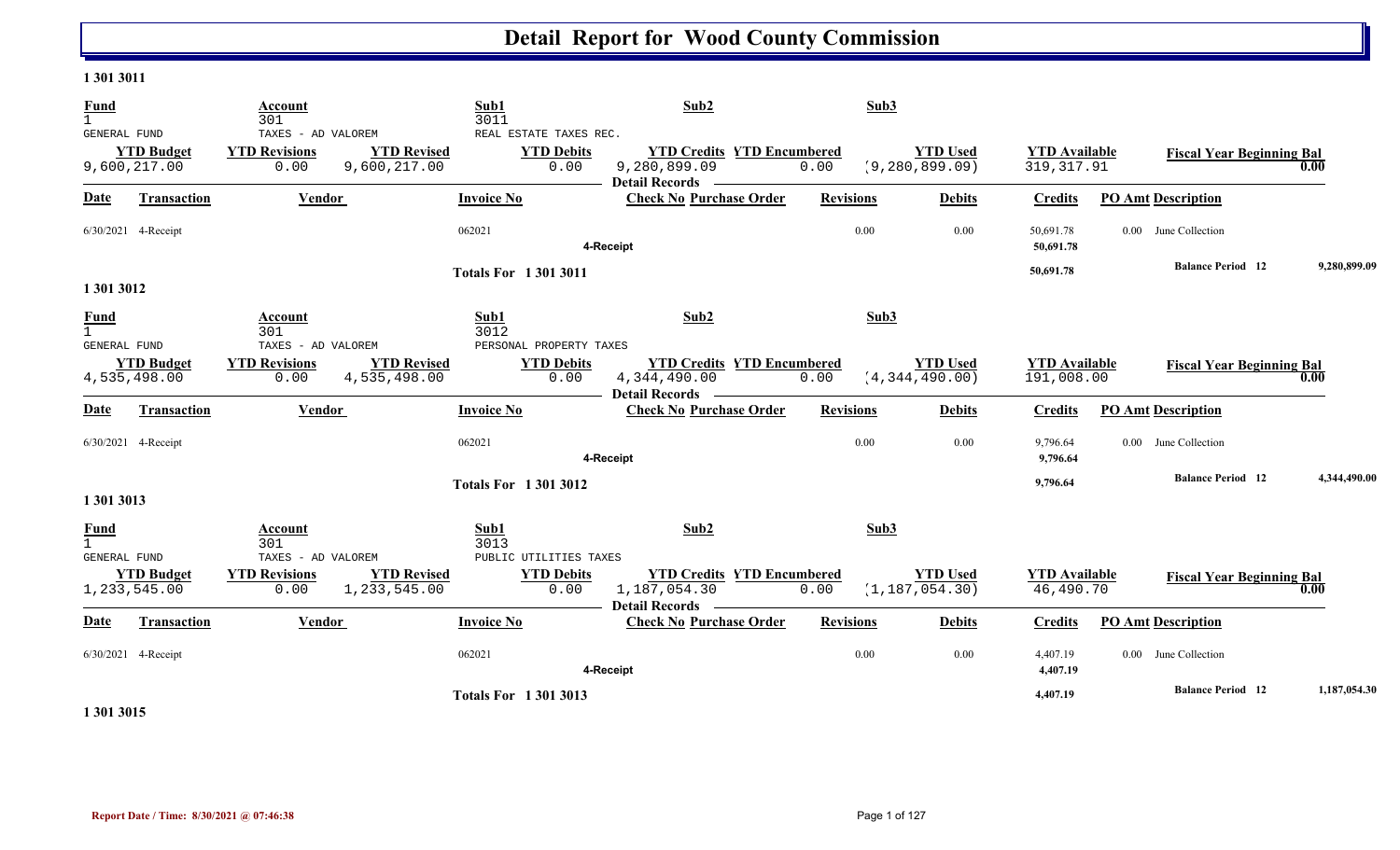| Fund<br>$\mathbf{1}$<br>GENERAL FUND |                                 | Account<br>301<br>TAXES - AD VALOREM                      | Sub1<br>3015                     | TAXES - PRIOR YEARS                             | Sub2                                                                    | Sub3             |                                  |                                       |                                  |            |
|--------------------------------------|---------------------------------|-----------------------------------------------------------|----------------------------------|-------------------------------------------------|-------------------------------------------------------------------------|------------------|----------------------------------|---------------------------------------|----------------------------------|------------|
|                                      | <b>YTD Budget</b><br>345,000.00 | <b>YTD Revisions</b><br>0.00                              | <b>YTD Revised</b><br>345,000.00 | <b>YTD Debits</b><br>0.00                       | <b>YTD Credits YTD Encumbered</b><br>713,601.53<br>Detail Records ————— | 0.00             | <b>YTD Used</b><br>(713, 601.53) | <b>YTD Available</b><br>(368, 601.53) | <b>Fiscal Year Beginning Bal</b> | 0.00       |
| Date                                 | <b>Transaction</b>              | Vendor                                                    | <b>Invoice No</b>                |                                                 | <b>Check No Purchase Order</b>                                          | <b>Revisions</b> | <b>Debits</b>                    | <b>Credits</b>                        | <b>PO Amt Description</b>        |            |
|                                      | 6/30/2021 4-Receipt             |                                                           | 062021                           |                                                 | 4-Receipt                                                               | 0.00             | 0.00                             | 782.06<br>782.06                      | 0.00 June Collection             |            |
| 1 301 3016                           |                                 |                                                           |                                  | <b>Totals For 13013015</b>                      |                                                                         |                  |                                  | 782.06                                | <b>Balance Period</b> 12         | 713,601.53 |
| <b>Fund</b><br>$\mathbf{1}$          |                                 | Account<br>301                                            | Sub1<br>3016                     |                                                 | Sub2                                                                    | Sub3             |                                  |                                       |                                  |            |
| GENERAL FUND                         | <b>YTD Budget</b><br>500,000.00 | TAXES - AD VALOREM<br><b>YTD Revisions</b><br>0.00        | <b>YTD Revised</b><br>500,000.00 | SUPPLEMENTAL TAXES<br><b>YTD Debits</b><br>0.00 | <b>YTD Credits YTD Encumbered</b><br>659,307.02                         | 0.00             | <b>YTD</b> Used<br>(659, 307.02) | <b>YTD Available</b><br>(159, 307.02) | <b>Fiscal Year Beginning Bal</b> | 0.00       |
| <b>Date</b>                          | <b>Transaction</b>              | <b>Vendor</b>                                             | <b>Invoice No</b>                |                                                 | <b>Detail Records</b><br><b>Check No Purchase Order</b>                 | <b>Revisions</b> | <b>Debits</b>                    | <b>Credits</b>                        | <b>PO Amt Description</b>        |            |
|                                      | 6/30/2021 4-Receipt             |                                                           | 062021                           |                                                 | 4-Receipt                                                               | 0.00             | 0.00                             | 57,895.08<br>57,895.08                | 0.00 June Collection             |            |
| 1 301 366                            |                                 |                                                           |                                  | <b>Totals For 13013016</b>                      |                                                                         |                  |                                  | 57,895.08                             | <b>Balance Period</b> 12         | 659,307.02 |
| <b>Fund</b><br>$\overline{1}$        |                                 | <b>Account</b><br>301                                     | Sub1<br>366                      |                                                 | Sub2                                                                    | Sub3             |                                  |                                       |                                  |            |
| GENERAL FUND                         | <b>YTD Budget</b><br>0.00       | TAXES - AD VALOREM<br><b>YTD Revisions</b><br>0.00        | <b>YTD Revised</b><br>0.00       | MISCELL TAX FUNDS<br><b>YTD Debits</b><br>0.00  | <b>YTD Credits YTD Encumbered</b><br>25.63                              | 0.00             | <b>YTD Used</b><br>(25.63)       | <b>YTD Available</b><br>(25.63)       | <b>Fiscal Year Beginning Bal</b> | 0.00       |
| <b>Date</b>                          | <b>Transaction</b>              | <b>Vendor</b>                                             | <b>Invoice No</b>                |                                                 | <b>Detail Records</b><br><b>Check No Purchase Order</b>                 | <b>Revisions</b> | <b>Debits</b>                    | <b>Credits</b>                        | <b>PO Amt Description</b>        |            |
|                                      | 6/30/2021 4-Receipt             |                                                           | 062021                           |                                                 | 4-Receipt                                                               | $0.00\,$         | $0.00\,$                         | 0.13<br>0.13                          | 0.00 June Collection             |            |
| 1 301-90                             |                                 |                                                           |                                  | <b>Totals For 1301366</b>                       |                                                                         |                  |                                  | 0.13                                  | <b>Balance Period 12</b>         | 25.63      |
| <b>Fund</b><br>$\mathbf{1}$          |                                 | <b>Account</b><br>$301 - 90$                              | Sub1                             |                                                 | Sub2                                                                    | Sub3             |                                  |                                       |                                  |            |
| GENERAL FUND                         | <b>YTD Budget</b><br>554,550.00 | LIBRARY EXCESS LEVY<br><b>YTD Revisions</b><br>124,697.00 | <b>YTD Revised</b><br>679,247.00 | <b>YTD Debits</b><br>0.00                       | <b>YTD Credits YTD Encumbered</b><br>662,095.13                         | 0.00             | <b>YTD Used</b><br>(662, 095.13) | <b>YTD</b> Available<br>17,151.87     | <b>Fiscal Year Beginning Bal</b> | 0.00       |

**Report Date / Time: 8/30/2021 @ 07:46:38** Page 2 of 127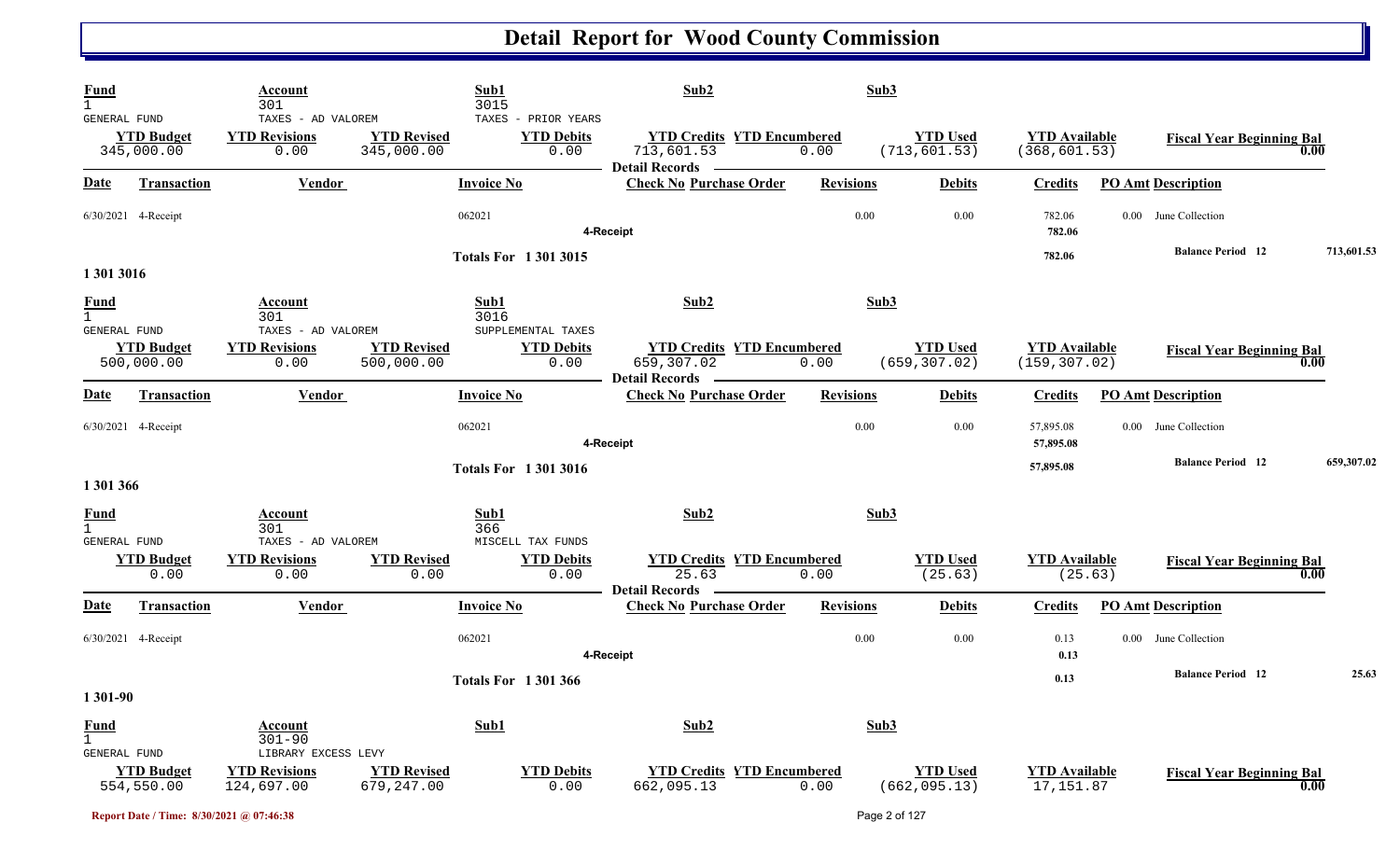|                                                    |                                 |                                                             |                                    |                           | <b>Detail Records</b>                                                  |                  |                                   |                                       |          |                                  |              |
|----------------------------------------------------|---------------------------------|-------------------------------------------------------------|------------------------------------|---------------------------|------------------------------------------------------------------------|------------------|-----------------------------------|---------------------------------------|----------|----------------------------------|--------------|
| <b>Date</b>                                        | <b>Transaction</b>              | <b>Vendor</b>                                               |                                    | <b>Invoice No</b>         | <b>Check No Purchase Order</b>                                         | <b>Revisions</b> | <b>Debits</b>                     | <b>Credits</b>                        |          | <b>PO Amt Description</b>        |              |
|                                                    | 6/10/2021 4-Receipt             |                                                             |                                    | 20-2269302                | 4-Receipt                                                              | 0.00             | 0.00                              | 8,430.28<br>8,430.28                  |          | 0.00 May Collections             |              |
|                                                    | 6/27/2021 6-Revision            |                                                             |                                    | 21GC#3                    |                                                                        | 125,001.00       | $0.00\,$                          | 0.00                                  | $0.00\,$ | <b>Additional Revenue</b>        |              |
|                                                    | 6/27/2021 6-Revision            |                                                             |                                    | 21GC#3                    |                                                                        | 304.00           | 0.00                              | 0.00                                  | 0.00     | Mistaken Revenue                 |              |
|                                                    |                                 |                                                             |                                    |                           | 6-Revision                                                             |                  |                                   |                                       |          |                                  |              |
|                                                    |                                 |                                                             |                                    | <b>Totals For 1301-90</b> |                                                                        | 125,305.00       |                                   | 8,430.28                              |          | <b>Balance Period</b> 12         | 662,095.13   |
| 1 3 0 2                                            |                                 |                                                             |                                    |                           |                                                                        |                  |                                   |                                       |          |                                  |              |
| <b>Fund</b><br>$\mathbf{1}$                        |                                 | Account<br>302                                              |                                    | Sub1                      | Sub2                                                                   | Sub3             |                                   |                                       |          |                                  |              |
| <b>GENERAL FUND</b>                                |                                 | TAX PENALTIES & INTEREST                                    |                                    |                           |                                                                        |                  |                                   |                                       |          |                                  |              |
|                                                    | <b>YTD Budget</b><br>275,000.00 | <b>YTD Revisions</b><br>0.00                                | <b>YTD Revised</b><br>275,000.00   | <b>YTD Debits</b><br>0.00 | <b>YTD Credits YTD Encumbered</b><br>430, 291.62<br>- Detail Records - | 0.00             | <b>YTD Used</b><br>(430, 291.62)  | <b>YTD Available</b><br>(155, 291.62) |          | <b>Fiscal Year Beginning Bal</b> | 0.00         |
| <u>Date</u>                                        | <b>Transaction</b>              | Vendor                                                      |                                    | <b>Invoice No</b>         | <b>Check No Purchase Order</b>                                         | <b>Revisions</b> | <b>Debits</b>                     | <b>Credits</b>                        |          | <b>PO Amt Description</b>        |              |
|                                                    | 6/30/2021 4-Receipt             |                                                             |                                    | 062021                    | 4-Receipt                                                              | 0.00             | $0.00\,$                          | 25,424.92<br>25,424.92                |          | 0.00 June Collection             |              |
|                                                    |                                 |                                                             |                                    | Totals For 1302           |                                                                        |                  |                                   | 25,424.92                             |          | <b>Balance Period 12</b>         | 430,291.62   |
| 1 3 0 4<br><b>Fund</b><br>$\mathbf{1}$             |                                 | <u>Account</u><br>304                                       |                                    | Sub1                      | Sub2                                                                   | Sub3             |                                   |                                       |          |                                  |              |
| GENERAL FUND                                       | <b>YTD Budget</b><br>750,000.00 | PROPERTY TRANSFER TAX<br><b>YTD Revisions</b><br>250,000.00 | <b>YTD Revised</b><br>1,000,000.00 | <b>YTD Debits</b><br>0.00 | <b>YTD Credits YTD Encumbered</b><br>1,043,004.60<br>Detail Records —  | 0.00             | <b>YTD Used</b><br>(1,043,004.60) | <b>YTD</b> Available<br>(43,004.60)   |          | <b>Fiscal Year Beginning Bal</b> | 0.00         |
| <u>Date</u>                                        | Transaction                     | <b>Vendor</b>                                               |                                    | <b>Invoice No</b>         | <b>Check No Purchase Order</b>                                         | <b>Revisions</b> | <b>Debits</b>                     | <b>Credits</b>                        |          | <b>PO Amt Description</b>        |              |
| 6/7/2021                                           | 4-Receipt                       |                                                             |                                    | 20-2269250                | 4-Receipt                                                              | 0.00             | $0.00\,$                          | 94,677.00<br>94,677.00                |          | 0.00 MAY 2021                    |              |
|                                                    | 6/27/2021 6-Revision            |                                                             |                                    | 21GCH3A                   |                                                                        | 250,000.00       | 0.00                              | 0.00                                  | $0.00 -$ | <b>Addtional Revenue</b>         |              |
|                                                    |                                 |                                                             |                                    |                           | <b>6-Revision</b>                                                      |                  |                                   |                                       |          |                                  |              |
| 1309                                               |                                 |                                                             |                                    | Totals For 1304           |                                                                        | 250,000.00       |                                   | 94,677.00                             |          | <b>Balance Period</b> 12         | 1,043,004.60 |
| <b>Fund</b><br>$\mathbf{1}$<br><b>GENERAL FUND</b> |                                 | <u>Account</u><br>309<br>HOTEL OCCUPANCY TAX                |                                    | Sub1                      | Sub2                                                                   | Sub3             |                                   |                                       |          |                                  |              |
|                                                    | <b>YTD Budget</b><br>590,420.00 | <b>YTD Revisions</b><br>0.00                                | <b>YTD Revised</b><br>590,420.00   | <b>YTD Debits</b>         | <b>YTD Credits YTD Encumbered</b><br>366, 363.18<br>0.00               | 0.00             | <b>YTD Used</b><br>(366, 363.18)  | <b>YTD Available</b><br>224,056.82    |          | <b>Fiscal Year Beginning Bal</b> | 0.00         |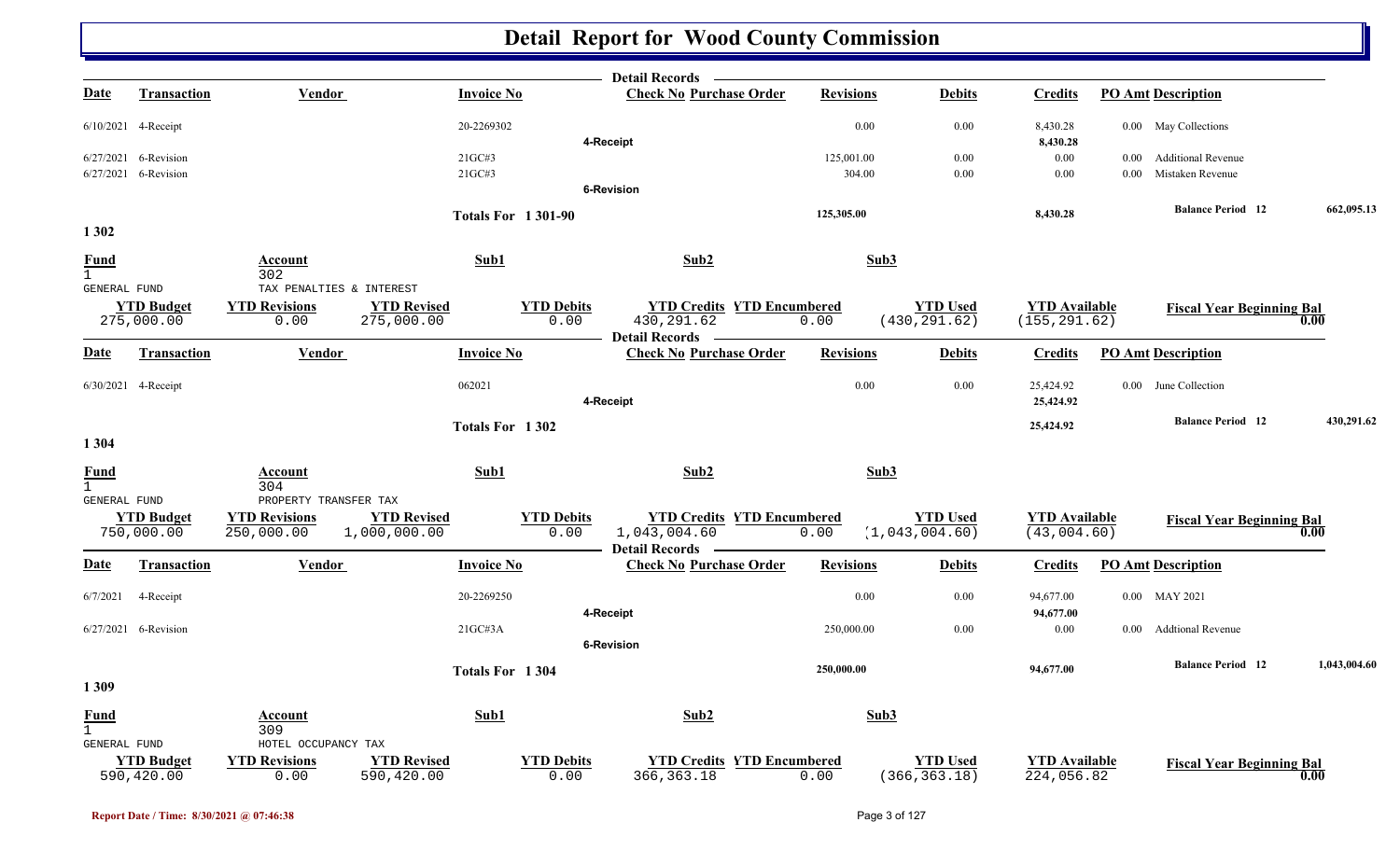|                               |                                |                              |                                 | <b>Detail Records</b>                                                       |                  |                                 |                                      |          |                                       |            |
|-------------------------------|--------------------------------|------------------------------|---------------------------------|-----------------------------------------------------------------------------|------------------|---------------------------------|--------------------------------------|----------|---------------------------------------|------------|
| <u>Date</u>                   | <b>Transaction</b>             | Vendor                       | <b>Invoice No</b>               | <b>Check No Purchase Order</b>                                              | <b>Revisions</b> | <b>Debits</b>                   | <b>Credits</b>                       |          | <b>PO Amt Description</b>             |            |
|                               | 6/10/2021 4-Receipt            |                              | 20-2269312                      |                                                                             | $0.00\,$         | 0.00                            | 8,719.35                             | $0.00\,$ | PARKERSBURG LODGING LLC - MAY 2021    |            |
|                               | 6/10/2021 4-Receipt            |                              | 20-2269313                      |                                                                             | 0.00             | $0.00\,$                        | 9,195.73                             | $0.00\,$ | HOLIDAY INN EXPRESS & SUITES - MAY 20 |            |
|                               | 6/14/2021 4-Receipt            |                              | 20-2269418                      |                                                                             | $0.00\,$         | $0.00\,$                        | 2,706.64                             | $0.00\,$ | WESTEL LODGING LTD - MAY 2021         |            |
|                               | 6/16/2021 4-Receipt            |                              | 20-2269458                      |                                                                             | 0.00             | 0.00                            | 917.87                               | $0.00\,$ | RODEWAY INN - MAY 2021                |            |
|                               | 6/22/2021 4-Receipt            |                              | 20-2269503                      |                                                                             | 0.00             | 0.00                            | 5,775.72                             | $0.00\,$ | GATEWAY HOSPITALITY MWH, LLC - MAY    |            |
|                               | 6/22/2021 4-Receipt            |                              | 20-2269504                      |                                                                             | 0.00             | 0.00                            | 4,041.51                             | $0.00\,$ | GATEWAY HOSPITALITY PARKERSBURG,      |            |
|                               | 6/22/2021 4-Receipt            |                              | 20-2269505                      |                                                                             | 0.00             | 0.00                            | 4,444.30                             | $0.00\,$ | SHREE SWAMINARYAN, LLC - MAY 2021     |            |
|                               | 6/22/2021 4-Receipt            |                              | 20-2269506                      |                                                                             | 0.00             | 0.00                            | 1,285.38                             |          | 0.00 MOTEL 6 - MAY 2021               |            |
|                               |                                |                              |                                 | 4-Receipt                                                                   |                  |                                 | 37,086.50                            |          |                                       |            |
|                               |                                |                              | Totals For 1309                 |                                                                             |                  |                                 | 37,086.50                            |          | <b>Balance Period</b> 12              | 366,363.18 |
| 1318                          |                                |                              |                                 |                                                                             |                  |                                 |                                      |          |                                       |            |
| <b>Fund</b><br>$\overline{1}$ |                                | Account<br>318               | Sub1                            | Sub2                                                                        | Sub3             |                                 |                                      |          |                                       |            |
| GENERAL FUND                  |                                | BUILDING PERMITS             |                                 |                                                                             |                  |                                 |                                      |          |                                       |            |
|                               | <b>YTD Budget</b><br>45,000.00 | <b>YTD Revisions</b><br>0.00 | <b>YTD Revised</b><br>45,000.00 | <b>YTD Debits</b><br><b>YTD Credits YTD Encumbered</b><br>0.00<br>96,642.06 | 0.00             | <b>YTD Used</b><br>(96, 642.06) | <b>YTD Available</b><br>(51, 642.06) |          | <b>Fiscal Year Beginning Bal</b>      | 0.00       |
| <u>Date</u>                   | <b>Transaction</b>             | Vendor                       | <b>Invoice No</b>               | <b>Detail Records</b><br><b>Check No Purchase Order</b>                     | <b>Revisions</b> | <b>Debits</b>                   | <b>Credits</b>                       |          | <b>PO Amt Description</b>             |            |
| 6/1/2021                      | 4-Receipt                      |                              | 20-2269167                      |                                                                             | $0.00\,$         | $0.00\,$                        | 885.00                               |          | 0.00 W5566                            |            |
|                               | 6/10/2021 4-Receipt            |                              | 20-2269296                      |                                                                             | $0.00\,$         | 0.00                            | 28.75                                | $0.00\,$ | W5582                                 |            |
|                               | 6/10/2021 4-Receipt            |                              | 20-2269297                      |                                                                             | 0.00             | $0.00\,$                        | 22.50                                |          | 0.00 W5571                            |            |
|                               | 6/10/2021 4-Receipt            |                              | 20-2269317                      |                                                                             | 0.00             | $0.00\,$                        | 41.25                                | $0.00\,$ | WW5569                                |            |
|                               | $6/10/2021$ 4-Receipt          |                              | 20-2269317                      |                                                                             | 0.00             | $0.00\,$                        | 291.25                               | $0.00\,$ | 5570                                  |            |
|                               | 6/10/2021 4-Receipt            |                              | 20-2269333                      |                                                                             | 0.00             | 0.00                            | 37.50                                | $0.00\,$ | W5580                                 |            |
|                               | 6/10/2021 4-Receipt            |                              | 20-2269334                      |                                                                             | $0.00\,$         | 0.00                            | 333.75                               | $0.00\,$ | W5577                                 |            |
|                               | 6/10/2021 4-Receipt            |                              | 20-2269335                      |                                                                             | 0.00             | 0.00                            | 172.50                               | $0.00\,$ | W5578                                 |            |
|                               | 6/10/2021 4-Receipt            |                              | 20-2269336                      |                                                                             | 0.00             | $0.00\,$                        | 10.00                                | $0.00\,$ | W5568                                 |            |
|                               | 6/10/2021 4-Receipt            |                              | 20-2269337                      |                                                                             | $0.00\,$         | 0.00                            | 60.00                                | $0.00\,$ | W5567                                 |            |
|                               | 6/10/2021 4-Receipt            |                              | 20-2269338                      |                                                                             | $0.00\,$         | 0.00                            | 11.25                                | $0.00\,$ | W5551                                 |            |
|                               | 6/10/2021 4-Receipt            |                              | 20-2269339                      |                                                                             | 0.00             | 0.00                            | 50.00                                | $0.00\,$ | W5581                                 |            |
|                               | 6/10/2021 4-Receipt            |                              | 20-22693399                     |                                                                             | 0.00             | 0.00                            | 50.00                                | $0.00\,$ | W5581                                 |            |
|                               | 6/10/2021 4-Receipt            |                              | 20-2269340                      |                                                                             | $0.00\,$         | 0.00                            | 225.00                               | $0.00\,$ | W5572                                 |            |
|                               | 6/10/2021 4-Receipt            |                              | 20-2269341                      |                                                                             | 0.00             | 0.00                            | 80.00                                | $0.00\,$ | W5573                                 |            |
|                               | $6/10/2021$ 4-Receipt          |                              | 20-2269342                      |                                                                             | 0.00             | $0.00\,$                        | 445.00                               | $0.00\,$ | W5574                                 |            |
|                               | 6/10/2021 4-Receipt            |                              | 20-2269343                      |                                                                             | 0.00             | $0.00\,$                        | 13.75                                | $0.00\,$ | W5575                                 |            |
|                               | 6/11/2021 4-Receipt            |                              | 20-2269361                      |                                                                             | 0.00             | $0.00\,$                        | 41.25                                | $0.00\,$ | W5576                                 |            |
|                               | 6/11/2021 4-Receipt            |                              | 20-2269367                      |                                                                             | 0.00             | $0.00\,$                        | 145.00                               | $0.00\,$ | W5584                                 |            |
|                               | 6/11/2021 4-Receipt            |                              | 20-2269369                      |                                                                             | 0.00             | 0.00                            | 185.00                               | $0.00\,$ | W5583                                 |            |
|                               | 6/11/2021 4-Receipt            |                              | 20-2269370                      |                                                                             | 0.00             | $0.00\,$                        | 322.50                               | $0.00\,$ | W5585                                 |            |
|                               | 6/11/2021 4-Receipt            |                              | 20-2269381                      |                                                                             | 0.00             | 0.00                            | 10.00                                |          | 0.00 W5579                            |            |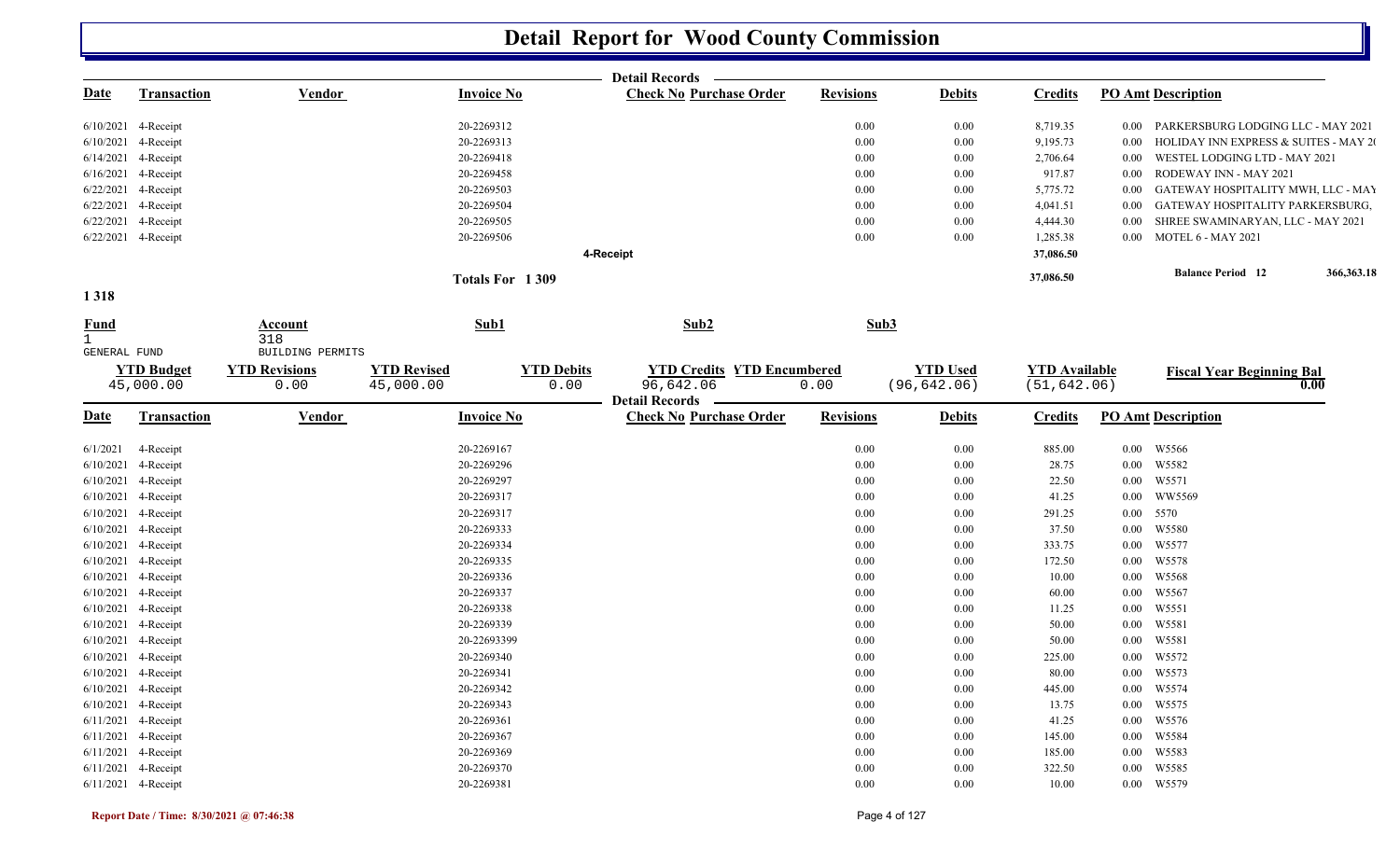|                                             |                                            |                                               |                              |                           | <b>Detail Report for Wood County Commission</b>                    |                  |                                 |                                      |                  |                                  |           |
|---------------------------------------------|--------------------------------------------|-----------------------------------------------|------------------------------|---------------------------|--------------------------------------------------------------------|------------------|---------------------------------|--------------------------------------|------------------|----------------------------------|-----------|
|                                             | 6/11/2021 4-Receipt                        |                                               | 20-2269393                   |                           |                                                                    | 0.00             | 0.00                            | 35.00                                | $0.00\,$         | W5586                            |           |
|                                             | 6/14/2021 4-Receipt                        |                                               | 20-2269415                   |                           |                                                                    | 0.00             | 0.00                            | 10.00                                | $0.00\,$         | W5587                            |           |
|                                             | 6/16/2021 4-Receipt                        |                                               | 20-2269445                   |                           |                                                                    | 0.00             | 0.00                            | 62.50                                | $0.00\,$         | W5588                            |           |
|                                             | 6/22/2021 4-Receipt                        |                                               | 20-2269495                   |                           |                                                                    | 0.00             | 0.00                            | 22.50                                | $0.00\,$         | W5589                            |           |
|                                             | 6/22/2021 4-Receipt                        |                                               | 20-2269496                   |                           |                                                                    | $0.00\,$         | 0.00                            | 28.75                                | $0.00\,$         | W5593                            |           |
|                                             | 6/22/2021 4-Receipt                        |                                               | 20-2269502                   |                           |                                                                    | 0.00             | 0.00                            | 10.00                                | 0.00             | W5590                            |           |
|                                             | 6/22/2021 4-Receipt                        |                                               | 20-2269502                   |                           |                                                                    | 0.00             | 0.00                            | 10.00                                | 0.00             | W5591                            |           |
|                                             | 6/22/2021 4-Receipt                        |                                               | 20-2269502                   |                           |                                                                    | 0.00             | 0.00                            | 10.00                                | 0.00             | W5592                            |           |
| 6/29/2021                                   | 4-Receipt                                  |                                               | 20-2269644                   |                           |                                                                    | 0.00             | 0.00                            | 275.00                               | 0.00             | W5600                            |           |
|                                             | 6/29/2021 4-Receipt                        |                                               | 20-2269646                   |                           |                                                                    | 0.00             | 0.00                            | 20.00                                | 0.00             | W5604                            |           |
|                                             | 6/29/2021 4-Receipt                        |                                               | 20-2269647                   |                           |                                                                    | $0.00\,$         | 0.00                            | 178.75                               | 0.00             | W5602                            |           |
|                                             | 6/29/2021 4-Receipt                        |                                               | 20-2269648                   |                           |                                                                    | 0.00             | 0.00                            | 28.75                                | 0.00             | W5603                            |           |
|                                             | 6/29/2021 4-Receipt                        |                                               | 20-2269649                   |                           |                                                                    | 0.00             | 0.00                            | 1,570.00                             | $0.00\,$         | W5601                            |           |
|                                             | 6/29/2021 4-Receipt                        |                                               | 20-2269657                   |                           |                                                                    | 0.00             | 0.00                            | 10.00                                | $0.00\,$         | W5598                            |           |
|                                             | 6/29/2021 4-Receipt                        |                                               | 20-2269658                   |                           |                                                                    | 0.00             | 0.00                            | 91.25                                | $0.00\,$         | W5595                            |           |
|                                             | 6/29/2021 4-Receipt                        |                                               | 20-2269660                   |                           |                                                                    | 0.00             | 0.00                            | 36.25                                | $0.00\,$         | W5597                            |           |
|                                             | 6/29/2021 4-Receipt                        |                                               | 20-2269662                   |                           |                                                                    | 0.00             | 0.00                            | 18.75                                | $0.00\,$         | W5599                            |           |
|                                             | 6/29/2021 4-Receipt<br>6/29/2021 4-Receipt |                                               | 20-2269671<br>20-2269672     |                           |                                                                    | 0.00<br>0.00     | 0.00<br>0.00                    | 28.75<br>11.25                       | 0.00<br>$0.00\,$ | W5594<br>W5596                   |           |
|                                             |                                            |                                               |                              |                           | 4-Receipt                                                          |                  |                                 | 5,918.75                             |                  |                                  |           |
|                                             |                                            |                                               | Totals For 1318              |                           |                                                                    |                  |                                 | 5,918.75                             |                  | <b>Balance Period</b> 12         | 96,642.06 |
| 1319                                        |                                            |                                               |                              |                           |                                                                    |                  |                                 |                                      |                  |                                  |           |
| <b>Fund</b><br>$\mathbf{1}$                 |                                            | <b>Account</b><br>319                         | Sub1                         |                           | Sub2                                                               | Sub3             |                                 |                                      |                  |                                  |           |
| GENERAL FUND                                | <b>YTD Budget</b><br>900.00                | MISC. PERMITS<br><b>YTD Revisions</b><br>0.00 | <b>YTD Revised</b><br>900.00 | <b>YTD Debits</b><br>0.00 | <b>YTD Credits YTD Encumbered</b><br>988.00                        | 0.00             | <b>YTD Used</b><br>(988.00)     | <b>YTD Available</b><br>(88.00)      |                  | <b>Fiscal Year Beginning Bal</b> | 0.00      |
| <b>Date</b>                                 | Transaction                                | <b>Vendor</b>                                 | <b>Invoice No</b>            |                           | <b>Detail Records</b><br><b>Check No Purchase Order</b>            | <b>Revisions</b> | <b>Debits</b>                   | <b>Credits</b>                       |                  | <b>PO Amt Description</b>        |           |
| 6/7/2021                                    | 4-Receipt                                  |                                               | 20-2269241                   |                           |                                                                    | $0.00\,$         | 0.00                            | 6.00                                 |                  | 0.00 FARM USE                    |           |
|                                             |                                            |                                               |                              |                           | 4-Receipt                                                          |                  |                                 | 6.00                                 |                  |                                  |           |
|                                             |                                            |                                               | Totals For 1319              |                           |                                                                    |                  |                                 | 6.00                                 |                  | <b>Balance Period 12</b>         | 988.00    |
| 1 322 1511                                  |                                            |                                               |                              |                           |                                                                    |                  |                                 |                                      |                  |                                  |           |
| <b>Fund</b><br>$\mathbf{1}$<br>GENERAL FUND |                                            | Account<br>322<br>FEDERAL GRANTS              | Sub1<br>1511                 | APPALACHIA HIDTA          | Sub2                                                               | Sub3             |                                 |                                      |                  |                                  |           |
|                                             | <b>YTD Budget</b><br>0.00                  | <b>YTD Revisions</b><br>0.00                  | <b>YTD Revised</b><br>0.00   | <b>YTD Debits</b><br>0.00 | <b>YTD Credits YTD Encumbered</b><br>11,239.87<br>Detail Records — | 0.00             | <b>YTD Used</b><br>(11, 239.87) | <b>YTD Available</b><br>(11, 239.87) |                  | <b>Fiscal Year Beginning Bal</b> | 0.00      |
| <b>Date</b>                                 | <b>Transaction</b>                         | <b>Vendor</b>                                 | <b>Invoice No</b>            |                           | <b>Check No Purchase Order</b>                                     | <b>Revisions</b> | <b>Debits</b>                   | <b>Credits</b>                       |                  | <b>PO Amt Description</b>        |           |
|                                             | 6/30/2021 4-Receipt                        |                                               | 20#2269724                   |                           |                                                                    | $0.00\,$         | $0.00\,$                        | 1,141.30                             |                  | 0.00 CITY OF PARKERSBURG         |           |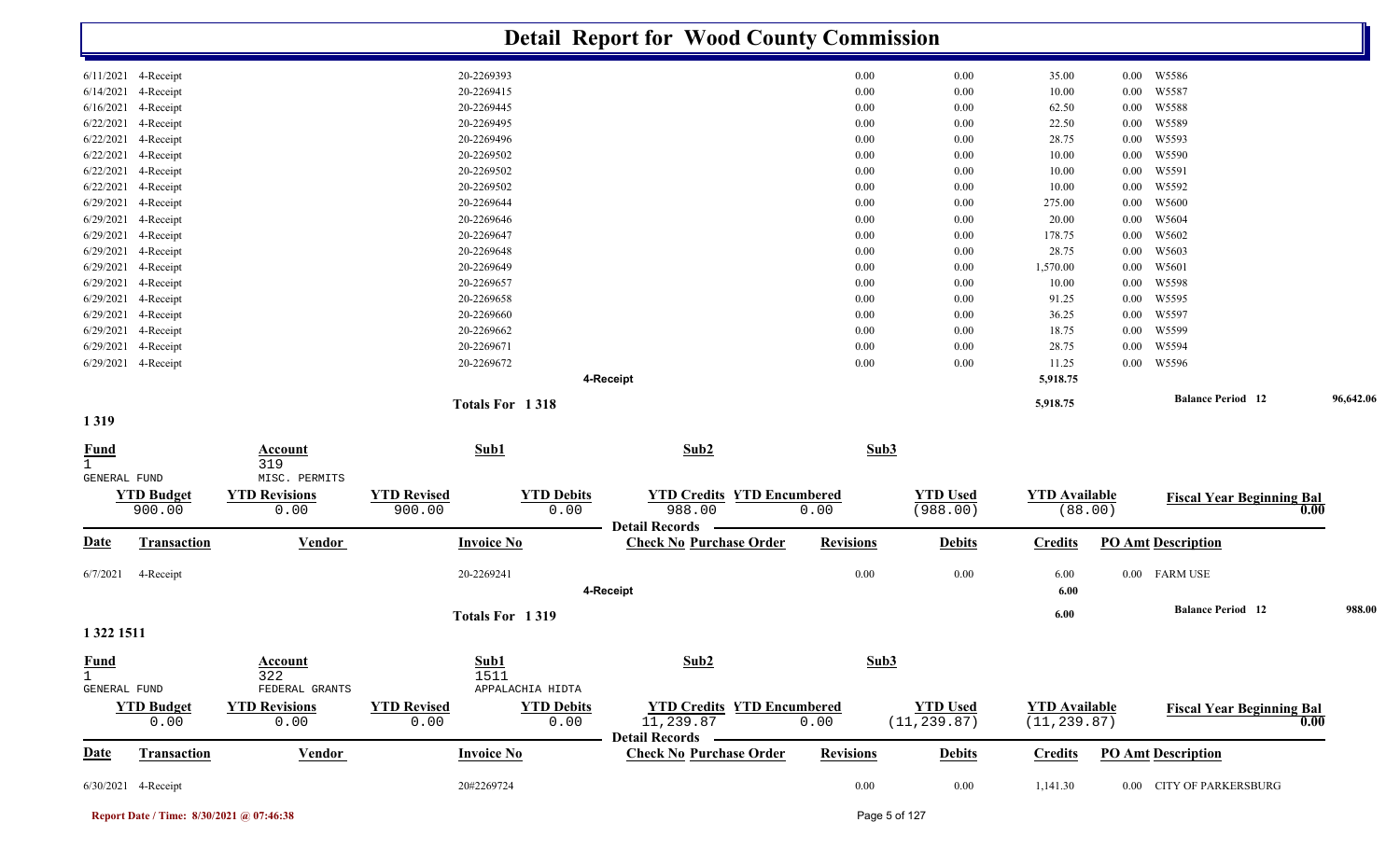|                                         |                                 |                                                |                                                                            | <b>Detail Report for Wood County Commission</b>                         |                  |                                 |                                      |                                          |           |
|-----------------------------------------|---------------------------------|------------------------------------------------|----------------------------------------------------------------------------|-------------------------------------------------------------------------|------------------|---------------------------------|--------------------------------------|------------------------------------------|-----------|
|                                         |                                 |                                                | <b>Totals For 13221511</b>                                                 | 4-Receipt                                                               |                  |                                 | 1,141.30<br>1,141.30                 | <b>Balance Period</b> 12                 | 11,239.87 |
| 1 322 1531                              |                                 |                                                |                                                                            |                                                                         |                  |                                 |                                      |                                          |           |
| <b>Fund</b><br>GENERAL FUND             |                                 | Account<br>322<br>FEDERAL GRANTS               | Sub1<br>1531<br>$17 - VA - 036$                                            | Sub2                                                                    | Sub3             |                                 |                                      |                                          |           |
|                                         | <b>YTD Budget</b><br>0.00       | <b>YTD Revisions</b><br>0.00                   | <b>YTD Revised</b><br><b>YTD Debits</b><br>0.00<br>0.00                    | <b>YTD Credits YTD Encumbered</b><br>33,689.47<br>Detail Records –      | 0.00             | <b>YTD Used</b><br>(33, 689.47) | <b>YTD Available</b><br>(33, 689.47) | <b>Fiscal Year Beginning Bal</b><br>0.00 |           |
| <b>Date</b>                             | <b>Transaction</b>              | <b>Vendor</b>                                  | <b>Invoice No</b>                                                          | <b>Check No Purchase Order</b>                                          | <b>Revisions</b> | <b>Debits</b>                   | <b>Credits</b>                       | <b>PO Amt Description</b>                |           |
|                                         | 6/30/2021 4-Receipt             |                                                | 2032269726                                                                 | 4-Receipt                                                               | 0.00             | 0.00                            | 2,060.60<br>2,060.60                 | 0.00 STATE OF WV                         |           |
|                                         |                                 |                                                | <b>Totals For 13221531</b>                                                 |                                                                         |                  |                                 | 2,060.60                             | <b>Balance Period</b> 12                 | 33,689.47 |
| 1 322 1534                              |                                 |                                                |                                                                            |                                                                         |                  |                                 |                                      |                                          |           |
| $\frac{Fund}{1}$<br><b>GENERAL FUND</b> |                                 | <b>Account</b><br>322<br>FEDERAL GRANTS        | Sub1<br>1534<br>JAG-COVID19                                                | Sub2                                                                    | Sub3             |                                 |                                      |                                          |           |
|                                         | <b>YTD Budget</b><br>45, 272.00 | <b>YTD Revisions</b><br>0.00                   | <b>YTD Revised</b><br><b>YTD Debits</b><br>45, 272.00<br>0.00              | <b>YTD Credits YTD Encumbered</b><br>41,379.15<br><b>Detail Records</b> | 0.00             | <b>YTD Used</b><br>(41, 379.15) | <b>YTD Available</b><br>3,892.85     | <b>Fiscal Year Beginning Bal</b><br>0.00 |           |
| <b>Date</b>                             | Transaction                     | Vendor                                         | <b>Invoice No</b>                                                          | <b>Check No Purchase Order</b>                                          | <b>Revisions</b> | <b>Debits</b>                   | <b>Credits</b>                       | <b>PO Amt Description</b>                |           |
|                                         | 6/30/2021 4-Receipt             |                                                | 20#2269728                                                                 | 4-Receipt                                                               | 0.00             | 0.00                            | 41,379.15<br>41,379.15               | 0.00 JAG GRANT                           |           |
| 1 322 1537                              |                                 |                                                | <b>Totals For 13221534</b>                                                 |                                                                         |                  |                                 | 41,379.15                            | <b>Balance Period 12</b>                 | 41,379.15 |
| $\frac{Fund}{1}$                        |                                 | <b>Account</b><br>322                          | Sub1<br>1537                                                               | Sub2                                                                    | Sub3             |                                 |                                      |                                          |           |
| <b>GENERAL FUND</b>                     | <b>YTD Budget</b><br>0.00       | FEDERAL GRANTS<br><b>YTD Revisions</b><br>0.00 | $20 - JAG - 39$<br><b>YTD Revised</b><br><b>YTD Debits</b><br>0.00<br>0.00 | <b>YTD Credits YTD Encumbered</b><br>5,558.45                           | 0.00             | <b>YTD Used</b><br>(5, 558.45)  | <b>YTD Available</b><br>(5, 558.45)  | <b>Fiscal Year Beginning Bal</b><br>0.00 |           |
| <u>Date</u>                             | <b>Transaction</b>              | Vendor                                         | <b>Invoice No</b>                                                          | Detail Records -<br><b>Check No Purchase Order</b>                      | <b>Revisions</b> | <b>Debits</b>                   | <b>Credits</b>                       | <b>PO Amt Description</b>                |           |
|                                         | 6/22/2021 4-Receipt             |                                                | 20-2269508                                                                 | 4-Receipt                                                               | $0.00\,$         | 0.00                            | 2,558.45<br>2,558.45                 | 0.00 STATE OF WEST VIRGINIA              |           |
|                                         |                                 |                                                | <b>Totals For 13221537</b>                                                 |                                                                         |                  |                                 | 2,558.45                             | <b>Balance Period</b> 12                 | 5,558.45  |

#### **1 323 1461**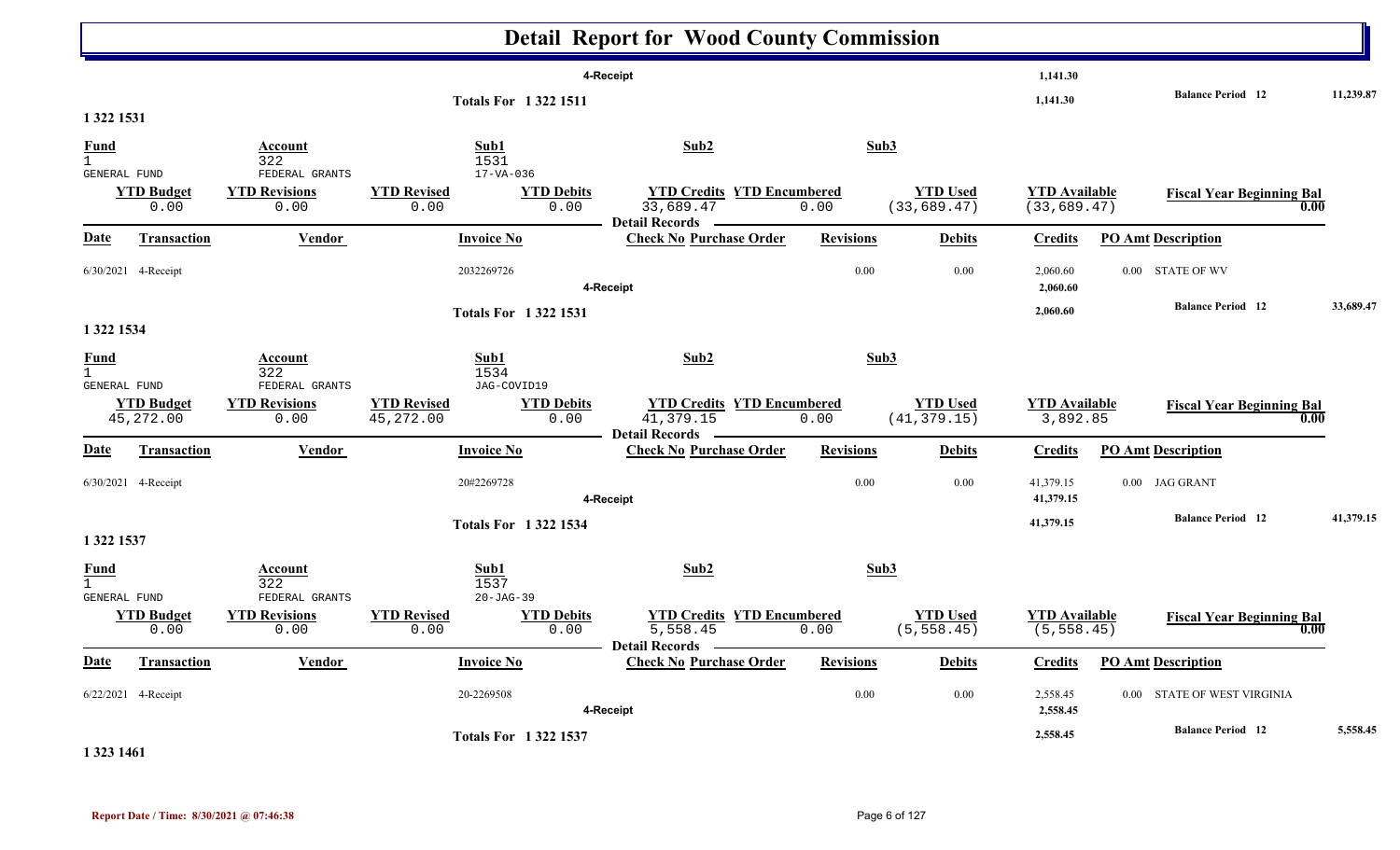| Fund<br>$\mathbf{1}$<br>GENERAL FUND          |                                                                                                                                          | Account<br>323<br>STATE GRANTS        | Sub1<br>1461                                                                     | 13LEDA0740                  | Sub2                                                                    | Sub3                                         |                                              |                                                    |                                  |                                                                                                                                        |          |
|-----------------------------------------------|------------------------------------------------------------------------------------------------------------------------------------------|---------------------------------------|----------------------------------------------------------------------------------|-----------------------------|-------------------------------------------------------------------------|----------------------------------------------|----------------------------------------------|----------------------------------------------------|----------------------------------|----------------------------------------------------------------------------------------------------------------------------------------|----------|
|                                               | <b>YTD Budget</b><br>0.00                                                                                                                | <b>YTD Revisions</b><br>325,000.00    | <b>YTD Revised</b><br>325,000.00                                                 | <b>YTD Debits</b><br>0.00   | <b>YTD Credits YTD Encumbered</b><br>0.00<br><b>Detail Records</b>      | 0.00                                         | <b>YTD Used</b><br>0.00                      | <b>YTD</b> Available<br>325,000.00                 |                                  | <b>Fiscal Year Beginning Bal</b><br>0.00                                                                                               |          |
| <b>Date</b>                                   | <b>Transaction</b>                                                                                                                       | <b>Vendor</b>                         | <b>Invoice No</b>                                                                |                             | <b>Check No Purchase Order</b>                                          | <b>Revisions</b>                             | <b>Debits</b>                                | <b>Credits</b>                                     |                                  | <b>PO Amt Description</b>                                                                                                              |          |
|                                               | 6/27/2021 6-Revision                                                                                                                     |                                       | 21GC#3B                                                                          |                             | <b>6-Revision</b>                                                       | 325,000.00                                   | 0.00                                         | 0.00                                               |                                  | 0.00 State Grant                                                                                                                       |          |
|                                               |                                                                                                                                          |                                       |                                                                                  | <b>Totals For 1323 1461</b> |                                                                         | 325,000.00                                   |                                              |                                                    |                                  | <b>Balance Period</b> 12                                                                                                               | 0.00     |
| 1 324 1273                                    |                                                                                                                                          |                                       |                                                                                  |                             |                                                                         |                                              |                                              |                                                    |                                  |                                                                                                                                        |          |
| Fund<br>$\mathbf{1}$<br><b>GENERAL FUND</b>   |                                                                                                                                          | <b>Account</b><br>324<br>OTHER GRANTS | Sub1<br>1273                                                                     | PROJECT LIFESAVER           | Sub2                                                                    | Sub3                                         |                                              |                                                    |                                  |                                                                                                                                        |          |
|                                               | <b>YTD Budget</b><br>0.00                                                                                                                | <b>YTD Revisions</b><br>1,691.00      | <b>YTD Revised</b><br>1,691.00                                                   | <b>YTD Debits</b><br>0.00   | <b>YTD Credits YTD Encumbered</b><br>3,195.33<br>Detail Records —       | 0.00                                         | <b>YTD Used</b><br>(3, 195.33)               | <b>YTD Available</b><br>(1, 504.33)                |                                  | <b>Fiscal Year Beginning Bal</b><br>0.00                                                                                               |          |
| <u>Date</u>                                   | Transaction                                                                                                                              | <b>Vendor</b>                         | <b>Invoice No</b>                                                                |                             | <b>Check No Purchase Order</b>                                          | <b>Revisions</b>                             | <b>Debits</b>                                | <b>Credits</b>                                     |                                  | <b>PO Amt Description</b>                                                                                                              |          |
|                                               | 6/10/2021 4-Receipt<br>6/11/2021 4-Receipt<br>6/11/2021 4-Receipt<br>6/16/2021 4-Receipt<br>6/16/2021 4-Receipt<br>$6/16/2021$ 4-Receipt |                                       | 20-2269311<br>20-2269391<br>20-2269392<br>20-2269446<br>20-2269447<br>20-2269448 |                             |                                                                         | 0.00<br>0.00<br>0.00<br>0.00<br>0.00<br>0.00 | 0.00<br>0.00<br>0.00<br>0.00<br>0.00<br>0.00 | 10.00<br>10.00<br>10.00<br>10.00<br>10.00<br>30.00 | $0.00\,$<br>$0.00\,$<br>$0.00\,$ | 0.00 GARY FIELDS<br>HETTIE JO THOMAS<br>0.00 PAUL MILLER<br>A W TAYLOR<br>SHERIFF OF JACKSON COUNTY - LYNN LO<br>0.00 AMANDA GILLILAND |          |
|                                               |                                                                                                                                          |                                       |                                                                                  |                             | 4-Receipt                                                               |                                              |                                              | 80.00                                              |                                  | <b>Balance Period</b> 12                                                                                                               | 3,195.33 |
| 1 324 1493                                    |                                                                                                                                          |                                       |                                                                                  | <b>Totals For 13241273</b>  |                                                                         |                                              |                                              | 80.00                                              |                                  |                                                                                                                                        |          |
| Fund<br>$\overline{1}$<br><b>GENERAL FUND</b> |                                                                                                                                          | Account<br>324<br>OTHER GRANTS        | Sub1<br>1493<br>K9 FUND                                                          |                             | Sub2                                                                    | Sub3                                         |                                              |                                                    |                                  |                                                                                                                                        |          |
|                                               | <b>YTD Budget</b><br>0.00                                                                                                                | <b>YTD Revisions</b><br>6,613.00      | <b>YTD Revised</b><br>6,613.00                                                   | <b>YTD Debits</b><br>0.00   | <b>YTD Credits YTD Encumbered</b><br>10,042.73<br><b>Detail Records</b> | 0.00                                         | <b>YTD Used</b><br>(10, 042.73)              | <b>YTD</b> Available<br>(3, 429.73)                |                                  | <b>Fiscal Year Beginning Bal</b><br>0.00                                                                                               |          |
| <b>Date</b>                                   | Transaction                                                                                                                              | Vendor                                | <b>Invoice No</b>                                                                |                             | <b>Check No Purchase Order</b>                                          | <b>Revisions</b>                             | <b>Debits</b>                                | <b>Credits</b>                                     |                                  | <b>PO Amt Description</b>                                                                                                              |          |
| 6/3/2021<br>6/10/2021                         | 4-Receipt<br>4-Receipt                                                                                                                   |                                       | 20-2269212<br>20-2269295                                                         |                             | 4-Receipt                                                               | 0.00<br>0.00                                 | 0.00<br>0.00                                 | 444.40<br>806.50<br>1,250.90                       |                                  | 0.00 FRANKLIN ELEMENTARY SCHOOL - DONA<br>0.00 K-9 DONATION                                                                            |          |
|                                               | 6/27/2021 6-Revision                                                                                                                     |                                       | 21GC#3                                                                           |                             | <b>6-Revision</b>                                                       | 4,209.00                                     | 0.00                                         | 0.00                                               |                                  | 0.00 Donation                                                                                                                          |          |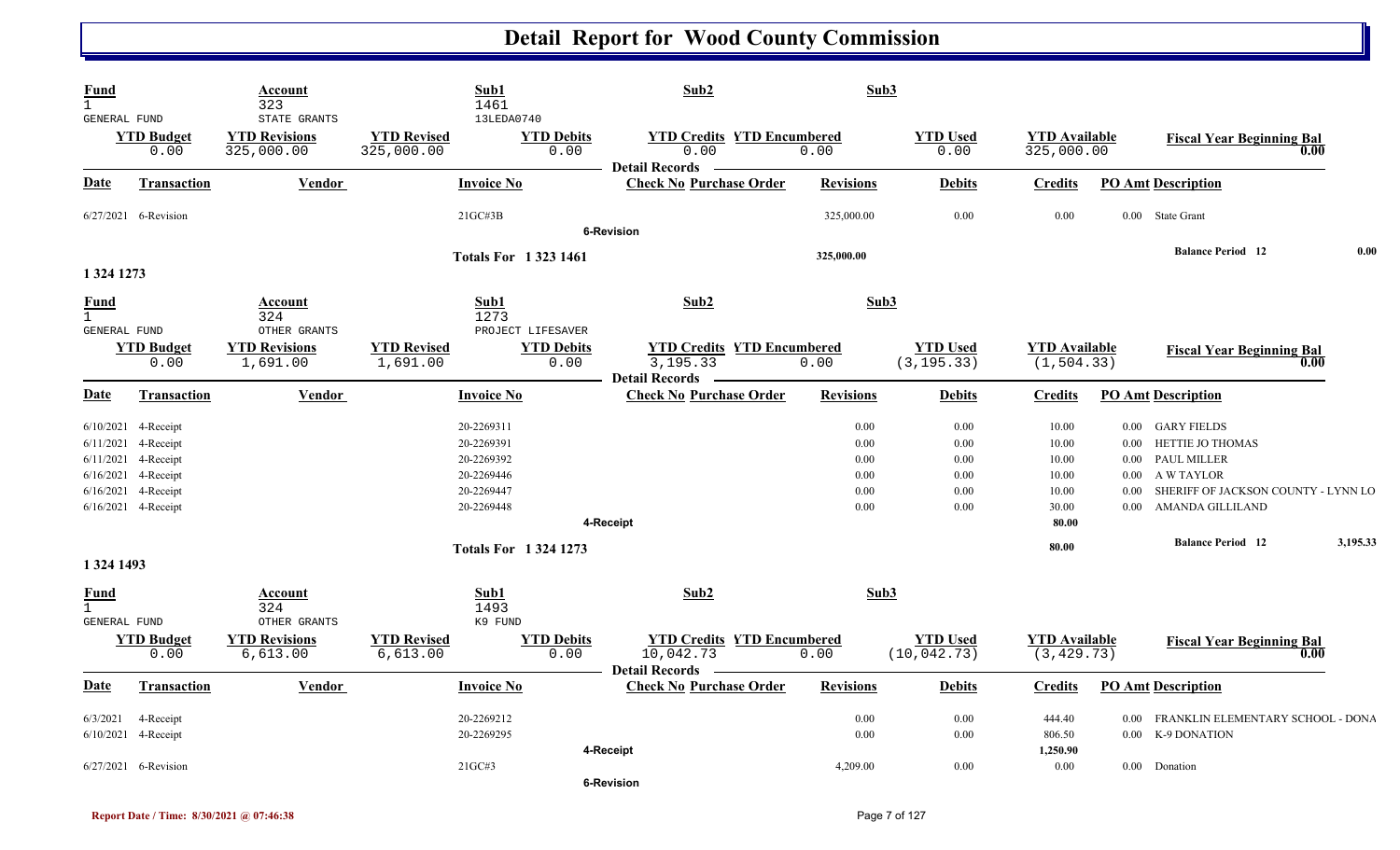#### **Detail Report for Wood County Commission 4,209.00 1,250.90 Balance Period 10,042.73 <sup>12</sup> Totals For 1 324 1493 1 324 1540** 1 324 1540 **Fund Account Sub1 Sub2 Sub3** GENERAL FUND OTHER GRANTS 4H CAMP IMPROVEMENTS 0.00 150,000.00 150,000.00 0.00 0.00 0.00 0.00 150,000.00 **YTD Budget YTD Revisions YTD Revised YTD Debits YTD Credits YTD Encumbered<u>TD Used</u> <b>YTD Available Fiscal Year Beginning Bal 0.00 0.00 150,000.00 Fiscal Year Beginning Bal Date Vendor Invoice NoTransaction Purchase Order Revisions Debits Credits PO Amt Description Detail Records** Vendor **Invoice No** 6/27/2021 6-Revision 6-Revision 21GC#3B 150,000.00 0.00 0.00 0.00 Addtional Allocation **6-Revision150,000.00 Balance Period 0.00 <sup>12</sup> Totals For 1 324 1540 1 327** 1 327**Fund Account Sub1 Sub2 Sub3** GENERAL FUND CHARGES FOR SERVICES 500.00 0.00 500.00 0.00 5,131.43 0.00 ) (5,131.43) (4,631.43 **YTD Budget YTD Revisions YTD Revised YTD Debits YTD Encumbered<u>YTD Used</u> <b>YTD Available Fiscal Year Beginning Bal**  $(4, 631, 43)$  **Fiscal Year Beginning Bal Date Vendor Invoice NoTransaction Purchase Order Revisions Debits Credits PO Amt Description Detail RecordsConductional Vendor Check Invoice No** 6/3/20211 4-Receipt 20-2269210 20-2269210 20-2269210 20-2269210 20-2269210 20:00 0.00 0.00 5.00 0.00 MARIAH SNIDER 6/4/20211 4-Receipt 20-2269230 20-2269230 20-2269230 20-2269230 20-2269230 20-2269230 20:00 5.00 0.00 5.00 0.00 EHREN CLOVIS 6/9/2021 4-Receipt 20-2269283 0.00 0.00 5.00 0.00 SHUANGSHUANG ZHENG 6/9/20211 4-Receipt 20-2269288 20-2269288 20-2269288 20-2269288 20-2269288 20-2269288 20-2269288 20-2269288 20-2269288 6/11/2021 4-Receipt 20-2269344 0.00 0.00 5.00 0.00 CHERYL STAHLE 6/11/2021 4-Receipt 20-2269346 0.00 0.00 5.00 0.00 MICHAEL OMAN 6/15/2021 4-Receipt 20-2269425 0.00 0.00 5.00 0.00 SEANNA SHEARER 6/15/2021 4-Receipt 20-2269437 0.00 0.00 5.00 0.00 JOHN GARNER 6/17/2021 4-Receipt 20-2269472 0.00 0.00 5.00 0.00 KELSEY JOHNSON 6/22/2021 4-Receipt 20-2269494 0.00 0.00 5.00 0.00 DENNIS O'CALLAGHAN 6/22/2021 4-Receipt 20-2269498 0.00 0.00 5.00 0.00 RYAN COBB 6/23/2021 4-Receipt 20-2269540 0.00 0.00 5.00 0.00 ERIC MEADOWS 6/25/2021 4-Receipt 20-2269562 0.00 0.00 5.00 0.00 SEANNA SHEARER 6/28/20211 4-Receipt 20-2269611 20-2269611 20-2269611 20-2269611 20-2269611 20-2269611 20-2369611 20-2369611 20-2369611 6/28/2021 4-Receipt 4-Receipt 20-2269621 0.00 0.00 5.00 0.00 JOSEPH SIKORSKI II **4-Receipt 75.00 75.00 Balance Period 5,131.43 <sup>12</sup> Totals For1 327**

**1 329**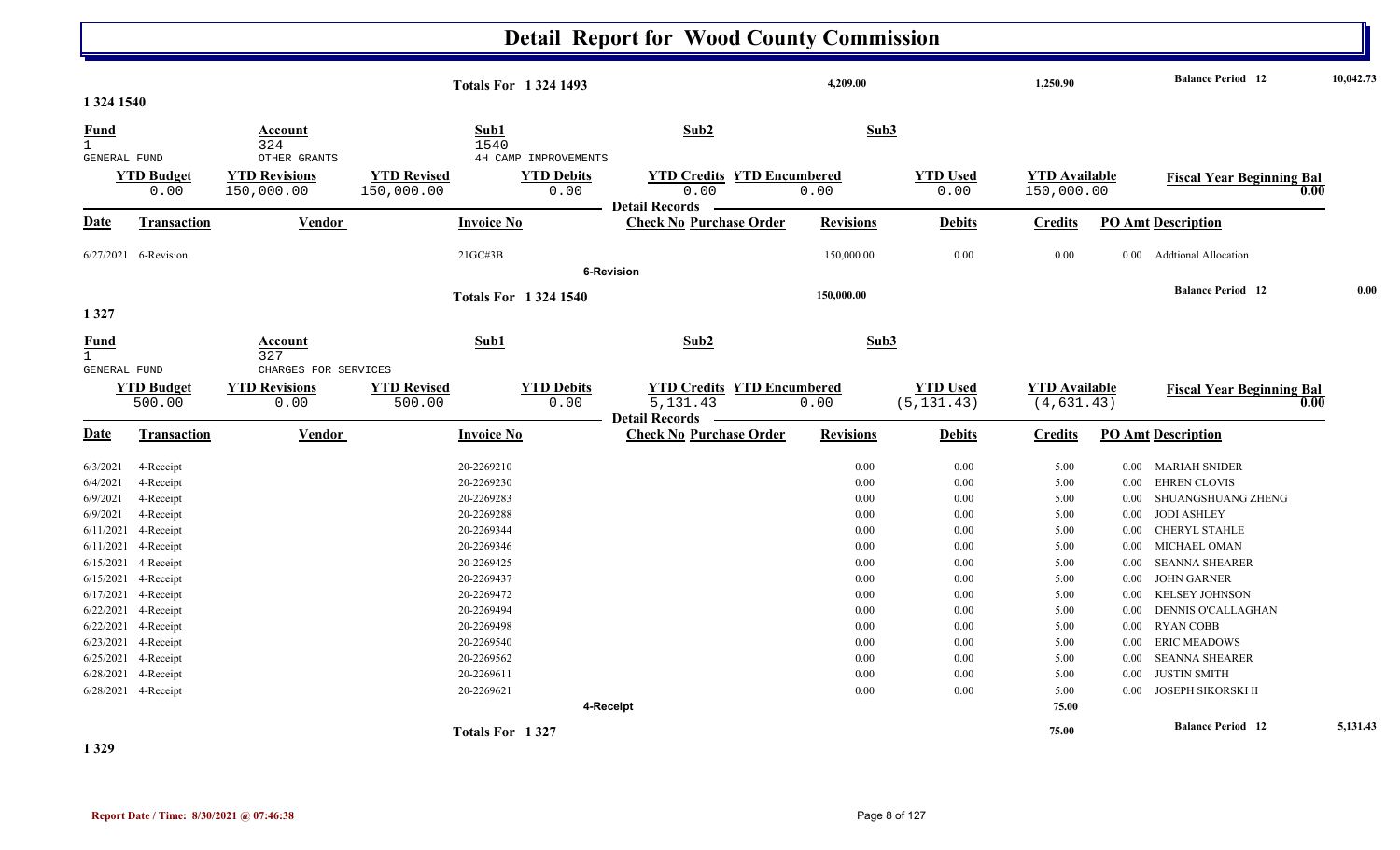| Fund<br>$\mathbf{1}$                        |                                            | Account<br>329                                               | Sub1                             |                           | Sub2                                                               | Sub3             |                                  |                                      |                                                |            |
|---------------------------------------------|--------------------------------------------|--------------------------------------------------------------|----------------------------------|---------------------------|--------------------------------------------------------------------|------------------|----------------------------------|--------------------------------------|------------------------------------------------|------------|
| GENERAL FUND                                | <b>YTD Budget</b><br>30,000.00             | SHF SERVICE OF PROCESS<br><b>YTD Revisions</b><br>0.00       | <b>YTD Revised</b><br>30,000.00  | <b>YTD Debits</b><br>0.00 | <b>YTD Credits YTD Encumbered</b><br>29,853.00                     | 0.00             | <b>YTD Used</b><br>(29, 853.00)  | <b>YTD Available</b><br>147.00       | <b>Fiscal Year Beginning Bal</b>               | 0.00       |
| Date                                        | <b>Transaction</b>                         | Vendor                                                       | <b>Invoice No</b>                |                           | <b>Detail Records</b><br><b>Check No Purchase Order</b>            | <b>Revisions</b> | <b>Debits</b>                    | <b>Credits</b>                       | <b>PO Amt Description</b>                      |            |
|                                             | 6/10/2021 4-Receipt<br>6/29/2021 4-Receipt |                                                              | 20-2269307<br>20-2269634         |                           | 4-Receipt                                                          | 0.00<br>0.00     | 0.00<br>0.00                     | 2,067.00<br>621.00<br>2,688.00       | $0.00 \quad 06/03/2021$<br>$0.00$ $06/24/2021$ |            |
| 1 3 3 0                                     |                                            |                                                              | Totals For 1329                  |                           |                                                                    |                  |                                  | 2,688.00                             | <b>Balance Period</b> 12                       | 29,853.00  |
| Fund<br>$\mathbf{1}$<br><b>GENERAL FUND</b> |                                            | Account<br>330<br>SHERIFF'S EARNINGS                         | Sub1                             |                           | Sub2                                                               | Sub3             |                                  |                                      |                                                |            |
|                                             | <b>YTD Budget</b><br>10,000.00             | <b>YTD Revisions</b><br>0.00                                 | <b>YTD Revised</b><br>10,000.00  | <b>YTD Debits</b><br>0.00 | <b>YTD Credits YTD Encumbered</b><br>13,542.00<br>Detail Records — | 0.00             | <b>YTD Used</b><br>(13, 542.00)  | <b>YTD Available</b><br>(3, 542.00)  | <b>Fiscal Year Beginning Bal</b>               | 0.00       |
| <b>Date</b>                                 | <b>Transaction</b>                         | <b>Vendor</b>                                                | <b>Invoice No</b>                |                           | <b>Check No Purchase Order</b>                                     | <b>Revisions</b> | <b>Debits</b>                    | <b>Credits</b>                       | <b>PO Amt Description</b>                      |            |
| 6/4/2021                                    | 4-Receipt                                  |                                                              | 20-2269232                       |                           | 4-Receipt                                                          | 0.00             | 0.00                             | 1,858.00<br>1,858.00                 | 0.00 MAY 2021                                  |            |
| 1 3 3 1                                     |                                            |                                                              | Totals For 1330                  |                           |                                                                    |                  |                                  | 1,858.00                             | <b>Balance Period 12</b>                       | 13,542.00  |
| Fund<br>$\mathbf{1}$                        |                                            | Account<br>331                                               | Sub1                             |                           | Sub2                                                               | Sub3             |                                  |                                      |                                                |            |
| <b>GENERAL FUND</b>                         | <b>YTD Budget</b><br>260,000.00            | COUNTY CLERK'S EARNINGS<br><b>YTD Revisions</b><br>12,000.00 | <b>YTD Revised</b><br>272,000.00 | <b>YTD Debits</b><br>0.00 | <b>YTD Credits YTD Encumbered</b><br>296,082.89                    | 0.00             | <b>YTD Used</b><br>(296, 082.89) | <b>YTD Available</b><br>(24, 082.89) | <b>Fiscal Year Beginning Bal</b>               | 0.00       |
| Date                                        | Transaction                                | Vendor                                                       | <b>Invoice No</b>                |                           | Detail Records –<br><b>Check No Purchase Order</b>                 | <b>Revisions</b> | <b>Debits</b>                    | <b>Credits</b>                       | <b>PO Amt Description</b>                      |            |
| 6/7/2021                                    | 4-Receipt                                  |                                                              | 20-2269250                       |                           | 4-Receipt                                                          | 0.00             | 0.00                             | 25,724.29<br>25,724.29               | 0.00 MAY 2021                                  |            |
|                                             | 6/27/2021 6-Revision                       |                                                              | 21GCH3A                          |                           | <b>6-Revision</b>                                                  | 12,000.00        | $0.00\,$                         | $0.00\,$                             | <b>Addtional Revenue</b><br>$0.00\,$           |            |
| 1 3 3 2                                     |                                            |                                                              | Totals For 1331                  |                           |                                                                    | 12,000.00        |                                  | 25,724.29                            | <b>Balance Period 12</b>                       | 296,082.89 |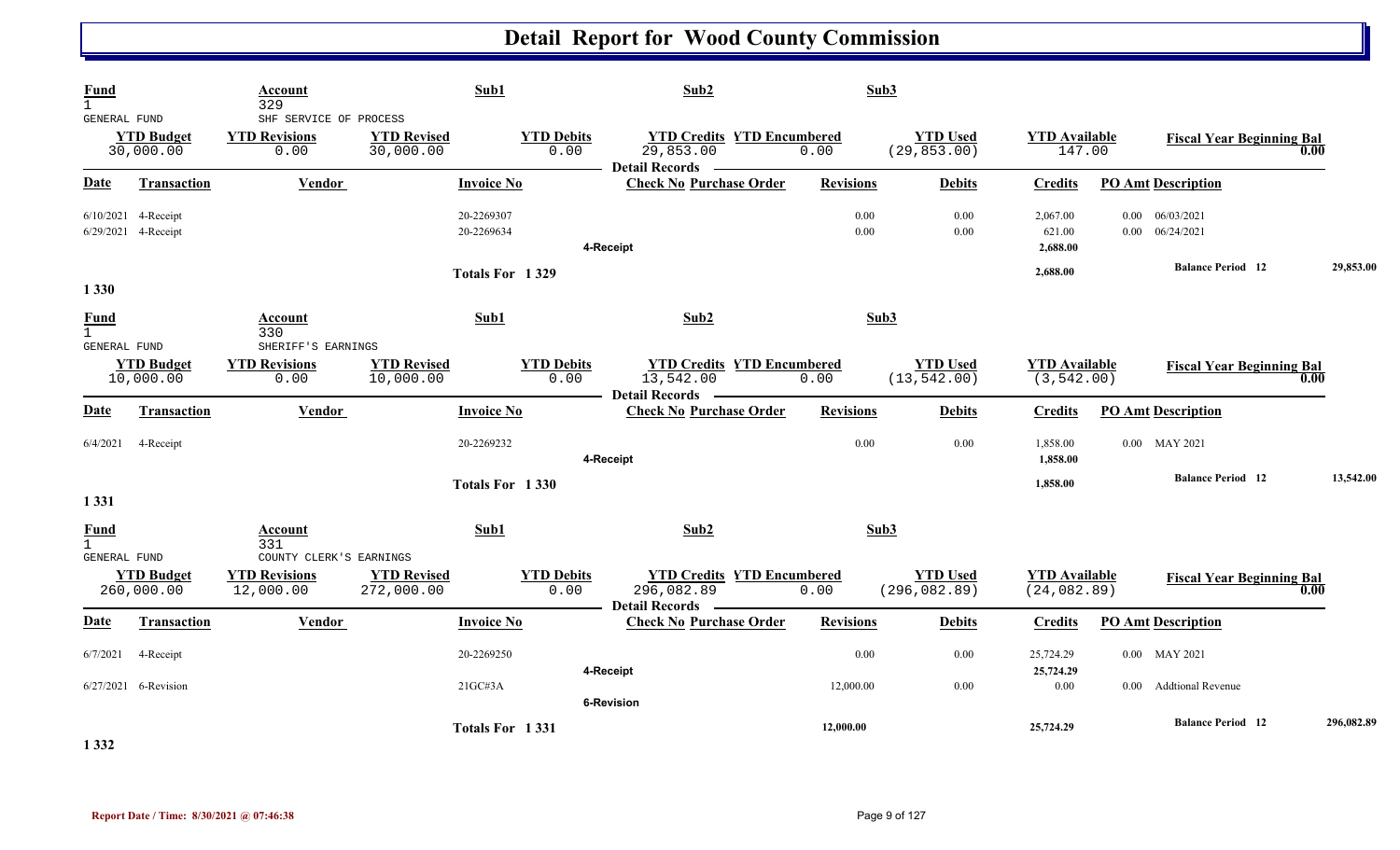|                                                                            | Account<br>332                                                                                                                                                                                                                               |                                 |                                                                                | Sub2                                                                                                                                                                                                                                                                                              |                                                                                               |                                                                                                                         |                                                                |                                                                                                                                                                                               |                                                                                                                                |
|----------------------------------------------------------------------------|----------------------------------------------------------------------------------------------------------------------------------------------------------------------------------------------------------------------------------------------|---------------------------------|--------------------------------------------------------------------------------|---------------------------------------------------------------------------------------------------------------------------------------------------------------------------------------------------------------------------------------------------------------------------------------------------|-----------------------------------------------------------------------------------------------|-------------------------------------------------------------------------------------------------------------------------|----------------------------------------------------------------|-----------------------------------------------------------------------------------------------------------------------------------------------------------------------------------------------|--------------------------------------------------------------------------------------------------------------------------------|
|                                                                            | <b>YTD Revisions</b><br>0.00                                                                                                                                                                                                                 | <b>YTD Revised</b><br>60,000.00 | <b>YTD Debits</b><br>0.00                                                      | 56,482.70                                                                                                                                                                                                                                                                                         | 0.00                                                                                          | <b>YTD Used</b><br>(56, 482.70)                                                                                         |                                                                | <b>Fiscal Year Beginning Bal</b>                                                                                                                                                              | 0.00                                                                                                                           |
| <b>Transaction</b>                                                         | <b>Vendor</b>                                                                                                                                                                                                                                |                                 |                                                                                | <b>Check No Purchase Order</b>                                                                                                                                                                                                                                                                    | <b>Revisions</b>                                                                              | <b>Debits</b>                                                                                                           | <b>Credits</b>                                                 | <b>PO Amt Description</b>                                                                                                                                                                     |                                                                                                                                |
| 4-Receipt                                                                  |                                                                                                                                                                                                                                              |                                 |                                                                                |                                                                                                                                                                                                                                                                                                   | $0.00\,$                                                                                      | 0.00                                                                                                                    | 4,796.20<br>4,796.20                                           | 0.00 MAY 2021                                                                                                                                                                                 |                                                                                                                                |
|                                                                            |                                                                                                                                                                                                                                              |                                 |                                                                                |                                                                                                                                                                                                                                                                                                   |                                                                                               |                                                                                                                         | 4,796.20                                                       | <b>Balance Period</b> 12                                                                                                                                                                      | 56,482.70                                                                                                                      |
|                                                                            | Account<br>333                                                                                                                                                                                                                               |                                 |                                                                                | Sub2                                                                                                                                                                                                                                                                                              |                                                                                               |                                                                                                                         |                                                                |                                                                                                                                                                                               |                                                                                                                                |
|                                                                            | <b>YTD Revisions</b><br>0.00                                                                                                                                                                                                                 | <b>YTD Revised</b><br>6,000.00  | <b>YTD Debits</b><br>0.00                                                      | 5,620.00                                                                                                                                                                                                                                                                                          | 0.00                                                                                          | <b>YTD Used</b><br>(5,620.00)                                                                                           |                                                                | <b>Fiscal Year Beginning Bal</b>                                                                                                                                                              | 0.00                                                                                                                           |
| Transaction                                                                | Vendor                                                                                                                                                                                                                                       |                                 |                                                                                | <b>Check No Purchase Order</b>                                                                                                                                                                                                                                                                    | <b>Revisions</b>                                                                              | <b>Debits</b>                                                                                                           | <b>Credits</b>                                                 | <b>PO Amt Description</b>                                                                                                                                                                     |                                                                                                                                |
| 4-Receipt<br>4-Receipt                                                     |                                                                                                                                                                                                                                              |                                 |                                                                                |                                                                                                                                                                                                                                                                                                   | 0.00<br>0.00                                                                                  | 0.00<br>0.00                                                                                                            | 210.00<br>120.25<br>330.25                                     | 0.00 MAY 2021<br>0.00 MAGISTRATE - MAY 2021                                                                                                                                                   |                                                                                                                                |
|                                                                            |                                                                                                                                                                                                                                              |                                 |                                                                                |                                                                                                                                                                                                                                                                                                   |                                                                                               |                                                                                                                         | 330.25                                                         | <b>Balance Period</b> 12                                                                                                                                                                      | 5,620.00                                                                                                                       |
|                                                                            |                                                                                                                                                                                                                                              |                                 |                                                                                |                                                                                                                                                                                                                                                                                                   |                                                                                               |                                                                                                                         |                                                                |                                                                                                                                                                                               |                                                                                                                                |
|                                                                            | <b>Account</b><br>334                                                                                                                                                                                                                        |                                 |                                                                                | Sub2                                                                                                                                                                                                                                                                                              |                                                                                               |                                                                                                                         |                                                                |                                                                                                                                                                                               |                                                                                                                                |
|                                                                            | <b>YTD Revisions</b><br>0.00                                                                                                                                                                                                                 | <b>YTD Revised</b><br>4,500.00  | <b>YTD Debits</b><br>0.00                                                      | 3,560.00                                                                                                                                                                                                                                                                                          | 0.00                                                                                          | <b>YTD Used</b><br>(3, 560.00)                                                                                          |                                                                | <b>Fiscal Year Beginning Bal</b>                                                                                                                                                              | 0.00                                                                                                                           |
| <b>Transaction</b>                                                         | Vendor                                                                                                                                                                                                                                       |                                 |                                                                                | <b>Check No Purchase Order</b>                                                                                                                                                                                                                                                                    | <b>Revisions</b>                                                                              | <b>Debits</b>                                                                                                           | <b>Credits</b>                                                 | <b>PO Amt Description</b>                                                                                                                                                                     |                                                                                                                                |
| 4-Receipt<br>4-Receipt<br>4-Receipt<br>4-Receipt<br>4-Receipt<br>4-Receipt |                                                                                                                                                                                                                                              |                                 |                                                                                |                                                                                                                                                                                                                                                                                                   | 0.00<br>$0.00\,$<br>$0.00\,$<br>$0.00\,$<br>$0.00\,$<br>$0.00\,$<br>$0.00\,$<br>$0.00\,$      | 0.00<br>$0.00\,$<br>$0.00\,$<br>0.00<br>$0.00\,$<br>$0.00\,$<br>$0.00\,$<br>0.00                                        | 5.00<br>5.00<br>5.00<br>20.00<br>5.00<br>5.00<br>10.00<br>5.00 | <b>CASEY CAPLINGER</b><br>$0.00\,$<br>0.00 LURIA HAMILTON<br>0.00 LOGAN STANLEY<br>0.00 CARFAX<br>0.00 LEXISNEXIS - HOCE<br>0.00 LEXISNEXIS - SHEPLER<br>0.00 ROGER BAILEY<br>0.00 GARY FREED |                                                                                                                                |
| 6/1/2021<br>6/1/2021<br>6/1/2021                                           | GENERAL FUND<br><b>YTD Budget</b><br>60,000.00<br><b>GENERAL FUND</b><br><b>YTD Budget</b><br>6,000.00<br><b>GENERAL FUND</b><br><b>YTD Budget</b><br>4,500.00<br>6/1/2021 4-Receipt<br>6/1/2021 4-Receipt<br>6/2/2021<br>6/2/2021 4-Receipt |                                 | CIRCUIT CLERK EARNINGS<br>PROSECUTING ATTY EARNINGS<br><b>ACCIDENT REPORTS</b> | Sub1<br><b>Invoice No</b><br>20-2269232<br>Totals For 1332<br>Sub1<br><b>Invoice No</b><br>20-2269232<br>20-2269247<br>Totals For 1333<br>Sub1<br><b>Invoice No</b><br>20-2269165<br>20-2269172<br>20-2269173<br>20-2269187<br>20-2269188<br>20-2269189<br>20-2269191<br>20-2269194<br>20-2269202 | Detail Records —<br>4-Receipt<br>Detail Records _______<br>4-Receipt<br><b>Detail Records</b> | <b>YTD Credits YTD Encumbered</b><br><b>YTD Credits YTD Encumbered</b><br><b>YTD Credits YTD Encumbered</b><br>$0.00\,$ | Sub3<br>Sub3<br>Sub3<br>$0.00\,$                               | 5.00                                                                                                                                                                                          | <b>YTD Available</b><br>3,517.30<br><b>YTD Available</b><br>380.00<br><b>YTD Available</b><br>940.00<br>0.00 RONALD HARDBARGER |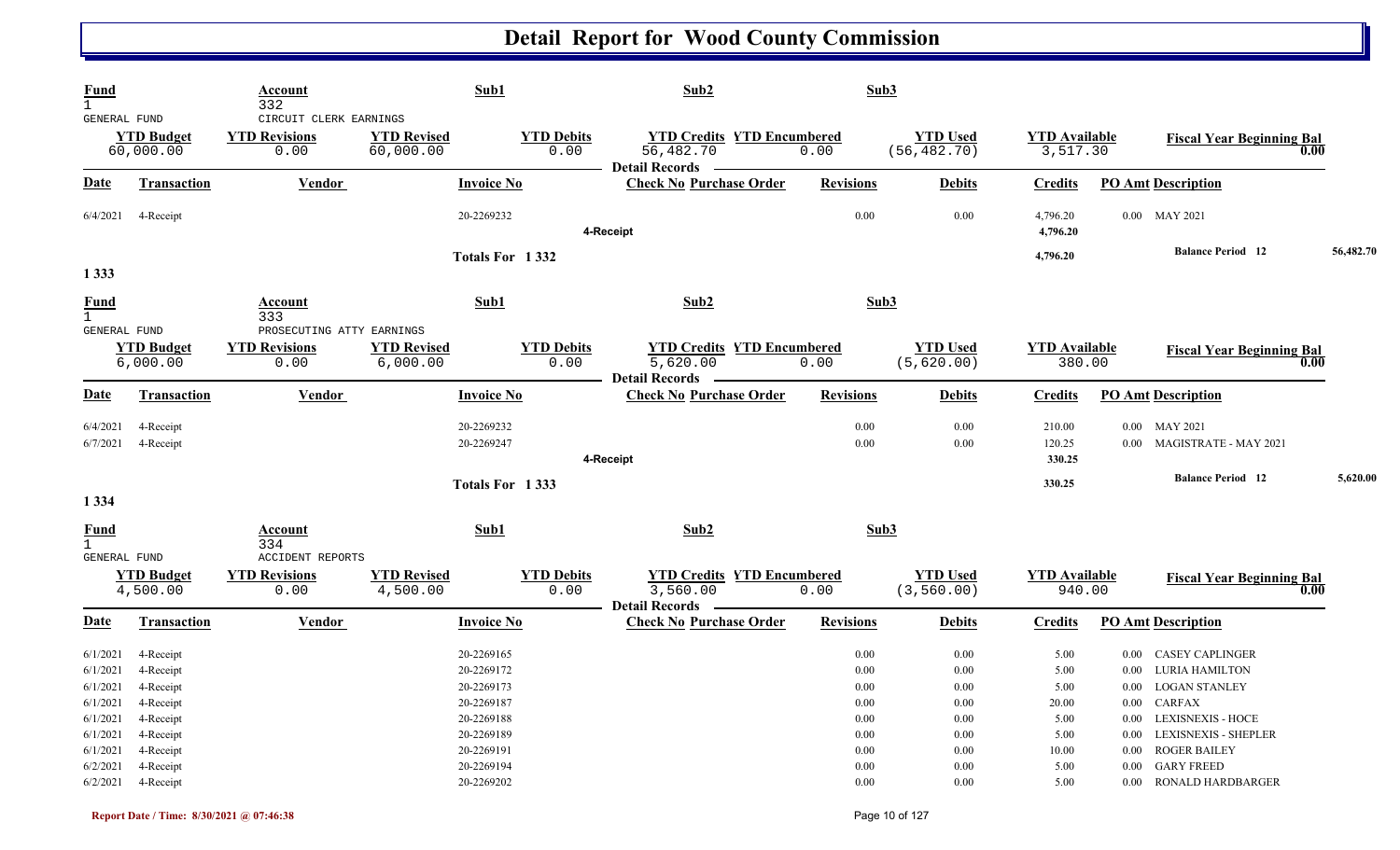|                       |           |            | <b>Detail Report for Wood County Commission</b> |       |          |                                   |
|-----------------------|-----------|------------|-------------------------------------------------|-------|----------|-----------------------------------|
| 6/4/2021              | 4-Receipt | 20-2269228 | 0.00<br>0.00                                    | 5.00  |          | 0.00 LEXISNEXIS - HILL            |
| 6/7/2021              | 4-Receipt | 20-2269252 | 0.00<br>0.00                                    | 5.00  | $0.00\,$ | <b>RONALD MARKS</b>               |
| 6/7/2021              | 4-Receipt | 20-2269253 | 0.00<br>0.00                                    | 5.00  | 0.00     | LEXISNEXIS - STANLEY/HAMILITON    |
| 6/7/2021              | 4-Receipt | 20-2269254 | 0.00<br>0.00                                    | 5.00  | $0.00\,$ | LEXISNEXIS - CURTISS              |
| 6/7/2021              | 4-Receipt | 20-2269256 | 0.00<br>0.00                                    | 5.00  | 0.00     | WV NATIONAL INSURANCE STROEHAM IN |
| 6/7/2021              | 4-Receipt | 20-2269257 | 0.00<br>0.00                                    | 5.00  | 0.00     | <b>LEXISNEXIS - WIGAL</b>         |
| 6/8/2021              | 4-Receipt | 20-2269265 | 0.00<br>0.00                                    | 5.00  | 0.00     | <b>CAROLYN AFFOLTER</b>           |
| 6/8/2021              | 4-Receipt | 20-2269271 | 0.00<br>0.00                                    | 5.00  | 0.00     | PVC NOVA CORPORATION              |
| 6/8/2021              | 4-Receipt | 20-2269273 | 0.00<br>0.00                                    | 5.00  | 0.00     | <b>DANNIE MURRAY</b>              |
| 6/9/2021              | 4-Receipt | 20-2269282 | 0.00<br>0.00                                    | 5.00  | $0.00\,$ | <b>JAMES KEARNS</b>               |
| 6/9/2021              | 4-Receipt | 20-2269285 | 0.00<br>0.00                                    | 10.00 | $0.00\,$ | KAITLYN CAIN                      |
| 6/9/2021              | 4-Receipt | 20-2269286 | 0.00<br>0.00                                    | 5.00  | 0.00     | <b>RHONDA BUTCHER</b>             |
| 6/10/2021             | 4-Receipt | 20-2269289 | 0.00<br>0.00                                    | 5.00  | 0.00     | <b>JESSICA REITMIRE</b>           |
| 6/10/2021             | 4-Receipt | 20-2269332 | 0.00<br>0.00                                    | 5.00  | $0.00\,$ | <b>ASHLEY BROWN</b>               |
| 6/11/2021             | 4-Receipt | 20-2269354 | 0.00<br>0.00                                    | 5.00  | 0.00     | <b>LEXISNEXIS - DAVID BARNES</b>  |
| 6/11/2021             | 4-Receipt | 20-2269355 | 0.00<br>0.00                                    | 5.00  | 0.00     | LEXISNEXIS - JOCELYN ST CLAIRE    |
| 6/11/2021             | 4-Receipt | 20-2269358 | 0.00<br>0.00                                    | 5.00  | 0.00     | LEXISNEXIS - JONAVIEVE LOCKHART   |
| 6/14/2021             | 4-Receipt | 20-2269410 | 0.00<br>0.00                                    | 5.00  | 0.00     | <b>KELLY LAUGHERY</b>             |
| 6/15/2021             | 4-Receipt | 20-2269435 | 0.00<br>0.00                                    | 5.00  | $0.00\,$ | <b>REBECCA UHL</b>                |
| 6/16/2021             | 4-Receipt | 20-2269453 | 0.00<br>0.00                                    | 5.00  | 0.00     | LEXISNEXIS - HOLSINGER            |
| 6/16/2021             | 4-Receipt | 20-2269454 | 0.00<br>0.00                                    | 5.00  | 0.00     | <b>NEWTON INS - JONES</b>         |
| 6/17/2021             | 4-Receipt | 20-2269465 | 0.00<br>0.00                                    | 5.00  | 0.00     | METROPOLITAN - WASTE MANAGEMENT   |
| 6/17/2021             | 4-Receipt | 20-2269466 | 0.00<br>0.00                                    | 5.00  | 0.00     | METROPOLITAN - LYNCH              |
| 6/22/2021             | 4-Receipt | 20-2269480 | 0.00<br>0.00                                    | 5.00  | $0.00\,$ | <b>MARY DAVIS</b>                 |
| 6/22/2021             | 4-Receipt | 20-2269484 | 0.00<br>0.00                                    | 5.00  | $0.00\,$ | <b>BRYANNA PECK</b>               |
| 6/22/2021             | 4-Receipt | 20-2269487 | 0.00<br>0.00                                    | 5.00  | $0.00\,$ | <b>DUNBAR &amp; FOWLER</b>        |
| 6/22/2021             | 4-Receipt | 20-2269488 | 0.00<br>0.00                                    | 5.00  | $0.00\,$ | <b>BRITTANY PATTON</b>            |
| 6/22/2021             | 4-Receipt | 20-2269489 | 0.00<br>0.00                                    | 5.00  | $0.00\,$ | <b>KRISTA MAZE</b>                |
| 6/22/2021             | 4-Receipt | 20-2269491 | 0.00<br>0.00                                    | 5.00  | 0.00     | SHEILA GILBERT                    |
| 6/22/2021             | 4-Receipt | 20-2269501 | 0.00<br>0.00                                    | 5.00  | 0.00     | <b>GALE THOMPSON</b>              |
| 6/22/2021             | 4-Receipt | 20-2269524 | 0.00<br>0.00                                    | 5.00  | $0.00\,$ | <b>LEYLA PAUL</b>                 |
| 6/22/2021             | 4-Receipt | 20-2269524 | 0.00<br>0.00                                    | 5.00  | $0.00\,$ | <b>LEYLA PAUL</b>                 |
| 6/22/2021             | 4-Receipt | 20-2269524 | 0.00<br>0.00                                    | 5.00  | $0.00\,$ | <b>LEYLA PAUL</b>                 |
| 6/23/2021             | 4-Receipt | 20-2269531 | 0.00<br>0.00                                    | 5.00  | $0.00\,$ | <b>JILL REEVES</b>                |
| 6/23/2021 4-Receipt   |           | 20-2269532 | 0.00<br>0.00                                    | 5.00  | $0.00\,$ | <b>JONATHAN GOFF</b>              |
| 6/24/2021 4-Receipt   |           | 20-2269541 | 0.00<br>0.00                                    | 5.00  |          | 0.00 JEFF TRACEWELL               |
| $6/24/2021$ 4-Receipt |           | 20-2269547 | 0.00<br>0.00                                    | 5.00  |          | 0.00 PROGRESSIVE - SMARR          |
| 6/24/2021 4-Receipt   |           | 20-2269549 | $0.00\,$<br>0.00                                | 5.00  |          | 0.00 LEXISNEXIS - UHL/JONES       |
| 6/24/2021 4-Receipt   |           | 20-2269550 | 0.00<br>0.00                                    | 5.00  |          | 0.00 LEXISNEXIS - LEMON           |
| 6/24/2021 4-Receipt   |           | 20-2269551 | 0.00<br>0.00                                    | 5.00  |          | 0.00 LEXISNEXIS - MARKS/KNOPP     |
| 6/24/2021 4-Receipt   |           | 20-2269552 | 0.00<br>0.00                                    | 5.00  | $0.00\,$ | <b>LEXISNEXIS - BENTON</b>        |
| 6/24/2021 4-Receipt   |           | 20-2269553 | 0.00<br>0.00                                    | 5.00  | $0.00\,$ | LEXISNEXIS - LEWIS                |
| 6/24/2021 4-Receipt   |           | 20-2269554 | 0.00<br>0.00                                    | 5.00  | $0.00\,$ | <b>LEXISNEXIS - GOFF</b>          |
| 6/25/2021 4-Receipt   |           | 20-2269601 | 0.00<br>0.00                                    | 5.00  | $0.00\,$ | LEXISNEXIS - YANEGO               |
| 6/28/2021 4-Receipt   |           | 20-2269612 | 0.00<br>0.00                                    | 5.00  |          | 0.00 HARLEN FLESHER - ACCIDENT    |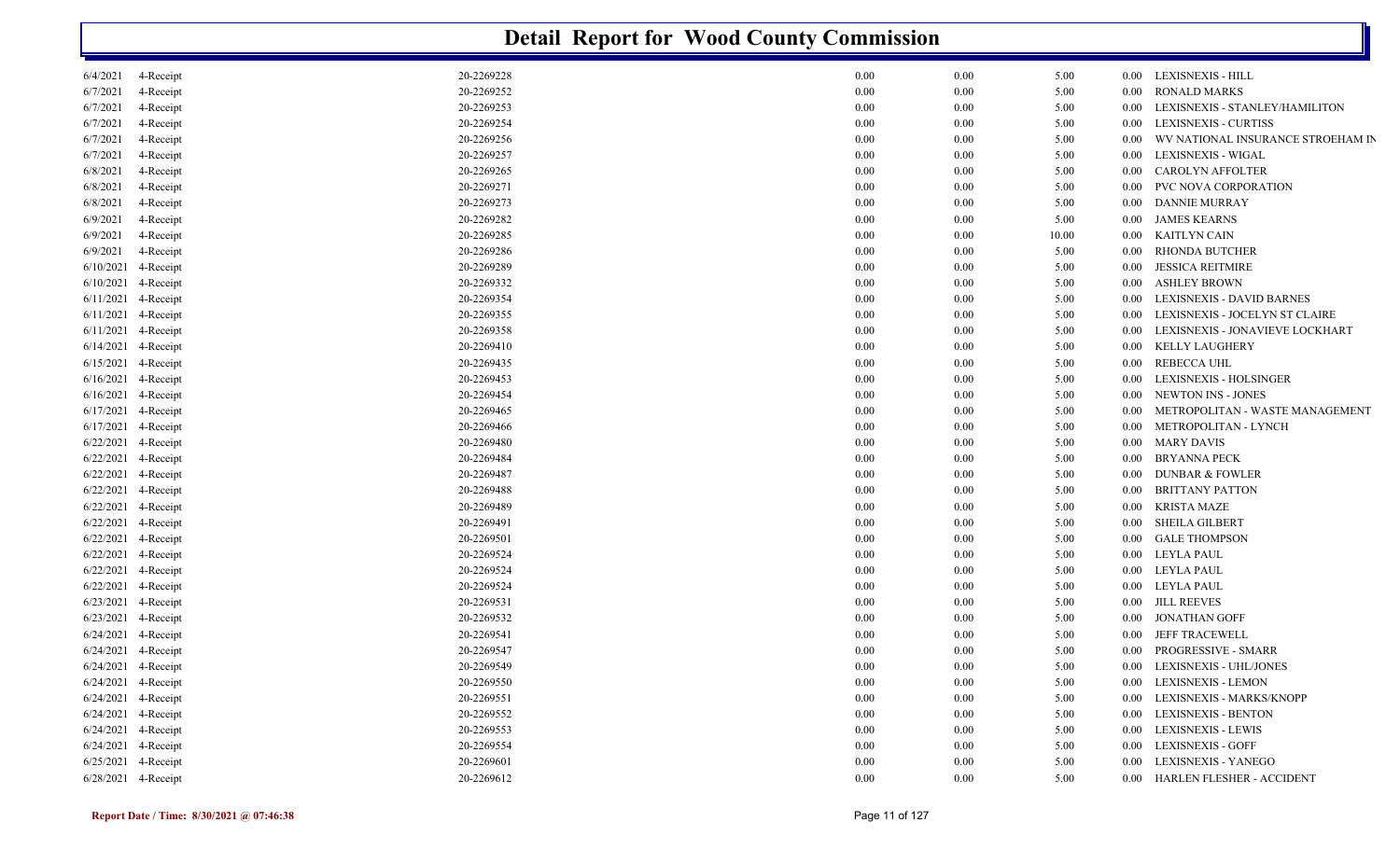|                            |                                |                              |                                 |                           | <b>Detail Report for Wood County Commission</b>         |                  |                                 |                                      |          |                                        |           |
|----------------------------|--------------------------------|------------------------------|---------------------------------|---------------------------|---------------------------------------------------------|------------------|---------------------------------|--------------------------------------|----------|----------------------------------------|-----------|
|                            | 6/28/2021 4-Receipt            |                              | 20-2269615                      |                           |                                                         | 0.00             | 0.00                            | 5.00                                 | $0.00\,$ | PROGRESSIVE - HORNER                   |           |
|                            | 6/28/2021 4-Receipt            |                              | 20-2269616                      |                           |                                                         | 0.00             | 0.00                            | 5.00                                 | 0.00     | <b>LEXISNEXIS - FLESHER</b>            |           |
|                            | 6/28/2021 4-Receipt            |                              | 20-2269617                      |                           |                                                         | 0.00             | 0.00                            | 5.00                                 | 0.00     | LEXISNEXIS - FERGUSON                  |           |
|                            | 6/28/2021 4-Receipt            |                              | 20-2269618                      |                           |                                                         | 0.00             | 0.00                            | 5.00                                 | $0.00\,$ | <b>LEXISNEXIS</b>                      |           |
|                            | 6/28/2021 4-Receipt            |                              | 20-2269619                      |                           |                                                         | 0.00             | 0.00                            | 25.00                                | $0.00\,$ | <b>CARFAX</b>                          |           |
|                            | 6/28/2021 4-Receipt            |                              | 20-2269620                      |                           |                                                         | 0.00             | 0.00                            | 5.00                                 | 0.00     | METROPOLITAN - STULL                   |           |
|                            | 6/29/2021 4-Receipt            |                              | 20-2269632                      |                           |                                                         | 0.00             | 0.00                            | 5.00                                 | $0.00\,$ | <b>DUNBAR &amp; FOWLER - PATTON</b>    |           |
|                            | 6/29/2021 4-Receipt            |                              | 20-2269633                      |                           |                                                         | 0.00             | 0.00                            | 5.00                                 | $0.00\,$ | DUNBAR & FOWLER - CARPENTER            |           |
|                            | 6/29/2021 4-Receipt            |                              | 20-2269642                      |                           |                                                         | 0.00             | 0.00                            | 5.00                                 | $0.00\,$ | LEEXISNEXIS - BRONSON                  |           |
|                            | 6/29/2021 4-Receipt            |                              | 20-2269643                      |                           |                                                         | 0.00             | 0.00                            | 5.00                                 | $0.00\,$ | LEXISNEXIS - HINZMAN                   |           |
|                            | 6/29/2021 4-Receipt            |                              | 20-2269645                      |                           |                                                         | 0.00             | 0.00                            | 5.00                                 | $0.00\,$ | LEXISNEXIS - MAZE                      |           |
|                            | 6/29/2021 4-Receipt            |                              | 20-2269655                      |                           |                                                         | 0.00             | 0.00                            | 5.00                                 | $0.00\,$ | <b>LEXISNEXIS - WAGGONER</b>           |           |
|                            | 6/29/2021 4-Receipt            |                              | 20-2269659                      |                           |                                                         | 0.00             | 0.00                            | 5.00                                 | $0.00\,$ | <b>LEXISNEXIS - EDDY</b>               |           |
|                            | 6/29/2021 4-Receipt            |                              | 20-2269661                      |                           |                                                         | 0.00             | 0.00                            | 5.00                                 | 0.00     | <b>LEXISNEXIS - KEFFER</b>             |           |
|                            |                                |                              |                                 |                           | 4-Receipt                                               |                  |                                 | 385.00                               |          |                                        |           |
|                            |                                |                              | Totals For 1334                 |                           |                                                         |                  |                                 | 385.00                               |          | <b>Balance Period</b> 12               | 3,560.00  |
| 1 3 3 5                    |                                |                              |                                 |                           |                                                         |                  |                                 |                                      |          |                                        |           |
| $\frac{Fund}{1}$           |                                | Account<br>335               | Sub1                            |                           | Sub2                                                    | Sub3             |                                 |                                      |          |                                        |           |
| <b>GENERAL FUND</b>        |                                | MOTOR VEHICLE LICENSE FEE    |                                 |                           |                                                         |                  |                                 |                                      |          |                                        |           |
|                            | <b>YTD Budget</b><br>12,000.00 | <b>YTD Revisions</b><br>0.00 | <b>YTD Revised</b><br>12,000.00 | <b>YTD Debits</b><br>0.00 | <b>YTD Credits YTD Encumbered</b><br>11,408.50          | 0.00             | <b>YTD Used</b><br>(11, 408.50) | <b>YTD</b> Available<br>591.50       |          | <b>Fiscal Year Beginning Bal</b>       | $0.00\,$  |
| <u>Date</u>                | <b>Transaction</b>             | <b>Vendor</b>                | <b>Invoice No</b>               |                           | <b>Detail Records</b><br><b>Check No Purchase Order</b> | <b>Revisions</b> | <b>Debits</b>                   | <b>Credits</b>                       |          | <b>PO Amt Description</b>              |           |
| 6/3/2021                   | 4-Receipt                      |                              | 20-2269213                      |                           | 4-Receipt                                               | 0.00             | 0.00                            | 682.00<br>682.00                     |          | 0.00 SHERIFF OF WOOD COUNTY - MAY 2021 |           |
|                            |                                |                              |                                 |                           |                                                         |                  |                                 |                                      |          |                                        |           |
| 1 3 3 7                    |                                |                              | Totals For 1335                 |                           |                                                         |                  |                                 | 682.00                               |          | <b>Balance Period</b> 12               | 11,408.50 |
| <b>Fund</b><br>$\mathbf 1$ |                                | <b>Account</b><br>337        | Sub1                            |                           | Sub2                                                    | Sub3             |                                 |                                      |          |                                        |           |
| <b>GENERAL FUND</b>        |                                | COUNTY CLERK DEED FEES       |                                 |                           |                                                         |                  |                                 |                                      |          |                                        |           |
|                            | <b>YTD Budget</b><br>1,000.00  | <b>YTD Revisions</b><br>0.00 | <b>YTD Revised</b><br>1,000.00  | <b>YTD Debits</b><br>0.00 | <b>YTD Credits YTD Encumbered</b><br>13,414.00          | 0.00             | <b>YTD Used</b><br>(13, 414.00) | <b>YTD Available</b><br>(12, 414.00) |          | <b>Fiscal Year Beginning Bal</b>       |           |
| <b>Date</b>                | <b>Transaction</b>             | <b>Vendor</b>                | <b>Invoice No</b>               |                           | Detail Records ——<br><b>Check No Purchase Order</b>     | <b>Revisions</b> | <b>Debits</b>                   | <b>Credits</b>                       |          | <b>PO Amt Description</b>              |           |
|                            | $6/7/2021$ 4-Receipt           |                              | 20-2269250                      |                           |                                                         | 0.00             | $0.00\,$                        | 1,168.00                             |          | 0.00 MAY 2021                          |           |
|                            |                                |                              |                                 |                           | 4-Receipt                                               |                  |                                 | 1,168.00                             |          |                                        |           |
|                            |                                |                              |                                 |                           |                                                         |                  |                                 |                                      |          | <b>Balance Period 12</b>               | 13,414.00 |
|                            |                                |                              | Totals For 1337                 |                           |                                                         |                  |                                 | 1,168.00                             |          |                                        |           |

**1 340**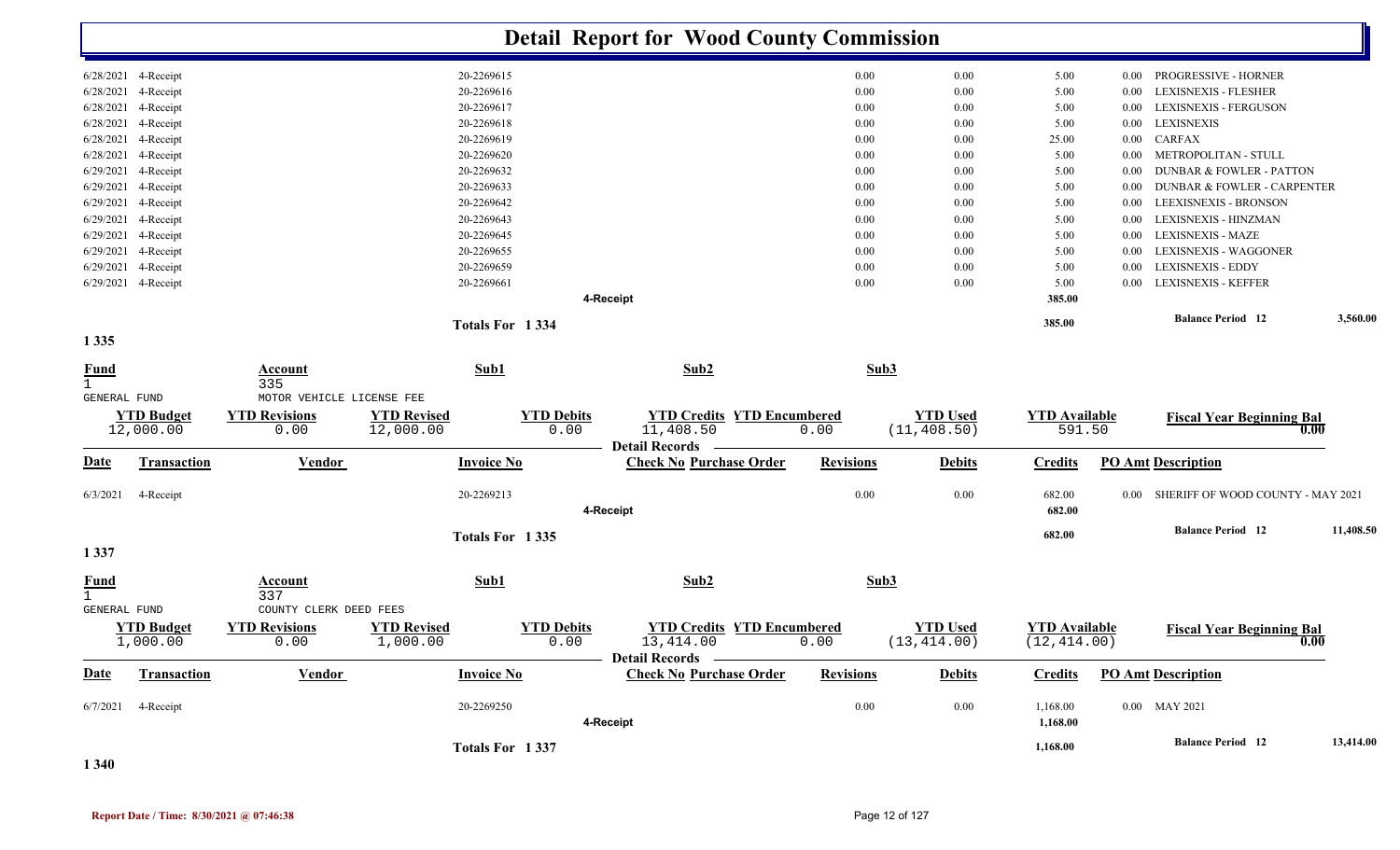| <b>Fund</b><br>$\mathbf{1}$<br>GENERAL FUND |                                                                       | Account<br>340<br>RENTS & CONCESSIONS | Sub1                                   |                                                | Sub2                                                               | Sub3                 |                                 |                                     |                                  |                                                |           |
|---------------------------------------------|-----------------------------------------------------------------------|---------------------------------------|----------------------------------------|------------------------------------------------|--------------------------------------------------------------------|----------------------|---------------------------------|-------------------------------------|----------------------------------|------------------------------------------------|-----------|
|                                             | <b>YTD Budget</b><br>65,000.00                                        | <b>YTD Revisions</b><br>0.00          | <b>YTD Revised</b><br>65,000.00        | <b>YTD Debits</b><br>0.00                      | <b>YTD Credits YTD Encumbered</b><br>66,644.97<br>Detail Records - | 0.00                 | <b>YTD Used</b><br>(66, 644.97) | <b>YTD Available</b><br>(1, 644.97) |                                  | <b>Fiscal Year Beginning Bal</b><br>0.00       |           |
| <u>Date</u>                                 | <b>Transaction</b>                                                    | Vendor                                | <b>Invoice No</b>                      |                                                | <b>Check No Purchase Order</b>                                     | <b>Revisions</b>     | <b>Debits</b>                   | <b>Credits</b>                      |                                  | <b>PO Amt Description</b>                      |           |
|                                             | $6/11/2021$ 4-Receipt                                                 |                                       | 20-2269394                             |                                                | 4-Receipt                                                          | 0.00                 | 0.00                            | 9,808.00<br>9,808.00                |                                  | 0.00 STATE OF WV                               |           |
| 1 340 17                                    |                                                                       |                                       |                                        | Totals For 1340                                |                                                                    |                      |                                 | 9,808.00                            |                                  | <b>Balance Period</b> 12                       | 66,644.97 |
| <b>Fund</b><br>$\mathbf{1}$<br>GENERAL FUND |                                                                       | Account<br>340<br>RENTS & CONCESSIONS | Sub1<br>17                             |                                                | Sub2                                                               | Sub3                 |                                 |                                     |                                  |                                                |           |
|                                             | <b>YTD Budget</b><br>8,000.00                                         | <b>YTD Revisions</b><br>0.00          | <b>YTD Revised</b><br>8,000.00         | SHELTER/ROOM RENT<br><b>YTD Debits</b><br>0.00 | <b>YTD Credits YTD Encumbered</b><br>6,525.00                      | 0.00                 | <b>YTD Used</b><br>(6, 525.00)  | <b>YTD Available</b><br>1,475.00    |                                  | <b>Fiscal Year Beginning Bal</b><br>0.00       |           |
| Date                                        | Transaction                                                           | Vendor                                | <b>Invoice No</b>                      |                                                | <b>Detail Records</b><br><b>Check No Purchase Order</b>            | <b>Revisions</b>     | <b>Debits</b>                   | <b>Credits</b>                      |                                  | <b>PO Amt Description</b>                      |           |
| 6/1/2021<br>6/11/2021                       | 4-Receipt<br>4-Receipt                                                |                                       | 20-2269166<br>20-2269359               |                                                |                                                                    | 0.00<br>0.00         | 0.00<br>0.00                    | 25.00<br>25.00                      | $0.00$ ADAMS<br>$0.00\,$         | THE ROCK                                       |           |
|                                             | 6/11/2021 4-Receipt<br>6/11/2021 4-Receipt                            |                                       | 20-2269360<br>20-2269362               |                                                |                                                                    | 0.00<br>0.00         | 0.00<br>0.00                    | 25.00<br>25.00                      |                                  | 0.00 HOUSTON<br>0.00 MCCONNEL                  |           |
|                                             | 6/11/2021 4-Receipt<br>6/11/2021 4-Receipt                            |                                       | 20-2269363<br>20-2269364               |                                                |                                                                    | 0.00<br>0.00         | 0.00<br>0.00                    | 50.00<br>25.00                      | $0.00\,$<br>$0.00\,$             | SHOOK<br><b>FARM BUREAU</b>                    |           |
|                                             | 6/11/2021 4-Receipt                                                   |                                       | 20-2269365                             |                                                |                                                                    | 0.00                 | 0.00                            | 25.00                               | $0.00\,$                         | <b>BURNOSKY</b>                                |           |
|                                             | 6/11/2021 4-Receipt<br>6/11/2021 4-Receipt                            |                                       | 20-2269366<br>20-2269368               |                                                |                                                                    | 0.00<br>0.00         | 0.00<br>0.00                    | 50.00<br>50.00                      | $0.00\,$<br>$0.00$ SMITH         | <b>DYE</b>                                     |           |
|                                             | 6/11/2021 4-Receipt<br>6/11/2021 4-Receipt                            |                                       | 20-2269377<br>20-2269378               |                                                |                                                                    | 0.00<br>0.00         | 0.00<br>0.00                    | 50.00<br>50.00                      | 0.00 HARRIS<br>$0.00\,$          | <b>HUFFMAN</b>                                 |           |
|                                             | $6/11/2021$ 4-Receipt<br>6/11/2021 4-Receipt<br>$6/11/2021$ 4-Receipt |                                       | 20-2269379<br>20-2269382<br>20-2269383 |                                                |                                                                    | 0.00<br>0.00<br>0.00 | 0.00<br>0.00<br>0.00            | 50.00<br>25.00<br>50.00             | $0.00\,$<br>$0.00\,$<br>$0.00\,$ | <b>HINES</b><br><b>SMITH</b><br><b>MCGRATH</b> |           |
|                                             | 6/11/2021 4-Receipt<br>6/11/2021 4-Receipt                            |                                       | 20-2269384<br>20-2269385               |                                                |                                                                    | 0.00<br>0.00         | 0.00<br>0.00                    | 50.00<br>50.00                      | $0.00\,$<br>$0.00\,$             | WOLFE<br><b>GONDALIA</b>                       |           |
|                                             | 6/11/2021 4-Receipt<br>6/11/2021 4-Receipt                            |                                       | 20-2269386<br>20-2269387               |                                                |                                                                    | 0.00<br>0.00         | 0.00<br>0.00                    | 50.00<br>25.00                      | $0.00\,$<br>$0.00\,$             | <b>GONDALIA</b><br><b>SHAFFER</b>              |           |
|                                             | 6/11/2021 4-Receipt<br>6/14/2021 4-Receipt                            |                                       | 20-2269388<br>20-2269412               |                                                |                                                                    | 0.00<br>0.00         | 0.00<br>0.00                    | 25.00<br>50.00                      | $0.00\,$<br>$0.00\,$             | <b>PARSONS</b><br>MOVRC                        |           |
|                                             | 6/14/2021 4-Receipt<br>6/14/2021 4-Receipt<br>6/22/2021 4-Receipt     |                                       | 20-2269413<br>20-2269414<br>20-2269513 |                                                |                                                                    | 0.00<br>0.00<br>0.00 | 0.00<br>0.00<br>0.00            | 50.00<br>50.00<br>25.00             | $0.00$ EADS<br>0.00<br>0.00 PARK | <b>MCCRADY</b>                                 |           |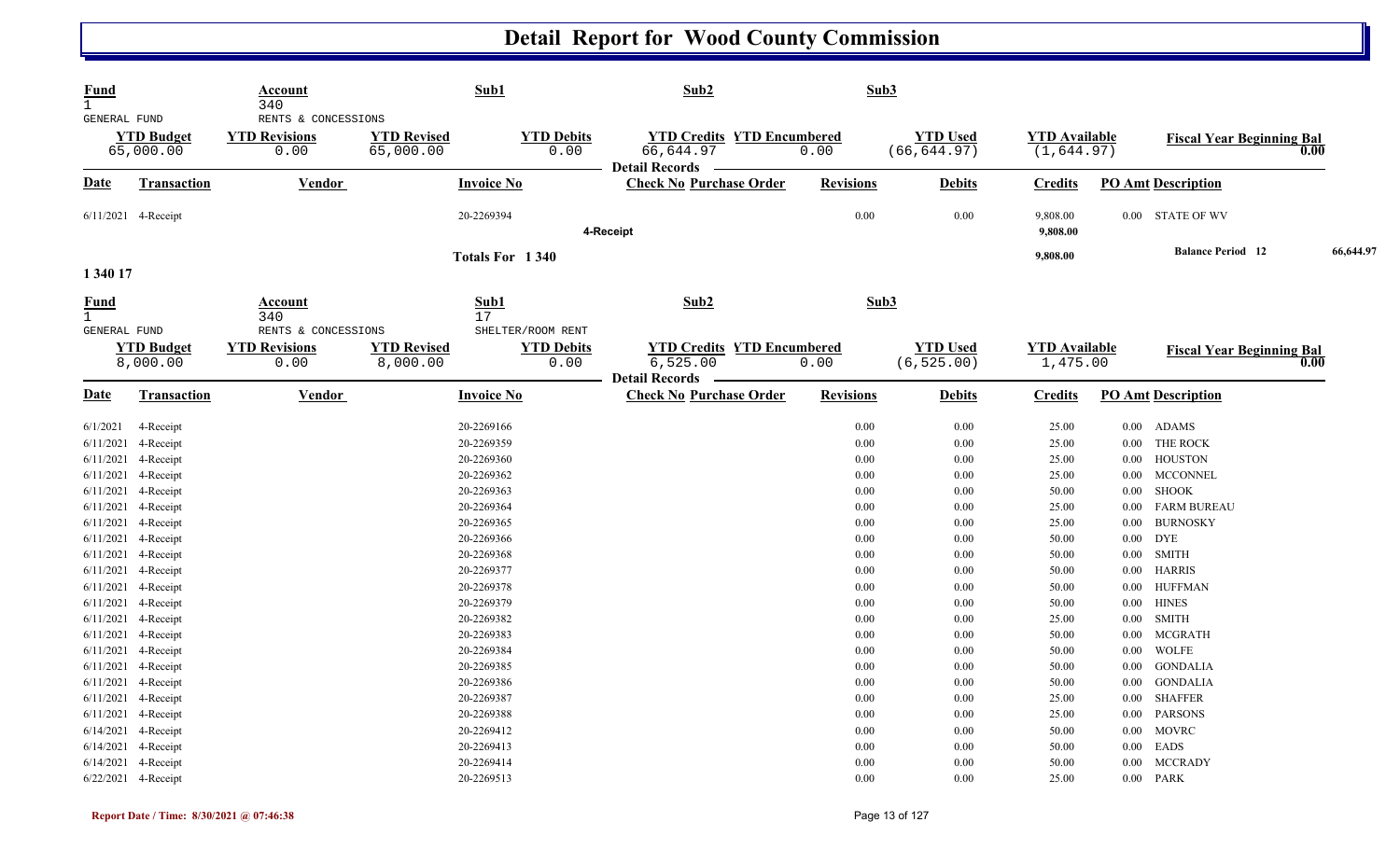|                             |                                |                                          |                                 |                           | <b>Detail Report for Wood County Commission</b>                   |                  |                                 |                                      |          |                                  |           |
|-----------------------------|--------------------------------|------------------------------------------|---------------------------------|---------------------------|-------------------------------------------------------------------|------------------|---------------------------------|--------------------------------------|----------|----------------------------------|-----------|
|                             | 6/22/2021 4-Receipt            |                                          |                                 | 20-2269517                |                                                                   | 0.00             | 0.00                            | 25.00                                | $0.00\,$ | ALORA                            |           |
| 6/22/2021                   | 4-Receipt                      |                                          |                                 | 20-2269518                |                                                                   | 0.00             | 0.00                            | 25.00                                | 0.00     | CARRICO                          |           |
| 6/22/2021                   | 4-Receipt                      |                                          |                                 | 20-2269519                |                                                                   | 0.00             | 0.00                            | 50.00                                | $0.00\,$ | <b>ROEDER</b>                    |           |
| 6/22/2021                   | 4-Receipt                      |                                          |                                 | 20-2269520                |                                                                   | 0.00             | 0.00                            | 25.00                                | $0.00\,$ | <b>STATHERS</b>                  |           |
| 6/22/2021                   | 4-Receipt                      |                                          |                                 | 20-2269521                |                                                                   | 0.00             | 0.00                            | 25.00                                | $0.00\,$ | LACY                             |           |
| 6/22/2021                   | 4-Receipt                      |                                          |                                 | 20-2269522                |                                                                   | 0.00             | 0.00                            | 25.00                                | $0.00\,$ | LAMP                             |           |
| 6/22/2021                   | 4-Receipt                      |                                          |                                 | 20-2269523                |                                                                   | 0.00             | 0.00                            | 25.00                                | $0.00\,$ | <b>BAILEY</b>                    |           |
|                             | 6/29/2021 4-Receipt            |                                          |                                 | 20-2269664                |                                                                   | 0.00             | 0.00                            | 25.00                                | $0.00\,$ | <b>TARRANT</b>                   |           |
|                             | 6/29/2021 4-Receipt            |                                          |                                 | 20-2269665                |                                                                   | 0.00             | 0.00                            | 25.00                                | $0.00\,$ | <b>RABATIN</b>                   |           |
|                             | 6/29/2021 4-Receipt            |                                          |                                 | 20-2269666                |                                                                   | 0.00             | 0.00                            | 25.00                                | $0.00\,$ | <b>ALICE</b>                     |           |
| 6/29/2021                   | 4-Receipt                      |                                          |                                 | 20-2269670                |                                                                   | 0.00             | 0.00                            | 200.00                               | 0.00     | FAMILY CRISIS CENTER             |           |
| 6/29/2021                   | 4-Receipt                      |                                          |                                 | 20-2269675                |                                                                   | 0.00             | 0.00                            | 25.00                                | 0.00     | CONGROVE                         |           |
| 6/29/2021                   | 4-Receipt                      |                                          |                                 | 20-2269676                |                                                                   | 0.00             | 0.00                            | 75.00                                | 0.00     | <b>FB CHURCH</b>                 |           |
|                             | 6/29/2021 4-Receipt            |                                          |                                 | 20-2269677                |                                                                   | 0.00             | 0.00                            | 50.00                                | $0.00\,$ | ASBURY                           |           |
|                             |                                |                                          |                                 |                           | 4-Receipt                                                         |                  |                                 | 1,525.00                             |          |                                  |           |
|                             |                                |                                          |                                 | <b>Totals For 134017</b>  |                                                                   |                  |                                 | 1,525.00                             |          | <b>Balance Period</b> 12         | 6,525.00  |
| 1 3 5 0                     |                                |                                          |                                 |                           |                                                                   |                  |                                 |                                      |          |                                  |           |
| <b>Fund</b><br>$\mathbf{1}$ |                                | Account<br>350                           |                                 | Sub1                      | Sub2                                                              | Sub3             |                                 |                                      |          |                                  |           |
| <b>GENERAL FUND</b>         | <b>YTD</b> Budget<br>65,000.00 | IRP FEES<br><b>YTD Revisions</b><br>0.00 | <b>YTD Revised</b><br>65,000.00 | <b>YTD Debits</b><br>0.00 | <b>YTD Credits YTD Encumbered</b><br>87, 252.43                   | 0.00             | <b>YTD Used</b><br>(87, 252.43) | <b>YTD Available</b><br>(22, 252.43) |          | <b>Fiscal Year Beginning Bal</b> | 0.00      |
| Date                        | <b>Transaction</b>             | <b>Vendor</b>                            |                                 | <b>Invoice No</b>         | <b>Detail Records</b><br><b>Check No Purchase Order</b>           | <b>Revisions</b> | <b>Debits</b>                   | <b>Credits</b>                       |          | <b>PO Amt Description</b>        |           |
|                             | 6/30/2021 4-Receipt            |                                          |                                 | 062021                    | 4-Receipt                                                         | 0.00             | 0.00                            | 3,368.23<br>3,368.23                 |          | 0.00 June Collection             |           |
| 1 3 6 1                     |                                |                                          |                                 | Totals For 1350           |                                                                   |                  |                                 | 3,368.23                             |          | <b>Balance Period</b> 12         | 87,252.43 |
| <b>Fund</b><br>$\mathbf{1}$ |                                | <b>Account</b><br>361                    |                                 | Sub1                      | Sub2                                                              | Sub3             |                                 |                                      |          |                                  |           |
| <b>GENERAL FUND</b>         |                                | FINES, FEES & COURT COSTS                |                                 |                           |                                                                   |                  |                                 |                                      |          |                                  |           |
|                             | <b>YTD Budget</b><br>7,000.00  | <b>YTD Revisions</b><br>0.00             | <b>YTD Revised</b><br>7,000.00  | <b>YTD Debits</b><br>0.00 | <b>YTD Credits YTD Encumbered</b><br>6,839.25<br>Detail Records — | 0.00             | <b>YTD Used</b><br>(6, 839.25)  | <b>YTD</b> Available<br>160.75       |          | <b>Fiscal Year Beginning Bal</b> | 0.00      |
| <b>Date</b>                 | Transaction                    | Vendor                                   |                                 | <b>Invoice No</b>         | <b>Check No Purchase Order</b>                                    | <b>Revisions</b> | <b>Debits</b>                   | <b>Credits</b>                       |          | <b>PO Amt Description</b>        |           |
|                             |                                |                                          |                                 | 20-2269243                |                                                                   | $0.00\,$         |                                 | 64.75                                |          | 0.00 MAGISTRATE                  |           |
| 6/7/2021                    | 4-Receipt<br>4-Receipt         |                                          |                                 | 20-2269245                |                                                                   | $0.00\,$         | $0.00\,$<br>0.00                | 284.75                               |          | 0.00 MAGISTRATE - MAY 2021       |           |
| 6/7/2021                    |                                |                                          |                                 |                           | 4-Receipt                                                         |                  |                                 | 349.50                               |          |                                  |           |
|                             |                                |                                          |                                 |                           |                                                                   |                  |                                 | 349.50                               |          | <b>Balance Period</b> 12         | 6,839.25  |
|                             |                                |                                          |                                 | Totals For 1361           |                                                                   |                  |                                 |                                      |          |                                  |           |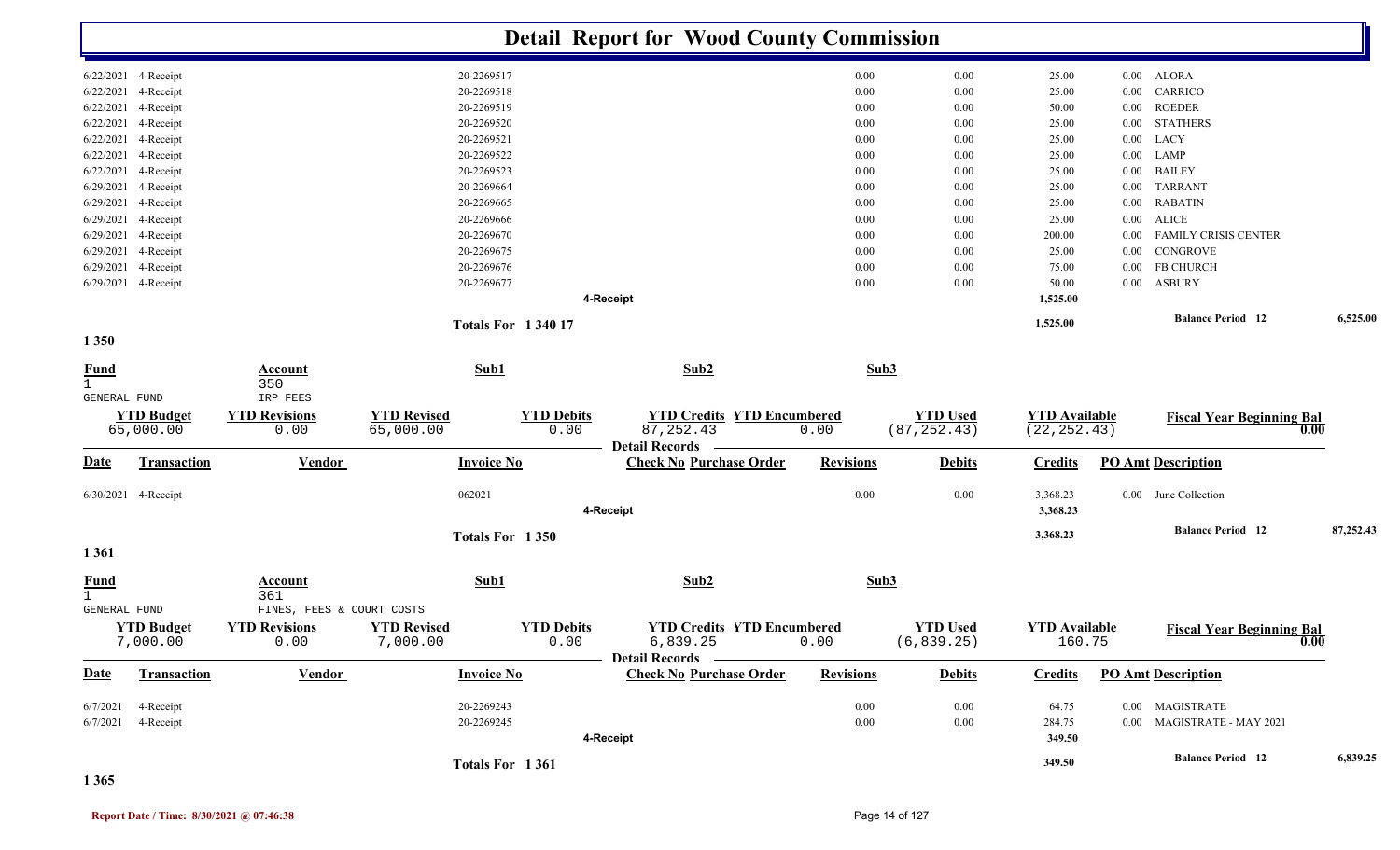| <b>Fund</b><br>GENERAL FUND                        |                                            | Account<br>365<br><b>INTEREST EARNED</b> | Sub1                            |                           | Sub2                                                                             | Sub3             |                                 |                                  |                                                      |           |
|----------------------------------------------------|--------------------------------------------|------------------------------------------|---------------------------------|---------------------------|----------------------------------------------------------------------------------|------------------|---------------------------------|----------------------------------|------------------------------------------------------|-----------|
|                                                    | <b>YTD Budget</b><br>15,000.00             | <b>YTD Revisions</b><br>0.00             | <b>YTD Revised</b><br>15,000.00 | <b>YTD Debits</b><br>0.00 | <b>YTD Credits YTD Encumbered</b><br>11,578.24<br>Detail Records <b>________</b> | 0.00             | <b>YTD Used</b><br>(11, 578.24) | <b>YTD Available</b><br>3,421.76 | <b>Fiscal Year Beginning Bal</b><br>0.00             |           |
| Date                                               | <b>Transaction</b>                         | Vendor                                   | <b>Invoice No</b>               |                           | <b>Check No Purchase Order</b>                                                   | <b>Revisions</b> | <b>Debits</b>                   | <b>Credits</b>                   | <b>PO Amt Description</b>                            |           |
|                                                    | 6/30/2021 4-Receipt<br>6/30/2021 4-Receipt |                                          | 062021<br>20-2269851            |                           | 4-Receipt                                                                        | 0.00<br>0.00     | 0.00<br>$0.00\,$                | 20.90<br>567.15<br>588.05        | 0.00 June Collection<br>0.00 UNITED BANK - JUNE 2021 |           |
|                                                    |                                            |                                          | Totals For 1365                 |                           |                                                                                  |                  |                                 | 588.05                           | <b>Balance Period 12</b>                             | 11,578.24 |
| 1 3 6 6                                            |                                            |                                          |                                 |                           |                                                                                  |                  |                                 |                                  |                                                      |           |
| <b>Fund</b><br>$\mathbf{1}$<br>GENERAL FUND        |                                            | Account<br>366<br>MISC REVENUE           | Sub1                            |                           | Sub2                                                                             | Sub3             |                                 |                                  |                                                      |           |
|                                                    | <b>YTD Budget</b><br>500.00                | <b>YTD Revisions</b><br>113.00           | <b>YTD Revised</b><br>613.00    | <b>YTD Debits</b><br>0.00 | <b>YTD Credits YTD Encumbered</b><br>964.29<br>Detail Records ——————             | 0.00             | <b>YTD</b> Used<br>(964.29)     | <b>YTD Available</b><br>(351.29) | <b>Fiscal Year Beginning Bal</b><br>0.00             |           |
| <b>Date</b>                                        | <b>Transaction</b>                         | Vendor                                   | <b>Invoice No</b>               |                           | <b>Check No Purchase Order</b>                                                   | <b>Revisions</b> | <b>Debits</b>                   | <b>Credits</b>                   | <b>PO Amt Description</b>                            |           |
|                                                    | 6/30/2021 4-Receipt                        |                                          | 20#2269625                      |                           | 4-Receipt                                                                        | 0.00             | 0.00                            | 353.00<br>353.00                 | 0.00 RMR PILT                                        |           |
|                                                    |                                            |                                          | Totals For 1366                 |                           |                                                                                  |                  |                                 | 353.00                           | <b>Balance Period</b> 12                             | 964.29    |
| 1 3 6 9                                            |                                            |                                          |                                 |                           |                                                                                  |                  |                                 |                                  |                                                      |           |
| <b>Fund</b><br>$\mathbf{1}$<br><b>GENERAL FUND</b> |                                            | <b>Account</b><br>369<br>COMMISSIONS     | Sub1                            |                           | Sub2                                                                             | Sub3             |                                 |                                  |                                                      |           |
|                                                    | <b>YTD Budget</b><br>0.00                  | <b>YTD Revisions</b><br>0.00             | <b>YTD Revised</b><br>0.00      | <b>YTD Debits</b><br>0.00 | <b>YTD Credits YTD Encumbered</b><br>144.00<br>Detail Records —                  | 0.00             | <b>YTD Used</b><br>(144.00)     | <b>YTD Available</b><br>(144.00) | <b>Fiscal Year Beginning Bal</b><br>0.00             |           |
| Date                                               | Transaction                                | Vendor                                   | <b>Invoice No</b>               |                           | <b>Check No Purchase Order</b>                                                   | <b>Revisions</b> | <b>Debits</b>                   | <b>Credits</b>                   | <b>PO Amt Description</b>                            |           |
| 6/7/2021                                           | 4-Receipt                                  |                                          | 20-2269240                      |                           | 4-Receipt                                                                        | 0.00             | 0.00                            | 15.90<br>15.90                   | 0.00 MAY 2021                                        |           |
|                                                    |                                            |                                          | Totals For 1369                 |                           |                                                                                  |                  |                                 | 15.90                            | <b>Balance Period 12</b>                             | 144.00    |

**1 370**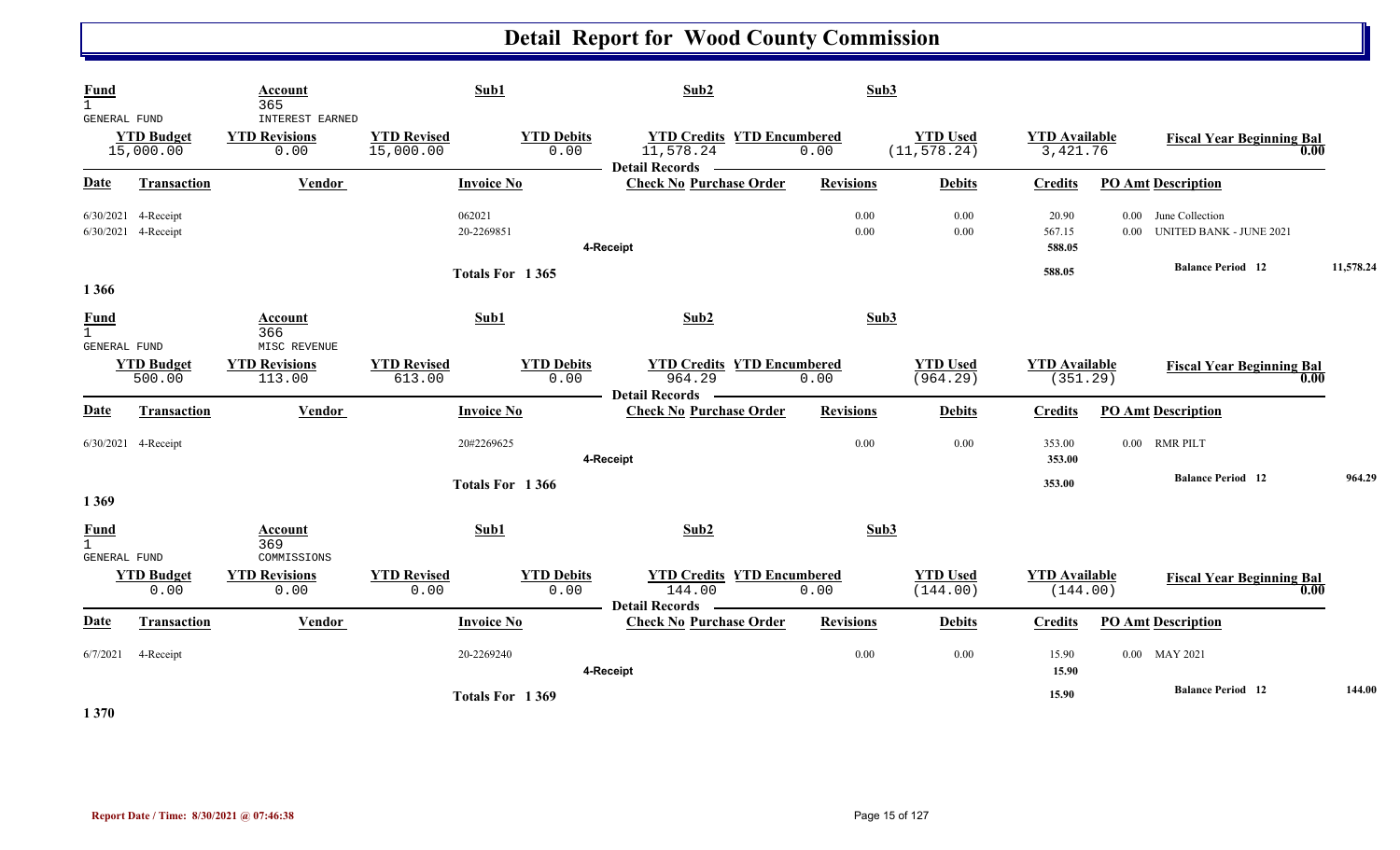| <b>Fund</b><br>$\mathbf{1}$                 |                                                                                                                                                                   | Account<br>370                                |                                  | Sub1                                                                                           | Sub2                                                                     | Sub3                                                                 |                                                                                  |                                                                        |                                                                                                                                                                                      |            |
|---------------------------------------------|-------------------------------------------------------------------------------------------------------------------------------------------------------------------|-----------------------------------------------|----------------------------------|------------------------------------------------------------------------------------------------|--------------------------------------------------------------------------|----------------------------------------------------------------------|----------------------------------------------------------------------------------|------------------------------------------------------------------------|--------------------------------------------------------------------------------------------------------------------------------------------------------------------------------------|------------|
| GENERAL FUND                                | <b>YTD Budget</b><br>35,000.00                                                                                                                                    | GAMING INCOME<br><b>YTD Revisions</b><br>0.00 | <b>YTD Revised</b><br>35,000.00  | <b>YTD Debits</b><br>0.00                                                                      | <b>YTD Credits YTD Encumbered</b><br>33,614.04<br><b>Detail Records</b>  | 0.00                                                                 | <b>YTD Used</b><br>(33, 614.04)                                                  | <b>YTD Available</b><br>1,385.96                                       | <b>Fiscal Year Beginning Bal</b>                                                                                                                                                     | 0.00       |
| <u>Date</u>                                 | <b>Transaction</b>                                                                                                                                                | <b>Vendor</b>                                 |                                  | <b>Invoice No</b>                                                                              | <b>Check No Purchase Order</b>                                           | <b>Revisions</b>                                                     | <b>Debits</b>                                                                    | <b>Credits</b>                                                         | <b>PO Amt Description</b>                                                                                                                                                            |            |
|                                             | 6/30/2021 4-Receipt<br>6/30/2021 4-Receipt                                                                                                                        |                                               |                                  | 20#2269623<br>20#2269624                                                                       | 4-Receipt                                                                | 0.00<br>0.00                                                         | 0.00<br>0.00                                                                     | 135.80<br>3,499.81<br>3,635.61                                         | STATE OF WV<br>$0.00\,$<br><b>TABLE GAMES</b><br>$0.00\,$                                                                                                                            |            |
|                                             |                                                                                                                                                                   |                                               |                                  | Totals For 1370                                                                                |                                                                          |                                                                      |                                                                                  | 3,635.61                                                               | <b>Balance Period</b> 12                                                                                                                                                             | 33,614.04  |
| 1 3 7 3                                     |                                                                                                                                                                   |                                               |                                  |                                                                                                |                                                                          |                                                                      |                                                                                  |                                                                        |                                                                                                                                                                                      |            |
| <b>Fund</b><br>$\mathbf{1}$<br>GENERAL FUND |                                                                                                                                                                   | <b>Account</b><br>373<br>VIDEO LOTTERY        |                                  | Sub1                                                                                           | Sub2                                                                     | Sub3                                                                 |                                                                                  |                                                                        |                                                                                                                                                                                      |            |
|                                             | <b>YTD Budget</b><br>200,000.00                                                                                                                                   | <b>YTD Revisions</b><br>122,000.00            | <b>YTD Revised</b><br>322,000.00 | <b>YTD Debits</b><br>0.00                                                                      | <b>YTD Credits YTD Encumbered</b><br>368,513.57<br><b>Detail Records</b> | 0.00                                                                 | <b>YTD Used</b><br>(368, 513.57)                                                 | <b>YTD Available</b><br>(46, 513.57)                                   | <b>Fiscal Year Beginning Bal</b>                                                                                                                                                     | 0.00       |
| Date                                        | <b>Transaction</b>                                                                                                                                                | <b>Vendor</b>                                 |                                  | <b>Invoice No</b>                                                                              | <b>Check No Purchase Order</b>                                           | <b>Revisions</b>                                                     | <b>Debits</b>                                                                    | <b>Credits</b>                                                         | <b>PO Amt Description</b>                                                                                                                                                            |            |
|                                             | 6/30/2021 4-Receipt                                                                                                                                               |                                               |                                  | 20@2269723                                                                                     |                                                                          | 0.00                                                                 | 0.00                                                                             | 35,179.85                                                              | 0.00 JUNE 2021                                                                                                                                                                       |            |
|                                             | 6/27/2021 6-Revision                                                                                                                                              |                                               |                                  | 21GCH3A                                                                                        | 4-Receipt<br>6-Revision                                                  | 122,000.00                                                           | 0.00                                                                             | 35,179.85<br>$0.00\,$                                                  | <b>Addtional Revenue</b><br>0.00                                                                                                                                                     |            |
|                                             |                                                                                                                                                                   |                                               |                                  | Totals For 1373                                                                                |                                                                          | 122,000.00                                                           |                                                                                  | 35,179.85                                                              | <b>Balance Period 12</b>                                                                                                                                                             | 368,513.57 |
| 1382                                        |                                                                                                                                                                   |                                               |                                  |                                                                                                |                                                                          |                                                                      |                                                                                  |                                                                        |                                                                                                                                                                                      |            |
| <b>Fund</b><br>$\mathbf{1}$<br>GENERAL FUND |                                                                                                                                                                   | Account<br>382<br>REFUNDS/REIMBURSEMENTS      |                                  | Sub1                                                                                           | Sub2                                                                     | Sub3                                                                 |                                                                                  |                                                                        |                                                                                                                                                                                      |            |
|                                             | <b>YTD Budget</b><br>210,000.00                                                                                                                                   | <b>YTD Revisions</b><br>38,943.00             | <b>YTD Revised</b><br>248,943.00 | <b>YTD Debits</b><br>0.00                                                                      | <b>YTD Credits YTD Encumbered</b><br>193, 112.90<br>Detail Records ————  | 0.00                                                                 | <b>YTD Used</b><br>(193, 112.90)                                                 | <b>YTD Available</b><br>55,830.10                                      | <b>Fiscal Year Beginning Bal</b>                                                                                                                                                     | 0.00       |
| <b>Date</b>                                 | <b>Transaction</b>                                                                                                                                                | <b>Vendor</b>                                 |                                  | <b>Invoice No</b>                                                                              | <b>Check No Purchase Order</b>                                           | <b>Revisions</b>                                                     | <b>Debits</b>                                                                    | <b>Credits</b>                                                         | <b>PO Amt Description</b>                                                                                                                                                            |            |
|                                             | $6/10/2021$ 4-Receipt<br>$6/10/2021$ 4-Receipt<br>6/10/2021 4-Receipt<br>6/11/2021 4-Receipt<br>6/22/2021 4-Receipt<br>6/22/2021 4-Receipt<br>6/29/2021 4-Receipt |                                               |                                  | 20-2269308<br>20-2269309<br>20-2269310<br>20-2269395<br>20-2269507<br>20-2269509<br>20-2269639 |                                                                          | 0.00<br>0.00<br>$0.00\,$<br>$0.00\,$<br>$0.00\,$<br>0.00<br>$0.00\,$ | $0.00\,$<br>$0.00\,$<br>$0.00\,$<br>$0.00\,$<br>$0.00\,$<br>$0.00\,$<br>$0.00\,$ | 8,798.34<br>90.66<br>2,170.00<br>1,050.00<br>570.00<br>15.00<br>300.03 | 0.00 STATE OF WEST VIRGINIA<br>0.00 GAS USAGE<br>0.00 PKB-WCAA<br>0.00 WOOD COUNTY COMMISSION<br>0.00 STATE OF WEST VIRGINIA<br>STATE OF WEST VIRGINIA<br>$0.00\,$<br>0.00 MOUNTWOOD |            |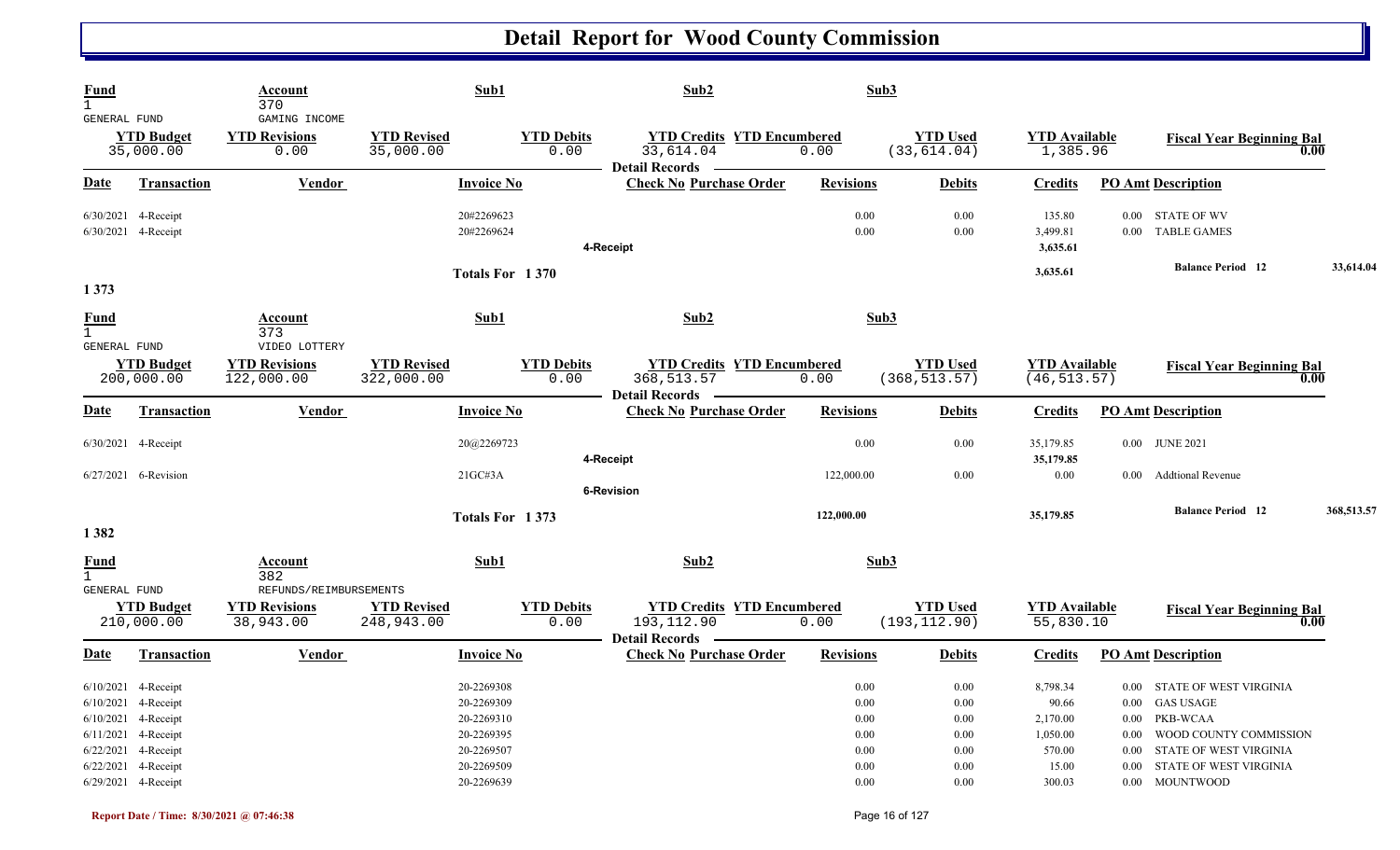|                                             |                                            |                                  |                                 |                           | <b>Detail Report for Wood County Commission</b>                       |                  |                                 |                                   |          |                                  |            |
|---------------------------------------------|--------------------------------------------|----------------------------------|---------------------------------|---------------------------|-----------------------------------------------------------------------|------------------|---------------------------------|-----------------------------------|----------|----------------------------------|------------|
|                                             | 6/29/2021 4-Receipt<br>6/29/2021 4-Receipt |                                  | 20-2269640<br>20-2269641        |                           |                                                                       | 0.00<br>0.00     | 0.00<br>0.00                    | 212.04<br>15,245.74               | $0.00\,$ | $0.00$ FUEL<br>OVERPAYMENT       |            |
|                                             |                                            |                                  |                                 |                           | 4-Receipt                                                             |                  |                                 | 28,451.81                         |          |                                  |            |
|                                             | 6/27/2021 6-Revision                       |                                  | 21GC#3A                         |                           |                                                                       | 14,642.00        | 0.00                            | $0.00\,$                          | $0.00\,$ | <b>Addtional Revenue</b>         |            |
|                                             |                                            |                                  |                                 |                           | <b>6-Revision</b>                                                     |                  |                                 |                                   |          |                                  |            |
|                                             |                                            |                                  |                                 | Totals For 1382           |                                                                       | 14,642.00        |                                 | 28,451.81                         |          | <b>Balance Period</b> 12         | 193,112.90 |
| 1383                                        |                                            |                                  |                                 |                           |                                                                       |                  |                                 |                                   |          |                                  |            |
| <b>Fund</b><br>$\mathbf{1}$<br>GENERAL FUND |                                            | <b>Account</b><br>383<br>PARKING | Sub1                            |                           | Sub2                                                                  | Sub3             |                                 |                                   |          |                                  |            |
|                                             | <b>YTD Budget</b>                          | <b>YTD Revisions</b>             | <b>YTD Revised</b>              | <b>YTD Debits</b>         | <b>YTD Credits YTD Encumbered</b>                                     |                  | <b>YTD Used</b>                 | <b>YTD Available</b>              |          | <b>Fiscal Year Beginning Bal</b> |            |
|                                             | 12,611.00                                  | 0.00                             | 12,611.00                       | 0.00                      | 3,683.25                                                              | 0.00             | (3,683.25)                      | 8,927.75                          |          |                                  | 0.00       |
| <u>Date</u>                                 | <b>Transaction</b>                         | <b>Vendor</b>                    | <b>Invoice No</b>               |                           | <b>Detail Records</b><br><b>Check No Purchase Order</b>               | <b>Revisions</b> | <b>Debits</b>                   | <b>Credits</b>                    |          | <b>PO Amt Description</b>        |            |
| 6/10/2021                                   | 4-Receipt                                  |                                  | 20-2269298                      |                           |                                                                       | 0.00             | 0.00                            | 23.50                             | $0.00\,$ | 06/01/2021                       |            |
| 6/10/2021                                   | 4-Receipt                                  |                                  | 20-2269299                      |                           |                                                                       | 0.00             | 0.00                            | 21.75                             | $0.00\,$ | 06/07/2021                       |            |
| 6/10/2021                                   | 4-Receipt                                  |                                  | 20-2269300                      |                           |                                                                       | 0.00             | 0.00                            | 14.50                             | $0.00\,$ | 06/08/2021                       |            |
| 6/10/2021                                   | 4-Receipt                                  |                                  | 20-2269301                      |                           |                                                                       | 0.00             | 0.00                            | 15.25                             | $0.00\,$ | 06/09/2021                       |            |
| 6/16/2021                                   | 4-Receipt                                  |                                  | 20-2269443                      |                           |                                                                       | 0.00             | 0.00                            | 33.25                             | $0.00\,$ | 06/14/2021                       |            |
|                                             | 6/16/2021 4-Receipt                        |                                  | 20-2269444                      |                           |                                                                       | 0.00             | 0.00                            | 25.50                             | $0.00\,$ | 06/15/21                         |            |
| 6/29/2021 4-Receipt                         |                                            |                                  | 20-2269650                      |                           |                                                                       | 0.00             | 0.00                            | 22.75                             | $0.00\,$ | 06/22/2021                       |            |
| 6/29/2021 4-Receipt                         |                                            |                                  | 20-2269651                      |                           |                                                                       | 0.00             | 0.00                            | 25.75                             | $0.00\,$ | 06/23/2021                       |            |
|                                             | 6/29/2021 4-Receipt                        |                                  | 20-2269652                      |                           |                                                                       | 0.00             | 0.00                            | 33.50                             | $0.00\,$ | 06/28/2021                       |            |
| 6/29/2021                                   | 4-Receipt                                  |                                  | 20-2269678                      |                           |                                                                       | 0.00             | 0.00                            | 12.00                             | $0.00\,$ | 06/29/2021                       |            |
|                                             | 6/30/2021 4-Receipt                        |                                  | 20-2269687                      |                           |                                                                       | 0.00             | 0.00                            | 68.00                             |          | 0.00 FAMILY CRISIS CENTER        |            |
|                                             |                                            |                                  |                                 |                           | 4-Receipt                                                             |                  |                                 | 295.75                            |          |                                  |            |
| 1 383 16                                    |                                            |                                  |                                 | Totals For 1383           |                                                                       |                  |                                 | 295.75                            |          | <b>Balance Period</b> 12         | 3,683.25   |
| <u>Fund</u>                                 |                                            | Account                          | Sub1                            |                           | Sub2                                                                  | Sub3             |                                 |                                   |          |                                  |            |
| $\mathbf{1}$                                |                                            | 383                              | 16                              |                           |                                                                       |                  |                                 |                                   |          |                                  |            |
| GENERAL FUND                                |                                            | PARKING                          | RENT                            |                           |                                                                       |                  |                                 |                                   |          |                                  |            |
|                                             | <b>YTD Budget</b><br>22,000.00             | <b>YTD Revisions</b><br>0.00     | <b>YTD Revised</b><br>22,000.00 | <b>YTD Debits</b><br>0.00 | <b>YTD Credits YTD Encumbered</b><br>18,782.75<br>Detail Records ———— | 0.00             | <b>YTD Used</b><br>(18, 782.75) | <b>YTD Available</b><br>3, 217.25 |          | <b>Fiscal Year Beginning Bal</b> | 0.00       |
| <b>Date</b>                                 | <b>Transaction</b>                         | <b>Vendor</b>                    | <b>Invoice No</b>               |                           | <b>Check No Purchase Order</b>                                        | <b>Revisions</b> | <b>Debits</b>                   | <b>Credits</b>                    |          | <b>PO Amt Description</b>        |            |
|                                             | $6/11/2021$ 4-Receipt                      |                                  | 20-2269371                      |                           |                                                                       | $0.00\,$         | 0.00                            | 50.00                             |          | $0.00$ DIXON                     |            |
|                                             | 6/11/2021 4-Receipt                        |                                  | 20-2269372                      |                           |                                                                       | $0.00\,$         | 0.00                            | 50.00                             |          | $0.00$ RIFFLE                    |            |
|                                             | 6/11/2021 4-Receipt                        |                                  | 20-2269373                      |                           |                                                                       | $0.00\,$         | 0.00                            | 50.00                             |          | 0.00 SMITH                       |            |
|                                             | 6/11/2021 4-Receipt                        |                                  | 20-2269374                      |                           |                                                                       | $0.00\,$         | 0.00                            | 50.00                             |          | $0.00$ BOSO                      |            |
|                                             | 6/11/2021 4-Receipt                        |                                  | 20-2269375                      |                           |                                                                       | $0.00\,$         | $0.00\,$                        | 50.00                             |          | $0.00$ WISE                      |            |
|                                             | 6/11/2021 4-Receipt                        |                                  | 20-2269376                      |                           |                                                                       | $0.00\,$         | $0.00\,$                        | 50.00                             |          | $0.00\quad$ GUMM                 |            |
|                                             |                                            |                                  |                                 |                           |                                                                       |                  |                                 |                                   |          |                                  |            |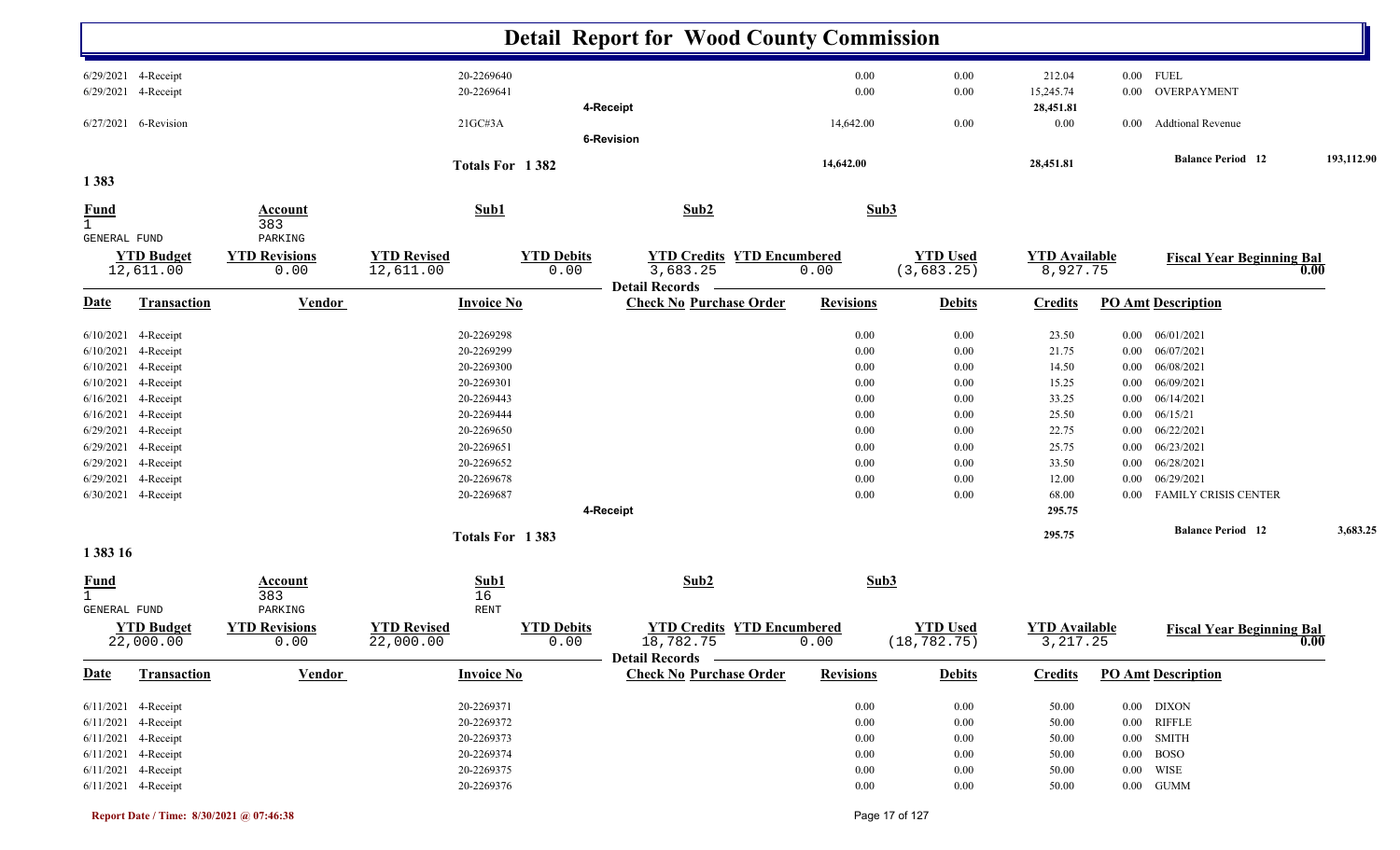|                               |                    |                      |                                |                           |                       | <b>Detail Report for Wood County Commission</b>         |                  |                |                 |                      |          |                                   |              |
|-------------------------------|--------------------|----------------------|--------------------------------|---------------------------|-----------------------|---------------------------------------------------------|------------------|----------------|-----------------|----------------------|----------|-----------------------------------|--------------|
| $6/11/2021$ 4-Receipt         |                    |                      |                                | 20-2269380                |                       |                                                         | 0.00             |                | 0.00            | 50.00                |          | $0.00$ FULL                       |              |
| 6/22/2021                     | 4-Receipt          |                      |                                | 20-2269515                |                       |                                                         |                  | 0.00           | 0.00            | 50.00                | $0.00\,$ | <b>MCDANIELS</b>                  |              |
| 6/22/2021                     | 4-Receipt          |                      |                                | 20-2269516                |                       |                                                         |                  | 0.00           | 0.00            | 50.00                | $0.00\,$ | SARGENT                           |              |
| 6/29/2021 4-Receipt           |                    |                      |                                | 20-2269668                |                       |                                                         |                  | 0.00           | 0.00            | 50.00                | 0.00     | BOSO #195                         |              |
| 6/29/2021 4-Receipt           |                    |                      |                                | 20-2269669                |                       |                                                         |                  | 0.00           | 0.00            | 150.00               | $0.00\,$ | <b>HARDMAN</b>                    |              |
| 6/29/2021                     | 4-Receipt          |                      |                                | 20-2269673                |                       |                                                         |                  | 0.00           | 0.00            | 50.00                | 0.00     | WILLIAMS                          |              |
| 6/29/2021 4-Receipt           |                    |                      |                                | 20-2269674                |                       |                                                         |                  | 0.00           | 0.00            | 50.00                |          | 0.00 LALLEMONT                    |              |
|                               |                    |                      |                                |                           | 4-Receipt             |                                                         |                  |                |                 | 750.00               |          |                                   |              |
|                               |                    |                      |                                | <b>Totals For 138316</b>  |                       |                                                         |                  |                |                 | 750.00               |          | <b>Balance Period</b> 12          | 18,782.75    |
| 1 397 712                     |                    |                      |                                |                           |                       |                                                         |                  |                |                 |                      |          |                                   |              |
| <b>Fund</b>                   |                    | Account              |                                | Sub1                      |                       | Sub2                                                    |                  | Sub3           |                 |                      |          |                                   |              |
| $\mathbf{1}$                  |                    | 397                  |                                | 712                       |                       |                                                         |                  |                |                 |                      |          |                                   |              |
| GENERAL FUND                  |                    | PAYROLL REIM         |                                | $E-911$                   |                       |                                                         |                  |                |                 |                      |          |                                   |              |
|                               | <b>YTD Budget</b>  | <b>YTD Revisions</b> | <b>YTD Revised</b>             |                           | <b>YTD Debits</b>     | <b>YTD Credits YTD Encumbered</b>                       |                  |                | <b>YTD Used</b> | <b>YTD Available</b> |          | <b>Fiscal Year Beginning Bal</b>  |              |
| 1,867,592.00                  |                    | 89,436.00            | 1,957,028.00                   |                           | 0.00                  | 1,868,361.27                                            | 0.00             | (1,868,361.27) |                 | 88,666.73            |          |                                   | 0.00         |
| <b>Date</b>                   | <b>Transaction</b> | <b>Vendor</b>        |                                | <b>Invoice No</b>         |                       | <b>Detail Records</b><br><b>Check No Purchase Order</b> | <b>Revisions</b> |                | <b>Debits</b>   | <b>Credits</b>       |          | <b>PO Amt Description</b>         |              |
|                               |                    |                      |                                |                           |                       |                                                         |                  |                |                 |                      |          |                                   |              |
| 6/8/2021                      | 4-Receipt          |                      |                                | 20-2269268                |                       |                                                         | 0.00             |                | 0.00            | 148,222.63           |          | $0.00$ 911 - MAY 2021             |              |
|                               |                    |                      |                                |                           | 4-Receipt             |                                                         |                  |                |                 | 148,222.63           |          |                                   |              |
| 6/27/2021 6-Revision          |                    |                      |                                | 21GCH3A                   |                       |                                                         | 22,500.00        |                | 0.00            | $0.00\,$             | $0.00\,$ | <b>Addtional Revenue</b>          |              |
|                               |                    |                      |                                |                           | <b>6-Revision</b>     |                                                         |                  |                |                 |                      |          |                                   |              |
|                               |                    |                      |                                | <b>Totals For 1397712</b> |                       |                                                         | 22,500.00        |                |                 | 148,222.63           |          | <b>Balance Period 12</b>          | 1,868,361.27 |
| 1 397 731                     |                    |                      |                                |                           |                       |                                                         |                  |                |                 |                      |          |                                   |              |
| <b>Fund</b>                   |                    | <b>Account</b>       |                                | Sub1                      |                       | Sub2                                                    |                  | Sub3           |                 |                      |          |                                   |              |
| $\mathbf{1}$                  |                    | 397                  |                                | 731                       |                       |                                                         |                  |                |                 |                      |          |                                   |              |
| GENERAL FUND                  |                    | PAYROLL REIM         |                                |                           | COMMUNITY CORRECTIONS |                                                         |                  |                |                 |                      |          |                                   |              |
|                               | <b>YTD Budget</b>  | <b>YTD Revisions</b> | <b>YTD Revised</b>             |                           | <b>YTD Debits</b>     | <b>YTD Credits YTD Encumbered</b>                       |                  |                | <b>YTD Used</b> | <b>YTD</b> Available |          | <b>Fiscal Year Beginning Bal</b>  |              |
|                               | 848,922.00         | 0.00                 | 848,922.00                     |                           | 0.00                  | 39,309.10                                               | 0.00             | (39, 309.10)   |                 | 809,612.90           |          |                                   | 0.00         |
| <u>Date</u>                   | <b>Transaction</b> | <b>Vendor</b>        |                                | <b>Invoice No</b>         |                       | <b>Detail Records</b><br><b>Check No Purchase Order</b> | <b>Revisions</b> |                | <b>Debits</b>   | <b>Credits</b>       |          | <b>PO Amt Description</b>         |              |
|                               |                    |                      |                                |                           |                       |                                                         |                  |                |                 |                      |          |                                   |              |
| 6/11/2021 4-Receipt           |                    |                      |                                | 20-2269356                |                       |                                                         | 0.00             |                | 0.00            | 3,434.00             |          | 0.00 WV DRUG TESTING LABORATORIES |              |
|                               |                    |                      |                                |                           | 4-Receipt             |                                                         |                  |                |                 | 3,434.00             |          |                                   |              |
|                               |                    |                      |                                | <b>Totals For 1397731</b> |                       |                                                         |                  |                |                 | 3,434.00             |          | <b>Balance Period</b> 12          | 39,309.10    |
| 1399                          |                    |                      |                                |                           |                       |                                                         |                  |                |                 |                      |          |                                   |              |
|                               |                    |                      |                                |                           |                       | Sub2                                                    |                  | Sub3           |                 |                      |          |                                   |              |
| <b>Fund</b><br>$\overline{1}$ |                    | Account<br>399       |                                | Sub1                      |                       |                                                         |                  |                |                 |                      |          |                                   |              |
| GENERAL FUND                  |                    |                      | TRANSFERS ASSESSOR'S VALUATION |                           |                       |                                                         |                  |                |                 |                      |          |                                   |              |
|                               | <b>YTD Budget</b>  | <b>YTD Revisions</b> | <b>YTD Revised</b>             |                           | <b>YTD Debits</b>     | <b>YTD Credits YTD Encumbered</b>                       |                  |                | <b>YTD</b> Used | <b>YTD</b> Available |          | <b>Fiscal Year Beginning Bal</b>  |              |
|                               | 735,794.00         | 19,433.00            | 755, 227.00                    |                           | 0.00                  | 679,815.47                                              | 0.00             | (679, 815.47)  |                 | 75, 411.53           |          |                                   | 0.00         |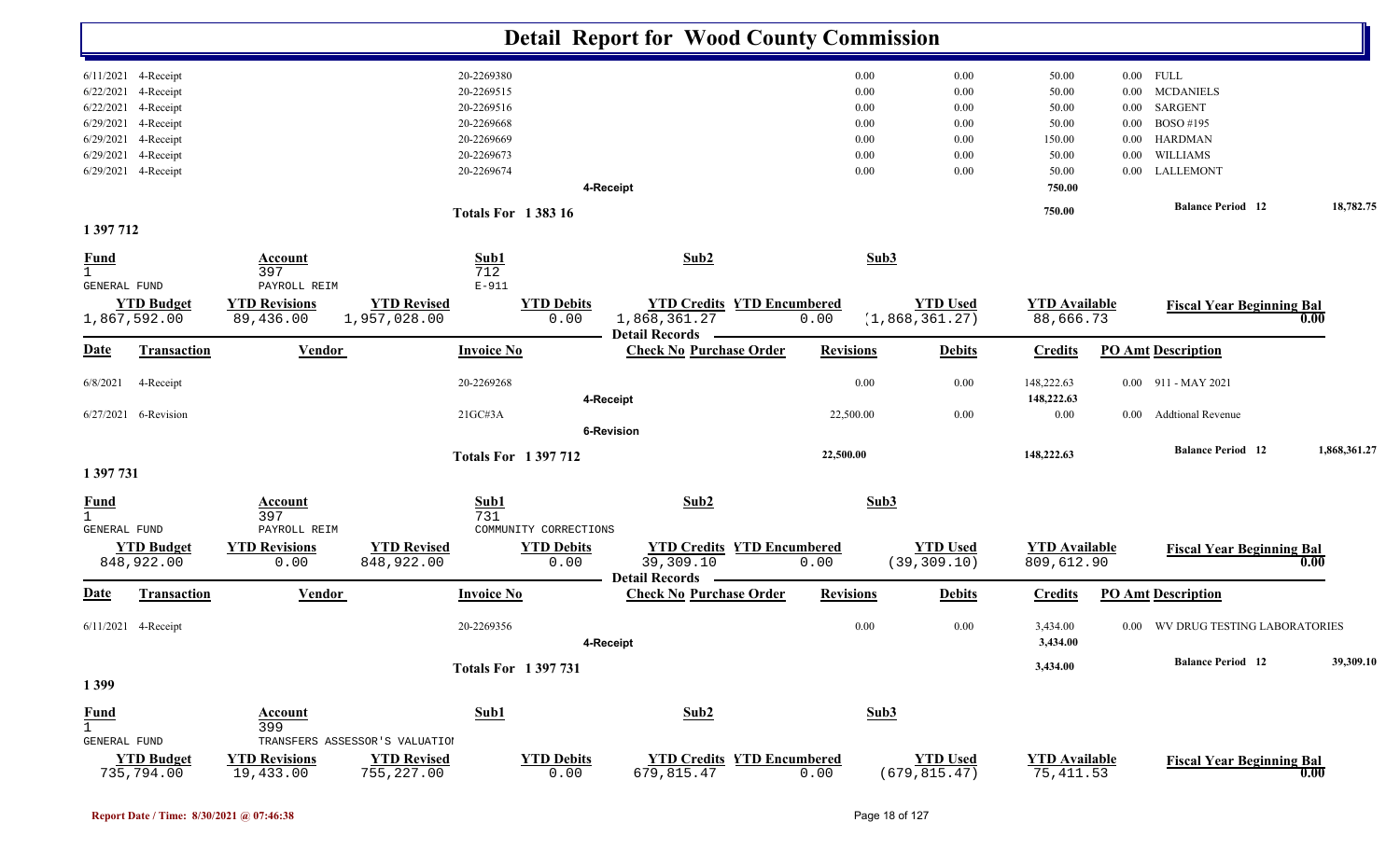|                     |                                 |                                                                       |                                  | Detail Records -                                        |                  |                                  |                                   |          |                                  |             |
|---------------------|---------------------------------|-----------------------------------------------------------------------|----------------------------------|---------------------------------------------------------|------------------|----------------------------------|-----------------------------------|----------|----------------------------------|-------------|
| <u>Date</u>         | <b>Transaction</b>              | <b>Vendor</b>                                                         | <b>Invoice No</b>                | <b>Check No Purchase Order</b>                          | <b>Revisions</b> | <b>Debits</b>                    | <b>Credits</b>                    |          | <b>PO Amt Description</b>        |             |
| 6/8/2021            | 4-Receipt                       |                                                                       | 20-2269269                       |                                                         | 0.00             | 0.00                             | 61,658.50                         |          | $0.00$ 911 - MAY 2021            |             |
|                     |                                 |                                                                       |                                  | 4-Receipt                                               |                  |                                  | 61,658.50                         |          |                                  |             |
|                     |                                 |                                                                       | Totals For 1399                  |                                                         |                  |                                  | 61,658.50                         |          | <b>Balance Period 12</b>         | 679,815.47  |
| 1 401 10 101        |                                 |                                                                       |                                  |                                                         |                  |                                  |                                   |          |                                  |             |
| <u>Fund</u>         |                                 | Account                                                               | Sub1                             | Sub2                                                    | Sub3             |                                  |                                   |          |                                  |             |
| $\mathbf{1}$        |                                 | 401                                                                   | 10                               | 101                                                     |                  |                                  |                                   |          |                                  |             |
| GENERAL FUND        |                                 | COUNTY COMMISSION                                                     | PERSONAL SERVICES                | ELECTED OFFICIALS                                       |                  |                                  |                                   |          |                                  |             |
|                     | <b>YTD Budget</b>               | <b>YTD Revisions</b><br><b>YTD Revised</b>                            | <b>YTD Debits</b>                | <b>YTD Credits YTD Encumbered</b>                       |                  | <b>YTD Used</b>                  | <b>YTD Available</b>              |          | <b>Fiscal Year Beginning Bal</b> |             |
|                     | 124,185.00                      | 0.00<br>124,185.00                                                    | 124,184.88                       | 0.00                                                    | 0.00             | (124, 184.88)                    |                                   | 0.12     |                                  | 0.00        |
|                     |                                 |                                                                       |                                  | <b>Detail Records</b>                                   |                  |                                  |                                   |          |                                  |             |
| <b>Date</b>         | <b>Transaction</b>              | Vendor                                                                | <b>Invoice No</b>                | <b>Check No Purchase Order</b>                          | <b>Revisions</b> | <b>Debits</b>                    | <b>Credits</b>                    |          | <b>PO Amt Description</b>        |             |
|                     | $6/15/2021$ 2-Invoice           | COLOMBO JAMES E.                                                      | 10-00272559-REG                  | 272559                                                  | 0.00             | 1,724.79                         | 0.00                              | $0.00\,$ | COLOMBO JAMES E.                 |             |
|                     | 6/15/2021 2-Invoice             | <b>COUCH DAVID BLAIR</b>                                              | 10-00100010-REG                  | 100010                                                  | 0.00             | 1,724.79                         | 0.00                              | $0.00\,$ | <b>COUCH DAVID BLAIR</b>         |             |
|                     | 6/15/2021 2-Invoice             | TEBAY ROBERT K.                                                       | 10-00272567-REG                  | 272567                                                  | 0.00             | 1,724.79                         | 0.00                              | $0.00\,$ | TEBAY ROBERT K.                  |             |
|                     | 6/30/2021 2-Invoice             | COLOMBO JAMES E.                                                      | 10-00272782-REG                  | 272782                                                  | 0.00             | 1,724.79                         | 0.00                              | $0.00\,$ | COLOMBO JAMES E.                 |             |
|                     | 6/30/2021 2-Invoice             | COUCH DAVID BLAIR                                                     | 10-00100013-REG                  | 100013                                                  | 0.00             | 1,724.79                         | 0.00                              | 0.00     | <b>COUCH DAVID BLAIR</b>         |             |
|                     | 6/30/2021 2-Invoice             | TEBAY ROBERT K.                                                       | 10-00272790-REG                  | 272790                                                  | 0.00             | 1,724.79                         | 0.00                              | 0.00     | TEBAY ROBERT K.                  |             |
|                     |                                 |                                                                       |                                  | 2-Invoice                                               |                  | 10,348.74                        |                                   |          |                                  |             |
|                     |                                 |                                                                       | <b>Totals For 140110101</b>      |                                                         |                  | 10,348.74                        |                                   |          | <b>Balance Period 12</b>         | 124,184.88  |
| 1 401 10 103        |                                 |                                                                       |                                  |                                                         |                  |                                  |                                   |          |                                  |             |
| <b>Fund</b>         |                                 | Account                                                               | Sub1                             | Sub2                                                    | Sub3             |                                  |                                   |          |                                  |             |
| $\mathbf{1}$        |                                 | 401                                                                   | 10                               | 103                                                     |                  |                                  |                                   |          |                                  |             |
| <b>GENERAL FUND</b> |                                 | COUNTY COMMISSION                                                     | PERSONAL SERVICES                | SALARIES-DEPUTIES                                       |                  |                                  |                                   |          |                                  |             |
|                     | <b>YTD Budget</b><br>340,362.00 | <b>YTD Revised</b><br><b>YTD Revisions</b><br>357,362.00<br>17,000.00 | <b>YTD Debits</b><br>333, 311.01 | <b>YTD Credits YTD Encumbered</b><br>0.00               | 0.00             | <b>YTD Used</b><br>(333, 311.01) | <b>YTD Available</b><br>24,050.99 |          | <b>Fiscal Year Beginning Bal</b> | $\bf{0.00}$ |
| <u>Date</u>         | <b>Transaction</b>              | <b>Vendor</b>                                                         | <b>Invoice No</b>                | <b>Detail Records</b><br><b>Check No Purchase Order</b> | <b>Revisions</b> | <b>Debits</b>                    | <b>Credits</b>                    |          | <b>PO Amt Description</b>        |             |
|                     |                                 |                                                                       |                                  |                                                         |                  |                                  |                                   |          |                                  |             |
|                     | $6/15/2021$ 2-Invoice           | BRUST PAMELA J.                                                       | 10-00272558-REG                  | 272558                                                  | 0.00             | 1,437.50                         | 0.00                              | $0.00\,$ | <b>BRUST PAMELA J.</b>           |             |
|                     | 6/15/2021 2-Invoice             | DENNIS AMANDA JO                                                      | 10-00272560-REG                  | 272560                                                  | 0.00             | 1,448.75                         | 0.00                              | $0.00\,$ | DENNIS AMANDA JO                 |             |
|                     | $6/15/2021$ 2-Invoice           | <b>GRAHAM ANGELA M.</b>                                               | 10-00272561-REG                  | 272561                                                  | 0.00             | 1,770.84                         | 0.00                              | 0.00     | <b>GRAHAM ANGELA M.</b>          |             |
|                     | 6/15/2021 2-Invoice             | HUPP MICHAEL GALE                                                     | 10-00272562-REG                  | 272562                                                  | 0.00             | 450.00                           | 0.00                              |          | 0.00 HUPP MICHAEL GALE           |             |
|                     | 6/15/2021 2-Invoice             | JACKSON DARRELL V                                                     | 10-00272563-REG                  | 272563                                                  | $0.00\,$         | 1,458.34                         | 0.00                              |          | 0.00 JACKSON DARRELL V           |             |
|                     | $6/15/2021$ 2-Invoice           | ROBINSON SARAH JANE                                                   | 10-00272565-REG                  | 272565                                                  | 0.00             | 1,520.84                         | 0.00                              |          | 0.00 ROBINSON SARAH JANE         |             |
|                     | 6/15/2021 2-Invoice             | SEUFER MARTIN A.                                                      | 10-00272566-REG                  | 272566                                                  | 0.00             | 3,062.50                         | 0.00                              | $0.00\,$ | SEUFER MARTIN A.                 |             |
|                     | $6/15/2021$ 2-Invoice           | WHITTAKER CHRISTOPHER I 10-00272568-REG                               |                                  | 272568                                                  | 0.00             | 2,083.34                         | 0.00                              | $0.00\,$ | WHITTAKER CHRISTOPHER H.         |             |
|                     | 6/30/2021 2-Invoice             | BRUST PAMELA J.                                                       | 10-00272781-REG                  | 272781                                                  | 0.00             | 1,437.50                         | 0.00                              | $0.00\,$ | BRUST PAMELA J.                  |             |
|                     | $6/30/2021$ 2-Invoice           | DENNIS AMANDA JO                                                      | 10-00272783-REG                  | 272783                                                  | 0.00             | 1,448.75                         | 0.00                              | $0.00\,$ | DENNIS AMANDA JO                 |             |
|                     | 6/30/2021 2-Invoice             | <b>GRAHAM ANGELA M.</b>                                               | 10-00272784-REG                  | 272784                                                  | 0.00             | 1,770.84                         | 0.00                              |          | 0.00 GRAHAM ANGELA M.            |             |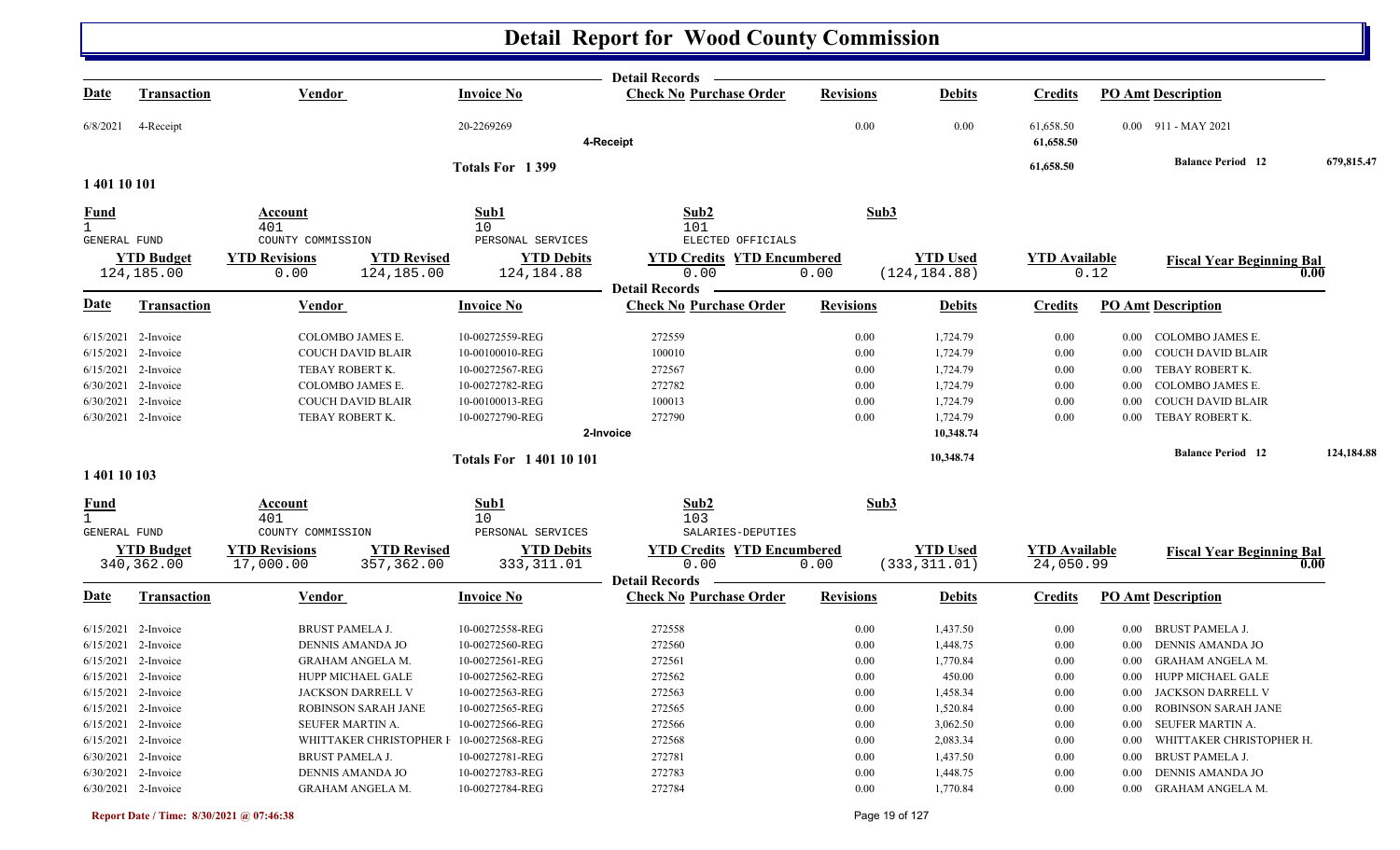|                             |                                  |                                           |                                                              | <b>Detail Report for Wood County Commission</b>         |                  |                    |                      |                                                            |            |
|-----------------------------|----------------------------------|-------------------------------------------|--------------------------------------------------------------|---------------------------------------------------------|------------------|--------------------|----------------------|------------------------------------------------------------|------------|
| 6/30/2021                   | 6/30/2021 2-Invoice<br>2-Invoice | HUPP MICHAEL GALE<br>JACKSON DARRELL V    | 10-00272785-REG<br>10-00272786-REG                           | 272785<br>272786                                        | 0.00<br>0.00     | 360.00<br>1,458.34 | 0.00<br>0.00         | HUPP MICHAEL GALE<br>$0.00\,$<br>JACKSON DARRELL V<br>0.00 |            |
| 6/30/2021                   | 2-Invoice                        | ROBINSON SARAH JANE                       | 10-00272788-REG                                              | 272788                                                  | 0.00             | 1,520.84           | 0.00                 | <b>ROBINSON SARAH JANE</b><br>0.00                         |            |
| 6/30/2021                   | 2-Invoice                        | <b>SEUFER MARTIN A</b>                    | 10-00272789-REG                                              | 272789                                                  | 0.00             | 3,062.50           | 0.00                 | SEUFER MARTIN A.<br>0.00                                   |            |
|                             | 6/30/2021 2-Invoice              |                                           | WHITTAKER CHRISTOPHER I 10-00272791-REG                      | 272791                                                  | 0.00             | 2,083.34           | 0.00                 | WHITTAKER CHRISTOPHER H.<br>0.00                           |            |
|                             |                                  |                                           |                                                              | 2-Invoice                                               |                  | 26,374.22          |                      |                                                            |            |
|                             |                                  |                                           | <b>Totals For 140110103</b>                                  |                                                         |                  | 26,374.22          |                      | <b>Balance Period</b> 12                                   | 333,311.01 |
| 1 401 10 104                |                                  |                                           |                                                              |                                                         |                  |                    |                      |                                                            |            |
| <u>Fund</u>                 |                                  | Account<br>401                            | Sub1<br>10                                                   | Sub2<br>104                                             | Sub3             |                    |                      |                                                            |            |
| <b>GENERAL FUND</b>         | <b>YTD Budget</b>                | COUNTY COMMISSION<br><b>YTD Revisions</b> | PERSONAL SERVICES<br><b>YTD Revised</b><br><b>YTD Debits</b> | SOCIAL SECURITY<br><b>YTD Credits YTD Encumbered</b>    |                  | <b>YTD Used</b>    | <b>YTD Available</b> | <b>Fiscal Year Beginning Bal</b>                           |            |
|                             | 35,538.00                        | 1,301.00                                  | 36,839.00<br>35,035.15                                       | 0.00                                                    | 0.00             | (35, 035.15)       | 1,803.85             |                                                            | 0.00       |
| <b>Date</b>                 | Transaction                      | <b>Vendor</b>                             | <b>Invoice No</b>                                            | <b>Detail Records</b><br><b>Check No Purchase Order</b> | <b>Revisions</b> | <b>Debits</b>      | <b>Credits</b>       | <b>PO Amt Description</b>                                  |            |
|                             |                                  |                                           |                                                              |                                                         |                  |                    |                      |                                                            |            |
| 6/15/2021                   | 2-Invoice                        |                                           | DEPARTMENT OF TREASURY 20210615-00                           | 3534                                                    | 0.00             | 1,174.52           | 0.00                 | $0.00$ FICA                                                |            |
| 6/15/2021                   | 2-Invoice                        |                                           | DEPARTMENT OF TREASURY 20210615-00                           | 3534                                                    | 0.00             | 274.66             | 0.00                 | $0.00$ MED                                                 |            |
| 6/30/2021                   | 2-Invoice                        |                                           | DEPARTMENT OF TREASURY 20210630-00                           | 3544                                                    | 0.00             | 1,217.10           | 0.00                 | <b>FICA</b><br>$0.00\,$                                    |            |
| 6/30/2021                   | 2-Invoice                        |                                           | DEPARTMENT OF TREASURY 20210630-00                           | 3544<br>2-Invoice                                       | 0.00             | 284.66<br>2,950.94 | 0.00                 | $0.00$ MED                                                 |            |
|                             |                                  |                                           |                                                              |                                                         |                  |                    |                      | <b>Balance Period 12</b>                                   | 35,035.15  |
| 1 401 10 105                |                                  |                                           | <b>Totals For 140110104</b>                                  |                                                         |                  | 2,950.94           |                      |                                                            |            |
| <u>Fund</u><br>$\mathbf{1}$ |                                  | Account<br>401                            | Sub1<br>10                                                   | Sub2<br>105                                             | Sub3             |                    |                      |                                                            |            |
| GENERAL FUND                |                                  | COUNTY COMMISSION                         | PERSONAL SERVICES                                            | INSURANCE PREMIUM                                       |                  |                    |                      |                                                            |            |
|                             | <b>YTD Budget</b>                | <b>YTD Revisions</b>                      | <b>YTD Revised</b><br><b>YTD Debits</b>                      | <b>YTD Credits YTD Encumbered</b>                       |                  | <b>YTD Used</b>    | <b>YTD Available</b> | <b>Fiscal Year Beginning Bal</b>                           |            |
|                             | 166,455.00                       | 0.00                                      | 166,455.00<br>160,980.97                                     | 0.00<br><b>Detail Records</b>                           | 0.00             | (160, 980.97)      | 5,474.03             |                                                            | 0.00       |
| <u>Date</u>                 | Transaction                      | <u>Vendor</u>                             | <b>Invoice No</b>                                            | <b>Check No Purchase Order</b>                          | <b>Revisions</b> | <b>Debits</b>      | <b>Credits</b>       | <b>PO Amt Description</b>                                  |            |
| 6/1/2021                    | 2-Invoice                        |                                           | HIGHMARK WEST VIRGINIA 06012021                              | 3525                                                    | 0.00             | 10,688.01          | 0.00                 | HEALTH PREMIUM<br>$0.00\,$                                 |            |
| 6/1/2021                    | 2-Invoice                        |                                           | HIGHMARK WEST VIRGINIA 06012021                              | 3525                                                    | 0.00             | (3,084.18)         | 0.00                 | 0.00 ADJUSTMENTS                                           |            |
|                             | 6/2/2021 2-Invoice               |                                           | HIGHMARK WEST VIRGINIA F210525A9664                          | 3526                                                    | $0.00\,$         | 432.47             | $0.00\,$             | $0.00$ HRA                                                 |            |
| 6/4/2021                    | 2-Invoice                        | <b>MUTUAL OF OMAHA</b>                    | 1203787301                                                   | 172087                                                  | $0.00\,$         | 15.92              | 0.00                 | 0.00 BASIC LIFE                                            |            |
| 6/4/2021                    | 2-Invoice                        | <b>MUTUAL OF OMAHA</b>                    | 1203787301                                                   | 172087                                                  | $0.00\,$         | 0.96               | 0.00                 | 0.00 INV ADJUSTMENT                                        |            |
| 6/4/2021                    | 2-Invoice                        | <b>MUTUAL OF OMAHA</b>                    | 1203787301                                                   | 172087                                                  | $0.00\,$         | 88.43              | 0.00                 | $0.00$ LTD                                                 |            |
| 6/4/2021                    | 2-Invoice                        | <b>MUTUAL OF OMAHA</b>                    | 1203787301                                                   | 172087                                                  | $0.00\,$         | 58.35              | $0.00\,$             | 0.00 ADJUSTMENTS                                           |            |
| 6/4/2021                    | 2-Invoice                        |                                           | VISION SERVICE PLAN (WV) 062021                              | 172094                                                  | 0.00             | 26.37              | 0.00                 | 0.00 SINGLE VISION                                         |            |
| 6/4/2021                    |                                  |                                           |                                                              |                                                         |                  |                    |                      |                                                            |            |
|                             | 2-Invoice                        |                                           | VISION SERVICE PLAN (WV) 062021                              | 172094                                                  | $0.00\,$         | (27.12)            | 0.00                 | 0.00 ADJUSTMENTS                                           |            |
| 6/4/2021                    | 2-Invoice                        |                                           | VISION SERVICE PLAN (WV) 062021                              | 172094                                                  | $0.00\,$         | 164.25             | 0.00                 | 0.00 FAMILY VISION                                         |            |
|                             | 6/15/2021 2-Invoice              |                                           | HIGHMARK WEST VIRGINIA F210601A5142                          | 3538                                                    | $0.00\,$         | 592.67             | $0.00\,$             | $0.00$ HRA                                                 |            |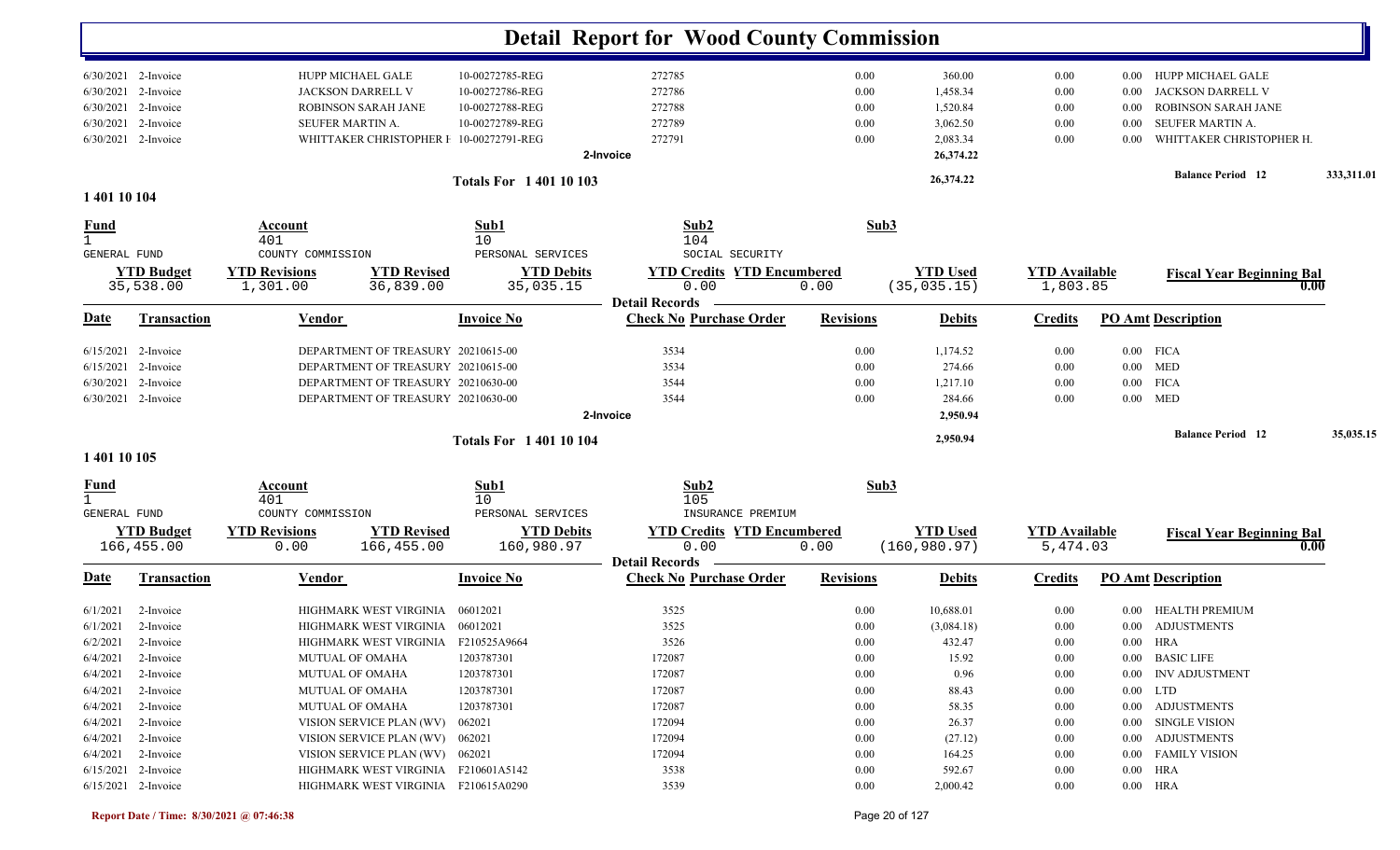|                                                                            |                                                                                                                                                                                                                                                                      |                                                                                                                                                                                                                                                                                                                                      |                                                                                                                                                                                                                                                                        | <b>Detail Report for Wood County Commission</b>                                                                                          |                                                                                                              |                                                                                                                            |                                                                                                              |                                                                                                                  |                                                                                                                                                                                                                                                                                                                                        |            |
|----------------------------------------------------------------------------|----------------------------------------------------------------------------------------------------------------------------------------------------------------------------------------------------------------------------------------------------------------------|--------------------------------------------------------------------------------------------------------------------------------------------------------------------------------------------------------------------------------------------------------------------------------------------------------------------------------------|------------------------------------------------------------------------------------------------------------------------------------------------------------------------------------------------------------------------------------------------------------------------|------------------------------------------------------------------------------------------------------------------------------------------|--------------------------------------------------------------------------------------------------------------|----------------------------------------------------------------------------------------------------------------------------|--------------------------------------------------------------------------------------------------------------|------------------------------------------------------------------------------------------------------------------|----------------------------------------------------------------------------------------------------------------------------------------------------------------------------------------------------------------------------------------------------------------------------------------------------------------------------------------|------------|
|                                                                            | 6/15/2021 2-Invoice<br>6/23/2021 2-Invoice                                                                                                                                                                                                                           | HIGHMARK WEST VIRGINIA F210608A8635<br>HIGHMARK WEST VIRGINIA F210622A7831                                                                                                                                                                                                                                                           |                                                                                                                                                                                                                                                                        | 3540<br>3542<br>2-Invoice                                                                                                                | 0.00<br>0.00                                                                                                 | 307.80<br>116.08<br>11,380.43                                                                                              | 0.00<br>0.00                                                                                                 | 0.00 HRA<br>$0.00$ HRA                                                                                           |                                                                                                                                                                                                                                                                                                                                        |            |
|                                                                            | 1 401 10 105 3010                                                                                                                                                                                                                                                    |                                                                                                                                                                                                                                                                                                                                      | <b>Totals For 140110105</b>                                                                                                                                                                                                                                            |                                                                                                                                          |                                                                                                              | 11,380.43                                                                                                                  |                                                                                                              |                                                                                                                  | <b>Balance Period 12</b>                                                                                                                                                                                                                                                                                                               | 160,980.97 |
| <u>Fund</u>                                                                |                                                                                                                                                                                                                                                                      | Account                                                                                                                                                                                                                                                                                                                              | Sub1                                                                                                                                                                                                                                                                   | Sub2                                                                                                                                     | Sub3                                                                                                         |                                                                                                                            |                                                                                                              |                                                                                                                  |                                                                                                                                                                                                                                                                                                                                        |            |
| $\mathbf{1}$<br><b>GENERAL FUND</b>                                        | <b>YTD Budget</b><br>5,000.00                                                                                                                                                                                                                                        | 401<br>COUNTY COMMISSION<br><b>YTD Revisions</b><br><b>YTD Revised</b><br>5,000.00<br>0.00                                                                                                                                                                                                                                           | 10<br>PERSONAL SERVICES<br><b>YTD Debits</b><br>2,439.85                                                                                                                                                                                                               | 105<br>INSURANCE PREMIUM<br><b>YTD Credits YTD Encumbered</b><br>0.00                                                                    | 0.00                                                                                                         | 3010<br>WELLNESS COMMITTEE<br><b>YTD Used</b><br>(2, 439.85)                                                               | <b>YTD Available</b><br>2,560.15                                                                             |                                                                                                                  | <b>Fiscal Year Beginning Bal</b>                                                                                                                                                                                                                                                                                                       | 0.00       |
| <u>Date</u>                                                                | <b>Transaction</b>                                                                                                                                                                                                                                                   | <b>Vendor</b>                                                                                                                                                                                                                                                                                                                        | <b>Invoice No</b>                                                                                                                                                                                                                                                      | <b>Detail Records</b><br><b>Check No Purchase Order</b>                                                                                  | <b>Revisions</b>                                                                                             | <b>Debits</b>                                                                                                              | <b>Credits</b>                                                                                               |                                                                                                                  | <b>PO</b> Amt Description                                                                                                                                                                                                                                                                                                              |            |
| 6/15/2021<br>6/15/2021<br>6/15/2021<br>6/15/2021<br>6/15/2021<br>6/15/2021 | $6/15/2021$ 2-Invoice<br>2-Invoice<br>2-Invoice<br>2-Invoice<br>2-Invoice<br>2-Invoice<br>6/15/2021 2-Invoice<br>6/15/2021 2-Invoice<br>6/15/2021 2-Invoice<br>6/15/2021 2-Invoice<br>6/15/2021 2-Invoice<br>6/15/2021 2-Invoice<br>6/15/2021 2-Invoice<br>2-Invoice | <b>ALLEN PEGGY SUE</b><br><b>ATKINSON CARA</b><br>BECKETT CAROLYN J.<br><b>BOSO LINDSEY A</b><br><b>TAYLOR BOWEN</b><br>BOWMAN DONNA M.<br><b>BRUST PAMELA J.</b><br><b>BURDETTE APRIL D.</b><br>CROSS ALISHA D<br>DENNIS AMANDA JO<br>DEVORE MARTHA JANE<br><b>DOTSON LESLIE RENEE</b><br>DYE BRENDA D.<br><b>ESCANDON HERNANDO</b> | 10-00272660-REG<br>10-00272640-REG<br>10-00272570-REG<br>10-00272651-REG<br>10-00272761-REG<br>10-00272571-REG<br>10-00272558-REG<br>10-00272716-REG<br>10-00272572-REG<br>10-00272560-REG<br>10-00272573-REG<br>10-00272574-REG<br>10-00272575-REG<br>10-00272766-REG | 272660<br>272640<br>272570<br>272651<br>272761<br>272571<br>272558<br>272716<br>272572<br>272560<br>272573<br>272574<br>272575<br>272766 | 0.00<br>0.00<br>0.00<br>0.00<br>0.00<br>0.00<br>0.00<br>0.00<br>0.00<br>0.00<br>0.00<br>0.00<br>0.00<br>0.00 | 25.00<br>20.00<br>20.00<br>20.00<br>20.00<br>20.00<br>25.00<br>25.00<br>20.00<br>20.00<br>20.00<br>20.00<br>25.00<br>40.00 | 0.00<br>0.00<br>0.00<br>0.00<br>0.00<br>0.00<br>0.00<br>0.00<br>0.00<br>0.00<br>0.00<br>0.00<br>0.00<br>0.00 | 0.00<br>0.00<br>0.00<br>0.00<br>0.00<br>0.00<br>0.00<br>0.00<br>0.00<br>$0.00\,$<br>0.00<br>0.00<br>0.00<br>0.00 | ALLEN PEGGY SUE<br><b>ATKINSON CARA</b><br>BECKETT CAROLYN J.<br><b>BOSO LINDSEY A</b><br><b>BOWEN TAYLOR E</b><br><b>BOWMAN DONNA M.</b><br><b>BRUST PAMELA J.</b><br><b>BURDETTE APRIL D.</b><br>CROSS ALISHA D<br>DENNIS AMANDA JO<br>DEVORE MARTHA JANE<br><b>DOTSON LESLIE RENEE</b><br>DYE BRENDA D.<br><b>ESCANDON HERNANDO</b> |            |
| 6/15/2021<br>6/15/2021<br>6/15/2021<br>6/15/2021<br>6/15/2021              | 2-Invoice<br>2-Invoice<br>2-Invoice<br>2-Invoice<br>2-Invoice<br>6/15/2021 2-Invoice<br>6/15/2021 2-Invoice                                                                                                                                                          | <b>GODFREY MICHELLE M</b><br><b>GRAHAM ANGELA M.</b><br><b>HAMMER RHEA LYNN</b><br>HOCKENBERRY CHRISTINA I<br>JOHNSTON BARBARA A.<br>JOHNSON CHARLES J.<br>KELLY MISTY D                                                                                                                                                             | 10-00272618-REG<br>10-00272561-REG<br>10-00272619-REG<br>10-00272577-REG<br>10-00272578-REG<br>10-00272683-REG<br>10-00272564-REG                                                                                                                                      | 272618<br>272561<br>272619<br>272577<br>272578<br>272683<br>272564<br>272608                                                             | 0.00<br>0.00<br>0.00<br>0.00<br>0.00<br>0.00<br>0.00<br>0.00                                                 | 20.00<br>25.00<br>20.00<br>25.00<br>25.00<br>40.00<br>25.00<br>20.00                                                       | 0.00<br>0.00<br>0.00<br>0.00<br>0.00<br>0.00<br>0.00<br>0.00                                                 | 0.00<br>0.00<br>0.00<br>0.00<br>0.00<br>0.00<br>0.00                                                             | <b>GODFREY MICHELLE M</b><br><b>GRAHAM ANGELA M.</b><br>HAMMER RHEA LYNN<br>HOCKENBERRY CHRISTINA L<br>JOHNSTON BARBARA A.<br>JOHNSON CHARLES J.<br>KELLY MISTY D                                                                                                                                                                      |            |
|                                                                            | 6/15/2021 2-Invoice<br>$6/15/2021$ 2-Invoice<br>$6/15/2021$ 2-Invoice<br>6/15/2021 2-Invoice<br>6/15/2021 2-Invoice<br>$6/15/2021$ 2-Invoice<br>$6/15/2021$ 2-Invoice                                                                                                | <b>MAXSON PAULA A</b><br>PADDEN KANDY A<br>PENNINGTON SUE ANNE<br><b>SCHUCK DENISE E.</b><br>SEUFER MARTIN A.<br>SNODGRASS LORA B.<br>SPRADLING HEATHER N                                                                                                                                                                            | 10-00272608-REG<br>10-00272626-REG<br>10-00272581-REG<br>10-00272611-REG<br>10-00272566-REG<br>10-00272629-REG<br>10-00272584-REG                                                                                                                                      | 272626<br>272581<br>272611<br>272566<br>272629<br>272584                                                                                 | 0.00<br>$0.00\,$<br>$0.00\,$<br>0.00<br>$0.00\,$<br>0.00                                                     | 20.00<br>20.00<br>25.00<br>25.00<br>40.00<br>20.00                                                                         | 0.00<br>0.00<br>$0.00\,$<br>$0.00\,$<br>0.00<br>0.00                                                         | $0.00\,$<br>$0.00\,$<br>0.00<br>0.00<br>$0.00\,$                                                                 | 0.00 MAXSON PAULA A<br>0.00 PADDEN KANDY A<br>PENNINGTON SUE ANNE<br>SCHUCK DENISE E.<br>SEUFER MARTIN A.<br>SNODGRASS LORA B.<br>SPRADLING HEATHER N                                                                                                                                                                                  |            |
|                                                                            | $6/15/2021$ 2-Invoice<br>$6/15/2021$ 2-Invoice<br>$6/15/2021$ 2-Invoice                                                                                                                                                                                              | WHITTAKER CHRISTOPHER I<br>WILLIAMS JEZIRAE L<br>WILLIAMS TRACY A.                                                                                                                                                                                                                                                                   | 10-00272568-REG<br>10-00272631-REG<br>10-00272601-REG                                                                                                                                                                                                                  | 272568<br>272631<br>272601                                                                                                               | 0.00<br>0.00<br>$0.00\,$                                                                                     | 25.00<br>20.00<br>25.00                                                                                                    | 0.00<br>0.00<br>$0.00\,$                                                                                     | 0.00<br>$0.00\,$                                                                                                 | WHITTAKER CHRISTOPHER H.<br>WILLIAMS JEZIRAE L<br>0.00 WILLIAMS TRACY A.                                                                                                                                                                                                                                                               |            |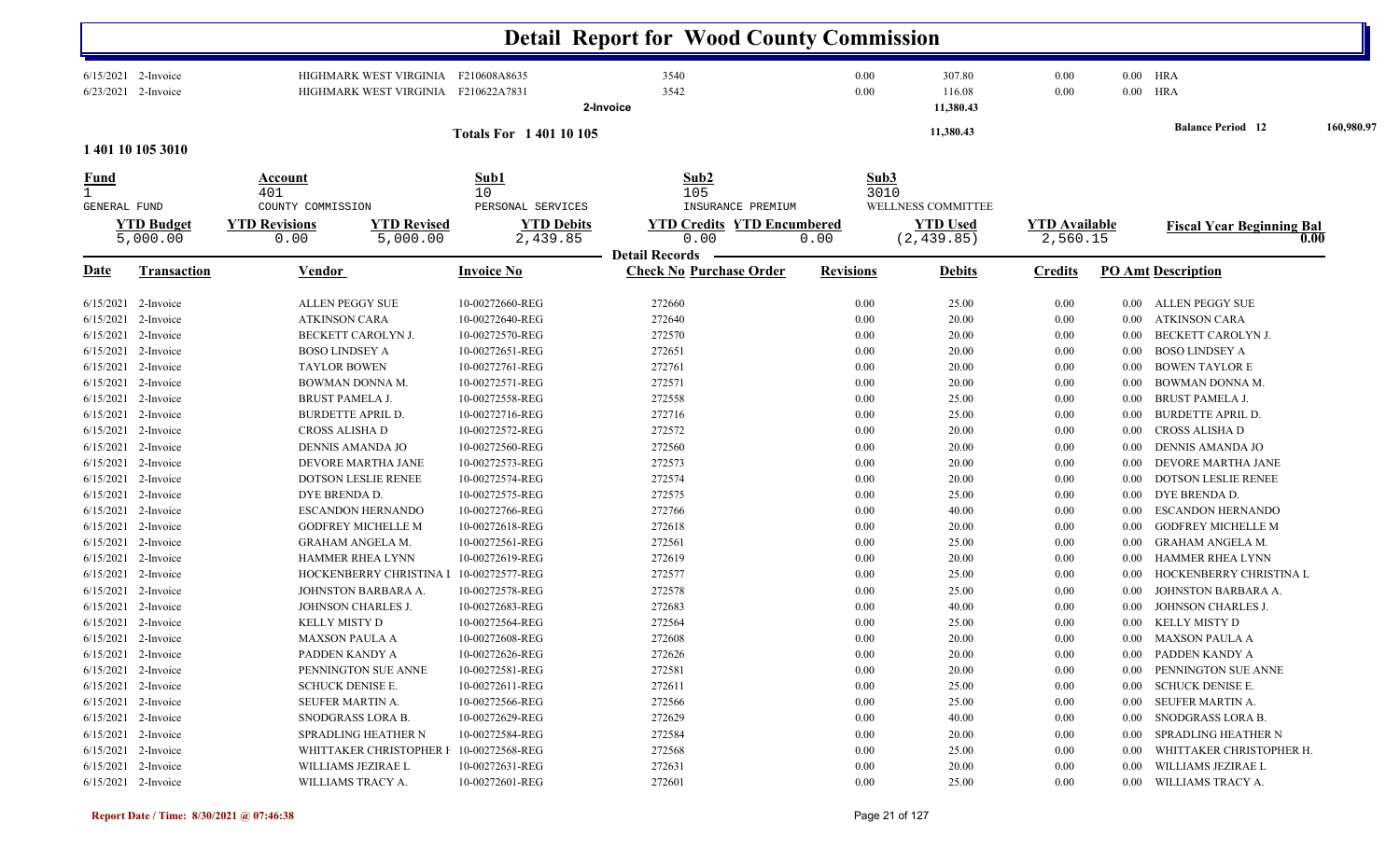| 6/30/2021 2-Invoice | RABER-ABLES AMANDA                      | 10-00272833-REG | 272833 | 0.00 | 25.00 | 0.00 | $0.00\,$ | RABER-ABLES AMANDA         |
|---------------------|-----------------------------------------|-----------------|--------|------|-------|------|----------|----------------------------|
| 6/30/2021 2-Invoice | ADKINS AMANDA J.                        | 10-00272825-REG | 272825 | 0.00 | 25.00 | 0.00 | $0.00\,$ | ADKINS AMANDA J.           |
| 6/30/2021 2-Invoice | <b>BARKER CHELSEA N.</b>                | 10-00272946-REG | 272946 | 0.00 | 25.00 | 0.00 | $0.00\,$ | <b>BARKER CHELSEA N.</b>   |
| 6/30/2021 2-Invoice | <b>BEARY ELIZABETH</b>                  | 10-00272792-REG | 272792 | 0.00 | 25.00 | 0.00 | $0.00\,$ | BEARY ELIZABETH            |
| 6/30/2021 2-Invoice | BECKETT CAROLYN J.                      | 10-00272793-REG | 272793 | 0.00 | 25.00 | 0.00 | 0.00     | BECKETT CAROLYN J.         |
| 6/30/2021 2-Invoice | <b>BELL ANDREW H</b>                    | 10-00272838-REG | 272838 | 0.00 | 25.00 | 0.00 | $0.00\,$ | <b>BELL ANDREW H</b>       |
| 6/30/2021 2-Invoice | <b>BOSO LINDSEY A</b>                   | 10-00272873-REG | 272873 | 0.00 | 25.00 | 0.00 | $0.00\,$ | <b>BOSO LINDSEY A</b>      |
| 6/30/2021 2-Invoice | BOWMAN DONNA M.                         | 10-00272794-REG | 272794 | 0.00 | 25.00 | 0.00 | 0.00     | BOWMAN DONNA M.            |
| 6/30/2021 2-Invoice | <b>BRADEN ANGELA K</b>                  | 10-00272827-REG | 272827 | 0.00 | 25.00 | 0.00 | $0.00\,$ | <b>BRADEN ANGELA K</b>     |
| 6/30/2021 2-Invoice | <b>BRADFORD RISHA LYNN</b>              | 10-00272874-REG | 272874 | 0.00 | 25.00 | 0.00 | 0.00     | <b>BRADFORD RISHA LYNN</b> |
| 6/30/2021 2-Invoice | <b>BURDETTE APRIL D.</b>                | 10-00272937-REG | 272937 | 0.00 | 25.00 | 0.00 | 0.00     | <b>BURDETTE APRIL D.</b>   |
| 6/30/2021 2-Invoice | COLE G. MICHELL                         | 10-00272855-REG | 272855 | 0.00 | 25.00 | 0.00 | $0.00\,$ | COLE GAYLEN MICHELL        |
| 6/30/2021 2-Invoice | CROSS JEREMY W.                         | 10-00272999-REG | 272999 | 0.00 | 25.00 | 0.00 | 0.00     | CROSS JEREMY W.            |
| 6/30/2021 2-Invoice | <b>DAVIES KYLE</b>                      | 10-00272828-REG | 272828 | 0.00 | 25.00 | 0.00 | $0.00\,$ | <b>DAVIES KYLE</b>         |
| 6/30/2021 2-Invoice | DYE BRENDA D.                           | 10-00272798-REG | 272798 | 0.00 | 25.00 | 0.00 | $0.00\,$ | DYE BRENDA D.              |
| 6/30/2021 2-Invoice | <b>ESCANDON HERNANDO</b>                | 10-00272985-REG | 272985 | 0.00 | 25.00 | 0.00 | $0.00\,$ | <b>ESCANDON HERNANDO</b>   |
| 6/30/2021 2-Invoice | FLEAK STACEY LYNN                       | 10-00272866-REG | 272866 | 0.00 | 25.00 | 0.00 | $0.00\,$ | FLEAK STACEY LYNN          |
| 6/30/2021 2-Invoice | <b>GARRETT DIANA KAY</b>                | 10-00272799-REG | 272799 | 0.00 | 25.00 | 0.00 | $0.00\,$ | GARRETT DIANA KAY          |
| 6/30/2021 2-Invoice | GRAHAM ANGELA M.                        | 10-00272784-REG | 272784 | 0.00 | 25.00 | 0.00 | $0.00\,$ | GRAHAM ANGELA M.           |
| 6/30/2021 2-Invoice | HAMMER RHEA LYNN                        | 10-00272842-REG | 272842 | 0.00 | 25.00 | 0.00 | $0.00\,$ | HAMMER RHEA LYNN           |
| 6/30/2021 2-Invoice | HOCKENBERRY CHRISTINA I 10-00272800-REG |                 | 272800 | 0.00 | 25.00 | 0.00 | 0.00     | HOCKENBERRY CHRISTINA L    |
| 6/30/2021 2-Invoice | JACKS DEBORAH KAY                       | 10-00272813-REG | 272813 | 0.00 | 25.00 | 0.00 | $0.00\,$ | JACKS DEBORAH KAY          |
| 6/30/2021 2-Invoice | JOHNSTON BARBARA A.                     | 10-00272801-REG | 272801 | 0.00 | 25.00 | 0.00 | $0.00\,$ | JOHNSTON BARBARA A.        |
| 6/30/2021 2-Invoice | JOHNSON BRANDI                          | 10-00272829-REG | 272829 | 0.00 | 25.00 | 0.00 | 0.00     | <b>JOHNSON BRANDI</b>      |
| 6/30/2021 2-Invoice | JOHNSON MELISSA D                       | 10-00272830-REG | 272830 | 0.00 | 25.00 | 0.00 | 0.00     | JOHNSON MELISSA D          |
| 6/30/2021 2-Invoice | JORDAN PATRICIA D.                      | 10-00272802-REG | 272802 | 0.00 | 25.00 | 0.00 | 0.00     | JORDAN PATRICIA D.         |
| 6/30/2021 2-Invoice | JOY MELINDA R.                          | 10-00272858-REG | 272858 | 0.00 | 25.00 | 0.00 | $0.00\,$ | JOY MELINDA R.             |
| 6/30/2021 2-Invoice | KUCZKO JULIE D                          | 10-00272815-REG | 272815 | 0.00 | 25.00 | 0.00 | $0.00\,$ | KUCZKO JULIE D             |
| 6/30/2021 2-Invoice | KUCZKO THOMAS M.                        | 10-00272877-REG | 272877 | 0.00 | 25.00 | 0.00 | $0.00\,$ | KUCZKO THOMAS M.           |
| 6/30/2021 2-Invoice | <b>MAXSON PAULA A</b>                   | 10-00272831-REG | 272831 | 0.00 | 25.00 | 0.00 | 0.00     | <b>MAXSON PAULA A</b>      |
| 6/30/2021 2-Invoice | MCATEE CONNIE L                         | 10-00272868-REG | 272868 | 0.00 | 25.00 | 0.00 | 0.00     | MCATEE CONNIE L            |
| 6/30/2021 2-Invoice | MCINTYRE TERESA A.                      | 10-00272869-REG | 272869 | 0.00 | 25.00 | 0.00 | $0.00\,$ | MCINTYRE TERESA A.         |
| 6/30/2021 2-Invoice | MEEKS KAYLA B.                          | 10-00272847-REG | 272847 | 0.00 | 25.00 | 0.00 | $0.00\,$ | MEEKS KAYLA B.             |
| 6/30/2021 2-Invoice | MERCER ERICA L.                         | 10-00272859-REG | 272859 | 0.00 | 25.00 | 0.00 | $0.00\,$ | MERCER ERICA L.            |
| 6/30/2021 2-Invoice | MONTGOMERY JEREMY SHA 10-00272870-REG   |                 | 272870 | 0.00 | 25.00 | 0.00 | $0.00\,$ | MONTGOMERY JEREMY SHANE    |
| 6/30/2021 2-Invoice | MOORE KRISTIN N                         | 10-00272803-REG | 272803 | 0.00 | 25.00 | 0.00 | $0.00\,$ | MOORE KRISTIN N            |
| 6/30/2021 2-Invoice | MURPHY JILLIAN L.                       | 10-00272967-REG | 272967 | 0.00 | 25.00 | 0.00 | $0.00\,$ | MURPHY JILLIAN L.          |
| 6/30/2021 2-Invoice | NONAMAKER TODD A                        | 10-00272878-REG | 272878 | 0.00 | 25.00 | 0.00 | $0.00\,$ | NONAMAKER TODD A           |
| 6/30/2021 2-Invoice | PADDEN KANDY A                          | 10-00272849-REG | 272849 | 0.00 | 25.00 | 0.00 | 0.00     | PADDEN KANDY A             |
| 6/30/2021 2-Invoice | PENNINGTON SUE ANNE                     | 10-00272804-REG | 272804 | 0.00 | 25.00 | 0.00 | 0.00     | PENNINGTON SUE ANNE        |
| 6/30/2021 2-Invoice | PHILLIPS REBECCA J                      | 10-00272832-REG | 272832 | 0.00 | 25.00 | 0.00 | $0.00\,$ | PHILLIPS REBECCA J         |
| 6/30/2021 2-Invoice | RUSH LARA C                             | 10-00272992-REG | 272992 | 0.00 | 25.00 | 0.00 | $0.00\,$ | RUSH LARA C                |
| 6/30/2021 2-Invoice | SEUFER MARTIN A.                        | 10-00272789-REG | 272789 | 0.00 | 25.00 | 0.00 | $0.00\,$ | SEUFER MARTIN A.           |
| 6/30/2021 2-Invoice | SOVEL TONYA M.                          | 10-00272835-REG | 272835 | 0.00 | 25.00 | 0.00 | 0.00     | SOVEL TONYA M.             |
| 6/30/2021 2-Invoice | SPRADLING HEATHER N                     | 10-00272807-REG | 272807 | 0.00 | 25.00 | 0.00 | $0.00\,$ | SPRADLING HEATHER N        |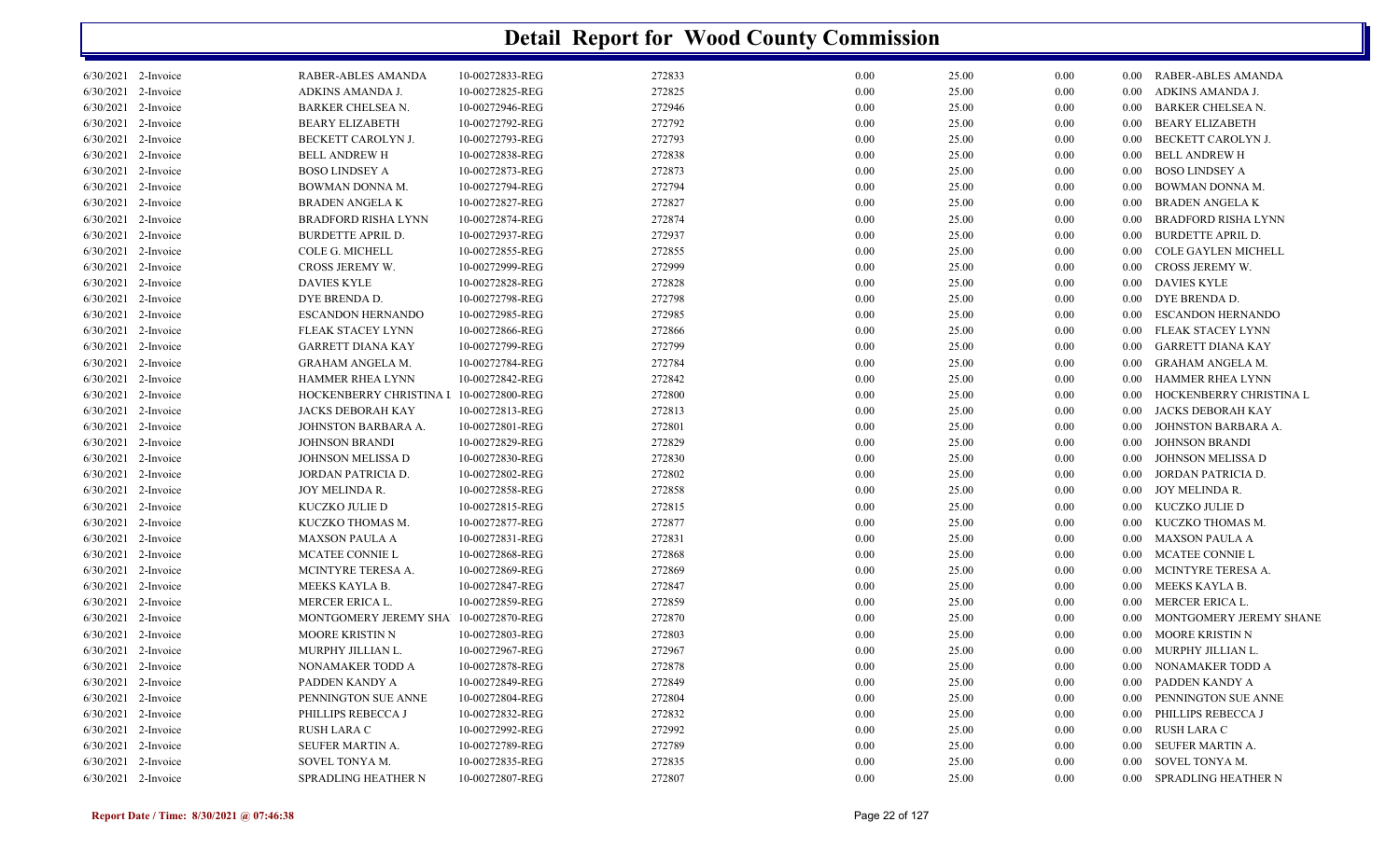|                                                 |                                                      |                                                                  | <b>Detail Report for Wood County Commission</b>         |                  |                 |                      |              |                                                       |           |
|-------------------------------------------------|------------------------------------------------------|------------------------------------------------------------------|---------------------------------------------------------|------------------|-----------------|----------------------|--------------|-------------------------------------------------------|-----------|
| 6/30/2021 2-Invoice                             | STAATS CHELCIE S.                                    | 10-00272943-REG                                                  | 272943                                                  | 0.00             | 25.00           | 0.00                 | $0.00\,$     | STAATS CHELCIE S.                                     |           |
| 6/30/2021 2-Invoice                             | <b>STEPHENS ALIKKA</b>                               | 10-00272808-REG                                                  | 272808                                                  | 0.00             | 25.00           | 0.00                 | 0.00         | <b>STEPHENS ALIKKA</b>                                |           |
| $6/30/2021$ 2-Invoice                           | STEPHENS SANDRA K.                                   | 10-00272861-REG                                                  | 272861                                                  | 0.00             | 25.00           | 0.00                 | 0.00         | STEPHENS SANDRA K.                                    |           |
| $6/30/2021$ 2-Invoice                           | TRAVIS STEVEN W.                                     | 10-00272879-REG                                                  | 272879                                                  | 0.00             | 25.00           | 0.00                 | $0.00\,$     | TRAVIS STEVEN W.                                      |           |
| $6/30/2021$ 2-Invoice                           | TRIBETT JOHN                                         | 10-00272837-REG                                                  | 272837                                                  | 0.00             | 25.00           | 0.00                 | 0.00         | <b>TRIBETT JOHN</b>                                   |           |
| $6/30/2021$ 2-Invoice<br>6/30/2021<br>2-Invoice | <b>WALDRON CAMILLE S.</b><br>WHITTAKER CHRISTOPHER I | 10-00272977-REG<br>10-00272791-REG                               | 272977<br>272791                                        | 0.00<br>0.00     | 25.00           | 0.00                 | 0.00         | <b>WALDRON CAMILLE S.</b><br>WHITTAKER CHRISTOPHER H. |           |
| 6/30/2021 2-Invoice                             | WICKHAM CHAD M                                       | 10-00272880-REG                                                  | 272880                                                  | 0.00             | 25.00<br>25.00  | 0.00<br>0.00         | 0.00<br>0.00 | WICKHAM CHAD M                                        |           |
|                                                 |                                                      |                                                                  | 2-Invoice                                               |                  | 2,065.00        |                      |              |                                                       |           |
|                                                 |                                                      |                                                                  |                                                         |                  |                 |                      |              | <b>Balance Period</b> 12                              | 2,439.85  |
| 1 401 10 106                                    |                                                      | Totals For 1 401 10 105 3010                                     |                                                         |                  | 2,065.00        |                      |              |                                                       |           |
| <b>Fund</b>                                     | Account                                              | Sub1                                                             | Sub2                                                    | Sub3             |                 |                      |              |                                                       |           |
| $\mathbf{1}$                                    | 401                                                  | 10                                                               | 106                                                     |                  |                 |                      |              |                                                       |           |
| GENERAL FUND                                    | COUNTY COMMISSION                                    | PERSONAL SERVICES                                                | RETIREMENT                                              |                  |                 |                      |              |                                                       |           |
| <b>YTD Budget</b>                               | <b>YTD Revisions</b>                                 | <b>YTD Revised</b><br><b>YTD Debits</b>                          | <b>YTD Credits YTD Encumbered</b>                       |                  | <b>YTD Used</b> | <b>YTD Available</b> |              | <b>Fiscal Year Beginning Bal</b>                      |           |
| 46, 455.00                                      | 0.00                                                 | 46, 455.00<br>37,442.94                                          | 0.00                                                    | 0.00             | (37, 442.94)    | 9,012.06             |              | 0.00                                                  |           |
| Date<br>Transaction                             | Vendor                                               | <b>Invoice No</b>                                                | <b>Detail Records</b><br><b>Check No Purchase Order</b> | <b>Revisions</b> | <b>Debits</b>   | <b>Credits</b>       |              | <b>PO Amt Description</b>                             |           |
| $6/15/2021$ 2-Invoice                           |                                                      | WV PUBLIC EMP RETIREMEN 20210615-00                              | 3551                                                    | 0.00             | 1,627.87        | 0.00                 |              | 0.00 RETIREMENT                                       |           |
| 6/30/2021 2-Invoice                             |                                                      | WV PUBLIC EMP RETIREMEN 20210630-00                              | 3551                                                    | 0.00             | 1,689.83        | 0.00                 |              | 0.00 RETIREMENT                                       |           |
|                                                 |                                                      |                                                                  | 2-Invoice                                               |                  | 3,317.70        |                      |              |                                                       |           |
|                                                 |                                                      | <b>Totals For 140110106</b>                                      |                                                         |                  | 3,317.70        |                      |              | <b>Balance Period</b> 12                              | 37,442.94 |
| 1 401 10 180                                    |                                                      |                                                                  |                                                         |                  |                 |                      |              |                                                       |           |
| <u>Fund</u><br>$\mathbf{1}$                     | <b>Account</b><br>401                                | Sub1<br>10                                                       | Sub2<br>180                                             | Sub3             |                 |                      |              |                                                       |           |
| GENERAL FUND                                    | COUNTY COMMISSION                                    | PERSONAL SERVICES                                                | DATA PROCESSOR                                          |                  |                 |                      |              |                                                       |           |
| <b>YTD Budget</b>                               | <b>YTD Revisions</b>                                 | <b>YTD Revised</b><br><b>YTD Debits</b>                          | <b>YTD Credits YTD Encumbered</b>                       |                  | <b>YTD Used</b> | <b>YTD Available</b> |              | <b>Fiscal Year Beginning Bal</b>                      |           |
| 28,000.00                                       | 0.00                                                 | 28,500.00<br>28,000.00                                           | 0.00                                                    | 0.00             | (28, 500.00)    | (500.00)             |              | 0.00                                                  |           |
| Date<br><b>Transaction</b>                      | Vendor                                               | <b>Invoice No</b>                                                | <b>Detail Records</b><br><b>Check No Purchase Order</b> | <b>Revisions</b> | <b>Debits</b>   | <b>Credits</b>       |              | <b>PO Amt Description</b>                             |           |
|                                                 |                                                      |                                                                  |                                                         |                  |                 |                      |              |                                                       |           |
| $6/15/2021$ 2-Invoice                           | <b>KELLY MISTY D</b>                                 | 10-00272564-REG                                                  | 272564                                                  | 0.00             | 1,187.50        | 0.00                 |              | 0.00 KELLY MISTY D                                    |           |
| 6/30/2021 2-Invoice                             | KELLY MISTY D                                        | 10-00272787-REG                                                  | 272787                                                  | $0.00\,$         | 1,187.50        | $0.00\,$             |              | 0.00 KELLY MISTY D                                    |           |
|                                                 |                                                      |                                                                  | 2-Invoice                                               |                  | 2,375.00        |                      |              |                                                       |           |
| 1 401 40 211                                    |                                                      | <b>Totals For 140110180</b>                                      |                                                         |                  | 2,375.00        |                      |              | <b>Balance Period 12</b>                              | 28,500.00 |
|                                                 |                                                      |                                                                  |                                                         |                  |                 |                      |              |                                                       |           |
| <b>Fund</b>                                     | Account                                              | Sub1                                                             | Sub2                                                    | Sub3             |                 |                      |              |                                                       |           |
| $\mathbf{1}$                                    | 401                                                  | 40                                                               | 211                                                     |                  |                 |                      |              |                                                       |           |
| GENERAL FUND<br><b>YTD Budget</b>               | COUNTY COMMISSION<br><b>YTD Revisions</b>            | CONTRACTURAL SERVICES<br><b>YTD Revised</b><br><b>YTD Debits</b> | TELEPHONES<br><b>YTD Credits YTD Encumbered</b>         |                  | <b>YTD Used</b> | <b>YTD Available</b> |              |                                                       |           |
| 75,000.00                                       | 0.00                                                 | 75,000.00<br>51,150.45                                           | 0.00                                                    | 0.00             | (51, 150.45)    | 23,849.55            |              | <b>Fiscal Year Beginning Bal</b><br>0.00              |           |
| Report Date / Time: 8/30/2021 @ 07:46:38        |                                                      |                                                                  |                                                         |                  | Page 23 of 127  |                      |              |                                                       |           |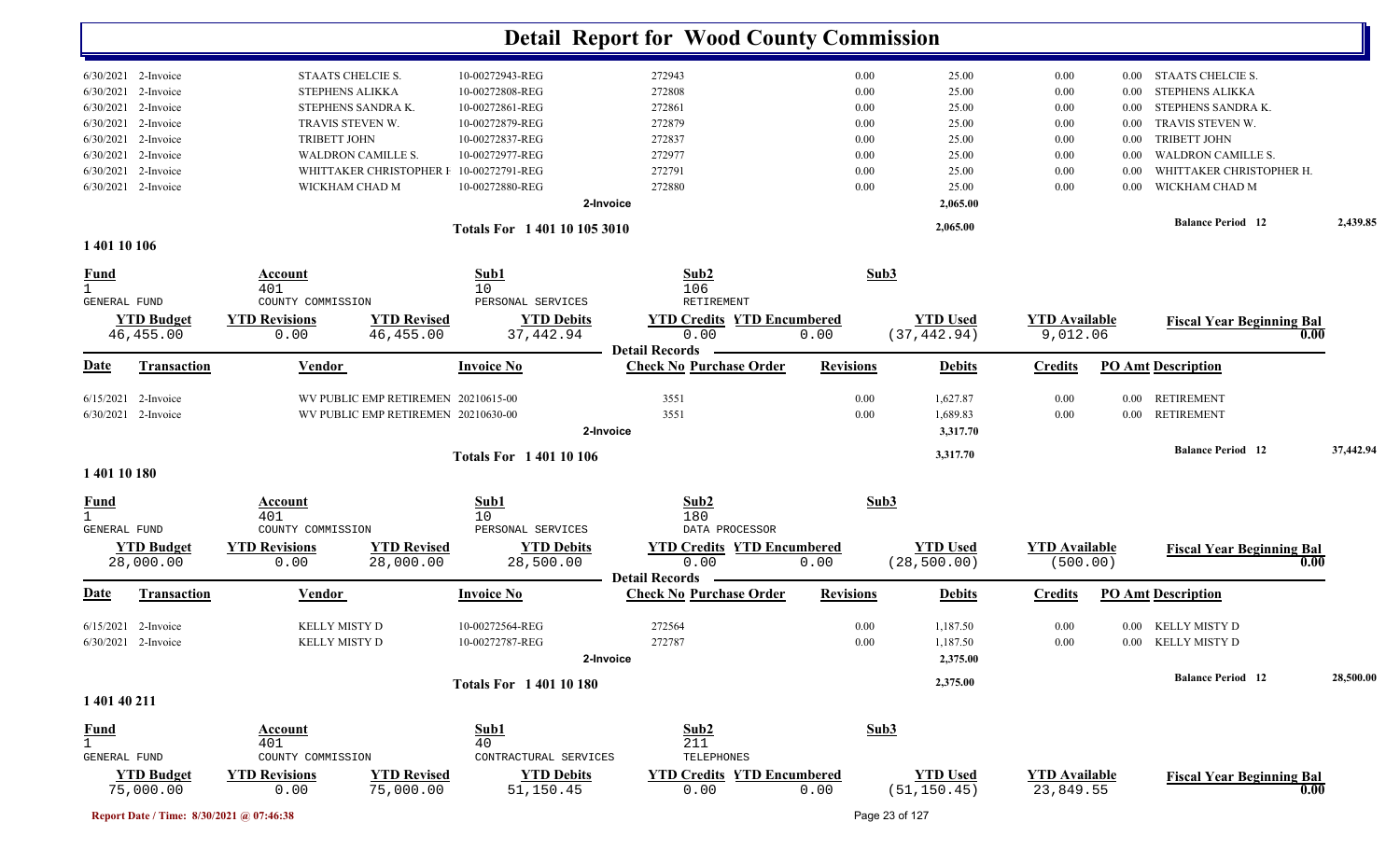|             |                             |                                |                             | <b>Detail Records</b>          |                  |               |                |           |                                    |           |
|-------------|-----------------------------|--------------------------------|-----------------------------|--------------------------------|------------------|---------------|----------------|-----------|------------------------------------|-----------|
| <b>Date</b> | <b>Transaction</b>          | <b>Vendor</b>                  | <b>Invoice No</b>           | <b>Check No Purchase Order</b> | <b>Revisions</b> | <b>Debits</b> | <b>Credits</b> |           | <b>PO Amt Description</b>          |           |
| 6/8/2021    | 2-Invoice                   | <b>VERIZON WIRELESS</b>        | 9880591222                  | 172125                         | $0.00\,$         | 50.50         | 0.00           |           | $0.00$ BLAIR                       |           |
| 6/8/2021    | 2-Invoice                   | <b>VERIZON WIRELESS</b>        | 9880591222                  | 172125                         | 0.00             | 50.44         | 0.00           | $0.00$ IT |                                    |           |
| 6/8/2021    | 2-Invoice                   | <b>VERIZON WIRELESS</b>        | 9880591222                  | 172125                         | 0.00             | 50.42         | $0.00\,$       |           | 0.00 MARTY                         |           |
| 6/8/2021    | 2-Invoice                   | <b>VERIZON WIRELESS</b>        | 9880591222                  | 172125                         | $0.00\,$         | 50.37         | 0.00           |           | 0.00 VIRUS MIFI                    |           |
| 6/8/2021    | 2-Invoice                   | <b>VERIZON WIRELESS</b>        | 9880591222                  | 172125                         | $0.00\,$         | 50.36         | 0.00           | $0.00\,$  | <b>VIRUS MIFI</b>                  |           |
| 6/8/2021    | 2-Invoice                   | <b>VERIZON WIRELESS</b>        | 9880591222                  | 172125                         | 0.00             | 20.57         | $0.00\,$       | $0.00\,$  | <b>IT IPAD</b>                     |           |
| 6/8/2021    | 2-Invoice                   | <b>VERIZON WIRELESS</b>        | 9880591222                  | 172125                         | $0.00\,$         | 40.01         | $0.00\,$       |           | 0.00 304-494-1000                  |           |
| 6/8/2021    | 2-Invoice                   | <b>VERIZON WIRELESS</b>        | 9880591222                  | 172125                         | 0.00             | 40.05         | $0.00\,$       |           | 0.00 304-494-1481                  |           |
| 6/8/2021    | 2-Invoice                   | <b>VERIZON WIRELESS</b>        | 9880591222                  | 172125                         | 0.00             | 29.67         | $0.00\,$       |           | $0.00$ SARAH                       |           |
| 6/8/2021    | 2-Invoice                   | <b>VERIZON WIRELESS</b>        | 9880591222                  | 172125                         | $0.00\,$         | 49.80         | $0.00\,$       | $0.00\,$  | DRIVE THRU - VIRUS CELL            |           |
| 6/8/2021    | 2-Invoice                   | <b>VERIZON WIRELESS</b>        | 9880591222                  | 172125                         | $0.00\,$         | 29.67         | $0.00\,$       | $0.00\,$  | <b>MOUNTWOOD</b>                   |           |
| 6/15/2021   | 2-Invoice                   | MILLER COMMUNICATIONS   117720 |                             | 172149                         | 0.00             | 100.00        | $0.00\,$       | 0.00      | TOWER RENTAL - LIMESTONE           |           |
|             | 6/25/2021 2-Invoice         | <b>FRONTIER</b>                | 5050Z889-S-2116             | 172173                         | $0.00\,$         | 328.00        | $0.00\,$       | $0.00\,$  | <b>BILL NO 5050Z889S3</b>          |           |
|             | 6/30/2021 2-Invoice         | <b>VERIZON WIRELESS</b>        | 9882741885                  | 172272                         | 0.00             | 50.38         | $0.00\,$       |           | $0.00$ BLAIR                       |           |
|             | 6/30/2021 2-Invoice         | <b>VERIZON WIRELESS</b>        | 9882741885                  | 172272                         | 0.00             | 50.44         | $0.00\,$       | $0.00$ IT |                                    |           |
|             | 6/30/2021 2-Invoice         | <b>VERIZON WIRELESS</b>        | 9882741885                  | 172272                         | $0.00\,$         | 50.40         | $0.00\,$       |           | 0.00 MARTY                         |           |
|             | 6/30/2021 2-Invoice         | <b>VERIZON WIRELESS</b>        | 9882741885                  | 172272                         | 0.00             | 50.37         | 0.00           |           | 0.00 VIRUS MIFI                    |           |
|             | 6/30/2021 2-Invoice         | <b>VERIZON WIRELESS</b>        | 9882741885                  | 172272                         | 0.00             | 50.36         | $0.00\,$       | $0.00\,$  | <b>VIRUS MIFI</b>                  |           |
|             | 6/30/2021 2-Invoice         | <b>VERIZON WIRELESS</b>        | 9882741885                  | 172272                         | 0.00             | 20.57         | $0.00\,$       | $0.00\,$  | <b>IT IPAD</b>                     |           |
|             | 6/30/2021 2-Invoice         | <b>VERIZON WIRELESS</b>        | 9882741885                  | 172272                         | 0.00             | 40.01         | $0.00\,$       |           | 0.00 304-494-1000                  |           |
|             | 6/30/2021 2-Invoice         | <b>VERIZON WIRELESS</b>        | 9882741885                  | 172272                         | 0.00             | 40.01         | $0.00\,$       |           | 0.00 304-494-1481                  |           |
|             | 6/30/2021 2-Invoice         | <b>VERIZON WIRELESS</b>        | 9882741885                  | 172272                         | 0.00             | 29.67         | $0.00\,$       |           | $0.00$ SARAH                       |           |
|             | 6/30/2021 2-Invoice         | <b>VERIZON WIRELESS</b>        | 9882741885                  | 172272                         | 0.00             | 29.67         | 0.00           | $0.00\,$  | DRIVE THRU - VIRUS CELL            |           |
|             | 6/30/2021 2-Invoice         | <b>VERIZON WIRELESS</b>        | 9882741885                  | 172272                         | 0.00             | 29.67         | 0.00           |           | 0.00 MOUNTWOOD                     |           |
|             |                             |                                |                             | 2-Invoice                      |                  | 1,331.41      |                |           |                                    |           |
|             | 6/10/2021 5-Journal Entry   | <b>FRONTIER</b>                | 20210608032001              |                                | $0.00\,$         | 305.64        | $0.00\,$       | 0.00      | WOOD CO FINANCE-4019-FRONTIER COMI |           |
|             | $6/10/2021$ 5-Journal Entry | <b>FRONTIER</b>                | 20210608033001              |                                | $0.00\,$         | 1,199.50      | $0.00\,$       | 0.00      | WOOD CO FINANCE-4019-FRONTIER COMI |           |
|             | $6/10/2021$ 5-Journal Entry | <b>FRONTIER</b>                | 20210608040001              |                                | 0.00             | 219.03        | $0.00\,$       | 0.00      | WOOD CO FINANCE-4019-FRONTIER COMI |           |
|             | 6/10/2021 5-Journal Entry   | <b>FRONTIER</b>                | 20210608059001              |                                | 0.00             | 359.50        | 0.00           | 0.00      | WOOD CO FINANCE-4019-FRONTIER COMI |           |
| 6/10/2021   | 5-Journal Entry             | <b>FRONTIER</b>                | 20210608095001              |                                | 0.00             | 57.08         | $0.00\,$       | 0.00      | WOOD CO FINANCE-4019-FRONTIER COMI |           |
|             | 6/30/2021 5-Journal Entry   | <b>FRONTIER</b>                | 20210713020001              |                                | 0.00             | 305.64        | 0.00           | 0.00      | WOOD CO FINANCE-4019-FRONTIER COMI |           |
|             | 6/30/2021 5-Journal Entry   | <b>FRONTIER</b>                | 20210713032001              |                                | $0.00\,$         | 219.03        | $0.00\,$       | 0.00      | WOOD CO FINANCE-4019-FRONTIER COMI |           |
|             | 6/30/2021 5-Journal Entry   | <b>FRONTIER</b>                | 20210713035001              |                                | 0.00             | 1,199.50      | $0.00\,$       | 0.00      | WOOD CO FINANCE-4019-FRONTIER COMI |           |
|             | 6/30/2021 5-Journal Entry   | <b>FRONTIER</b>                | 20210713107001              |                                | 0.00             | 359.50        | 0.00           | 0.00      | WOOD CO FINANCE-4019-FRONTIER COMI |           |
|             | 6/30/2021 5-Journal Entry   | <b>FRONTIER</b>                | 20210713151001              |                                | 0.00             | 57.08         | 0.00           | 0.00      | WOOD CO FINANCE-4019-FRONTIER COMI |           |
|             |                             |                                |                             | 5-Journal Entry                |                  | 4,281.50      |                |           |                                    |           |
|             |                             |                                | <b>Totals For 140140211</b> |                                |                  | 5,612.91      |                |           | <b>Balance Period</b> 12           | 51,150.45 |

**1 401 40 213 1310**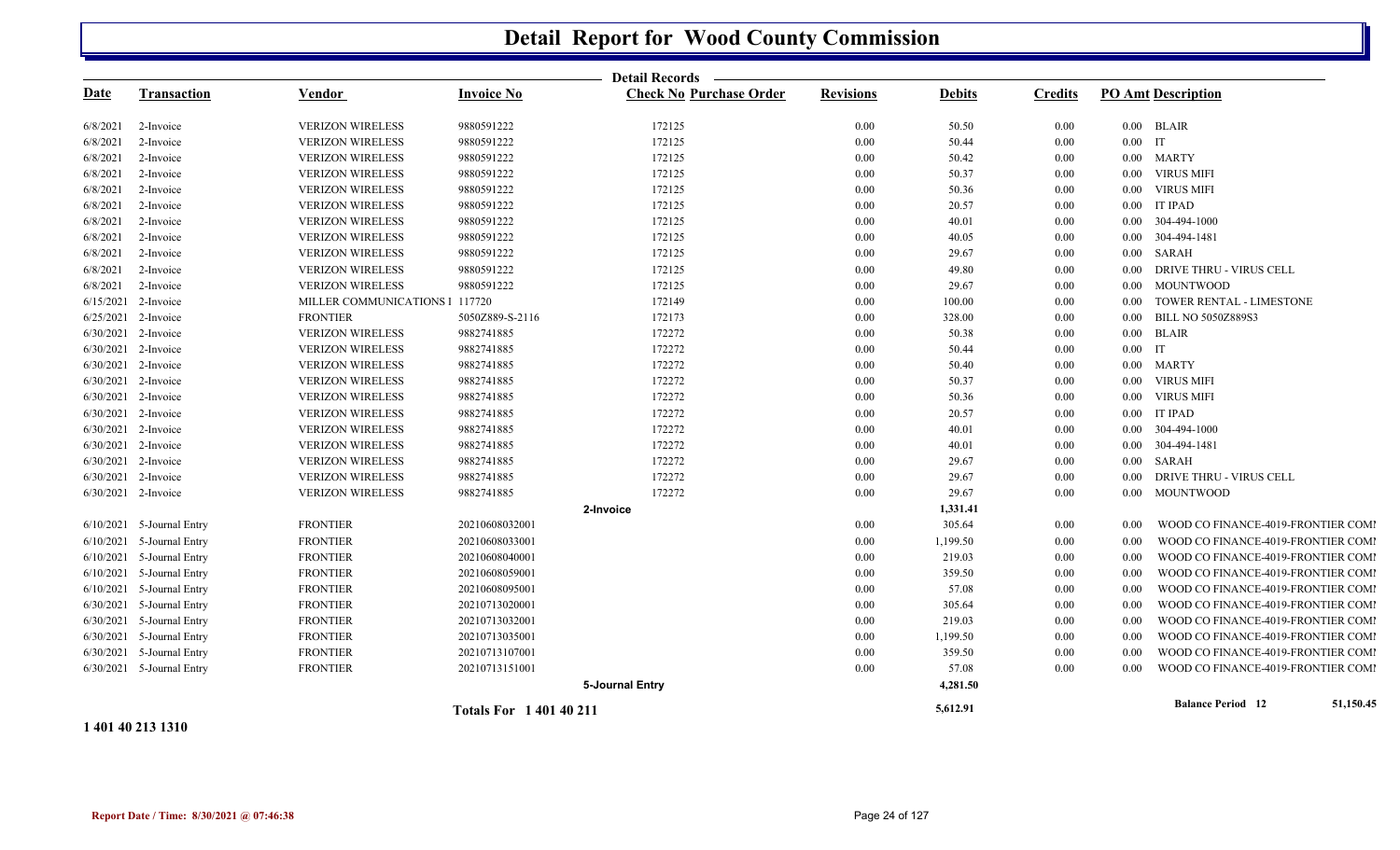| Fund<br>$\mathbf{1}$<br>GENERAL FUND                 |                                                | Account<br>401<br>COUNTY COMMISSION                                 |                                | Sub1<br>40<br>CONTRACTURAL SERVICES                                  | Sub2<br>213<br>UTILITIES                                                                       |                  | Sub3<br>1310<br><b>GAS-COURTHOUSE</b>                                         |                                  |                               |                                                                |          |
|------------------------------------------------------|------------------------------------------------|---------------------------------------------------------------------|--------------------------------|----------------------------------------------------------------------|------------------------------------------------------------------------------------------------|------------------|-------------------------------------------------------------------------------|----------------------------------|-------------------------------|----------------------------------------------------------------|----------|
|                                                      | <b>YTD Budget</b><br>9,000.00                  | <b>YTD Revisions</b><br>0.00                                        | <b>YTD Revised</b><br>9,000.00 | <b>YTD Debits</b><br>9,527.72                                        | <b>YTD Credits YTD Encumbered</b><br>0.00<br><b>Detail Records</b>                             | 0.00             | <b>YTD Used</b><br>(9, 527.72)                                                | <b>YTD</b> Available<br>(527.72) |                               | <b>Fiscal Year Beginning Bal</b><br>0.00                       |          |
| Date                                                 | <b>Transaction</b>                             | Vendor                                                              |                                | <b>Invoice No</b>                                                    | <b>Check No Purchase Order</b>                                                                 | <b>Revisions</b> | <b>Debits</b>                                                                 | <b>Credits</b>                   |                               | <b>PO Amt Description</b>                                      |          |
|                                                      | $6/15/2021$ 2-Invoice<br>6/30/2021 2-Invoice   | <b>DOMINION HOPE</b><br><b>DOMINION HOPE</b>                        |                                | 06172021<br>07192021<br>2-Invoice                                    | 172141<br>172285                                                                               | 0.00<br>0.00     | 303.46<br>117.69<br>421.15                                                    | 0.00<br>0.00                     |                               | 0.00 ACCT NO 4 1000 0009 1804<br>0.00 ACCT NO 4 1000 0009 1804 |          |
|                                                      | 1 401 40 213 1313                              |                                                                     |                                | Totals For 1 401 40 213 1310                                         |                                                                                                |                  | 421.15                                                                        |                                  |                               | <b>Balance Period 12</b>                                       | 9,527.72 |
| <b>Fund</b><br>$\mathbf{1}$<br><b>GENERAL FUND</b>   | <b>YTD Budget</b><br>4,000.00                  | Account<br>401<br>COUNTY COMMISSION<br><b>YTD Revisions</b><br>0.00 | <b>YTD Revised</b><br>4,000.00 | Sub1<br>40<br>CONTRACTURAL SERVICES<br><b>YTD Debits</b><br>3,763.60 | Sub2<br>213<br>UTILITIES<br><b>YTD Credits YTD Encumbered</b><br>0.00<br><b>Detail Records</b> | 0.00             | Sub3<br>1313<br><b>GAS MAINTENANCE BLDG</b><br><b>YTD Used</b><br>(3, 763.60) | <b>YTD</b> Available<br>236.40   |                               | <b>Fiscal Year Beginning Bal</b><br>0.00                       |          |
| Date                                                 | <b>Transaction</b>                             | <b>Vendor</b>                                                       |                                | <b>Invoice No</b>                                                    | <b>Check No Purchase Order</b>                                                                 | <b>Revisions</b> | <b>Debits</b>                                                                 | <b>Credits</b>                   |                               | <b>PO Amt Description</b>                                      |          |
|                                                      | $6/15/2021$ 2-Invoice<br>$6/30/2021$ 2-Invoice | <b>DOMINION HOPE</b><br><b>DOMINION HOPE</b>                        |                                | 06172021<br>07192021<br>2-Invoice                                    | 172141<br>172285                                                                               | 0.00<br>0.00     | 103.35<br>24.12<br>127.47                                                     | 0.00<br>0.00                     | 0.00                          | ACCT NO 9 1000 0009 1811<br>0.00 ACCT NO 9 1000 0009 1811      |          |
|                                                      | 1 401 40 213 1315                              |                                                                     |                                | Totals For 1 401 40 213 1313                                         |                                                                                                |                  | 127.47                                                                        |                                  |                               | <b>Balance Period 12</b>                                       | 3,763.60 |
| <b>Fund</b><br>$\overline{1}$<br><b>GENERAL FUND</b> | <b>YTD Budget</b><br>6,500.00                  | Account<br>401<br>COUNTY COMMISSION<br><b>YTD Revisions</b><br>0.00 | <b>YTD Revised</b><br>6,500.00 | Sub1<br>40<br>CONTRACTURAL SERVICES<br><b>YTD Debits</b><br>6,544.78 | Sub2<br>213<br>UTILITIES<br><b>YTD Credits YTD Encumbered</b><br>0.00<br><b>Detail Records</b> | 0.00             | Sub3<br>1315<br><b>132 COURT SQUARE</b><br><b>YTD Used</b><br>(6, 544.78)     | <b>YTD Available</b><br>(44.78)  |                               | <b>Fiscal Year Beginning Bal</b><br>0.00                       |          |
| <b>Date</b>                                          | <b>Transaction</b>                             | Vendor                                                              |                                | <b>Invoice No</b>                                                    | <b>Check No Purchase Order</b>                                                                 | <b>Revisions</b> | <b>Debits</b>                                                                 | <b>Credits</b>                   |                               | <b>PO Amt Description</b>                                      |          |
| 6/15/2021                                            | 2-Invoice<br>6/30/2021 2-Invoice               | <b>DOMINION HOPE</b><br><b>DOMINION HOPE</b>                        |                                | 06172021<br>07192021                                                 | 172141<br>172285<br>2-Invoice                                                                  | 0.00<br>0.00     | 198.97<br>59.63<br>258.60                                                     | 0.00<br>0.00                     | 0.00 <sub>1</sub><br>$0.00\,$ | ACCT NO 8 5000 0097 4785<br>ACCT NO 8 5000 0097 4785           |          |
|                                                      | 1 401 40 213 1318                              |                                                                     |                                | Totals For 1 401 40 213 1315                                         |                                                                                                |                  | 258.60                                                                        |                                  |                               | <b>Balance Period 12</b>                                       | 6,544.78 |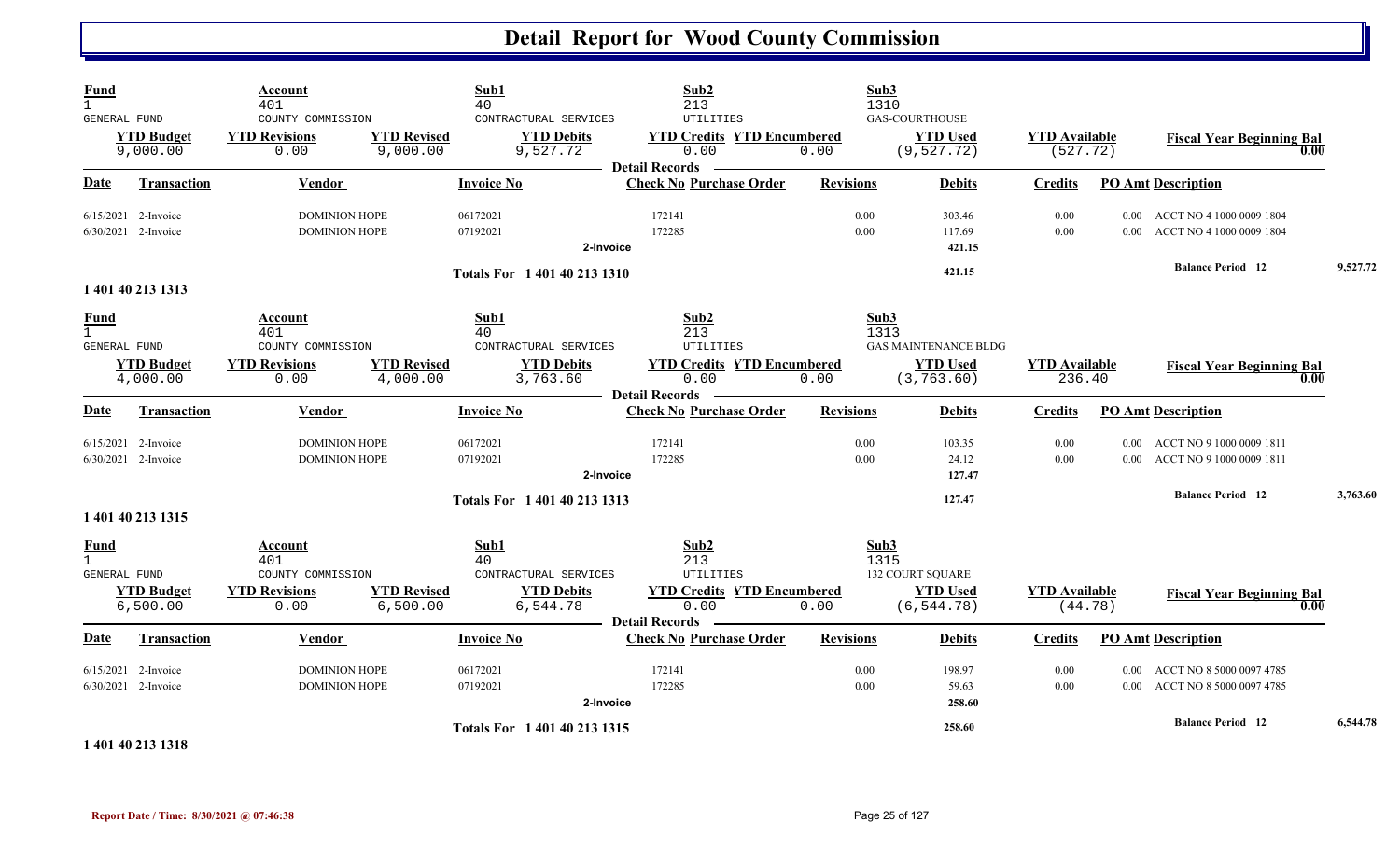| Fund<br>$\mathbf{1}$<br>GENERAL FUND          |                                                                                                | Account<br>401<br>COUNTY COMMISSION                                                                                  |                                 | Sub1<br>40<br>CONTRACTURAL SERVICES                                  | Sub2<br>213<br><b>UTILITIES</b>                                    | Sub3<br>1318                                 | 328 1/2 2ND STREET                                                 |                                              |                                                      |                                                                                                                     |           |
|-----------------------------------------------|------------------------------------------------------------------------------------------------|----------------------------------------------------------------------------------------------------------------------|---------------------------------|----------------------------------------------------------------------|--------------------------------------------------------------------|----------------------------------------------|--------------------------------------------------------------------|----------------------------------------------|------------------------------------------------------|---------------------------------------------------------------------------------------------------------------------|-----------|
|                                               | <b>YTD Budget</b><br>300.00                                                                    | <b>YTD Revisions</b><br>0.00                                                                                         | <b>YTD Revised</b><br>300.00    | <b>YTD Debits</b><br>1,568.34                                        | <b>YTD Credits YTD Encumbered</b><br>0.00<br><b>Detail Records</b> | 0.00                                         | <b>YTD Used</b><br>(1, 568.34)                                     | <b>YTD</b> Available<br>(1, 268.34)          |                                                      | <b>Fiscal Year Beginning Bal</b>                                                                                    | 0.00      |
| Date                                          | <b>Transaction</b>                                                                             | Vendor                                                                                                               |                                 | <b>Invoice No</b>                                                    | <b>Check No Purchase Order</b>                                     | <b>Revisions</b>                             | <b>Debits</b>                                                      | <b>Credits</b>                               |                                                      | <b>PO Amt Description</b>                                                                                           |           |
|                                               | $6/15/2021$ 2-Invoice<br>$6/30/2021$ 2-Invoice                                                 | <b>DOMINION HOPE</b><br><b>DOMINION HOPE</b>                                                                         |                                 | 06172021<br>07192021                                                 | 172141<br>172285<br>2-Invoice                                      | 0.00<br>0.00                                 | 17.97<br>17.97<br>35.94                                            | 0.00<br>0.00                                 | 0.00                                                 | 0.00 ACCT NO 5 5000 0867 5889<br>ACCT NO 5 5000 0867 5889                                                           |           |
|                                               | 1 401 40 213 1319                                                                              |                                                                                                                      |                                 | Totals For 1 401 40 213 1318                                         |                                                                    |                                              | 35.94                                                              |                                              |                                                      | <b>Balance Period 12</b>                                                                                            | 1,568.34  |
| Fund<br>$\mathbf{1}$<br>GENERAL FUND          |                                                                                                | Account<br>401<br>COUNTY COMMISSION                                                                                  |                                 | Sub1<br>40<br>CONTRACTURAL SERVICES                                  | Sub2<br>213<br>UTILITIES                                           | Sub3<br>1319                                 | TOWNE SQ 315 MARKET                                                |                                              |                                                      |                                                                                                                     |           |
|                                               | <b>YTD Budget</b><br>3,200.00                                                                  | <b>YTD Revisions</b><br>0.00                                                                                         | <b>YTD Revised</b><br>3,200.00  | <b>YTD Debits</b><br>2,204.68                                        | <b>YTD Credits YTD Encumbered</b><br>0.00<br><b>Detail Records</b> | 0.00                                         | <b>YTD Used</b><br>(2, 204.68)                                     | <b>YTD Available</b><br>995.32               |                                                      | <b>Fiscal Year Beginning Bal</b>                                                                                    | 0.00      |
| Date                                          | <b>Transaction</b>                                                                             | Vendor                                                                                                               |                                 | <b>Invoice No</b>                                                    | <b>Check No Purchase Order</b>                                     | <b>Revisions</b>                             | <b>Debits</b>                                                      | <b>Credits</b>                               |                                                      | <b>PO Amt Description</b>                                                                                           |           |
|                                               | $6/15/2021$ 2-Invoice<br>6/30/2021 2-Invoice                                                   | <b>DOMINION HOPE</b><br><b>DOMINION HOPE</b>                                                                         |                                 | 06172021<br>07192021                                                 | 172141<br>172285<br>2-Invoice                                      | 0.00<br>0.00                                 | 59.63<br>25.48<br>85.11                                            | 0.00<br>0.00                                 | $0.00^{\circ}$                                       | 0.00 ACCT NO 5 5000 2440 7220<br>ACCT NO 5 5000 2440 7220                                                           |           |
|                                               | 1 401 40 213 1320                                                                              |                                                                                                                      |                                 | Totals For 1 401 40 213 1319                                         |                                                                    |                                              | 85.11                                                              |                                              |                                                      | <b>Balance Period 12</b>                                                                                            | 2,204.68  |
| Fund<br>$\mathbf{1}$<br><b>GENERAL FUND</b>   |                                                                                                | Account<br>401<br>COUNTY COMMISSION                                                                                  |                                 | Sub1<br>40<br>CONTRACTURAL SERVICES                                  | Sub2<br>213<br><b>UTILITIES</b>                                    | Sub3<br>1320                                 | ELECTRIC-COURTHOUSE                                                |                                              |                                                      |                                                                                                                     |           |
|                                               | <b>YTD Budget</b><br>35,000.00                                                                 | <b>YTD Revisions</b><br>0.00                                                                                         | <b>YTD Revised</b><br>35,000.00 | <b>YTD Debits</b><br>31,566.87                                       | <b>YTD Credits YTD Encumbered</b><br>0.00<br><b>Detail Records</b> | 0.00                                         | <b>YTD Used</b><br>(31, 566.87)                                    | <b>YTD</b> Available<br>3,433.13             |                                                      | <b>Fiscal Year Beginning Bal</b>                                                                                    | 0.00      |
| Date                                          | <b>Transaction</b>                                                                             | Vendor                                                                                                               |                                 | <b>Invoice No</b>                                                    | <b>Check No Purchase Order</b>                                     | <b>Revisions</b>                             | <b>Debits</b>                                                      | Credits                                      |                                                      | <b>PO Amt Description</b>                                                                                           |           |
| 6/7/2021<br>6/7/2021<br>6/7/2021<br>6/30/2021 | 2-Invoice<br>2-Invoice<br>2-Invoice<br>2-Invoice<br>6/30/2021 2-Invoice<br>6/30/2021 2-Invoice | <b>MON POWER</b><br><b>MON POWER</b><br><b>MON POWER</b><br><b>MON POWER</b><br><b>MON POWER</b><br><b>MON POWER</b> |                                 | 06152021<br>06152021<br>06162021<br>07152021<br>07192021<br>07192021 | 3530<br>3530<br>3530<br>3549<br>3549<br>3549<br>2-Invoice          | 0.00<br>0.00<br>0.00<br>0.00<br>0.00<br>0.00 | 2,272.25<br>40.22<br>5.00<br>5.00<br>3,088.16<br>33.84<br>5,444.47 | 0.00<br>0.00<br>0.00<br>0.00<br>0.00<br>0.00 | $0.00\,$<br>$0.00\,$<br>$0.00\,$<br>$0.00\,$<br>0.00 | 110 082 835 635<br>0.00 110 083 939 485<br>110 082 670 347<br>110 082 670 347<br>110 082 835 635<br>110 083 939 485 |           |
|                                               |                                                                                                |                                                                                                                      |                                 | Totals For 1 401 40 213 1320                                         |                                                                    |                                              | 5,444.47                                                           |                                              |                                                      | <b>Balance Period 12</b>                                                                                            | 31,566.87 |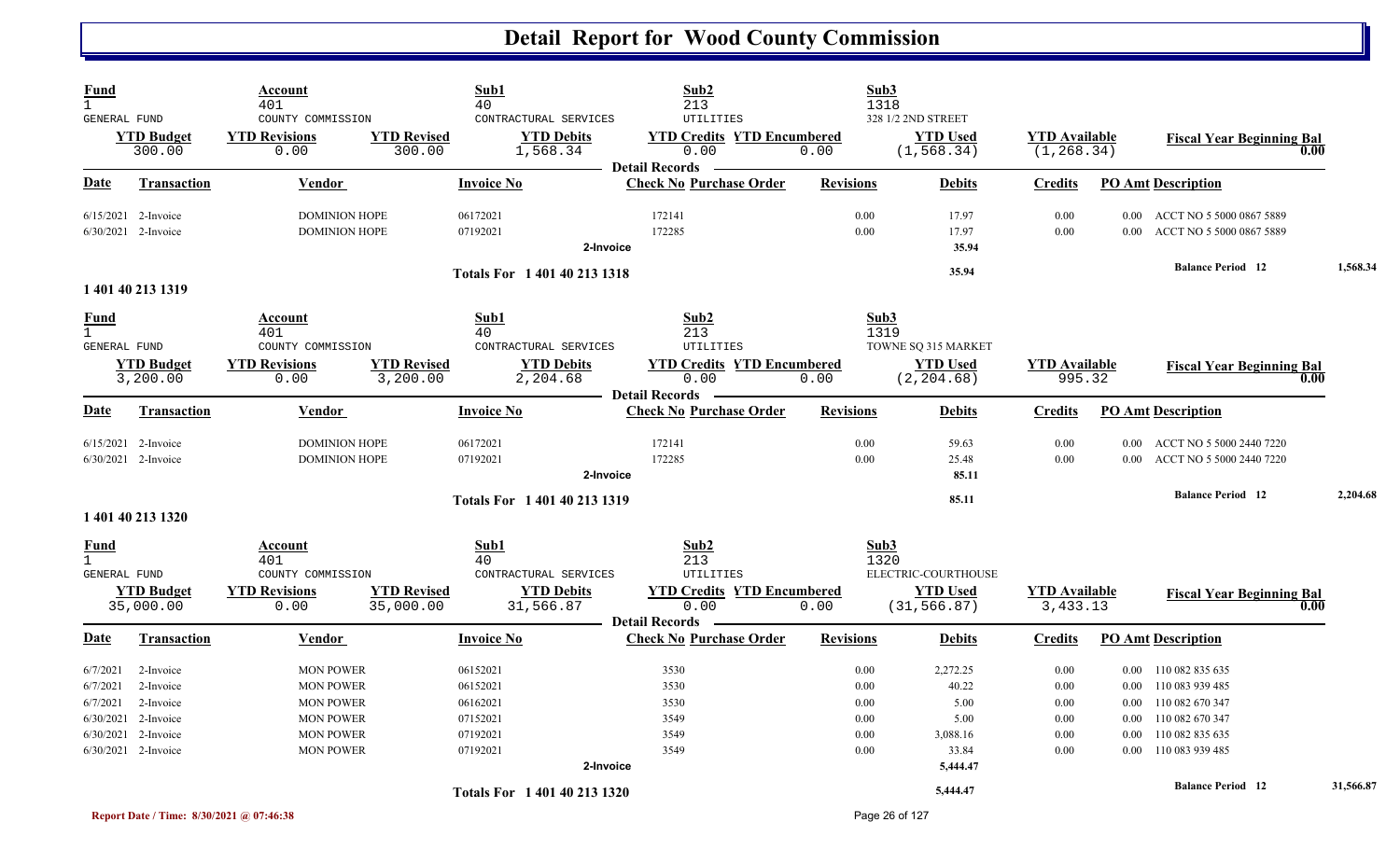#### **1 401 40 213 1323**

| <b>Fund</b><br>$\mathbf{1}$ |                                | Account<br>401                                    | Sub1<br>40                                                                                 | Sub2<br>213                                             | Sub3<br>1323     |                                                   |                                    |          |                                  |           |
|-----------------------------|--------------------------------|---------------------------------------------------|--------------------------------------------------------------------------------------------|---------------------------------------------------------|------------------|---------------------------------------------------|------------------------------------|----------|----------------------------------|-----------|
| GENERAL FUND                | <b>YTD Budget</b><br>52,000.00 | COUNTY COMMISSION<br><b>YTD Revisions</b><br>0.00 | CONTRACTURAL SERVICES<br><b>YTD Revised</b><br><b>YTD Debits</b><br>52,000.00<br>53,018.67 | UTILITIES<br><b>YTD Credits YTD Encumbered</b><br>0.00  | 0.00             | ELECTRIC-ANNEX<br><b>YTD Used</b><br>(53, 018.67) | <b>YTD Available</b><br>(1,018.67) |          | <b>Fiscal Year Beginning Bal</b> | 0.00      |
| <b>Date</b>                 | <b>Transaction</b>             | Vendor                                            | <b>Invoice No</b>                                                                          | <b>Detail Records</b><br><b>Check No Purchase Order</b> | <b>Revisions</b> | <b>Debits</b>                                     | <b>Credits</b>                     |          | <b>PO Amt Description</b>        |           |
| 6/7/2021                    | 2-Invoice                      | <b>MON POWER</b>                                  | 06152021                                                                                   | 3530                                                    | 0.00             | 3,487.65                                          | 0.00                               | $0.00\,$ | 110 082 835 262                  |           |
|                             | $6/30/2021$ 2-Invoice          | <b>MON POWER</b>                                  | 07192021                                                                                   | 3549<br>2-Invoice                                       | 0.00             | 3,745.28<br>7,232.93                              | 0.00                               |          | 0.00 110 082 835 262             |           |
|                             |                                |                                                   | Totals For 1 401 40 213 1323                                                               |                                                         |                  | 7,232.93                                          |                                    |          | <b>Balance Period 12</b>         | 53,018.67 |
|                             | 1 401 40 213 1324              |                                                   |                                                                                            |                                                         |                  |                                                   |                                    |          |                                  |           |
| <b>Fund</b><br>$\mathbf{1}$ |                                | Account<br>401                                    | Sub1<br>40                                                                                 | Sub2<br>213                                             | Sub3<br>1324     |                                                   |                                    |          |                                  |           |
| GENERAL FUND                |                                | COUNTY COMMISSION                                 | CONTRACTURAL SERVICES                                                                      | <b>UTILITIES</b>                                        |                  | ELECTRIC MAINTENANCE BLD                          |                                    |          |                                  |           |
|                             | <b>YTD Budget</b>              | <b>YTD Revisions</b>                              | <b>YTD Revised</b><br><b>YTD Debits</b>                                                    | <b>YTD Credits YTD Encumbered</b>                       |                  | <b>YTD Used</b>                                   | <b>YTD</b> Available               |          | <b>Fiscal Year Beginning Bal</b> |           |
|                             | 9,500.00                       | 0.00                                              | 9,500.00<br>9,069.27                                                                       | 0.00<br><b>_ Detail Records</b>                         | 0.00             | (9,069.27)                                        | 430.73                             |          |                                  | 0.00      |
| Date                        | Transaction                    | Vendor                                            | <b>Invoice No</b>                                                                          | <b>Check No Purchase Order</b>                          | <b>Revisions</b> | <b>Debits</b>                                     | <b>Credits</b>                     |          | <b>PO Amt Description</b>        |           |
| 6/7/2021                    | 2-Invoice                      | <b>MON POWER</b>                                  | 06152021                                                                                   | 3530                                                    | 0.00             | 661.84                                            | 0.00                               |          | 0.00 110 082 834 638             |           |
|                             | 6/30/2021 2-Invoice            | <b>MON POWER</b>                                  | 07152021                                                                                   | 3549                                                    | 0.00             | 877.14                                            | 0.00                               |          | 0.00 110 082 834 638             |           |
|                             |                                |                                                   |                                                                                            | 2-Invoice                                               |                  | 1,538.98                                          |                                    |          |                                  |           |
|                             |                                |                                                   | Totals For 1 401 40 213 1324                                                               |                                                         |                  | 1,538.98                                          |                                    |          | <b>Balance Period</b> 12         | 9,069.27  |
|                             | 1 401 40 213 1329              |                                                   |                                                                                            |                                                         |                  |                                                   |                                    |          |                                  |           |
| <b>Fund</b><br>$\mathbf{1}$ |                                | Account<br>401                                    | Sub1<br>40                                                                                 | Sub2<br>213                                             | Sub3<br>1329     |                                                   |                                    |          |                                  |           |
| <b>GENERAL FUND</b>         |                                | COUNTY COMMISSION                                 | CONTRACTURAL SERVICES                                                                      | <b>UTILITIES</b>                                        |                  | TOWNE SQ 315 MARKET                               |                                    |          |                                  |           |
|                             | <b>YTD Budget</b><br>58,000.00 | <b>YTD Revisions</b><br>0.00                      | <b>YTD Revised</b><br><b>YTD Debits</b><br>58,000.00<br>53,292.91                          | <b>YTD Credits YTD Encumbered</b><br>0.00               | 0.00             | <b>YTD Used</b><br>(53, 292.91)                   | <b>YTD Available</b><br>4,707.09   |          | <b>Fiscal Year Beginning Bal</b> | 0.00      |
|                             |                                |                                                   |                                                                                            | <b>Detail Records</b>                                   |                  |                                                   |                                    |          |                                  |           |
| Date                        | <b>Transaction</b>             | Vendor                                            | <b>Invoice No</b>                                                                          | <b>Check No Purchase Order</b>                          | <b>Revisions</b> | <b>Debits</b>                                     | <b>Credits</b>                     |          | <b>PO Amt Description</b>        |           |
| 6/7/2021                    | 2-Invoice                      | <b>MON POWER</b>                                  | 06152021                                                                                   | 3530                                                    | 0.00             | 1,659.14                                          | 0.00                               | $0.00\,$ | 110 082 836 260                  |           |
| 6/7/2021                    | 2-Invoice                      | <b>MON POWER</b>                                  | 06152021                                                                                   | 3530                                                    | 0.00             | 2,068.21                                          | 0.00                               | $0.00\,$ | 110 082 837 110                  |           |
|                             | 6/30/2021 2-Invoice            | <b>MON POWER</b>                                  | 07192021                                                                                   | 3549                                                    | 0.00             | 1,892.72                                          | 0.00                               | $0.00\,$ | 110 082 836 260                  |           |
|                             | 6/30/2021 2-Invoice            | <b>MON POWER</b>                                  | 07192021                                                                                   | 3549                                                    | 0.00             | 2,365.10                                          | 0.00                               |          | 0.00 110 082 837 110             |           |
|                             |                                |                                                   |                                                                                            | 2-Invoice                                               |                  | 7,985.17                                          |                                    |          |                                  |           |
|                             |                                |                                                   | Totals For 1 401 40 213 1329                                                               |                                                         |                  | 7,985.17                                          |                                    |          | <b>Balance Period 12</b>         | 53,292.91 |

#### **1 401 40 213 1330**

**Report Date / Time: 8/30/2021 @ 07:46:38** Page 27 of 127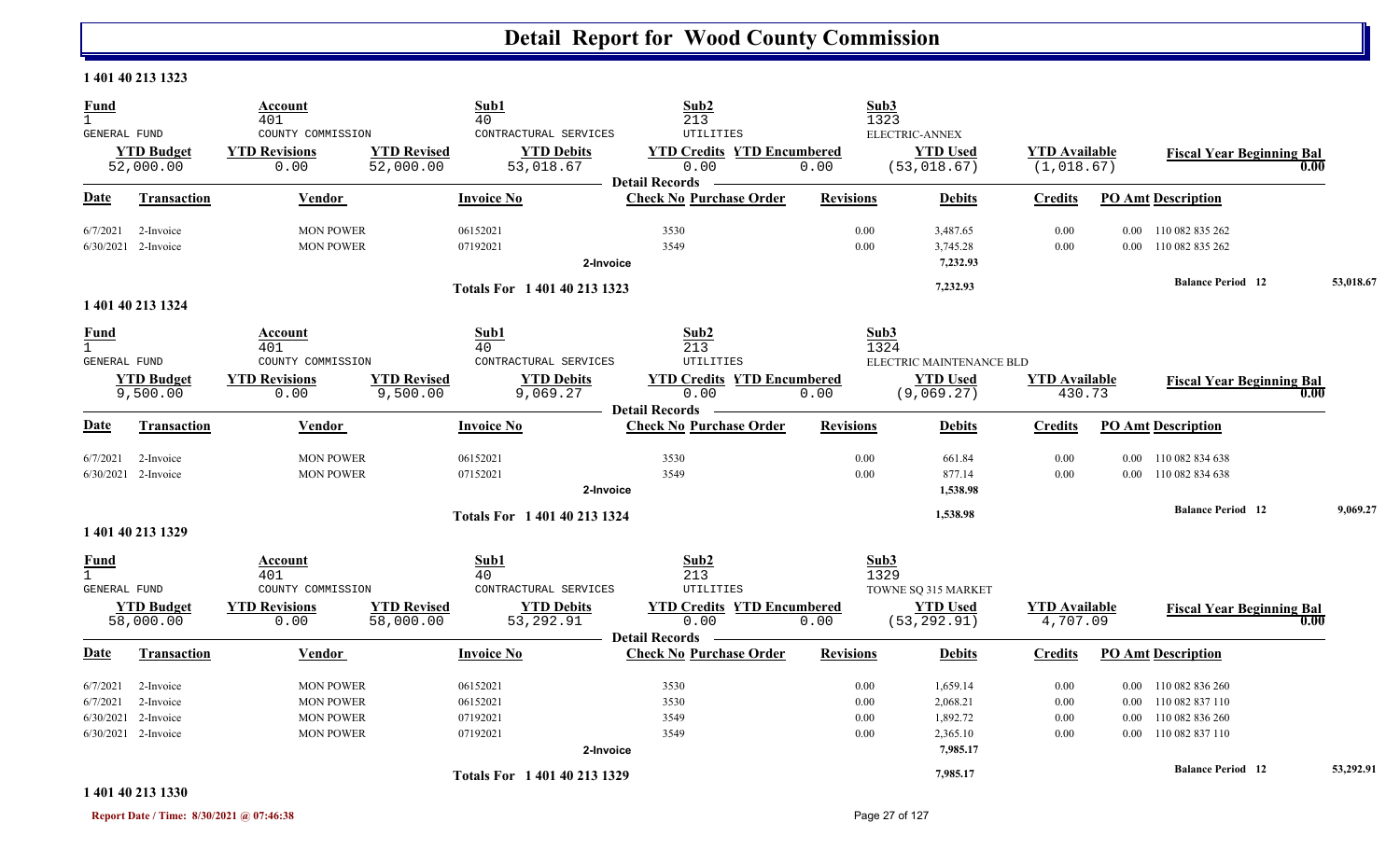| Fund                |                             | Account<br>401                            |                                        | Sub1<br>40                                 | Sub2<br>213                                    |                  | Sub3<br>1330                        |                      |       |                                          |
|---------------------|-----------------------------|-------------------------------------------|----------------------------------------|--------------------------------------------|------------------------------------------------|------------------|-------------------------------------|----------------------|-------|------------------------------------------|
| GENERAL FUND        | <b>YTD Budget</b>           | COUNTY COMMISSION<br><b>YTD Revisions</b> | <b>YTD Revised</b>                     | CONTRACTURAL SERVICES<br><b>YTD Debits</b> | UTILITIES<br><b>YTD Credits YTD Encumbered</b> |                  | WATER-COURTHOUSE<br><b>YTD Used</b> | <b>YTD Available</b> |       |                                          |
|                     | 3,200.00                    | 0.00                                      | 3,200.00                               | 3,158.22                                   | 0.00                                           | 0.00             | (3, 158.22)                         |                      | 41.78 | <b>Fiscal Year Beginning Bal</b><br>0.00 |
|                     |                             |                                           |                                        |                                            | <b>Detail Records</b>                          |                  |                                     |                      |       |                                          |
| Date                | <b>Transaction</b>          | Vendor                                    |                                        | <b>Invoice No</b>                          | <b>Check No Purchase Order</b>                 | <b>Revisions</b> | <b>Debits</b>                       | <b>Credits</b>       |       | <b>PO Amt Description</b>                |
|                     | $6/10/2021$ 5-Journal Entry |                                           | PARKERSBURG UTILITY BOA 20210608030001 |                                            |                                                | 0.00             | 10.50                               | 0.00                 | 0.00  | BARBARA JOHNSTON-3722-PARKERSBUR         |
| 6/10/2021           | 5-Journal Entry             |                                           | PARKERSBURG UTILITY BOA 20210608034001 |                                            |                                                | 0.00             | 10.50                               | 0.00                 | 0.00  | BARBARA JOHNSTON-3722-PARKERSBUR         |
|                     | 6/10/2021 5-Journal Entry   |                                           | PARKERSBURG UTILITY BOA 20210608035001 |                                            |                                                | 0.00             | 89.25                               | 0.00                 | 0.00  | BARBARA JOHNSTON-3722-PARKERSBUR         |
|                     | 6/10/2021 5-Journal Entry   |                                           | PARKERSBURG UTILITY BOA 20210608036001 |                                            |                                                | 0.00             | 154.91                              | 0.00                 | 0.00  | BARBARA JOHNSTON-3722-PARKERSBUR         |
|                     | 6/30/2021 5-Journal Entry   |                                           | PARKERSBURG UTILITY BOA 20210713053001 |                                            |                                                | 0.00             | 94.53                               | 0.00                 | 0.00  | BARBARA JOHNSTON-3722-PARKERSBUR         |
|                     | 6/30/2021 5-Journal Entry   |                                           | PARKERSBURG UTILITY BOA 20210713062001 |                                            |                                                | 0.00             | 10.50                               | 0.00                 | 0.00  | BARBARA JOHNSTON-3722-PARKERSBUR         |
|                     | 6/30/2021 5-Journal Entry   |                                           | PARKERSBURG UTILITY BOA 20210713064001 |                                            |                                                | 0.00             | 165.42                              | 0.00                 | 0.00  | BARBARA JOHNSTON-3722-PARKERSBUR         |
|                     | 6/30/2021 5-Journal Entry   |                                           | PARKERSBURG UTILITY BOA 20210713073001 |                                            |                                                | 0.00             | 10.96                               | 0.00                 | 0.00  | BARBARA JOHNSTON-3722-PARKERSBUR         |
|                     |                             |                                           |                                        |                                            | 5-Journal Entry                                |                  | 546.57                              |                      |       |                                          |
|                     |                             |                                           |                                        | Totals For 1401402131330                   |                                                |                  | 546.57                              |                      |       | <b>Balance Period 12</b><br>3,158.22     |
|                     | 1 401 40 213 1333           |                                           |                                        |                                            |                                                |                  |                                     |                      |       |                                          |
| Fund                |                             | Account                                   |                                        | Sub1                                       | Sub2                                           |                  | Sub3                                |                      |       |                                          |
| $\mathbf{1}$        |                             | 401                                       |                                        | 40                                         | 213                                            |                  | 1333                                |                      |       |                                          |
| <b>GENERAL FUND</b> |                             | COUNTY COMMISSION                         |                                        | CONTRACTURAL SERVICES                      | UTILITIES                                      |                  | <b>WATER-ANNEX</b>                  |                      |       |                                          |
|                     | <b>YTD Budget</b>           | <b>YTD Revisions</b>                      | <b>YTD Revised</b>                     | <b>YTD Debits</b>                          | <b>YTD Credits YTD Encumbered</b>              |                  | <b>YTD</b> Used                     | <b>YTD Available</b> |       | <b>Fiscal Year Beginning Bal</b>         |
|                     | 4,500.00                    | 0.00                                      | 4,500.00                               | 4,460.99                                   | 0.00<br><b>Detail Records</b>                  | 0.00             | (4, 460.99)                         |                      | 39.01 | 0.00                                     |
| <b>Date</b>         | <b>Transaction</b>          | <b>Vendor</b>                             |                                        | <b>Invoice No</b>                          | <b>Check No Purchase Order</b>                 | <b>Revisions</b> | <b>Debits</b>                       | <b>Credits</b>       |       | <b>PO Amt Description</b>                |
|                     | $6/10/2021$ 5-Journal Entry |                                           | PARKERSBURG UTILITY BOA 20210608038001 |                                            |                                                | 0.00             | 167.56                              | 0.00                 | 0.00  | BARBARA JOHNSTON-3722-PARKERSBUR         |
|                     | $6/10/2021$ 5-Journal Entry |                                           | PARKERSBURG UTILITY BOA 20210608039001 |                                            |                                                | 0.00             | 17.66                               | 0.00                 | 0.00  | BARBARA JOHNSTON-3722-PARKERSBUR         |
|                     | 6/10/2021 5-Journal Entry   |                                           | PARKERSBURG UTILITY BOA 20210608046001 |                                            |                                                | 0.00             | 207.03                              | 0.00                 | 0.00  | BARBARA JOHNSTON-3722-PARKERSBUR         |
|                     | 6/30/2021 5-Journal Entry   |                                           | PARKERSBURG UTILITY BOA 20210713055001 |                                            |                                                | 0.00             | 222.70                              | 0.00                 | 0.00  | BARBARA JOHNSTON-3722-PARKERSBUR         |
| 6/30/2021           | 5-Journal Entry             |                                           | PARKERSBURG UTILITY BOA 20210713056001 |                                            |                                                | 0.00             | 17.66                               | 0.00                 | 0.00  | BARBARA JOHNSTON-3722-PARKERSBUR         |
|                     | 6/30/2021 5-Journal Entry   |                                           | PARKERSBURG UTILITY BOA 20210713057001 |                                            |                                                | 0.00             | 269.87                              | 0.00                 | 0.00  | BARBARA JOHNSTON-3722-PARKERSBUR         |
|                     |                             |                                           |                                        |                                            | 5-Journal Entry                                |                  | 902.48                              |                      |       |                                          |
|                     |                             |                                           |                                        |                                            |                                                |                  | 902.48                              |                      |       | 4,460.99<br><b>Balance Period</b> 12     |
|                     | 1 401 40 213 1334           |                                           |                                        | Totals For 1401402131333                   |                                                |                  |                                     |                      |       |                                          |
| Fund                |                             | Account                                   |                                        | Sub1                                       | Sub2                                           |                  | Sub3                                |                      |       |                                          |
|                     |                             | 401                                       |                                        | 40                                         | 213                                            |                  | 1334                                |                      |       |                                          |
| GENERAL FUND        |                             | COUNTY COMMISSION                         |                                        | CONTRACTURAL SERVICES                      | UTILITIES                                      |                  | WATER-LAW ENFORCEMNT B              |                      |       |                                          |
|                     | <b>YTD Budget</b>           | <b>YTD Revisions</b>                      | <b>YTD Revised</b>                     | <b>YTD Debits</b>                          | <b>YTD Credits YTD Encumbered</b>              |                  | <b>YTD Used</b>                     | <b>YTD</b> Available |       | <b>Fiscal Year Beginning Bal</b>         |
|                     | 1,400.00                    | 0.00                                      | 1,400.00                               | 1,534.86                                   | 0.00                                           | 0.00             | (1, 534.86)                         | (134.86)             |       | 0.00                                     |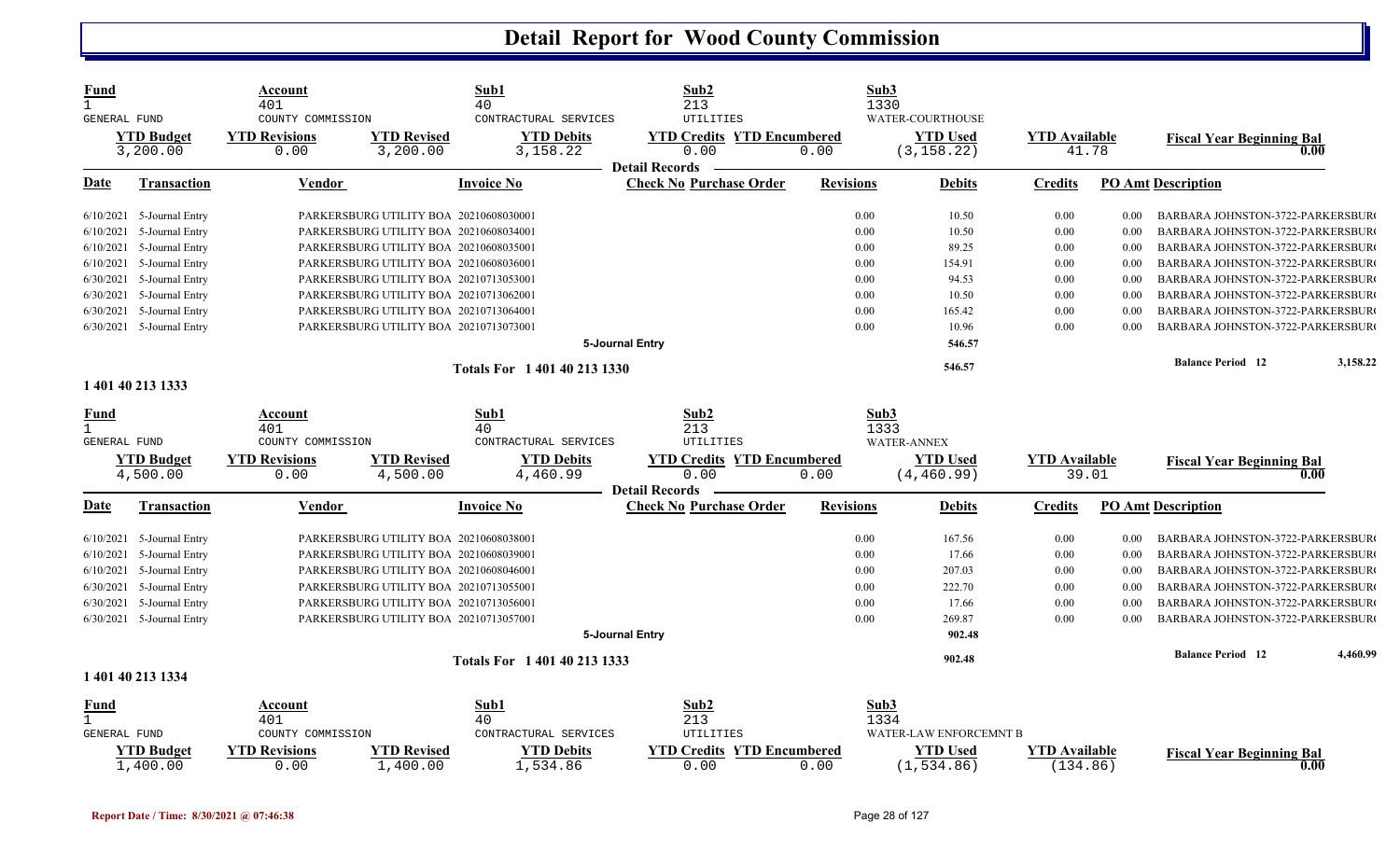|                                                    |                                                            |                                                                                  |                                |                                                          | <b>Detail Records</b>                                              |                  |                                  |                                  |              |                                                                             |          |
|----------------------------------------------------|------------------------------------------------------------|----------------------------------------------------------------------------------|--------------------------------|----------------------------------------------------------|--------------------------------------------------------------------|------------------|----------------------------------|----------------------------------|--------------|-----------------------------------------------------------------------------|----------|
| Date                                               | <b>Transaction</b>                                         | Vendor                                                                           |                                | <b>Invoice No</b>                                        | <b>Check No Purchase Order</b>                                     | <b>Revisions</b> | <b>Debits</b>                    | <b>Credits</b>                   |              | <b>PO Amt Description</b>                                                   |          |
|                                                    | $6/10/2021$ 5-Journal Entry<br>$6/30/2021$ 5-Journal Entry | PARKERSBURG UTILITY BOA 20210608047001<br>PARKERSBURG UTILITY BOA 20210713058001 |                                |                                                          | 5-Journal Entry                                                    | 0.00<br>0.00     | 137.58<br>96.70<br>234.28        | 0.00<br>0.00                     | 0.00<br>0.00 | <b>BARBARA JOHNSTON-3722-PARKERSBUR</b><br>BARBARA JOHNSTON-3722-PARKERSBUR |          |
|                                                    |                                                            |                                                                                  |                                | Totals For 1 401 40 213 1334                             |                                                                    |                  | 234.28                           |                                  |              | <b>Balance Period 12</b>                                                    | 1,534.86 |
|                                                    | 1 401 40 213 1337                                          |                                                                                  |                                |                                                          |                                                                    |                  |                                  |                                  |              |                                                                             |          |
| Fund<br>$\mathbf{1}$<br>GENERAL FUND               |                                                            | Account<br>401<br>COUNTY COMMISSION                                              |                                | Sub1<br>40<br>CONTRACTURAL SERVICES                      | Sub <sub>2</sub><br>213<br>UTILITIES                               | Sub3<br>1337     | WATER-SIDS 300 MARKET            |                                  |              |                                                                             |          |
|                                                    | <b>YTD Budget</b><br>2,300.00                              | <b>YTD Revisions</b><br>0.00                                                     | <b>YTD Revised</b><br>2,300.00 | <b>YTD Debits</b><br>2,183.42                            | <b>YTD Credits YTD Encumbered</b><br>0.00<br><b>Detail Records</b> | 0.00             | <b>YTD</b> Used<br>(2, 183.42)   | <b>YTD</b> Available<br>116.58   |              | <b>Fiscal Year Beginning Bal</b><br>0.00                                    |          |
| <u>Date</u>                                        | <b>Transaction</b>                                         | <b>Vendor</b>                                                                    |                                | <b>Invoice No</b>                                        | <b>Check No Purchase Order</b>                                     | <b>Revisions</b> | <b>Debits</b>                    | <b>Credits</b>                   |              | <b>PO Amt Description</b>                                                   |          |
|                                                    | 6/10/2021 5-Journal Entry<br>$6/30/2021$ 5-Journal Entry   | PARKERSBURG UTILITY BOA 20210608026001<br>PARKERSBURG UTILITY BOA 20210713063001 |                                |                                                          | 5-Journal Entry                                                    | 0.00<br>0.00     | 175.53<br>196.46<br>371.99       | 0.00<br>0.00                     | 0.00<br>0.00 | BARBARA JOHNSTON-3722-PARKERSBUR<br>BARBARA JOHNSTON-3722-PARKERSBUR        |          |
|                                                    | 1 401 40 213 1342                                          |                                                                                  |                                | Totals For 1 401 40 213 1337                             |                                                                    |                  | 371.99                           |                                  |              | <b>Balance Period 12</b>                                                    | 2,183.42 |
| <b>Fund</b><br>$\mathbf{1}$<br>GENERAL FUND        | <b>YTD Budget</b>                                          | Account<br>401<br>COUNTY COMMISSION<br><b>YTD Revisions</b>                      | <b>YTD Revised</b>             | Sub1<br>40<br>CONTRACTURAL SERVICES<br><b>YTD Debits</b> | Sub2<br>213<br>UTILITIES<br><b>YTD Credits YTD Encumbered</b>      | Sub3<br>1342     | WATER-HINTGEN<br><b>YTD Used</b> | <b>YTD Available</b>             |              | <b>Fiscal Year Beginning Bal</b>                                            |          |
|                                                    | 3,000.00                                                   | 0.00                                                                             | 3,000.00                       | 2,121.81                                                 | 0.00<br><b>Detail Records</b>                                      | 0.00             | (2, 121.81)                      | 878.19                           |              | 0.00                                                                        |          |
| <u>Date</u>                                        | <b>Transaction</b>                                         | <b>Vendor</b>                                                                    |                                | <b>Invoice No</b>                                        | <b>Check No Purchase Order</b>                                     | <b>Revisions</b> | <b>Debits</b>                    | <b>Credits</b>                   |              | <b>PO Amt Description</b>                                                   |          |
|                                                    | 6/10/2021 5-Journal Entry<br>6/30/2021 5-Journal Entry     | PARKERSBURG UTILITY BOA 20210608027001<br>PARKERSBURG UTILITY BOA 20210713059001 |                                |                                                          | 5-Journal Entry                                                    | 0.00<br>0.00     | 170.05<br>196.87<br>366.92       | 0.00<br>0.00                     | 0.00<br>0.00 | BARBARA JOHNSTON-3722-PARKERSBUR<br>BARBARA JOHNSTON-3722-PARKERSBUR        |          |
|                                                    | 1 401 40 213 1343                                          |                                                                                  |                                | Totals For 1 401 40 213 1342                             |                                                                    |                  | 366.92                           |                                  |              | <b>Balance Period 12</b>                                                    | 2,121.81 |
| <b>Fund</b><br>$\mathbf{1}$<br><b>GENERAL FUND</b> |                                                            | Account<br>401<br>COUNTY COMMISSION                                              |                                | Sub1<br>40<br>CONTRACTURAL SERVICES                      | Sub2<br>213<br>UTILITIES                                           | Sub3<br>1343     | <b>GAS-HINTGEN</b>               |                                  |              |                                                                             |          |
|                                                    | <b>YTD Budget</b><br>4,000.00                              | <b>YTD Revisions</b><br>0.00                                                     | <b>YTD Revised</b><br>4,000.00 | <b>YTD Debits</b><br>4,449.08                            | <b>YTD Credits YTD Encumbered</b><br>0.00                          | 0.00             | <b>YTD Used</b><br>(4, 449.08)   | <b>YTD Available</b><br>(449.08) |              | <b>Fiscal Year Beginning Bal</b><br>0.00                                    |          |
| <u>Date</u>                                        | Transaction                                                | <b>Vendor</b>                                                                    |                                | <b>Invoice No</b>                                        | <b>Detail Records</b><br><b>Check No Purchase Order</b>            | <b>Revisions</b> | <b>Debits</b>                    | <b>Credits</b>                   |              | <b>PO Amt Description</b>                                                   |          |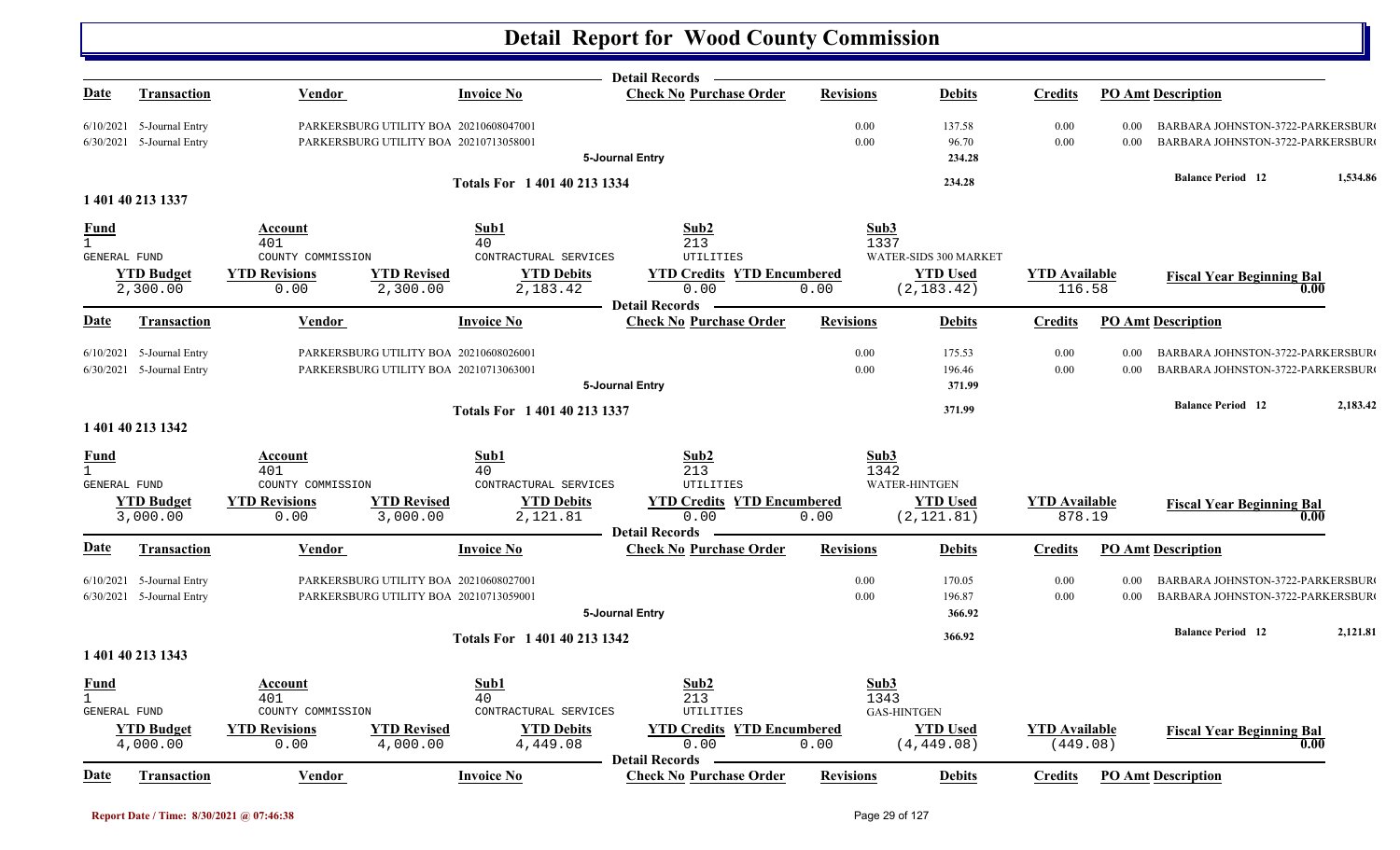|                                                            |                                                                                      |                                                                                                                      |                                                                                              | <b>Detail Report for Wood County Commission</b>                     |                                                      |                                                          |                                                      |                                                                  |                                                                                                                |            |
|------------------------------------------------------------|--------------------------------------------------------------------------------------|----------------------------------------------------------------------------------------------------------------------|----------------------------------------------------------------------------------------------|---------------------------------------------------------------------|------------------------------------------------------|----------------------------------------------------------|------------------------------------------------------|------------------------------------------------------------------|----------------------------------------------------------------------------------------------------------------|------------|
|                                                            | $6/15/2021$ 2-Invoice<br>6/30/2021 2-Invoice                                         | <b>DOMINION HOPE</b><br>DOMINION HOPE                                                                                | 06172021<br>07192021                                                                         | 172141<br>172285<br>2-Invoice                                       | $0.00\,$<br>0.00                                     | 177.11<br>165.50<br>342.61                               | 0.00<br>0.00                                         | 0.00                                                             | 0.00 ACCT NO 5 5000 4832 6846<br>ACCT NO 5 5000 4832 6846                                                      |            |
|                                                            | 1 401 40 213 1344                                                                    |                                                                                                                      | Totals For 1 401 40 213 1343                                                                 |                                                                     |                                                      | 342.61                                                   |                                                      |                                                                  | <b>Balance Period 12</b>                                                                                       | 4,449.08   |
| <u>Fund</u><br>$\mathbf{1}$<br>GENERAL FUND                |                                                                                      | Account<br>401<br>COUNTY COMMISSION                                                                                  | Sub1<br>40<br>CONTRACTURAL SERVICES                                                          | Sub2<br>213<br>UTILITIES                                            | Sub3<br>1344                                         | ELECTRIC-HINTGEN                                         |                                                      |                                                                  |                                                                                                                |            |
|                                                            | <b>YTD Budget</b><br>85,000.00                                                       | <b>YTD Revisions</b><br>0.00                                                                                         | <b>YTD Revised</b><br><b>YTD Debits</b><br>85,000.00<br>77,613.54                            | <b>YTD Credits YTD Encumbered</b><br>0.00                           | 0.00                                                 | <b>YTD Used</b><br>(77, 613.54)                          | <b>YTD Available</b><br>7,386.46                     |                                                                  | <b>Fiscal Year Beginning Bal</b><br>0.00                                                                       |            |
| <u>Date</u>                                                | Transaction                                                                          | <b>Vendor</b>                                                                                                        | <b>Invoice No</b>                                                                            | <b>Detail Records</b><br><b>Check No Purchase Order</b>             | <b>Revisions</b>                                     | <b>Debits</b>                                            | <b>Credits</b>                                       |                                                                  | <b>PO Amt Description</b>                                                                                      |            |
| 6/7/2021<br>6/7/2021<br>6/7/2021<br>6/30/2021<br>6/30/2021 | 2-Invoice<br>2-Invoice<br>2-Invoice<br>2-Invoice<br>2-Invoice<br>6/30/2021 2-Invoice | <b>MON POWER</b><br><b>MON POWER</b><br><b>MON POWER</b><br><b>MON POWER</b><br><b>MON POWER</b><br><b>MON POWER</b> | 06152021<br>06152021<br>06152021<br>07152021<br>07152021<br>07152021                         | 3530<br>3530<br>3530<br>3549<br>3549<br>3549                        | 0.00<br>$0.00\,$<br>0.00<br>0.00<br>$0.00\,$<br>0.00 | 6,323.35<br>61.99<br>23.01<br>7,033.62<br>56.85<br>21.17 | 0.00<br>$0.00\,$<br>0.00<br>$0.00\,$<br>0.00<br>0.00 | $0.00\,$<br>$0.00\,$<br>$0.00\,$<br>$0.00\,$<br>$0.00\,$<br>0.00 | 110 082 832 707<br>110 094 777 098<br>110 095 877 012<br>110 082 832 707<br>110 094 777 098<br>110 095 877 012 |            |
| 1 401 40 218                                               |                                                                                      |                                                                                                                      | Totals For 1 401 40 213 1344                                                                 | 2-Invoice                                                           |                                                      | 13,519.99<br>13,519.99                                   |                                                      |                                                                  | <b>Balance Period 12</b>                                                                                       | 77,613.54  |
| Fund<br>GENERAL FUND                                       | <b>YTD Budget</b><br>175,000.00                                                      | Account<br>401<br>COUNTY COMMISSION<br><b>YTD Revisions</b><br>175,000.00<br>0.00                                    | Sub1<br>40<br>CONTRACTURAL SERVICES<br><b>YTD Revised</b><br><b>YTD Debits</b><br>151,666.76 | Sub2<br>218<br>POSTAGE<br><b>YTD Credits YTD Encumbered</b><br>0.00 | Sub3<br>0.00                                         | <b>YTD Used</b><br>(151, 666.76)                         | <b>YTD Available</b><br>23, 333. 24                  |                                                                  | <b>Fiscal Year Beginning Bal</b><br>0.00                                                                       |            |
| Date                                                       | <b>Transaction</b>                                                                   | <b>Vendor</b>                                                                                                        | <b>Invoice No</b>                                                                            | <b>Detail Records</b><br><b>Check No Purchase Order</b>             | <b>Revisions</b>                                     | <b>Debits</b>                                            | <b>Credits</b>                                       |                                                                  | <b>PO Amt Description</b>                                                                                      |            |
|                                                            | 6/25/2021 2-Invoice<br>6/29/2021 2-Invoice                                           | FEDERAL EXPRESS CORP<br>CHAMPION OUTPUT SOLUTIC 06292021                                                             | 7-396-94675                                                                                  | 172172<br>172202<br>2-Invoice                                       | 0.00<br>0.00                                         | 282.35<br>12,239.84<br>12,522.19                         | 0.00<br>$0.00\,$                                     | $0.00\,$<br>$0.00\,$                                             | ACCT NO 1388-9251-4<br>PERSONAL PROPERTY POSTAGE                                                               |            |
|                                                            | 6/10/2021 5-Journal Entry<br>6/30/2021 5-Journal Entry<br>6/30/2021 5-Journal Entry  | <b>S W RESOURCES</b><br><b>S W RESOURCES</b><br><b>S W RESOURCES</b>                                                 | 20210608041001<br>20210713096001<br>20210713124001                                           |                                                                     | $0.00\,$<br>0.00<br>0.00                             | 5,719.97<br>21,930.00<br>4,042.57                        | 0.00<br>0.00<br>0.00                                 | 0.00<br>0.00<br>0.00                                             | WOOD CO FINANCE-4019-SW RESOURCES<br>WOOD CO FINANCE-4019-SW RESOURCES<br>WOOD CO FINANCE-4019-SW RESOURCES    |            |
| 1.401.40.210                                               |                                                                                      |                                                                                                                      | <b>Totals For 140140218</b>                                                                  | 5-Journal Entry                                                     |                                                      | 31,692.54<br>44,214.73                                   |                                                      |                                                                  | <b>Balance Period 12</b>                                                                                       | 151,666.76 |

#### **1 401 40 219**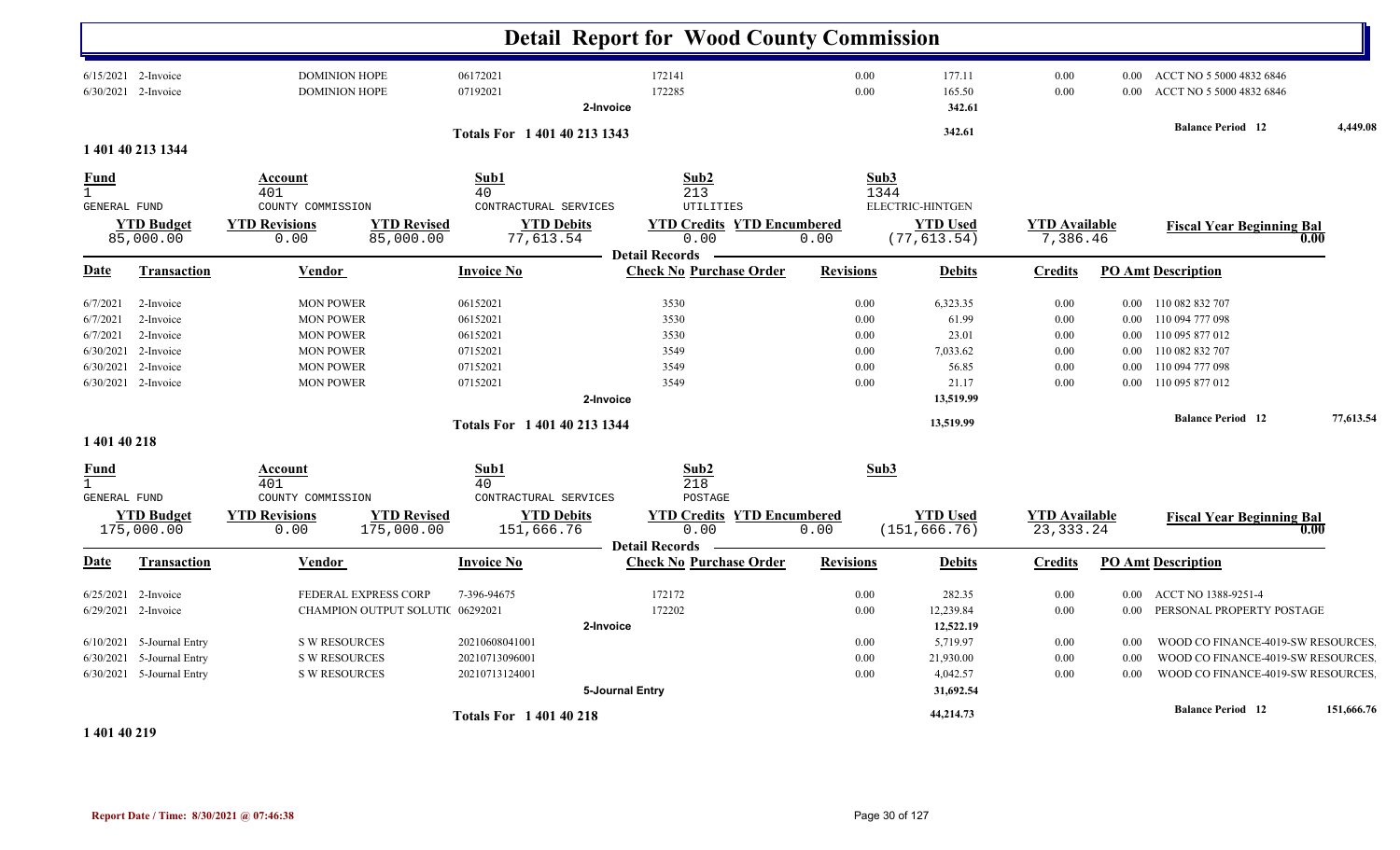| <b>Fund</b><br>$\mathbf{1}$<br>GENERAL FUND |                                                                                    | Account<br>401<br>COUNTY COMMISSION                                                                                                                                | Sub1<br>40<br>CONTRACTURAL SERVICES | Sub2<br>219<br>BLDGS/EQUIP RENT                                    | Sub3                         |                                            |                                     |                                 |                                                                                                                                                  |          |
|---------------------------------------------|------------------------------------------------------------------------------------|--------------------------------------------------------------------------------------------------------------------------------------------------------------------|-------------------------------------|--------------------------------------------------------------------|------------------------------|--------------------------------------------|-------------------------------------|---------------------------------|--------------------------------------------------------------------------------------------------------------------------------------------------|----------|
|                                             | <b>YTD Budget</b><br>100.00                                                        | <b>YTD Revisions</b><br><b>YTD Revised</b><br>0.00<br>100.00                                                                                                       | <b>YTD Debits</b><br>1,586.40       | <b>YTD Credits YTD Encumbered</b><br>0.00<br><b>Detail Records</b> | 0.00                         | <b>YTD</b> Used<br>(1, 586.40)             | <b>YTD</b> Available<br>(1, 486.40) |                                 | <b>Fiscal Year Beginning Bal</b><br>0.00                                                                                                         |          |
| Date                                        | <b>Transaction</b>                                                                 | Vendor                                                                                                                                                             | <b>Invoice No</b>                   | <b>Check No Purchase Order</b>                                     | <b>Revisions</b>             | <b>Debits</b>                              | <b>Credits</b>                      |                                 | <b>PO Amt Description</b>                                                                                                                        |          |
|                                             | 6/30/2021 2-Invoice                                                                | <b>CITY OF PARKERSBURG</b>                                                                                                                                         | 07052021                            | 172240<br>2-Invoice                                                | 0.00                         | 21.60<br>21.60                             | 0.00                                |                                 | $0.00$ 2ND QTR                                                                                                                                   |          |
| 1 401 40 220                                |                                                                                    |                                                                                                                                                                    | <b>Totals For 140140219</b>         |                                                                    |                              | 21.60                                      |                                     |                                 | <b>Balance Period</b> 12                                                                                                                         | 1,586.40 |
| <u>Fund</u><br>$\mathbf{1}$<br>GENERAL FUND |                                                                                    | <b>Account</b><br>401<br>COUNTY COMMISSION                                                                                                                         | Sub1<br>40<br>CONTRACTURAL SERVICES | Sub2<br>220<br>ADVERTISING                                         | Sub3                         |                                            |                                     |                                 |                                                                                                                                                  |          |
|                                             | <b>YTD Budget</b><br>3,500.00                                                      | <b>YTD Revisions</b><br><b>YTD Revised</b><br>0.00<br>3,500.00                                                                                                     | <b>YTD Debits</b><br>1,171.10       | <b>YTD Credits YTD Encumbered</b><br>0.00<br><b>Detail Records</b> | 733.28                       | <b>YTD Used</b><br>(1, 171.10)             | <b>YTD Available</b><br>1,595.62    |                                 | <b>Fiscal Year Beginning Bal</b><br>0.00                                                                                                         |          |
| Date                                        | <b>Transaction</b>                                                                 | Vendor                                                                                                                                                             | <b>Invoice No</b>                   | <b>Check No Purchase Order</b>                                     | <b>Revisions</b>             | <b>Debits</b>                              | <b>Credits</b>                      |                                 | <b>PO Amt Description</b>                                                                                                                        |          |
| 6/7/2021<br>6/17/2021<br>6/30/2021          | 1-Purchase Order<br>1-Purchase Order<br>1-Purchase Order                           | PARKERSBURG NEWS & SEN<br>PARKERSBURG NEWS & SEN<br>PARKERSBURG NEWS & SEN                                                                                         |                                     | 84437<br>84466<br>84518                                            | $0.00\,$<br>0.00<br>$0.00\,$ | 0.00<br>0.00<br>0.00                       | 0.00<br>0.00<br>0.00                | 322.02<br>380.66<br>30.60       | Help Wanted Ad - Accounting position<br>HELP WANTED PART TIME MAINTENANCE                                                                        |          |
|                                             |                                                                                    |                                                                                                                                                                    |                                     | 1-Purchase Order                                                   |                              |                                            |                                     |                                 | DRC entry system legal notice                                                                                                                    |          |
| 6/10/2021<br>6/10/2021<br>6/10/2021         | 5-Journal Entry<br>5-Journal Entry<br>5-Journal Entry<br>6/30/2021 5-Journal Entry | PARKERSBURG NEWS & SEN 20210608019001<br>PARKERSBURG NEWS & SEN 20210608020001<br>PARKERSBURG NEWS & SEN' 20210608089001<br>PARKERSBURG NEWS & SEN' 20210713085001 |                                     | 84313<br>5-Journal Entry                                           | 0.00<br>0.00<br>0.00<br>0.00 | 49.78<br>47.50<br>21.45<br>46.36<br>165.09 | 0.00<br>0.00<br>0.00<br>0.00        | 0.00<br>0.00<br>0.00<br>(46.36) | WOOD CO FINANCE-4019-PARKERSBURG<br>WOOD CO FINANCE-4019-PARKERSBURG<br>WOOD CO FINANCE-4019-PARKERSBURG<br>LEGAL AD - BIDS FOR PURSUIT CRUISERS |          |
| 1 401 40 221                                |                                                                                    |                                                                                                                                                                    | <b>Totals For 140140220</b>         |                                                                    |                              | 165.09                                     |                                     | 686.92                          | <b>Balance Period 12</b>                                                                                                                         | 1,171.10 |
| <u>Fund</u><br>$\mathbf{1}$<br>GENERAL FUND |                                                                                    | Account<br>401<br>COUNTY COMMISSION                                                                                                                                | Sub1<br>40<br>CONTRACTURAL SERVICES | Sub2<br>221<br>TRAINING & EDUCATION                                | Sub3                         |                                            |                                     |                                 |                                                                                                                                                  |          |
|                                             | <b>YTD Budget</b><br>3,500.00                                                      | <b>YTD Revised</b><br><b>YTD Revisions</b><br>0.00<br>3,500.00                                                                                                     | <b>YTD Debits</b><br>600.00         | <b>YTD Credits YTD Encumbered</b><br>0.00<br><b>Detail Records</b> | 527.66                       | <b>YTD</b> Used<br>(600.00)                | <b>YTD Available</b><br>2,372.34    |                                 | <b>Fiscal Year Beginning Bal</b><br>0.00                                                                                                         |          |
| Date                                        | Transaction                                                                        | Vendor                                                                                                                                                             | <b>Invoice No</b>                   | <b>Check No Purchase Order</b>                                     | <b>Revisions</b>             | <b>Debits</b>                              | <b>Credits</b>                      |                                 | <b>PO Amt Description</b>                                                                                                                        |          |
| 6/30/2021<br>6/30/2021                      | 1-Purchase Order<br>1-Purchase Order                                               | UNITED BANKCARD CENTER<br>UNITED BANKCARD CENTER                                                                                                                   |                                     | 84529<br>84530<br>1-Purchase Order                                 | 0.00<br>0.00                 | 0.00<br>0.00                               | 0.00<br>0.00                        | 327.66<br>200.00                | Canaan Valley Resort room for Tebay<br>Registration for In Service Training - Auditor's O                                                        |          |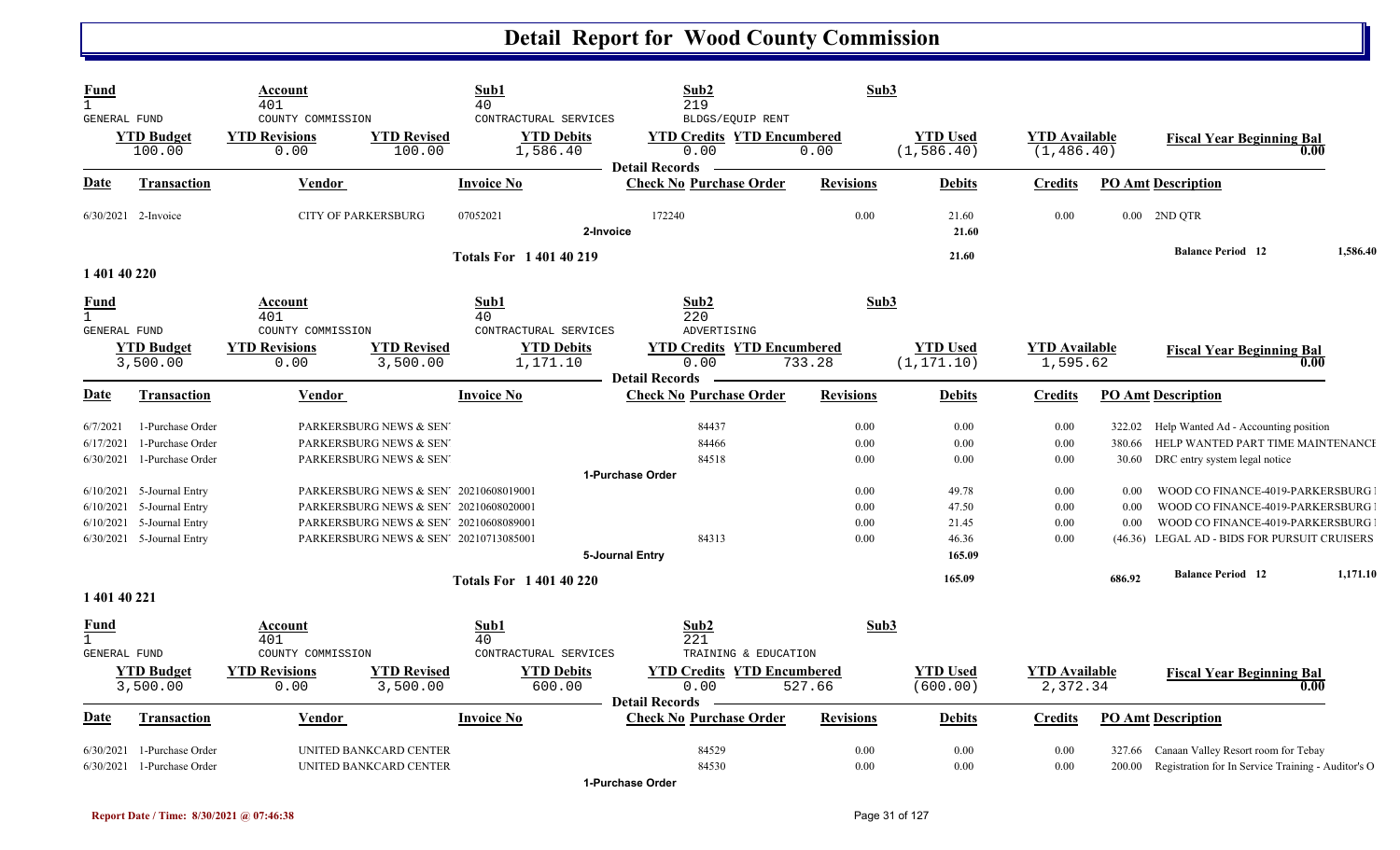|                             |                                |                                                   |                                 | <b>Totals For 140140221</b>                             |                                                                    |                  |                                 |                                     | 527.66   | <b>Balance Period</b> 12                 | 600.00    |
|-----------------------------|--------------------------------|---------------------------------------------------|---------------------------------|---------------------------------------------------------|--------------------------------------------------------------------|------------------|---------------------------------|-------------------------------------|----------|------------------------------------------|-----------|
| 1 401 40 222                |                                |                                                   |                                 |                                                         |                                                                    |                  |                                 |                                     |          |                                          |           |
| <u>Fund</u><br>GENERAL FUND |                                | Account<br>401<br>COUNTY COMMISSION               |                                 | Sub1<br>40<br>CONTRACTURAL SERVICES                     | Sub2<br>222<br>DUES & SUBSCRIPTIONS                                |                  | Sub3                            |                                     |          |                                          |           |
|                             | <b>YTD Budget</b><br>17,000.00 | <b>YTD Revisions</b><br>0.00                      | <b>YTD Revised</b><br>17,000.00 | <b>YTD Debits</b><br>16,000.00                          | <b>YTD Credits YTD Encumbered</b><br>0.00<br><b>Detail Records</b> | 0.00             | <b>YTD Used</b><br>(16,000.00)  | <b>YTD Available</b><br>1,000.00    |          | <b>Fiscal Year Beginning Bal</b><br>0.00 |           |
| Date                        | Transaction                    | Vendor                                            |                                 | <b>Invoice No</b>                                       | <b>Check No Purchase Order</b>                                     | <b>Revisions</b> | <b>Debits</b>                   | <b>Credits</b>                      |          | <b>PO Amt Description</b>                |           |
|                             | 6/30/2021 2-Invoice            |                                                   | WV SHERIFF'S ASSOCIATION 2101   | 2-Invoice                                               | 172225                                                             | 0.00             | 2,200.00<br>2,200.00            | 0.00                                | 0.00     | 2021-2022 ASSOC DUES                     |           |
|                             |                                |                                                   |                                 | <b>Totals For 1 401 40 222</b>                          |                                                                    |                  | 2,200.00                        |                                     |          | <b>Balance Period</b> 12                 | 16,000.00 |
| 1 401 40 223                |                                |                                                   |                                 |                                                         |                                                                    |                  |                                 |                                     |          |                                          |           |
| <u>Fund</u><br>$\mathbf{1}$ |                                | <b>Account</b><br>401                             |                                 | Sub1<br>40                                              | Sub2<br>223                                                        |                  | Sub3                            |                                     |          |                                          |           |
| GENERAL FUND                | <b>YTD Budget</b><br>50,000.00 | COUNTY COMMISSION<br><b>YTD Revisions</b><br>0.00 | <b>YTD Revised</b><br>50,000.00 | CONTRACTURAL SERVICES<br><b>YTD Debits</b><br>41,662.41 | PROFESSIONAL SERVICES<br><b>YTD Credits YTD Encumbered</b><br>0.00 | 0.00             | <b>YTD Used</b><br>(41, 662.41) | <b>YTD</b> Available<br>8,337.59    |          | <b>Fiscal Year Beginning Bal</b><br>0.00 |           |
| Date                        | <b>Transaction</b>             | Vendor                                            |                                 | <b>Invoice No</b>                                       | <b>Detail Records</b><br><b>Check No Purchase Order</b>            | <b>Revisions</b> | <b>Debits</b>                   | <b>Credits</b>                      |          | <b>PO Amt Description</b>                |           |
|                             | $6/25/2021$ 2-Invoice          | TIANO-KNOPP ASSOC., INC.                          |                                 | 06222021                                                | 172185                                                             | 0.00             | 500.00                          | 0.00                                | $0.00\,$ | CARES ACT - MAY 2021                     |           |
| 6/30/2021                   | 2-Invoice                      | <b>GOLDEN &amp; AMOS</b>                          | <b>BELL</b>                     |                                                         | 172215                                                             | 0.00             | 751.00                          | 0.00                                | 0.00     | DEED PREP & TITLE SEARCH                 |           |
| 6/30/2021                   | 2-Invoice                      | <b>GOLDEN &amp; AMOS</b>                          | <b>SIMS</b>                     |                                                         | 172215                                                             | 0.00             | 751.00                          | 0.00                                | 0.00     | DEED PREP & TITLE SEARCH                 |           |
| 6/30/2021                   | 2-Invoice                      | TIANO-KNOPP ASSOC., INC.                          |                                 | 07032021                                                | 172258                                                             | 0.00             | 2,400.00                        | 0.00                                | 0.00     | <b>GRANT WRITING -- APRIL-JUNE 2021</b>  |           |
|                             | 6/30/2021 2-Invoice            | ZMM INC                                           |                                 | 2021073-3                                               | 172328                                                             | 0.00             | 1,311.38                        | 0.00                                | 0.00     | PROJECT 2021073 - 06/01-06/30            |           |
|                             |                                |                                                   |                                 | 2-Invoice                                               |                                                                    |                  | 5,713.38                        |                                     |          |                                          |           |
|                             |                                |                                                   |                                 | <b>Totals For 140140223</b>                             |                                                                    |                  | 5,713.38                        |                                     |          | <b>Balance Period 12</b>                 | 41,662.41 |
|                             | 1 401 40 226 2620              |                                                   |                                 |                                                         |                                                                    |                  |                                 |                                     |          |                                          |           |
| <b>Fund</b><br>$\mathbf{1}$ |                                | Account<br>401                                    |                                 | Sub1<br>40                                              | Sub2<br>226                                                        |                  | Sub3<br>2620                    |                                     |          |                                          |           |
| <b>GENERAL FUND</b>         |                                | COUNTY COMMISSION                                 |                                 | CONTRACTURAL SERVICES                                   | INSURANCE & BONDS                                                  |                  | <b>INS-ACC-CLAIMS</b>           |                                     |          |                                          |           |
|                             | <b>YTD Budget</b><br>0.00      | <b>YTD Revisions</b><br>977.00                    | <b>YTD Revised</b><br>977.00    | <b>YTD Debits</b><br>8,336.40                           | <b>YTD Credits YTD Encumbered</b><br>0.00                          | 0.00             | <b>YTD Used</b><br>(8, 336.40)  | <b>YTD</b> Available<br>(7, 359.40) |          | <b>Fiscal Year Beginning Bal</b><br>0.00 |           |
|                             |                                |                                                   |                                 |                                                         | Detail Records —                                                   |                  |                                 |                                     |          |                                          |           |
| <u>Date</u>                 | <b>Transaction</b>             | Vendor                                            |                                 | <b>Invoice No</b>                                       | <b>Check No Purchase Order</b>                                     | <b>Revisions</b> | <b>Debits</b>                   | <b>Credits</b>                      |          | <b>PO Amt Description</b>                |           |
|                             | $6/15/2021$ 2-Invoice          |                                                   | CARWREX COLLISION CENTI 5006464 | 2-Invoice                                               | 172139 84274                                                       | 0.00             | 911.20<br>911.20                | 0.00                                |          | (911.20) repair Dodge Durango            |           |
|                             | 6/27/2021 6-Revision           |                                                   | 21GC#3                          |                                                         |                                                                    | 977.00           | 0.00                            | 0.00                                |          | 0.00 Donation                            |           |
|                             |                                |                                                   |                                 | 6-Revision                                              |                                                                    |                  |                                 |                                     |          |                                          |           |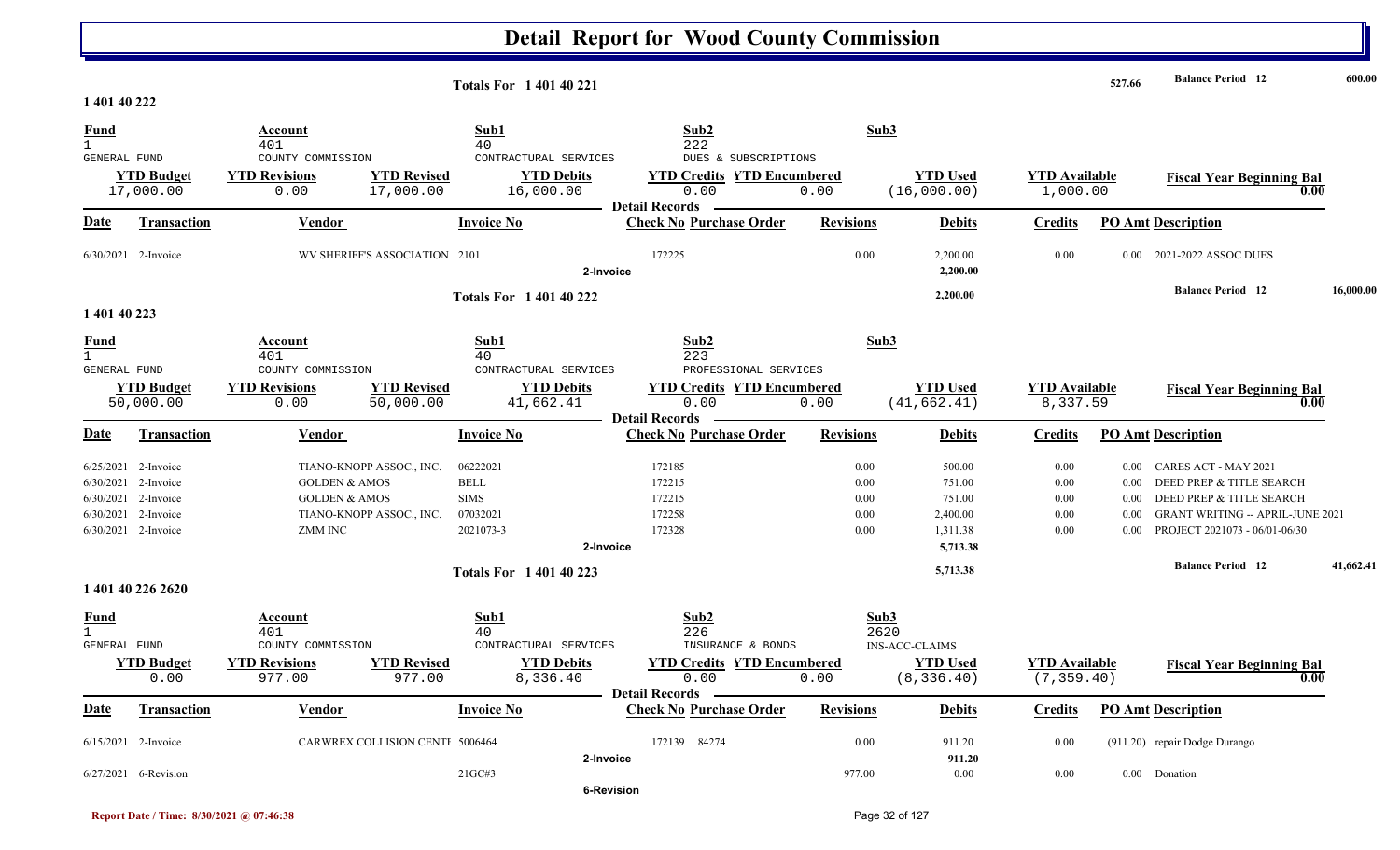|                                             |                                                                             |                                                                                            | Totals For 1 401 40 226 2620        |                                                                    | 977.00                                   | 911.20                         |                                      | (911.20)                           | <b>Balance Period</b> 12                                                                | 8,336.40   |
|---------------------------------------------|-----------------------------------------------------------------------------|--------------------------------------------------------------------------------------------|-------------------------------------|--------------------------------------------------------------------|------------------------------------------|--------------------------------|--------------------------------------|------------------------------------|-----------------------------------------------------------------------------------------|------------|
| 1 401 40 230                                |                                                                             |                                                                                            |                                     |                                                                    |                                          |                                |                                      |                                    |                                                                                         |            |
| <u>Fund</u><br>$\mathbf{1}$<br>GENERAL FUND |                                                                             | Account<br>401<br>COUNTY COMMISSION                                                        | Sub1<br>40<br>CONTRACTURAL SERVICES | Sub2<br>230<br>CONTRACTED SERVICES                                 | Sub3                                     |                                |                                      |                                    |                                                                                         |            |
|                                             | <b>YTD Budget</b><br>230,000.00                                             | <b>YTD Revisions</b><br><b>YTD Revised</b><br>230,000.00<br>0.00                           | <b>YTD Debits</b><br>261, 349.76    | <b>YTD Credits YTD Encumbered</b><br>0.00<br><b>Detail Records</b> | <b>YTD</b> Used<br>(261, 349.76)<br>0.00 |                                | <b>YTD</b> Available<br>(31, 349.76) |                                    | <b>Fiscal Year Beginning Bal</b><br>0.00                                                |            |
| Date                                        | <b>Transaction</b>                                                          | Vendor                                                                                     | <b>Invoice No</b>                   | <b>Check No Purchase Order</b>                                     | <b>Revisions</b>                         | <b>Debits</b>                  | <b>Credits</b>                       |                                    | <b>PO Amt Description</b>                                                               |            |
| 6/4/2021<br>6/4/2021                        | 2-Invoice<br>2-Invoice                                                      | DONNELLON MCCARTHY EN 443931472<br><b>GRAHAM DEMOLITION</b>                                | 05182021                            | 172080<br>172082                                                   | 0.00<br>0.00                             | 196.17<br>4,800.00             | 0.00<br>0.00                         | $0.00\,$<br>$0.00\,$               | ACCT NO 1640675<br>DEMO & REMOVAL - 111 CRAWFORD ST                                     |            |
| 6/4/2021<br>6/8/2021                        | 2-Invoice<br>2-Invoice                                                      | <b>GRAHAM DEMOLITION</b><br>DONNELLON MCCARTHY EN 72694933                                 | 05182021                            | 172082<br>172104                                                   | 0.00<br>0.00                             | 4,800.00<br>276.81             | 0.00<br>0.00                         | $0.00\,$<br>0.00 <sub>1</sub>      | DEMO & REMOVAL - 109 CRAWFORD ST<br><b>ACCT NO 1197275</b>                              |            |
| 6/8/2021<br>6/8/2021<br>6/8/2021            | 2-Invoice<br>2-Invoice<br>2-Invoice                                         | <b>RICOH USA INC</b><br>RECORDS IMAGING & STORA 036581<br>RECORDS IMAGING & STORA 300      | 5062084552                          | 172120<br>172122<br>172122                                         | 0.00<br>0.00<br>0.00                     | 237.56<br>1,437.35<br>978.10   | 0.00<br>0.00<br>0.00                 | $0.00\,$<br>0.00                   | <b>ACCT NO 14886209</b><br>0.00 STORAGE<br>SHREDDING                                    |            |
| 6/8/2021                                    | 2-Invoice<br>6/15/2021 2-Invoice                                            | SOFTWARE SYSTEMS INC<br>DONNELLON MCCARTHY EN 445104938                                    | 35038                               | 172124<br>172142                                                   | 0.00<br>0.00                             | 591.00<br>762.40               | 0.00<br>0.00                         | $0.00\,$<br>$0.00\,$               | <b>MAINTENANCE CHARGE</b><br><b>ACCT NO 1306206</b>                                     |            |
|                                             | $6/15/2021$ 2-Invoice<br>6/15/2021 2-Invoice<br>$6/22/2021$ 2-Invoice       | <b>LAMP PESTPROOF</b><br>US BANK EQUIPMENT FINAN 444982771<br><b>MARIA HARDY</b>           | 392565<br>06172021                  | 172148<br>172152<br>172159                                         | 0.00<br>0.00<br>0.00                     | 140.00<br>2,484.61<br>1,200.00 | 0.00<br>0.00<br>0.00                 | $0.00 -$<br>$0.00\,$<br>$0.00\,$   | CUST NO 1112<br><b>ACCT NO 1306206</b><br><b>JULY 2021</b>                              |            |
|                                             | 6/22/2021 2-Invoice<br>6/25/2021 2-Invoice                                  | ZMM INC<br><b>CWS</b>                                                                      | 2021073-2<br>625665                 | 172164<br>172169                                                   | 0.00<br>0.00                             | 1,311.37<br>425.55             | 0.00<br>0.00                         | 0.00<br>$0.00\,$                   | PROFESSIONAL SERVICES - MAY 2021<br><b>ACCT NO WCC36</b>                                |            |
|                                             | 6/25/2021 2-Invoice<br>6/25/2021 2-Invoice<br>6/25/2021 2-Invoice           | <b>SUDDENLINK</b><br>TAYLOR'S TRASH REMOVAL 062021<br>TAYLOR'S TRASH REMOVAL 062021        | 07122021                            | 172183<br>172184<br>172184                                         | 0.00<br>0.00<br>0.00                     | 155.22<br>128.51<br>128.51     | 0.00<br>0.00<br>0.00                 | $0.00\,$<br>$0.00^{\circ}$<br>0.00 | ACCT NO 07712-100900-01-3<br><b>ACCT NO WC03</b><br><b>ACCT NO WC05</b>                 |            |
|                                             | 6/29/2021 2-Invoice<br>6/29/2021 2-Invoice                                  | DONNELLON MCCARTHY EN 446254724<br>US BANK EQUIPMENT FINAN 446147290                       |                                     | 172195<br>172199                                                   | 0.00<br>0.00                             | 185.78<br>95.00                | 0.00<br>0.00                         | $0.00\,$<br>0.00                   | <b>ACCT NO 1640675</b><br><b>ACCT NO 1306206</b>                                        |            |
| 6/30/2021                                   | 6/30/2021 2-Invoice<br>$6/30/2021$ 2-Invoice<br>2-Invoice                   | <b>LAMP PESTPROOF</b><br><b>NOLAN'S SERVICES LLC</b><br><b>NOLAN'S SERVICES LLC</b>        | 395688<br>6643<br>6645              | 172290<br>172251<br>172251                                         | 0.00<br>0.00<br>0.00                     | 140.00<br>8,643.59<br>7,948.47 | 0.00<br>0.00<br>0.00                 | $0.00\,$<br>0.00<br>$0.00^{\circ}$ | CUST NO 1112<br>JANITORIAL SERVICES - MAY 2021<br>JANITORIAL SERVICES - JUNE 2021       |            |
|                                             | 6/30/2021 2-Invoice<br>6/30/2021 2-Invoice                                  | RICOH USA INC<br>RECORDS IMAGING & STORA 036644                                            | 5062277145                          | 172253<br>172254                                                   | 0.00<br>0.00                             | 237.56<br>1,030.35             | 0.00<br>0.00                         | $0.00\,$<br>$0.00\,$               | <b>CUST NO 14886209</b><br><b>RECORD STORAGE</b>                                        |            |
|                                             | 6/30/2021 2-Invoice                                                         | SOFTWARE SYSTEMS INC                                                                       | 35111                               | 172256<br>2-Invoice                                                | 0.00                                     | 591.00<br>38,924.91            | 0.00                                 | 0.00                               | MAINTENANCE CHARGES                                                                     |            |
| 6/30/2021                                   | $6/10/2021$ 5-Journal Entry<br>5-Journal Entry<br>6/30/2021 5-Journal Entry | WASTE MANAGEMENT OF W 20210608029001<br><b>EMAR CORPORATION</b><br><b>EMAR CORPORATION</b> | 20210713065001<br>20210713067001    |                                                                    | 0.00<br>0.00<br>0.00                     | 336.04<br>300.00<br>75.00      | 0.00<br>0.00<br>0.00                 | 0.00<br>0.00<br>0.00               | WOOD CO FINANCE-4019-WASTE MGMT V<br>WOOD CO FINANCE-4019-IN<br>WOOD CO FINANCE-4019-IN |            |
|                                             | 6/30/2021 5-Journal Entry<br>$6/30/2021$ 5-Journal Entry                    | <b>EMAR CORPORATION</b><br>WASTE MANAGEMENT OF W 20210713021001                            | 20210713075001                      |                                                                    | 0.00<br>0.00                             | 75.00<br>336.04                | 0.00<br>0.00                         | 0.00<br>0.00                       | WOOD CO FINANCE-4019-IN<br>WOOD CO FINANCE-4019-WASTE MGMT V                            |            |
|                                             |                                                                             |                                                                                            | <b>Totals For 140140230</b>         | 5-Journal Entry                                                    |                                          | 1,122.08<br>40,046.99          |                                      |                                    | <b>Balance Period</b> 12                                                                | 261,349.76 |

**1 401 40 231**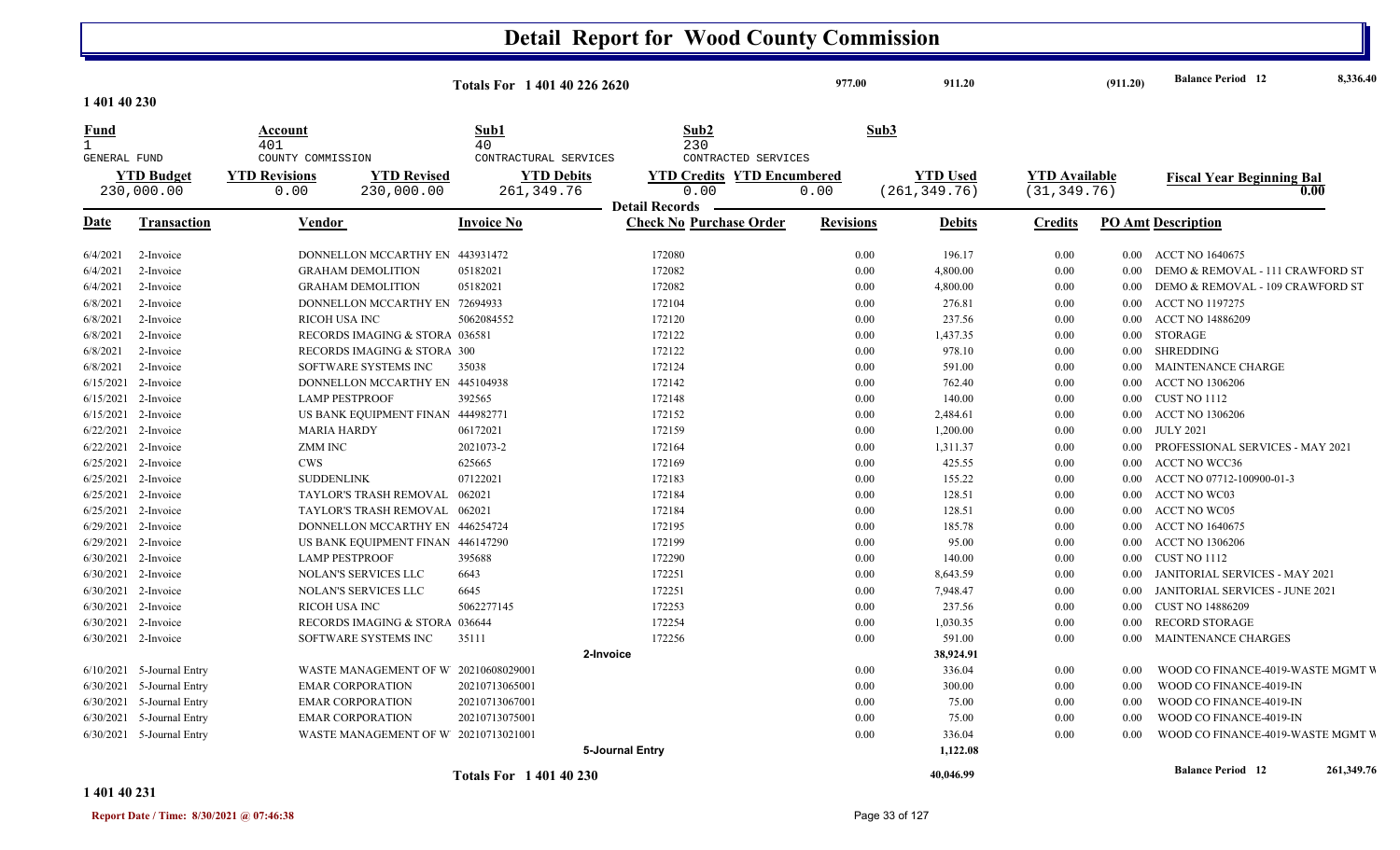| Fund<br>$\mathbf{1}$<br>GENERAL FUND        | <b>YTD Budget</b><br>25,000.00                           | Account<br>401<br>COUNTY COMMISSION<br><b>YTD Revisions</b><br>0.00 | <b>YTD Revised</b><br>25,000.00  | Sub1<br>40<br>CONTRACTURAL SERVICES<br><b>YTD Debits</b><br>19,761.94  | Sub2<br>231<br>FIRE SERVICE FEE<br><b>YTD Credits YTD Encumbered</b><br>0.00<br><b>Detail Records</b> | Sub3<br>0.00     | <b>YTD Used</b><br>(19, 761.94)  | <b>YTD Available</b><br>5,238.06    |              | <b>Fiscal Year Beginning Bal</b>                                         | 0.00       |
|---------------------------------------------|----------------------------------------------------------|---------------------------------------------------------------------|----------------------------------|------------------------------------------------------------------------|-------------------------------------------------------------------------------------------------------|------------------|----------------------------------|-------------------------------------|--------------|--------------------------------------------------------------------------|------------|
| <b>Date</b>                                 | <b>Transaction</b>                                       | <b>Vendor</b>                                                       |                                  | <b>Invoice No</b>                                                      | <b>Check No Purchase Order</b>                                                                        | <b>Revisions</b> | <b>Debits</b>                    | <b>Credits</b>                      |              | <b>PO Amt Description</b>                                                |            |
|                                             | $6/10/2021$ 5-Journal Entry<br>6/30/2021 5-Journal Entry | <b>CITY OF PARKERSBURG</b><br><b>CITY OF PARKERSBURG</b>            |                                  | 20210608031001<br>20210713029001                                       | 5-Journal Entry                                                                                       | 0.00<br>0.00     | 1,645.37<br>1,645.37<br>3,290.74 | 0.00<br>0.00                        | 0.00<br>0.00 | BARBARA JOHNSTON-3722-CITY OF PARK<br>BARBARA JOHNSTON-3722-CITY OF PARK |            |
| 1 401 40 232                                |                                                          |                                                                     |                                  | <b>Totals For 1 401 40 231</b>                                         |                                                                                                       |                  | 3,290.74                         |                                     |              | <b>Balance Period</b> 12                                                 | 19,761.94  |
| <b>Fund</b><br><b>GENERAL FUND</b>          |                                                          | Account<br>401<br>COUNTY COMMISSION                                 |                                  | Sub1<br>40<br>CONTRACTURAL SERVICES                                    | Sub2<br>232<br><b>BANK CHARGES</b>                                                                    | Sub3             |                                  |                                     |              |                                                                          |            |
|                                             | <b>YTD Budget</b><br>0.00                                | <b>YTD Revisions</b><br>0.00                                        | <b>YTD Revised</b><br>0.00       | <b>YTD Debits</b><br>24.00                                             | <b>YTD Credits YTD Encumbered</b><br>0.00<br><b>Detail Records</b>                                    | 0.00             | <b>YTD Used</b><br>(24.00)       | <b>YTD Available</b><br>(24.00)     |              | <b>Fiscal Year Beginning Bal</b>                                         | 0.00       |
| Date                                        | <b>Transaction</b>                                       | Vendor                                                              |                                  | <b>Invoice No</b>                                                      | <b>Check No Purchase Order</b>                                                                        | <b>Revisions</b> | <b>Debits</b>                    | <b>Credits</b>                      |              | <b>PO</b> Amt Description                                                |            |
|                                             | 6/15/2021 2-Invoice<br>$6/30/2021$ 2-Invoice             | CHILD SUPPORT ENF DIV<br>CHILD SUPPORT ENF DIV                      |                                  | 20210615-CH09<br>20210630-CH09<br>2-Invoice                            | 3533<br>3543                                                                                          | 0.00<br>0.00     | 1.00<br>1.00<br>2.00             | 0.00<br>0.00                        |              | 0.00 PROCESSING FEE<br>0.00 PROCESSING FEE                               |            |
| 1 401 40 239                                |                                                          |                                                                     |                                  | <b>Totals For 140140232</b>                                            |                                                                                                       |                  | 2.00                             |                                     |              | <b>Balance Period 12</b>                                                 | 24.00      |
| <b>Fund</b><br>$\mathbf{1}$<br>GENERAL FUND | <b>YTD Budget</b><br>292,000.00                          | Account<br>401<br>COUNTY COMMISSION<br><b>YTD Revisions</b><br>0.00 | <b>YTD Revised</b><br>292,000.00 | Sub1<br>40<br>CONTRACTURAL SERVICES<br><b>YTD Debits</b><br>294,392.00 | Sub2<br>239<br>INSURANCE PREM FOR RETIR<br><b>YTD Credits YTD Encumbered</b><br>0.00                  | Sub3<br>0.00     | <b>YTD Used</b><br>(294, 392.00) | <b>YTD Available</b><br>(2, 392.00) |              | <b>Fiscal Year Beginning Bal</b>                                         | 0.00       |
| <u>Date</u>                                 | <b>Transaction</b>                                       | Vendor                                                              |                                  | <b>Invoice No</b>                                                      | <b>Detail Records</b><br><b>Check No Purchase Order</b>                                               | <b>Revisions</b> | <b>Debits</b>                    | <b>Credits</b>                      |              | <b>PO Amt Description</b>                                                |            |
|                                             | $6/2/2021$ 2-Invoice                                     |                                                                     | RETIREE HEALTH BENEFIT T. 062021 | 2-Invoice                                                              | 3527                                                                                                  | 0.00             | 24,791.00<br>24,791.00           | 0.00                                |              | 0.00 RETIREE INSURANCE                                                   |            |
| 1.401.40.000                                |                                                          |                                                                     |                                  | <b>Totals For 140140239</b>                                            |                                                                                                       |                  | 24,791.00                        |                                     |              | <b>Balance Period</b> 12                                                 | 294,392.00 |

**1 401 40 9999**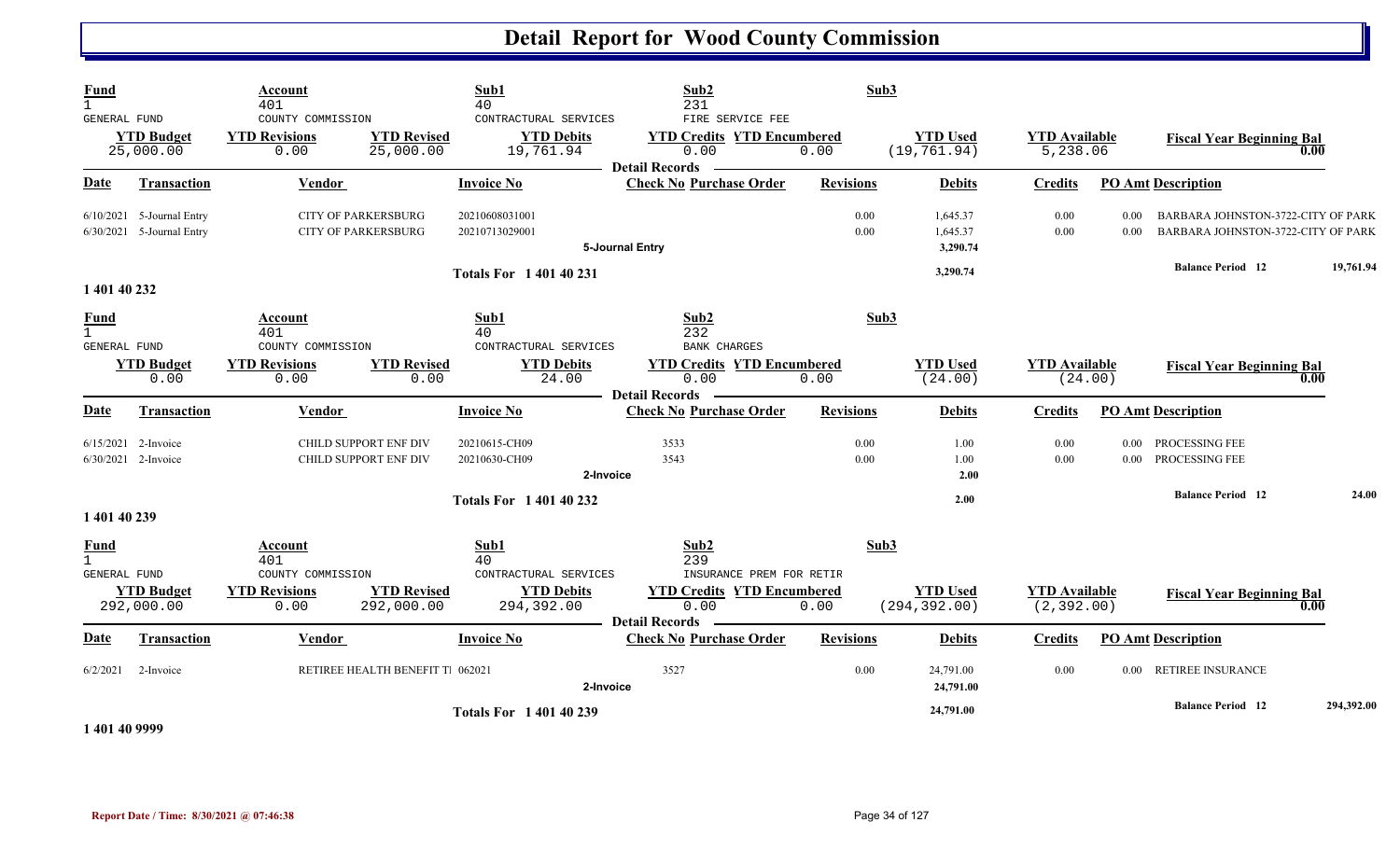| <u>Fund</u><br>$\mathbf{1}$ |                             | Account<br>401                                    |                            | Sub1<br>40                                                | Sub2<br>9999                                                                                      | Sub3             |                         |                      |          |                                                  |
|-----------------------------|-----------------------------|---------------------------------------------------|----------------------------|-----------------------------------------------------------|---------------------------------------------------------------------------------------------------|------------------|-------------------------|----------------------|----------|--------------------------------------------------|
| <b>GENERAL FUND</b>         | <b>YTD Budget</b><br>0.00   | COUNTY COMMISSION<br><b>YTD Revisions</b><br>0.00 | <b>YTD Revised</b><br>0.00 | CONTRACTURAL SERVICES<br><b>YTD Debits</b><br>443, 298.47 | CREDIT CARD CLEARING<br><b>YTD Credits YTD Encumbered</b><br>443, 298.47<br><b>Detail Records</b> | 0.00             | <b>YTD</b> Used<br>0.00 | <b>YTD</b> Available | 0.00     | <b>Fiscal Year Beginning Bal</b><br>0.00         |
| Date                        | <b>Transaction</b>          | Vendor                                            |                            | <b>Invoice No</b>                                         | <b>Check No Purchase Order</b>                                                                    | <b>Revisions</b> | <b>Debits</b>           | <b>Credits</b>       |          | <b>PO Amt Description</b>                        |
| 6/10/2021 2-Invoice         |                             | FIFTH THIRD BANK                                  |                            | 202106081                                                 | 172130                                                                                            | 0.00             | 20,784.31               | 0.00                 |          | 0.00 PURCHASE CARD                               |
| 6/30/2021 2-Invoice         |                             | FIFTH THIRD BANK                                  |                            | 202107131                                                 | 172280                                                                                            | 0.00             | 47,878.44               | 0.00                 |          | 0.00 PURCHASE CARD                               |
|                             |                             |                                                   |                            | 2-Invoice                                                 |                                                                                                   |                  | 68,662.75               |                      |          |                                                  |
|                             | $6/10/2021$ 5-Journal Entry | <b>AMAZON</b>                                     |                            | 20210608054001                                            | 84277                                                                                             | 0.00             | 0.00                    | 268.67               |          | (268.67) REPEL INSECT REPELLANT; OFF DEEP WO     |
| 6/10/2021                   | 5-Journal Entry             | <b>AMAZON</b>                                     |                            | 20210608062001                                            | 84343                                                                                             | $0.00\,$         | 0.00                    | 382.38               |          | (382.38) 3 MAG LIGHT REPLACEMENTS FOR CRUIS.     |
| 6/10/2021                   | 5-Journal Entry             | <b>AMAZON</b>                                     |                            | 20210608075001                                            | 84365                                                                                             | 0.00             | 0.00                    | 47.97                |          | (47.97) MODEM FOR RUOK PROGRAM GREG BROO         |
| 6/10/2021                   | 5-Journal Entry             | <b>AMAZON</b>                                     |                            | 20210608090001                                            | 84383                                                                                             | 0.00             | 0.00                    | 186.69               |          | (186.69) FOLDERS, PAPER PRODUCTS, CUPS, HOOK     |
| 6/10/2021                   | 5-Journal Entry             | <b>BATTERIES DIRECT</b>                           |                            | 20210608092001                                            | 84389                                                                                             | 0.00             | 0.00                    | 59.90                |          | (59.90) AAAA BATTERIES TERESA WADE-4974-BA       |
| 6/10/2021                   | 5-Journal Entry             | CANAAN VALLEY RESORT                              |                            | 20210608071001                                            | 84338                                                                                             | 0.00             | 0.00                    | 108.00               |          | (108.00) LODGING FOR CLERKS TRAINING MARK R      |
| 6/10/2021                   | 5-Journal Entry             | CHAPMAN PRINTING CO. INC 20210608049001           |                            |                                                           | 84085                                                                                             | 0.00             | 0.00                    | 545.00               |          | (545.00) window envelopes WOOD CO FINANCE-4019-0 |
| 6/10/2021                   | 5-Journal Entry             | CHEWY.COM                                         |                            | 20210608083001                                            |                                                                                                   | 0.00             | 0.00                    | 72.85                | 0.00     | TYLER MARLOW-4941-CHEWY.COM                      |
| 6/10/2021                   | 5-Journal Entry             | CHEWY.COM                                         |                            | 20210608084001                                            |                                                                                                   | 0.00             | 0.00                    | 94.96                | 0.00     | JEFFREY KIDDER II-4586-CHEWY.COM                 |
| 6/10/2021                   | 5-Journal Entry             | <b>CITY OF PARKERSBURG</b>                        |                            | 20210608031001                                            |                                                                                                   | 0.00             | 0.00                    | 1,645.37             | 0.00     | BARBARA JOHNSTON-3722-CITY OF PARK               |
| 6/10/2021                   | 5-Journal Entry             | EAR PHONE CONNECTION IN                           |                            | 20210608048001                                            | 84278                                                                                             | 0.00             | 0.00                    | 358.99               | (358.99) | T&E OF TACTICAL BONE MIC ROBERT SIM              |
|                             | $6/10/2021$ 5-Journal Entry | <b>FORCE SCIENCE INSTITUTE</b>                    |                            | 20210608093001                                            | 84385                                                                                             | 0.00             | 0.00                    | 990.00               |          | (990.00) DE-ESCALATION COURSE - CROSS & RITCI    |
| 6/10/2021                   | 5-Journal Entry             | <b>FRONTIER</b>                                   |                            | 20210608032001                                            |                                                                                                   | 0.00             | 0.00                    | 305.64               | 0.00     | WOOD CO FINANCE-4019-FRONTIER COMI               |
| 6/10/2021                   | 5-Journal Entry             | <b>FRONTIER</b>                                   |                            | 20210608033001                                            |                                                                                                   | 0.00             | 0.00                    | 1,199.50             | 0.00     | WOOD CO FINANCE-4019-FRONTIER COMI               |
| 6/10/2021                   | 5-Journal Entry             | <b>FRONTIER</b>                                   |                            | 20210608040001                                            |                                                                                                   | 0.00             | 0.00                    | 219.03               | 0.00     | WOOD CO FINANCE-4019-FRONTIER COMI               |
| 6/10/2021                   | 5-Journal Entry             | <b>FRONTIER</b>                                   |                            | 20210608053001                                            |                                                                                                   | 0.00             | 0.00                    | 584.43               | 0.00     | WOOD CO FINANCE-4019-FRONTIER COMI               |
| 6/10/2021                   | 5-Journal Entry             | <b>FRONTIER</b>                                   |                            | 20210608059001                                            |                                                                                                   | 0.00             | 0.00                    | 359.50               | 0.00     | WOOD CO FINANCE-4019-FRONTIER COMI               |
| 6/10/2021                   | 5-Journal Entry             | <b>FRONTIER</b>                                   |                            | 20210608095001                                            |                                                                                                   | 0.00             | 0.00                    | 57.08                | 0.00     | WOOD CO FINANCE-4019-FRONTIER COMI               |
| 6/10/2021                   | 5-Journal Entry             | HP.COM                                            |                            | 20210608024001                                            |                                                                                                   | 0.00             | 0.00                    | (147.62)             | 0.00     | RHEA HAMMER-3938-HP Credit for Taxes             |
| 6/10/2021                   | 5-Journal Entry             | <b>LEXIS NEXIS</b>                                |                            | 20210608028001                                            |                                                                                                   | 0.00             | 0.00                    | 229.10               | 0.00     | WOOD CO FINANCE-4019-REI MATTHEW E               |
| 6/10/2021                   | 5-Journal Entry             | <b>LEXIS NEXIS</b>                                |                            | 20210608078001                                            |                                                                                                   | 0.00             | 0.00                    | 521.61               | 0.00     | WOOD CO FINANCE-4019-REI MATTHEW E               |
| 6/10/2021                   | 5-Journal Entry             | PARKERSBURG NEWS & SEN' 20210608019001            |                            |                                                           |                                                                                                   | 0.00             | 0.00                    | 49.78                | 0.00     | WOOD CO FINANCE-4019-PARKERSBURG                 |
| 6/10/2021                   | 5-Journal Entry             | PARKERSBURG NEWS & SEN' 20210608020001            |                            |                                                           |                                                                                                   | 0.00             | 0.00                    | 47.50                | 0.00     | WOOD CO FINANCE-4019-PARKERSBURG                 |
| 6/10/2021                   | 5-Journal Entry             | PARKERSBURG NEWS & SEN' 20210608044001            |                            |                                                           |                                                                                                   | 0.00             | 0.00                    | 900.63               | 0.00     | WOOD CO FINANCE-4019-PARKERSBURG                 |
| 6/10/2021                   | 5-Journal Entry             | PARKERSBURG NEWS & SEN' 20210608079001            |                            |                                                           |                                                                                                   | 0.00             | 0.00                    | 673.13               | 0.00     | WOOD CO FINANCE-4019-PARKERSBURG                 |
| 6/10/2021                   | 5-Journal Entry             | PARKERSBURG NEWS & SEN' 20210608089001            |                            |                                                           |                                                                                                   | 0.00             | 0.00                    | 21.45                | 0.00     | WOOD CO FINANCE-4019-PARKERSBURG                 |
| 6/10/2021                   | 5-Journal Entry             | <b>TREASURER OF STATE</b>                         |                            | 20210608074001                                            | 84355                                                                                             | 0.00             | 0.00                    | 60.00                | (60.00)  | MARCS RADIOS USAGE 7/1/20 TO 1/1/21 TE           |
| 6/10/2021                   | 5-Journal Entry             | PARKERSBURG UTILITY BOA 20210608026001            |                            |                                                           |                                                                                                   | 0.00             | 0.00                    | 175.53               | 0.00     | BARBARA JOHNSTON-3722-PARKERSBUR                 |
| 6/10/2021                   | 5-Journal Entry             | PARKERSBURG UTILITY BOA 20210608027001            |                            |                                                           |                                                                                                   | 0.00             | 0.00                    | 170.05               | 0.00     | BARBARA JOHNSTON-3722-PARKERSBUR                 |
| 6/10/2021                   | 5-Journal Entry             | PARKERSBURG UTILITY BOA 20210608030001            |                            |                                                           |                                                                                                   | 0.00             | 0.00                    | 10.50                | 0.00     | BARBARA JOHNSTON-3722-PARKERSBUR                 |
| 6/10/2021                   | 5-Journal Entry             | PARKERSBURG UTILITY BOA 20210608034001            |                            |                                                           |                                                                                                   | 0.00             | 0.00                    | 10.50                | 0.00     | BARBARA JOHNSTON-3722-PARKERSBUR                 |
| 6/10/2021                   | 5-Journal Entry             | PARKERSBURG UTILITY BOA 20210608035001            |                            |                                                           |                                                                                                   | 0.00             | 0.00                    | 89.25                | 0.00     | BARBARA JOHNSTON-3722-PARKERSBUR                 |
| 6/10/2021                   | 5-Journal Entry             | PARKERSBURG UTILITY BOA 20210608036001            |                            |                                                           |                                                                                                   | 0.00             | 0.00                    | 154.91               | 0.00     | BARBARA JOHNSTON-3722-PARKERSBUR                 |
|                             | $6/10/2021$ 5-Journal Entry | PARKERSBURG UTILITY BOA 20210608038001            |                            |                                                           |                                                                                                   | 0.00             | 0.00                    | 167.56               | 0.00     | BARBARA JOHNSTON-3722-PARKERSBUR                 |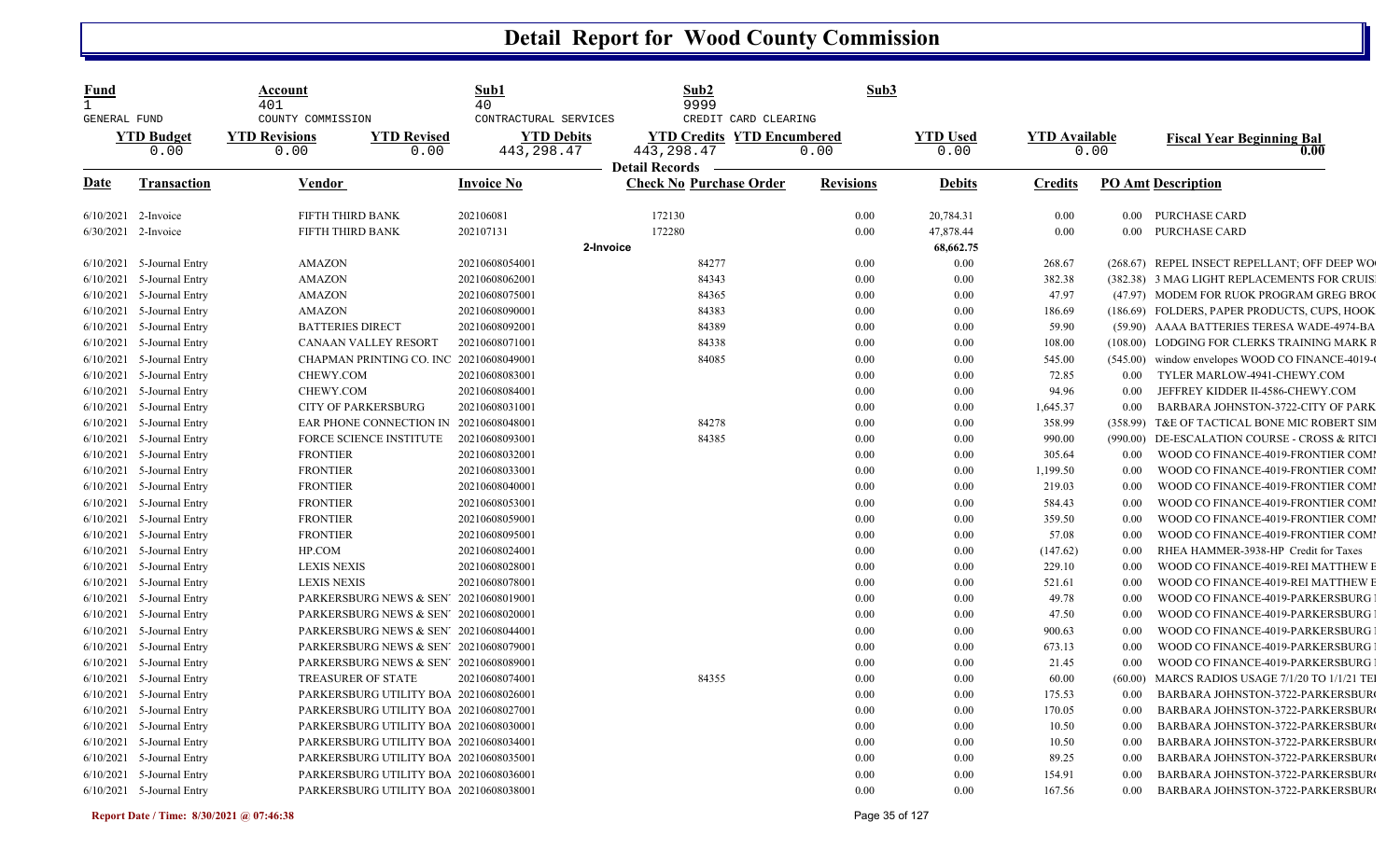|           | 6/10/2021 5-Journal Entry   | PARKERSBURG UTILITY BOA 20210608039001  |                |       | 0.00     | 0.00 | 17.66    | $0.00\,$ | <b>BARBARA JOHNSTON-3722-PARKERSBUR</b>                       |
|-----------|-----------------------------|-----------------------------------------|----------------|-------|----------|------|----------|----------|---------------------------------------------------------------|
|           | 6/10/2021 5-Journal Entry   | PARKERSBURG UTILITY BOA 20210608046001  |                |       | 0.00     | 0.00 | 207.03   | 0.00     | BARBARA JOHNSTON-3722-PARKERSBUR                              |
|           | 6/10/2021 5-Journal Entry   | PARKERSBURG UTILITY BOA 20210608047001  |                |       | 0.00     | 0.00 | 137.58   | $0.00\,$ | BARBARA JOHNSTON-3722-PARKERSBUR                              |
|           | 6/10/2021 5-Journal Entry   | <b>S W RESOURCES</b>                    | 20210608041001 |       | 0.00     | 0.00 | 5,719.97 | 0.00     | WOOD CO FINANCE-4019-SW RESOURCES.                            |
|           | 6/10/2021 5-Journal Entry   | STATIONERS INC                          | 20210608021001 | 84156 | 0.00     | 0.00 | 172.50   | (172.50) | 100PK SPINDLE DVD-R WOOD CO FINANCH                           |
|           | 6/10/2021 5-Journal Entry   | STATIONERS INC                          | 20210608022001 | 84153 | 0.00     | 0.00 | 58.42    |          | (58.42) MICROPERFORATED CUSTOM CUT SHEET:                     |
|           | 6/10/2021 5-Journal Entry   | STATIONERS INC                          | 20210608023001 | 84050 | 0.00     | 0.00 | 14.86    |          | (14.86) env moistener; sticky notes; plasti bands; white or   |
|           | $6/10/2021$ 5-Journal Entry | <b>STATIONERS INC</b>                   | 20210608042001 |       | 0.00     | 0.00 | 730.60   | $0.00\,$ | WOOD CO FINANCE-4019-STATIONERS, IN                           |
|           | 6/10/2021 5-Journal Entry   | STATIONERS INC                          | 20210608065001 | 84265 | 0.00     | 0.00 | 200.08   |          | (200.08) ENVELOPES; LABELS; STAPLES; TAPE; BLU                |
|           | $6/10/2021$ 5-Journal Entry | STATIONERS INC                          | 20210608085001 |       | 0.00     | 0.00 | 22.69    | $0.00\,$ | WOOD CO FINANCE-4019-STATIONERS, IN                           |
| 6/10/2021 | 5-Journal Entry             | <b>STATIONERS INC</b>                   | 20210608088001 | 84282 | 0.00     | 0.00 | 173.57   |          | (173.57) NOTEBOOKS, TISSUES, POST ITS, ENVELOI                |
|           | 6/10/2021 5-Journal Entry   | STONEWALL RESORT                        | 20210608002001 | 84129 | 0.00     | 0.00 | 477.00   |          | (477.00) 3 nights lodging, meals, mileage - Clerk's conf. - 1 |
|           | $6/10/2021$ 5-Journal Entry | STONEWALL RESORT                        | 20210608003001 | 84129 | 0.00     | 0.00 | 477.00   |          | (477.00) 3 nights lodging, meals, mileage - Clerk's conf. - 1 |
|           | 6/10/2021 5-Journal Entry   | <b>TEXAS ROADHOUSE</b>                  | 20210608001001 |       | 0.00     | 0.00 | 47.54    | $0.00\,$ | CELESTE RIDGWAY-4026-TEXAS ROADHC                             |
|           | $6/10/2021$ 5-Journal Entry | <b>UBIQUITY</b>                         | 20210608069001 | 84353 | 0.00     | 0.00 | 725.46   |          | (725.46) LONG RANGE WIRELESS ACCESS POINT G                   |
|           | $6/10/2021$ 5-Journal Entry | UNITED STATES POSTAL SER 20210608025001 |                | 84270 | 0.00     | 0.00 | 14.70    |          | (14.70) SHIPPING EVIDENCE TO CIB LAB MATTHE                   |
|           | $6/10/2021$ 5-Journal Entry | UNITED STATES POSTAL SER 20210608057001 |                |       | 0.00     | 0.00 | 28.80    |          | 0.00 MATTHEW HUPP-4693-USPS                                   |
|           | 6/10/2021 5-Journal Entry   | UNITED STATES POSTAL SER 20210608066001 |                | 84330 | 0.00     | 0.00 | 28.80    |          | (28.80) MAILING PACKAGES TO CIB LAB MATTHE                    |
|           | 6/10/2021 5-Journal Entry   | UNITED STATES POSTAL SER 20210608073001 |                | 84372 | 0.00     | 0.00 | 29.40    |          | (29.40) MAILING OF PACKAGE TO CIB LAB MATTI                   |
|           | $6/10/2021$ 5-Journal Entry | UNITED STATES POSTAL SER 20210608080001 |                | 84380 | 0.00     | 0.00 | 14.70    |          | (14.70) SHIPMENTS OF PACKAGES TO CIB LAB MA                   |
| 6/10/2021 | 5-Journal Entry             | UNITED STATES POSTAL SER 20210608081001 |                | 84380 | 0.00     | 0.00 | 14.15    |          | (14.15) SHIPMENTS OF PACKAGES TO CIB LAB MA                   |
| 6/10/2021 | 5-Journal Entry             | <b>WALMART</b>                          | 20210608082001 | 84388 | 0.00     | 0.00 | 140.92   |          | (140.92) BATTERIES; COFFEE; CREAMER TERESA W                  |
|           | $6/10/2021$ 5-Journal Entry | WASTE MANAGEMENT OF W 20210608029001    |                |       | 0.00     | 0.00 | 336.04   |          | 0.00 WOOD CO FINANCE-4019-WASTE MGMT V                        |
|           | 6/10/2021 5-Journal Entry   | WV STATE AUDITOR'S OFFIC 20210608067001 |                | 84337 | 0.00     | 0.00 | 50.00    |          | (50.00) COUNTY CLERKS ANNUAL TRAINING - rho                   |
| 6/10/2021 | 5-Journal Entry             | WV STATE AUDITOR'S OFFIC 20210608068001 |                | 84337 | 0.00     | 0.00 | 225.00   |          | (225.00) COUNTY CLERKS ANNUAL TRAINING - rho                  |
|           | 6/10/2021 5-Journal Entry   | WV STATE AUDITOR'S OFFIC 20210608070001 |                | 84337 | 0.00     | 0.00 | 50.00    |          | (50.00) COUNTY CLERKS ANNUAL TRAINING - rho                   |
|           | $6/10/2021$ 5-Journal Entry | WV STATE AUDITOR'S OFFIC 20210608072001 |                | 84337 | 0.00     | 0.00 | 50.00    |          | (50.00) COUNTY CLERKS ANNUAL TRAINING - rho                   |
|           | 6/30/2021 5-Journal Entry   | <b>AMAZON</b>                           | 20210713004001 | 84509 | 0.00     | 0.00 | 36.65    |          | (36.65) BOOKS CHARLOTTE DAUPHIN-1908-AMZN                     |
|           | $6/30/2021$ 5-Journal Entry | <b>AMAZON</b>                           | 20210713005001 | 84509 | 0.00     | 0.00 | 42.75    |          | (42.75) BOOKS CHARLOTTE DAUPHIN-1908-AMAZ                     |
|           | 6/30/2021 5-Journal Entry   | <b>AMAZON</b>                           | 20210713017001 | 84383 | 0.00     | 0.00 | 129.88   |          | (129.88) FOLDERS, PAPER PRODUCTS, CUPS, HOOK                  |
|           | 6/30/2021 5-Journal Entry   | <b>AMAZON</b>                           | 20210713018001 | 84383 | 0.00     | 0.00 | 175.38   |          | (175.38) FOLDERS, PAPER PRODUCTS, CUPS, HOOK                  |
|           | 6/30/2021 5-Journal Entry   | <b>AMAZON</b>                           | 20210713025001 | 84383 | 0.00     | 0.00 | 27.70    |          | (27.70) FOLDERS, PAPER PRODUCTS, CUPS, HOOK                   |
|           | 6/30/2021 5-Journal Entry   | <b>AMAZON</b>                           | 20210713074001 | 84383 | 0.00     | 0.00 | 96.10    |          | (96.10) FOLDERS, PAPER PRODUCTS, CUPS, HOOK                   |
|           | $6/30/2021$ 5-Journal Entry | <b>AMAZON</b>                           | 20210713150001 | 84521 | 0.00     | 0.00 | 29.99    |          | (29.99) 2.5GB ETHERNET PCI INTERFACE CARD GI                  |
|           | 6/30/2021 5-Journal Entry   | ANGRY BULL STEAKHOUSE                   | 20210713037001 |       | $0.00\,$ | 0.00 | 41.61    | 0.00     | WILLIAM BLATT-4958-ANGRY BULL STEA                            |
|           | 6/30/2021 5-Journal Entry   | ANGRY BULL STEAKHOUSE                   | 20210713039001 |       | 0.00     | 0.00 | 32.01    | $0.00\,$ | RYAN WINDLAND-4818-ANGRY BULL STE                             |
|           | $6/30/2021$ 5-Journal Entry | ANGRY BULL STEAKHOUSE                   | 20210713041001 |       | 0.00     | 0.00 | 40.54    | 0.00     | ANDREW SHRIVER-4297-ANGRY BULL STI                            |
|           | 6/30/2021 5-Journal Entry   | ANGRY BULL STEAKHOUSE 20210713043001    |                |       | 0.00     | 0.00 | 41.61    | 0.00     | DEREK CROSS-4446-ANGRY BULL STEAK                             |
| 6/30/2021 | 5-Journal Entry             | <b>APPLEBEES</b>                        | 20210713086001 |       | 0.00     | 0.00 | 36.62    | 0.00     | WILLIAM BLATT-4958-APPLEBEES SAND9                            |
|           | 6/30/2021 5-Journal Entry   | <b>APPLEBEES</b>                        | 20210713088001 |       | 0.00     | 0.00 | 25.66    | 0.00     | RYAN WINDLAND-4818-APPLEBEES SAND                             |
|           | 6/30/2021 5-Journal Entry   | <b>APPLEBEES</b>                        | 20210713093001 |       | 0.00     | 0.00 | 30.27    | 0.00     | DEREK CROSS-4446-APPLEBEES SAND9420                           |
|           | 6/30/2021 5-Journal Entry   | <b>APPLEBEES</b>                        | 20210713095001 |       | 0.00     | 0.00 | 27.57    | 0.00     | ANDREW SHRIVER-4297-APPLEBEES SANI                            |
|           | 6/30/2021 5-Journal Entry   | AXON ENTERPRISE, INC.                   | 20210713149001 | 84376 | 0.00     | 0.00 | 375.00   |          | (375.00) TASER INSTRUCTOR TRAINING ROBERT S                   |
|           | 6/30/2021 5-Journal Entry   | BEYOND MEASURE MARKET 20210713089001    |                |       | 0.00     | 0.00 | 10.03    | $0.00\,$ | RYAN WINDLAND-4818-BEYOND MEASUF                              |
|           | 6/30/2021 5-Journal Entry   | BEYOND MEASURE MARKET 20210713091001    |                |       | 0.00     | 0.00 | 8.76     | 0.00     | ANDREW SHRIVER-4297-BEYOND MEASU                              |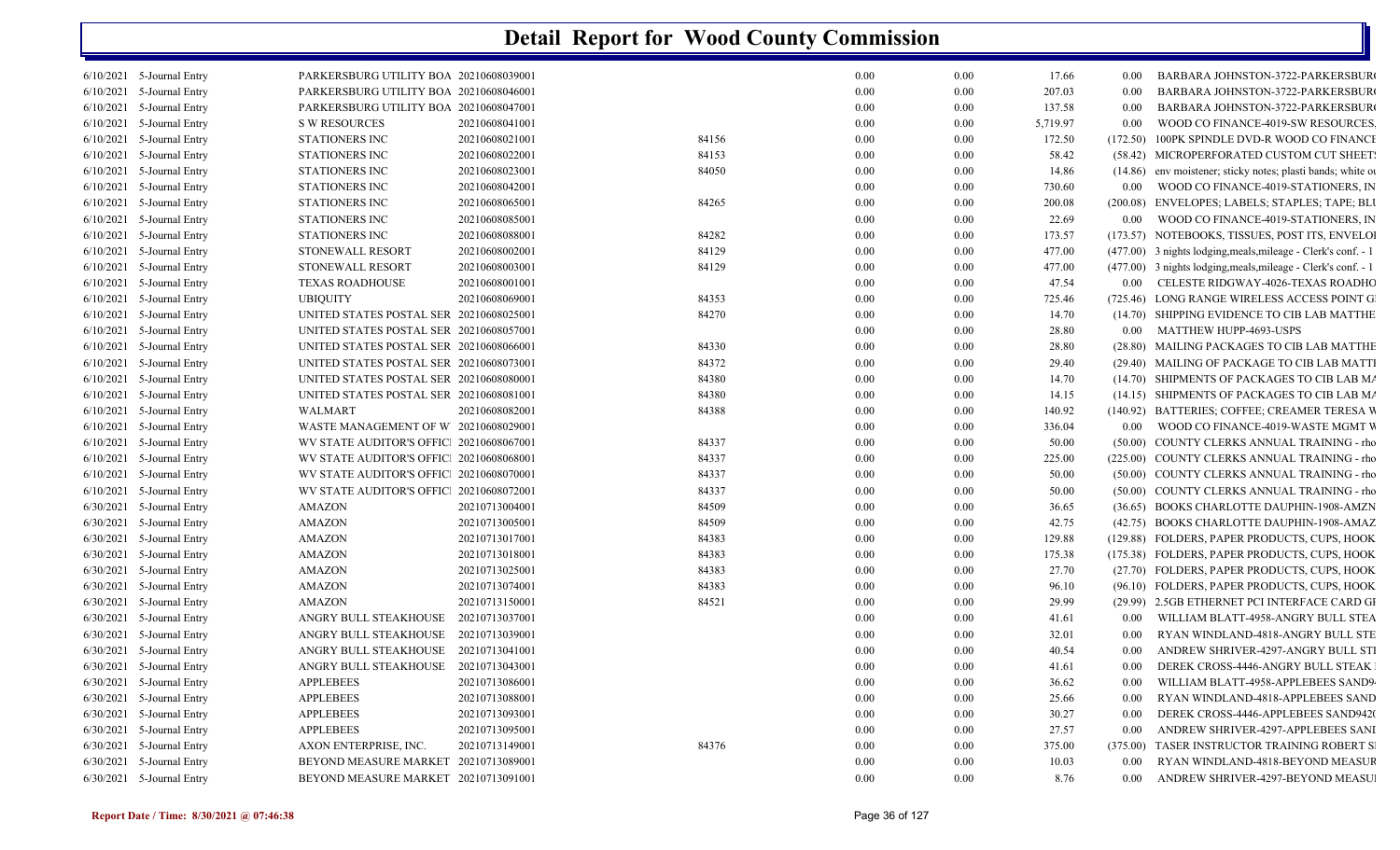|           | 6/30/2021 5-Journal Entry   | <b>BP OIL</b>                           | 20210713100001 |       | 0.00     | 0.00     | 22.00    | $0.00\,$          | DEREK CROSS-4446-BP#5802616GIANT #43             |
|-----------|-----------------------------|-----------------------------------------|----------------|-------|----------|----------|----------|-------------------|--------------------------------------------------|
|           | 6/30/2021 5-Journal Entry   | CANAAN VALLEY RESORT                    | 20210713076001 | 84338 | 0.00     | 0.00     | 216.00   | (216.00)          | LODGING FOR CLERKS TRAINING MARK F               |
| 6/30/2021 | 5-Journal Entry             | CHAPMAN PRINTING CO. INC 20210713036001 |                | 84085 | 0.00     | 0.00     | 813.00   |                   | (813.00) window envelopes WOOD CO FINANCE-4019-0 |
| 6/30/2021 | 5-Journal Entry             | CHEWY.COM                               | 20210713024001 |       | 0.00     | 0.00     | 99.71    | $0.00\,$          | TAYLOR PHILLIPS-4883-CHEWY.COM                   |
| 6/30/2021 | 5-Journal Entry             | <b>CIRCLE K</b>                         | 20210713042001 |       | 0.00     | 0.00     | 39.61    | 0.00              | DEREK CROSS-4446-CIRCLE K 05259                  |
| 6/30/2021 | 5-Journal Entry             | <b>CIRCLE K</b>                         | 20210713080001 |       | 0.00     | 0.00     | 32.00    | 0.00              | RYAN WINDLAND-4818-CIRCLE K 05259                |
| 6/30/2021 | 5-Journal Entry             | <b>CITY OF PARKERSBURG</b>              | 20210713029001 |       | 0.00     | 0.00     | 1,645.37 | 0.00              | BARBARA JOHNSTON-3722-CITY OF PARK               |
|           | 6/30/2021 5-Journal Entry   | <b>EMAR CORPORATION</b>                 | 20210713065001 |       | 0.00     | 0.00     | 300.00   | 0.00              | WOOD CO FINANCE-4019-IN                          |
| 6/30/2021 | 5-Journal Entry             | <b>EMAR CORPORATION</b>                 | 20210713067001 |       | 0.00     | 0.00     | 75.00    | 0.00              | WOOD CO FINANCE-4019-IN                          |
| 6/30/2021 | 5-Journal Entry             | <b>EMAR CORPORATION</b>                 | 20210713075001 |       | 0.00     | 0.00     | 75.00    | 0.00              | WOOD CO FINANCE-4019-IN                          |
| 6/30/2021 | 5-Journal Entry             | <b>EMBASSY SUITES</b>                   | 20210713110001 | 84342 | 0.00     | 0.00     | 288.00   | (288.00)          | LODGING FOR SHERIFF TO ATTEND WVAC               |
| 6/30/2021 | 5-Journal Entry             | FEDERAL EXPRESS CORP                    | 20210713026001 | 84432 | 0.00     | 0.00     | 15.18    |                   | (15.18) SHIPMENT OF TASER EQUIPMENT TO AXX       |
| 6/30/2021 | 5-Journal Entry             | <b>FRONTIER</b>                         | 20210713019001 |       | 0.00     | 0.00     | 71.02    | 0.00              | WOOD CO FINANCE-4019-FRONTIER COMI               |
| 6/30/2021 | 5-Journal Entry             | <b>FRONTIER</b>                         | 20210713020001 |       | 0.00     | 0.00     | 305.64   | 0.00              | WOOD CO FINANCE-4019-FRONTIER COMI               |
| 6/30/2021 | 5-Journal Entry             | <b>FRONTIER</b>                         | 20210713032001 |       | 0.00     | 0.00     | 219.03   | 0.00              | WOOD CO FINANCE-4019-FRONTIER COMI               |
| 6/30/2021 | 5-Journal Entry             | <b>FRONTIER</b>                         | 20210713035001 |       | 0.00     | 0.00     | 1,199.50 | 0.00              | WOOD CO FINANCE-4019-FRONTIER COMI               |
| 6/30/2021 | 5-Journal Entry             | <b>FRONTIER</b>                         | 20210713066001 |       | 0.00     | 0.00     | 566.73   | 0.00              | WOOD CO FINANCE-4019-FRONTIER COMI               |
| 6/30/2021 | 5-Journal Entry             | <b>FRONTIER</b>                         | 20210713107001 |       | 0.00     | 0.00     | 359.50   | 0.00              | WOOD CO FINANCE-4019-FRONTIER COMI               |
| 6/30/2021 | 5-Journal Entry             | <b>FRONTIER</b>                         | 20210713151001 |       | 0.00     | 0.00     | 57.08    | 0.00              | WOOD CO FINANCE-4019-FRONTIER COMI               |
| 6/30/2021 | 5-Journal Entry             | <b>GALLS</b>                            | 20210713142001 | 84515 | 0.00     | 0.00     | 177.79   | (177.79)          | BADGE & WALLET RHEA HAMMER-3938-G                |
| 6/30/2021 | 5-Journal Entry             | <b>KALAHARI</b>                         | 20210713049001 |       | 0.00     | 0.00     | 351.44   | $0.00\,$          | DEREK CROSS-4446-KALAHARI RESORT- (              |
| 6/30/2021 | 5-Journal Entry             | <b>KALAHARI</b>                         | 20210713052001 |       | 0.00     | 0.00     | 351.44   | 0.00              | RYAN WINDLAND-4818-KALAHARI RESOI                |
| 6/30/2021 | 5-Journal Entry             | <b>KALAHARI</b>                         | 20210713054001 |       | 0.00     | 0.00     | 11.21    | 0.00              | DEREK CROSS-4446-KALAHARI RESTAUR.               |
| 6/30/2021 | 5-Journal Entry             | <b>KALAHARI</b>                         | 20210713069001 |       | 0.00     | 0.00     | 11.21    | 0.00              | WILLIAM BLATT-4958-KALAHARI RESTAU               |
| 6/30/2021 | 5-Journal Entry             | <b>KALAHARI</b>                         | 20210713071001 |       | 0.00     | 0.00     | 8.27     | 0.00              | RYAN WINDLAND-4818-KALAHARI RESTA                |
| 6/30/2021 | 5-Journal Entry             | <b>KALAHARI</b>                         | 20210713072001 |       | 0.00     | 0.00     | 11.21    | 0.00              | ANDREW SHRIVER-4297-KALAHARI REST.               |
| 6/30/2021 | 5-Journal Entry             | <b>KALAHARI</b>                         | 20210713078001 |       | 0.00     | 0.00     | 13.34    | 0.00              | WILLIAM BLATT-4958-KALAHARI RESTAU               |
| 6/30/2021 | 5-Journal Entry             | <b>KALAHARI</b>                         | 20210713079001 |       | 0.00     | 0.00     | 21.73    | 0.00              | DEREK CROSS-4446-KALAHARI RESTAUR.               |
| 6/30/2021 | 5-Journal Entry             | KALAHARI                                | 20210713082001 |       | 0.00     | 0.00     | 14.41    | 0.00              | ANDREW SHRIVER-4297-KALAHARI REST.               |
| 6/30/2021 | 5-Journal Entry             | <b>KALAHARI</b>                         | 20210713083001 |       | 0.00     | 0.00     | 17.61    | 0.00              | ANDREW SHRIVER-4297-KALAHARI REST.               |
| 6/30/2021 | 5-Journal Entry             | <b>KALAHARI</b>                         | 20210713084001 |       | 0.00     | 0.00     | 17.61    | 0.00              | RYAN WINDLAND-4818-KALAHARI RESTA                |
|           | 6/30/2021 5-Journal Entry   | <b>KALAHARI</b>                         | 20210713092001 |       | 0.00     | 0.00     | 20.82    | 0.00              | ANDREW SHRIVER-4297-KALAHARI REST.               |
| 6/30/2021 | 5-Journal Entry             | <b>KALAHARI</b>                         | 20210713094001 |       | 0.00     | 0.00     | 11.21    | 0.00              | DEREK CROSS-4446-KALAHARI RESTAUR.               |
| 6/30/2021 | 5-Journal Entry             | <b>KALAHARI</b>                         | 20210713099001 |       | 0.00     | 0.00     | 8.22     | 0.00              | RYAN WINDLAND-4818-KALAHARI RESTA                |
|           | 6/30/2021 5-Journal Entry   | <b>KALAHARI</b>                         | 20210713101001 |       | 0.00     | 0.00     | 17.61    | 0.00              | ANDREW SHRIVER-4297-KALAHARI REST.               |
| 6/30/2021 | 5-Journal Entry             | <b>KALAHARI</b>                         | 20210713102001 |       | 0.00     | 0.00     | 20.82    | 0.00              | ANDREW SHRIVER-4297-KALAHARI REST.               |
|           | 6/30/2021 5-Journal Entry   | <b>KALAHARI</b>                         | 20210713103001 |       | 0.00     | 0.00     | 12.81    | 0.00              | DEREK CROSS-4446-KALAHARI RESTAUR.               |
|           | 6/30/2021 5-Journal Entry   | <b>KALAHARI</b>                         | 20210713104001 |       | 0.00     | 0.00     | 10.14    | 0.00              | RYAN WINDLAND-4818-KALAHARI RESTA                |
|           | $6/30/2021$ 5-Journal Entry | <b>LEXIS NEXIS</b>                      | 20210713022001 |       | $0.00\,$ | 0.00     | 229.10   | $0.00\,$          | WOOD CO FINANCE-4019-REI MATTHEW E               |
|           | $6/30/2021$ 5-Journal Entry | <b>LEXIS NEXIS</b>                      | 20210713113001 |       | 0.00     | 0.00     | 99.08    | 0.00 <sub>1</sub> | WOOD CO FINANCE-4019-REI MATTHEW E               |
|           | 6/30/2021 5-Journal Entry   | <b>LEXIS NEXIS</b>                      | 20210713145001 |       | 0.00     | 0.00     | 214.10   | $0.00\,$          | WOOD CO FINANCE-4019-REI MATTHEW E               |
|           | 6/30/2021 5-Journal Entry   | LOWE'S COMPANIES, INC.                  | 20210713040001 |       | 0.00     | 0.00     | 19.53    | 0.00              | ANDREW SHRIVER-4297-LOWES #02246                 |
|           | 6/30/2021 5-Journal Entry   | <b>MARATHON PETROL</b>                  | 20210713098001 |       | 0.00     | 0.00     | 11.59    | 0.00              | WILLIAM BLATT-4958-MARATHON PETRC                |
|           | 6/30/2021 5-Journal Entry   | <b>MCDONALDS</b>                        | 20210713047001 |       | 0.00     | 0.00     | 13.32    | 0.00              | WILLIAM BLATT-4958-MCDONALD'S F2164              |
|           | 6/30/2021 5-Journal Entry   | <b>MCDONALDS</b>                        | 20210713050001 |       | $0.00\,$ | $0.00\,$ | 10.13    | $0.00\,$          | RYAN WINDLAND-4818-MCDONALD'S F21                |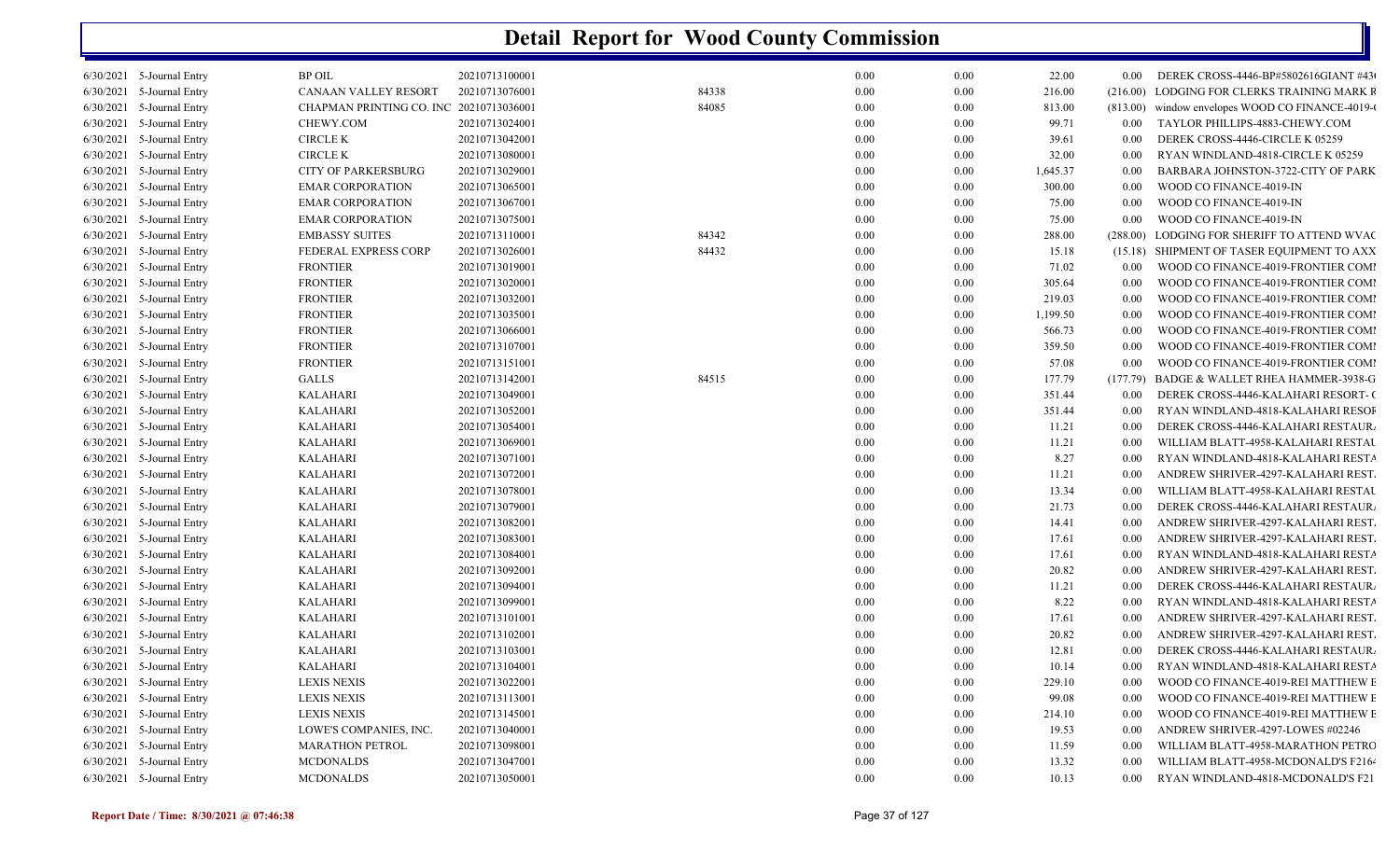|           | $6/30/2021$ 5-Journal Entry | <b>MCDONALDS</b>                        | 20210713051001 |       | 0.00 | 0.00 | 11.73     | 0.00              | ANDREW SHRIVER-4297-MCDONALD'S F2                 |
|-----------|-----------------------------|-----------------------------------------|----------------|-------|------|------|-----------|-------------------|---------------------------------------------------|
|           | 6/30/2021 5-Journal Entry   | <b>MCDONALDS</b>                        | 20210713081001 |       | 0.00 | 0.00 | 10.13     | 0.00              | RYAN WINDLAND-4818-MCDONALD'S F21                 |
|           | 6/30/2021 5-Journal Entry   | <b>MCDONALDS</b>                        | 20210713087001 |       | 0.00 | 0.00 | 16.09     | 0.00              | WILLIAM BLATT-4958-MCDONALD'S F2164               |
|           | $6/30/2021$ 5-Journal Entry | <b>MCDONALDS</b>                        | 20210713090001 |       | 0.00 | 0.00 | 10.46     | 0.00              | DEREK CROSS-4446-MCDONALD'S F10786                |
|           | 6/30/2021 5-Journal Entry   | PARKERSBURG NEWS & SEN' 20210713027001  |                |       | 0.00 | 0.00 | 714.08    | 0.00              | WOOD CO FINANCE-4019-PARKERSBURG                  |
|           | 6/30/2021 5-Journal Entry   | PARKERSBURG NEWS & SEN' 20210713085001  |                | 84313 | 0.00 | 0.00 | 46.36     | (46.36)           | LEGAL AD - BIDS FOR PURSUIT CRUISERS              |
|           | 6/30/2021 5-Journal Entry   | PARKERSBURG NEWS & SEN 20210713118001   |                |       | 0.00 | 0.00 | 623.08    | 0.00              | WOOD CO FINANCE-4019-PARKERSBURG                  |
| 6/30/2021 | 5-Journal Entry             | PARKERSBURG UTILITY BOA 20210713053001  |                |       | 0.00 | 0.00 | 94.53     | 0.00              | BARBARA JOHNSTON-3722-PARKERSBUR                  |
|           | 6/30/2021 5-Journal Entry   | PARKERSBURG UTILITY BOA 20210713055001  |                |       | 0.00 | 0.00 | 222.70    | 0.00              | BARBARA JOHNSTON-3722-PARKERSBUR                  |
|           | $6/30/2021$ 5-Journal Entry | PARKERSBURG UTILITY BOA 20210713056001  |                |       | 0.00 | 0.00 | 17.66     | 0.00              | BARBARA JOHNSTON-3722-PARKERSBUR                  |
| 6/30/2021 | 5-Journal Entry             | PARKERSBURG UTILITY BOA 20210713057001  |                |       | 0.00 | 0.00 | 269.87    | 0.00              | BARBARA JOHNSTON-3722-PARKERSBUR                  |
|           | 6/30/2021 5-Journal Entry   | PARKERSBURG UTILITY BOA 20210713058001  |                |       | 0.00 | 0.00 | 96.70     | 0.00              | BARBARA JOHNSTON-3722-PARKERSBUR                  |
|           | $6/30/2021$ 5-Journal Entry | PARKERSBURG UTILITY BOA 20210713059001  |                |       | 0.00 | 0.00 | 196.87    | 0.00              | BARBARA JOHNSTON-3722-PARKERSBUR                  |
|           | 6/30/2021 5-Journal Entry   | PARKERSBURG UTILITY BOA 20210713062001  |                |       | 0.00 | 0.00 | 10.50     | 0.00              | BARBARA JOHNSTON-3722-PARKERSBUR                  |
|           | 6/30/2021 5-Journal Entry   | PARKERSBURG UTILITY BOA 20210713063001  |                |       | 0.00 | 0.00 | 196.46    | 0.00              | BARBARA JOHNSTON-3722-PARKERSBUR                  |
| 6/30/2021 | 5-Journal Entry             | PARKERSBURG UTILITY BOA 20210713064001  |                |       | 0.00 | 0.00 | 165.42    | 0.00              | BARBARA JOHNSTON-3722-PARKERSBUR                  |
|           | 6/30/2021 5-Journal Entry   | PARKERSBURG UTILITY BOA 20210713073001  |                |       | 0.00 | 0.00 | 10.96     | 0.00              | BARBARA JOHNSTON-3722-PARKERSBUR                  |
|           | 6/30/2021 5-Journal Entry   | <b>S W RESOURCES</b>                    | 20210713096001 |       | 0.00 | 0.00 | 21,930.00 | 0.00              | WOOD CO FINANCE-4019-SW RESOURCES                 |
| 6/30/2021 | 5-Journal Entry             | <b>S W RESOURCES</b>                    | 20210713124001 |       | 0.00 | 0.00 | 4,042.57  | 0.00              | WOOD CO FINANCE-4019-SW RESOURCES                 |
|           | 6/30/2021 5-Journal Entry   | <b>SAM'S CLUB</b>                       | 20210713044001 | 84428 | 0.00 | 0.00 | 100.64    |                   | (100.64) GATORADE & BOTTLED WATER FOR DEPU        |
|           | 6/30/2021 5-Journal Entry   | SPEEDWAY SUPERAMERICA                   | 20210713038001 |       | 0.00 | 0.00 | 16.75     | $0.00\,$          | WILLIAM BLATT-4958-SPEEDWAY 03667 U               |
| 6/30/2021 | 5-Journal Entry             | SPEEDWAY SUPERAMERICA                   | 20210713077001 |       | 0.00 | 0.00 | 42.42     | 0.00              | WILLIAM BLATT-4958-SPEEDWAY 03667 U               |
|           | 6/30/2021 5-Journal Entry   | <b>STATIONERS INC</b>                   | 20210713034001 | 84282 | 0.00 | 0.00 | 79.50     |                   | (79.50) NOTEBOOKS, TISSUES, POST ITS, ENVELOI     |
|           | 6/30/2021 5-Journal Entry   | STATIONERS INC                          | 20210713128001 | 84354 | 0.00 | 0.00 | 130.37    |                   | (130.37) CERTIFICATION STAMP; RELEASE STAMP:      |
| 6/30/2021 | 5-Journal Entry             | STATIONERS INC                          | 20210713141001 | 84454 | 0.00 | 0.00 | 3,620.00  |                   | (3,620.00) CASES 8 1/2 X 11 COPY PAPER WOOD CO FI |
|           | 6/30/2021 5-Journal Entry   | <b>STONEWALL RESORT</b>                 | 20210713001001 | 84227 | 0.00 | 0.00 | 361.08    |                   | (361.08) LODGING, PER DIEM & MILEAGE FOR STA      |
|           | 6/30/2021 5-Journal Entry   | STONEWALL RESORT                        | 20210713002001 | 84227 | 0.00 | 0.00 | (36.18)   |                   | 36.18 LODGING, PER DIEM & MILEAGE FOR STA         |
| 6/30/2021 | 5-Journal Entry             | STONEWALL RESORT                        | 20210713003001 | 84227 | 0.00 | 0.00 | (0.90)    |                   | 0.90 LODGING, PER DIEM & MILEAGE FOR STA          |
|           | 6/30/2021 5-Journal Entry   | STONEWALL RESORT                        | 20210713114001 | 84227 | 0.00 | 0.00 | 93.86     |                   | (93.86) LODGING, PER DIEM & MILEAGE FOR STA       |
|           | 6/30/2021 5-Journal Entry   | STONEWALL RESORT                        | 20210713115001 | 84227 | 0.00 | 0.00 | 324.00    |                   | (324.00) LODGING, PER DIEM & MILEAGE FOR STA      |
| 6/30/2021 | 5-Journal Entry             | <b>STONEWALL RESORT</b>                 | 20210713116001 | 84227 | 0.00 | 0.00 | 324.00    |                   | (324.00) LODGING, PER DIEM & MILEAGE FOR STA      |
|           | 6/30/2021 5-Journal Entry   | <b>STONEWALL RESORT</b>                 | 20210713119001 | 84227 | 0.00 | 0.00 | 64.47     |                   | (64.47) LODGING, PER DIEM & MILEAGE FOR STA       |
| 6/30/2021 | 5-Journal Entry             | STONEWALL RESORT                        | 20210713120001 | 84227 | 0.00 | 0.00 | 324.00    |                   | (324.00) LODGING, PER DIEM & MILEAGE FOR STA      |
|           | 6/30/2021 5-Journal Entry   | STONEWALL RESORT                        | 20210713121001 | 84227 | 0.00 | 0.00 | 209.64    |                   | (209.64) LODGING, PER DIEM & MILEAGE FOR STA      |
|           | 6/30/2021 5-Journal Entry   | <b>STONEWALL RESORT</b>                 | 20210713122001 | 84227 | 0.00 | 0.00 | 72.53     |                   | (72.53) LODGING, PER DIEM & MILEAGE FOR STA       |
|           | 6/30/2021 5-Journal Entry   | STONEWALL RESORT                        | 20210713123001 | 84227 | 0.00 | 0.00 | 341.64    |                   | (341.64) LODGING, PER DIEM & MILEAGE FOR STA      |
|           | 6/30/2021 5-Journal Entry   | STONEWALL RESORT                        | 20210713125001 | 84227 | 0.00 | 0.00 | 324.00    |                   | (324.00) LODGING, PER DIEM & MILEAGE FOR STA      |
|           | $6/30/2021$ 5-Journal Entry | <b>STONEWALL RESORT</b>                 | 20210713126001 | 84227 | 0.00 | 0.00 | 324.00    |                   | (324.00) LODGING, PER DIEM & MILEAGE FOR STA      |
|           | 6/30/2021 5-Journal Entry   | STONEWALL RESORT                        | 20210713127001 | 84227 | 0.00 | 0.00 | (17.64)   |                   | 17.64 LODGING, PER DIEM & MILEAGE FOR STA         |
|           | 6/30/2021 5-Journal Entry   | <b>UBIQUITY</b>                         | 20210713070001 | 84438 | 0.00 | 0.00 | 136.96    |                   | (136.96) POE INJECTOR, 24VDC, 24W, GBIT GREG BI   |
|           | 6/30/2021 5-Journal Entry   | UNITED STATES POSTAL SER 20210713023001 |                | 84413 | 0.00 | 0.00 | 14.40     |                   | (14.40) SHIPMENT OF BOXES TO CIA LAB MATTHI       |
| 6/30/2021 | 5-Journal Entry             | UNITED STATES POSTAL SER 20210713105001 |                | 84500 | 0.00 | 0.00 | 31.45     |                   | (31.45) PACKAGE MAILED TO CIB LAB; PACKAGE        |
|           | 6/30/2021 5-Journal Entry   | UNITED STATES POSTAL SER 20210713137001 |                | 84508 | 0.00 | 0.00 | 14.15     |                   | (14.15) SHIPMENT OF EVIDENCE TO CIB LAB MAT       |
|           | 6/30/2021 5-Journal Entry   | UNITED STATES POSTAL SER 20210713144001 |                |       | 0.00 | 0.00 | 28.80     | 0.00              | MATTHEW HUPP-4693-USPS PO 5562100347              |
|           | 6/30/2021 5-Journal Entry   | WALMART                                 | 20210713048001 |       | 0.00 | 0.00 | 19.04     | 0.00 <sub>1</sub> | WILLIAM BLATT-4958-WAL-MART #1628                 |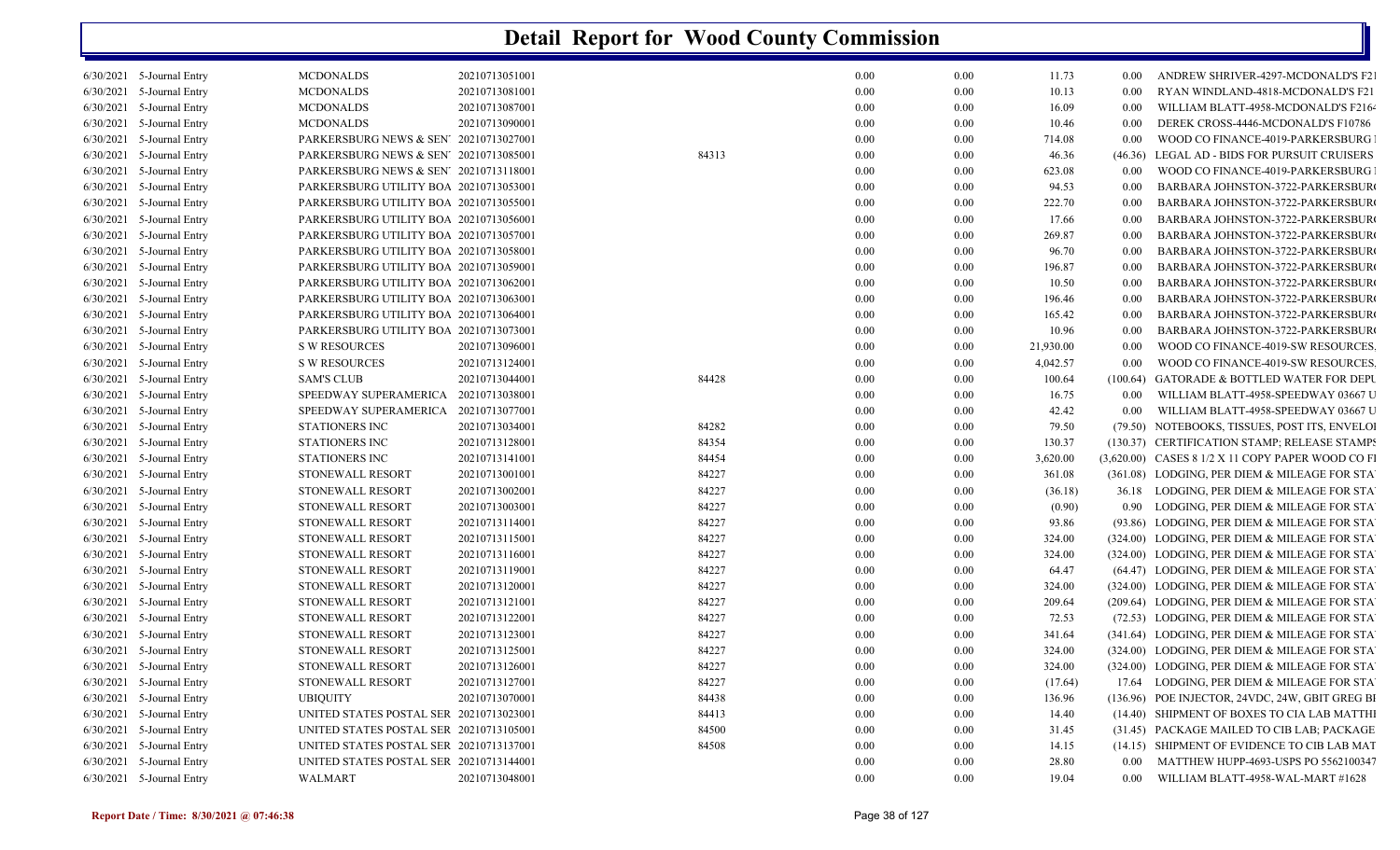| 6/30/2021<br>6/30/2021<br>6/30/2021<br>6/30/2021<br>6/30/2021<br>6/30/2021<br>6/30/2021 | 6/30/2021 5-Journal Entry<br>6/30/2021 5-Journal Entry<br>5-Journal Entry<br>5-Journal Entry<br>$6/30/2021$ 5-Journal Entry<br>5-Journal Entry<br>5-Journal Entry<br>6/30/2021 5-Journal Entry<br>5-Journal Entry<br>5-Journal Entry<br>5-Journal Entry<br>6/30/2021 5-Journal Entry | WASTE MANAGEMENT OF W 20210713021001<br>WEST VIRGINIA PLANNING A 20210713030001<br>WEST VIRGINIA STATE BAR 20210713006001<br>WEST VIRGINIA STATE BAR 20210713129001<br>WEST VIRGINIA STATE BAR 20210713130001<br>WEST VIRGINIA STATE BAR 20210713132001<br>WEST VIRGINIA STATE BAR 20210713133001<br>WEST VIRGINIA STATE BAR 20210713134001<br>WEST VIRGINIA STATE BAR 20210713135001<br>WEST VIRGINIA STATE BAR<br>WEST VIRGINIA STATE BAR<br>WEST VIRGINIA STATE BAR 20210713148001 | 20210713136001<br>20210713147001              | 84498<br>84498<br>84498<br>84498<br>84498<br>84498<br>84498<br>84498<br>84498<br>84498<br>5-Journal Entry | 0.00<br>0.00<br>0.00<br>0.00<br>0.00<br>0.00<br>0.00<br>0.00<br>0.00<br>0.00<br>0.00<br>0.00 | $0.00\,$<br>0.00<br>$0.00\,$<br>$0.00\,$<br>$0.00\,$<br>$0.00\,$<br>$0.00\,$<br>$0.00\,$<br>$0.00\,$<br>$0.00\,$<br>$0.00\,$<br>$0.00\,$ | 336.04<br>100.00<br>250.00<br>250.00<br>250.00<br>250.00<br>250.00<br>250.00<br>250.00<br>250.00<br>250.00<br>250.00<br>68,662.75 | $0.00\,$<br>0.00 | WOOD CO FINANCE-4019-WASTE MGMT V<br>TERESA WADE-4974-WEST VIRGINIA PARI<br>(250.00) WV STATE BAR DUES CHARLOTTE DAUPH<br>(250.00) WV STATE BAR DUES RHEA HAMMER-393<br>(250.00) WV STATE BAR DUES RHEA HAMMER-393<br>(250.00) WV STATE BAR DUES EMILY MARTIN-380:<br>(250.00) WV STATE BAR DUES LORA SNODGRASS-<br>(250.00) WV STATE BAR DUES HEATHER NICHOLS<br>(250.00) WV STATE BAR DUES RHEA HAMMER-393<br>(250.00) WV STATE BAR DUES RHEA HAMMER-393<br>(250.00) WV STATE BAR DUES MEGAN UNDERWOO<br>(250.00) WV STATE BAR DUES RHEA HAMMER-393 |      |
|-----------------------------------------------------------------------------------------|--------------------------------------------------------------------------------------------------------------------------------------------------------------------------------------------------------------------------------------------------------------------------------------|---------------------------------------------------------------------------------------------------------------------------------------------------------------------------------------------------------------------------------------------------------------------------------------------------------------------------------------------------------------------------------------------------------------------------------------------------------------------------------------|-----------------------------------------------|-----------------------------------------------------------------------------------------------------------|----------------------------------------------------------------------------------------------|------------------------------------------------------------------------------------------------------------------------------------------|-----------------------------------------------------------------------------------------------------------------------------------|------------------|-------------------------------------------------------------------------------------------------------------------------------------------------------------------------------------------------------------------------------------------------------------------------------------------------------------------------------------------------------------------------------------------------------------------------------------------------------------------------------------------------------------------------------------------------------|------|
|                                                                                         |                                                                                                                                                                                                                                                                                      |                                                                                                                                                                                                                                                                                                                                                                                                                                                                                       | <b>Totals For 1401409999</b>                  |                                                                                                           |                                                                                              | 68,662.75                                                                                                                                | 68,662.75                                                                                                                         | 17,729.91)       | <b>Balance Period 12</b>                                                                                                                                                                                                                                                                                                                                                                                                                                                                                                                              | 0.00 |
| 1 401 55 341                                                                            |                                                                                                                                                                                                                                                                                      |                                                                                                                                                                                                                                                                                                                                                                                                                                                                                       |                                               |                                                                                                           |                                                                                              |                                                                                                                                          |                                                                                                                                   |                  |                                                                                                                                                                                                                                                                                                                                                                                                                                                                                                                                                       |      |
| Fund                                                                                    |                                                                                                                                                                                                                                                                                      | Account<br>401                                                                                                                                                                                                                                                                                                                                                                                                                                                                        | Sub1<br>55                                    | Sub2<br>341                                                                                               |                                                                                              | Sub3                                                                                                                                     |                                                                                                                                   |                  |                                                                                                                                                                                                                                                                                                                                                                                                                                                                                                                                                       |      |
| GENERAL FUND                                                                            | <b>YTD Budget</b><br>42,000.00                                                                                                                                                                                                                                                       | COUNTY COMMISSION<br><b>YTD Revised</b><br><b>YTD Revisions</b><br>11,323.00<br>53, 323.00                                                                                                                                                                                                                                                                                                                                                                                            | COMMODITIES<br><b>YTD Debits</b><br>26,047.37 | 0.00<br><b>Detail Records</b>                                                                             | SUPPLIES/MATERIALS<br><b>YTD Credits YTD Encumbered</b><br>367.24                            | <b>YTD Used</b><br>(26, 047.37)                                                                                                          | <b>YTD</b> Available<br>26,908.39                                                                                                 |                  | <b>Fiscal Year Beginning Bal</b><br>0.00                                                                                                                                                                                                                                                                                                                                                                                                                                                                                                              |      |
| Date                                                                                    | <b>Transaction</b>                                                                                                                                                                                                                                                                   | Vendor                                                                                                                                                                                                                                                                                                                                                                                                                                                                                | <b>Invoice No</b>                             | <b>Check No Purchase Order</b>                                                                            | <b>Revisions</b>                                                                             | <b>Debits</b>                                                                                                                            | <b>Credits</b>                                                                                                                    |                  | <b>PO Amt Description</b>                                                                                                                                                                                                                                                                                                                                                                                                                                                                                                                             |      |
|                                                                                         |                                                                                                                                                                                                                                                                                      |                                                                                                                                                                                                                                                                                                                                                                                                                                                                                       |                                               |                                                                                                           |                                                                                              |                                                                                                                                          |                                                                                                                                   |                  |                                                                                                                                                                                                                                                                                                                                                                                                                                                                                                                                                       |      |
| 6/3/2021                                                                                | 1-Purchase Order                                                                                                                                                                                                                                                                     | UNITED BANKCARD CENTER                                                                                                                                                                                                                                                                                                                                                                                                                                                                |                                               | 84391                                                                                                     | 0.00                                                                                         | 0.00                                                                                                                                     | 0.00                                                                                                                              |                  | 24.64 MaxGear Clear Frame Wall Sign Holders for con                                                                                                                                                                                                                                                                                                                                                                                                                                                                                                   |      |
| 6/10/2021                                                                               | 1-Purchase Order                                                                                                                                                                                                                                                                     | STATIONERS INC                                                                                                                                                                                                                                                                                                                                                                                                                                                                        |                                               | 84454                                                                                                     | 0.00                                                                                         | 0.00                                                                                                                                     | 0.00                                                                                                                              | 3,474.00         | CASES 8 1/2 X 11 COPY PAPER                                                                                                                                                                                                                                                                                                                                                                                                                                                                                                                           |      |
| 6/10/2021                                                                               | 1-Purchase Order                                                                                                                                                                                                                                                                     | UNITED BANKCARD CENTER                                                                                                                                                                                                                                                                                                                                                                                                                                                                |                                               | 84435                                                                                                     | 0.00                                                                                         | 0.00                                                                                                                                     | 0.00                                                                                                                              | 294.60           | SIGNAGE FOR JURY PARKING AREA                                                                                                                                                                                                                                                                                                                                                                                                                                                                                                                         |      |
| 6/14/2021                                                                               | 1-Purchase Order                                                                                                                                                                                                                                                                     | UNITED BANKCARD CENTER                                                                                                                                                                                                                                                                                                                                                                                                                                                                |                                               | 84459                                                                                                     | 0.00                                                                                         | $0.00\,$                                                                                                                                 | 0.00                                                                                                                              | 48.15            | ANNUAL SAM'S MEMBERSHIP                                                                                                                                                                                                                                                                                                                                                                                                                                                                                                                               |      |
| 6/24/2021                                                                               | 1-Purchase Order                                                                                                                                                                                                                                                                     | S W RESOURCES                                                                                                                                                                                                                                                                                                                                                                                                                                                                         |                                               | 84495                                                                                                     | 0.00                                                                                         | 0.00                                                                                                                                     | 0.00                                                                                                                              | 48.00            | STREET SIGN - ACREWOOD DRIVE                                                                                                                                                                                                                                                                                                                                                                                                                                                                                                                          |      |
|                                                                                         |                                                                                                                                                                                                                                                                                      |                                                                                                                                                                                                                                                                                                                                                                                                                                                                                       |                                               | 1-Purchase Order                                                                                          |                                                                                              |                                                                                                                                          |                                                                                                                                   |                  |                                                                                                                                                                                                                                                                                                                                                                                                                                                                                                                                                       |      |
| 6/4/2021                                                                                | 2-Invoice                                                                                                                                                                                                                                                                            | DEAN'S SCREENS INK                                                                                                                                                                                                                                                                                                                                                                                                                                                                    | 13551                                         | 172078<br>84279                                                                                           | 0.00                                                                                         | 79.50                                                                                                                                    | 0.00                                                                                                                              |                  | (79.50) 103 Stamina, Black, Maroon (Tri-Mountain)                                                                                                                                                                                                                                                                                                                                                                                                                                                                                                     |      |
| 6/4/2021                                                                                | 2-Invoice                                                                                                                                                                                                                                                                            | DEAN'S SCREENS INK                                                                                                                                                                                                                                                                                                                                                                                                                                                                    | 13551                                         | 172078<br>84279                                                                                           | 0.00                                                                                         | 60.00                                                                                                                                    | 0.00                                                                                                                              |                  | (60.00) Embroidered Left Chest Logo and Name                                                                                                                                                                                                                                                                                                                                                                                                                                                                                                          |      |
| 6/4/2021                                                                                | 2-Invoice                                                                                                                                                                                                                                                                            | OFFICE DEPOT                                                                                                                                                                                                                                                                                                                                                                                                                                                                          | 173066056001                                  | 84346<br>172088                                                                                           | 0.00                                                                                         | 121.47                                                                                                                                   | 0.00                                                                                                                              |                  | (121.47) CHAIR MAT, PENS, ENVELOPES, PROTECTI                                                                                                                                                                                                                                                                                                                                                                                                                                                                                                         |      |
| 6/8/2021                                                                                | 2-Invoice                                                                                                                                                                                                                                                                            | LOWE'S COMPANIES, INC.                                                                                                                                                                                                                                                                                                                                                                                                                                                                | 912213                                        | 84361<br>172109                                                                                           | 0.00                                                                                         | 263.28                                                                                                                                   | 0.00                                                                                                                              |                  | $(200.00)$ pots and soil for trees                                                                                                                                                                                                                                                                                                                                                                                                                                                                                                                    |      |
| 6/8/2021                                                                                | 2-Invoice                                                                                                                                                                                                                                                                            | LOWE'S COMPANIES, INC.                                                                                                                                                                                                                                                                                                                                                                                                                                                                | 919825                                        | 172109<br>84361                                                                                           | 0.00                                                                                         | 84.08                                                                                                                                    | 0.00                                                                                                                              |                  | 63.28 pots and soil for trees                                                                                                                                                                                                                                                                                                                                                                                                                                                                                                                         |      |
| $6/15/2021$ 2-Invoice                                                                   |                                                                                                                                                                                                                                                                                      | UNITED BANKCARD CENTER 232                                                                                                                                                                                                                                                                                                                                                                                                                                                            |                                               | 84275<br>172151                                                                                           | 0.00                                                                                         | 1,540.00                                                                                                                                 | 0.00                                                                                                                              |                  | (1,540.00) purchase trees from Clements State Tree Nursery                                                                                                                                                                                                                                                                                                                                                                                                                                                                                            |      |
| 6/15/2021                                                                               | 2-Invoice                                                                                                                                                                                                                                                                            | UNITED BANKCARD CENTER 114-1837335-571                                                                                                                                                                                                                                                                                                                                                                                                                                                |                                               | 84272<br>172151                                                                                           | 0.00                                                                                         | 33.92                                                                                                                                    | 0.00                                                                                                                              |                  | (33.92) AA & AAA BATTERIES; MODEM CABLE                                                                                                                                                                                                                                                                                                                                                                                                                                                                                                               |      |
| 6/15/2021                                                                               | 2-Invoice                                                                                                                                                                                                                                                                            | UNITED BANKCARD CENTER 05152021                                                                                                                                                                                                                                                                                                                                                                                                                                                       |                                               | 172151<br>84459                                                                                           | 0.00                                                                                         | 48.15                                                                                                                                    | 0.00                                                                                                                              |                  | (48.15) ANNUAL SAM'S MEMBERSHIP                                                                                                                                                                                                                                                                                                                                                                                                                                                                                                                       |      |
| 6/15/2021 2-Invoice                                                                     |                                                                                                                                                                                                                                                                                      | <b>WATERBOY LLC</b>                                                                                                                                                                                                                                                                                                                                                                                                                                                                   | 044961                                        | 172154                                                                                                    | 0.00                                                                                         | 27.50                                                                                                                                    | 0.00                                                                                                                              |                  | 0.00 WATER                                                                                                                                                                                                                                                                                                                                                                                                                                                                                                                                            |      |
|                                                                                         |                                                                                                                                                                                                                                                                                      |                                                                                                                                                                                                                                                                                                                                                                                                                                                                                       |                                               | 2-Invoice                                                                                                 |                                                                                              | 2,257.90                                                                                                                                 |                                                                                                                                   |                  |                                                                                                                                                                                                                                                                                                                                                                                                                                                                                                                                                       |      |
|                                                                                         | 6/30/2021 5-Journal Entry                                                                                                                                                                                                                                                            | <b>STATIONERS INC</b>                                                                                                                                                                                                                                                                                                                                                                                                                                                                 | 20210713141001                                | 84454<br>5-Journal Entry                                                                                  | 0.00                                                                                         | 3,620.00<br>3,620.00                                                                                                                     | 0.00                                                                                                                              |                  | $(3,620.00)$ CASES $81/2$ X 11 COPY PAPER WOOD CO FI                                                                                                                                                                                                                                                                                                                                                                                                                                                                                                  |      |

#### **1 401 55 343**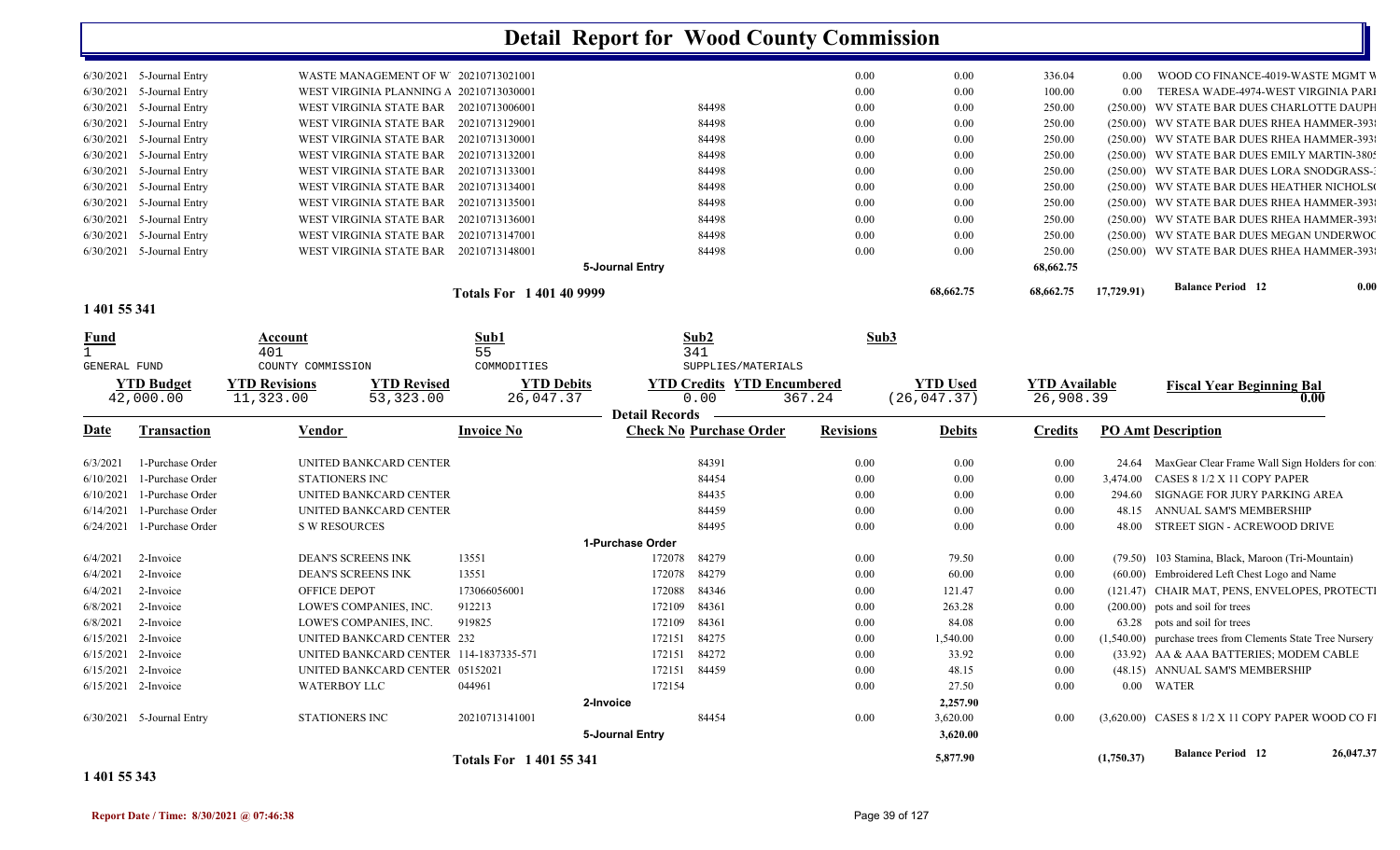| Fund<br>$\mathbf{1}$<br>GENERAL FUND |                               | Account<br>401<br>COUNTY COMMISSION |                                       | Sub1<br>55<br>COMMODITIES     | Sub2<br>343<br>AUTOMOBILE SUPPLIES                                 | Sub3             |                                |                                  |          |                                          |          |
|--------------------------------------|-------------------------------|-------------------------------------|---------------------------------------|-------------------------------|--------------------------------------------------------------------|------------------|--------------------------------|----------------------------------|----------|------------------------------------------|----------|
|                                      | <b>YTD Budget</b><br>5,500.00 | <b>YTD Revisions</b><br>0.00        | <b>YTD Revised</b><br>5,500.00        | <b>YTD Debits</b><br>4,376.42 | <b>YTD Credits YTD Encumbered</b><br>0.00<br><b>Detail Records</b> | 0.00             | <b>YTD Used</b><br>(4, 376.42) | <b>YTD Available</b><br>1,123.58 |          | <b>Fiscal Year Beginning Bal</b><br>0.00 |          |
| Date                                 | <b>Transaction</b>            | Vendor                              |                                       | <b>Invoice No</b>             | <b>Check No Purchase Order</b>                                     | <b>Revisions</b> | <b>Debits</b>                  | <b>Credits</b>                   |          | <b>PO Amt Description</b>                |          |
| 6/8/2021                             | 2-Invoice                     |                                     | ENGLEFIELD OIL COMPANY IN-510534      |                               | 172105 84204                                                       | 0.00             | 259.34                         | 0.00                             |          | (259.34) FUEL FOR MOUNTWOOD              |          |
| 6/8/2021                             | 2-Invoice                     |                                     | ENGLEFIELD OIL COMPANY IN-510534      |                               | 84204<br>172105                                                    | 0.00             | 97.72                          | 0.00                             |          | (97.72) FUEL FOR COMPLIANCE              |          |
| 6/8/2021                             | 2-Invoice                     |                                     | ENGLEFIELD OIL COMPANY IN-510534      |                               | 84204<br>172105                                                    | 0.00             | 50.36                          | 0.00                             |          | (50.36) FUEL FOR SOLID WASTE             |          |
| 6/30/2021                            | 2-Invoice                     |                                     | ENGLEFIELD OIL COMPANY IN-516279      |                               | 84304<br>172264                                                    | 0.00             | 261.05                         | 0.00                             |          | (261.05) FUEL FOR MOUNTWOOD              |          |
|                                      | 6/30/2021 2-Invoice           |                                     | ENGLEFIELD OIL COMPANY IN-516279      |                               | 84304<br>172264                                                    | 0.00             | 94.23                          | 0.00                             |          | (94.23) FUEL FOR COMPLIANCE              |          |
|                                      |                               |                                     |                                       |                               | 2-Invoice                                                          |                  | 762.70                         |                                  |          |                                          |          |
|                                      |                               |                                     |                                       | Totals For 1 401 55 343       |                                                                    |                  | 762.70                         |                                  | (762.70) | <b>Balance Period</b> 12                 | 4,376.42 |
| 1 401 70 104                         |                               |                                     |                                       |                               |                                                                    |                  |                                |                                  |          |                                          |          |
| Fund                                 |                               | Account                             |                                       | Sub1                          | Sub2                                                               | Sub3             |                                |                                  |          |                                          |          |
| $\mathbf{1}$                         |                               | 401                                 |                                       | 70                            | 104                                                                |                  |                                |                                  |          |                                          |          |
| <b>GENERAL FUND</b>                  |                               | COUNTY COMMISSION                   |                                       | CONTRIBUTIONS                 | SOCIAL SECURITY                                                    |                  |                                |                                  |          |                                          |          |
|                                      | <b>YTD Budget</b>             | <b>YTD Revisions</b>                | <b>YTD Revised</b>                    | <b>YTD Debits</b>             | <b>YTD Credits YTD Encumbered</b>                                  |                  | <b>YTD</b> Used                | <b>YTD Available</b>             |          | <b>Fiscal Year Beginning Bal</b>         |          |
|                                      | 0.00                          | 0.00                                | 0.00                                  | 373.94                        | 0.00<br><b>Detail Records</b>                                      | 0.00             | (373.94)                       | (373.94)                         |          | 0.00                                     |          |
| Date                                 | <b>Transaction</b>            | <b>Vendor</b>                       |                                       | <b>Invoice No</b>             | <b>Check No Purchase Order</b>                                     | <b>Revisions</b> | <b>Debits</b>                  | <b>Credits</b>                   |          | <b>PO Amt Description</b>                |          |
|                                      | $6/15/2021$ 2-Invoice         |                                     | DEPARTMENT OF TREASURY 20210615-00    |                               | 3534                                                               | 0.00             | 22.43                          | 0.00                             |          | $0.00$ FICA                              |          |
|                                      | 6/15/2021 2-Invoice           |                                     | DEPARTMENT OF TREASURY 20210615-00    |                               | 3534                                                               | 0.00             | 5.26                           | 0.00                             |          | $0.00$ MED                               |          |
|                                      |                               |                                     |                                       |                               | 2-Invoice                                                          |                  | 27.69                          |                                  |          |                                          |          |
|                                      |                               |                                     |                                       | <b>Totals For 140170104</b>   |                                                                    |                  | 27.69                          |                                  |          | <b>Balance Period</b> 12                 | 373.94   |
| 1 401 70 106                         |                               |                                     |                                       |                               |                                                                    |                  |                                |                                  |          |                                          |          |
| Fund                                 |                               | Account                             |                                       | Sub1                          | Sub2                                                               | Sub3             |                                |                                  |          |                                          |          |
| $\mathbf{1}$                         |                               | 401                                 |                                       | 70                            | 106                                                                |                  |                                |                                  |          |                                          |          |
| GENERAL FUND                         |                               | COUNTY COMMISSION                   |                                       | CONTRIBUTIONS                 | RETIREMENT                                                         |                  |                                |                                  |          |                                          |          |
|                                      | <b>YTD Budget</b>             | <b>YTD Revisions</b>                | <b>YTD Revised</b>                    | <b>YTD Debits</b>             | <b>YTD Credits YTD Encumbered</b>                                  |                  | <b>YTD Used</b>                | <b>YTD Available</b>             |          | <b>Fiscal Year Beginning Bal</b>         |          |
|                                      | 0.00                          | 0.00                                | 0.00                                  | 557.90                        | 0.00<br><b>Detail Records</b>                                      | 0.00             | (557.90)                       | (557.90)                         |          | 0.00                                     |          |
| Date                                 | Transaction                   | Vendor                              |                                       | <b>Invoice No</b>             | <b>Check No Purchase Order</b>                                     | <b>Revisions</b> | <b>Debits</b>                  | <b>Credits</b>                   |          | <b>PO Amt Description</b>                |          |
|                                      | 6/15/2021 2-Invoice           |                                     | WV DEPUTY SHERIFF'S RETIF 20210615-00 |                               | 3550                                                               | 0.00             | 28.31                          | 0.00                             |          | 0.00 DEP-RETIRE                          |          |
|                                      | $6/15/2021$ 2-Invoice         |                                     | WV PUBLIC EMP RETIREMEN 20210615-00   |                               | 3551                                                               | 0.00             | 13.35                          | 0.00                             |          | 0.00 RETIREMENT                          |          |
|                                      |                               |                                     |                                       |                               | 2-Invoice                                                          |                  | 41.66                          |                                  |          |                                          |          |
|                                      |                               |                                     |                                       |                               |                                                                    |                  |                                |                                  |          | <b>Balance Period</b> 12                 | 557.90   |
|                                      |                               |                                     |                                       | <b>Totals For 140170106</b>   |                                                                    |                  | 41.66                          |                                  |          |                                          |          |

#### **1 401 70 568**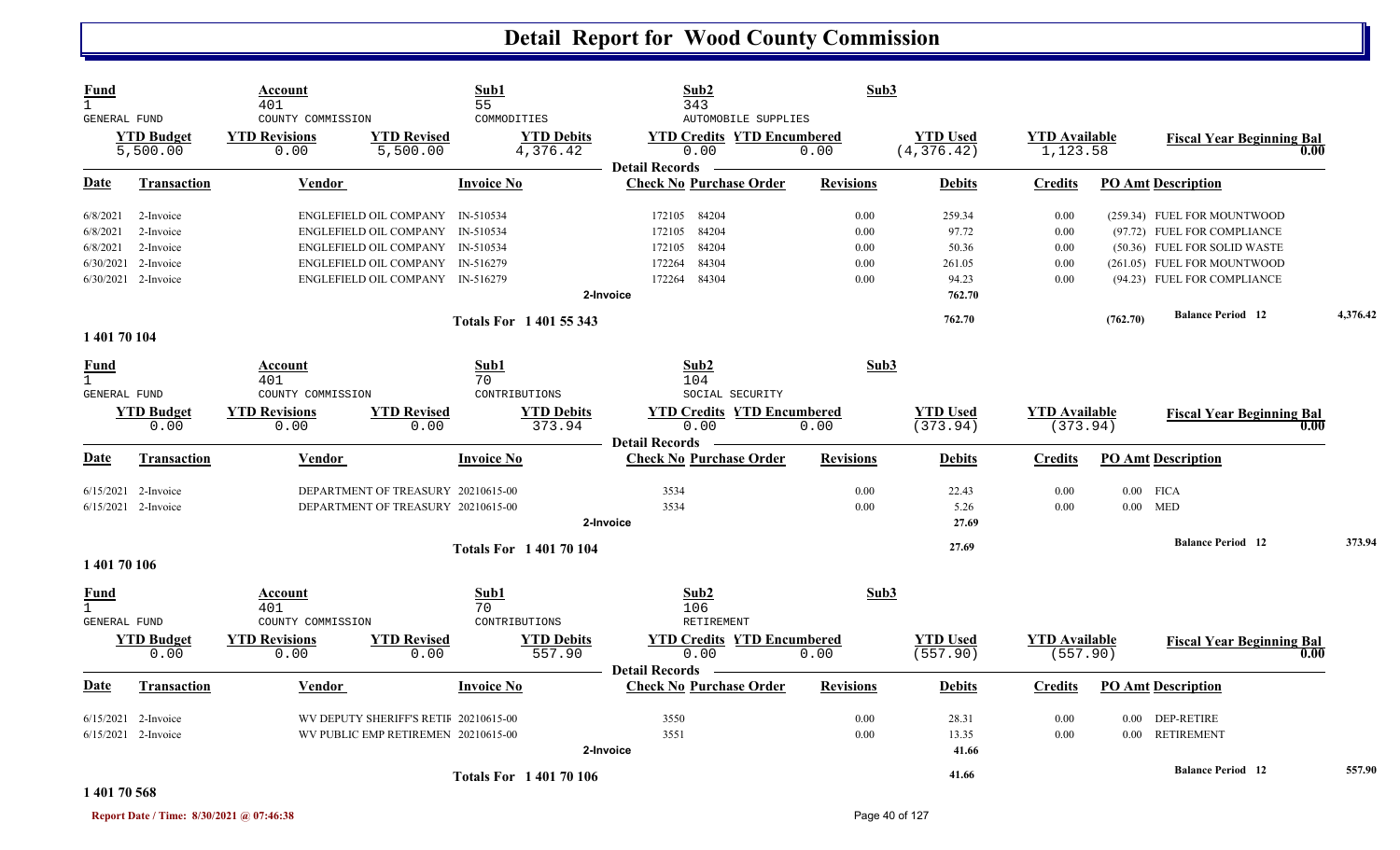| Fund<br>$\mathbf{1}$<br>GENERAL FUND        |                                    | Account<br>401<br>COUNTY COMMISSION |                                         | Sub1<br>70<br>CONTRIBUTIONS        | Sub2<br>568<br>OTHER CONTRIBUTIONS                                 | Sub3                    |                                 |                                    |                        |                                                         |           |
|---------------------------------------------|------------------------------------|-------------------------------------|-----------------------------------------|------------------------------------|--------------------------------------------------------------------|-------------------------|---------------------------------|------------------------------------|------------------------|---------------------------------------------------------|-----------|
|                                             | <b>YTD Budget</b><br>5,000.00      | <b>YTD Revisions</b><br>284,874.00  | <b>YTD Revised</b><br>289,874.00        | <b>YTD Debits</b><br>83,000.00     | <b>YTD Credits YTD Encumbered</b><br>0.00<br><b>Detail Records</b> | 0.00                    | <b>YTD Used</b><br>(83,000.00)  | <b>YTD Available</b><br>206,874.00 |                        | <b>Fiscal Year Beginning Bal</b><br>0.00                |           |
| Date                                        | Transaction                        | <b>Vendor</b>                       |                                         | <b>Invoice No</b>                  | <b>Check No Purchase Order</b>                                     | <b>Revisions</b>        | <b>Debits</b>                   | <b>Credits</b>                     |                        | <b>PO Amt Description</b>                               |           |
| 6/27/2021                                   | 6-Revision<br>6/27/2021 6-Revision |                                     |                                         | 21GCH3A<br>$21G$ C#3B              |                                                                    | 31,344.00<br>153,530.00 | 0.00<br>0.00                    | 0.00<br>0.00                       | $0.00^{\circ}$<br>0.00 | <b>Addtional Revenue</b><br><b>Addtional Allocation</b> |           |
|                                             |                                    |                                     |                                         |                                    | 6-Revision                                                         |                         |                                 |                                    |                        |                                                         |           |
|                                             | 1 401 70 568 3006                  |                                     |                                         | <b>Totals For 1 401 70 568</b>     |                                                                    | 184,874.00              |                                 |                                    |                        | <b>Balance Period</b> 12                                | 83,000.00 |
| Fund<br>$\mathbf{1}$<br>GENERAL FUND        |                                    | Account<br>401<br>COUNTY COMMISSION |                                         | Sub1<br>70<br>CONTRIBUTIONS        | Sub2<br>568<br>OTHER CONTRIBUTIONS                                 | Sub3<br>3006            | HEALTH MEMBERSHIP REIMBUR!      |                                    |                        |                                                         |           |
|                                             | <b>YTD Budget</b><br>9,000.00      | <b>YTD Revisions</b><br>0.00        | <b>YTD Revised</b><br>9,000.00          | <b>YTD Debits</b><br>5,089.46      | <b>YTD Credits YTD Encumbered</b><br>0.00<br><b>Detail Records</b> | 0.00                    | <b>YTD</b> Used<br>(5,089.46)   | <b>YTD</b> Available<br>3,910.54   |                        | <b>Fiscal Year Beginning Bal</b><br>0.00                |           |
| Date                                        | Transaction                        | Vendor                              |                                         | <b>Invoice No</b>                  | <b>Check No Purchase Order</b>                                     | <b>Revisions</b>        | <b>Debits</b>                   | <b>Credits</b>                     |                        | <b>PO Amt Description</b>                               |           |
| 6/15/2021                                   | 2-Invoice                          |                                     | <b>BLATT WILLIAM ANTHONY</b>            | 10-00272664-REG                    | 272664                                                             | 0.00                    | 40.00                           | 0.00                               | $0.00\,$               | BLATT WILLIAM ANTHONY                                   |           |
| 6/15/2021                                   | 2-Invoice                          |                                     | <b>ESCANDON HERNANDO</b>                | 10-00272766-REG                    | 272766                                                             | 0.00                    | 34.42                           | 0.00                               | $0.00\,$               | <b>ESCANDON HERNANDO</b>                                |           |
| 6/15/2021<br>6/15/2021                      | 2-Invoice<br>2-Invoice             | KIDDER II JEFFREY S.                | HOCKENBERRY CHRISTINA I 10-00272577-REG |                                    | 272577<br>272685                                                   | 0.00<br>0.00            | 40.00<br>40.00                  | 0.00<br>0.00                       | $0.00\,$               | HOCKENBERRY CHRISTINA L<br>KIDDER II JEFFREY S.         |           |
| 6/15/2021                                   | 2-Invoice                          | MARLOW TYLER D.                     |                                         | 10-00272685-REG<br>10-00272688-REG | 272688                                                             | 0.00                    | 40.00                           | 0.00                               | $0.00\,$<br>0.00       | <b>MARLOW TYLER D.</b>                                  |           |
| 6/15/2021                                   | 2-Invoice                          |                                     | PHILLIPS TAYLOR KELLYN                  | 10-00272698-REG                    | 272698                                                             | 0.00                    | 40.00                           | 0.00                               | $0.00\,$               | PHILLIPS TAYLOR KELLYN                                  |           |
| 6/15/2021                                   | 2-Invoice                          | RITCHIE MICHAEL B                   |                                         | 10-00272701-REG                    | 272701                                                             | 0.00                    | 40.00                           | 0.00                               | 0.00                   | RITCHIE MICHAEL B                                       |           |
| 6/15/2021                                   | 2-Invoice                          | SINGER JANA L.                      |                                         | 10-00272775-REG                    | 272775                                                             | 0.00                    | 40.00                           | 0.00                               | $0.00\,$               | SINGER JANA L.                                          |           |
| 6/15/2021                                   | 2-Invoice                          |                                     | <b>SPRADLING HEATHER N</b>              | 10-00272584-REG                    | 272584                                                             | 0.00                    | 23.00                           | 0.00                               | 0.00                   | SPRADLING HEATHER N                                     |           |
|                                             | 6/15/2021 2-Invoice                |                                     | WALKER ZACHARIAH M.                     | 10-00272709-REG                    | 272709                                                             | 0.00                    | 40.00                           | 0.00                               | 0.00                   | WALKER ZACHARIAH M.                                     |           |
|                                             |                                    |                                     |                                         |                                    | 2-Invoice                                                          |                         | 377.42                          |                                    |                        |                                                         |           |
|                                             |                                    |                                     |                                         | Totals For 1 401 70 568 3006       |                                                                    |                         | 377.42                          |                                    |                        | <b>Balance Period 12</b>                                | 5,089.46  |
| 1 402 10 101                                |                                    |                                     |                                         |                                    |                                                                    |                         |                                 |                                    |                        |                                                         |           |
| <u>Fund</u><br>$\mathbf{1}$<br>GENERAL FUND |                                    | Account<br>402<br>COUNTY CLERK      |                                         | Sub1<br>10<br>PERSONAL SERVICES    | Sub2<br>101<br>ELECTED OFFICIALS                                   | Sub3                    |                                 |                                    |                        |                                                         |           |
|                                             | <b>YTD Budget</b><br>62,093.00     | <b>YTD Revisions</b><br>0.00        | <b>YTD Revised</b><br>62,093.00         | <b>YTD Debits</b><br>62,093.04     | <b>YTD Credits YTD Encumbered</b><br>0.00                          | 0.00                    | <b>YTD</b> Used<br>(62, 093.04) | <b>YTD Available</b>               | (0.04)                 | <b>Fiscal Year Beginning Bal</b><br>0.00                |           |
| Date                                        | Transaction                        | Vendor                              |                                         | <b>Invoice No</b>                  | <b>Detail Records</b><br><b>Check No Purchase Order</b>            | <b>Revisions</b>        | <b>Debits</b>                   | <b>Credits</b>                     |                        | <b>PO Amt Description</b>                               |           |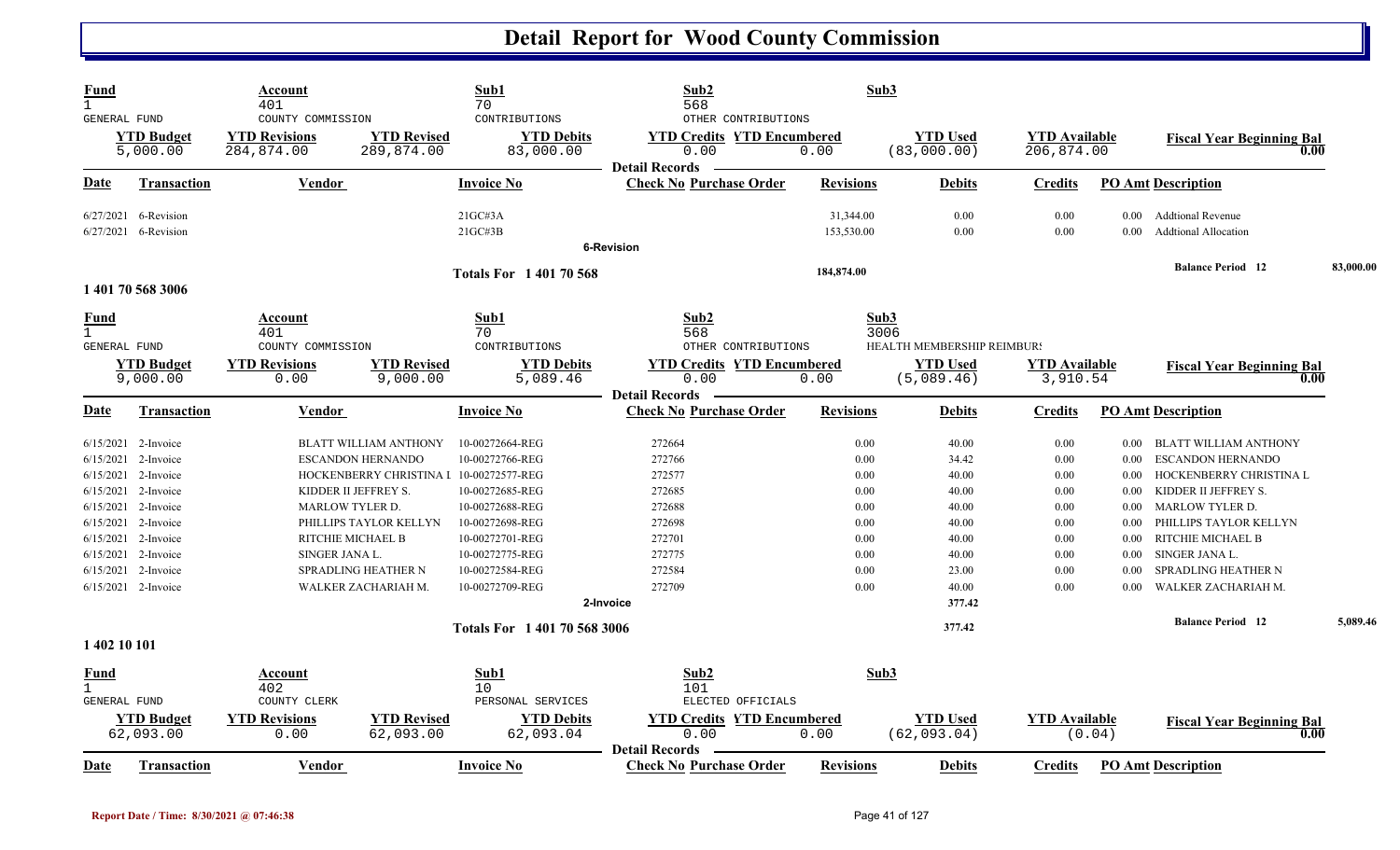|                  |                                            |                                      |                                         |                                        | <b>Detail Report for Wood County Commission</b>        |                  |                                  |                      |              |                                          |           |
|------------------|--------------------------------------------|--------------------------------------|-----------------------------------------|----------------------------------------|--------------------------------------------------------|------------------|----------------------------------|----------------------|--------------|------------------------------------------|-----------|
|                  | 6/15/2021 2-Invoice<br>6/30/2021 2-Invoice | RHODES MARK D.<br>RHODES MARK D.     |                                         | 10-00272582-REG<br>10-00272805-REG     | 272582<br>272805<br>2-Invoice                          | 0.00<br>0.00     | 2,587.21<br>2,587.21<br>5,174.42 | 0.00<br>0.00         | 0.00<br>0.00 | RHODES MARK D.<br>RHODES MARK D.         |           |
| 1 402 10 103     |                                            |                                      |                                         | <b>Totals For 140210101</b>            |                                                        |                  | 5,174.42                         |                      |              | <b>Balance Period</b> 12                 | 62,093.04 |
| $\frac{Fund}{1}$ |                                            | Account                              |                                         | Sub1                                   | Sub <sub>2</sub>                                       |                  | Sub3                             |                      |              |                                          |           |
|                  |                                            | 402                                  |                                         | 10                                     | 103                                                    |                  |                                  |                      |              |                                          |           |
| GENERAL FUND     | <b>YTD Budget</b>                          | COUNTY CLERK<br><b>YTD Revisions</b> | <b>YTD Revised</b>                      | PERSONAL SERVICES<br><b>YTD Debits</b> | SALARIES-DEPUTIES<br><b>YTD Credits YTD Encumbered</b> |                  | <b>YTD Used</b>                  | <b>YTD Available</b> |              |                                          |           |
|                  | 572,460.00                                 | 30,500.00                            | 602,960.00                              | 586, 215.41                            | 0.00                                                   | 0.00             | (586, 215.41)                    | 16,744.59            |              | <b>Fiscal Year Beginning Bal</b><br>0.00 |           |
|                  |                                            |                                      |                                         |                                        | <b>Detail Records</b>                                  |                  |                                  |                      |              |                                          |           |
| <b>Date</b>      | <b>Transaction</b>                         | <b>Vendor</b>                        |                                         | <b>Invoice No</b>                      | <b>Check No Purchase Order</b>                         | <b>Revisions</b> | <b>Debits</b>                    | <b>Credits</b>       |              | <b>PO Amt Description</b>                |           |
|                  | $6/15/2021$ 2-Invoice                      | <b>BEARY ELIZABETH</b>               |                                         | 10-00272569-REG                        | 272569                                                 | 0.00             | 1,500.00                         | 0.00                 | $0.00\,$     | BEARY ELIZABETH                          |           |
| 6/15/2021        | 2-Invoice                                  | BECKETT CAROLYN J.                   |                                         | 10-00272570-REG                        | 272570                                                 | 0.00             | 1,500.00                         | 0.00                 | 0.00         | BECKETT CAROLYN J.                       |           |
| 6/15/2021        | 2-Invoice                                  | BOWMAN DONNA M.                      |                                         | 10-00272571-REG                        | 272571                                                 | 0.00             | 1,500.00                         | 0.00                 | $0.00\,$     | <b>BOWMAN DONNA M.</b>                   |           |
| 6/15/2021        | 2-Invoice                                  | CROSS ALISHA D                       |                                         | 10-00272572-REG                        | 272572                                                 | 0.00             | 1,375.00                         | 0.00                 | $0.00\,$     | <b>CROSS ALISHA D</b>                    |           |
| 6/15/2021        | 2-Invoice                                  |                                      | DEVORE MARTHA JANE                      | 10-00272573-REG                        | 272573                                                 | 0.00             | 1,550.00                         | 0.00                 | $0.00\,$     | DEVORE MARTHA JANE                       |           |
| 6/15/2021        | 2-Invoice                                  |                                      | DOTSON LESLIE RENEE                     | 10-00272574-REG                        | 272574                                                 | 0.00             | 1,550.00                         | 0.00                 | 0.00         | <b>DOTSON LESLIE RENEE</b>               |           |
| 6/15/2021        | 2-Invoice                                  | DYE BRENDA D.                        |                                         | 10-00272575-REG                        | 272575                                                 | 0.00             | 1,500.00                         | 0.00                 | $0.00\,$     | DYE BRENDA D.                            |           |
| 6/15/2021        | 2-Invoice                                  | <b>GARRETT DIANA KAY</b>             |                                         | 10-00272576-REG                        | 272576                                                 | 0.00             | 1,550.00                         | 0.00                 | $0.00\,$     | <b>GARRETT DIANA KAY</b>                 |           |
| 6/15/2021        | 2-Invoice                                  |                                      | HOCKENBERRY CHRISTINA I                 | 10-00272577-REG                        | 272577                                                 | 0.00             | 1,550.00                         | 0.00                 | 0.00         | HOCKENBERRY CHRISTINA L                  |           |
| 6/15/2021        | 2-Invoice                                  |                                      | JOHNSTON BARBARA A.                     | 10-00272578-REG                        | 272578                                                 | 0.00             | 1,780.00                         | 0.00                 | 0.00         | JOHNSTON BARBARA A.                      |           |
|                  | 6/15/2021 2-Invoice                        | JORDAN PATRICIA D.                   |                                         | 10-00272579-REG                        | 272579                                                 | 0.00             | 658.61                           | 0.00                 | $0.00\,$     | JORDAN PATRICIA D.                       |           |
|                  | 6/15/2021 2-Invoice                        | <b>MOORE KRISTIN N</b>               |                                         | 10-00272580-REG                        | 272580                                                 | 0.00             | 1,475.00                         | $0.00\,$             | $0.00\,$     | MOORE KRISTIN N                          |           |
|                  | 6/15/2021 2-Invoice                        |                                      | PENNINGTON SUE ANNE                     | 10-00272581-REG                        | 272581                                                 | 0.00             | 1,350.00                         | $0.00\,$             | $0.00\,$     | PENNINGTON SUE ANNE                      |           |
|                  | 6/15/2021 2-Invoice                        | ROSS MELODY L.                       |                                         | 10-00272583-REG                        | 272583                                                 | 0.00             | 1,780.00                         | 0.00                 | $0.00\,$     | ROSS MELODY L.                           |           |
|                  | 6/15/2021 2-Invoice                        |                                      | SPRADLING HEATHER N                     | 10-00272584-REG                        | 272584                                                 | 0.00             | 1,500.00                         | $0.00\,$             | $0.00\,$     | SPRADLING HEATHER N                      |           |
| 6/15/2021        | 2-Invoice                                  | <b>STEPHENS ALIKKA</b>               |                                         | 10-00272585-REG                        | 272585                                                 | 0.00             | 1,400.00                         | $0.00\,$             | $0.00\,$     | <b>STEPHENS ALIKKA</b>                   |           |
| 6/30/2021        | 2-Invoice                                  | <b>BEARY ELIZABETH</b>               |                                         | 10-00272792-REG                        | 272792                                                 | 0.00             | 1,500.00                         | 0.00                 | 0.00         | <b>BEARY ELIZABETH</b>                   |           |
| 6/30/2021        | 2-Invoice                                  | BECKETT CAROLYN J.                   |                                         | 10-00272793-REG                        | 272793                                                 | 0.00             | 1,500.00                         | 0.00                 | 0.00         | BECKETT CAROLYN J.                       |           |
| 6/30/2021        | 2-Invoice                                  | BOWMAN DONNA M.                      |                                         | 10-00272794-REG                        | 272794                                                 | 0.00             | 1,500.00                         | 0.00                 | $0.00\,$     | <b>BOWMAN DONNA M.</b>                   |           |
| 6/30/2021        | 2-Invoice                                  | CROSS ALISHA D                       |                                         | 10-00272795-REG                        | 272795                                                 | 0.00             | 1,375.00                         | 0.00                 | $0.00\,$     | CROSS ALISHA D                           |           |
|                  | 6/30/2021 2-Invoice                        |                                      | DEVORE MARTHA JANE                      | 10-00272796-REG                        | 272796                                                 | 0.00             | 1,550.00                         | 0.00                 | $0.00\,$     | DEVORE MARTHA JANE                       |           |
|                  | 6/30/2021 2-Invoice                        |                                      | DOTSON LESLIE RENEE                     | 10-00272797-REG                        | 272797                                                 | $0.00\,$         | 1,550.00                         | $0.00\,$             |              | 0.00 DOTSON LESLIE RENEE                 |           |
|                  | 6/30/2021 2-Invoice                        | DYE BRENDA D.                        |                                         | 10-00272798-REG                        | 272798                                                 | $0.00\,$         | 1,500.00                         | 0.00                 |              | 0.00 DYE BRENDA D.                       |           |
|                  | 6/30/2021 2-Invoice                        | <b>GARRETT DIANA KAY</b>             |                                         | 10-00272799-REG                        | 272799                                                 | $0.00\,$         | 1,550.00                         | $0.00\,$             |              | 0.00 GARRETT DIANA KAY                   |           |
|                  | $6/30/2021$ 2-Invoice                      |                                      | HOCKENBERRY CHRISTINA I 10-00272800-REG |                                        | 272800                                                 | $0.00\,$         | 1,550.00                         | $0.00\,$             |              | 0.00 HOCKENBERRY CHRISTINA L             |           |
|                  | $6/30/2021$ 2-Invoice                      |                                      | JOHNSTON BARBARA A.                     | 10-00272801-REG                        | 272801                                                 | 0.00             | 1,780.00                         | $0.00\,$             |              | 0.00 JOHNSTON BARBARA A.                 |           |
|                  | $6/30/2021$ 2-Invoice                      | JORDAN PATRICIA D.                   |                                         | 10-00272802-REG                        | 272802                                                 | $0.00\,$         | 622.90                           | $0.00\,$             |              | 0.00 JORDAN PATRICIA D.                  |           |
|                  | $6/30/2021$ 2-Invoice                      | <b>MOORE KRISTIN N</b>               |                                         | 10-00272803-REG                        | 272803                                                 | $0.00\,$         | 1,475.00                         | $0.00\,$             |              | 0.00 MOORE KRISTIN N                     |           |
|                  | 6/30/2021 2-Invoice                        |                                      | PENNINGTON SUE ANNE                     | 10-00272804-REG                        | 272804                                                 | 0.00             | 1,350.00                         | 0.00                 | $0.00\,$     | PENNINGTON SUE ANNE                      |           |
|                  | 6/30/2021 2-Invoice                        | ROSS MELODY L.                       |                                         | 10-00272806-REG                        | 272806                                                 | $0.00\,$         | 1,780.00                         | 0.00                 |              | 0.00 ROSS MELODY L.                      |           |
|                  | 6/30/2021 2-Invoice                        |                                      | SPRADLING HEATHER N                     | 10-00272807-REG                        | 272807                                                 | $0.00\,$         | 1,500.00                         | $0.00\,$             |              | 0.00 SPRADLING HEATHER N                 |           |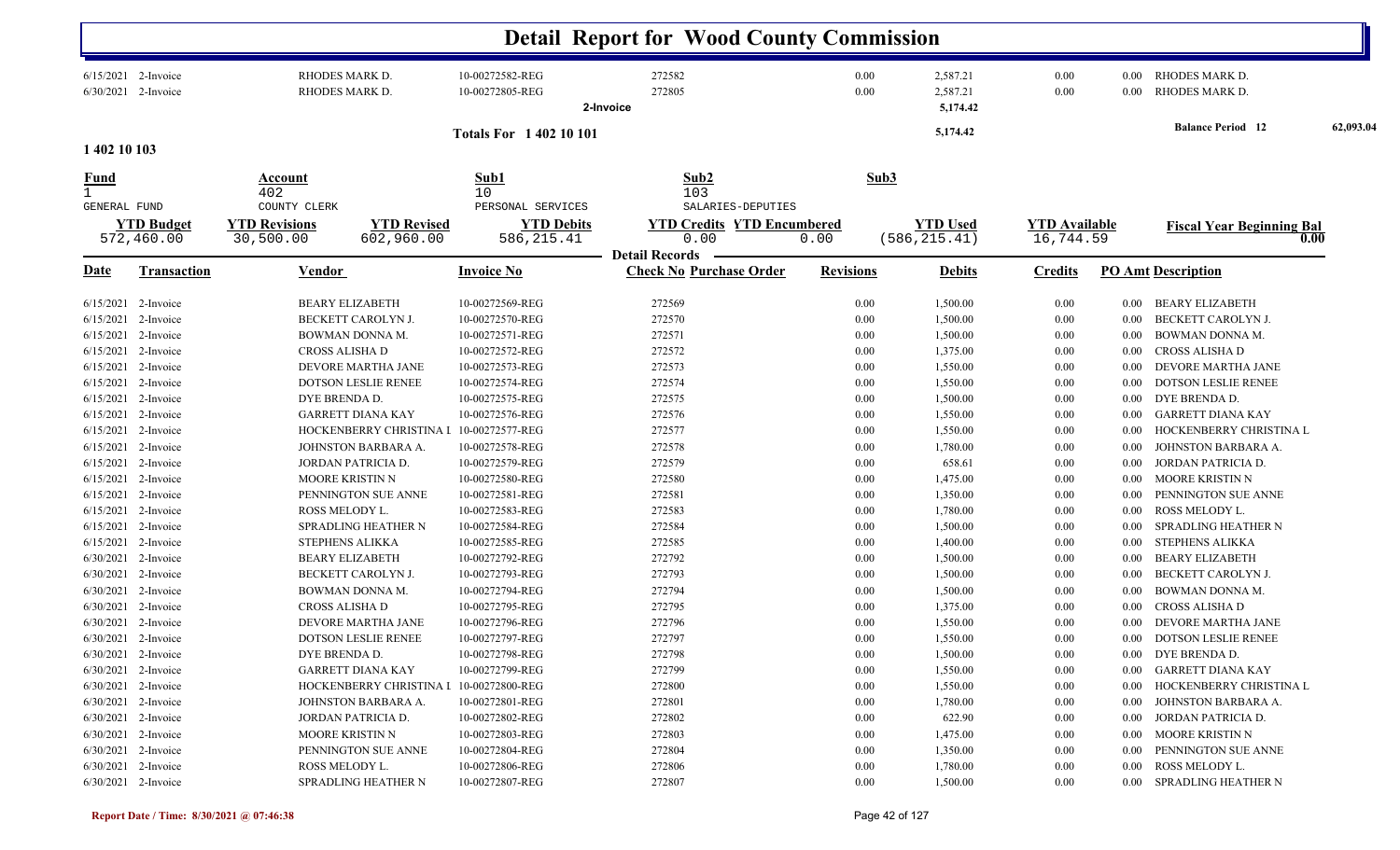|                                      |                       |                                |                                     |                                 | <b>Detail Report for Wood County Commission</b>         |                  |                       |                      |          |                                  |            |
|--------------------------------------|-----------------------|--------------------------------|-------------------------------------|---------------------------------|---------------------------------------------------------|------------------|-----------------------|----------------------|----------|----------------------------------|------------|
|                                      | 6/30/2021 2-Invoice   | <b>STEPHENS ALIKKA</b>         |                                     | 10-00272808-REG                 | 272808<br>2-Invoice                                     | 0.00             | 1,400.00<br>47,001.51 | 0.00                 |          | 0.00 STEPHENS ALIKKA             |            |
|                                      |                       |                                |                                     | <b>Totals For 140210103</b>     |                                                         |                  | 47,001.51             |                      |          | <b>Balance Period 12</b>         | 586,215.41 |
| 1 402 10 104                         |                       |                                |                                     |                                 |                                                         |                  |                       |                      |          |                                  |            |
| Fund<br>$\mathbf{1}$<br>GENERAL FUND |                       | Account<br>402<br>COUNTY CLERK |                                     | Sub1<br>10<br>PERSONAL SERVICES | Sub2<br>104<br>SOCIAL SECURITY                          |                  | Sub3                  |                      |          |                                  |            |
|                                      | <b>YTD Budget</b>     | <b>YTD Revisions</b>           | <b>YTD Revised</b>                  | <b>YTD Debits</b>               | <b>YTD Credits YTD Encumbered</b>                       |                  | <b>YTD Used</b>       | <b>YTD Available</b> |          | <b>Fiscal Year Beginning Bal</b> |            |
|                                      | 48,658.00             | 2,334.00                       | 50,992.00                           | 47,078.29                       | 0.00                                                    | 0.00             | (47,078.29)           | 3,913.71             |          |                                  | 0.00       |
| Date                                 | <b>Transaction</b>    | Vendor                         |                                     | <b>Invoice No</b>               | <b>Detail Records</b><br><b>Check No Purchase Order</b> | <b>Revisions</b> | <b>Debits</b>         | <b>Credits</b>       |          | <b>PO Amt Description</b>        |            |
| 6/15/2021                            | 2-Invoice             |                                | DEPARTMENT OF TREASURY 20210615-00  |                                 | 3534                                                    | 0.00             | 1,522.26              | 0.00                 |          | $0.00$ FICA                      |            |
|                                      | $6/15/2021$ 2-Invoice |                                | DEPARTMENT OF TREASURY 20210615-00  |                                 | 3534                                                    | 0.00             | 356.00                | 0.00                 |          | $0.00$ MED                       |            |
| 6/30/2021                            | 2-Invoice             |                                | DEPARTMENT OF TREASURY 20210630-00  |                                 | 3544                                                    | 0.00             | 1,576.71              | 0.00                 | $0.00\,$ | <b>FICA</b>                      |            |
|                                      | 6/30/2021 2-Invoice   |                                | DEPARTMENT OF TREASURY 20210630-00  |                                 | 3544                                                    | 0.00             | 368.73                | 0.00                 | $0.00\,$ | MED                              |            |
|                                      |                       |                                |                                     |                                 | 2-Invoice                                               |                  | 3,823.70              |                      |          |                                  |            |
|                                      |                       |                                |                                     | <b>Totals For 140210104</b>     |                                                         |                  | 3,823.70              |                      |          | <b>Balance Period</b> 12         | 47,078.29  |
| 1 402 10 105                         |                       |                                |                                     |                                 |                                                         |                  |                       |                      |          |                                  |            |
| <u>Fund</u><br>$\mathbf{1}$          |                       | Account<br>402                 |                                     | Sub1<br>10                      | Sub2<br>105                                             |                  | Sub3                  |                      |          |                                  |            |
| <b>GENERAL FUND</b>                  |                       | COUNTY CLERK                   |                                     | PERSONAL SERVICES               | INSURANCE PREMIUM                                       |                  |                       |                      |          |                                  |            |
|                                      | <b>YTD Budget</b>     | <b>YTD Revisions</b>           | <b>YTD Revised</b>                  | <b>YTD Debits</b>               | <b>YTD Credits YTD Encumbered</b>                       |                  | <b>YTD Used</b>       | <b>YTD</b> Available |          | <b>Fiscal Year Beginning Bal</b> |            |
|                                      | 261,070.00            | 0.00                           | 261,070.00                          | 220,420.82                      | 0.00                                                    | 0.00             | (220, 420.82)         | 40,649.18            |          |                                  | 0.00       |
| Date                                 | <b>Transaction</b>    | <b>Vendor</b>                  |                                     | <b>Invoice No</b>               | <b>Detail Records</b><br><b>Check No Purchase Order</b> | <b>Revisions</b> | <b>Debits</b>         | <b>Credits</b>       |          | <b>PO Amt Description</b>        |            |
| 6/1/2021                             | 2-Invoice             |                                | HIGHMARK WEST VIRGINIA              | 06012021                        | 3525                                                    | 0.00             | 16,187.70             | 0.00                 | $0.00\,$ | HEALTH PREMIUM                   |            |
| 6/2/2021                             | 2-Invoice             |                                | HIGHMARK WEST VIRGINIA              | F210525A9664                    | 3526                                                    | 0.00             | 42.45                 | 0.00                 | $0.00\,$ | HRA                              |            |
| 6/4/2021                             | 2-Invoice             | <b>MUTUAL OF OMAHA</b>         |                                     | 1203787301                      | 172087                                                  | 0.00             | 29.72                 | 0.00                 | 0.00     | <b>BASIC LIFE</b>                |            |
| 6/4/2021                             | 2-Invoice             | <b>MUTUAL OF OMAHA</b>         |                                     | 1203787301                      | 172087                                                  | 0.00             | 127.11                | 0.00                 | $0.00\,$ | <b>LTD</b>                       |            |
| 6/4/2021                             | 2-Invoice             |                                | VISION SERVICE PLAN (WV)            | 062021                          | 172094                                                  | 0.00             | 43.95                 | 0.00                 | $0.00\,$ | <b>SINGLE VISION</b>             |            |
| 6/4/2021                             | 2-Invoice             |                                | VISION SERVICE PLAN (WV)            | 062021                          | 172094                                                  | 0.00             | 164.25                | 0.00                 | $0.00\,$ | <b>FAMILY VISION</b>             |            |
|                                      | 6/15/2021 2-Invoice   |                                | HIGHMARK WEST VIRGINIA F210601A5142 |                                 | 3538                                                    | 0.00             | 354.84                | 0.00                 | $0.00\,$ | HRA                              |            |
|                                      | 6/15/2021 2-Invoice   |                                | HIGHMARK WEST VIRGINIA              | F210615A0290                    | 3539                                                    | 0.00             | 192.24                | 0.00                 | $0.00\,$ | HRA                              |            |
| 6/15/2021                            | 2-Invoice             |                                | HIGHMARK WEST VIRGINIA              | F210608A8635                    | 3540                                                    | 0.00             | 959.31                | 0.00                 | $0.00\,$ | <b>HRA</b>                       |            |
|                                      | 6/23/2021 2-Invoice   |                                | HIGHMARK WEST VIRGINIA F210622A7831 |                                 | 3542                                                    | 0.00             | 1,598.85              | 0.00                 |          | $0.00$ HRA                       |            |
|                                      |                       |                                |                                     |                                 | 2-Invoice                                               |                  | 19,700.42             |                      |          |                                  |            |
|                                      |                       |                                |                                     | <b>Totals For 140210105</b>     |                                                         |                  | 19,700.42             |                      |          | <b>Balance Period</b> 12         | 220,420.82 |

**1 402 10 106**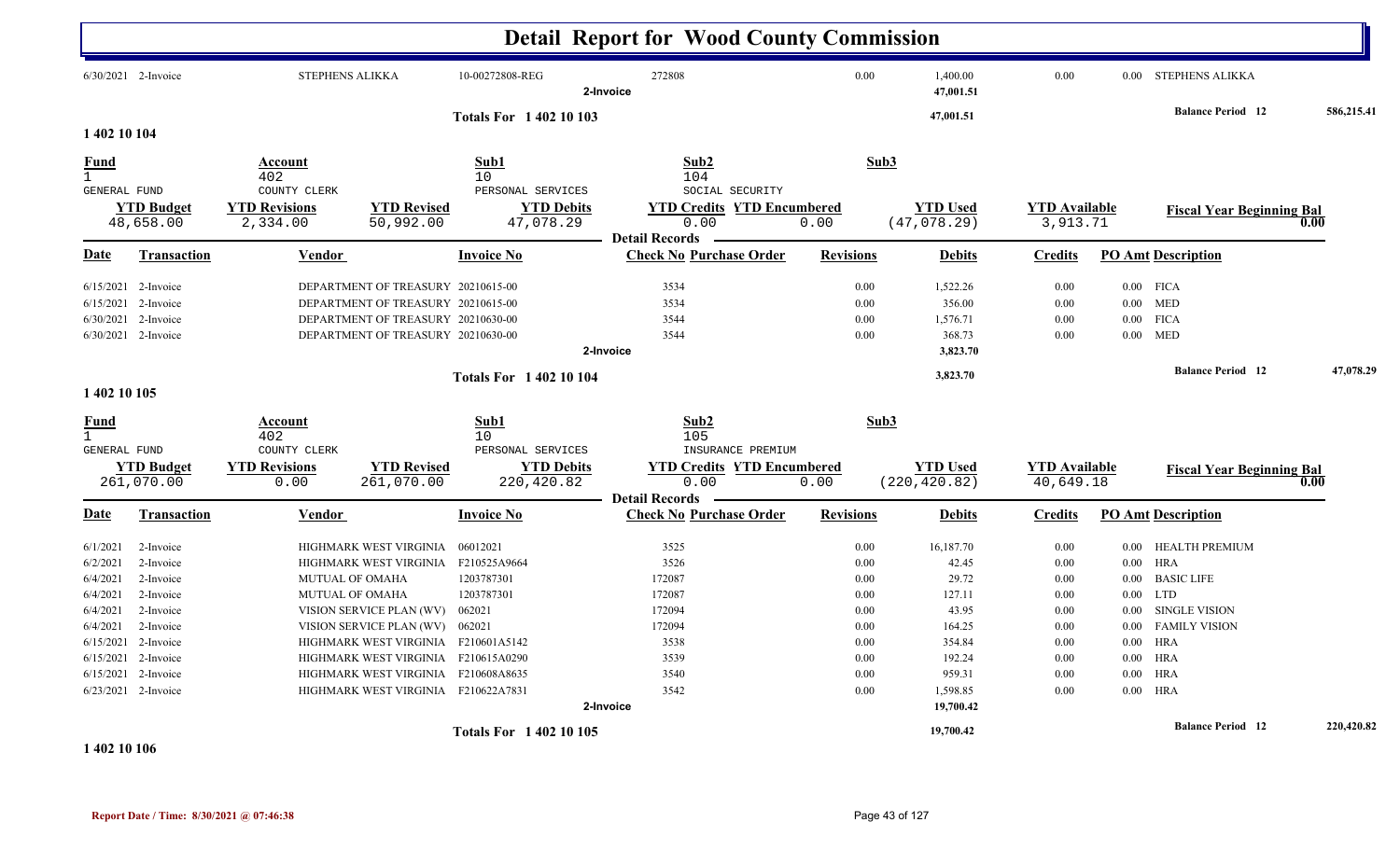| <b>Fund</b><br>$\mathbf{1}$<br>GENERAL FUND |                                                                                                                      | Account<br>402<br>COUNTY CLERK                                               |                                                                                                                                                                      | Sub1<br>10<br>PERSONAL SERVICES                                                                                             | Sub2<br>106<br>RETIREMENT                                               | Sub3                                         |                                                                  |                                              |                                                  |                                                                                                                                              |           |
|---------------------------------------------|----------------------------------------------------------------------------------------------------------------------|------------------------------------------------------------------------------|----------------------------------------------------------------------------------------------------------------------------------------------------------------------|-----------------------------------------------------------------------------------------------------------------------------|-------------------------------------------------------------------------|----------------------------------------------|------------------------------------------------------------------|----------------------------------------------|--------------------------------------------------|----------------------------------------------------------------------------------------------------------------------------------------------|-----------|
|                                             | <b>YTD</b> Budget<br>63,605.00                                                                                       | <b>YTD Revisions</b><br>0.00                                                 | <b>YTD Revised</b><br>63,605.00                                                                                                                                      | <b>YTD Debits</b><br>61,270.44                                                                                              | <b>YTD Credits YTD Encumbered</b><br>0.00<br><b>Detail Records</b>      | 0.00                                         | <b>YTD Used</b><br>(61, 270.44)                                  | <b>YTD Available</b><br>2,334.56             |                                                  | <b>Fiscal Year Beginning Bal</b><br>0.00                                                                                                     |           |
| Date                                        | <b>Transaction</b>                                                                                                   | Vendor                                                                       |                                                                                                                                                                      | <b>Invoice No</b>                                                                                                           | <b>Check No Purchase Order</b>                                          | <b>Revisions</b>                             | <b>Debits</b>                                                    | <b>Credits</b>                               |                                                  | <b>PO Amt Description</b>                                                                                                                    |           |
|                                             | 6/15/2021 2-Invoice<br>6/30/2021 2-Invoice                                                                           |                                                                              | WV PUBLIC EMP RETIREMEN 20210615-00<br>WV PUBLIC EMP RETIREMEN 20210630-00                                                                                           | 2-Invoice                                                                                                                   | 3551<br>3551                                                            | 0.00<br>0.00                                 | 2,583.41<br>2,759.07<br>5,342.48                                 | 0.00<br>0.00                                 | $0.00\,$                                         | 0.00 RETIREMENT<br><b>RETIREMENT</b>                                                                                                         |           |
| 1 402 10 108                                |                                                                                                                      |                                                                              |                                                                                                                                                                      | <b>Totals For 140210106</b>                                                                                                 |                                                                         |                                              | 5,342.48                                                         |                                              |                                                  | <b>Balance Period 12</b>                                                                                                                     | 61,270.44 |
| <b>Fund</b><br>$\mathbf{1}$<br>GENERAL FUND |                                                                                                                      | Account<br>402<br>COUNTY CLERK                                               |                                                                                                                                                                      | Sub1<br>10<br>PERSONAL SERVICES                                                                                             | Sub2<br>108<br>OVERTIME                                                 | Sub3                                         |                                                                  |                                              |                                                  |                                                                                                                                              |           |
|                                             | <b>YTD Budget</b><br>1,500.00                                                                                        | <b>YTD Revisions</b><br>0.00                                                 | <b>YTD Revised</b><br>1,500.00                                                                                                                                       | <b>YTD Debits</b><br>1,301.30                                                                                               | <b>YTD Credits YTD Encumbered</b><br>0.00<br><b>Detail Records</b>      | 0.00                                         | <b>YTD</b> Used<br>(1, 301.30)                                   | <b>YTD</b> Available<br>198.70               |                                                  | <b>Fiscal Year Beginning Bal</b><br>0.00                                                                                                     |           |
| Date                                        | <b>Transaction</b>                                                                                                   | Vendor                                                                       |                                                                                                                                                                      | <b>Invoice No</b>                                                                                                           | <b>Check No Purchase Order</b>                                          | <b>Revisions</b>                             | <b>Debits</b>                                                    | <b>Credits</b>                               |                                                  | <b>PO Amt Description</b>                                                                                                                    |           |
| 6/30/2021<br>6/30/2021                      | $6/30/2021$ 2-Invoice<br>2-Invoice<br>6/30/2021 2-Invoice<br>6/30/2021 2-Invoice<br>2-Invoice<br>6/30/2021 2-Invoice | BOWMAN DONNA M.<br>CROSS ALISHA D<br>DYE BRENDA D.<br><b>STEPHENS ALIKKA</b> | PENNINGTON SUE ANNE<br>SPRADLING HEATHER N                                                                                                                           | 10-00272794-REG<br>10-00272795-REG<br>10-00272798-REG<br>10-00272804-REG<br>10-00272807-REG<br>10-00272808-REG<br>2-Invoice | 272794<br>272795<br>272798<br>272804<br>272807<br>272808                | 0.00<br>0.00<br>0.00<br>0.00<br>0.00<br>0.00 | 194.70<br>95.19<br>103.84<br>175.23<br>194.70<br>18.17<br>781.83 | 0.00<br>0.00<br>0.00<br>0.00<br>0.00<br>0.00 | $0.00\,$<br>0.00<br>0.00<br>0.00<br>0.00<br>0.00 | BOWMAN DONNA M.<br>CROSS ALISHA D<br>DYE BRENDA D.<br>PENNINGTON SUE ANNE<br>SPRADLING HEATHER N<br>STEPHENS ALIKKA                          |           |
| 1 402 40 220                                |                                                                                                                      |                                                                              |                                                                                                                                                                      | <b>Totals For 140210108</b>                                                                                                 |                                                                         |                                              | 781.83                                                           |                                              |                                                  | <b>Balance Period 12</b>                                                                                                                     | 1,301.30  |
| <u>Fund</u><br>$\mathbf{1}$<br>GENERAL FUND | <b>YTD Budget</b><br>12,000.00                                                                                       | Account<br>402<br>COUNTY CLERK<br><b>YTD Revisions</b><br>0.00               | <b>YTD Revised</b><br>12,000.00                                                                                                                                      | Sub1<br>40<br>CONTRACTURAL SERVICES<br><b>YTD Debits</b><br>15,679.58                                                       | Sub2<br>220<br>ADVERTISING<br><b>YTD Credits YTD Encumbered</b><br>0.00 | Sub3<br>0.00                                 | <b>YTD</b> Used<br>(15, 679.58)                                  | <b>YTD</b> Available<br>(3,679.58)           |                                                  | <b>Fiscal Year Beginning Bal</b><br>0.00                                                                                                     |           |
| Date                                        | <b>Transaction</b>                                                                                                   | Vendor                                                                       |                                                                                                                                                                      | <b>Invoice No</b>                                                                                                           | <b>Detail Records</b><br><b>Check No Purchase Order</b>                 | <b>Revisions</b>                             | <b>Debits</b>                                                    | <b>Credits</b>                               |                                                  | <b>PO Amt Description</b>                                                                                                                    |           |
| 6/10/2021<br>6/30/2021                      | $6/10/2021$ 5-Journal Entry<br>5-Journal Entry<br>5-Journal Entry<br>6/30/2021 5-Journal Entry                       |                                                                              | PARKERSBURG NEWS & SEN' 20210608044001<br>PARKERSBURG NEWS & SEN' 20210608079001<br>PARKERSBURG NEWS & SEN' 20210713027001<br>PARKERSBURG NEWS & SEN' 20210713118001 |                                                                                                                             |                                                                         | 0.00<br>0.00<br>0.00<br>0.00                 | 900.63<br>673.13<br>714.08<br>623.08                             | 0.00<br>0.00<br>0.00<br>0.00                 | 0.00<br>0.00<br>0.00<br>0.00                     | WOOD CO FINANCE-4019-PARKERSBURG<br>WOOD CO FINANCE-4019-PARKERSBURG<br>WOOD CO FINANCE-4019-PARKERSBURG<br>WOOD CO FINANCE-4019-PARKERSBURG |           |

N N N N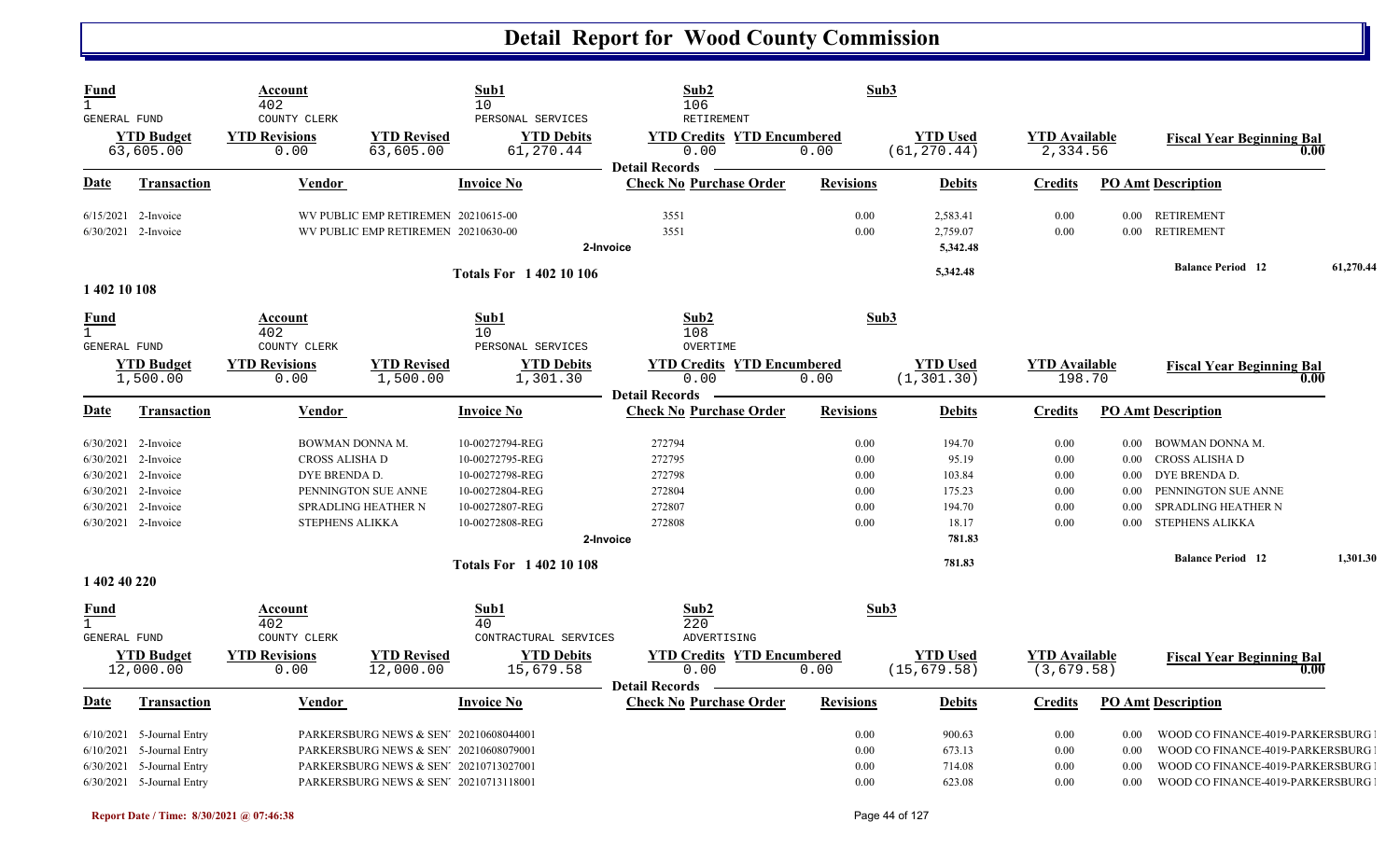|                              |                               |                                               |                                          |                                |                                | <b>Detail Report for Wood County Commission</b> |                  |                               |                                  |              |                                                                          |           |
|------------------------------|-------------------------------|-----------------------------------------------|------------------------------------------|--------------------------------|--------------------------------|-------------------------------------------------|------------------|-------------------------------|----------------------------------|--------------|--------------------------------------------------------------------------|-----------|
|                              |                               |                                               |                                          |                                | 5-Journal Entry                |                                                 |                  | 2,910.92                      |                                  |              |                                                                          |           |
|                              |                               |                                               |                                          | <b>Totals For 1 402 40 220</b> |                                |                                                 |                  | 2,910.92                      |                                  |              | <b>Balance Period</b> 12                                                 | 15,679.58 |
| 1 402 40 221                 |                               |                                               |                                          |                                |                                |                                                 |                  |                               |                                  |              |                                                                          |           |
| <u>Fund</u>                  |                               | Account                                       |                                          | Sub1                           | Sub2                           |                                                 | Sub3             |                               |                                  |              |                                                                          |           |
|                              |                               | 402                                           |                                          | 40                             | 221                            |                                                 |                  |                               |                                  |              |                                                                          |           |
| GENERAL FUND                 |                               | COUNTY CLERK                                  |                                          | CONTRACTURAL SERVICES          |                                | TRAINING & EDUCATION                            |                  |                               |                                  |              |                                                                          |           |
|                              | <b>YTD Budget</b><br>4,000.00 | <b>YTD Revisions</b><br>0.00                  | <b>YTD Revised</b><br>4,000.00           | <b>YTD Debits</b><br>1,070.00  | 0.00<br><b>Detail Records</b>  | <b>YTD Credits YTD Encumbered</b><br>8.00       |                  | <b>YTD Used</b><br>(1,070.00) | <b>YTD Available</b><br>2,922.00 |              | <b>Fiscal Year Beginning Bal</b>                                         | 0.00      |
| <u>Date</u>                  | <b>Transaction</b>            | <b>Vendor</b>                                 |                                          | <b>Invoice No</b>              | <b>Check No Purchase Order</b> |                                                 | <b>Revisions</b> | <b>Debits</b>                 | <b>Credits</b>                   |              | <b>PO Amt Description</b>                                                |           |
|                              | $6/10/2021$ 5-Journal Entry   |                                               | CANAAN VALLEY RESORT                     | 20210608071001                 | 84338                          |                                                 | 0.00             | 108.00                        | 0.00                             |              | (108.00) LODGING FOR CLERKS TRAINING MARK R                              |           |
| 6/10/2021                    | 5-Journal Entry               |                                               | WV STATE AUDITOR'S OFFIC 20210608067001  |                                | 84337                          |                                                 | 0.00             | 50.00                         | 0.00                             |              | (50.00) COUNTY CLERKS ANNUAL TRAINING - rho                              |           |
|                              | $6/10/2021$ 5-Journal Entry   |                                               | WV STATE AUDITOR'S OFFIC 20210608068001  |                                | 84337                          |                                                 | 0.00             | 225.00                        | 0.00                             |              | (225.00) COUNTY CLERKS ANNUAL TRAINING - rho                             |           |
|                              | 6/10/2021 5-Journal Entry     |                                               | WV STATE AUDITOR'S OFFIC 20210608070001  |                                | 84337                          |                                                 | 0.00             | 50.00                         | 0.00                             |              | (50.00) COUNTY CLERKS ANNUAL TRAINING - rho                              |           |
|                              | $6/10/2021$ 5-Journal Entry   |                                               | WV STATE AUDITOR'S OFFIC: 20210608072001 |                                | 84337                          |                                                 | 0.00             | 50.00                         | 0.00                             |              | (50.00) COUNTY CLERKS ANNUAL TRAINING - rho                              |           |
|                              | 6/30/2021 5-Journal Entry     |                                               | CANAAN VALLEY RESORT                     | 20210713076001                 | 84338                          |                                                 | 0.00             | 216.00                        | 0.00                             |              | (216.00) LODGING FOR CLERKS TRAINING MARK F                              |           |
|                              |                               |                                               |                                          |                                | 5-Journal Entry                |                                                 |                  | 699.00                        |                                  |              |                                                                          |           |
|                              |                               |                                               |                                          | <b>Totals For 140240221</b>    |                                |                                                 |                  | 699.00                        |                                  | (699.00)     | <b>Balance Period</b> 12                                                 | 1,070.00  |
| 1 402 55 341                 |                               |                                               |                                          |                                |                                |                                                 |                  |                               |                                  |              |                                                                          |           |
| <u>Fund</u>                  |                               | Account                                       |                                          | Sub1                           | Sub2                           |                                                 | Sub3             |                               |                                  |              |                                                                          |           |
| $\mathbf{1}$<br>GENERAL FUND |                               | 402<br>COUNTY CLERK                           |                                          | 55<br>COMMODITIES              | 341                            | SUPPLIES/MATERIALS                              |                  |                               |                                  |              |                                                                          |           |
|                              | <b>YTD Budget</b>             | <b>YTD Revisions</b>                          | <b>YTD Revised</b>                       | <b>YTD Debits</b>              |                                | <b>YTD Credits YTD Encumbered</b>               |                  | <b>YTD Used</b>               | <b>YTD Available</b>             |              | <b>Fiscal Year Beginning Bal</b>                                         |           |
|                              | 10,000.00                     | 3,379.00                                      | 13,379.00                                | 12,598.32                      | 0.00                           | 44.07                                           |                  | (12, 598.32)                  | 736.61                           |              |                                                                          | 0.00      |
|                              |                               |                                               |                                          |                                | <b>Detail Records</b>          |                                                 |                  |                               |                                  |              |                                                                          |           |
| <u>Date</u>                  | Transaction                   | Vendor                                        |                                          | <b>Invoice No</b>              | <b>Check No Purchase Order</b> |                                                 | <b>Revisions</b> | <b>Debits</b>                 | <b>Credits</b>                   |              | <b>PO Amt Description</b>                                                |           |
| 6/28/2021                    |                               | 1-Purchase Order Pending Pcard STATIONERS INC |                                          |                                | 84510                          |                                                 | 0.00             | 0.00                          | 0.00                             | 44.07        | <b>CUSTOM DATE STAMP FOR FINANCE</b>                                     |           |
|                              |                               |                                               |                                          |                                | 1-Purchase Order Pe            |                                                 |                  |                               |                                  |              |                                                                          |           |
| 6/4/2021                     | 2-Invoice                     | <b>OFFICE DEPOT</b>                           |                                          | 173414902002                   | 172088 84297                   |                                                 | 0.00             | 18.74                         | 0.00                             |              | (18.74) toner, tape disp, stapler, post its, pens, labels, etc           |           |
|                              | 6/15/2021 2-Invoice           |                                               | <b>CRYSTAL SPRING WATER</b>              | 705157                         | 172140                         |                                                 | 0.00             | 24.00                         | 0.00                             | $0.00\,$     | WATER                                                                    |           |
|                              | $6/15/2021$ 2-Invoice         |                                               | CRYSTAL SPRING WATER                     | 05214368                       | 172140                         |                                                 | 0.00             | 8.00                          | 0.00                             |              | 0.00 COOLER RENT - MAY                                                   |           |
|                              | 6/30/2021 2-Invoice           |                                               | CRYSTAL SPRING WATER                     | 06214368                       | 172242                         |                                                 | $0.00\,$         | 8.00                          | 0.00                             |              | $0.00$ – JUNE COOLER RENT - WOOCLE                                       |           |
|                              | $6/30/2021$ 2-Invoice         |                                               | <b>CRYSTAL SPRING WATER</b>              | 699945                         | 172242                         |                                                 | $0.00\,$         | 24.00                         | 0.00                             |              | 0.00 WATER - WOOCLE                                                      |           |
|                              | $6/10/2021$ 5-Journal Entry   |                                               |                                          | 20210608028001                 | 2-Invoice                      |                                                 |                  | 82.74                         |                                  |              |                                                                          |           |
|                              | $6/30/2021$ 5-Journal Entry   | <b>LEXIS NEXIS</b><br><b>LEXIS NEXIS</b>      |                                          | 20210713145001                 |                                |                                                 | $0.00\,$<br>0.00 | 229.10<br>214.10              | $0.00\,$<br>0.00                 | 0.00<br>0.00 | WOOD CO FINANCE-4019-REI MATTHEW E<br>WOOD CO FINANCE-4019-REI MATTHEW E |           |
|                              | 6/30/2021 5-Journal Entry     | STATIONERS INC                                |                                          | 20210713128001                 | 84354                          |                                                 | 0.00             | 130.37                        | 0.00                             |              | (130.37) CERTIFICATION STAMP; RELEASE STAMP?                             |           |
|                              |                               |                                               |                                          |                                | 5-Journal Entry                |                                                 |                  | 573.57                        |                                  |              |                                                                          |           |
|                              |                               |                                               |                                          | Totals For 1 402 55 341        |                                |                                                 |                  | 656.31                        |                                  | (105.04)     | <b>Balance Period</b> 12                                                 | 12,598.32 |

**1 402 55 342**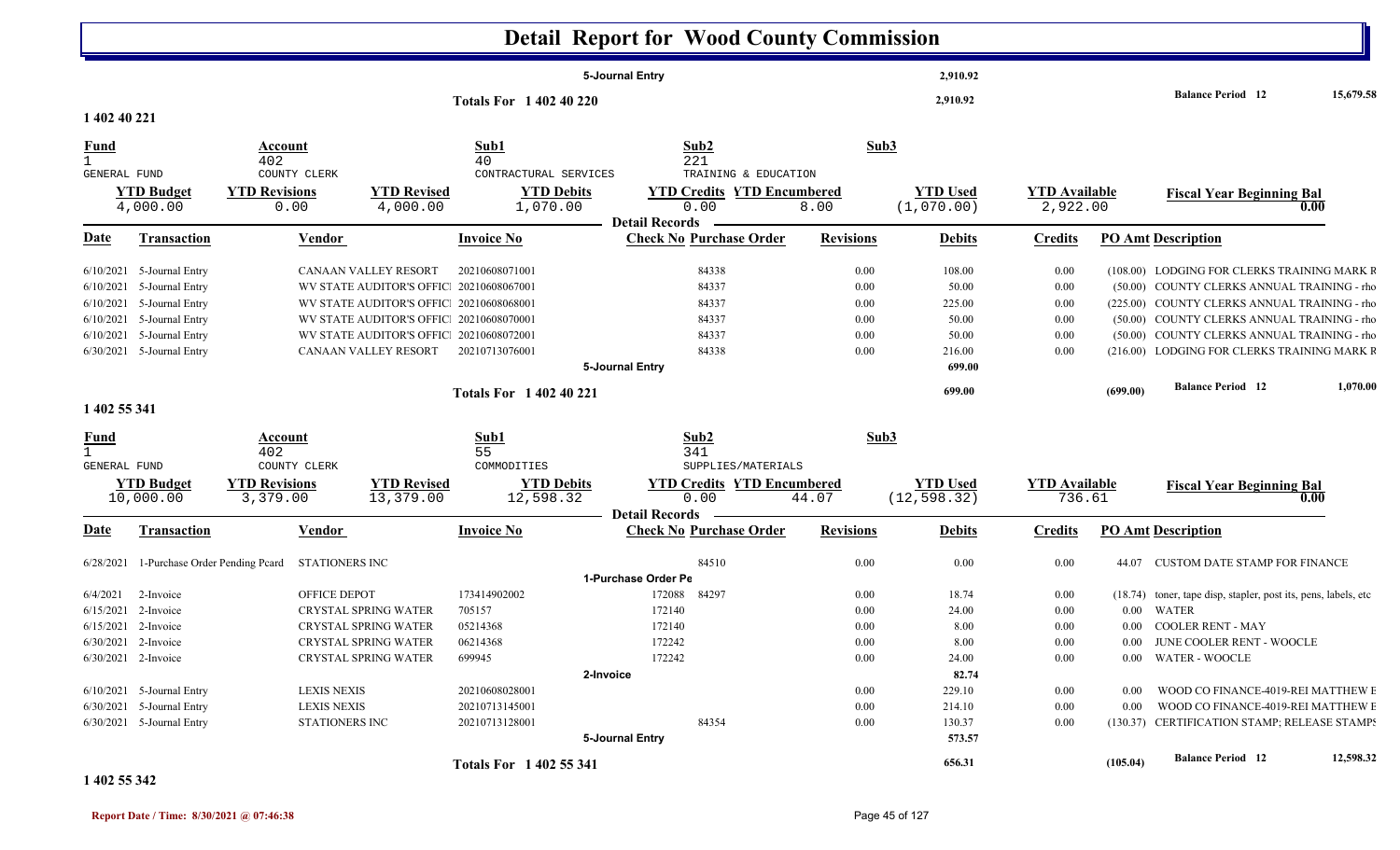| <b>Fund</b><br>$\mathbf{1}$<br><b>GENERAL FUND</b> |                                                | Account<br>402<br>COUNTY CLERK  |                                          | Sub1<br>55<br>COMMODITIES          | Sub2<br>342<br>RECORD BOOKS                                        | Sub3             |                                  |                                |                   |                                                                                      |           |
|----------------------------------------------------|------------------------------------------------|---------------------------------|------------------------------------------|------------------------------------|--------------------------------------------------------------------|------------------|----------------------------------|--------------------------------|-------------------|--------------------------------------------------------------------------------------|-----------|
|                                                    | <b>YTD Budget</b><br>17,500.00                 | <b>YTD Revisions</b><br>0.00    | <b>YTD Revised</b><br>17,500.00          | <b>YTD Debits</b><br>17,326.14     | <b>YTD Credits YTD Encumbered</b><br>0.00<br><b>Detail Records</b> | 129.65           | <b>YTD Used</b><br>(17, 326.14)  | <b>YTD</b> Available<br>44.21  |                   | <b>Fiscal Year Beginning Bal</b>                                                     | 0.00      |
| Date                                               | <b>Transaction</b>                             | <b>Vendor</b>                   |                                          | <b>Invoice No</b>                  | <b>Check No Purchase Order</b>                                     | <b>Revisions</b> | <b>Debits</b>                    | <b>Credits</b>                 |                   | <b>PO Amt Description</b>                                                            |           |
|                                                    | 6/30/2021 5-Journal Entry                      | <b>LEXIS NEXIS</b>              |                                          | 20210713113001                     | 5-Journal Entry                                                    | 0.00             | 99.08<br>99.08                   | 0.00                           | 0.00 <sub>1</sub> | WOOD CO FINANCE-4019-REI MATTHEW E                                                   |           |
| 1 402 65 459                                       |                                                |                                 |                                          | <b>Totals For 1 402 55 342</b>     |                                                                    |                  | 99.08                            |                                |                   | <b>Balance Period</b> 12                                                             | 17,326.14 |
| <b>Fund</b><br>$\mathbf{1}$<br>GENERAL FUND        |                                                | Account<br>402<br>COUNTY CLERK  |                                          | Sub1<br>65<br>CAPITAL OUTLAY       | Sub <sub>2</sub><br>459<br><b>EQUIPMENT</b>                        | Sub3             |                                  |                                |                   |                                                                                      |           |
|                                                    | <b>YTD Budget</b><br>1,000.00                  | <b>YTD Revisions</b><br>0.00    | <b>YTD Revised</b><br>1,000.00           | <b>YTD Debits</b><br>174.30        | <b>YTD Credits YTD Encumbered</b><br>0.00<br><b>Detail Records</b> | 0.00             | <b>YTD Used</b><br>(174.30)      | <b>YTD</b> Available<br>825.70 |                   | <b>Fiscal Year Beginning Bal</b>                                                     |           |
| Date                                               | Transaction                                    | Vendor                          |                                          | <b>Invoice No</b>                  | <b>Check No Purchase Order</b>                                     | <b>Revisions</b> | <b>Debits</b>                    | <b>Credits</b>                 |                   | <b>PO Amt Description</b>                                                            |           |
| 6/7/2021                                           | 1-Purchase Order                               | OFFICE DEPOT                    |                                          |                                    | 84427<br>1-Purchase Order                                          | 0.00             | 0.00                             | 0.00                           |                   | 174.30 PRINTED ENVELOPES; MISC SUPPLIES                                              |           |
|                                                    | $6/29/2021$ 2-Invoice<br>6/30/2021 2-Invoice   | OFFICE DEPOT<br>OFFICE DEPOT    |                                          | 2500664714<br>178269981001         | 84427<br>172196<br>84427<br>172223<br>2-Invoice                    | 0.00<br>0.00     | 94.71<br>79.59<br>174.30         | 0.00<br>0.00                   |                   | (94.71) PRINTED ENVELOPES; MISC SUPPLIES<br>(79.59) PRINTED ENVELOPES; MISC SUPPLIES |           |
| 1 403 10 101                                       |                                                |                                 |                                          | <b>Totals For 140265459</b>        |                                                                    |                  | 174.30                           |                                |                   | <b>Balance Period 12</b>                                                             | 174.30    |
| <b>Fund</b><br>$\mathbf{1}$<br>GENERAL FUND        |                                                | Account<br>403<br>CIRCUIT CLERK |                                          | Sub1<br>10<br>PERSONAL SERVICES    | Sub2<br>101<br>ELECTED OFFICIALS                                   | Sub3             |                                  |                                |                   |                                                                                      |           |
|                                                    | <b>YTD Budget</b><br>62,093.00                 | <b>YTD Revisions</b><br>0.00    | <b>YTD Revised</b><br>62,093.00          | <b>YTD Debits</b><br>62,093.04     | <b>YTD Credits YTD Encumbered</b><br>0.00<br><b>Detail Records</b> | 0.00             | <b>YTD Used</b><br>(62, 093.04)  | <b>YTD</b> Available           | (0.04)            | <b>Fiscal Year Beginning Bal</b>                                                     | 0.00      |
| Date                                               | Transaction                                    | Vendor                          |                                          | <b>Invoice No</b>                  | <b>Check No Purchase Order</b>                                     | <b>Revisions</b> | <b>Debits</b>                    | <b>Credits</b>                 |                   | <b>PO Amt Description</b>                                                            |           |
|                                                    | $6/15/2021$ 2-Invoice<br>$6/30/2021$ 2-Invoice |                                 | RIDGWAY CELESTE A.<br>RIDGWAY CELESTE A. | 10-00272598-REG<br>10-00272821-REG | 272598<br>272821<br>2-Invoice                                      | 0.00<br>0.00     | 2,587.21<br>2,587.21<br>5,174.42 | 0.00<br>0.00                   | 0.00              | RIDGWAY CELESTE A.<br>0.00 RIDGWAY CELESTE A.                                        |           |
| 1 403 10 103                                       |                                                |                                 |                                          | <b>Totals For 1 403 10 101</b>     |                                                                    |                  | 5,174.42                         |                                |                   | <b>Balance Period</b> 12                                                             | 62,093.04 |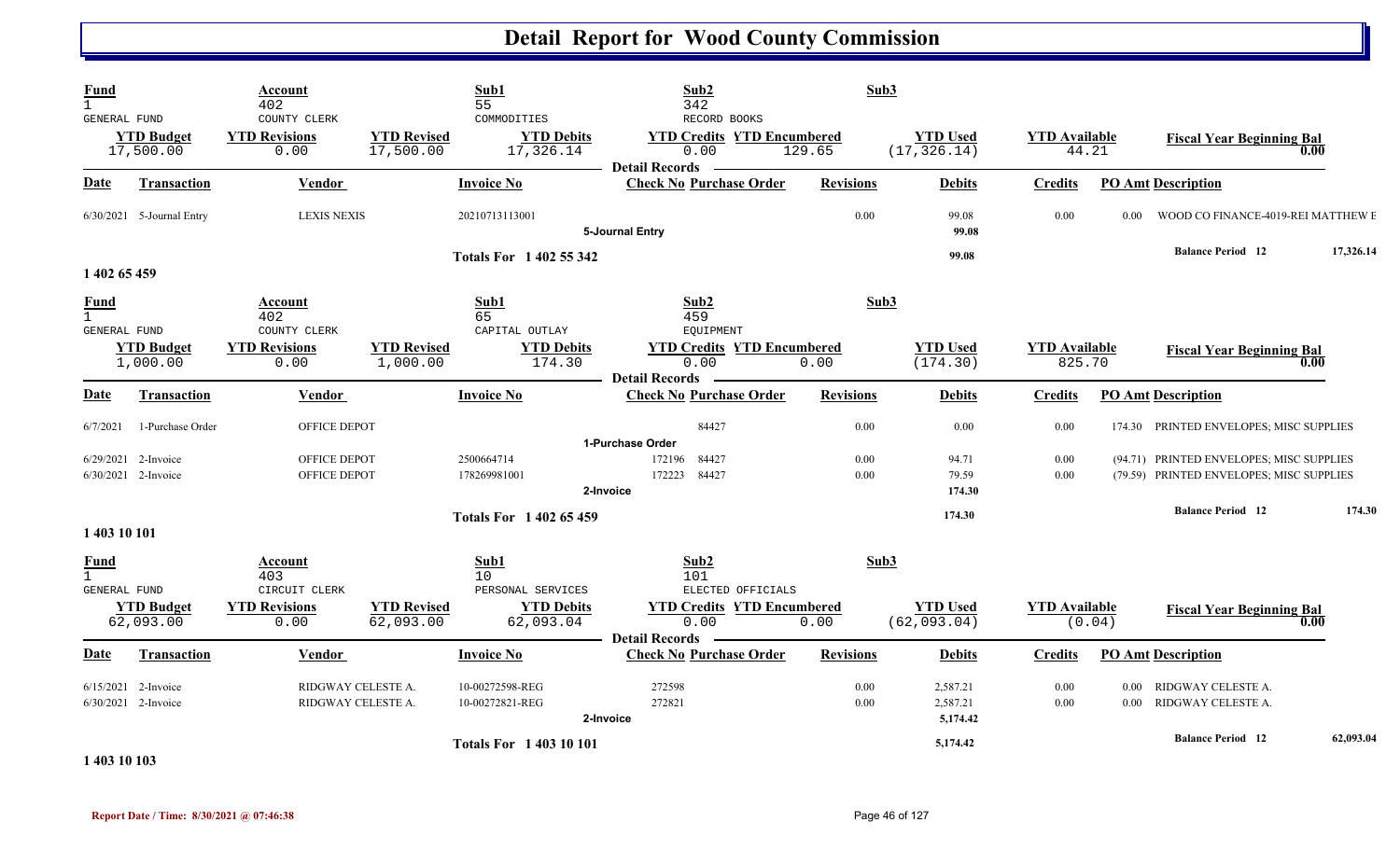| <b>Fund</b><br>$\mathbf{1}$ |                                | Account<br>403                   |                                 | Sub1<br>10                     | Sub2<br>103                                             |                  | Sub3                            |                                  |          |                                  |            |
|-----------------------------|--------------------------------|----------------------------------|---------------------------------|--------------------------------|---------------------------------------------------------|------------------|---------------------------------|----------------------------------|----------|----------------------------------|------------|
| <b>GENERAL FUND</b>         |                                | CIRCUIT CLERK                    |                                 | PERSONAL SERVICES              | SALARIES-DEPUTIES                                       |                  |                                 |                                  |          |                                  |            |
|                             | <b>YTD Budget</b>              | <b>YTD Revisions</b>             | <b>YTD Revised</b>              | <b>YTD Debits</b>              | <b>YTD Credits YTD Encumbered</b>                       |                  | <b>YTD Used</b>                 | <b>YTD Available</b>             |          | <b>Fiscal Year Beginning Bal</b> |            |
|                             | 407,716.00                     | 25,500.00                        | 433, 216.00                     | 429,925.30                     | 0.00                                                    | 0.00             | (429, 925.30)                   | 3,290.70                         |          |                                  | 0.00       |
|                             |                                |                                  |                                 |                                | <b>Detail Records</b>                                   |                  |                                 |                                  |          |                                  |            |
| Date                        | Transaction                    | Vendor                           |                                 | <b>Invoice No</b>              | <b>Check No Purchase Order</b>                          | <b>Revisions</b> | <b>Debits</b>                   | <b>Credits</b>                   |          | <b>PO Amt Description</b>        |            |
|                             | 6/15/2021 2-Invoice            | <b>BONNELL CRYSTAL</b>           |                                 | 10-00272586-REG                | 272586                                                  | 0.00             | 1,211.67                        | 0.00                             | $0.00\,$ | <b>BONNELL CRYSTAL</b>           |            |
|                             | 6/15/2021 2-Invoice            |                                  | DAUGHERTY ANDREA M              | 10-00272587-REG                | 272587                                                  | 0.00             | 1,211.67                        | 0.00                             | 0.00     | DAUGHERTY ANDREA M               |            |
| 6/15/2021                   | 2-Invoice                      | HENRIE MARGARET J                |                                 | 10-00272589-REG                | 272589                                                  | 0.00             | 1,209.67                        | 0.00                             | 0.00     | HENRIE MARGARET J                |            |
|                             | 6/15/2021 2-Invoice            | <b>JACKS DEBORAH KAY</b>         |                                 | 10-00272590-REG                | 272590                                                  | 0.00             | 1,409.96                        | 0.00                             | 0.00     | JACKS DEBORAH KAY                |            |
|                             | 6/15/2021 2-Invoice            | KAUFMAN DENISE A.                |                                 | 10-00272591-REG                | 272591                                                  | 0.00             | 1,480.85                        | 0.00                             | 0.00     | KAUFMAN DENISE A.                |            |
|                             | 6/15/2021 2-Invoice            |                                  | LALLATHIN DONNA M               | 10-00272593-REG                | 272593                                                  | 0.00             | 1,200.67                        | 0.00                             | 0.00     | LALLATHIN DONNA M                |            |
|                             | 6/15/2021 2-Invoice            | LEACH AMY S.                     |                                 | 10-00272594-REG                | 272594                                                  | 0.00             | 1,301.42                        | 0.00                             | $0.00\,$ | LEACH AMY S.                     |            |
|                             | 6/15/2021 2-Invoice            | <b>MILLER DAWN</b>               |                                 | 10-00272595-REG                | 272595                                                  | 0.00             | 1,209.67                        | 0.00                             | $0.00\,$ | <b>MILLER DAWN</b>               |            |
|                             | 6/15/2021 2-Invoice            |                                  | PALMER ERICA NICOLE             | 10-00272597-REG                | 272597                                                  | 0.00             | 1,195.84                        | 0.00                             | 0.00     | PALMER ERICA NICOLE              |            |
|                             | 6/15/2021 2-Invoice            |                                  | ROCKHOLD MICHELE LYNN           | 10-00272599-REG                | 272599                                                  | 0.00             | 1,941.78                        | 0.00                             | 0.00     | ROCKHOLD MICHELE LYNN            |            |
|                             | 6/15/2021 2-Invoice            | <b>WALTERS TERESA G.</b>         |                                 | 10-00272600-REG                | 272600                                                  | 0.00             | 1,694.37                        | 0.00                             | 0.00     | <b>WALTERS TERESA G.</b>         |            |
|                             | 6/15/2021 2-Invoice            | WILLIAMS TRACY A.                |                                 | 10-00272601-REG                | 272601                                                  | 0.00             | 1,915.77                        | 0.00                             | 0.00     | WILLIAMS TRACY A.                |            |
| 6/30/2021                   | 2-Invoice                      | <b>BONNELL CRYSTAL</b>           |                                 | 10-00272809-REG                | 272809                                                  | 0.00             | 1,211.67                        | 0.00                             | 0.00     | <b>BONNELL CRYSTAL</b>           |            |
|                             | 6/30/2021 2-Invoice            |                                  | DAUGHERTY ANDREA M              | 10-00272810-REG                | 272810                                                  | 0.00             | 1,211.67                        | 0.00                             | 0.00     | DAUGHERTY ANDREA M               |            |
|                             | 6/30/2021 2-Invoice            | HENRIE MARGARET J                |                                 | 10-00272812-REG                | 272812                                                  | 0.00             | 1,209.67                        | 0.00                             | 0.00     | HENRIE MARGARET J                |            |
|                             | 6/30/2021 2-Invoice            | JACKS DEBORAH KAY                |                                 | 10-00272813-REG                | 272813                                                  | 0.00             | 1,409.96                        | 0.00                             | 0.00     | JACKS DEBORAH KAY                |            |
|                             | 6/30/2021 2-Invoice            | KAUFMAN DENISE A.                |                                 | 10-00272814-REG                | 272814                                                  | 0.00             | 1,480.85                        | 0.00                             | 0.00     | KAUFMAN DENISE A.                |            |
|                             | 6/30/2021 2-Invoice            |                                  | LALLATHIN DONNA M               | 10-00272816-REG                | 272816                                                  | 0.00             | 1,200.67                        | 0.00                             | $0.00\,$ | LALLATHIN DONNA M                |            |
|                             | 6/30/2021 2-Invoice            | LEACH AMY S.                     |                                 | 10-00272817-REG                | 272817                                                  | 0.00             | 1,301.42                        | 0.00                             | $0.00\,$ | LEACH AMY S.                     |            |
| 6/30/2021                   | 2-Invoice                      | <b>MILLER DAWN</b>               |                                 | 10-00272818-REG                | 272818                                                  | 0.00             | 1,209.67                        | 0.00                             | 0.00     | <b>MILLER DAWN</b>               |            |
|                             | 6/30/2021 2-Invoice            |                                  | <b>PALMER ERICA NICOLE</b>      | 10-00272820-REG                | 272820                                                  | 0.00             | 1,195.84                        | 0.00                             | 0.00     | PALMER ERICA NICOLE              |            |
|                             | 6/30/2021 2-Invoice            |                                  | ROCKHOLD MICHELE LYNN           | 10-00272822-REG                | 272822                                                  | 0.00             | 1,941.78                        | 0.00                             | 0.00     | ROCKHOLD MICHELE LYNN            |            |
|                             | 6/30/2021 2-Invoice            | <b>WALTERS TERESA G.</b>         |                                 | 10-00272823-REG                | 272823                                                  | 0.00             | 1,694.37                        | 0.00                             | 0.00     | <b>WALTERS TERESA G.</b>         |            |
|                             | 6/30/2021 2-Invoice            | WILLIAMS TRACY A.                |                                 | 10-00272824-REG                | 272824                                                  | 0.00             | 1,915.77                        | 0.00                             | 0.00     | WILLIAMS TRACY A.                |            |
|                             |                                |                                  |                                 |                                | 2-Invoice                                               |                  | 33,966.68                       |                                  |          |                                  |            |
|                             |                                |                                  |                                 | <b>Totals For 140310103</b>    |                                                         |                  | 33,966.68                       |                                  |          | <b>Balance Period 12</b>         | 429,925.30 |
| 1 403 10 104                |                                |                                  |                                 |                                |                                                         |                  |                                 |                                  |          |                                  |            |
| Fund                        |                                | Account                          |                                 | Sub1                           | Sub2                                                    |                  | Sub3                            |                                  |          |                                  |            |
| $\mathbf{1}$                |                                | 403                              |                                 | 10                             | 104                                                     |                  |                                 |                                  |          |                                  |            |
| GENERAL FUND                |                                | CIRCUIT CLERK                    |                                 | PERSONAL SERVICES              | SOCIAL SECURITY                                         |                  |                                 |                                  |          |                                  |            |
|                             | <b>YTD Budget</b><br>37,853.00 | <b>YTD Revisions</b><br>1,951.00 | <b>YTD Revised</b><br>39,804.00 | <b>YTD Debits</b><br>37,570.72 | <b>YTD Credits YTD Encumbered</b><br>0.00               | 0.00             | <b>YTD Used</b><br>(37, 570.72) | <b>YTD</b> Available<br>2,233.28 |          | <b>Fiscal Year Beginning Bal</b> | 0.00       |
| <b>Date</b>                 | <b>Transaction</b>             | Vendor                           |                                 | <b>Invoice No</b>              | <b>Detail Records</b><br><b>Check No Purchase Order</b> | <b>Revisions</b> | <b>Debits</b>                   | <b>Credits</b>                   |          | <b>PO Amt Description</b>        |            |
|                             |                                |                                  |                                 |                                |                                                         |                  |                                 |                                  |          |                                  |            |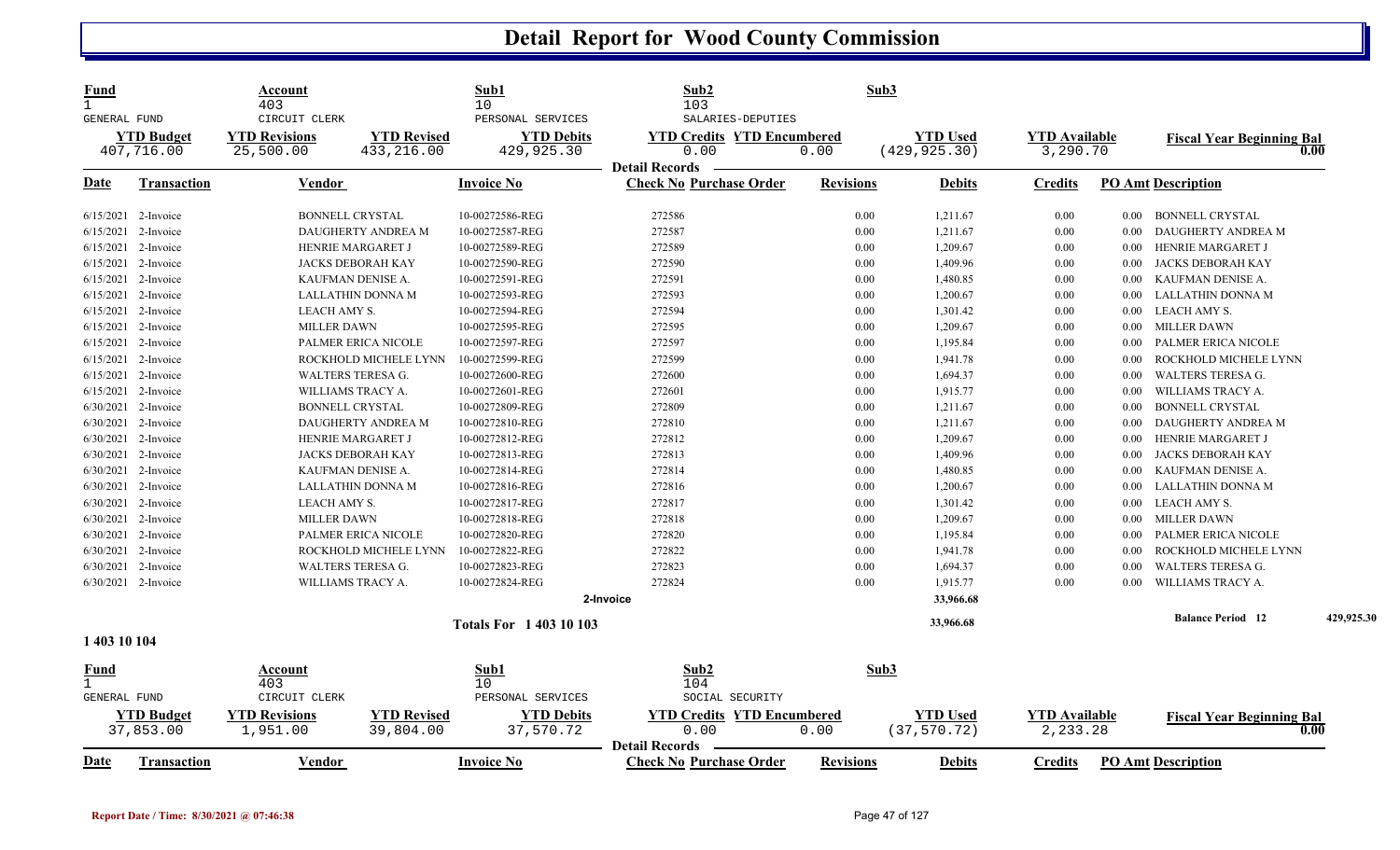|                                             |                                |                                               |                                     |                                                     | <b>Detail Report for Wood County Commission</b>         |                  |                                 |                                |          |                                  |            |
|---------------------------------------------|--------------------------------|-----------------------------------------------|-------------------------------------|-----------------------------------------------------|---------------------------------------------------------|------------------|---------------------------------|--------------------------------|----------|----------------------------------|------------|
|                                             | $6/15/2021$ 2-Invoice          |                                               | DEPARTMENT OF TREASURY 20210615-00  |                                                     | 3534                                                    | $0.00\,$         | 1,201.37                        | 0.00                           |          | $0.00$ FICA                      |            |
|                                             | $6/15/2021$ 2-Invoice          |                                               | DEPARTMENT OF TREASURY 20210615-00  |                                                     | 3534                                                    | 0.00             | 280.96                          | 0.00                           |          | $0.00$ MED                       |            |
|                                             | 6/30/2021 2-Invoice            |                                               | DEPARTMENT OF TREASURY 20210630-00  |                                                     | 3544                                                    | 0.00             | 1,243.14                        | 0.00                           | $0.00\,$ | <b>FICA</b>                      |            |
|                                             | 6/30/2021 2-Invoice            |                                               | DEPARTMENT OF TREASURY 20210630-00  |                                                     | 3544                                                    | 0.00             | 290.76                          | 0.00                           | $0.00\,$ | <b>MED</b>                       |            |
|                                             |                                |                                               |                                     |                                                     | 2-Invoice                                               |                  | 3,016.23                        |                                |          |                                  |            |
|                                             |                                |                                               |                                     | <b>Totals For 140310104</b>                         |                                                         |                  | 3,016.23                        |                                |          | <b>Balance Period 12</b>         | 37,570.72  |
| 1 403 10 105                                |                                |                                               |                                     |                                                     |                                                         |                  |                                 |                                |          |                                  |            |
| Fund<br>$\mathbf{1}$<br><b>GENERAL FUND</b> |                                | Account<br>403<br>CIRCUIT CLERK               |                                     | Sub1<br>10<br>PERSONAL SERVICES                     | Sub2<br>105<br>INSURANCE PREMIUM                        | Sub3             |                                 |                                |          |                                  |            |
|                                             | <b>YTD Budget</b>              | <b>YTD Revisions</b>                          | <b>YTD Revised</b>                  | <b>YTD Debits</b>                                   | <b>YTD Credits YTD Encumbered</b>                       |                  | <b>YTD Used</b>                 | <b>YTD Available</b>           |          | <b>Fiscal Year Beginning Bal</b> |            |
|                                             | 222,656.00                     | 0.00                                          | 222,656.00                          | 157,983.32                                          | 0.00                                                    | 0.00             | (157, 983.32)                   | 64,672.68                      |          |                                  | 0.00       |
|                                             |                                |                                               |                                     |                                                     | <b>Detail Records</b>                                   |                  |                                 |                                |          |                                  |            |
| Date                                        | <b>Transaction</b>             | Vendor                                        |                                     | <b>Invoice No</b>                                   | <b>Check No Purchase Order</b>                          | <b>Revisions</b> | <b>Debits</b>                   | <b>Credits</b>                 |          | <b>PO Amt Description</b>        |            |
| 6/1/2021                                    | 2-Invoice                      |                                               | HIGHMARK WEST VIRGINIA              | 06012021                                            | 3525                                                    | 0.00             | 12,806.06                       | 0.00                           |          | 0.00 HEALTH PREMIUM              |            |
| 6/2/2021                                    | 2-Invoice                      |                                               | HIGHMARK WEST VIRGINIA              | F210525A9664                                        | 3526                                                    | 0.00             | 762.94                          | 0.00                           | $0.00\,$ | HRA                              |            |
| 6/4/2021                                    | 2-Invoice                      | <b>MUTUAL OF OMAHA</b>                        |                                     | 1203787301                                          | 172087                                                  | 0.00             | 24.48                           | 0.00                           | $0.00\,$ | <b>BASIC LIFE</b>                |            |
| 6/4/2021                                    | 2-Invoice                      | <b>MUTUAL OF OMAHA</b>                        |                                     | 1203787301                                          | 172087                                                  | 0.00             | 97.84                           | 0.00                           | $0.00\,$ | <b>LTD</b>                       |            |
| 6/4/2021                                    | 2-Invoice                      |                                               | VISION SERVICE PLAN (WV)            | 062021                                              | 172094                                                  | 0.00             | 35.16                           | $0.00\,$                       | $0.00\,$ | SINGLE VISION                    |            |
| 6/4/2021                                    | 2-Invoice                      |                                               | VISION SERVICE PLAN (WV)            | 062021                                              | 172094                                                  | 0.00             | 91.25                           | 0.00                           | 0.00     | <b>FAMILY VISION</b>             |            |
| 6/15/2021                                   | 2-Invoice                      |                                               | HIGHMARK WEST VIRGINIA F210615A0290 |                                                     | 3539                                                    | 0.00             | 358.71                          | 0.00                           | $0.00\,$ | HRA                              |            |
|                                             |                                |                                               |                                     |                                                     | 2-Invoice                                               |                  | 14,176.44                       |                                |          |                                  |            |
|                                             |                                |                                               |                                     | <b>Totals For 140310105</b>                         |                                                         |                  | 14,176.44                       |                                |          | <b>Balance Period</b> 12         | 157,983.32 |
| 1 403 10 106                                |                                |                                               |                                     |                                                     |                                                         |                  |                                 |                                |          |                                  |            |
| Fund<br>$\mathbf{1}$                        |                                | Account<br>403                                |                                     | Sub1<br>10                                          | Sub2<br>106                                             | Sub3             |                                 |                                |          |                                  |            |
| GENERAL FUND                                | <b>YTD Budget</b><br>47,081.00 | CIRCUIT CLERK<br><b>YTD Revisions</b><br>0.00 | <b>YTD Revised</b><br>47,081.00     | PERSONAL SERVICES<br><b>YTD Debits</b><br>46,797.86 | RETIREMENT<br><b>YTD Credits YTD Encumbered</b><br>0.00 | 0.00             | <b>YTD Used</b><br>(46, 797.86) | <b>YTD Available</b><br>283.14 |          | <b>Fiscal Year Beginning Bal</b> | 0.00       |
| Date                                        | <b>Transaction</b>             | Vendor                                        |                                     | <b>Invoice No</b>                                   | <b>Detail Records</b><br><b>Check No Purchase Order</b> | <b>Revisions</b> | <b>Debits</b>                   | <b>Credits</b>                 |          | <b>PO Amt Description</b>        |            |
|                                             | $6/15/2021$ 2-Invoice          |                                               | WV PUBLIC EMP RETIREMEN 20210615-00 |                                                     | 3551                                                    | 0.00             | 1,954.62                        | 0.00                           |          | 0.00 RETIREMENT                  |            |
|                                             | 6/30/2021 2-Invoice            |                                               | WV PUBLIC EMP RETIREMEN 20210630-00 |                                                     | 3551                                                    | 0.00             | 1,954.63                        | 0.00                           |          | 0.00 RETIREMENT                  |            |
|                                             |                                |                                               |                                     |                                                     | 2-Invoice                                               |                  | 3,909.25                        |                                |          |                                  |            |
|                                             |                                |                                               |                                     |                                                     |                                                         |                  | 3,909.25                        |                                |          | <b>Balance Period 12</b>         | 46,797.86  |
|                                             |                                |                                               |                                     | <b>Totals For 1 403 10 106</b>                      |                                                         |                  |                                 |                                |          |                                  |            |

**1 403 10 109**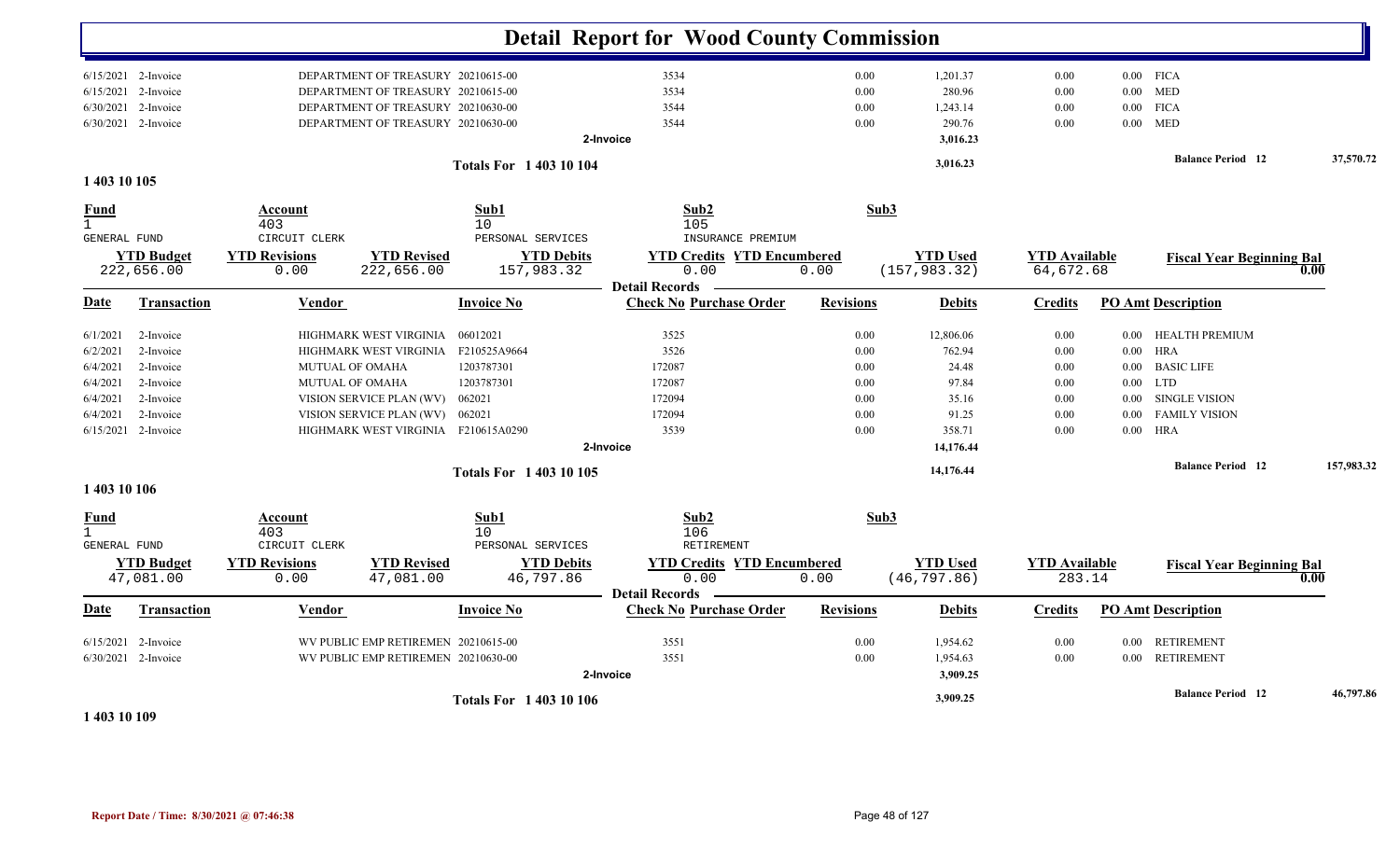| <b>Fund</b><br>$\mathbf{1}$<br>GENERAL FUND |                                | Account<br>403<br>CIRCUIT CLERK |                                   | Sub1<br>10<br>PERSONAL SERVICES | Sub2<br>109<br>EXTRA HELP                               | Sub3             |                                |                                  |            |                                                               |           |
|---------------------------------------------|--------------------------------|---------------------------------|-----------------------------------|---------------------------------|---------------------------------------------------------|------------------|--------------------------------|----------------------------------|------------|---------------------------------------------------------------|-----------|
|                                             | <b>YTD Budget</b><br>24,000.00 | <b>YTD Revisions</b><br>0.00    | <b>YTD Revised</b><br>24,000.00   | <b>YTD Debits</b><br>21,000.00  | <b>YTD Credits YTD Encumbered</b><br>0.00               | 0.00             | <b>YTD Used</b><br>(21,000.00) | <b>YTD Available</b><br>3,000.00 |            | <b>Fiscal Year Beginning Bal</b>                              | 0.00      |
| Date                                        | <b>Transaction</b>             | <b>Vendor</b>                   |                                   | <b>Invoice No</b>               | <b>Detail Records</b><br><b>Check No Purchase Order</b> | <b>Revisions</b> | <b>Debits</b>                  | <u>Credits</u>                   |            | <b>PO Amt Description</b>                                     |           |
|                                             | 6/15/2021 2-Invoice            |                                 | <b>FORSHEY BARBARA S.</b>         | 10-00272588-REG                 | 272588                                                  | 0.00             | 200.00                         | 0.00                             | 0.00       | FORSHEY BARBARA S.                                            |           |
|                                             | 6/15/2021 2-Invoice            | KUCZKO JULIE D                  |                                   | 10-00272592-REG                 | 272592                                                  | 0.00             | 200.00                         | 0.00                             | $0.00\,$   | KUCZKO JULIE D                                                |           |
|                                             | 6/15/2021 2-Invoice            | O'CONNOR MONA L                 |                                   | 10-00272596-REG                 | 272596                                                  | 0.00             | 400.00                         | 0.00                             | $0.00\,$   | O'CONNOR MONA L                                               |           |
|                                             | 6/30/2021 2-Invoice            |                                 | <b>FORSHEY BARBARA S.</b>         | 10-00272811-REG                 | 272811                                                  | 0.00             | 300.00                         | 0.00                             | 0.00       | <b>FORSHEY BARBARA S.</b>                                     |           |
|                                             | 6/30/2021 2-Invoice            | KUCZKO JULIE D                  |                                   | 10-00272815-REG                 | 272815                                                  | 0.00             | 540.00                         | 0.00                             | $0.00\,$   | KUCZKO JULIE D                                                |           |
|                                             | 6/30/2021 2-Invoice            | O'CONNOR MONA L                 |                                   | 10-00272819-REG                 | 272819                                                  | 0.00             | 600.00                         | 0.00                             | 0.00       | O'CONNOR MONA L                                               |           |
|                                             |                                |                                 |                                   | 2-Invoice                       |                                                         |                  | 2,240.00                       |                                  |            |                                                               |           |
|                                             |                                |                                 |                                   | <b>Totals For 1 403 10 109</b>  |                                                         |                  | 2,240.00                       |                                  |            | <b>Balance Period</b> 12                                      | 21,000.00 |
| 1 403 40 221                                |                                |                                 |                                   |                                 |                                                         |                  |                                |                                  |            |                                                               |           |
| <u>Fund</u><br>$\mathbf{1}$                 |                                | Account<br>403                  |                                   | Sub1<br>40                      | Sub2                                                    | Sub3             |                                |                                  |            |                                                               |           |
| GENERAL FUND                                |                                | CIRCUIT CLERK                   |                                   | CONTRACTURAL SERVICES           | 221<br>TRAINING & EDUCATION                             |                  |                                |                                  |            |                                                               |           |
|                                             | <b>YTD Budget</b>              | <b>YTD Revisions</b>            | <b>YTD Revised</b>                | <b>YTD Debits</b>               | <b>YTD Credits YTD Encumbered</b>                       |                  | <b>YTD Used</b>                | <b>YTD Available</b>             |            |                                                               |           |
|                                             | 4,000.00                       | 0.00                            | 4,000.00                          | 3,596.47                        | 0.00                                                    | 526.36           | (3, 596.47)                    | (122.83)                         |            | <b>Fiscal Year Beginning Bal</b>                              | 0.00      |
|                                             |                                |                                 |                                   |                                 | <b>Detail Records</b>                                   |                  |                                |                                  |            |                                                               |           |
| <u>Date</u>                                 | <b>Transaction</b>             | Vendor                          |                                   | <b>Invoice No</b>               | <b>Check No Purchase Order</b>                          | <b>Revisions</b> | <b>Debits</b>                  | <b>Credits</b>                   |            | <b>PO Amt Description</b>                                     |           |
| 6/4/2021                                    | 2-Invoice                      |                                 | WV ASSOCIATION OF CIRCUI 05012021 |                                 | 172096<br>84225                                         | 0.00             | 450.00                         | 0.00                             |            | (450.00) REGISTR CLRK'S CONF: MAY 24-27 C.RID                 |           |
| 6/8/2021                                    | 2-Invoice                      |                                 | RIDGWAY CELESTE A.                | 06012021                        | 172121                                                  | 0.00             | 188.05                         | 0.00                             |            | 0.00 MILEAGE & FOOD - CLERKS CONFERENCE                       |           |
|                                             |                                |                                 |                                   | 2-Invoice                       |                                                         |                  | 638.05                         |                                  |            |                                                               |           |
|                                             | $6/10/2021$ 5-Journal Entry    | STONEWALL RESORT                |                                   | 20210608002001                  | 84129                                                   | 0.00             | 477.00                         | 0.00                             |            | (477.00) 3 nights lodging, meals, mileage - Clerk's conf. - 1 |           |
| 6/10/2021                                   | 5-Journal Entry                | STONEWALL RESORT                |                                   | 20210608003001                  | 84129                                                   | 0.00             | 477.00                         | 0.00                             |            | (477.00) 3 nights lodging, meals, mileage - Clerk's conf. - 1 |           |
|                                             | 6/10/2021 5-Journal Entry      | <b>TEXAS ROADHOUSE</b>          |                                   | 20210608001001                  |                                                         | 0.00             | 47.54                          | 0.00                             | 0.00       | CELESTE RIDGWAY-4026-TEXAS ROADHC                             |           |
|                                             |                                |                                 |                                   |                                 | 5-Journal Entry                                         |                  | 1,001.54                       |                                  |            |                                                               |           |
|                                             |                                |                                 |                                   | <b>Totals For 140340221</b>     |                                                         |                  | 1,639.59                       |                                  | (1,404.00) | <b>Balance Period</b> 12                                      | 3,596.47  |
| 1 403 40 222                                |                                |                                 |                                   |                                 |                                                         |                  |                                |                                  |            |                                                               |           |
| <b>Fund</b><br>$\mathbf{1}$                 |                                | Account<br>403                  |                                   | Sub1<br>40                      | Sub2<br>222                                             | Sub3             |                                |                                  |            |                                                               |           |
| <b>GENERAL FUND</b>                         |                                | CIRCUIT CLERK                   |                                   | CONTRACTURAL SERVICES           | DUES & SUBSCRIPTIONS                                    |                  |                                |                                  |            |                                                               |           |
|                                             | <b>YTD</b> Budget              | <b>YTD Revisions</b>            | <b>YTD Revised</b>                | <b>YTD Debits</b>               | <b>YTD Credits YTD Encumbered</b>                       |                  | <b>YTD Used</b>                | <b>YTD Available</b>             |            | <b>Fiscal Year Beginning Bal</b>                              |           |
|                                             | 200.00                         | 0.00                            | 200.00                            | 214.10                          | 0.00<br><b>Detail Records</b>                           | 0.00             | (214.10)                       |                                  | (14.10)    |                                                               | 0.00      |
| Date                                        | <b>Transaction</b>             | Vendor                          |                                   | <b>Invoice No</b>               | <b>Check No Purchase Order</b>                          | <b>Revisions</b> | <b>Debits</b>                  | <b>Credits</b>                   |            | <b>PO Amt Description</b>                                     |           |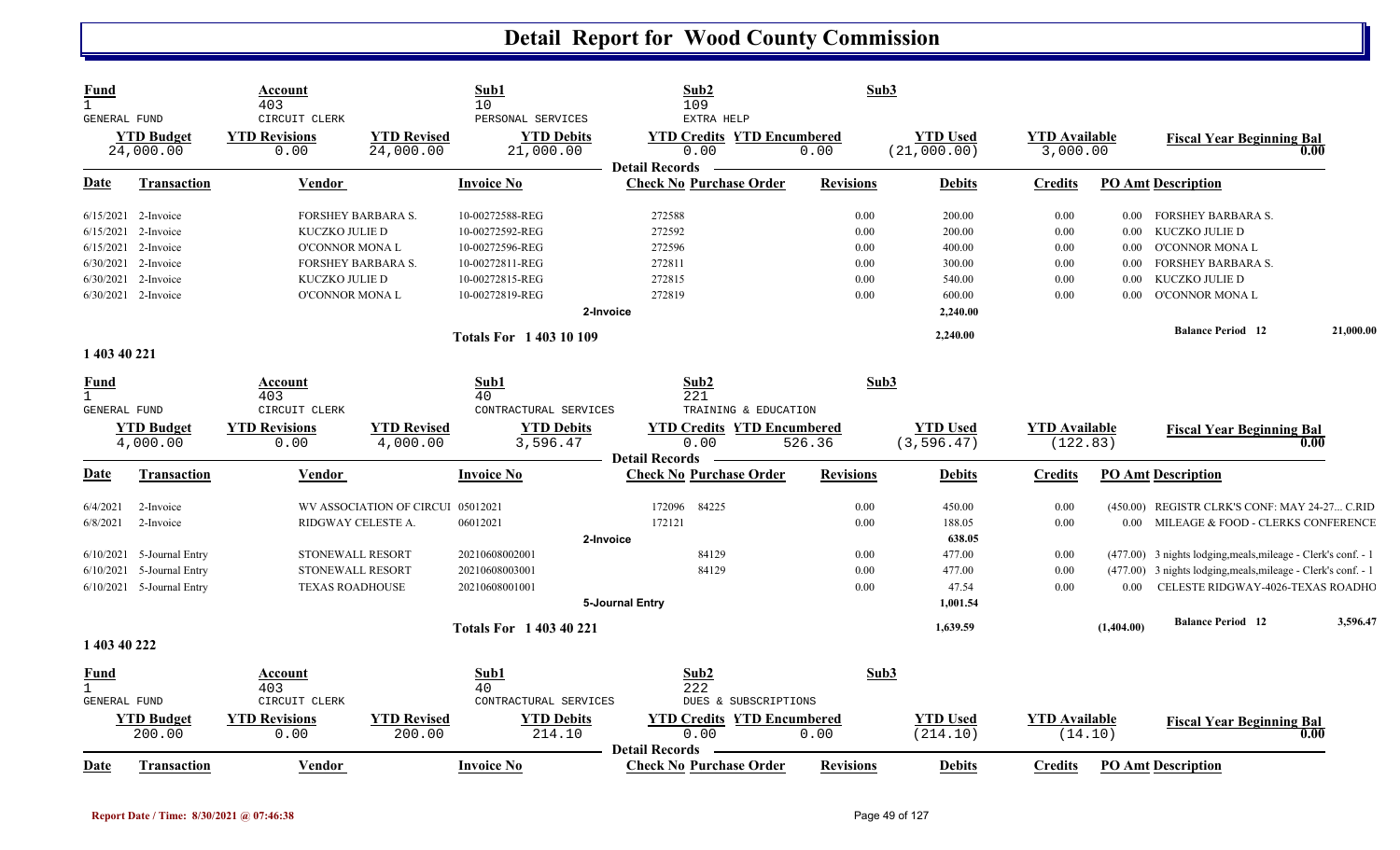|                                             |                                                          |                                               |                                                             |                                                      | <b>Detail Report for Wood County Commission</b>                                           |                  |                                 |                                |                  |                                                                                      |          |
|---------------------------------------------|----------------------------------------------------------|-----------------------------------------------|-------------------------------------------------------------|------------------------------------------------------|-------------------------------------------------------------------------------------------|------------------|---------------------------------|--------------------------------|------------------|--------------------------------------------------------------------------------------|----------|
|                                             | 6/30/2021 2-Invoice                                      | <b>LEXIS NEXIS</b>                            |                                                             | 25923803                                             | 172324<br>2-Invoice                                                                       | 0.00             | 214.10<br>214.10                | 0.00                           |                  | 0.00 ACCT NO 3598638002                                                              |          |
| 1 403 40 230                                |                                                          |                                               |                                                             | <b>Totals For 1 403 40 222</b>                       |                                                                                           |                  | 214.10                          |                                |                  | <b>Balance Period 12</b>                                                             | 214.10   |
| $\frac{Fund}{1}$                            |                                                          | Account<br>403                                |                                                             | Sub1<br>40                                           | Sub2<br>230                                                                               | Sub3             |                                 |                                |                  |                                                                                      |          |
| GENERAL FUND                                | <b>YTD Budget</b><br>350.00                              | CIRCUIT CLERK<br><b>YTD Revisions</b><br>0.00 | <b>YTD Revised</b><br>350.00                                | CONTRACTURAL SERVICES<br><b>YTD Debits</b><br>306.18 | CONTRACTED SERVICES<br><b>YTD Credits YTD Encumbered</b><br>0.00<br><b>Detail Records</b> | 0.00             | <b>YTD Used</b><br>(306.18)     | <b>YTD</b> Available<br>43.82  |                  | <b>Fiscal Year Beginning Bal</b><br>0.00                                             |          |
| <u>Date</u>                                 | <b>Transaction</b>                                       | Vendor                                        |                                                             | <b>Invoice No</b>                                    | <b>Check No Purchase Order</b>                                                            | <b>Revisions</b> | <b>Debits</b>                   | <b>Credits</b>                 |                  | <b>PO Amt Description</b>                                                            |          |
|                                             | 6/30/2021 2-Invoice                                      | <b>LEXIS NEXIS</b>                            |                                                             | 25520024                                             | 172265<br>2-Invoice                                                                       | 0.00             | 99.08<br>99.08                  | 0.00                           | $0.00\,$         | ACCT NO 3598638002                                                                   |          |
| 1 403 55 341                                |                                                          |                                               |                                                             | Totals For 1 403 40 230                              |                                                                                           |                  | 99.08                           |                                |                  | <b>Balance Period</b> 12                                                             | 306.18   |
| <u>Fund</u><br>$\mathbf{1}$<br>GENERAL FUND |                                                          | <b>Account</b><br>403<br>CIRCUIT CLERK        |                                                             | Sub1<br>55<br>COMMODITIES                            | Sub2<br>341<br>SUPPLIES/MATERIALS                                                         | Sub3             |                                 |                                |                  |                                                                                      |          |
|                                             | <b>YTD Budget</b><br>7,000.00                            | <b>YTD Revisions</b><br>389.00                | <b>YTD Revised</b><br>7,389.00                              | <b>YTD Debits</b><br>4,942.22                        | <b>YTD Credits YTD Encumbered</b><br>0.00<br>2,326.00<br><b>Detail Records</b>            |                  | <b>YTD Used</b><br>(4, 942.22)  | <b>YTD Available</b><br>120.78 |                  | <b>Fiscal Year Beginning Bal</b><br>$\overline{\phantom{0}0.00}$                     |          |
| <u>Date</u>                                 | <b>Transaction</b>                                       | <b>Vendor</b>                                 |                                                             | <b>Invoice No</b>                                    | <b>Check No Purchase Order</b>                                                            | <b>Revisions</b> | <b>Debits</b>                   | <b>Credits</b>                 |                  | <b>PO Amt Description</b>                                                            |          |
| 6/24/2021<br>6/30/2021                      | 1-Purchase Order<br>1-Purchase Order                     |                                               | <b>CHAMPION INDUSTRIES INC</b><br>CAPITOL BUSINESS INTERIOI |                                                      | 84503<br>84594                                                                            | 0.00<br>0.00     | 0.00<br>0.00                    | 0.00<br>0.00                   | 0.00<br>1,946.00 | DESK CHAIRS FOR 7 EMPLOYEES<br>DESK CHAIRS FOR 7 EMPLOYEES                           |          |
|                                             | 6/10/2021 5-Journal Entry                                | STATIONERS INC                                |                                                             | 20210608023001                                       | 1-Purchase Order<br>84050                                                                 | 0.00             | 14.86                           | 0.00                           |                  | (14.86) env moistener; sticky notes; plasti bands; white or                          |          |
|                                             | $6/10/2021$ 5-Journal Entry<br>6/30/2021 5-Journal Entry | STATIONERS INC<br><b>LEXIS NEXIS</b>          |                                                             | 20210608065001<br>20210713022001                     | 84265<br>5-Journal Entry                                                                  | 0.00<br>0.00     | 200.08<br>229.10<br>444.04      | 0.00<br>0.00                   | $0.00\,$         | (200.08) ENVELOPES; LABELS; STAPLES; TAPE; BLU<br>WOOD CO FINANCE-4019-REI MATTHEW E |          |
|                                             |                                                          |                                               |                                                             | Totals For 1 403 55 341                              |                                                                                           |                  | 444.04                          |                                | 1,731.06         | <b>Balance Period 12</b>                                                             | 4,942.22 |
| 1 404 10 101                                |                                                          |                                               |                                                             |                                                      |                                                                                           |                  |                                 |                                |                  |                                                                                      |          |
| <b>Fund</b><br>$\mathbf{1}$<br>GENERAL FUND |                                                          | Account<br>404<br>SHERIFF'S TAX               |                                                             | Sub1<br>10<br>PERSONAL SERVICES                      | Sub2<br>101<br>ELECTED OFFICIALS                                                          | Sub3             |                                 |                                |                  |                                                                                      |          |
|                                             | <b>YTD Budget</b><br>50,266.00                           | <b>YTD Revisions</b><br>0.00                  | <b>YTD Revised</b><br>50,266.00                             | <b>YTD Debits</b><br>50,266.08                       | <b>YTD Credits YTD Encumbered</b><br>0.00                                                 | 0.00             | <b>YTD Used</b><br>(50, 266.08) | <b>YTD</b> Available           | (0.08)           | <b>Fiscal Year Beginning Bal</b><br>0.00                                             |          |
| <u>Date</u>                                 | <b>Transaction</b>                                       | Vendor                                        |                                                             | <b>Invoice No</b>                                    | <b>Detail Records</b><br><b>Check No Purchase Order</b>                                   | <b>Revisions</b> | <b>Debits</b>                   | <b>Credits</b>                 |                  | <b>PO Amt Description</b>                                                            |          |
|                                             | 6/15/2021 2-Invoice                                      | STEPHENS STEVEN A.                            |                                                             | 10-00272613-REG                                      | 272613                                                                                    | 0.00             | 2,094.42                        | $0.00\,$                       |                  | 0.00 STEPHENS STEVEN A.                                                              |          |

**Report Date / Time: 8/30/2021 @ 07:46:38** Page 50 of 127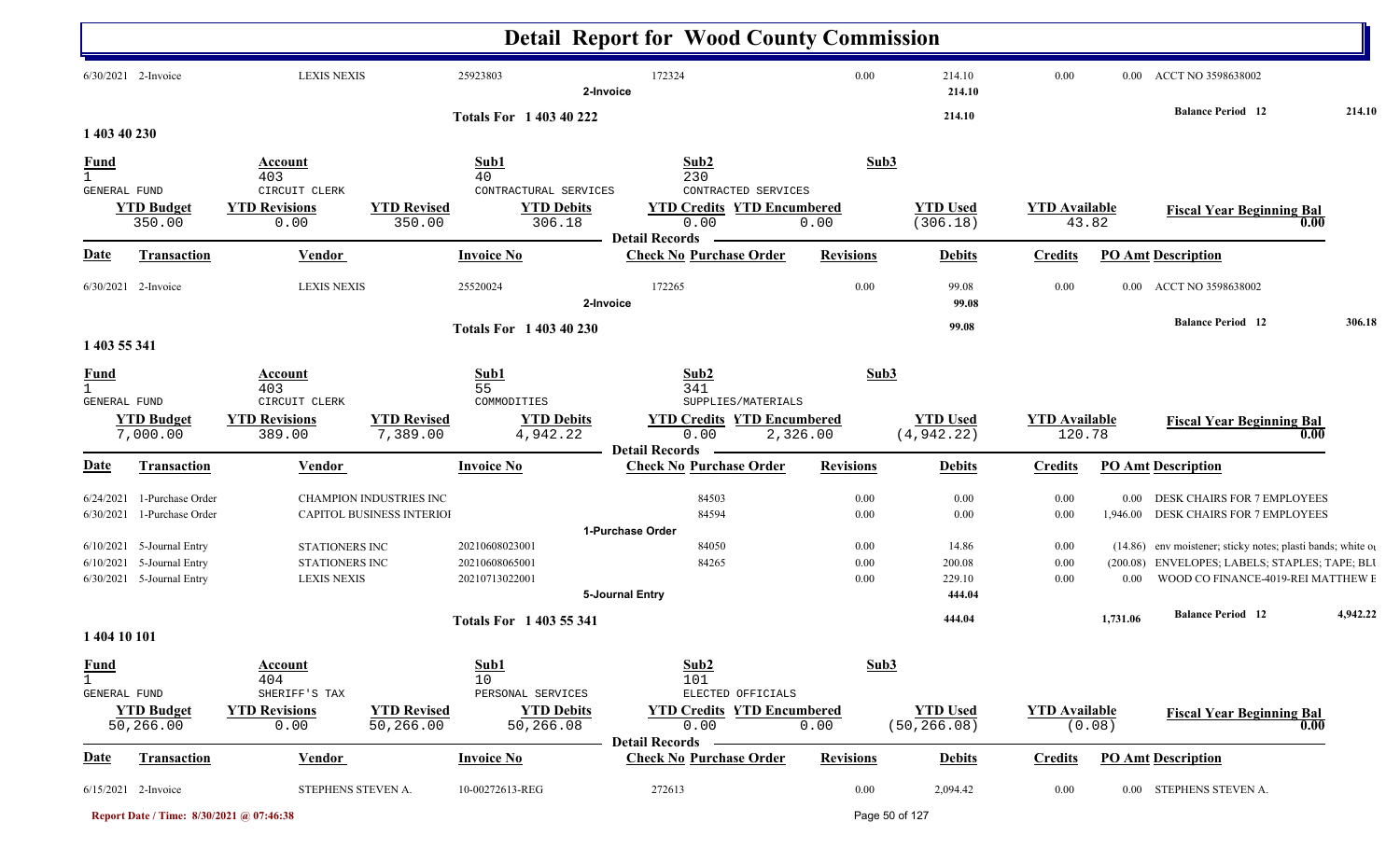|                                                                                                                                                                                                |                                                                                                                                                                       |                                                                                                                                                                                                                                                                                                                                 |                                                                                                                                                                                                                                                                        | <b>Detail Report for Wood County Commission</b>                                                                                          |                                                                                                              |                                                                                                                                                                      |                                                                                                              |                                                                                                                              |                                                                                                                                                                                                                                                                                                                               |            |
|------------------------------------------------------------------------------------------------------------------------------------------------------------------------------------------------|-----------------------------------------------------------------------------------------------------------------------------------------------------------------------|---------------------------------------------------------------------------------------------------------------------------------------------------------------------------------------------------------------------------------------------------------------------------------------------------------------------------------|------------------------------------------------------------------------------------------------------------------------------------------------------------------------------------------------------------------------------------------------------------------------|------------------------------------------------------------------------------------------------------------------------------------------|--------------------------------------------------------------------------------------------------------------|----------------------------------------------------------------------------------------------------------------------------------------------------------------------|--------------------------------------------------------------------------------------------------------------|------------------------------------------------------------------------------------------------------------------------------|-------------------------------------------------------------------------------------------------------------------------------------------------------------------------------------------------------------------------------------------------------------------------------------------------------------------------------|------------|
| 6/30/2021 2-Invoice                                                                                                                                                                            |                                                                                                                                                                       | STEPHENS STEVEN A.                                                                                                                                                                                                                                                                                                              | 10-00272836-REG                                                                                                                                                                                                                                                        | 272836<br>2-Invoice                                                                                                                      | 0.00                                                                                                         | 2,094.42<br>4,188.84                                                                                                                                                 | 0.00                                                                                                         |                                                                                                                              | 0.00 STEPHENS STEVEN A.                                                                                                                                                                                                                                                                                                       |            |
| 1 404 10 103                                                                                                                                                                                   |                                                                                                                                                                       |                                                                                                                                                                                                                                                                                                                                 | <b>Totals For 140410101</b>                                                                                                                                                                                                                                            |                                                                                                                                          |                                                                                                              | 4,188.84                                                                                                                                                             |                                                                                                              |                                                                                                                              | <b>Balance Period 12</b>                                                                                                                                                                                                                                                                                                      | 50,266.08  |
| Fund<br><b>GENERAL FUND</b>                                                                                                                                                                    |                                                                                                                                                                       | Account<br>404<br>SHERIFF'S TAX                                                                                                                                                                                                                                                                                                 | Sub1<br>10<br>PERSONAL SERVICES                                                                                                                                                                                                                                        | Sub2<br>103<br>SALARIES-DEPUTIES                                                                                                         |                                                                                                              | Sub3                                                                                                                                                                 |                                                                                                              |                                                                                                                              |                                                                                                                                                                                                                                                                                                                               |            |
| 408,261.00                                                                                                                                                                                     | <b>YTD Budget</b>                                                                                                                                                     | <b>YTD Revised</b><br><b>YTD Revisions</b><br>22,000.00<br>430,261.00                                                                                                                                                                                                                                                           | <b>YTD Debits</b><br>410,383.86                                                                                                                                                                                                                                        | <b>YTD Credits YTD Encumbered</b><br>0.00<br><b>Detail Records</b>                                                                       | 0.00                                                                                                         | <b>YTD Used</b><br>(410, 383.86)                                                                                                                                     | <b>YTD</b> Available<br>19,877.14                                                                            |                                                                                                                              | <b>Fiscal Year Beginning Bal</b><br>0.00                                                                                                                                                                                                                                                                                      |            |
| Date                                                                                                                                                                                           | <b>Transaction</b>                                                                                                                                                    | Vendor                                                                                                                                                                                                                                                                                                                          | <b>Invoice No</b>                                                                                                                                                                                                                                                      | <b>Check No Purchase Order</b>                                                                                                           | <b>Revisions</b>                                                                                             | <b>Debits</b>                                                                                                                                                        | <b>Credits</b>                                                                                               |                                                                                                                              | <b>PO Amt Description</b>                                                                                                                                                                                                                                                                                                     |            |
| $6/15/2021$ 2-Invoice<br>6/15/2021<br>6/15/2021<br>6/15/2021<br>6/15/2021<br>6/15/2021<br>6/15/2021<br>6/15/2021<br>6/15/2021<br>6/15/2021<br>6/15/2021<br>6/15/2021<br>6/30/2021<br>6/30/2021 | 2-Invoice<br>2-Invoice<br>2-Invoice<br>2-Invoice<br>2-Invoice<br>2-Invoice<br>2-Invoice<br>2-Invoice<br>2-Invoice<br>2-Invoice<br>2-Invoice<br>2-Invoice<br>2-Invoice | RABER-ABLES AMANDA<br>ADKINS AMANDA J.<br><b>BARGELOH REGINA KAY</b><br><b>BRADEN ANGELA K</b><br><b>DAVIES KYLE</b><br><b>JOHNSON BRANDI</b><br>JOHNSON MELISSA D<br><b>MAXSON PAULA A</b><br>PHILLIPS REBECCA J<br><b>SCHUCK DENISE E.</b><br>SOVEL TONYA M.<br><b>TRIBETT JOHN</b><br>RABER-ABLES AMANDA<br>ADKINS AMANDA J. | 10-00272610-REG<br>10-00272602-REG<br>10-00272603-REG<br>10-00272604-REG<br>10-00272605-REG<br>10-00272606-REG<br>10-00272607-REG<br>10-00272608-REG<br>10-00272609-REG<br>10-00272611-REG<br>10-00272612-REG<br>10-00272614-REG<br>10-00272833-REG<br>10-00272825-REG | 272610<br>272602<br>272603<br>272604<br>272605<br>272606<br>272607<br>272608<br>272609<br>272611<br>272612<br>272614<br>272833<br>272825 | 0.00<br>0.00<br>0.00<br>0.00<br>0.00<br>0.00<br>0.00<br>0.00<br>0.00<br>0.00<br>0.00<br>0.00<br>0.00<br>0.00 | 1,187.50<br>1,427.09<br>1,250.00<br>1,187.50<br>1,187.50<br>1,229.17<br>1,208.33<br>1,250.00<br>1,208.33<br>2,749.99<br>1,333.34<br>1,187.50<br>1,187.50<br>1,427.09 | 0.00<br>0.00<br>0.00<br>0.00<br>0.00<br>0.00<br>0.00<br>0.00<br>0.00<br>0.00<br>0.00<br>0.00<br>0.00<br>0.00 | $0.00\,$<br>0.00<br>0.00<br>0.00<br>$0.00\,$<br>$0.00\,$<br>0.00<br>0.00<br>0.00<br>$0.00\,$<br>0.00<br>0.00<br>0.00<br>0.00 | RABER-ABLES AMANDA<br>ADKINS AMANDA J.<br><b>BARGELOH REGINA KAY</b><br><b>BRADEN ANGELAK</b><br><b>DAVIES KYLE</b><br><b>JOHNSON BRANDI</b><br>JOHNSON MELISSA D<br><b>MAXSON PAULA A</b><br>PHILLIPS REBECCA J<br><b>SCHUCK DENISE E.</b><br>SOVEL TONYA M.<br><b>TRIBETT JOHN</b><br>RABER-ABLES AMANDA<br>ADKINS AMANDA J |            |
| 6/30/2021<br>6/30/2021<br>6/30/2021<br>6/30/2021<br>6/30/2021<br>6/30/2021 2-Invoice<br>6/30/2021<br>6/30/2021<br>6/30/2021<br>$6/30/2021$ 2-Invoice                                           | 2-Invoice<br>2-Invoice<br>2-Invoice<br>2-Invoice<br>2-Invoice<br>2-Invoice<br>2-Invoice<br>2-Invoice                                                                  | <b>BARGELOH REGINA KAY</b><br><b>BRADEN ANGELAK</b><br><b>DAVIES KYLE</b><br><b>JOHNSON BRANDI</b><br>JOHNSON MELISSA D<br><b>MAXSON PAULA A</b><br>PHILLIPS REBECCA J<br><b>SCHUCK DENISE E.</b><br>SOVEL TONYA M.<br>TRIBETT JOHN                                                                                             | 10-00272826-REG<br>10-00272827-REG<br>10-00272828-REG<br>10-00272829-REG<br>10-00272830-REG<br>10-00272831-REG<br>10-00272832-REG<br>10-00272834-REG<br>10-00272835-REG<br>10-00272837-REG                                                                             | 272826<br>272827<br>272828<br>272829<br>272830<br>272831<br>272832<br>272834<br>272835<br>272837<br>2-Invoice                            | 0.00<br>0.00<br>0.00<br>0.00<br>0.00<br>0.00<br>0.00<br>0.00<br>0.00<br>0.00                                 | 1,250.00<br>1,187.50<br>1,187.50<br>1,229.17<br>1,208.33<br>1,250.00<br>1,208.33<br>2,749.99<br>1,333.34<br>1,187.50<br>32,812.50                                    | 0.00<br>0.00<br>0.00<br>0.00<br>0.00<br>0.00<br>0.00<br>0.00<br>0.00<br>0.00                                 | 0.00<br>0.00<br>$0.00\,$<br>$0.00\,$<br>0.00<br>$0.00\,$<br>0.00<br>0.00<br>0.00<br>$0.00\,$                                 | <b>BARGELOH REGINA KAY</b><br><b>BRADEN ANGELAK</b><br><b>DAVIES KYLE</b><br><b>JOHNSON BRANDI</b><br>JOHNSON MELISSA D<br>MAXSON PAULA A<br>PHILLIPS REBECCA J<br><b>SCHUCK DENISE E.</b><br>SOVEL TONYA M.<br>TRIBETT JOHN                                                                                                  |            |
|                                                                                                                                                                                                |                                                                                                                                                                       |                                                                                                                                                                                                                                                                                                                                 | <b>Totals For 1 404 10 103</b>                                                                                                                                                                                                                                         |                                                                                                                                          |                                                                                                              | 32,812.50                                                                                                                                                            |                                                                                                              |                                                                                                                              | <b>Balance Period</b> 12                                                                                                                                                                                                                                                                                                      | 410.383.86 |

**1 404 10 104**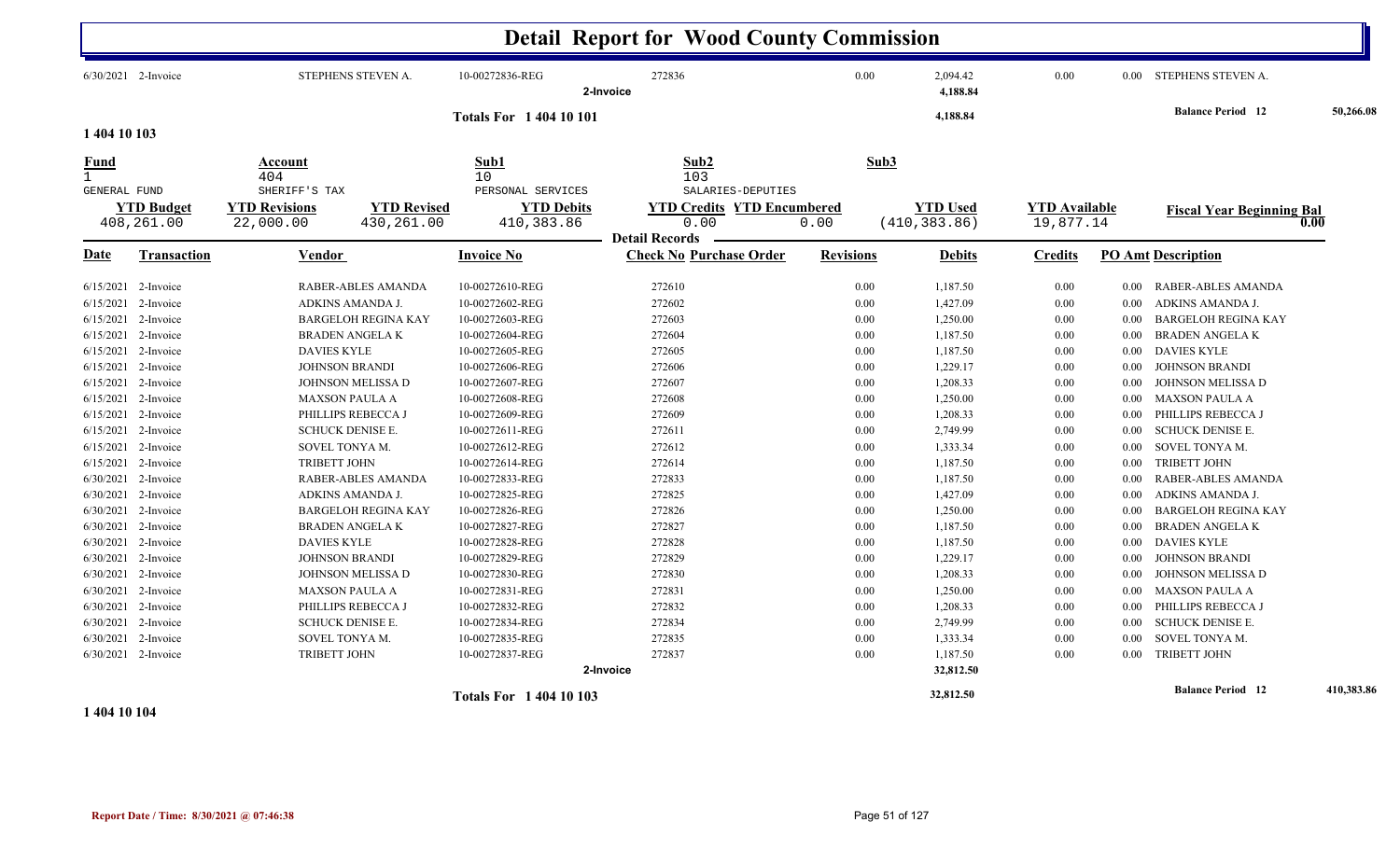| <b>Fund</b><br>$\mathbf{1}$ |                                | Account<br>404                                    |                                     | Sub1<br>10                                          | Sub2<br>104                                                                           | Sub3             |                                 |                                  |          |                                  |      |            |
|-----------------------------|--------------------------------|---------------------------------------------------|-------------------------------------|-----------------------------------------------------|---------------------------------------------------------------------------------------|------------------|---------------------------------|----------------------------------|----------|----------------------------------|------|------------|
| <b>GENERAL FUND</b>         | <b>YTD Budget</b><br>36,799.00 | SHERIFF'S TAX<br><b>YTD Revisions</b><br>1,683.00 | <b>YTD Revised</b><br>38,482.00     | PERSONAL SERVICES<br><b>YTD Debits</b><br>34,902.06 | SOCIAL SECURITY<br><b>YTD Credits YTD Encumbered</b><br>0.00<br><b>Detail Records</b> | 0.00             | <b>YTD</b> Used<br>(34, 902.06) | <b>YTD Available</b><br>3,579.94 |          | <b>Fiscal Year Beginning Bal</b> | 0.00 |            |
| Date                        | Transaction                    | Vendor                                            |                                     | <b>Invoice No</b>                                   | <b>Check No Purchase Order</b>                                                        | <b>Revisions</b> | <b>Debits</b>                   | Credits                          |          | <b>PO Amt Description</b>        |      |            |
|                             | $6/15/2021$ 2-Invoice          |                                                   | DEPARTMENT OF TREASURY 20210615-00  |                                                     | 3534                                                                                  | 0.00             | 1,079.40                        | 0.00                             |          | $0.00$ FICA                      |      |            |
| 6/15/2021                   | 2-Invoice                      |                                                   | DEPARTMENT OF TREASURY 20210615-00  |                                                     | 3534                                                                                  | 0.00             | 252.47                          | 0.00                             | $0.00\,$ | MED                              |      |            |
|                             | 6/30/2021 2-Invoice            |                                                   | DEPARTMENT OF TREASURY 20210630-00  |                                                     | 3544                                                                                  | 0.00             | 1,086.39                        | 0.00                             | $0.00\,$ | <b>FICA</b>                      |      |            |
|                             | 6/30/2021 2-Invoice            |                                                   | DEPARTMENT OF TREASURY 20210630-00  |                                                     | 3544                                                                                  | 0.00             | 254.09                          | 0.00                             | $0.00\,$ | <b>MED</b>                       |      |            |
|                             |                                |                                                   |                                     |                                                     | 2-Invoice                                                                             |                  | 2,672.35                        |                                  |          |                                  |      |            |
|                             |                                |                                                   |                                     | <b>Totals For 140410104</b>                         |                                                                                       |                  | 2,672.35                        |                                  |          | <b>Balance Period 12</b>         |      | 34,902.06  |
| 1 404 10 105                |                                |                                                   |                                     |                                                     |                                                                                       |                  |                                 |                                  |          |                                  |      |            |
| <b>Fund</b><br>$\mathbf{1}$ |                                | Account<br>404                                    |                                     | Sub1<br>10                                          | Sub2<br>105                                                                           | Sub3             |                                 |                                  |          |                                  |      |            |
| GENERAL FUND                |                                | SHERIFF'S TAX                                     |                                     | PERSONAL SERVICES                                   | INSURANCE PREMIUM                                                                     |                  |                                 |                                  |          |                                  |      |            |
|                             | <b>YTD Budget</b>              | <b>YTD Revisions</b>                              | <b>YTD Revised</b>                  | <b>YTD Debits</b>                                   | <b>YTD Credits YTD Encumbered</b>                                                     |                  | <b>YTD Used</b>                 | <b>YTD</b> Available             |          | <b>Fiscal Year Beginning Bal</b> |      |            |
|                             | 237,552.00                     | 0.00                                              | 237,552.00                          | 185,991.38                                          | 0.00<br><b>Detail Records</b>                                                         | 0.00             | (185, 991.38)                   | 51,560.62                        |          |                                  | 0.00 |            |
| Date                        | Transaction                    | Vendor                                            |                                     | <b>Invoice No</b>                                   | <b>Check No Purchase Order</b>                                                        | <b>Revisions</b> | <b>Debits</b>                   | Credits                          |          | <b>PO Amt Description</b>        |      |            |
| 6/1/2021                    | 2-Invoice                      |                                                   | HIGHMARK WEST VIRGINIA              | 06012021                                            | 3525                                                                                  | 0.00             | 13,827.20                       | 0.00                             | 0.00     | HEALTH PREMIUM                   |      |            |
| 6/2/2021                    | 2-Invoice                      |                                                   | HIGHMARK WEST VIRGINIA              | F210525A9664                                        | 3526                                                                                  | 0.00             | 760.62                          | 0.00                             | $0.00\,$ | <b>HRA</b>                       |      |            |
| 6/4/2021                    | 2-Invoice                      | <b>MUTUAL OF OMAHA</b>                            |                                     | 1203787301                                          | 172087                                                                                | 0.00             | 22.64                           | 0.00                             | $0.00\,$ | <b>BASIC LIFE</b>                |      |            |
| 6/4/2021                    | 2-Invoice                      | <b>MUTUAL OF OMAHA</b>                            |                                     | 1203787301                                          | 172087                                                                                | 0.00             | 86.57                           | 0.00                             | 0.00     | <b>LTD</b>                       |      |            |
| 6/4/2021                    | 2-Invoice                      |                                                   | VISION SERVICE PLAN (WV)            | 062021                                              | 172094                                                                                | 0.00             | 35.16                           | 0.00                             | 0.00     | <b>SINGLE VISION</b>             |      |            |
| 6/4/2021                    | 2-Invoice                      |                                                   | VISION SERVICE PLAN (WV)            | 062021                                              | 172094                                                                                | 0.00             | 146.00                          | 0.00                             | $0.00\,$ | <b>FAMILY VISION</b>             |      |            |
| 6/15/2021                   | 2-Invoice                      |                                                   | HIGHMARK WEST VIRGINIA F210601A5142 |                                                     | 3538                                                                                  | 0.00             | 1,009.56                        | 0.00                             | $0.00\,$ | <b>HRA</b>                       |      |            |
| 6/15/2021                   | 2-Invoice                      |                                                   | HIGHMARK WEST VIRGINIA              | F210615A0290                                        | 3539                                                                                  | 0.00             | 486.49                          | 0.00                             | 0.00     | <b>HRA</b>                       |      |            |
|                             | $6/15/2021$ 2-Invoice          |                                                   | HIGHMARK WEST VIRGINIA F210608A8635 |                                                     | 3540                                                                                  | 0.00             | 39.26                           | 0.00                             | $0.00\,$ | <b>HRA</b>                       |      |            |
|                             | 6/23/2021 2-Invoice            |                                                   | HIGHMARK WEST VIRGINIA F210622A7831 |                                                     | 3542                                                                                  | 0.00             | 762.41                          | 0.00                             | $0.00\,$ | HRA                              |      |            |
|                             |                                |                                                   |                                     |                                                     | 2-Invoice                                                                             |                  | 17,175.91                       |                                  |          |                                  |      |            |
|                             |                                |                                                   |                                     | <b>Totals For 1 404 10 105</b>                      |                                                                                       |                  | 17,175.91                       |                                  |          | <b>Balance Period</b> 12         |      | 185,991.38 |
| 1 404 10 106                |                                |                                                   |                                     |                                                     |                                                                                       |                  |                                 |                                  |          |                                  |      |            |
| <u>Fund</u>                 |                                | Account                                           |                                     | Sub1                                                | Sub2                                                                                  | Sub3             |                                 |                                  |          |                                  |      |            |
| $\overline{1}$              |                                | 404                                               |                                     | 10                                                  | 106                                                                                   |                  |                                 |                                  |          |                                  |      |            |
| <b>GENERAL FUND</b>         |                                | SHERIFF'S TAX                                     |                                     | PERSONAL SERVICES                                   | <b>RETIREMENT</b>                                                                     |                  |                                 |                                  |          |                                  |      |            |
|                             | <b>YTD Budget</b><br>47,953.00 | <b>YTD Revisions</b><br>0.00                      | <b>YTD Revised</b><br>47,953.00     | <b>YTD Debits</b><br>44,594.61                      | <b>YTD Credits YTD Encumbered</b><br>0.00                                             | 0.00             | <b>YTD Used</b><br>(44, 594.61) | <b>YTD Available</b><br>3,358.39 |          | <b>Fiscal Year Beginning Bal</b> | 0.00 |            |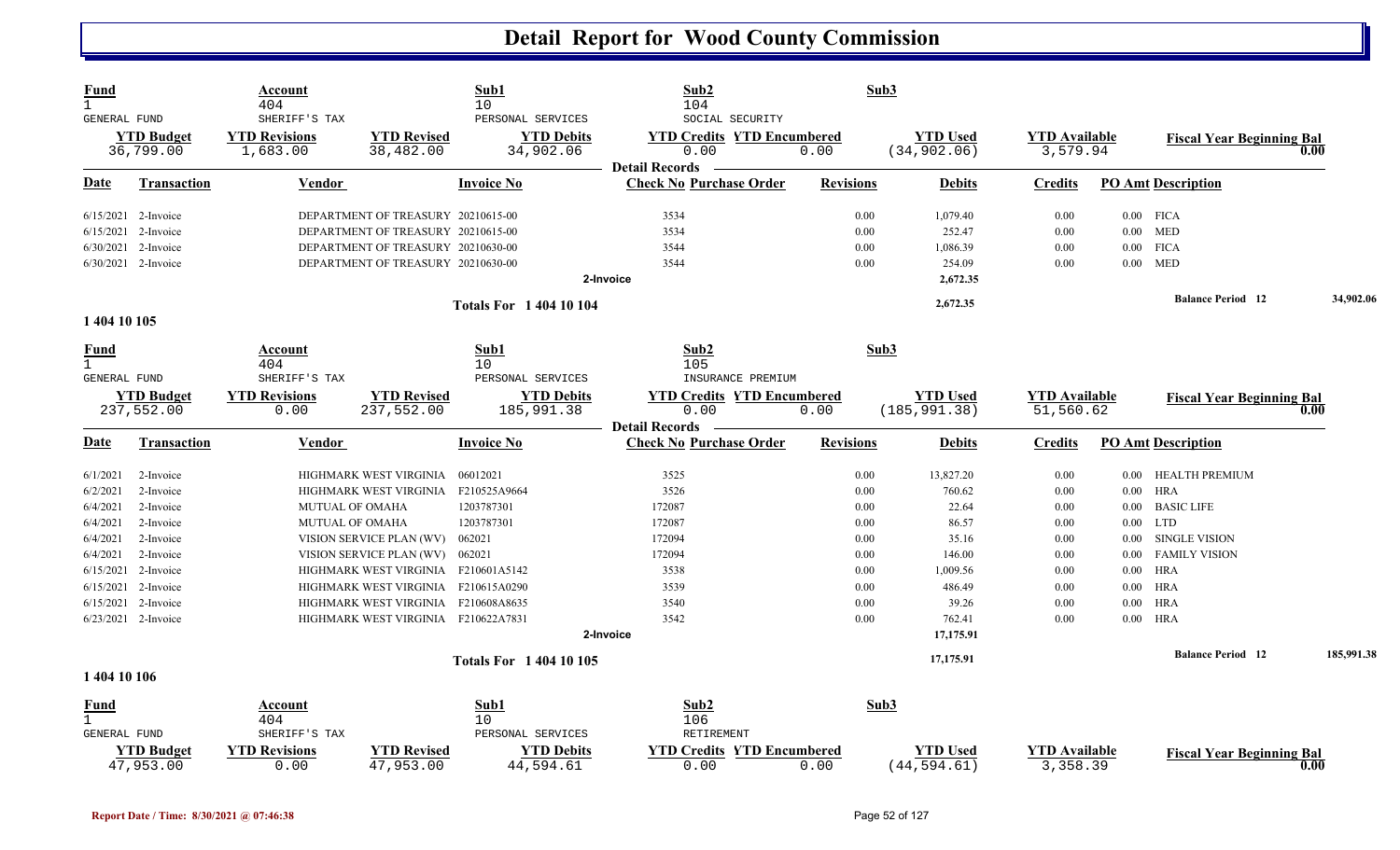|                                             |                           |                                               |                                 | <b>Detail Records</b>                                   |                  |                 |                      |            |                                                  |           |
|---------------------------------------------|---------------------------|-----------------------------------------------|---------------------------------|---------------------------------------------------------|------------------|-----------------|----------------------|------------|--------------------------------------------------|-----------|
| <u>Date</u>                                 | Transaction               | <b>Vendor</b>                                 | <b>Invoice No</b>               | <b>Check No Purchase Order</b>                          | <b>Revisions</b> | <b>Debits</b>   | <b>Credits</b>       |            | <b>PO Amt Description</b>                        |           |
|                                             | 6/15/2021 2-Invoice       | WV PUBLIC EMP RETIREMEN 20210615-00           |                                 | 3551                                                    | 0.00             | 1,845.62        | $0.00\,$             |            | 0.00 RETIREMENT                                  |           |
|                                             | 6/30/2021 2-Invoice       | WV PUBLIC EMP RETIREMEN 20210630-00           |                                 | 3551                                                    | 0.00             | 1,825.56        | $0.00\,$             |            | 0.00 RETIREMENT                                  |           |
|                                             |                           |                                               |                                 | 2-Invoice                                               |                  | 3,671.18        |                      |            |                                                  |           |
|                                             |                           |                                               | <b>Totals For 1 404 10 106</b>  |                                                         |                  | 3,671.18        |                      |            | <b>Balance Period</b> 12                         | 44,594.61 |
| 1 404 55 341                                |                           |                                               |                                 |                                                         |                  |                 |                      |            |                                                  |           |
| <b>Fund</b>                                 |                           | Account                                       | Sub1                            | Sub2                                                    | Sub3             |                 |                      |            |                                                  |           |
| $\mathbf{1}$                                |                           | 404                                           | 55                              | 341                                                     |                  |                 |                      |            |                                                  |           |
| GENERAL FUND                                |                           | SHERIFF'S TAX                                 | COMMODITIES                     | SUPPLIES/MATERIALS                                      |                  |                 |                      |            |                                                  |           |
|                                             | <b>YTD</b> Budget         | <b>YTD Revised</b><br><b>YTD Revisions</b>    | <b>YTD Debits</b>               | <b>YTD Credits YTD Encumbered</b>                       |                  | <b>YTD Used</b> | <b>YTD Available</b> |            | <b>Fiscal Year Beginning Bal</b>                 |           |
|                                             | 16,819.00                 | 1,983.00<br>18,802.00                         | 12,638.82                       | 0.00                                                    | (711.05)         | (12, 638.82)    | 6,874.23             |            | 0.00                                             |           |
| Date                                        | <b>Transaction</b>        | <b>Vendor</b>                                 | <b>Invoice No</b>               | <b>Detail Records</b><br><b>Check No Purchase Order</b> | <b>Revisions</b> | <b>Debits</b>   | <b>Credits</b>       |            | <b>PO Amt Description</b>                        |           |
|                                             | 1-Purchase Order          |                                               |                                 |                                                         |                  |                 |                      |            |                                                  |           |
| 6/14/2021                                   |                           | OFFICE DEPOT<br>OFFICE DEPOT                  |                                 | 84458<br>84486                                          | 0.00             | 0.00            | 0.00                 |            | 1,159.93 printer stands                          |           |
| 6/24/2021                                   | 1-Purchase Order          |                                               |                                 | 1-Purchase Order                                        | 0.00             | 0.00            | 0.00                 |            | 699.53 office supplies                           |           |
|                                             | 6/22/2021 2-Invoice       | <b>GLACIER MOUNTAIN BOTTL1 012674</b>         |                                 | 172157                                                  | 0.00             | 26.00           | $0.00\,$             |            | 0.00 ACCT NO 012353                              |           |
| 6/25/2021                                   | 2-Invoice                 | <b>ITECH</b>                                  | 24967                           | 172176                                                  | 0.00             | 63.00           | $0.00\,$             |            | 0.00 ACCT NO WC07                                |           |
|                                             | 6/30/2021 2-Invoice       | <b>ITECH</b>                                  | 24470                           | 172287                                                  | $0.00\,$         | 198.57          | $0.00\,$             |            | 0.00 ACCT NO WC07                                |           |
|                                             | 6/30/2021 2-Invoice       | OFFICE DEPOT                                  | 178545238001                    | 172268<br>84458                                         | $0.00\,$         | 1,159.93        | 0.00                 |            | $(1,159.93)$ printer stands                      |           |
| 6/30/2021                                   | 2-Invoice                 | OFFICE DEPOT                                  | 179664975001                    | 172268<br>84486                                         | 0.00             | 321.96          | 0.00                 |            | (321.96) office supplies                         |           |
|                                             | 6/30/2021 2-Invoice       | OFFICE DEPOT                                  | 179661743001                    | 172268<br>84486                                         | 0.00             | 334.41          | 0.00                 |            | (334.41) office supplies                         |           |
|                                             | 6/30/2021 2-Invoice       | OFFICE DEPOT                                  | 179664976001                    | 172268<br>84486                                         | 0.00             | 43.16           | $0.00\,$             |            | $(43.16)$ office supplies                        |           |
|                                             |                           |                                               |                                 | 2-Invoice                                               |                  | 2,147.03        |                      |            |                                                  |           |
|                                             | 6/10/2021 5-Journal Entry | CHAPMAN PRINTING CO. INC 20210608049001       |                                 | 84085                                                   | $0.00\,$         | 545.00          | $0.00\,$             |            | (545.00) window envelopes WOOD CO FINANCE-4019-0 |           |
|                                             | 6/10/2021 5-Journal Entry | STATIONERS INC                                | 20210608042001                  |                                                         | 0.00             | 730.60          | $0.00\,$             | 0.00       | WOOD CO FINANCE-4019-STATIONERS, IN              |           |
|                                             | 6/10/2021 5-Journal Entry | STATIONERS INC                                | 20210608085001                  |                                                         | 0.00             | 22.69           | 0.00                 | 0.00       | WOOD CO FINANCE-4019-STATIONERS, IN              |           |
|                                             | 6/30/2021 5-Journal Entry | CHAPMAN PRINTING CO. INC 20210713036001       |                                 | 84085                                                   | 0.00             | 813.00          | 0.00                 |            | (813.00) window envelopes WOOD CO FINANCE-4019-0 |           |
|                                             |                           |                                               |                                 | 5-Journal Entry                                         |                  | 2,111.29        |                      |            |                                                  |           |
|                                             |                           |                                               | <b>Totals For 1404 55 341</b>   |                                                         |                  | 4,258.32        |                      | (1,358.00) | <b>Balance Period 12</b>                         | 12,638.82 |
| 1 405 10 101                                |                           |                                               |                                 |                                                         |                  |                 |                      |            |                                                  |           |
| <b>Fund</b><br>$\mathbf{1}$<br>GENERAL FUND |                           | <b>Account</b><br>405<br>PROSECUTING ATTORNEY | Sub1<br>10<br>PERSONAL SERVICES | Sub2<br>101<br>ELECTED OFFICIALS                        | Sub3             |                 |                      |            |                                                  |           |
|                                             | <b>YTD Budget</b>         | <b>YTD Revisions</b><br><b>YTD Revised</b>    | <b>YTD Debits</b>               | <b>YTD Credits YTD Encumbered</b>                       |                  | <b>YTD Used</b> | <b>YTD Available</b> |            | <b>Fiscal Year Beginning Bal</b>                 |           |
|                                             | 108,192.00                | 108,192.00<br>0.00                            | 108,192.00                      | 0.00<br><b>Detail Records</b>                           | 0.00             | (108, 192.00)   |                      | 0.00       | 0.00                                             |           |
| <b>Date</b>                                 | Transaction               | Vendor                                        | <b>Invoice No</b>               | <b>Check No Purchase Order</b>                          | <b>Revisions</b> | <b>Debits</b>   | <b>Credits</b>       |            | <b>PO Amt Description</b>                        |           |
|                                             | 6/15/2021 2-Invoice       | PATRICK LEFEBURE                              | 10-00272622-REG                 | 272622                                                  | $0.00\,$         | 4,508.00        | $0.00\,$             |            | 0.00 LEFEBURE PATRICK O.                         |           |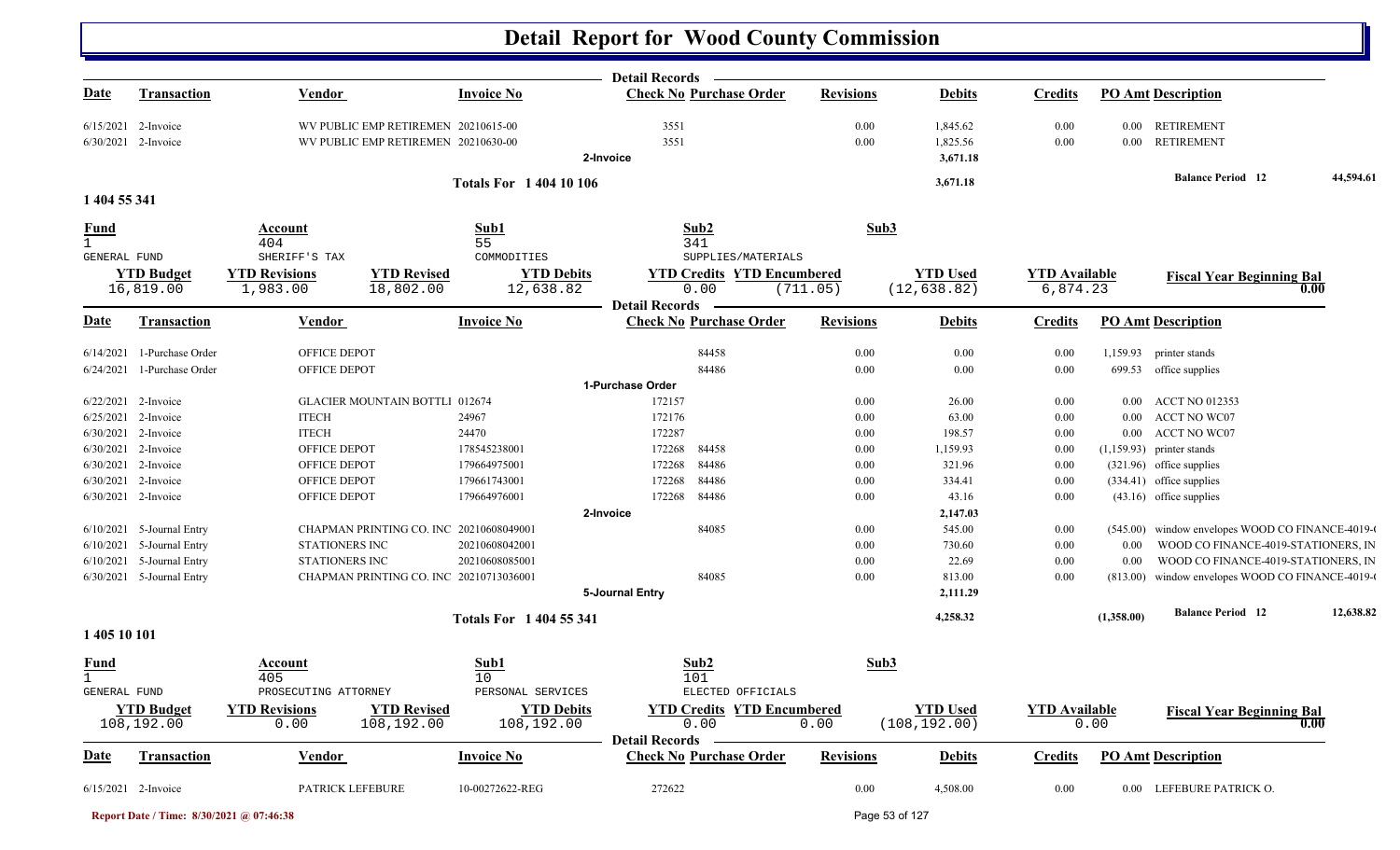|                    |                                                                                                                                                                                                                                                                                                                                                                                          |                                                                         | 10-00272845-REG                                                                                                                                                                                                                                     | 272845<br>2-Invoice                                                                                                                                                                                                                                                                               |                                                                                                                                                                                                                                                                                                                                                 | 4,508.00<br>9,016.00                                                                                                                                                                                                                    | 0.00                                                                                                                                                                                                                                                                                                                                                                       |                              |                                                                                                           |                                                                                                                                                                                                                                                                                                                                                                                                                                                 |
|--------------------|------------------------------------------------------------------------------------------------------------------------------------------------------------------------------------------------------------------------------------------------------------------------------------------------------------------------------------------------------------------------------------------|-------------------------------------------------------------------------|-----------------------------------------------------------------------------------------------------------------------------------------------------------------------------------------------------------------------------------------------------|---------------------------------------------------------------------------------------------------------------------------------------------------------------------------------------------------------------------------------------------------------------------------------------------------|-------------------------------------------------------------------------------------------------------------------------------------------------------------------------------------------------------------------------------------------------------------------------------------------------------------------------------------------------|-----------------------------------------------------------------------------------------------------------------------------------------------------------------------------------------------------------------------------------------|----------------------------------------------------------------------------------------------------------------------------------------------------------------------------------------------------------------------------------------------------------------------------------------------------------------------------------------------------------------------------|------------------------------|-----------------------------------------------------------------------------------------------------------|-------------------------------------------------------------------------------------------------------------------------------------------------------------------------------------------------------------------------------------------------------------------------------------------------------------------------------------------------------------------------------------------------------------------------------------------------|
|                    |                                                                                                                                                                                                                                                                                                                                                                                          |                                                                         |                                                                                                                                                                                                                                                     |                                                                                                                                                                                                                                                                                                   |                                                                                                                                                                                                                                                                                                                                                 | 9,016.00                                                                                                                                                                                                                                |                                                                                                                                                                                                                                                                                                                                                                            |                              | <b>Balance Period</b> 12                                                                                  | 108,192.00                                                                                                                                                                                                                                                                                                                                                                                                                                      |
|                    | Account                                                                                                                                                                                                                                                                                                                                                                                  |                                                                         | Sub1                                                                                                                                                                                                                                                |                                                                                                                                                                                                                                                                                                   |                                                                                                                                                                                                                                                                                                                                                 |                                                                                                                                                                                                                                         |                                                                                                                                                                                                                                                                                                                                                                            |                              |                                                                                                           |                                                                                                                                                                                                                                                                                                                                                                                                                                                 |
|                    | 405                                                                                                                                                                                                                                                                                                                                                                                      |                                                                         | 10                                                                                                                                                                                                                                                  | 104                                                                                                                                                                                                                                                                                               |                                                                                                                                                                                                                                                                                                                                                 |                                                                                                                                                                                                                                         |                                                                                                                                                                                                                                                                                                                                                                            |                              |                                                                                                           |                                                                                                                                                                                                                                                                                                                                                                                                                                                 |
|                    |                                                                                                                                                                                                                                                                                                                                                                                          |                                                                         |                                                                                                                                                                                                                                                     |                                                                                                                                                                                                                                                                                                   |                                                                                                                                                                                                                                                                                                                                                 |                                                                                                                                                                                                                                         |                                                                                                                                                                                                                                                                                                                                                                            |                              |                                                                                                           |                                                                                                                                                                                                                                                                                                                                                                                                                                                 |
|                    |                                                                                                                                                                                                                                                                                                                                                                                          |                                                                         |                                                                                                                                                                                                                                                     |                                                                                                                                                                                                                                                                                                   |                                                                                                                                                                                                                                                                                                                                                 |                                                                                                                                                                                                                                         |                                                                                                                                                                                                                                                                                                                                                                            |                              |                                                                                                           | 0.00                                                                                                                                                                                                                                                                                                                                                                                                                                            |
|                    |                                                                                                                                                                                                                                                                                                                                                                                          |                                                                         |                                                                                                                                                                                                                                                     | <b>Detail Records</b>                                                                                                                                                                                                                                                                             |                                                                                                                                                                                                                                                                                                                                                 |                                                                                                                                                                                                                                         |                                                                                                                                                                                                                                                                                                                                                                            |                              |                                                                                                           |                                                                                                                                                                                                                                                                                                                                                                                                                                                 |
| <b>Transaction</b> | Vendor                                                                                                                                                                                                                                                                                                                                                                                   |                                                                         | <b>Invoice No</b>                                                                                                                                                                                                                                   |                                                                                                                                                                                                                                                                                                   |                                                                                                                                                                                                                                                                                                                                                 | <b>Debits</b>                                                                                                                                                                                                                           | <b>Credits</b>                                                                                                                                                                                                                                                                                                                                                             |                              |                                                                                                           |                                                                                                                                                                                                                                                                                                                                                                                                                                                 |
|                    |                                                                                                                                                                                                                                                                                                                                                                                          |                                                                         |                                                                                                                                                                                                                                                     |                                                                                                                                                                                                                                                                                                   |                                                                                                                                                                                                                                                                                                                                                 |                                                                                                                                                                                                                                         |                                                                                                                                                                                                                                                                                                                                                                            |                              |                                                                                                           |                                                                                                                                                                                                                                                                                                                                                                                                                                                 |
|                    |                                                                                                                                                                                                                                                                                                                                                                                          |                                                                         |                                                                                                                                                                                                                                                     | 3534                                                                                                                                                                                                                                                                                              |                                                                                                                                                                                                                                                                                                                                                 | 545.66                                                                                                                                                                                                                                  | 0.00                                                                                                                                                                                                                                                                                                                                                                       |                              |                                                                                                           |                                                                                                                                                                                                                                                                                                                                                                                                                                                 |
|                    |                                                                                                                                                                                                                                                                                                                                                                                          |                                                                         |                                                                                                                                                                                                                                                     | 3544                                                                                                                                                                                                                                                                                              |                                                                                                                                                                                                                                                                                                                                                 | 2,347.13                                                                                                                                                                                                                                | 0.00                                                                                                                                                                                                                                                                                                                                                                       |                              |                                                                                                           |                                                                                                                                                                                                                                                                                                                                                                                                                                                 |
|                    |                                                                                                                                                                                                                                                                                                                                                                                          |                                                                         |                                                                                                                                                                                                                                                     | 3544                                                                                                                                                                                                                                                                                              |                                                                                                                                                                                                                                                                                                                                                 | 548.92                                                                                                                                                                                                                                  | 0.00                                                                                                                                                                                                                                                                                                                                                                       |                              |                                                                                                           |                                                                                                                                                                                                                                                                                                                                                                                                                                                 |
|                    |                                                                                                                                                                                                                                                                                                                                                                                          |                                                                         |                                                                                                                                                                                                                                                     | 2-Invoice                                                                                                                                                                                                                                                                                         |                                                                                                                                                                                                                                                                                                                                                 | 5,774.90                                                                                                                                                                                                                                |                                                                                                                                                                                                                                                                                                                                                                            |                              |                                                                                                           |                                                                                                                                                                                                                                                                                                                                                                                                                                                 |
|                    |                                                                                                                                                                                                                                                                                                                                                                                          |                                                                         |                                                                                                                                                                                                                                                     |                                                                                                                                                                                                                                                                                                   |                                                                                                                                                                                                                                                                                                                                                 | 5,774.90                                                                                                                                                                                                                                |                                                                                                                                                                                                                                                                                                                                                                            |                              |                                                                                                           | 72,248.20                                                                                                                                                                                                                                                                                                                                                                                                                                       |
|                    |                                                                                                                                                                                                                                                                                                                                                                                          |                                                                         |                                                                                                                                                                                                                                                     |                                                                                                                                                                                                                                                                                                   |                                                                                                                                                                                                                                                                                                                                                 |                                                                                                                                                                                                                                         |                                                                                                                                                                                                                                                                                                                                                                            |                              |                                                                                                           |                                                                                                                                                                                                                                                                                                                                                                                                                                                 |
|                    | Account<br>405                                                                                                                                                                                                                                                                                                                                                                           |                                                                         | Sub1<br>10                                                                                                                                                                                                                                          | Sub2<br>105                                                                                                                                                                                                                                                                                       |                                                                                                                                                                                                                                                                                                                                                 |                                                                                                                                                                                                                                         |                                                                                                                                                                                                                                                                                                                                                                            |                              |                                                                                                           |                                                                                                                                                                                                                                                                                                                                                                                                                                                 |
|                    |                                                                                                                                                                                                                                                                                                                                                                                          |                                                                         |                                                                                                                                                                                                                                                     |                                                                                                                                                                                                                                                                                                   |                                                                                                                                                                                                                                                                                                                                                 |                                                                                                                                                                                                                                         |                                                                                                                                                                                                                                                                                                                                                                            |                              |                                                                                                           |                                                                                                                                                                                                                                                                                                                                                                                                                                                 |
|                    |                                                                                                                                                                                                                                                                                                                                                                                          |                                                                         |                                                                                                                                                                                                                                                     |                                                                                                                                                                                                                                                                                                   |                                                                                                                                                                                                                                                                                                                                                 |                                                                                                                                                                                                                                         |                                                                                                                                                                                                                                                                                                                                                                            |                              |                                                                                                           | 0.00                                                                                                                                                                                                                                                                                                                                                                                                                                            |
|                    |                                                                                                                                                                                                                                                                                                                                                                                          |                                                                         |                                                                                                                                                                                                                                                     | <b>Detail Records</b>                                                                                                                                                                                                                                                                             |                                                                                                                                                                                                                                                                                                                                                 |                                                                                                                                                                                                                                         |                                                                                                                                                                                                                                                                                                                                                                            |                              |                                                                                                           |                                                                                                                                                                                                                                                                                                                                                                                                                                                 |
| <b>Transaction</b> | <b>Vendor</b>                                                                                                                                                                                                                                                                                                                                                                            |                                                                         | <b>Invoice No</b>                                                                                                                                                                                                                                   |                                                                                                                                                                                                                                                                                                   |                                                                                                                                                                                                                                                                                                                                                 | <b>Debits</b>                                                                                                                                                                                                                           | <b>Credits</b>                                                                                                                                                                                                                                                                                                                                                             |                              |                                                                                                           |                                                                                                                                                                                                                                                                                                                                                                                                                                                 |
| 2-Invoice          |                                                                                                                                                                                                                                                                                                                                                                                          |                                                                         | 06012021                                                                                                                                                                                                                                            | 3525                                                                                                                                                                                                                                                                                              |                                                                                                                                                                                                                                                                                                                                                 | 20,056.08                                                                                                                                                                                                                               | 0.00                                                                                                                                                                                                                                                                                                                                                                       |                              |                                                                                                           |                                                                                                                                                                                                                                                                                                                                                                                                                                                 |
| 2-Invoice          |                                                                                                                                                                                                                                                                                                                                                                                          |                                                                         | 1203787301                                                                                                                                                                                                                                          | 172087                                                                                                                                                                                                                                                                                            |                                                                                                                                                                                                                                                                                                                                                 | 31.28                                                                                                                                                                                                                                   | 0.00                                                                                                                                                                                                                                                                                                                                                                       |                              |                                                                                                           |                                                                                                                                                                                                                                                                                                                                                                                                                                                 |
| 2-Invoice          |                                                                                                                                                                                                                                                                                                                                                                                          |                                                                         | 1203787301                                                                                                                                                                                                                                          | 172087                                                                                                                                                                                                                                                                                            |                                                                                                                                                                                                                                                                                                                                                 | 186.89                                                                                                                                                                                                                                  | $0.00\,$                                                                                                                                                                                                                                                                                                                                                                   |                              |                                                                                                           |                                                                                                                                                                                                                                                                                                                                                                                                                                                 |
| 2-Invoice          |                                                                                                                                                                                                                                                                                                                                                                                          |                                                                         | 062021                                                                                                                                                                                                                                              | 172094                                                                                                                                                                                                                                                                                            |                                                                                                                                                                                                                                                                                                                                                 | 46.88                                                                                                                                                                                                                                   | 0.00                                                                                                                                                                                                                                                                                                                                                                       |                              |                                                                                                           |                                                                                                                                                                                                                                                                                                                                                                                                                                                 |
|                    |                                                                                                                                                                                                                                                                                                                                                                                          |                                                                         |                                                                                                                                                                                                                                                     |                                                                                                                                                                                                                                                                                                   |                                                                                                                                                                                                                                                                                                                                                 |                                                                                                                                                                                                                                         |                                                                                                                                                                                                                                                                                                                                                                            |                              |                                                                                                           |                                                                                                                                                                                                                                                                                                                                                                                                                                                 |
|                    |                                                                                                                                                                                                                                                                                                                                                                                          |                                                                         |                                                                                                                                                                                                                                                     |                                                                                                                                                                                                                                                                                                   |                                                                                                                                                                                                                                                                                                                                                 |                                                                                                                                                                                                                                         |                                                                                                                                                                                                                                                                                                                                                                            |                              |                                                                                                           |                                                                                                                                                                                                                                                                                                                                                                                                                                                 |
|                    |                                                                                                                                                                                                                                                                                                                                                                                          |                                                                         |                                                                                                                                                                                                                                                     |                                                                                                                                                                                                                                                                                                   |                                                                                                                                                                                                                                                                                                                                                 |                                                                                                                                                                                                                                         |                                                                                                                                                                                                                                                                                                                                                                            |                              |                                                                                                           |                                                                                                                                                                                                                                                                                                                                                                                                                                                 |
|                    |                                                                                                                                                                                                                                                                                                                                                                                          |                                                                         |                                                                                                                                                                                                                                                     |                                                                                                                                                                                                                                                                                                   |                                                                                                                                                                                                                                                                                                                                                 |                                                                                                                                                                                                                                         |                                                                                                                                                                                                                                                                                                                                                                            |                              |                                                                                                           |                                                                                                                                                                                                                                                                                                                                                                                                                                                 |
|                    |                                                                                                                                                                                                                                                                                                                                                                                          |                                                                         |                                                                                                                                                                                                                                                     |                                                                                                                                                                                                                                                                                                   |                                                                                                                                                                                                                                                                                                                                                 |                                                                                                                                                                                                                                         |                                                                                                                                                                                                                                                                                                                                                                            |                              |                                                                                                           | 267,242.98                                                                                                                                                                                                                                                                                                                                                                                                                                      |
|                    |                                                                                                                                                                                                                                                                                                                                                                                          |                                                                         |                                                                                                                                                                                                                                                     |                                                                                                                                                                                                                                                                                                   |                                                                                                                                                                                                                                                                                                                                                 |                                                                                                                                                                                                                                         |                                                                                                                                                                                                                                                                                                                                                                            |                              |                                                                                                           |                                                                                                                                                                                                                                                                                                                                                                                                                                                 |
|                    | Account                                                                                                                                                                                                                                                                                                                                                                                  |                                                                         | Sub1                                                                                                                                                                                                                                                | Sub2                                                                                                                                                                                                                                                                                              |                                                                                                                                                                                                                                                                                                                                                 |                                                                                                                                                                                                                                         |                                                                                                                                                                                                                                                                                                                                                                            |                              |                                                                                                           |                                                                                                                                                                                                                                                                                                                                                                                                                                                 |
|                    |                                                                                                                                                                                                                                                                                                                                                                                          |                                                                         |                                                                                                                                                                                                                                                     |                                                                                                                                                                                                                                                                                                   |                                                                                                                                                                                                                                                                                                                                                 |                                                                                                                                                                                                                                         |                                                                                                                                                                                                                                                                                                                                                                            |                              |                                                                                                           |                                                                                                                                                                                                                                                                                                                                                                                                                                                 |
| 95,506.00          | <b>YTD Revisions</b><br>0.00                                                                                                                                                                                                                                                                                                                                                             | <b>YTD Revised</b><br>95,506.00                                         | 93,878.38                                                                                                                                                                                                                                           | 0.00                                                                                                                                                                                                                                                                                              | 0.00                                                                                                                                                                                                                                                                                                                                            | <b>YTD Used</b><br>(93, 878.38)                                                                                                                                                                                                         |                                                                                                                                                                                                                                                                                                                                                                            |                              | <b>Fiscal Year Beginning Bal</b>                                                                          | 0.00                                                                                                                                                                                                                                                                                                                                                                                                                                            |
|                    | 6/30/2021 2-Invoice<br>1 405 10 104<br><b>GENERAL FUND</b><br><b>YTD Budget</b><br>73,062.00<br>$6/15/2021$ 2-Invoice<br>$6/15/2021$ 2-Invoice<br>6/30/2021 2-Invoice<br>6/30/2021 2-Invoice<br>1 405 10 105<br><b>GENERAL FUND</b><br><b>YTD Budget</b><br>287,865.00<br>2-Invoice<br>$6/15/2021$ 2-Invoice<br>6/23/2021 2-Invoice<br>1 405 10 106<br>GENERAL FUND<br><b>YTD Budget</b> | <b>YTD Revisions</b><br>2,448.00<br><b>YTD Revisions</b><br>0.00<br>405 | PATRICK LEFEBURE<br>PROSECUTING ATTORNEY<br><b>YTD Revised</b><br>75,510.00<br>PROSECUTING ATTORNEY<br>287,865.00<br>HIGHMARK WEST VIRGINIA<br><b>MUTUAL OF OMAHA</b><br><b>MUTUAL OF OMAHA</b><br>VISION SERVICE PLAN (WV)<br>PROSECUTING ATTORNEY | DEPARTMENT OF TREASURY 20210615-00<br>DEPARTMENT OF TREASURY 20210615-00<br>DEPARTMENT OF TREASURY 20210630-00<br>DEPARTMENT OF TREASURY 20210630-00<br><b>YTD Revised</b><br>VISION SERVICE PLAN (WV) 062021<br>HIGHMARK WEST VIRGINIA F210608A8635<br>HIGHMARK WEST VIRGINIA F210622A7831<br>10 | <b>Totals For 140510101</b><br>Sub2<br>PERSONAL SERVICES<br><b>YTD Debits</b><br>72,248.20<br>0.00<br>3534<br><b>Totals For 140510104</b><br>PERSONAL SERVICES<br><b>YTD Debits</b><br>267, 242.98<br>0.00<br>172094<br>3540<br>3542<br>2-Invoice<br><b>Totals For 140510105</b><br>106<br>RETIREMENT<br>PERSONAL SERVICES<br><b>YTD Debits</b> | SOCIAL SECURITY<br><b>YTD Credits YTD Encumbered</b><br>0.00<br><b>Check No Purchase Order</b><br>INSURANCE PREMIUM<br><b>YTD Credits YTD Encumbered</b><br>0.00<br><b>Check No Purchase Order</b><br><b>YTD Credits YTD Encumbered</b> | <b>Detail Report for Wood County Commission</b><br>0.00<br>Sub3<br><b>YTD Used</b><br>(72, 248.20)<br><b>Revisions</b><br>0.00<br>2,333.19<br>0.00<br>0.00<br>0.00<br>Sub3<br><b>YTD Used</b><br>(267, 242.98)<br><b>Revisions</b><br>0.00<br>0.00<br>0.00<br>0.00<br>182.50<br>0.00<br>2,638.39<br>0.00<br>$0.00\,$<br>4.92<br>23,146.94<br>23,146.94<br>Sub <sub>3</sub> | 0.00<br>0.00<br>0.00<br>0.00 | <b>YTD Available</b><br>3,261.80<br><b>YTD Available</b><br>20,622.02<br><b>YTD Available</b><br>1,627.62 | 0.00 LEFEBURE PATRICK O.<br><b>Fiscal Year Beginning Bal</b><br><b>PO Amt Description</b><br>$0.00$ FICA<br>$0.00$ MED<br>$0.00$ FICA<br>$0.00$ MED<br><b>Balance Period</b> 12<br><b>Fiscal Year Beginning Bal</b><br><b>PO Amt Description</b><br>0.00 HEALTH PREMIUM<br><b>BASIC LIFE</b><br>$0.00\,$<br>$0.00$ LTD<br>SINGLE VISION<br>$0.00\,$<br><b>FAMILY VISION</b><br>$0.00\,$<br>$0.00$ HRA<br>$0.00$ HRA<br><b>Balance Period 12</b> |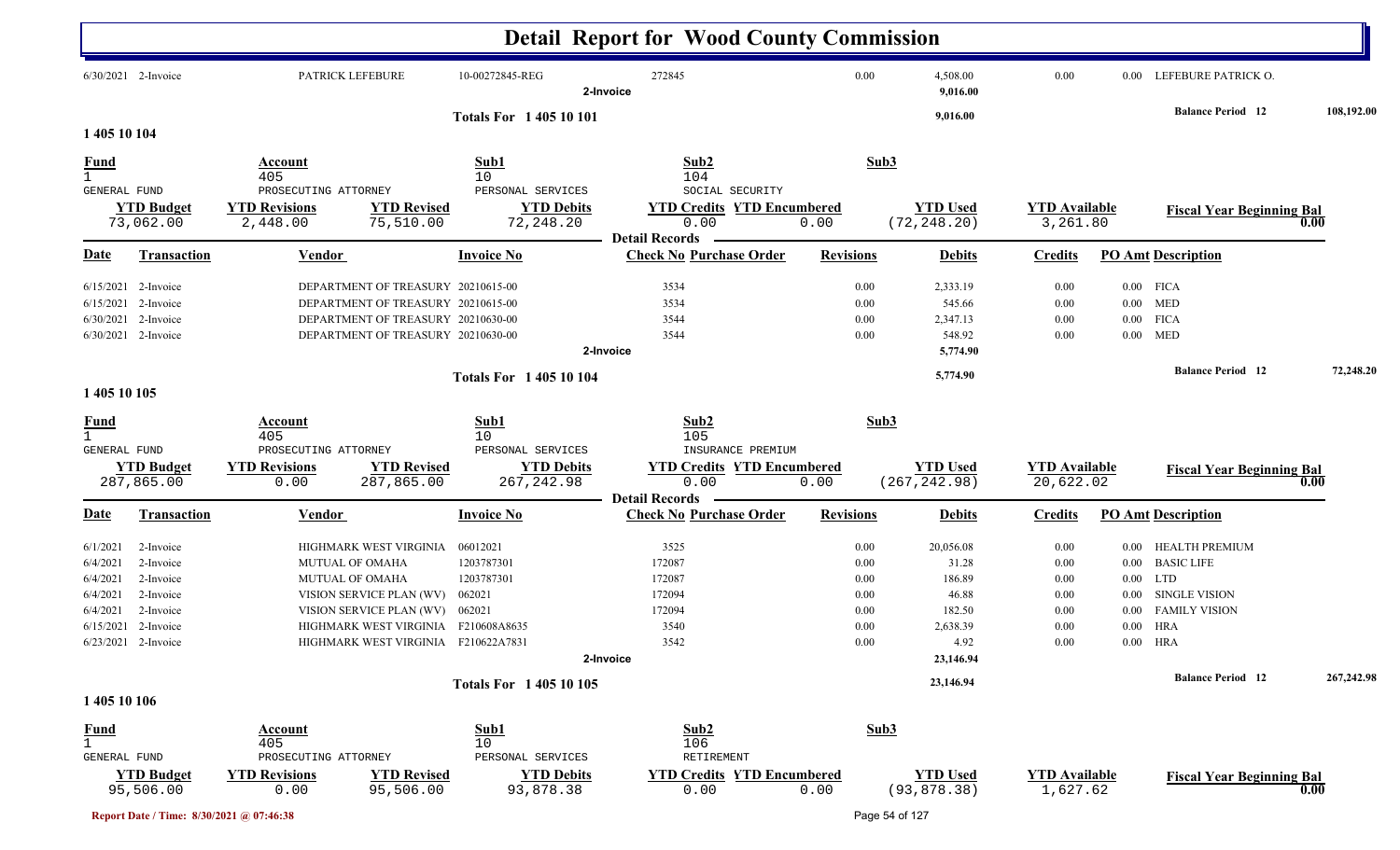|              |                                 |                                                                  |                                         | <b>Detail Records</b>                     |                  |                                  |                                      |          |                                          |            |
|--------------|---------------------------------|------------------------------------------------------------------|-----------------------------------------|-------------------------------------------|------------------|----------------------------------|--------------------------------------|----------|------------------------------------------|------------|
| <u>Date</u>  | <b>Transaction</b>              | <b>Vendor</b>                                                    | <b>Invoice No</b>                       | <b>Check No Purchase Order</b>            | <b>Revisions</b> | <b>Debits</b>                    | <b>Credits</b>                       |          | <b>PO Amt Description</b>                |            |
|              | $6/15/2021$ 2-Invoice           | WV PUBLIC EMP RETIREMEN 20210615-00                              |                                         | 3551                                      | 0.00             | 3,955.13                         | 0.00                                 |          | 0.00 RETIREMENT                          |            |
|              | 6/30/2021 2-Invoice             | WV PUBLIC EMP RETIREMEN 20210630-00                              |                                         | 3551                                      | 0.00             | 3,957.11                         | 0.00                                 | $0.00\,$ | <b>RETIREMENT</b>                        |            |
|              |                                 |                                                                  |                                         | 2-Invoice                                 |                  | 7,912.24                         |                                      |          |                                          |            |
| 1 405 10 181 |                                 |                                                                  | <b>Totals For 140510106</b>             |                                           |                  | 7,912.24                         |                                      |          | <b>Balance Period 12</b>                 | 93,878.38  |
|              |                                 |                                                                  |                                         |                                           |                  |                                  |                                      |          |                                          |            |
| Fund         |                                 | Account<br>405                                                   | Sub1                                    | Sub2                                      | Sub3             |                                  |                                      |          |                                          |            |
| GENERAL FUND |                                 | PROSECUTING ATTORNEY                                             | 10 <sup>°</sup><br>PERSONAL SERVICES    | 181<br>ASST PROSECUTOR                    |                  |                                  |                                      |          |                                          |            |
|              | <b>YTD Budget</b>               | <b>YTD Revisions</b><br><b>YTD Revised</b>                       | <b>YTD Debits</b>                       | <b>YTD Credits YTD Encumbered</b>         |                  | <b>YTD</b> Used                  | <b>YTD</b> Available                 |          | <b>Fiscal Year Beginning Bal</b>         |            |
|              | 592,500.00                      | 34,000.00<br>626,500.00                                          | 595,839.70                              | 0.00                                      | 0.00             | (595, 839.70)                    | 30,660.30                            |          | 0.00                                     |            |
|              |                                 |                                                                  |                                         | <b>Detail Records</b>                     |                  |                                  |                                      |          |                                          |            |
| <u>Date</u>  | Transaction                     | <b>Vendor</b>                                                    | <b>Invoice No</b>                       | <b>Check No Purchase Order</b>            | <b>Revisions</b> | <b>Debits</b>                    | <b>Credits</b>                       |          | <b>PO Amt Description</b>                |            |
|              | $6/15/2021$ 2-Invoice           | <b>BELL ANDREW H</b>                                             | 10-00272615-REG                         | 272615                                    | 0.00             | 2,291.67                         | 0.00                                 | $0.00\,$ | BELL ANDREW H                            |            |
|              | $6/15/2021$ 2-Invoice           | DAUPHIN CHARLOTTE A                                              | 10-00272617-REG                         | 272617                                    | 0.00             | 2,312.50                         | 0.00                                 | 0.00     | DAUPHIN CHARLOTTE A                      |            |
|              | 6/15/2021 2-Invoice             | <b>BRUNICARDI-DOSS ANGELA</b>                                    | 10-00272616-REG                         | 272616                                    | 0.00             | 2,541.66                         | 0.00                                 | 0.00     | BRUNICARDI-DOSS ANGELA                   |            |
|              | 6/15/2021 2-Invoice             | CATHERINE BLAIRE HUDSON                                          | 10-00272620-REG                         | 272620                                    | 0.00             | 2,854.16                         | 0.00                                 | 0.00     | HUDSON CATHERINE BLAIRE                  |            |
|              | 6/15/2021 2-Invoice             | MARTIN EMILY M.                                                  | 10-00272623-REG                         | 272623                                    | 0.00             | 2,666.66                         | 0.00                                 | 0.00     | MARTIN EMILY M.                          |            |
|              | 6/15/2021 2-Invoice             | NICHOLSON HEATHER D                                              | 10-00272625-REG                         | 272625                                    | 0.00             | 2,583.32                         | 0.00                                 | 0.00     | NICHOLSON HEATHER D                      |            |
|              | $6/15/2021$ 2-Invoice           | SKOGSTAD RUSSELL J.                                              | 10-00272628-REG                         | 272628                                    | 0.00             | 3,044.66                         | 0.00                                 | 0.00     | SKOGSTAD RUSSELL J.                      |            |
|              | 6/15/2021 2-Invoice             | SNODGRASS LORA B.                                                | 10-00272629-REG                         | 272629                                    | 0.00             | 3,020.83                         | 0.00                                 | 0.00     | SNODGRASS LORA B.                        |            |
|              | 6/15/2021 2-Invoice             | UNDERWOOD MEGAN E.                                               | 10-00272630-REG                         | 272630                                    | 0.00             | 2,916.66                         | 0.00                                 | 0.00     | UNDERWOOD MEGAN E.                       |            |
|              | 6/30/2021 2-Invoice             | <b>BELL ANDREW H</b>                                             | 10-00272838-REG                         | 272838                                    | 0.00             | 2,291.67                         | 0.00                                 | 0.00     | <b>BELL ANDREW H</b>                     |            |
|              | 6/30/2021 2-Invoice             | DAUPHIN CHARLOTTE A                                              | 10-00272840-REG                         | 272840                                    | 0.00             | 2,312.50                         | 0.00                                 | 0.00     | <b>DAUPHIN CHARLOTTE A</b>               |            |
|              | 6/30/2021 2-Invoice             | <b>BRUNICARDI-DOSS ANGELA</b>                                    | 10-00272839-REG                         | 272839                                    | 0.00             | 2,541.66                         | 0.00                                 | 0.00     | <b>BRUNICARDI-DOSS ANGELA</b>            |            |
|              | 6/30/2021 2-Invoice             |                                                                  | CATHERINE BLAIRE HUDSON 10-00272843-REG | 272843                                    | 0.00             | 2,854.16                         | 0.00                                 | 0.00     | HUDSON CATHERINE BLAIRE                  |            |
|              | 6/30/2021 2-Invoice             | MARTIN EMILY M.                                                  | 10-00272846-REG                         | 272846                                    | 0.00             | 2,666.66                         | 0.00                                 | 0.00     | MARTIN EMILY M.                          |            |
|              | 6/30/2021 2-Invoice             | NICHOLSON HEATHER D                                              | 10-00272848-REG                         | 272848                                    | 0.00             | 2,583.32                         | 0.00                                 | 0.00     | NICHOLSON HEATHER D                      |            |
|              | 6/30/2021 2-Invoice             | SKOGSTAD RUSSELL J.                                              | 10-00272851-REG                         | 272851                                    | 0.00             | 3,044.66                         | 0.00                                 | 0.00     | SKOGSTAD RUSSELL J.                      |            |
|              | 6/30/2021 2-Invoice             | SNODGRASS LORA B.                                                | 10-00272852-REG                         | 272852                                    | 0.00             | 3,020.83                         | 0.00                                 | 0.00     | SNODGRASS LORA B.                        |            |
|              | 6/30/2021 2-Invoice             | UNDERWOOD MEGAN E.                                               | 10-00272853-REG                         | 272853                                    | 0.00             | 2,916.66                         | 0.00                                 | 0.00     | UNDERWOOD MEGAN E.                       |            |
|              |                                 |                                                                  |                                         | 2-Invoice                                 |                  | 48,464.24                        |                                      |          |                                          |            |
|              |                                 |                                                                  | <b>Totals For 140510181</b>             |                                           |                  | 48,464.24                        |                                      |          | <b>Balance Period</b> 12                 | 595,839.70 |
| 1 405 10 182 |                                 |                                                                  |                                         |                                           |                  |                                  |                                      |          |                                          |            |
| Fund         |                                 | Account                                                          | Sub1                                    | Sub2                                      | Sub3             |                                  |                                      |          |                                          |            |
| $\mathbf{1}$ |                                 | 405                                                              | 10                                      | 182                                       |                  |                                  |                                      |          |                                          |            |
| GENERAL FUND |                                 | PROSECUTING ATTORNEY                                             | PERSONAL SERVICES                       | SECRETARIES                               |                  |                                  |                                      |          |                                          |            |
|              | <b>YTD Budget</b><br>254,366.00 | <b>YTD Revisions</b><br><b>YTD Revised</b><br>0.00<br>254,366.00 | <b>YTD Debits</b><br>282,967.86         | <b>YTD Credits YTD Encumbered</b><br>0.00 | 0.00             | <b>YTD</b> Used<br>(282, 967.86) | <b>YTD Available</b><br>(28, 601.86) |          | <b>Fiscal Year Beginning Bal</b><br>0.00 |            |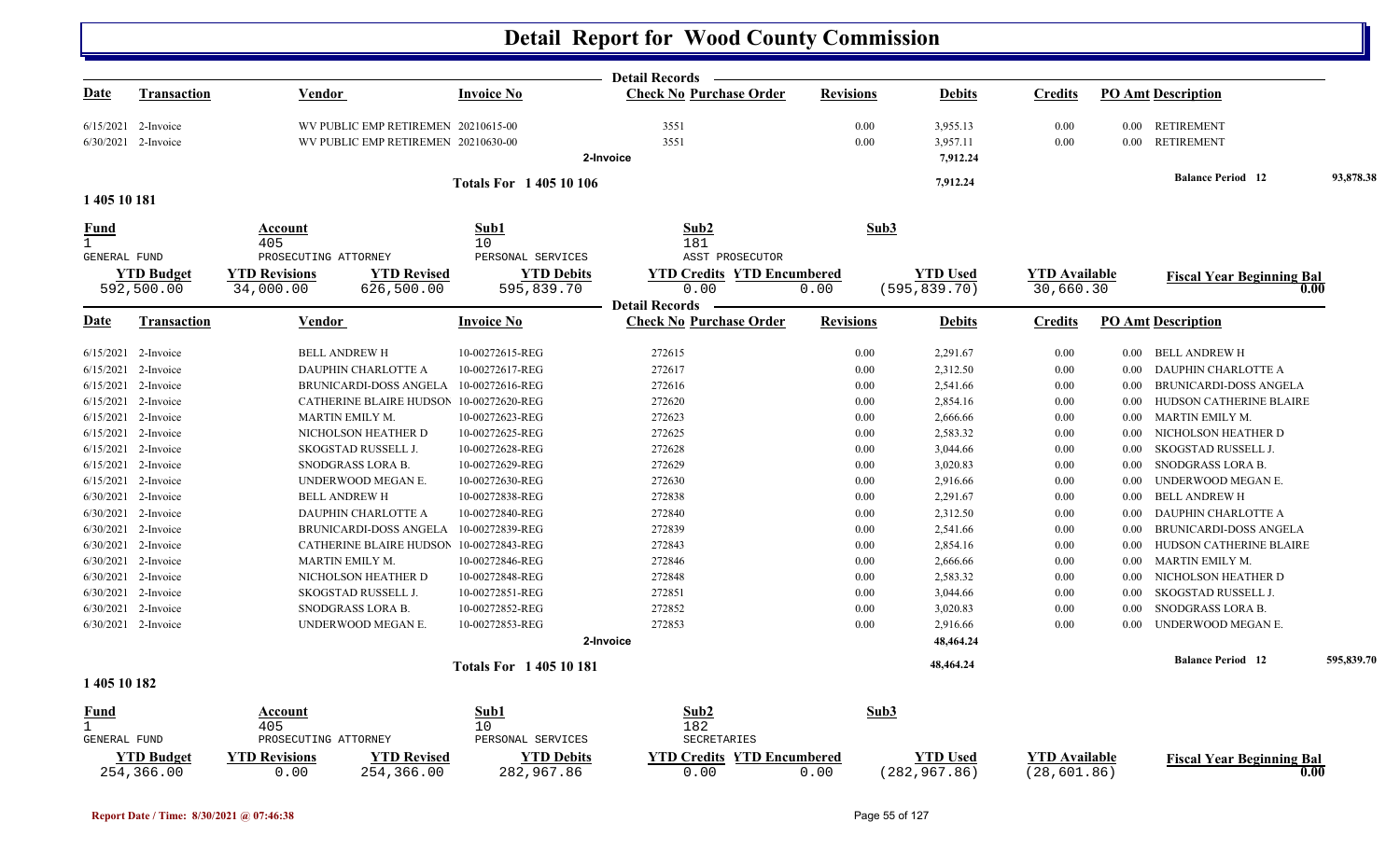|                       |                             |                           |                      |                              | <b>Detail Records</b>             |                  |                        |                      |          |                                           |            |
|-----------------------|-----------------------------|---------------------------|----------------------|------------------------------|-----------------------------------|------------------|------------------------|----------------------|----------|-------------------------------------------|------------|
| Date                  | <b>Transaction</b>          | Vendor                    |                      | <b>Invoice No</b>            | <b>Check No Purchase Order</b>    | <b>Revisions</b> | <b>Debits</b>          | <b>Credits</b>       |          | <b>PO Amt Description</b>                 |            |
| 6/15/2021 2-Invoice   |                             | <b>GODFREY MICHELLE M</b> |                      | 10-00272618-REG              | 272618                            | 0.00             | 1,511.73               | 0.00                 | $0.00\,$ | <b>GODFREY MICHELLE M</b>                 |            |
| 6/15/2021 2-Invoice   |                             | <b>HAMMER RHEA LYNN</b>   |                      | 10-00272619-REG              | 272619                            | 0.00             | 2,012.46               | 0.00                 | $0.00\,$ | <b>HAMMER RHEA LYNN</b>                   |            |
| 6/15/2021 2-Invoice   |                             | KIGER TIFFANY F.          |                      | 10-00272621-REG              | 272621                            | 0.00             | 1,706.97               | 0.00                 | $0.00\,$ | KIGER TIFFANY F.                          |            |
|                       | 6/15/2021 2-Invoice         | MEEKS KAYLA B.            |                      | 10-00272624-REG              | 272624                            | 0.00             | 1,441.66               | 0.00                 | $0.00\,$ | MEEKS KAYLA B.                            |            |
| $6/15/2021$ 2-Invoice |                             | PADDEN KANDY A            |                      | 10-00272626-REG              | 272626                            | 0.00             | 1,394.99               | 0.00                 | $0.00\,$ | PADDEN KANDY A                            |            |
| $6/15/2021$ 2-Invoice |                             |                           | RYDER-GEORGE DEBRAK. | 10-00272627-REG              | 272627                            | 0.00             | 1,674.23               | 0.00                 | 0.00     | RYDER DEBRA K.                            |            |
| 6/15/2021 2-Invoice   |                             | WILLIAMS JEZIRAE L        |                      | 10-00272631-REG              | 272631                            | 0.00             | 1,187.50               | 0.00                 | $0.00\,$ | WILLIAMS JEZIRAE L                        |            |
| 6/30/2021 2-Invoice   |                             | <b>GODFREY MICHELLE M</b> |                      | 10-00272841-REG              | 272841                            | 0.00             | 1,511.73               | 0.00                 | $0.00\,$ | <b>GODFREY MICHELLE M</b>                 |            |
| 6/30/2021 2-Invoice   |                             | <b>HAMMER RHEA LYNN</b>   |                      | 10-00272842-REG              | 272842                            | 0.00             | 2,012.46               | 0.00                 | $0.00\,$ | <b>HAMMER RHEA LYNN</b>                   |            |
| 6/30/2021 2-Invoice   |                             | KIGER TIFFANY F.          |                      | 10-00272844-REG              | 272844                            | 0.00             | 1,706.97               | 0.00                 | $0.00\,$ | KIGER TIFFANY F.                          |            |
| 6/30/2021 2-Invoice   |                             | MEEKS KAYLA B.            |                      | 10-00272847-REG              | 272847                            | 0.00             | 1,441.66               | 0.00                 | $0.00\,$ | MEEKS KAYLA B.                            |            |
|                       | 6/30/2021 2-Invoice         | PADDEN KANDY A            |                      | 10-00272849-REG              | 272849                            | 0.00             | 1,394.99               | 0.00                 | 0.00     | PADDEN KANDY A                            |            |
| 6/30/2021 2-Invoice   |                             |                           | RYDER-GEORGE DEBRAK. | 10-00272850-REG              | 272850                            | 0.00             | 1,674.23               | 0.00                 | 0.00     | RYDER DEBRA K.                            |            |
|                       | 6/30/2021 2-Invoice         | WILLIAMS JEZIRAE L        |                      | 10-00272854-REG              | 272854                            | 0.00             | 1,187.50               | 0.00                 | 0.00     | WILLIAMS JEZIRAE L                        |            |
|                       |                             |                           |                      |                              | 2-Invoice                         |                  | 21,859.08              |                      |          |                                           |            |
|                       |                             |                           |                      | <b>Totals For 140510182</b>  |                                   |                  | 21,859.08              |                      |          | <b>Balance Period 12</b>                  | 282,967.86 |
|                       | 1 405 40 212 1201           |                           |                      |                              |                                   |                  |                        |                      |          |                                           |            |
| $\frac{Fund}{1}$      |                             | Account                   |                      | Sub1                         | Sub2                              | Sub3             |                        |                      |          |                                           |            |
|                       |                             | 405                       |                      | 40                           | 212                               | 1201             |                        |                      |          |                                           |            |
| GENERAL FUND          |                             | PROSECUTING ATTORNEY      |                      | CONTRACTURAL SERVICES        | PRINTING                          |                  | <b>DATA PROCESSING</b> |                      |          |                                           |            |
|                       | <b>YTD Budget</b>           | <b>YTD Revisions</b>      | <b>YTD Revised</b>   | <b>YTD Debits</b>            | <b>YTD Credits YTD Encumbered</b> |                  | <b>YTD</b> Used        | <b>YTD Available</b> |          | <b>Fiscal Year Beginning Bal</b>          |            |
|                       | 12,476.00                   | 5,447.00                  | 17,923.00            | 14,879.95                    | 0.00<br><b>Detail Records</b>     | (156.02)         | (14, 879.95)           | 3,199.07             |          |                                           | 0.00       |
| <b>Date</b>           | <b>Transaction</b>          | Vendor                    |                      | <b>Invoice No</b>            | <b>Check No Purchase Order</b>    | <b>Revisions</b> | <b>Debits</b>          | <b>Credits</b>       |          | <b>PO Amt Description</b>                 |            |
|                       | 6/28/2021 1-Purchase Order  | <b>AMAZON</b>             |                      |                              | 84509                             | 0.00             | 0.00                   | 0.00                 |          | 68.00 BOOKS                               |            |
|                       |                             |                           |                      |                              | 1-Purchase Order                  |                  |                        |                      |          |                                           |            |
| 6/8/2021              | 2-Invoice                   | <b>LEXIS NEXIS</b>        |                      | 3093290086                   | 172108                            | 0.00             | 525.37                 | $0.00\,$             |          | 0.00 ACCT NO 424VBTHXJ                    |            |
|                       | 6/30/2021 2-Invoice         | <b>LEXIS NEXIS</b>        |                      | 3093345523                   | 172265                            | 0.00             | 525.37                 | 0.00                 |          | 0.00 ACCT NO 424VBTHXJ                    |            |
|                       |                             |                           |                      |                              | 2-Invoice                         |                  | 1,050.74               |                      |          |                                           |            |
|                       | $6/10/2021$ 5-Journal Entry | HP.COM                    |                      | 20210608024001               |                                   | 0.00             | (147.62)               | $0.00\,$             | 0.00     | RHEA HAMMER-3938-HP Credit for Taxes      |            |
|                       | 6/30/2021 5-Journal Entry   | <b>AMAZON</b>             |                      | 20210713004001               | 84509                             | 0.00             | 36.65                  | 0.00                 |          | (36.65) BOOKS CHARLOTTE DAUPHIN-1908-AMZN |            |
|                       | 6/30/2021 5-Journal Entry   | <b>AMAZON</b>             |                      | 20210713005001               | 84509                             | 0.00             | 42.75                  | 0.00                 |          | (42.75) BOOKS CHARLOTTE DAUPHIN-1908-AMAZ |            |
|                       |                             |                           |                      |                              | 5-Journal Entry                   |                  | $-68.22$               |                      |          |                                           |            |
|                       |                             |                           |                      | Totals For 1 405 40 212 1201 |                                   |                  | 982.52                 |                      | (11.40)  | <b>Balance Period 12</b>                  | 14,879.95  |
|                       |                             |                           |                      |                              |                                   |                  |                        |                      |          |                                           |            |

**1 405 40 221**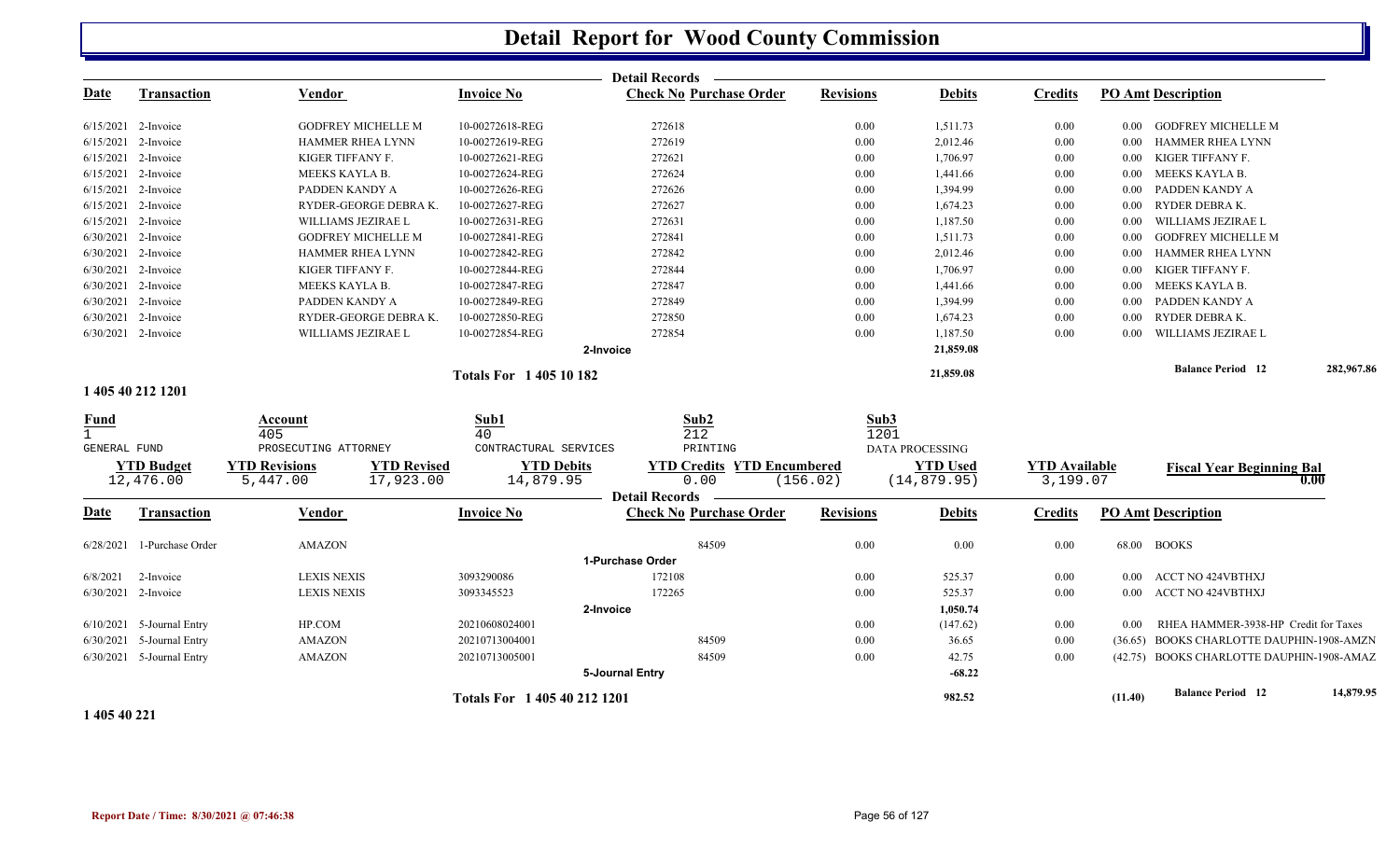| <b>Fund</b><br>$\mathbf{1}$ |                            | Account<br>405          |                                        | Sub1<br>40                  | Sub2<br>221                       | Sub3             |                 |                      |            |                                              |          |
|-----------------------------|----------------------------|-------------------------|----------------------------------------|-----------------------------|-----------------------------------|------------------|-----------------|----------------------|------------|----------------------------------------------|----------|
| <b>GENERAL FUND</b>         |                            | PROSECUTING ATTORNEY    |                                        | CONTRACTURAL SERVICES       | TRAINING & EDUCATION              |                  |                 |                      |            |                                              |          |
|                             | <b>YTD Budget</b>          | <b>YTD Revisions</b>    | <b>YTD Revised</b>                     | <b>YTD Debits</b>           | <b>YTD Credits YTD Encumbered</b> |                  | <b>YTD</b> Used | <b>YTD Available</b> |            | <b>Fiscal Year Beginning Bal</b>             |          |
|                             | 17,250.00                  | 1,186.00                | 18,436.00                              | 5,634.95                    | 0.00<br>1,979.54                  |                  | (5,634.95)      | 10,821.51            |            |                                              | 0.00     |
|                             |                            |                         |                                        |                             | <b>Detail Records</b>             |                  |                 |                      |            |                                              |          |
| Date                        | <b>Transaction</b>         | <b>Vendor</b>           |                                        | <b>Invoice No</b>           | <b>Check No Purchase Order</b>    | <b>Revisions</b> | <b>Debits</b>   | <b>Credits</b>       |            | <b>PO Amt Description</b>                    |          |
|                             | $6/30/2021$ 2-Invoice      | <b>BELL ANDREW H</b>    |                                        | 06232021                    | 172209                            | 0.00             | 114.49          | $0.00\,$             |            | 0.00 MILEAGE REIMBURSEMENT                   |          |
| 6/30/2021                   | 2-Invoice                  |                         | CATHERINE BLAIRE HUDSON 06232021       |                             | 172217                            | 0.00             | 114.49          | $0.00\,$             | $0.00\,$   | MILEAGE REIMBURSEMENT                        |          |
| 6/30/2021                   | 2-Invoice                  | PATRICK LEFEBURE        |                                        | 06232021                    | 172219                            | 0.00             | 438.49          | 0.00                 | 0.00       | MILEAGE & HOTEL REIMBURSEMENT                |          |
|                             | 6/30/2021 2-Invoice        | MARTIN EMILY M.         |                                        | 06232021                    | 172221                            | 0.00             | 114.49          | 0.00                 | 0.00       | MILEAGE REIMBURSEMENT                        |          |
|                             | 6/30/2021 2-Invoice        | <b>MEGAN UNDERWOOD</b>  |                                        | 06272021                    | 172259                            | 0.00             | 114.49          | $0.00\,$             | 0.00       | MILEAGE REIMBURSEMENT                        |          |
|                             |                            |                         |                                        | 2-Invoice                   |                                   |                  | 896.45          |                      |            |                                              |          |
|                             | 6/30/2021 5-Journal Entry  | STONEWALL RESORT        |                                        | 20210713001001              | 84227                             | 0.00             | 361.08          | 0.00                 |            | (361.08) LODGING, PER DIEM & MILEAGE FOR STA |          |
| 6/30/2021                   | 5-Journal Entry            | STONEWALL RESORT        |                                        | 20210713002001              | 84227                             | 0.00             | (36.18)         | 0.00                 |            | 36.18 LODGING, PER DIEM & MILEAGE FOR STA    |          |
| 6/30/2021                   | 5-Journal Entry            | STONEWALL RESORT        |                                        | 20210713003001              | 84227                             | 0.00             | (0.90)          | 0.00                 |            | 0.90 LODGING, PER DIEM & MILEAGE FOR STA     |          |
| 6/30/2021                   | 5-Journal Entry            | STONEWALL RESORT        |                                        | 20210713114001              | 84227                             | 0.00             | 93.86           | 0.00                 |            | (93.86) LODGING, PER DIEM & MILEAGE FOR STA  |          |
| 6/30/2021                   | 5-Journal Entry            | <b>STONEWALL RESORT</b> |                                        | 20210713115001              | 84227                             | 0.00             | 324.00          | 0.00                 |            | (324.00) LODGING, PER DIEM & MILEAGE FOR STA |          |
| 6/30/2021                   | 5-Journal Entry            | STONEWALL RESORT        |                                        | 20210713116001              | 84227                             | 0.00             | 324.00          | 0.00                 |            | (324.00) LODGING, PER DIEM & MILEAGE FOR STA |          |
| 6/30/2021                   | 5-Journal Entry            | STONEWALL RESORT        |                                        | 20210713119001              | 84227                             | 0.00             | 64.47           | 0.00                 |            | (64.47) LODGING, PER DIEM & MILEAGE FOR STA  |          |
| 6/30/2021                   | 5-Journal Entry            | STONEWALL RESORT        |                                        | 20210713120001              | 84227                             | 0.00             | 324.00          | 0.00                 |            | (324.00) LODGING, PER DIEM & MILEAGE FOR STA |          |
| 6/30/2021                   | 5-Journal Entry            | STONEWALL RESORT        |                                        | 20210713121001              | 84227                             | 0.00             | 209.64          | 0.00                 |            | (209.64) LODGING, PER DIEM & MILEAGE FOR STA |          |
| 6/30/2021                   | 5-Journal Entry            | STONEWALL RESORT        |                                        | 20210713122001              | 84227                             | 0.00             | 72.53           | 0.00                 |            | (72.53) LODGING, PER DIEM & MILEAGE FOR STA  |          |
| 6/30/2021                   | 5-Journal Entry            | STONEWALL RESORT        |                                        | 20210713123001              | 84227                             | 0.00             | 341.64          | 0.00                 |            | (341.64) LODGING, PER DIEM & MILEAGE FOR STA |          |
| 6/30/2021                   | 5-Journal Entry            | STONEWALL RESORT        |                                        | 20210713125001              | 84227                             | 0.00             | 324.00          | 0.00                 |            | (324.00) LODGING, PER DIEM & MILEAGE FOR STA |          |
| 6/30/2021                   | 5-Journal Entry            | STONEWALL RESORT        |                                        | 20210713126001              | 84227                             | 0.00             | 324.00          | 0.00                 |            | (324.00) LODGING, PER DIEM & MILEAGE FOR STA |          |
|                             | 6/30/2021 5-Journal Entry  | STONEWALL RESORT        |                                        | 20210713127001              | 84227                             | 0.00             | (17.64)         | 0.00                 |            | 17.64 LODGING, PER DIEM & MILEAGE FOR STA    |          |
|                             |                            |                         |                                        |                             | 5-Journal Entry                   |                  | 2,708.50        |                      |            |                                              |          |
|                             |                            |                         |                                        | <b>Totals For 140540221</b> |                                   |                  | 3,604.95        |                      | (2,708.50) | <b>Balance Period 12</b>                     | 5,634.95 |
| 1 405 40 222                |                            |                         |                                        |                             |                                   |                  |                 |                      |            |                                              |          |
| Fund                        |                            | <b>Account</b>          |                                        | Sub1                        | Sub2                              | Sub3             |                 |                      |            |                                              |          |
| $\mathbf{1}$                |                            | 405                     |                                        | 40                          | 222                               |                  |                 |                      |            |                                              |          |
| <b>GENERAL FUND</b>         |                            | PROSECUTING ATTORNEY    |                                        | CONTRACTURAL SERVICES       | DUES & SUBSCRIPTIONS              |                  |                 |                      |            |                                              |          |
|                             | <b>YTD Budget</b>          | <b>YTD Revisions</b>    | <b>YTD Revised</b>                     | <b>YTD Debits</b>           | <b>YTD Credits YTD Encumbered</b> |                  | <b>YTD Used</b> | <b>YTD Available</b> |            | <b>Fiscal Year Beginning Bal</b>             |          |
|                             | 5,500.00                   | 250.00                  | 5,750.00                               | 3,440.00                    | 0.00                              | 0.00             | (3, 440.00)     | 2,310.00             |            |                                              | 0.00     |
|                             |                            |                         |                                        |                             | <b>Detail Records</b>             |                  |                 |                      |            |                                              |          |
| Date                        | <b>Transaction</b>         | <b>Vendor</b>           |                                        | <b>Invoice No</b>           | <b>Check No Purchase Order</b>    | <b>Revisions</b> | <b>Debits</b>   | <b>Credits</b>       |            | <b>PO Amt Description</b>                    |          |
|                             | 6/24/2021 1-Purchase Order |                         | WEST VIRGINIA STATE BAR                |                             | 84498                             | 0.00             | 0.00            | 0.00                 |            | 2,500.00 WV STATE BAR DUES                   |          |
|                             |                            |                         |                                        |                             | 1-Purchase Order                  |                  |                 |                      |            |                                              |          |
| 6/30/2021                   | 5-Journal Entry            |                         | WEST VIRGINIA STATE BAR                | 20210713006001              | 84498                             | 0.00             | 250.00          | 0.00                 |            | (250.00) WV STATE BAR DUES CHARLOTTE DAUPH   |          |
|                             | 6/30/2021 5-Journal Entry  |                         | WEST VIRGINIA STATE BAR 20210713129001 |                             | 84498                             | 0.00             | 250.00          | 0.00                 |            | (250.00) WV STATE BAR DUES RHEA HAMMER-393   |          |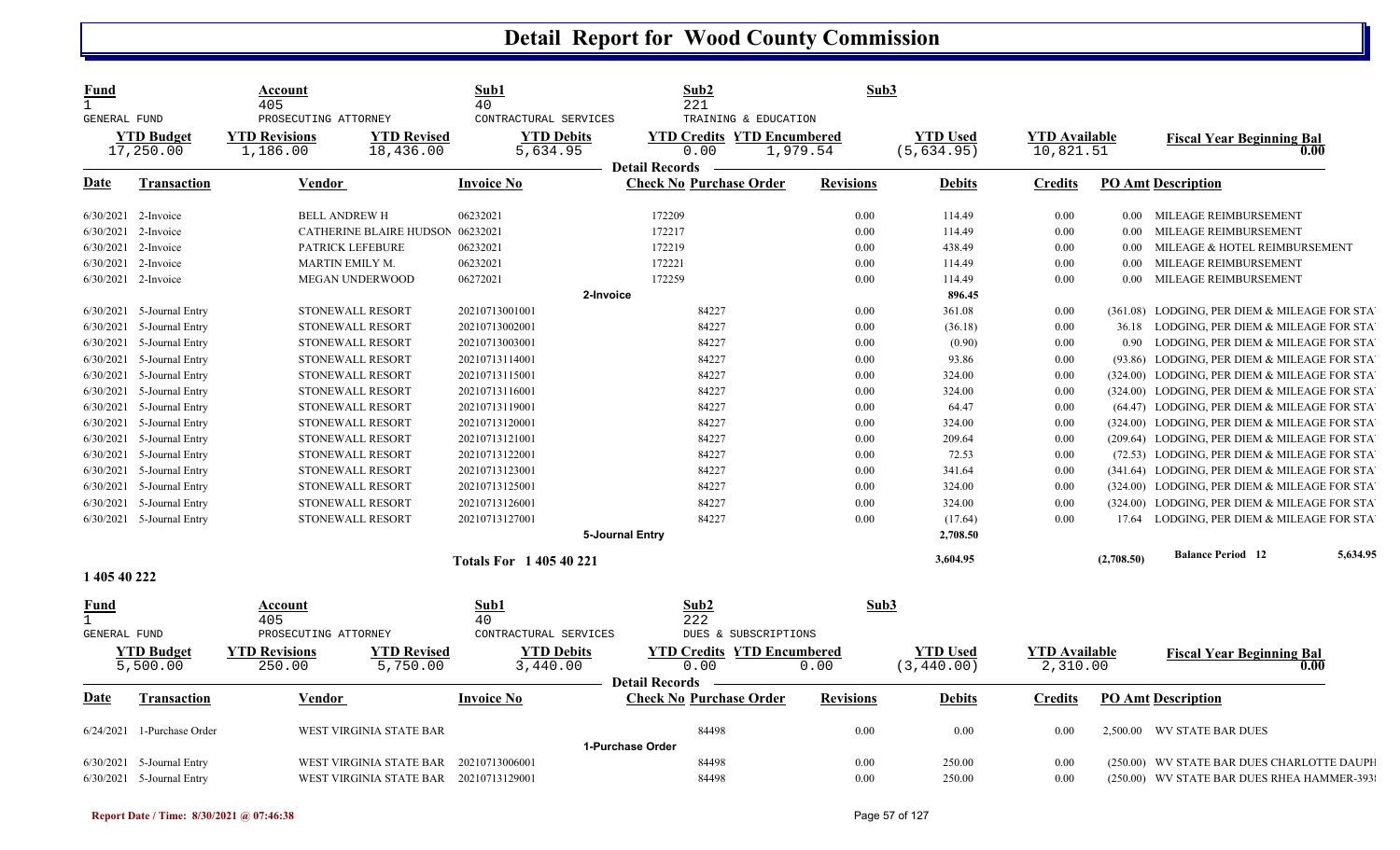|                       | 6/30/2021 5-Journal Entry  |                         | WEST VIRGINIA STATE BAR 20210713130001 |                             |                   | 84498                             | 0.00             | 250.00          | 0.00                 |          | (250.00) WV STATE BAR DUES RHEA HAMMER-393   |          |
|-----------------------|----------------------------|-------------------------|----------------------------------------|-----------------------------|-------------------|-----------------------------------|------------------|-----------------|----------------------|----------|----------------------------------------------|----------|
| 6/30/2021             | 5-Journal Entry            | WEST VIRGINIA STATE BAR |                                        | 20210713132001              |                   | 84498                             | 0.00             | 250.00          | 0.00                 |          | (250.00) WV STATE BAR DUES EMILY MARTIN-380: |          |
| 6/30/2021             | 5-Journal Entry            | WEST VIRGINIA STATE BAR |                                        | 20210713133001              |                   | 84498                             | 0.00             | 250.00          | 0.00                 |          | (250.00) WV STATE BAR DUES LORA SNODGRASS-   |          |
| 6/30/2021             | 5-Journal Entry            | WEST VIRGINIA STATE BAR |                                        | 20210713134001              |                   | 84498                             | 0.00             | 250.00          | 0.00                 |          | (250.00) WV STATE BAR DUES HEATHER NICHOLS   |          |
| 6/30/2021             | 5-Journal Entry            | WEST VIRGINIA STATE BAR |                                        | 20210713135001              |                   | 84498                             | 0.00             | 250.00          | 0.00                 |          | (250.00) WV STATE BAR DUES RHEA HAMMER-393   |          |
| 6/30/2021             | 5-Journal Entry            |                         | WEST VIRGINIA STATE BAR 20210713136001 |                             |                   | 84498                             | 0.00             | 250.00          | 0.00                 |          | (250.00) WV STATE BAR DUES RHEA HAMMER-393   |          |
| 6/30/2021             | 5-Journal Entry            | WEST VIRGINIA STATE BAR |                                        | 20210713147001              |                   | 84498                             | 0.00             | 250.00          | 0.00                 |          | (250.00) WV STATE BAR DUES MEGAN UNDERWOO    |          |
|                       | 6/30/2021 5-Journal Entry  |                         | WEST VIRGINIA STATE BAR 20210713148001 |                             |                   | 84498                             | 0.00             | 250.00          | 0.00                 |          | (250.00) WV STATE BAR DUES RHEA HAMMER-393   |          |
|                       |                            |                         |                                        |                             | 5-Journal Entry   |                                   |                  | 2,500.00        |                      |          |                                              |          |
|                       |                            |                         |                                        | <b>Totals For 140540222</b> |                   |                                   |                  | 2,500.00        |                      |          | <b>Balance Period</b> 12                     | 3,440.00 |
| 1 405 40 223          |                            |                         |                                        |                             |                   |                                   |                  |                 |                      |          |                                              |          |
| <u>Fund</u>           |                            | Account                 |                                        | Sub1                        |                   | Sub2                              | Sub3             |                 |                      |          |                                              |          |
| $\mathbf{1}$          |                            | 405                     |                                        | 40                          |                   | 223                               |                  |                 |                      |          |                                              |          |
| GENERAL FUND          |                            | PROSECUTING ATTORNEY    |                                        | CONTRACTURAL SERVICES       |                   | PROFESSIONAL SERVICES             |                  |                 |                      |          |                                              |          |
|                       | <b>YTD Budget</b>          | <b>YTD Revisions</b>    | <b>YTD Revised</b>                     |                             | <b>YTD Debits</b> | <b>YTD Credits YTD Encumbered</b> |                  | <b>YTD Used</b> | <b>YTD Available</b> |          | <b>Fiscal Year Beginning Bal</b>             |          |
|                       | 13,500.00                  | 2,481.00                | 15,981.00                              | 3,155.04                    |                   | 0.00                              | 0.09             | (3, 155.04)     | 12,825.87            |          | 0.00                                         |          |
|                       |                            |                         |                                        |                             |                   | <b>Detail Records</b>             |                  |                 |                      |          |                                              |          |
| <u>Date</u>           | Transaction                | Vendor                  |                                        | <b>Invoice No</b>           |                   | <b>Check No Purchase Order</b>    | <b>Revisions</b> | <b>Debits</b>   | <b>Credits</b>       |          | <b>PO Amt Description</b>                    |          |
| 6/8/2021              | 2-Invoice                  | <b>LYNDE BAKER</b>      |                                        | 05252021                    |                   | 172101                            | 0.00             | 88.55           | 0.00                 | $0.00\,$ | CASE NO 21-F-61 - TRANSCRIPT                 |          |
| 6/30/2021 2-Invoice   |                            | <b>TALIA M BAER</b>     |                                        | 61621                       |                   | 172239                            | 0.00             | 23.10           | 0.00                 |          | $0.00$ 21-F-23                               |          |
|                       |                            |                         |                                        |                             | 2-Invoice         |                                   |                  | 111.65          |                      |          |                                              |          |
|                       | 6/27/2021 6-Revision       |                         |                                        | $21G$ C#3B                  |                   |                                   | 2,000.00         | 0.00            | 0.00                 | $0.00 -$ | <b>Addtional Allocation</b>                  |          |
|                       |                            |                         |                                        |                             | <b>6-Revision</b> |                                   |                  |                 |                      |          |                                              |          |
|                       |                            |                         |                                        | <b>Totals For 140540223</b> |                   |                                   | 2.000.00         | 111.65          |                      |          | <b>Balance Period 12</b>                     | 3,155.04 |
| 1 405 40 233          |                            |                         |                                        |                             |                   |                                   |                  |                 |                      |          |                                              |          |
| <u>Fund</u>           |                            | <b>Account</b>          |                                        | Sub1                        |                   | Sub2                              | Sub3             |                 |                      |          |                                              |          |
| $\mathbf{1}$          |                            | 405                     |                                        | 40                          |                   | 233                               |                  |                 |                      |          |                                              |          |
| GENERAL FUND          |                            | PROSECUTING ATTORNEY    |                                        | CONTRACTURAL SERVICES       |                   | INVESTIGATION EXPENSE             |                  |                 |                      |          |                                              |          |
|                       | <b>YTD Budget</b>          | <b>YTD Revisions</b>    | <b>YTD Revised</b>                     |                             | <b>YTD Debits</b> | <b>YTD Credits YTD Encumbered</b> |                  | <b>YTD Used</b> | <b>YTD</b> Available |          | <b>Fiscal Year Beginning Bal</b>             |          |
|                       | 5,500.00                   | 0.00                    | 5,500.00                               | 4,978.69                    |                   | 0.00                              | 0.00             | (4,978.69)      | 521.31               |          | 0.00                                         |          |
|                       |                            |                         |                                        |                             |                   | - Detail Records                  |                  |                 |                      |          |                                              |          |
| Date                  | Transaction                | Vendor                  |                                        | <b>Invoice No</b>           |                   | <b>Check No Purchase Order</b>    | <b>Revisions</b> | <b>Debits</b>   | <b>Credits</b>       |          | <b>PO Amt Description</b>                    |          |
|                       | 6/28/2021 1-Purchase Order | <b>GALLS</b>            |                                        |                             |                   | 84515                             | 0.00             | 0.00            | 0.00                 | 177.79   | BADGE & WALLET                               |          |
|                       |                            |                         |                                        |                             | 1-Purchase Order  |                                   |                  |                 |                      |          |                                              |          |
| $6/15/2021$ 2-Invoice |                            | <b>WENDY BAILEY</b>     |                                        | 1012-21                     |                   | 172135                            | 0.00             | 138.60          | 0.00                 | $0.00\,$ | CASE NO 19-JD-23 - TRANSCRIPT                |          |
|                       |                            |                         |                                        |                             | 2-Invoice         |                                   |                  | 138.60          |                      |          |                                              |          |
|                       | 6/30/2021 5-Journal Entry  | <b>GALLS</b>            |                                        | 20210713142001              |                   | 84515                             | 0.00             | 177.79          | 0.00                 |          | (177.79) BADGE & WALLET RHEA HAMMER-3938-G   |          |
|                       |                            |                         |                                        |                             | 5-Journal Entry   |                                   |                  | 177.79          |                      |          |                                              |          |
|                       |                            |                         |                                        |                             |                   |                                   |                  |                 |                      |          | <b>Balance Period 12</b>                     | 4,978.69 |
|                       |                            |                         |                                        | <b>Totals For 140540233</b> |                   |                                   |                  | 316.39          |                      |          |                                              |          |

**1 405 55 341**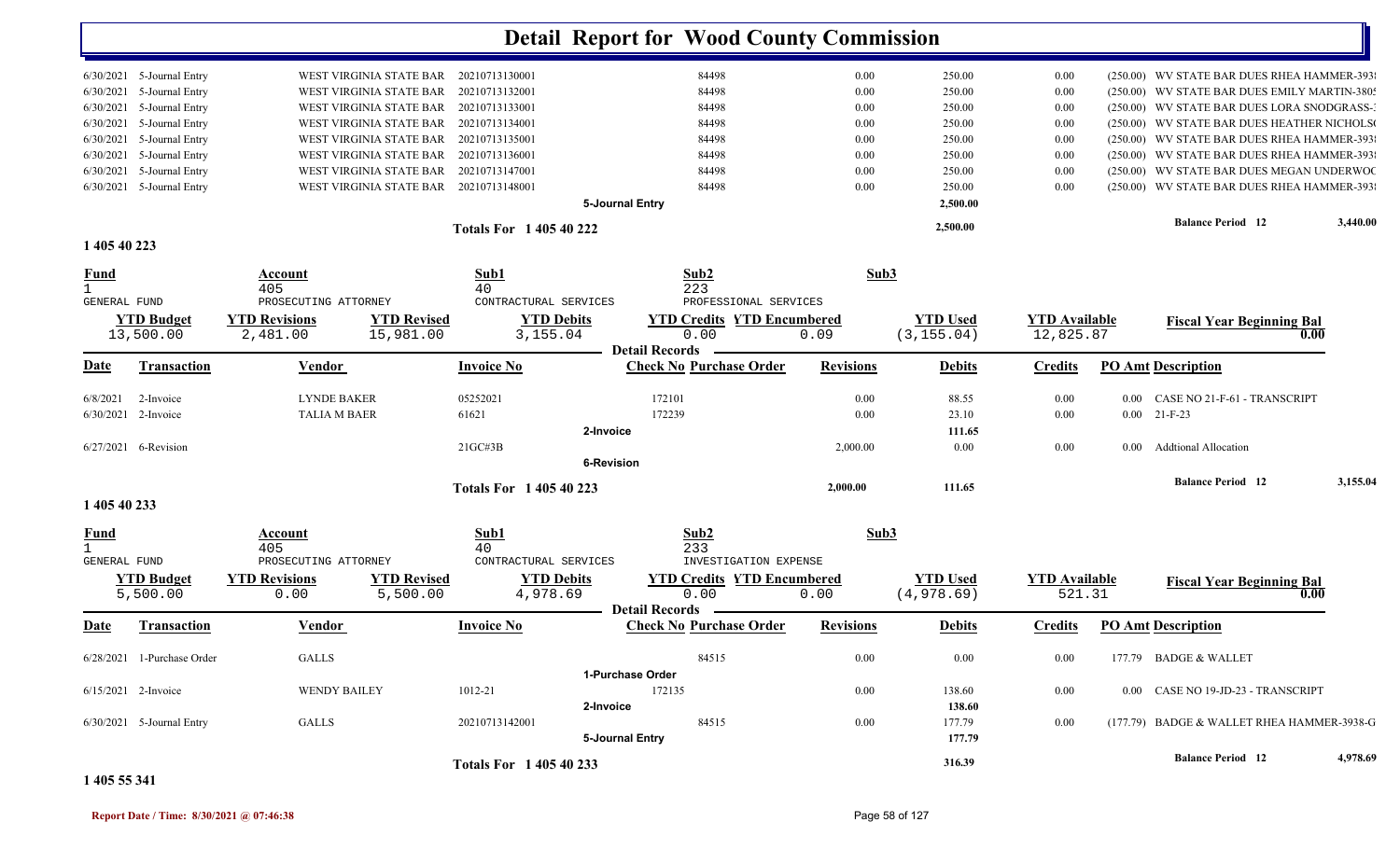| <b>YTD Used</b><br><b>YTD Budget</b><br><b>YTD Revisions</b><br><b>YTD Revised</b><br><b>YTD Debits</b><br><b>YTD Credits YTD Encumbered</b><br><b>YTD</b> Available<br><b>Fiscal Year Beginning Bal</b><br>14,736.00<br>14,433.22<br>125.92<br>(14, 433.22)<br>14,736.00<br>0.00<br>0.00<br>176.86<br>0.00<br><b>Detail Records</b><br><b>Check No Purchase Order</b><br><b>PO Amt Description</b><br>Date<br><b>Vendor</b><br>Invoice No<br><b>Revisions</b><br><b>Debits</b><br>Transaction<br>Credits<br>84403<br>0.00<br>1-Purchase Order Pending Peard<br>AMAZON<br>0.00<br>0.00<br>125.92 FLASH DRIVES; CLOROX WIPES<br>6/3/2021<br>1-Purchase Order Pe<br><b>AMAZON</b><br>20210608090001<br>84383<br>0.00<br>$6/10/2021$ 5-Journal Entry<br>186.69<br>0.00<br>(186.69) FOLDERS, PAPER PRODUCTS, CUPS, HOOK<br>$6/10/2021$ 5-Journal Entry<br><b>LEXIS NEXIS</b><br>20210608078001<br>0.00<br>521.61<br>0.00<br>WOOD CO FINANCE-4019-REI MATTHEW E<br>$0.00\,$<br>84383<br>$6/30/2021$ 5-Journal Entry<br><b>AMAZON</b><br>0.00<br>129.88<br>0.00<br>(129.88) FOLDERS, PAPER PRODUCTS, CUPS, HOOK<br>20210713017001<br>6/30/2021 5-Journal Entry<br><b>AMAZON</b><br>84383<br>0.00<br>175.38<br>(175.38) FOLDERS, PAPER PRODUCTS, CUPS, HOOK<br>20210713018001<br>0.00<br>6/30/2021 5-Journal Entry<br><b>AMAZON</b><br>20210713025001<br>84383<br>0.00<br>27.70<br>0.00<br>(27.70) FOLDERS, PAPER PRODUCTS, CUPS, HOOK<br><b>AMAZON</b><br>84383<br>0.00<br>0.00<br>6/30/2021 5-Journal Entry<br>20210713074001<br>96.10<br>(96.10) FOLDERS, PAPER PRODUCTS, CUPS, HOOK<br>5-Journal Entry<br>1,137.36<br><b>Balance Period 12</b><br>1,137.36<br>(489.83)<br><b>Totals For 1405 55 341</b><br>1 405 65 459<br>Sub2<br>Sub3<br>Sub1<br><b>Fund</b><br>Account<br>$\mathbf{1}$<br>65<br>459<br>405<br>GENERAL FUND<br>PROSECUTING ATTORNEY<br>CAPITAL OUTLAY<br>EQUIPMENT<br><b>YTD Debits</b><br><b>YTD Budget</b><br><b>YTD Revisions</b><br><b>YTD Revised</b><br><b>YTD Credits YTD Encumbered</b><br><b>YTD</b> Used<br><b>YTD Available</b><br><b>Fiscal Year Beginning Bal</b><br>1,000.00<br>0.00<br>0.00<br>200.00<br>1,000.00<br>0.00<br>800.00<br>(800.00)<br>0.00<br><b>Detail Records</b><br>Date<br><b>Transaction</b><br><b>Invoice No</b><br><b>Check No Purchase Order</b><br><b>Revisions</b><br><b>Debits</b><br><b>PO Amt Description</b><br>Vendor<br><b>Credits</b><br>PURE WATER PARTNERS<br>172118<br>0.00<br>65.00<br>0.00<br>6/8/2021<br>2-Invoice<br>796601<br>0.00 ACCT NO 17844<br>6/30/2021 2-Invoice<br>807032<br>172252<br>0.00<br>PURE WATER PARTNERS<br>65.00<br>0.00<br>0.00 ACCT NO 17844<br>2-Invoice<br>130.00<br><b>Balance Period 12</b><br>800.00<br>130.00<br><b>Totals For 140565459</b><br>1 406 10 101<br>Sub1<br>Sub2<br>Sub3<br>Fund<br>Account<br>$\mathbf{1}$<br>406<br>10<br>101<br>ASSESSOR<br>PERSONAL SERVICES<br>ELECTED OFFICIALS<br>GENERAL FUND<br><b>YTD Revised</b><br><b>YTD Budget</b><br><b>YTD Revisions</b><br><b>YTD Debits</b><br><b>YTD Credits YTD Encumbered</b><br><b>YTD Used</b><br><b>YTD</b> Available<br><b>Fiscal Year Beginning Bal</b><br>50,266.00<br>50,266.00<br>50,266.08<br>0.00<br>0.00<br>0.00<br>(50, 266.08)<br>(0.08)<br>0.00<br><b>Detail Records</b><br><b>Check No Purchase Order</b><br><b>PO Amt Description</b><br>Date<br><b>Transaction</b><br>Vendor<br><b>Invoice No</b><br><b>Revisions</b><br><b>Debits</b><br><b>Credits</b><br>272637<br>6/15/2021<br>NOHE DAVID C.<br>10-00272637-REG<br>0.00<br>2,094.42<br>0.00<br>NOHE DAVID C.<br>2-Invoice<br>$0.00\,$<br>6/30/2021 2-Invoice<br>NOHE DAVID C.<br>10-00272860-REG<br>272860<br>0.00<br>2.094.42<br>0.00<br>0.00 NOHE DAVID C. | Fund<br>$\mathbf{1}$<br>GENERAL FUND | Account<br>405<br>PROSECUTING ATTORNEY | Sub1<br>55<br>COMMODITIES | Sub2<br>341<br>SUPPLIES/MATERIALS | Sub3 |  |           |
|---------------------------------------------------------------------------------------------------------------------------------------------------------------------------------------------------------------------------------------------------------------------------------------------------------------------------------------------------------------------------------------------------------------------------------------------------------------------------------------------------------------------------------------------------------------------------------------------------------------------------------------------------------------------------------------------------------------------------------------------------------------------------------------------------------------------------------------------------------------------------------------------------------------------------------------------------------------------------------------------------------------------------------------------------------------------------------------------------------------------------------------------------------------------------------------------------------------------------------------------------------------------------------------------------------------------------------------------------------------------------------------------------------------------------------------------------------------------------------------------------------------------------------------------------------------------------------------------------------------------------------------------------------------------------------------------------------------------------------------------------------------------------------------------------------------------------------------------------------------------------------------------------------------------------------------------------------------------------------------------------------------------------------------------------------------------------------------------------------------------------------------------------------------------------------------------------------------------------------------------------------------------------------------------------------------------------------------------------------------------------------------------------------------------------------------------------------------------------------------------------------------------------------------------------------------------------------------------------------------------------------------------------------------------------------------------------------------------------------------------------------------------------------------------------------------------------------------------------------------------------------------------------------------------------------------------------------------------------------------------------------------------------------------------------------------------------------------------------------------------------------------------------------------------------------------------------------------------------------------------------------------------------------------------------------------------------------------------------------------------------------------------------------------------------------------------------------------------------------------------------------------------------------------------------------------------------------------------------------------------------------------------------------------------------------------------------|--------------------------------------|----------------------------------------|---------------------------|-----------------------------------|------|--|-----------|
|                                                                                                                                                                                                                                                                                                                                                                                                                                                                                                                                                                                                                                                                                                                                                                                                                                                                                                                                                                                                                                                                                                                                                                                                                                                                                                                                                                                                                                                                                                                                                                                                                                                                                                                                                                                                                                                                                                                                                                                                                                                                                                                                                                                                                                                                                                                                                                                                                                                                                                                                                                                                                                                                                                                                                                                                                                                                                                                                                                                                                                                                                                                                                                                                                                                                                                                                                                                                                                                                                                                                                                                                                                                                                                   |                                      |                                        |                           |                                   |      |  |           |
|                                                                                                                                                                                                                                                                                                                                                                                                                                                                                                                                                                                                                                                                                                                                                                                                                                                                                                                                                                                                                                                                                                                                                                                                                                                                                                                                                                                                                                                                                                                                                                                                                                                                                                                                                                                                                                                                                                                                                                                                                                                                                                                                                                                                                                                                                                                                                                                                                                                                                                                                                                                                                                                                                                                                                                                                                                                                                                                                                                                                                                                                                                                                                                                                                                                                                                                                                                                                                                                                                                                                                                                                                                                                                                   |                                      |                                        |                           |                                   |      |  |           |
|                                                                                                                                                                                                                                                                                                                                                                                                                                                                                                                                                                                                                                                                                                                                                                                                                                                                                                                                                                                                                                                                                                                                                                                                                                                                                                                                                                                                                                                                                                                                                                                                                                                                                                                                                                                                                                                                                                                                                                                                                                                                                                                                                                                                                                                                                                                                                                                                                                                                                                                                                                                                                                                                                                                                                                                                                                                                                                                                                                                                                                                                                                                                                                                                                                                                                                                                                                                                                                                                                                                                                                                                                                                                                                   |                                      |                                        |                           |                                   |      |  |           |
|                                                                                                                                                                                                                                                                                                                                                                                                                                                                                                                                                                                                                                                                                                                                                                                                                                                                                                                                                                                                                                                                                                                                                                                                                                                                                                                                                                                                                                                                                                                                                                                                                                                                                                                                                                                                                                                                                                                                                                                                                                                                                                                                                                                                                                                                                                                                                                                                                                                                                                                                                                                                                                                                                                                                                                                                                                                                                                                                                                                                                                                                                                                                                                                                                                                                                                                                                                                                                                                                                                                                                                                                                                                                                                   |                                      |                                        |                           |                                   |      |  |           |
|                                                                                                                                                                                                                                                                                                                                                                                                                                                                                                                                                                                                                                                                                                                                                                                                                                                                                                                                                                                                                                                                                                                                                                                                                                                                                                                                                                                                                                                                                                                                                                                                                                                                                                                                                                                                                                                                                                                                                                                                                                                                                                                                                                                                                                                                                                                                                                                                                                                                                                                                                                                                                                                                                                                                                                                                                                                                                                                                                                                                                                                                                                                                                                                                                                                                                                                                                                                                                                                                                                                                                                                                                                                                                                   |                                      |                                        |                           |                                   |      |  |           |
|                                                                                                                                                                                                                                                                                                                                                                                                                                                                                                                                                                                                                                                                                                                                                                                                                                                                                                                                                                                                                                                                                                                                                                                                                                                                                                                                                                                                                                                                                                                                                                                                                                                                                                                                                                                                                                                                                                                                                                                                                                                                                                                                                                                                                                                                                                                                                                                                                                                                                                                                                                                                                                                                                                                                                                                                                                                                                                                                                                                                                                                                                                                                                                                                                                                                                                                                                                                                                                                                                                                                                                                                                                                                                                   |                                      |                                        |                           |                                   |      |  |           |
|                                                                                                                                                                                                                                                                                                                                                                                                                                                                                                                                                                                                                                                                                                                                                                                                                                                                                                                                                                                                                                                                                                                                                                                                                                                                                                                                                                                                                                                                                                                                                                                                                                                                                                                                                                                                                                                                                                                                                                                                                                                                                                                                                                                                                                                                                                                                                                                                                                                                                                                                                                                                                                                                                                                                                                                                                                                                                                                                                                                                                                                                                                                                                                                                                                                                                                                                                                                                                                                                                                                                                                                                                                                                                                   |                                      |                                        |                           |                                   |      |  |           |
|                                                                                                                                                                                                                                                                                                                                                                                                                                                                                                                                                                                                                                                                                                                                                                                                                                                                                                                                                                                                                                                                                                                                                                                                                                                                                                                                                                                                                                                                                                                                                                                                                                                                                                                                                                                                                                                                                                                                                                                                                                                                                                                                                                                                                                                                                                                                                                                                                                                                                                                                                                                                                                                                                                                                                                                                                                                                                                                                                                                                                                                                                                                                                                                                                                                                                                                                                                                                                                                                                                                                                                                                                                                                                                   |                                      |                                        |                           |                                   |      |  |           |
|                                                                                                                                                                                                                                                                                                                                                                                                                                                                                                                                                                                                                                                                                                                                                                                                                                                                                                                                                                                                                                                                                                                                                                                                                                                                                                                                                                                                                                                                                                                                                                                                                                                                                                                                                                                                                                                                                                                                                                                                                                                                                                                                                                                                                                                                                                                                                                                                                                                                                                                                                                                                                                                                                                                                                                                                                                                                                                                                                                                                                                                                                                                                                                                                                                                                                                                                                                                                                                                                                                                                                                                                                                                                                                   |                                      |                                        |                           |                                   |      |  |           |
|                                                                                                                                                                                                                                                                                                                                                                                                                                                                                                                                                                                                                                                                                                                                                                                                                                                                                                                                                                                                                                                                                                                                                                                                                                                                                                                                                                                                                                                                                                                                                                                                                                                                                                                                                                                                                                                                                                                                                                                                                                                                                                                                                                                                                                                                                                                                                                                                                                                                                                                                                                                                                                                                                                                                                                                                                                                                                                                                                                                                                                                                                                                                                                                                                                                                                                                                                                                                                                                                                                                                                                                                                                                                                                   |                                      |                                        |                           |                                   |      |  |           |
|                                                                                                                                                                                                                                                                                                                                                                                                                                                                                                                                                                                                                                                                                                                                                                                                                                                                                                                                                                                                                                                                                                                                                                                                                                                                                                                                                                                                                                                                                                                                                                                                                                                                                                                                                                                                                                                                                                                                                                                                                                                                                                                                                                                                                                                                                                                                                                                                                                                                                                                                                                                                                                                                                                                                                                                                                                                                                                                                                                                                                                                                                                                                                                                                                                                                                                                                                                                                                                                                                                                                                                                                                                                                                                   |                                      |                                        |                           |                                   |      |  |           |
|                                                                                                                                                                                                                                                                                                                                                                                                                                                                                                                                                                                                                                                                                                                                                                                                                                                                                                                                                                                                                                                                                                                                                                                                                                                                                                                                                                                                                                                                                                                                                                                                                                                                                                                                                                                                                                                                                                                                                                                                                                                                                                                                                                                                                                                                                                                                                                                                                                                                                                                                                                                                                                                                                                                                                                                                                                                                                                                                                                                                                                                                                                                                                                                                                                                                                                                                                                                                                                                                                                                                                                                                                                                                                                   |                                      |                                        |                           |                                   |      |  | 14,433.22 |
|                                                                                                                                                                                                                                                                                                                                                                                                                                                                                                                                                                                                                                                                                                                                                                                                                                                                                                                                                                                                                                                                                                                                                                                                                                                                                                                                                                                                                                                                                                                                                                                                                                                                                                                                                                                                                                                                                                                                                                                                                                                                                                                                                                                                                                                                                                                                                                                                                                                                                                                                                                                                                                                                                                                                                                                                                                                                                                                                                                                                                                                                                                                                                                                                                                                                                                                                                                                                                                                                                                                                                                                                                                                                                                   |                                      |                                        |                           |                                   |      |  |           |
|                                                                                                                                                                                                                                                                                                                                                                                                                                                                                                                                                                                                                                                                                                                                                                                                                                                                                                                                                                                                                                                                                                                                                                                                                                                                                                                                                                                                                                                                                                                                                                                                                                                                                                                                                                                                                                                                                                                                                                                                                                                                                                                                                                                                                                                                                                                                                                                                                                                                                                                                                                                                                                                                                                                                                                                                                                                                                                                                                                                                                                                                                                                                                                                                                                                                                                                                                                                                                                                                                                                                                                                                                                                                                                   |                                      |                                        |                           |                                   |      |  |           |
|                                                                                                                                                                                                                                                                                                                                                                                                                                                                                                                                                                                                                                                                                                                                                                                                                                                                                                                                                                                                                                                                                                                                                                                                                                                                                                                                                                                                                                                                                                                                                                                                                                                                                                                                                                                                                                                                                                                                                                                                                                                                                                                                                                                                                                                                                                                                                                                                                                                                                                                                                                                                                                                                                                                                                                                                                                                                                                                                                                                                                                                                                                                                                                                                                                                                                                                                                                                                                                                                                                                                                                                                                                                                                                   |                                      |                                        |                           |                                   |      |  |           |
|                                                                                                                                                                                                                                                                                                                                                                                                                                                                                                                                                                                                                                                                                                                                                                                                                                                                                                                                                                                                                                                                                                                                                                                                                                                                                                                                                                                                                                                                                                                                                                                                                                                                                                                                                                                                                                                                                                                                                                                                                                                                                                                                                                                                                                                                                                                                                                                                                                                                                                                                                                                                                                                                                                                                                                                                                                                                                                                                                                                                                                                                                                                                                                                                                                                                                                                                                                                                                                                                                                                                                                                                                                                                                                   |                                      |                                        |                           |                                   |      |  |           |
|                                                                                                                                                                                                                                                                                                                                                                                                                                                                                                                                                                                                                                                                                                                                                                                                                                                                                                                                                                                                                                                                                                                                                                                                                                                                                                                                                                                                                                                                                                                                                                                                                                                                                                                                                                                                                                                                                                                                                                                                                                                                                                                                                                                                                                                                                                                                                                                                                                                                                                                                                                                                                                                                                                                                                                                                                                                                                                                                                                                                                                                                                                                                                                                                                                                                                                                                                                                                                                                                                                                                                                                                                                                                                                   |                                      |                                        |                           |                                   |      |  |           |
|                                                                                                                                                                                                                                                                                                                                                                                                                                                                                                                                                                                                                                                                                                                                                                                                                                                                                                                                                                                                                                                                                                                                                                                                                                                                                                                                                                                                                                                                                                                                                                                                                                                                                                                                                                                                                                                                                                                                                                                                                                                                                                                                                                                                                                                                                                                                                                                                                                                                                                                                                                                                                                                                                                                                                                                                                                                                                                                                                                                                                                                                                                                                                                                                                                                                                                                                                                                                                                                                                                                                                                                                                                                                                                   |                                      |                                        |                           |                                   |      |  |           |
|                                                                                                                                                                                                                                                                                                                                                                                                                                                                                                                                                                                                                                                                                                                                                                                                                                                                                                                                                                                                                                                                                                                                                                                                                                                                                                                                                                                                                                                                                                                                                                                                                                                                                                                                                                                                                                                                                                                                                                                                                                                                                                                                                                                                                                                                                                                                                                                                                                                                                                                                                                                                                                                                                                                                                                                                                                                                                                                                                                                                                                                                                                                                                                                                                                                                                                                                                                                                                                                                                                                                                                                                                                                                                                   |                                      |                                        |                           |                                   |      |  |           |
|                                                                                                                                                                                                                                                                                                                                                                                                                                                                                                                                                                                                                                                                                                                                                                                                                                                                                                                                                                                                                                                                                                                                                                                                                                                                                                                                                                                                                                                                                                                                                                                                                                                                                                                                                                                                                                                                                                                                                                                                                                                                                                                                                                                                                                                                                                                                                                                                                                                                                                                                                                                                                                                                                                                                                                                                                                                                                                                                                                                                                                                                                                                                                                                                                                                                                                                                                                                                                                                                                                                                                                                                                                                                                                   |                                      |                                        |                           |                                   |      |  |           |
|                                                                                                                                                                                                                                                                                                                                                                                                                                                                                                                                                                                                                                                                                                                                                                                                                                                                                                                                                                                                                                                                                                                                                                                                                                                                                                                                                                                                                                                                                                                                                                                                                                                                                                                                                                                                                                                                                                                                                                                                                                                                                                                                                                                                                                                                                                                                                                                                                                                                                                                                                                                                                                                                                                                                                                                                                                                                                                                                                                                                                                                                                                                                                                                                                                                                                                                                                                                                                                                                                                                                                                                                                                                                                                   |                                      |                                        |                           |                                   |      |  |           |
|                                                                                                                                                                                                                                                                                                                                                                                                                                                                                                                                                                                                                                                                                                                                                                                                                                                                                                                                                                                                                                                                                                                                                                                                                                                                                                                                                                                                                                                                                                                                                                                                                                                                                                                                                                                                                                                                                                                                                                                                                                                                                                                                                                                                                                                                                                                                                                                                                                                                                                                                                                                                                                                                                                                                                                                                                                                                                                                                                                                                                                                                                                                                                                                                                                                                                                                                                                                                                                                                                                                                                                                                                                                                                                   |                                      |                                        |                           |                                   |      |  |           |
|                                                                                                                                                                                                                                                                                                                                                                                                                                                                                                                                                                                                                                                                                                                                                                                                                                                                                                                                                                                                                                                                                                                                                                                                                                                                                                                                                                                                                                                                                                                                                                                                                                                                                                                                                                                                                                                                                                                                                                                                                                                                                                                                                                                                                                                                                                                                                                                                                                                                                                                                                                                                                                                                                                                                                                                                                                                                                                                                                                                                                                                                                                                                                                                                                                                                                                                                                                                                                                                                                                                                                                                                                                                                                                   |                                      |                                        |                           |                                   |      |  |           |
|                                                                                                                                                                                                                                                                                                                                                                                                                                                                                                                                                                                                                                                                                                                                                                                                                                                                                                                                                                                                                                                                                                                                                                                                                                                                                                                                                                                                                                                                                                                                                                                                                                                                                                                                                                                                                                                                                                                                                                                                                                                                                                                                                                                                                                                                                                                                                                                                                                                                                                                                                                                                                                                                                                                                                                                                                                                                                                                                                                                                                                                                                                                                                                                                                                                                                                                                                                                                                                                                                                                                                                                                                                                                                                   |                                      |                                        |                           |                                   |      |  |           |
|                                                                                                                                                                                                                                                                                                                                                                                                                                                                                                                                                                                                                                                                                                                                                                                                                                                                                                                                                                                                                                                                                                                                                                                                                                                                                                                                                                                                                                                                                                                                                                                                                                                                                                                                                                                                                                                                                                                                                                                                                                                                                                                                                                                                                                                                                                                                                                                                                                                                                                                                                                                                                                                                                                                                                                                                                                                                                                                                                                                                                                                                                                                                                                                                                                                                                                                                                                                                                                                                                                                                                                                                                                                                                                   |                                      |                                        |                           |                                   |      |  |           |
|                                                                                                                                                                                                                                                                                                                                                                                                                                                                                                                                                                                                                                                                                                                                                                                                                                                                                                                                                                                                                                                                                                                                                                                                                                                                                                                                                                                                                                                                                                                                                                                                                                                                                                                                                                                                                                                                                                                                                                                                                                                                                                                                                                                                                                                                                                                                                                                                                                                                                                                                                                                                                                                                                                                                                                                                                                                                                                                                                                                                                                                                                                                                                                                                                                                                                                                                                                                                                                                                                                                                                                                                                                                                                                   |                                      |                                        |                           |                                   |      |  |           |
|                                                                                                                                                                                                                                                                                                                                                                                                                                                                                                                                                                                                                                                                                                                                                                                                                                                                                                                                                                                                                                                                                                                                                                                                                                                                                                                                                                                                                                                                                                                                                                                                                                                                                                                                                                                                                                                                                                                                                                                                                                                                                                                                                                                                                                                                                                                                                                                                                                                                                                                                                                                                                                                                                                                                                                                                                                                                                                                                                                                                                                                                                                                                                                                                                                                                                                                                                                                                                                                                                                                                                                                                                                                                                                   |                                      |                                        |                           |                                   |      |  |           |
|                                                                                                                                                                                                                                                                                                                                                                                                                                                                                                                                                                                                                                                                                                                                                                                                                                                                                                                                                                                                                                                                                                                                                                                                                                                                                                                                                                                                                                                                                                                                                                                                                                                                                                                                                                                                                                                                                                                                                                                                                                                                                                                                                                                                                                                                                                                                                                                                                                                                                                                                                                                                                                                                                                                                                                                                                                                                                                                                                                                                                                                                                                                                                                                                                                                                                                                                                                                                                                                                                                                                                                                                                                                                                                   |                                      |                                        |                           |                                   |      |  |           |
|                                                                                                                                                                                                                                                                                                                                                                                                                                                                                                                                                                                                                                                                                                                                                                                                                                                                                                                                                                                                                                                                                                                                                                                                                                                                                                                                                                                                                                                                                                                                                                                                                                                                                                                                                                                                                                                                                                                                                                                                                                                                                                                                                                                                                                                                                                                                                                                                                                                                                                                                                                                                                                                                                                                                                                                                                                                                                                                                                                                                                                                                                                                                                                                                                                                                                                                                                                                                                                                                                                                                                                                                                                                                                                   |                                      |                                        |                           |                                   |      |  |           |
|                                                                                                                                                                                                                                                                                                                                                                                                                                                                                                                                                                                                                                                                                                                                                                                                                                                                                                                                                                                                                                                                                                                                                                                                                                                                                                                                                                                                                                                                                                                                                                                                                                                                                                                                                                                                                                                                                                                                                                                                                                                                                                                                                                                                                                                                                                                                                                                                                                                                                                                                                                                                                                                                                                                                                                                                                                                                                                                                                                                                                                                                                                                                                                                                                                                                                                                                                                                                                                                                                                                                                                                                                                                                                                   |                                      |                                        |                           |                                   |      |  |           |
|                                                                                                                                                                                                                                                                                                                                                                                                                                                                                                                                                                                                                                                                                                                                                                                                                                                                                                                                                                                                                                                                                                                                                                                                                                                                                                                                                                                                                                                                                                                                                                                                                                                                                                                                                                                                                                                                                                                                                                                                                                                                                                                                                                                                                                                                                                                                                                                                                                                                                                                                                                                                                                                                                                                                                                                                                                                                                                                                                                                                                                                                                                                                                                                                                                                                                                                                                                                                                                                                                                                                                                                                                                                                                                   |                                      |                                        |                           |                                   |      |  |           |
|                                                                                                                                                                                                                                                                                                                                                                                                                                                                                                                                                                                                                                                                                                                                                                                                                                                                                                                                                                                                                                                                                                                                                                                                                                                                                                                                                                                                                                                                                                                                                                                                                                                                                                                                                                                                                                                                                                                                                                                                                                                                                                                                                                                                                                                                                                                                                                                                                                                                                                                                                                                                                                                                                                                                                                                                                                                                                                                                                                                                                                                                                                                                                                                                                                                                                                                                                                                                                                                                                                                                                                                                                                                                                                   |                                      |                                        |                           |                                   |      |  |           |
|                                                                                                                                                                                                                                                                                                                                                                                                                                                                                                                                                                                                                                                                                                                                                                                                                                                                                                                                                                                                                                                                                                                                                                                                                                                                                                                                                                                                                                                                                                                                                                                                                                                                                                                                                                                                                                                                                                                                                                                                                                                                                                                                                                                                                                                                                                                                                                                                                                                                                                                                                                                                                                                                                                                                                                                                                                                                                                                                                                                                                                                                                                                                                                                                                                                                                                                                                                                                                                                                                                                                                                                                                                                                                                   |                                      |                                        |                           |                                   |      |  |           |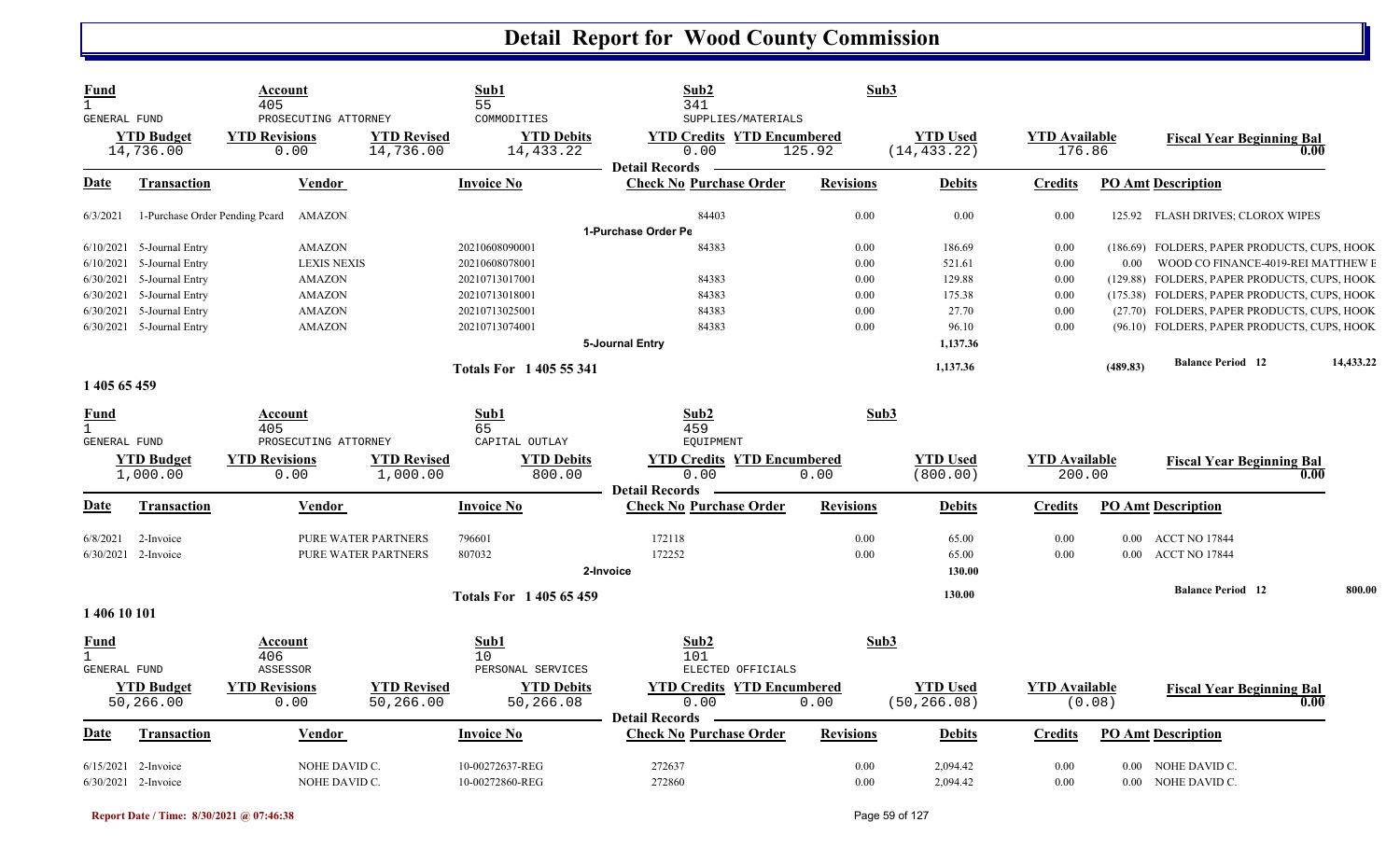|                                                               |                                                                                                                                                                                        |                                                                                                                                             |                                                          |                                                                                                                                                                                            | <b>Detail Report for Wood County Commission</b>                                                  |                                                                              |                                                                                                                      |                                                                                      |                                                                                                  |                                                                                                                                                                                                                        |            |
|---------------------------------------------------------------|----------------------------------------------------------------------------------------------------------------------------------------------------------------------------------------|---------------------------------------------------------------------------------------------------------------------------------------------|----------------------------------------------------------|--------------------------------------------------------------------------------------------------------------------------------------------------------------------------------------------|--------------------------------------------------------------------------------------------------|------------------------------------------------------------------------------|----------------------------------------------------------------------------------------------------------------------|--------------------------------------------------------------------------------------|--------------------------------------------------------------------------------------------------|------------------------------------------------------------------------------------------------------------------------------------------------------------------------------------------------------------------------|------------|
|                                                               |                                                                                                                                                                                        |                                                                                                                                             |                                                          | 2-Invoice<br><b>Totals For 140610101</b>                                                                                                                                                   | 4,188.84<br>4,188.84                                                                             |                                                                              |                                                                                                                      | <b>Balance Period 12</b>                                                             | 50,266.08                                                                                        |                                                                                                                                                                                                                        |            |
| 1 406 10 102                                                  |                                                                                                                                                                                        |                                                                                                                                             |                                                          |                                                                                                                                                                                            |                                                                                                  |                                                                              |                                                                                                                      |                                                                                      |                                                                                                  |                                                                                                                                                                                                                        |            |
| <b>Fund</b><br>$\mathbf{1}$<br>GENERAL FUND                   | <b>YTD Budget</b>                                                                                                                                                                      | Account<br>406<br>ASSESSOR<br><b>YTD Revisions</b>                                                                                          | <b>YTD Revised</b>                                       | Sub1<br>10<br>PERSONAL SERVICES<br><b>YTD Debits</b>                                                                                                                                       | Sub2<br>102<br>SUPPLEMENTAL<br><b>YTD Credits YTD Encumbered</b>                                 | Sub3                                                                         | <b>YTD Used</b>                                                                                                      | <b>YTD Available</b>                                                                 |                                                                                                  |                                                                                                                                                                                                                        |            |
|                                                               | 25,027.00                                                                                                                                                                              | 0.00                                                                                                                                        | 25,027.00                                                | 23,402.61                                                                                                                                                                                  | 0.00                                                                                             | 0.00                                                                         | (23, 402.61)                                                                                                         | 1,624.39                                                                             |                                                                                                  | <b>Fiscal Year Beginning Bal</b><br>0.00                                                                                                                                                                               |            |
| Date                                                          | <b>Transaction</b>                                                                                                                                                                     | <b>Vendor</b>                                                                                                                               |                                                          | <b>Invoice No</b>                                                                                                                                                                          | <b>Detail Records</b><br><b>Check No Purchase Order</b>                                          | <b>Revisions</b>                                                             | <b>Debits</b>                                                                                                        | <b>Credits</b>                                                                       |                                                                                                  | <b>PO Amt Description</b>                                                                                                                                                                                              |            |
|                                                               | $6/15/2021$ 2-Invoice                                                                                                                                                                  | NOHE DAVID C.                                                                                                                               |                                                          | 10-00272637-REG                                                                                                                                                                            | 272637<br>2-Invoice                                                                              | 0.00                                                                         | 15.90<br>15.90                                                                                                       | 0.00                                                                                 |                                                                                                  | 0.00 NOHE DAVID C.                                                                                                                                                                                                     |            |
|                                                               |                                                                                                                                                                                        |                                                                                                                                             |                                                          | <b>Totals For 140610102</b>                                                                                                                                                                |                                                                                                  |                                                                              | 15.90                                                                                                                |                                                                                      |                                                                                                  | <b>Balance Period 12</b>                                                                                                                                                                                               | 23,402.61  |
| 1 406 10 103                                                  |                                                                                                                                                                                        |                                                                                                                                             |                                                          |                                                                                                                                                                                            |                                                                                                  |                                                                              |                                                                                                                      |                                                                                      |                                                                                                  |                                                                                                                                                                                                                        |            |
| <b>Fund</b><br>$\mathbf{1}$<br><b>GENERAL FUND</b>            |                                                                                                                                                                                        | Account<br>406<br>ASSESSOR                                                                                                                  |                                                          | Sub1<br>10<br>PERSONAL SERVICES                                                                                                                                                            | Sub2<br>103<br>SALARIES-DEPUTIES                                                                 | Sub3                                                                         |                                                                                                                      |                                                                                      |                                                                                                  |                                                                                                                                                                                                                        |            |
|                                                               | <b>YTD Budget</b><br>231,504.00                                                                                                                                                        | <b>YTD Revisions</b><br>13,000.00                                                                                                           | <b>YTD Revised</b><br>244,504.00                         | <b>YTD Debits</b><br>231,499.92                                                                                                                                                            | <b>YTD Credits YTD Encumbered</b><br>0.00                                                        | 0.00                                                                         | <b>YTD Used</b><br>(231, 499.92)                                                                                     | <b>YTD Available</b><br>13,004.08                                                    |                                                                                                  | <b>Fiscal Year Beginning Bal</b><br>0.00                                                                                                                                                                               |            |
| Date                                                          | Transaction                                                                                                                                                                            | <b>Vendor</b>                                                                                                                               |                                                          | <b>Invoice No</b>                                                                                                                                                                          | <b>Detail Records</b><br><b>Check No Purchase Order</b>                                          | <b>Revisions</b>                                                             | <b>Debits</b>                                                                                                        | <b>Credits</b>                                                                       |                                                                                                  | <b>PO Amt Description</b>                                                                                                                                                                                              |            |
| 6/15/2021<br>6/15/2021<br>6/15/2021<br>6/30/2021<br>6/30/2021 | $6/15/2021$ 2-Invoice<br>2-Invoice<br>2-Invoice<br>$6/15/2021$ 2-Invoice<br>$6/15/2021$ 2-Invoice<br>2-Invoice<br>2-Invoice<br>6/30/2021 2-Invoice<br>6/30/2021 2-Invoice<br>2-Invoice | COLE G. MICHELL<br><b>EDELEN SARAH J</b><br>JOY MELINDA R.<br><b>MERCER ERICA L.</b><br>COLE G. MICHELL<br>EDELEN SARAH J<br>JOY MELINDA R. | GRIMM DONALD M.<br>STEPHENS SANDRA K.<br>GRIMM DONALD M. | 10-00272632-REG<br>10-00272633-REG<br>10-00272634-REG<br>10-00272635-REG<br>10-00272636-REG<br>10-00272639-REG<br>10-00272855-REG<br>10-00272856-REG<br>10-00272857-REG<br>10-00272858-REG | 272632<br>272633<br>272634<br>272635<br>272636<br>272639<br>272855<br>272856<br>272857<br>272858 | 0.00<br>0.00<br>0.00<br>0.00<br>0.00<br>0.00<br>0.00<br>0.00<br>0.00<br>0.00 | 1,833.33<br>1,541.67<br>2,125.00<br>1,187.50<br>1,270.83<br>1,187.50<br>1,833.33<br>1,541.67<br>2,125.00<br>1,187.50 | 0.00<br>0.00<br>0.00<br>0.00<br>$0.00\,$<br>$0.00\,$<br>0.00<br>0.00<br>0.00<br>0.00 | $0.00\,$<br>$0.00\,$<br>$0.00\,$<br>$0.00\,$<br>$0.00\,$<br>0.00<br>0.00<br>0.00<br>0.00<br>0.00 | COLE GAYLEN MICHELL<br><b>EDELEN SARAH J</b><br><b>GRIMM DONALD M.</b><br>JOY MELINDA R.<br>MERCER ERICA L.<br>STEPHENS SANDRA K.<br>COLE GAYLEN MICHELL<br>EDELEN SARAH J<br><b>GRIMM DONALD M.</b><br>JOY MELINDA R. |            |
|                                                               | 6/30/2021 2-Invoice<br>$6/30/2021$ 2-Invoice                                                                                                                                           | MERCER ERICA L.                                                                                                                             | STEPHENS SANDRA K.                                       | 10-00272859-REG<br>10-00272861-REG                                                                                                                                                         | 272859<br>272861                                                                                 | 0.00<br>0.00                                                                 | 1,270.83<br>1,187.50                                                                                                 | 0.00<br>0.00                                                                         | 0.00                                                                                             | MERCER ERICA L.<br>0.00 STEPHENS SANDRA K.                                                                                                                                                                             |            |
|                                                               |                                                                                                                                                                                        |                                                                                                                                             |                                                          |                                                                                                                                                                                            | 2-Invoice                                                                                        |                                                                              | 18,291.66                                                                                                            |                                                                                      |                                                                                                  | <b>Balance Period</b> 12                                                                                                                                                                                               | 231,499.92 |
|                                                               |                                                                                                                                                                                        |                                                                                                                                             |                                                          | <b>Totals For 1 406 10 103</b>                                                                                                                                                             |                                                                                                  |                                                                              | 18,291.66                                                                                                            |                                                                                      |                                                                                                  |                                                                                                                                                                                                                        |            |

#### **1 406 10 104**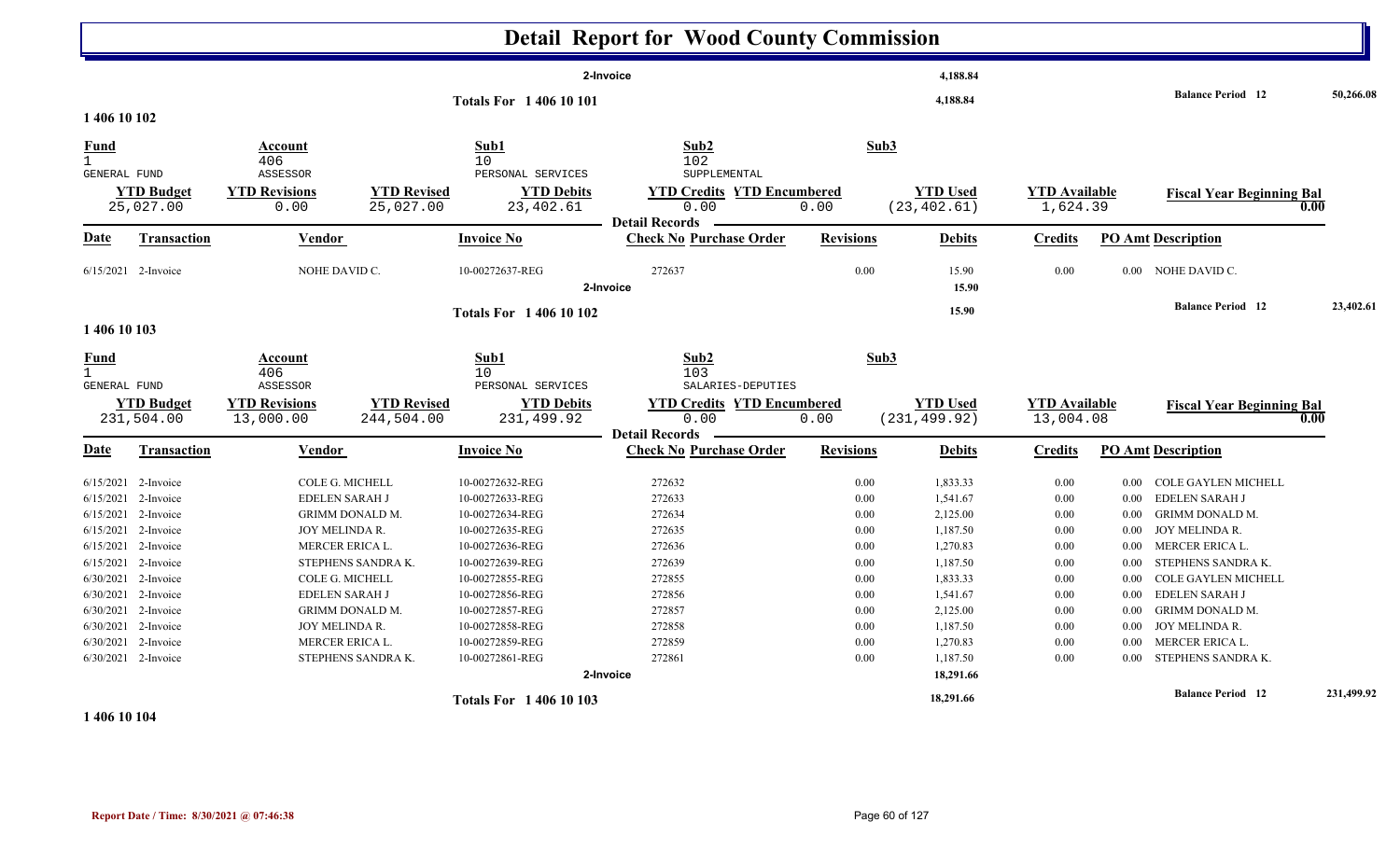| <b>Fund</b><br>$\mathbf{1}$<br><b>GENERAL FUND</b> |                                 | Account<br>406<br>ASSESSOR     |                                     | Sub1<br>10<br>PERSONAL SERVICES | Sub2<br>104<br>SOCIAL SECURITY                                     | Sub3             |                                 |                                  |          |                                  |            |
|----------------------------------------------------|---------------------------------|--------------------------------|-------------------------------------|---------------------------------|--------------------------------------------------------------------|------------------|---------------------------------|----------------------------------|----------|----------------------------------|------------|
|                                                    | <b>YTD Budget</b><br>24, 235.00 | <b>YTD Revisions</b><br>995.00 | <b>YTD Revised</b><br>25,230.00     | <b>YTD Debits</b><br>22,761.89  | <b>YTD Credits YTD Encumbered</b><br>0.00<br><b>Detail Records</b> | 0.00             | <b>YTD Used</b><br>(22, 761.89) | <b>YTD Available</b><br>2,468.11 |          | <b>Fiscal Year Beginning Bal</b> | 0.00       |
| Date                                               | <b>Transaction</b>              | Vendor                         |                                     | <b>Invoice No</b>               | <b>Check No Purchase Order</b>                                     | <b>Revisions</b> | <b>Debits</b>                   | <b>Credits</b>                   |          | <b>PO Amt Description</b>        |            |
|                                                    | $6/15/2021$ 2-Invoice           |                                | DEPARTMENT OF TREASURY 20210615-00  |                                 | 3534                                                               | 0.00             | 657.82                          | 0.00                             |          | $0.00$ FICA                      |            |
| 6/15/2021                                          | 2-Invoice                       |                                | DEPARTMENT OF TREASURY 20210615-00  |                                 | 3534                                                               | 0.00             | 153.84                          | 0.00                             |          | $0.00$ MED                       |            |
|                                                    | 6/30/2021 2-Invoice             |                                | DEPARTMENT OF TREASURY 20210630-00  |                                 | 3544                                                               | 0.00             | 661.45                          | 0.00                             |          | $0.00$ FICA                      |            |
|                                                    | 6/30/2021 2-Invoice             |                                | DEPARTMENT OF TREASURY 20210630-00  |                                 | 3544                                                               | 0.00             | 154.71                          | 0.00                             | 0.00     | <b>MED</b>                       |            |
|                                                    |                                 |                                |                                     |                                 | 2-Invoice                                                          |                  | 1,627.82                        |                                  |          |                                  |            |
|                                                    |                                 |                                |                                     | <b>Totals For 140610104</b>     |                                                                    |                  | 1,627.82                        |                                  |          | <b>Balance Period 12</b>         | 22,761.89  |
| 1 406 10 105                                       |                                 |                                |                                     |                                 |                                                                    |                  |                                 |                                  |          |                                  |            |
| <u>Fund</u><br>$\mathbf{1}$                        |                                 | Account<br>406                 |                                     | Sub1<br>$10 \,$                 | Sub2<br>105                                                        | Sub3             |                                 |                                  |          |                                  |            |
| GENERAL FUND                                       |                                 | ASSESSOR                       |                                     | PERSONAL SERVICES               | INSURANCE PREMIUM                                                  |                  |                                 |                                  |          |                                  |            |
|                                                    | <b>YTD Budget</b>               | <b>YTD Revisions</b>           | <b>YTD Revised</b>                  | <b>YTD Debits</b>               | <b>YTD Credits YTD Encumbered</b>                                  |                  | <b>YTD Used</b>                 | <b>YTD</b> Available             |          | <b>Fiscal Year Beginning Bal</b> |            |
|                                                    | 97,656.00                       | 0.00                           | 97,656.00                           | 106,518.05                      | 0.00                                                               | 0.00             | (106, 518.05)                   | (8, 862.05)                      |          |                                  | 0.00       |
|                                                    |                                 |                                |                                     |                                 | <b>Detail Records</b>                                              |                  |                                 |                                  |          |                                  |            |
| <b>Date</b>                                        | <b>Transaction</b>              | <b>Vendor</b>                  |                                     | <b>Invoice No</b>               | <b>Check No Purchase Order</b>                                     | <b>Revisions</b> | <b>Debits</b>                   | <b>Credits</b>                   |          | <b>PO Amt Description</b>        |            |
| 6/1/2021                                           | 2-Invoice                       |                                | HIGHMARK WEST VIRGINIA              | 06012021                        | 3525                                                               | 0.00             | 7,519.82                        | 0.00                             | $0.00\,$ | HEALTH PREMIUM                   |            |
| 6/2/2021                                           | 2-Invoice                       |                                | HIGHMARK WEST VIRGINIA              | F210525A9664                    | 3526                                                               | 0.00             | 420.45                          | 0.00                             | $0.00\,$ | <b>HRA</b>                       |            |
| 6/4/2021                                           | 2-Invoice                       |                                | MUTUAL OF OMAHA                     | 1203787301                      | 172087                                                             | 0.00             | 11.60                           | 0.00                             | $0.00\,$ | <b>BASIC LIFE</b>                |            |
| 6/4/2021                                           | 2-Invoice                       |                                | <b>MUTUAL OF OMAHA</b>              | 1203787301                      | 172087                                                             | 0.00             | 51.41                           | 0.00                             |          | $0.00$ LTD                       |            |
| 6/4/2021                                           | 2-Invoice                       |                                | VISION SERVICE PLAN (WV)            | 062021                          | 172094                                                             | 0.00             | 17.58                           | 0.00                             | $0.00\,$ | <b>SINGLE VISION</b>             |            |
| 6/4/2021                                           | 2-Invoice                       |                                | VISION SERVICE PLAN (WV)            | 062021                          | 172094                                                             | 0.00             | 91.25                           | 0.00                             | $0.00\,$ | <b>FAMILY VISION</b>             |            |
| 6/15/2021                                          | 2-Invoice                       |                                | HIGHMARK WEST VIRGINIA F210601A5142 |                                 | 3538                                                               | 0.00             | 1,142.80                        | 0.00                             | $0.00\,$ | HRA                              |            |
| 6/15/2021                                          | 2-Invoice                       |                                | HIGHMARK WEST VIRGINIA F210615A0290 |                                 | 3539                                                               | 0.00             | 149.18                          | 0.00                             | $0.00\,$ | HRA                              |            |
|                                                    | 6/15/2021 2-Invoice             |                                | HIGHMARK WEST VIRGINIA F210608A8635 |                                 | 3540                                                               | 0.00             | 606.18                          | 0.00                             | $0.00\,$ | HRA                              |            |
|                                                    | $6/23/2021$ 2-Invoice           |                                | HIGHMARK WEST VIRGINIA F210622A7831 |                                 | 3542                                                               | 0.00             | 94.19                           | 0.00                             |          | $0.00$ HRA                       |            |
|                                                    |                                 |                                |                                     |                                 | 2-Invoice                                                          |                  | 10,104.46                       |                                  |          |                                  |            |
|                                                    |                                 |                                |                                     | <b>Totals For 140610105</b>     |                                                                    |                  | 10,104.46                       |                                  |          | <b>Balance Period</b> 12         | 106,518.05 |
| 1 406 10 106                                       |                                 |                                |                                     |                                 |                                                                    |                  |                                 |                                  |          |                                  |            |
| <u>Fund</u>                                        |                                 | Account                        |                                     | Sub1                            | Sub2                                                               | Sub3             |                                 |                                  |          |                                  |            |
| 1.                                                 |                                 | 406                            |                                     | $10 \,$                         | 106                                                                |                  |                                 |                                  |          |                                  |            |
| <b>GENERAL FUND</b>                                |                                 | ASSESSOR                       |                                     | PERSONAL SERVICES               | RETIREMENT                                                         |                  |                                 |                                  |          |                                  |            |
|                                                    | <b>YTD Budget</b><br>30,680.00  | <b>YTD Revisions</b><br>0.00   | <b>YTD Revised</b><br>30,680.00     | <b>YTD Debits</b><br>29,304.91  | <b>YTD Credits YTD Encumbered</b><br>0.00                          | 0.00             | <b>YTD</b> Used<br>(29, 304.91) | <b>YTD Available</b><br>1,375.09 |          | <b>Fiscal Year Beginning Bal</b> | 0.00       |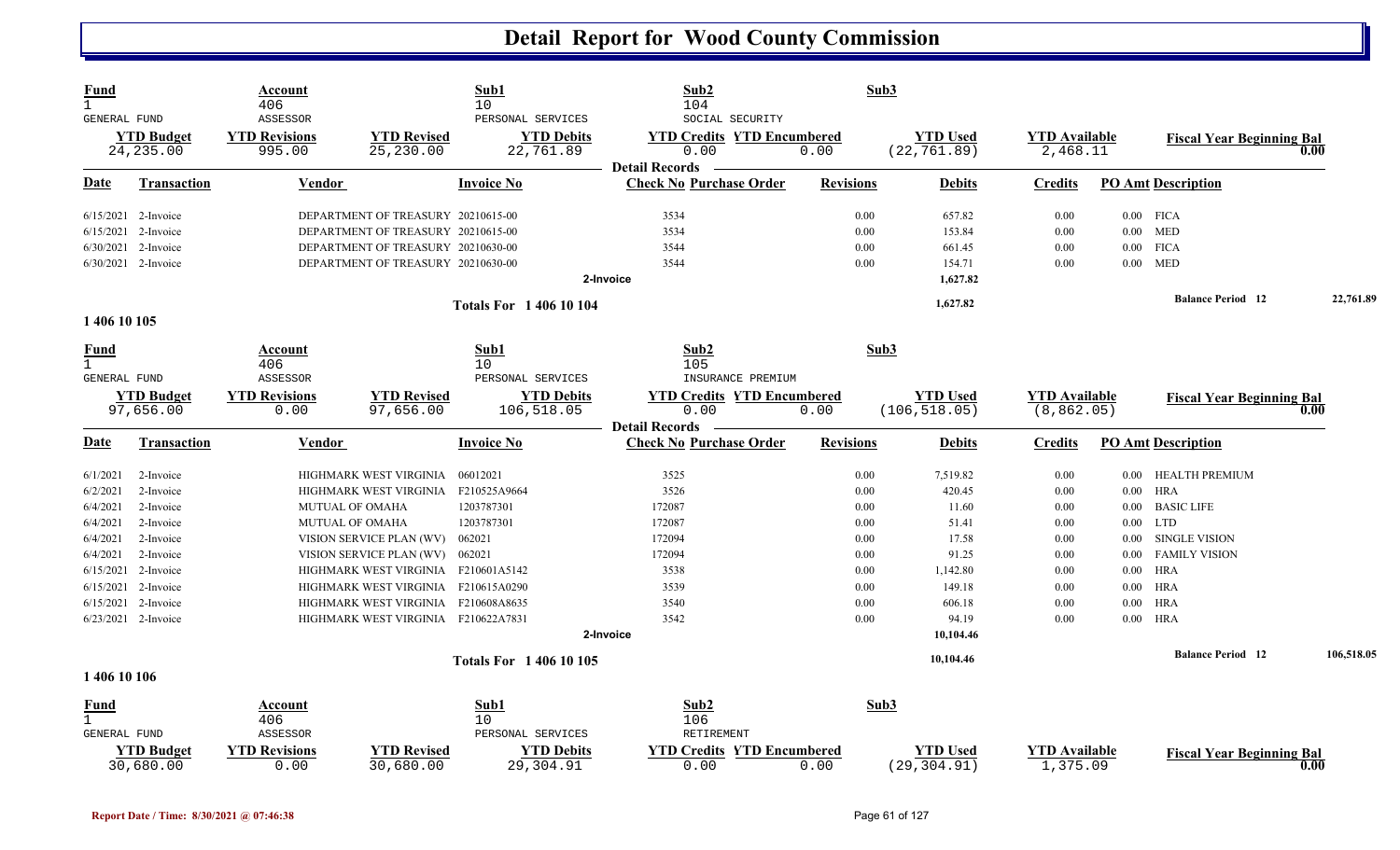|                     |                                 |                                   |                                                                      | <b>Detail Records</b>                     |                  |                                  |                                   |                                       |           |
|---------------------|---------------------------------|-----------------------------------|----------------------------------------------------------------------|-------------------------------------------|------------------|----------------------------------|-----------------------------------|---------------------------------------|-----------|
| <u>Date</u>         | <b>Transaction</b>              | <b>Vendor</b>                     | <b>Invoice No</b>                                                    | <b>Check No Purchase Order</b>            | <b>Revisions</b> | <b>Debits</b>                    | <b>Credits</b>                    | <b>PO Amt Description</b>             |           |
|                     | $6/15/2021$ 2-Invoice           |                                   | WV PUBLIC EMP RETIREMEN 20210615-00                                  | 3551                                      | 0.00             | 1,125.63                         | 0.00                              | <b>RETIREMENT</b><br>$0.00\,$         |           |
|                     | 6/30/2021 2-Invoice             |                                   | WV PUBLIC EMP RETIREMEN 20210630-00                                  | 3551                                      | 0.00             | 1,114.23                         | 0.00                              | <b>RETIREMENT</b><br>0.00             |           |
|                     |                                 |                                   |                                                                      | 2-Invoice                                 |                  | 2,239.86                         |                                   |                                       |           |
|                     |                                 |                                   | <b>Totals For 140610106</b>                                          |                                           |                  | 2,239.86                         |                                   | <b>Balance Period</b> 12              | 29,304.91 |
| 1 406 10 109        |                                 |                                   |                                                                      |                                           |                  |                                  |                                   |                                       |           |
| <b>Fund</b>         |                                 | Account<br>406                    | Sub1<br>10                                                           | Sub <sub>2</sub><br>109                   | Sub3             |                                  |                                   |                                       |           |
| GENERAL FUND        |                                 | ASSESSOR                          | PERSONAL SERVICES                                                    | EXTRA HELP                                |                  |                                  |                                   |                                       |           |
|                     | <b>YTD Budget</b>               | <b>YTD Revisions</b>              | <b>YTD Revised</b><br><b>YTD Debits</b>                              | <b>YTD Credits YTD Encumbered</b>         |                  | <b>YTD Used</b>                  | <b>YTD Available</b>              | <b>Fiscal Year Beginning Bal</b>      |           |
|                     | 10,000.00                       | 0.00                              | 10,000.00<br>7,081.00                                                | 0.00<br><b>Detail Records</b>             | 0.00             | (7,081.00)                       | 2,919.00                          |                                       | 0.00      |
| Date                | <b>Transaction</b>              | Vendor                            | <b>Invoice No</b>                                                    | <b>Check No Purchase Order</b>            | <b>Revisions</b> | <b>Debits</b>                    | <b>Credits</b>                    | <b>PO Amt Description</b>             |           |
|                     | $6/15/2021$ 2-Invoice           | SOVEL KARLEE L                    | 10-00272638-REG                                                      | 272638                                    | 0.00             | 73.50                            | 0.00                              | 0.00 SOVEL KARLEE L                   |           |
|                     |                                 |                                   |                                                                      | 2-Invoice                                 |                  | 73.50                            |                                   |                                       |           |
|                     |                                 |                                   | <b>Totals For 1 406 10 109</b>                                       |                                           |                  | 73.50                            |                                   | <b>Balance Period 12</b>              | 7,081.00  |
| 1 407 10 103        |                                 |                                   |                                                                      |                                           |                  |                                  |                                   |                                       |           |
| <u>Fund</u>         |                                 | Account                           | Sub1                                                                 | Sub2                                      | Sub3             |                                  |                                   |                                       |           |
| $\mathbf{1}$        |                                 | 407                               | 10                                                                   | 103                                       |                  |                                  |                                   |                                       |           |
| <b>GENERAL FUND</b> |                                 | ASSESSOR'S VALUATION              | PERSONAL SERVICES                                                    | SALARIES-DEPUTIES                         |                  |                                  |                                   |                                       |           |
|                     | <b>YTD Budget</b><br>453,600.00 | <b>YTD Revisions</b><br>18,000.00 | <b>YTD Revised</b><br><b>YTD Debits</b><br>471,600.00<br>442, 214.69 | <b>YTD Credits YTD Encumbered</b><br>0.00 | 0.00             | <b>YTD Used</b><br>(442, 214.69) | <b>YTD</b> Available<br>29,385.31 | <b>Fiscal Year Beginning Bal</b>      | 0.00      |
|                     |                                 |                                   |                                                                      | <b>Detail Records</b>                     |                  |                                  |                                   |                                       |           |
| <b>Date</b>         | <b>Transaction</b>              | Vendor                            | <b>Invoice No</b>                                                    | <b>Check No Purchase Order</b>            | <b>Revisions</b> | <b>Debits</b>                    | <b>Credits</b>                    | <b>PO Amt Description</b>             |           |
|                     | $6/15/2021$ 2-Invoice           | <b>ATKINSON CARA</b>              | 10-00272640-REG                                                      | 272640                                    | 0.00             | 1,562.50                         | 0.00                              | ATKINSON CARA<br>$0.00\,$             |           |
|                     | 6/15/2021 2-Invoice             | COTTRELL LARRY DEAN               | 10-00272641-REG                                                      | 272641                                    | 0.00             | 2,104.17                         | 0.00                              | COTTRELL LARRY DEAN<br>0.00           |           |
|                     | 6/15/2021 2-Invoice             | DAWKINS KENNETH PAUL              | 10-00272642-REG                                                      | 272642                                    | 0.00             | 1,833.33                         | 0.00                              | DAWKINS KENNETH PAUL<br>0.00          |           |
|                     | 6/15/2021 2-Invoice             | DEGRAEF KAREN SUE                 | 10-00272643-REG                                                      | 272643                                    | 0.00             | 2,020.83                         | 0.00                              | DEGRAEF KAREN SUE<br>0.00             |           |
|                     | 6/15/2021 2-Invoice             | FLEAK STACEY LYNN                 | 10-00272644-REG                                                      | 272644                                    | 0.00             | 1,750.00                         | 0.00                              | FLEAK STACEY LYNN<br>0.00             |           |
|                     | 6/15/2021 2-Invoice             | <b>GILCHRIST COREY THOMAS</b>     | 10-00272645-REG                                                      | 272645                                    | 0.00             | 1,291.67                         | 0.00                              | <b>GILCHRIST COREY THOMAS</b><br>0.00 |           |
|                     | 6/15/2021 2-Invoice             | MCATEE CONNIE L                   | 10-00272646-REG                                                      | 272646                                    | 0.00             | 2,291.67                         | 0.00                              | MCATEE CONNIE L<br>$0.00\,$           |           |
|                     | 6/15/2021 2-Invoice             | MCINTYRE TERESA A.                | 10-00272647-REG                                                      | 272647                                    | 0.00             | 1,458.33                         | 0.00                              | 0.00 MCINTYRE TERESA A.               |           |
|                     | 6/15/2021 2-Invoice             |                                   | MONTGOMERY JEREMY SHA 10-00272648-REG                                | 272648                                    | $0.00\,$         | 1,291.67                         | $0.00\,$                          | $0.00\quad$ MONTGOMERY JEREMY SHANE   |           |
|                     | $6/15/2021$ 2-Invoice           | PARSONS TOM F                     | 10-00272649-REG                                                      | 272649                                    | 0.00             | 1,583.33                         | 0.00                              | 0.00 PARSONS TOM F                    |           |
|                     | 6/15/2021 2-Invoice             | RADER STEVE E                     | 10-00272650-REG                                                      | 272650                                    | 0.00             | 1,687.50                         | 0.00                              | RADER STEVE E.<br>$0.00\,$            |           |
|                     | 6/30/2021 2-Invoice             | ATKINSON CARA                     | 10-00272862-REG                                                      | 272862                                    | 0.00             | 1,562.50                         | 0.00                              | ATKINSON CARA<br>$0.00\,$             |           |
|                     | 6/30/2021 2-Invoice             | COTTRELL LARRY DEAN               | 10-00272863-REG                                                      | 272863                                    | 0.00             | 2,104.17                         | 0.00                              | COTTRELL LARRY DEAN<br>$0.00\,$       |           |
|                     | 6/30/2021 2-Invoice             | DAWKINS KENNETH PAUL              | 10-00272864-REG                                                      | 272864                                    | 0.00             | 1,833.33                         | 0.00                              | DAWKINS KENNETH PAUL<br>0.00          |           |
|                     | 6/30/2021 2-Invoice             | DEGRAEF KAREN SUE                 | 10-00272865-REG                                                      | 272865                                    | 0.00             | 2,020.83                         | 0.00                              | 0.00 DEGRAEF KAREN SUE                |           |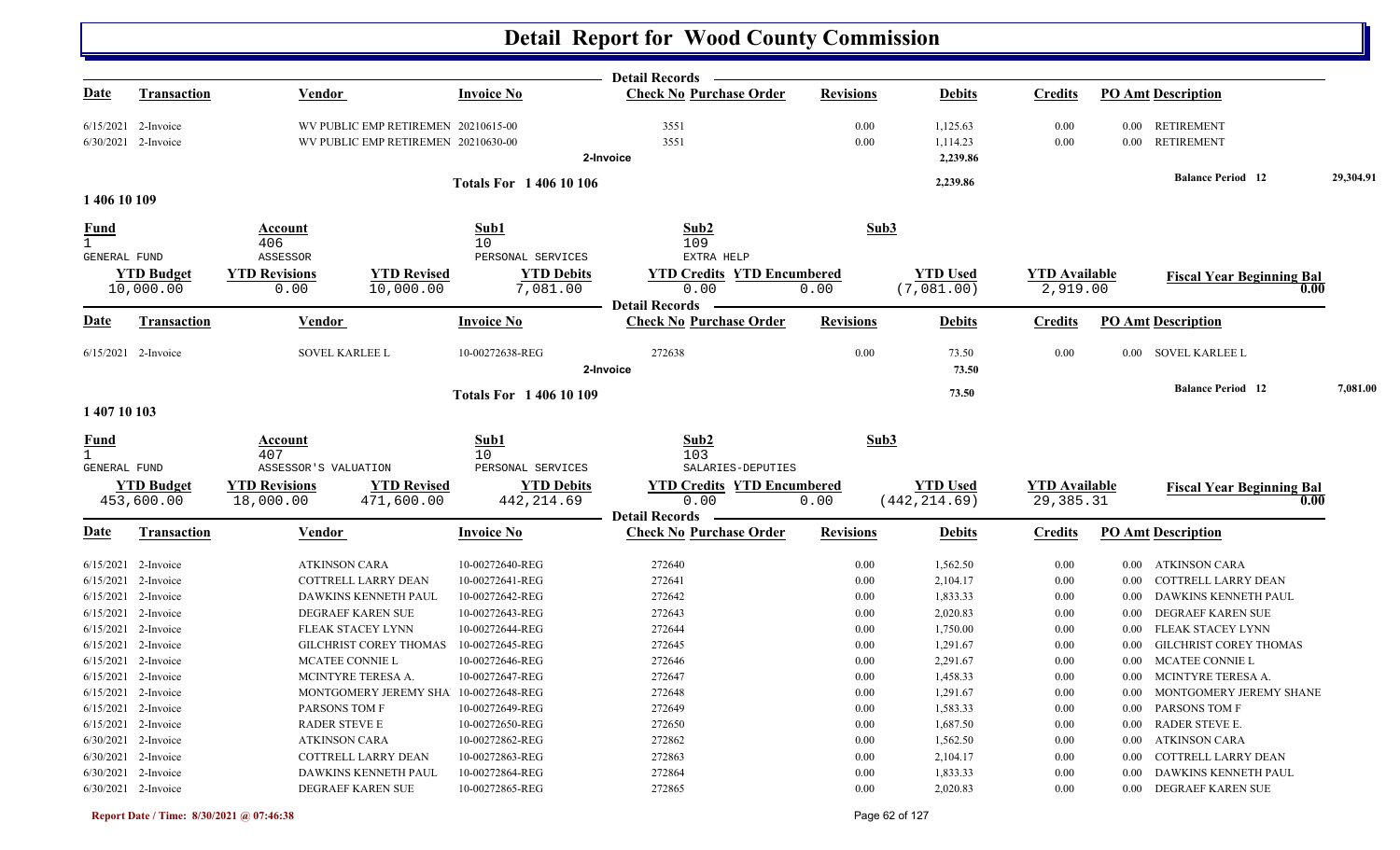|                             |                       |                       |                                       |                             | <b>Detail Report for Wood County Commission</b>         |                  |          |                 |                      |          |                                  |            |
|-----------------------------|-----------------------|-----------------------|---------------------------------------|-----------------------------|---------------------------------------------------------|------------------|----------|-----------------|----------------------|----------|----------------------------------|------------|
|                             | 6/30/2021 2-Invoice   |                       | FLEAK STACEY LYNN                     | 10-00272866-REG             | 272866                                                  |                  | 0.00     | 1,750.00        | 0.00                 | $0.00\,$ | FLEAK STACEY LYNN                |            |
| 6/30/2021                   | 2-Invoice             |                       | <b>GILCHRIST COREY THOMAS</b>         | 10-00272867-REG             | 272867                                                  |                  | 0.00     | 1,291.67        | 0.00                 | 0.00     | <b>GILCHRIST COREY THOMAS</b>    |            |
| 6/30/2021                   | 2-Invoice             |                       | MCATEE CONNIE L                       | 10-00272868-REG             | 272868                                                  |                  | 0.00     | 2,291.67        | 0.00                 | 0.00     | MCATEE CONNIE L                  |            |
| 6/30/2021                   | 2-Invoice             |                       | MCINTYRE TERESA A.                    | 10-00272869-REG             | 272869                                                  |                  | 0.00     | 1,458.33        | 0.00                 | $0.00\,$ | MCINTYRE TERESA A.               |            |
| 6/30/2021                   | 2-Invoice             |                       | MONTGOMERY JEREMY SHA 10-00272870-REG |                             | 272870                                                  |                  | 0.00     | 1,291.67        | 0.00                 | $0.00\,$ | MONTGOMERY JEREMY SHANE          |            |
| 6/30/2021                   | 2-Invoice             | PARSONS TOM F         |                                       | 10-00272871-REG             | 272871                                                  |                  | 0.00     | 1,583.33        | 0.00                 | 0.00     | PARSONS TOM F                    |            |
|                             | 6/30/2021 2-Invoice   | <b>RADER STEVE E</b>  |                                       | 10-00272872-REG             | 272872                                                  |                  | 0.00     | 1,687.50        | 0.00                 | 0.00     | RADER STEVE E.                   |            |
|                             |                       |                       |                                       |                             | 2-Invoice                                               |                  |          | 37,750.00       |                      |          |                                  |            |
|                             |                       |                       |                                       | <b>Totals For 140710103</b> |                                                         |                  |          | 37,750.00       |                      |          | <b>Balance Period 12</b>         | 442,214.69 |
| 1 407 10 104                |                       |                       |                                       |                             |                                                         |                  |          |                 |                      |          |                                  |            |
| <u>Fund</u><br>$\mathbf{1}$ |                       | Account<br>407        |                                       | Sub1<br>10                  | Sub2<br>104                                             |                  | Sub3     |                 |                      |          |                                  |            |
| GENERAL FUND                |                       | ASSESSOR'S VALUATION  |                                       | PERSONAL SERVICES           | SOCIAL SECURITY                                         |                  |          |                 |                      |          |                                  |            |
|                             | <b>YTD Budget</b>     | <b>YTD Revisions</b>  | <b>YTD Revised</b>                    | <b>YTD Debits</b>           | <b>YTD Credits YTD Encumbered</b>                       |                  |          | <b>YTD Used</b> | <b>YTD Available</b> |          | <b>Fiscal Year Beginning Bal</b> |            |
|                             | 32,000.00             | 1,377.00              | 33, 377.00                            | 31,792.93                   | 0.00                                                    | 0.00             |          | (31, 792.93)    | 1,584.07             |          |                                  | 0.00       |
| Date                        | <b>Transaction</b>    | <u>Vendor</u>         |                                       | <b>Invoice No</b>           | <b>Detail Records</b><br><b>Check No Purchase Order</b> | <b>Revisions</b> |          | <b>Debits</b>   | <b>Credits</b>       |          | <b>PO Amt Description</b>        |            |
|                             | $6/15/2021$ 2-Invoice |                       | DEPARTMENT OF TREASURY 20210615-00    |                             | 3534                                                    |                  | 0.00     | 1,083.42        | 0.00                 |          | $0.00$ FICA                      |            |
| 6/15/2021                   | 2-Invoice             |                       | DEPARTMENT OF TREASURY 20210615-00    |                             | 3534                                                    |                  | 0.00     | 253.38          | 0.00                 |          | $0.00$ MED                       |            |
|                             | $6/30/2021$ 2-Invoice |                       | DEPARTMENT OF TREASURY 20210630-00    |                             | 3544                                                    |                  | 0.00     | 1,092.50        | 0.00                 |          | $0.00$ FICA                      |            |
|                             | 6/30/2021 2-Invoice   |                       | DEPARTMENT OF TREASURY 20210630-00    |                             | 3544                                                    |                  | 0.00     | 255.52          | 0.00                 |          | $0.00$ MED                       |            |
|                             |                       |                       |                                       |                             | 2-Invoice                                               |                  |          | 2,684.82        |                      |          |                                  |            |
|                             |                       |                       |                                       | <b>Totals For 140710104</b> |                                                         |                  |          | 2,684.82        |                      |          | <b>Balance Period</b> 12         | 31,792.93  |
| 1 407 10 105                |                       |                       |                                       |                             |                                                         |                  |          |                 |                      |          |                                  |            |
| <u>Fund</u><br>$\mathbf{1}$ |                       | <b>Account</b><br>407 |                                       | Sub1<br>10                  | Sub2<br>105                                             |                  | Sub3     |                 |                      |          |                                  |            |
| GENERAL FUND                |                       | ASSESSOR'S VALUATION  |                                       | PERSONAL SERVICES           | INSURANCE PREMIUM                                       |                  |          |                 |                      |          |                                  |            |
|                             | <b>YTD Budget</b>     | <b>YTD Revisions</b>  | <b>YTD Revised</b>                    | <b>YTD Debits</b>           | <b>YTD Credits YTD Encumbered</b>                       |                  |          | <b>YTD Used</b> | <b>YTD Available</b> |          | <b>Fiscal Year Beginning Bal</b> |            |
|                             | 196,237.00            | 0.00                  | 196,237.00                            | 172,003.14                  | 0.00<br><b>Detail Records</b>                           | 0.00             |          | (172, 003.14)   | 24, 233.86           |          |                                  | 0.00       |
| <u>Date</u>                 | <b>Transaction</b>    | <u>Vendor</u>         |                                       | <b>Invoice No</b>           | <b>Check No Purchase Order</b>                          | <b>Revisions</b> |          | <b>Debits</b>   | <b>Credits</b>       |          | <b>PO Amt Description</b>        |            |
|                             | $6/1/2021$ 2-Invoice  |                       | HIGHMARK WEST VIRGINIA 06012021       |                             | 3525                                                    |                  | $0.00\,$ | 14,981.35       | 0.00                 |          | 0.00 HEALTH PREMIUM              |            |
|                             | $6/2/2021$ 2-Invoice  |                       | HIGHMARK WEST VIRGINIA F210525A9664   |                             | 3526                                                    |                  | $0.00\,$ | 110.06          | 0.00                 |          | 0.00 HRA                         |            |
|                             | $6/4/2021$ 2-Invoice  |                       | MUTUAL OF OMAHA                       | 1203787301                  | 172087                                                  |                  | $0.00\,$ | 20.24           | $0.00\,$             |          | 0.00 BASIC LIFE                  |            |
|                             | $6/4/2021$ 2-Invoice  |                       | <b>MUTUAL OF OMAHA</b>                | 1203787301                  | 172087                                                  |                  | $0.00\,$ | 94.37           | $0.00\,$             |          | $0.00$ LTD                       |            |
|                             | $6/4/2021$ 2-Invoice  |                       | VISION SERVICE PLAN (WV) 062021       |                             | 172094                                                  |                  | $0.00\,$ | 32.23           | $0.00\,$             |          | 0.00 SINGLE VISION               |            |
|                             | $6/4/2021$ 2-Invoice  |                       | VISION SERVICE PLAN (WV) 062021       |                             | 172094                                                  |                  | $0.00\,$ | 146.00          | $0.00\,$             |          | 0.00 FAMILY VISION               |            |
|                             | 6/15/2021 2-Invoice   |                       | HIGHMARK WEST VIRGINIA F210601A5142   |                             | 3538                                                    |                  | $0.00\,$ | 366.07          | $0.00\,$             |          | $0.00$ HRA                       |            |
|                             | $6/15/2021$ 2-Invoice |                       | HIGHMARK WEST VIRGINIA F210615A0290   |                             | 3539                                                    |                  | $0.00\,$ | 272.42          | $0.00\,$             |          | $0.00$ HRA                       |            |
|                             | $6/15/2021$ 2-Invoice |                       | HIGHMARK WEST VIRGINIA F210608A8635   |                             | 3540                                                    |                  | $0.00\,$ | 2,195.01        | $0.00\,$             |          | $0.00$ HRA                       |            |
|                             | 6/23/2021 2-Invoice   |                       | HIGHMARK WEST VIRGINIA F210622A7831   |                             | 3542                                                    |                  | $0.00\,$ | 227.15          | $0.00\,$             |          | $0.00$ HRA                       |            |
|                             |                       |                       |                                       |                             |                                                         |                  |          |                 |                      |          |                                  |            |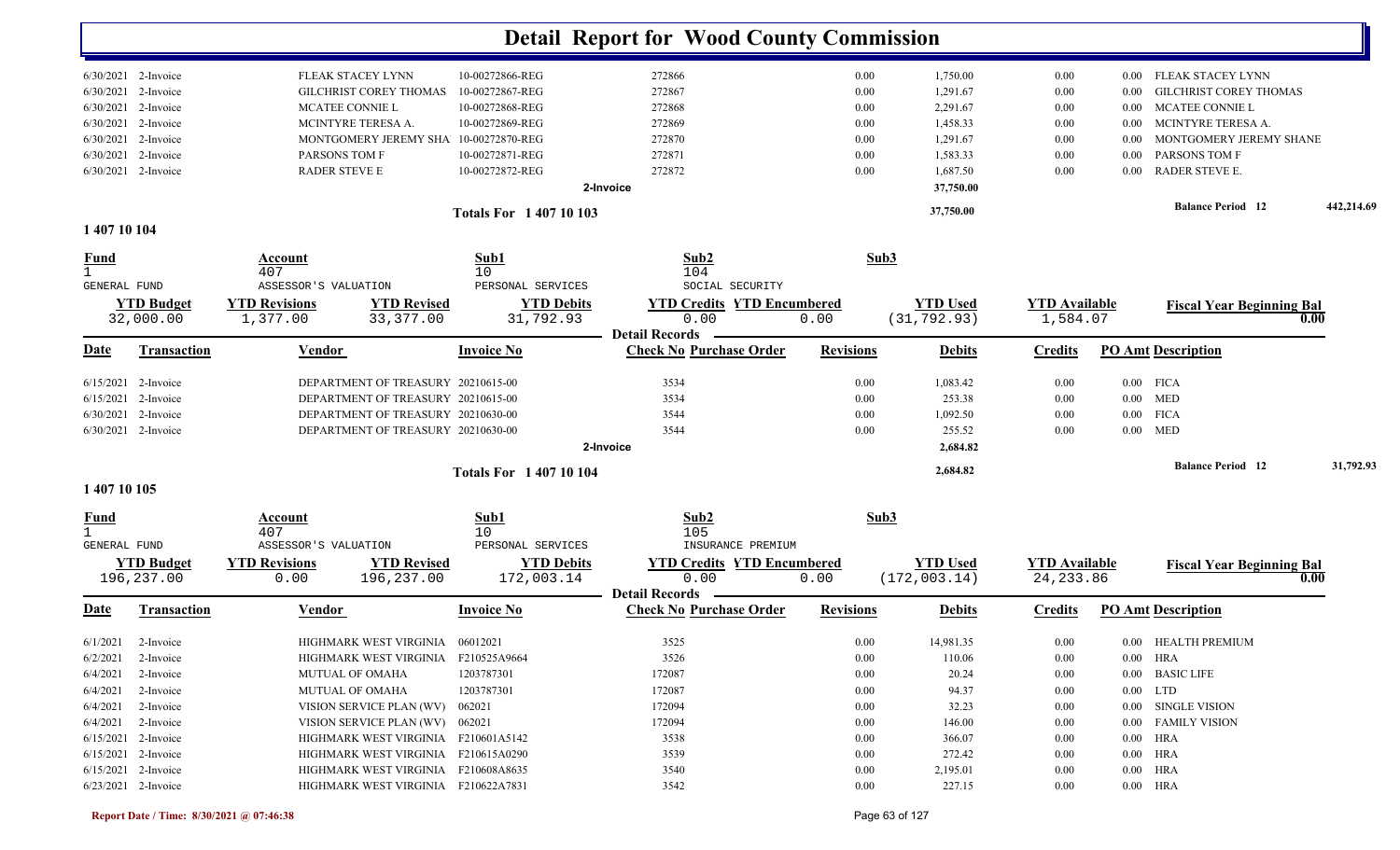|                              |                                              |                                                                            |                                | <b>Detail Report for Wood County Commission</b>                    |                  |                                  |                                  |          |                                          |            |
|------------------------------|----------------------------------------------|----------------------------------------------------------------------------|--------------------------------|--------------------------------------------------------------------|------------------|----------------------------------|----------------------------------|----------|------------------------------------------|------------|
|                              |                                              |                                                                            |                                | 2-Invoice                                                          |                  | 18,444.90                        |                                  |          |                                          |            |
| 1 407 10 106                 |                                              |                                                                            | <b>Totals For 140710105</b>    |                                                                    |                  | 18,444.90                        |                                  |          | <b>Balance Period</b> 12                 | 172,003.14 |
| <b>Fund</b>                  |                                              | Account                                                                    | Sub1                           | Sub2                                                               | Sub3             |                                  |                                  |          |                                          |            |
| GENERAL FUND                 |                                              | 407<br>ASSESSOR'S VALUATION                                                | 10<br>PERSONAL SERVICES        | 106<br>RETIREMENT                                                  |                  |                                  |                                  |          |                                          |            |
|                              | <b>YTD Budget</b><br>50,000.00               | <b>YTD Revisions</b><br><b>YTD Revised</b><br>0.00<br>50,000.00            | <b>YTD Debits</b><br>42,410.02 | <b>YTD Credits YTD Encumbered</b><br>0.00<br><b>Detail Records</b> | 0.00             | <b>YTD Used</b><br>(42, 410.02)  | <b>YTD Available</b><br>7,589.98 |          | <b>Fiscal Year Beginning Bal</b><br>0.00 |            |
| <b>Date</b>                  | <b>Transaction</b>                           | <b>Vendor</b>                                                              | <b>Invoice No</b>              | <b>Check No Purchase Order</b>                                     | <b>Revisions</b> | <b>Debits</b>                    | <b>Credits</b>                   |          | <b>PO Amt Description</b>                |            |
|                              | $6/15/2021$ 2-Invoice<br>6/30/2021 2-Invoice | WV PUBLIC EMP RETIREMEN 20210615-00<br>WV PUBLIC EMP RETIREMEN 20210630-00 |                                | 3551<br>3551<br>2-Invoice                                          | 0.00<br>0.00     | 1,885.54<br>1,877.67<br>3,763.21 | 0.00<br>0.00                     |          | 0.00 RETIREMENT<br>0.00 RETIREMENT       |            |
| 1 412 10 103                 |                                              |                                                                            | <b>Totals For 140710106</b>    |                                                                    |                  | 3,763.21                         |                                  |          | <b>Balance Period</b> 12                 | 42,410.02  |
| <u>Fund</u>                  |                                              | Account                                                                    | Sub1                           | Sub2                                                               | Sub3             |                                  |                                  |          |                                          |            |
| $\mathbf{1}$<br>GENERAL FUND |                                              | 412<br>EXTENSION OFFICE                                                    | 10<br>PERSONAL SERVICES        | 103<br>SALARIES-DEPUTIES                                           |                  |                                  |                                  |          |                                          |            |
|                              | <b>YTD Budget</b><br>57,696.00               | <b>YTD Revised</b><br><b>YTD Revisions</b><br>5,000.00<br>62,696.00        | <b>YTD Debits</b><br>59,103.92 | <b>YTD Credits YTD Encumbered</b><br>0.00                          | 0.00             | <b>YTD Used</b><br>(59, 103.92)  | <b>YTD Available</b><br>3,592.08 |          | <b>Fiscal Year Beginning Bal</b><br>0.00 |            |
| <u>Date</u>                  | <b>Transaction</b>                           | Vendor                                                                     | <b>Invoice No</b>              | <b>Detail Records</b><br><b>Check No Purchase Order</b>            | <b>Revisions</b> | <b>Debits</b>                    | <b>Credits</b>                   |          | <b>PO Amt Description</b>                |            |
|                              | 6/15/2021 2-Invoice                          | <b>BOSO LINDSEY A</b>                                                      | 10-00272651-REG                | 272651                                                             | 0.00             | 1,187.50                         | 0.00                             | 0.00     | <b>BOSO LINDSEY A</b>                    |            |
|                              | 6/15/2021 2-Invoice                          | <b>BRADFORD RISHA LYNN</b>                                                 | 10-00272652-REG                | 272652                                                             | 0.00             | 1,215.83                         | 0.00                             | $0.00\,$ | <b>BRADFORD RISHA LYNN</b>               |            |
|                              | 6/30/2021 2-Invoice                          | BOSO LINDSEY A                                                             | 10-00272873-REG                | 272873                                                             | 0.00             | 1,187.50                         | 0.00                             | 0.00     | <b>BOSO LINDSEY A</b>                    |            |
|                              | 6/30/2021 2-Invoice                          | <b>BRADFORD RISHA LYNN</b>                                                 | 10-00272874-REG                | 272874<br>2-Invoice                                                | 0.00             | 1,215.83<br>4,806.66             | 0.00                             | 0.00     | <b>BRADFORD RISHA LYNN</b>               |            |
| 1412 10 104                  |                                              |                                                                            | <b>Totals For 141210103</b>    |                                                                    |                  | 4,806.66                         |                                  |          | <b>Balance Period</b> 12                 | 59,103.92  |
| <b>Fund</b>                  |                                              | Account                                                                    | Sub1                           | Sub2                                                               | Sub3             |                                  |                                  |          |                                          |            |
| $\mathbf{1}$<br>GENERAL FUND |                                              | 412<br>EXTENSION OFFICE                                                    | 10<br>PERSONAL SERVICES        | 104<br>SOCIAL SECURITY                                             |                  |                                  |                                  |          |                                          |            |
|                              | <b>YTD Budget</b><br>4,414.00                | <b>YTD Revisions</b><br><b>YTD Revised</b><br>383.00<br>4,797.00           | <b>YTD Debits</b><br>4,442.90  | <b>YTD Credits YTD Encumbered</b><br>0.00<br><b>Detail Records</b> | 0.00             | <b>YTD Used</b><br>(4, 442.90)   | <b>YTD Available</b><br>354.10   |          | <b>Fiscal Year Beginning Bal</b><br>0.00 |            |
| <b>Date</b>                  | <b>Transaction</b>                           | Vendor                                                                     | <b>Invoice No</b>              | <b>Check No Purchase Order</b>                                     | <b>Revisions</b> | <b>Debits</b>                    | <b>Credits</b>                   |          | <b>PO Amt Description</b>                |            |
|                              | $6/15/2021$ 2-Invoice                        | DEPARTMENT OF TREASURY 20210615-00                                         |                                | 3534                                                               | 0.00             | 142.64                           | 0.00                             |          | $0.00$ FICA                              |            |
|                              | 6/15/2021 2-Invoice                          | DEPARTMENT OF TREASURY 20210615-00                                         |                                | 3534                                                               | 0.00             | 33.35                            | 0.00                             |          | $0.00$ MED                               |            |
|                              | 6/30/2021 2-Invoice                          | DEPARTMENT OF TREASURY 20210630-00                                         |                                | 3544                                                               | 0.00             | 174.69                           | 0.00                             |          | $0.00$ FICA                              |            |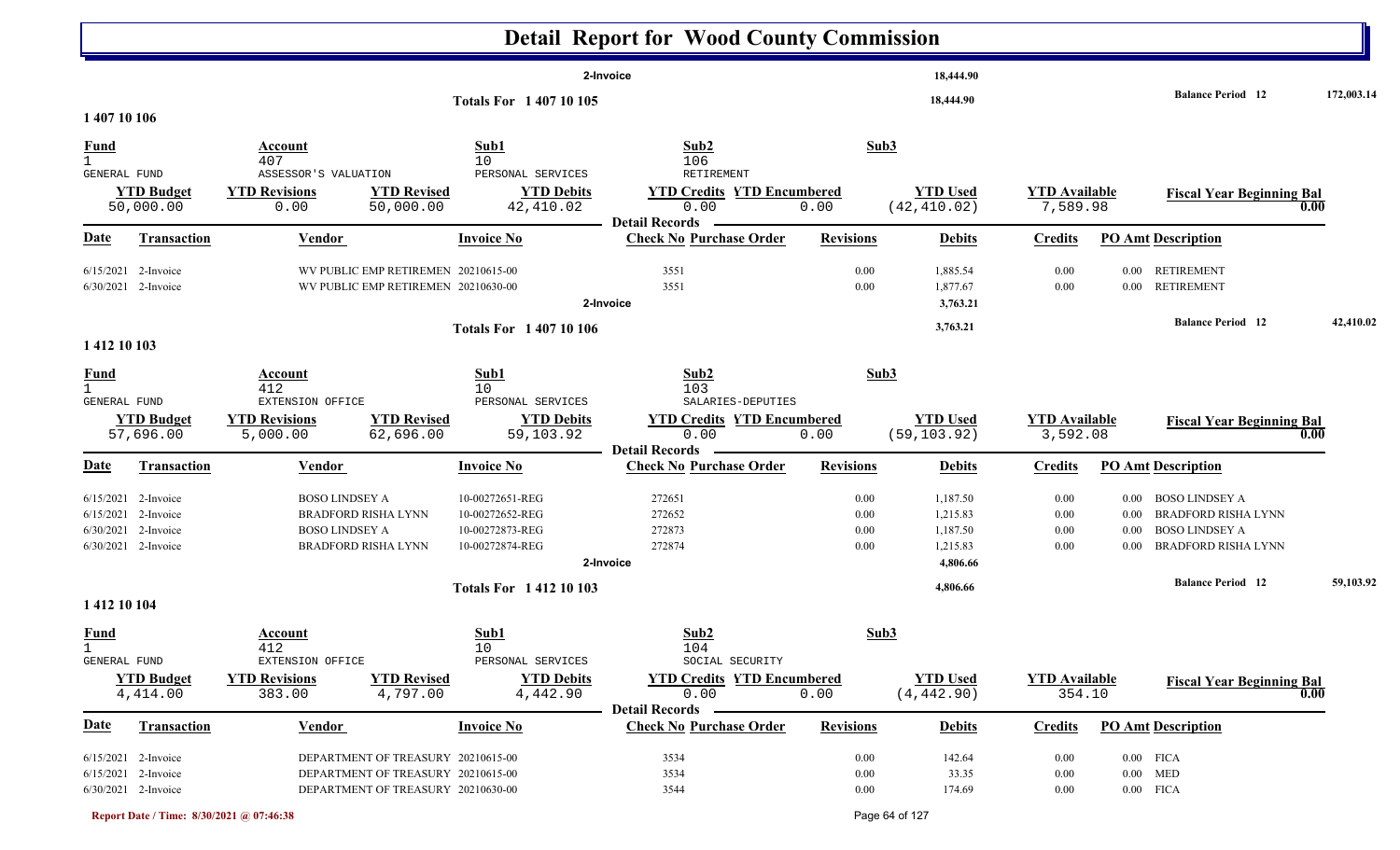|                                             |                                          |                                                            |                                     |                                                      | <b>Detail Report for Wood County Commission</b>                       |                  |                                |                                  |          |                                  |      |           |
|---------------------------------------------|------------------------------------------|------------------------------------------------------------|-------------------------------------|------------------------------------------------------|-----------------------------------------------------------------------|------------------|--------------------------------|----------------------------------|----------|----------------------------------|------|-----------|
|                                             | 6/30/2021 2-Invoice                      |                                                            | DEPARTMENT OF TREASURY 20210630-00  |                                                      | 3544<br>2-Invoice                                                     | 0.00             | 40.86<br>391.54                | 0.00                             |          | $0.00$ MED                       |      |           |
|                                             |                                          |                                                            |                                     | <b>Totals For 141210104</b>                          |                                                                       |                  | 391.54                         |                                  |          | <b>Balance Period</b> 12         |      | 4,442.90  |
| 1 412 10 105                                |                                          |                                                            |                                     |                                                      |                                                                       |                  |                                |                                  |          |                                  |      |           |
| <b>Fund</b><br>GENERAL FUND                 | <b>YTD Budget</b>                        | Account<br>412<br>EXTENSION OFFICE<br><b>YTD Revisions</b> | <b>YTD Revised</b>                  | Sub1<br>10<br>PERSONAL SERVICES<br><b>YTD Debits</b> | Sub2<br>105<br>INSURANCE PREMIUM<br><b>YTD Credits YTD Encumbered</b> |                  | Sub3<br><b>YTD Used</b>        | <b>YTD</b> Available             |          | <b>Fiscal Year Beginning Bal</b> |      |           |
|                                             | 19,840.00                                | 0.00                                                       | 19,840.00                           | 21, 293.48                                           | 0.00                                                                  | 0.00             | (21, 293.48)                   | (1, 453.48)                      |          |                                  | 0.00 |           |
| Date                                        | Transaction                              | <b>Vendor</b>                                              |                                     | <b>Invoice No</b>                                    | <b>Detail Records</b><br><b>Check No Purchase Order</b>               | <b>Revisions</b> | <b>Debits</b>                  | <b>Credits</b>                   |          | <b>PO Amt Description</b>        |      |           |
| 6/1/2021                                    | 2-Invoice                                |                                                            | HIGHMARK WEST VIRGINIA              | 06012021                                             | 3525                                                                  | 0.00             | 1,479.64                       | 0.00                             |          | 0.00 HEALTH PREMIUM              |      |           |
| 6/2/2021                                    | 2-Invoice                                |                                                            | HIGHMARK WEST VIRGINIA              | F210525A9664                                         | 3526                                                                  | 0.00             | 171.14                         | $0.00\,$                         |          | $0.00$ HRA                       |      |           |
| 6/4/2021                                    | 2-Invoice                                | <b>MUTUAL OF OMAHA</b>                                     |                                     | 1203787301                                           | 172087                                                                | 0.00             | 3.68                           | 0.00                             | $0.00\,$ | <b>BASIC LIFE</b>                |      |           |
| 6/4/2021                                    | 2-Invoice                                | MUTUAL OF OMAHA                                            |                                     | 1203787301                                           | 172087                                                                | 0.00             | 12.02                          | 0.00                             |          | $0.00$ LTD                       |      |           |
| 6/4/2021                                    | 2-Invoice                                |                                                            | VISION SERVICE PLAN (WV)            | 062021                                               | 172094                                                                | 0.00             | 5.86                           | 0.00                             | $0.00\,$ | <b>SINGLE VISION</b>             |      |           |
| 6/4/2021                                    | 2-Invoice                                |                                                            | VISION SERVICE PLAN (WV)            | 062021                                               | 172094                                                                | 0.00             | 36.50                          | 0.00                             | 0.00     | <b>FAMILY VISION</b>             |      |           |
| 6/15/2021                                   | 2-Invoice                                |                                                            | HIGHMARK WEST VIRGINIA F210601A5142 |                                                      | 3538                                                                  | 0.00             | 284.62                         | 0.00                             | $0.00\,$ | HRA                              |      |           |
|                                             |                                          |                                                            |                                     |                                                      | 2-Invoice                                                             |                  | 1,993.46                       |                                  |          |                                  |      |           |
|                                             |                                          |                                                            |                                     | <b>Totals For 141210105</b>                          |                                                                       |                  | 1,993.46                       |                                  |          | <b>Balance Period 12</b>         |      | 21,293.48 |
| 1412 10 106                                 |                                          |                                                            |                                     |                                                      |                                                                       |                  |                                |                                  |          |                                  |      |           |
| <b>Fund</b><br>$\mathbf{1}$                 |                                          | Account<br>412                                             |                                     | Sub1<br>10                                           | Sub2<br>106                                                           |                  | Sub3                           |                                  |          |                                  |      |           |
| GENERAL FUND                                |                                          | EXTENSION OFFICE                                           |                                     | PERSONAL SERVICES                                    | RETIREMENT                                                            |                  |                                |                                  |          |                                  |      |           |
|                                             | <b>YTD Budget</b><br>5,770.00            | <b>YTD Revisions</b><br>0.00                               | <b>YTD Revised</b><br>5,770.00      | <b>YTD Debits</b><br>5,564.35                        | <b>YTD Credits YTD Encumbered</b><br>0.00                             | 0.00             | <b>YTD Used</b><br>(5, 564.35) | <b>YTD</b> Available<br>205.65   |          | <b>Fiscal Year Beginning Bal</b> | 0.00 |           |
| Date                                        | <b>Transaction</b>                       | <b>Vendor</b>                                              |                                     | <b>Invoice No</b>                                    | <b>Detail Records</b><br><b>Check No Purchase Order</b>               | <b>Revisions</b> | <b>Debits</b>                  | <b>Credits</b>                   |          | <b>PO Amt Description</b>        |      |           |
|                                             |                                          |                                                            |                                     |                                                      |                                                                       |                  |                                |                                  |          |                                  |      |           |
| 6/15/2021                                   | 2-Invoice                                |                                                            | WV PUBLIC EMP RETIREMEN 20210615-00 |                                                      | 3551                                                                  | 0.00             | 238.37                         | 0.00                             |          | 0.00 RETIREMENT                  |      |           |
|                                             | 6/30/2021 2-Invoice                      |                                                            | WV PUBLIC EMP RETIREMEN 20210630-00 |                                                      | 3551                                                                  | 0.00             | 284.74                         | 0.00                             |          | 0.00 RETIREMENT                  |      |           |
|                                             |                                          |                                                            |                                     |                                                      | 2-Invoice                                                             |                  | 523.11                         |                                  |          |                                  |      |           |
|                                             |                                          |                                                            |                                     | <b>Totals For 141210106</b>                          |                                                                       |                  | 523.11                         |                                  |          | <b>Balance Period</b> 12         |      | 5,564.35  |
| 1412 10 108                                 |                                          |                                                            |                                     |                                                      |                                                                       |                  |                                |                                  |          |                                  |      |           |
| <u>Fund</u><br>$\mathbf{1}$<br>GENERAL FUND |                                          | <b>Account</b><br>412<br>EXTENSION OFFICE                  |                                     | Sub1<br>10<br>PERSONAL SERVICES                      | Sub2<br>108<br>OVERTIME                                               |                  | Sub3                           |                                  |          |                                  |      |           |
|                                             | <b>YTD Budget</b><br>1,500.00            | <b>YTD Revisions</b><br>0.00                               | <b>YTD Revised</b><br>1,500.00      | <b>YTD Debits</b><br>493.25                          | <b>YTD Credits YTD Encumbered</b><br>0.00                             | 0.00             | <b>YTD Used</b><br>(493.25)    | <b>YTD Available</b><br>1,006.75 |          | <b>Fiscal Year Beginning Bal</b> | 0.00 |           |
| <b>Date</b>                                 | <b>Transaction</b>                       | <b>Vendor</b>                                              |                                     | <b>Invoice No</b>                                    | <b>Detail Records</b><br><b>Check No Purchase Order</b>               | <b>Revisions</b> | <b>Debits</b>                  | <b>Credits</b>                   |          | <b>PO Amt Description</b>        |      |           |
|                                             | Report Date / Time: 8/30/2021 @ 07:46:38 |                                                            |                                     |                                                      |                                                                       |                  | Page 65 of 127                 |                                  |          |                                  |      |           |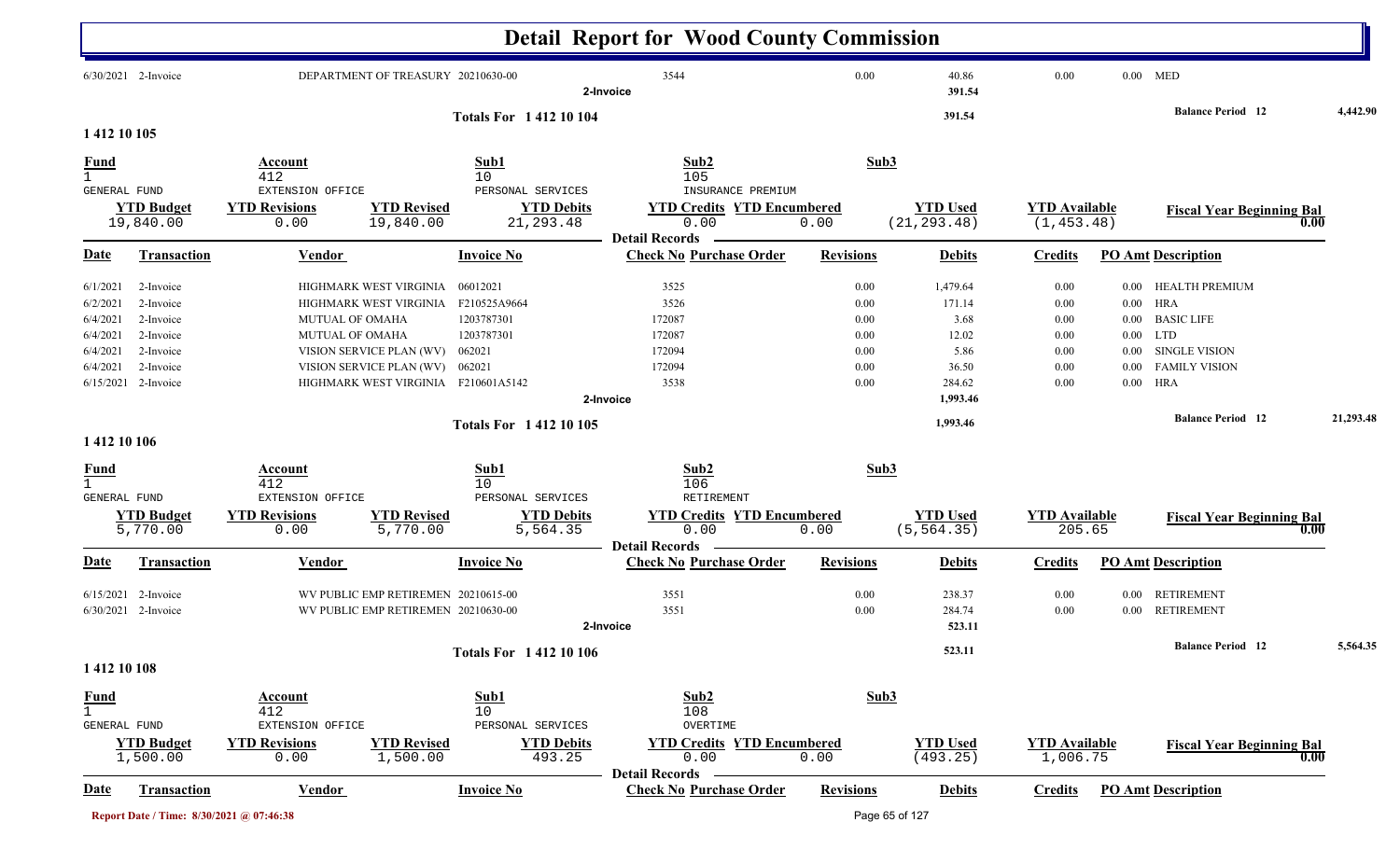|                                                |                                                                   |                                     | <b>Detail Report for Wood County Commission</b>                   |                  |                                |                                  |        |                                          |          |
|------------------------------------------------|-------------------------------------------------------------------|-------------------------------------|-------------------------------------------------------------------|------------------|--------------------------------|----------------------------------|--------|------------------------------------------|----------|
| 6/30/2021 2-Invoice                            | <b>BOSO LINDSEY A</b>                                             | 10-00272873-REG<br>2-Invoice        | 272873                                                            | 0.00             | 493.25<br>493.25               | 0.00                             | 0.00   | <b>BOSO LINDSEY A</b>                    |          |
|                                                |                                                                   | <b>Totals For 141210108</b>         |                                                                   |                  | 493.25                         |                                  |        | <b>Balance Period</b> 12                 | 493.25   |
| 1 412 40 214                                   |                                                                   |                                     |                                                                   |                  |                                |                                  |        |                                          |          |
| <b>Fund</b><br>$\mathbf{1}$<br>GENERAL FUND    | Account<br>412<br>EXTENSION OFFICE                                | Sub1<br>40<br>CONTRACTURAL SERVICES | Sub2<br>214<br>TRAVEL                                             | Sub3             |                                |                                  |        |                                          |          |
| <b>YTD Budget</b><br>12,000.00                 | <b>YTD Revised</b><br><b>YTD Revisions</b><br>12,124.00<br>124.00 | <b>YTD Debits</b><br>2,922.44       | <b>YTD Credits YTD Encumbered</b><br>0.00                         | 267.50           | <b>YTD Used</b><br>(2, 922.44) | <b>YTD Available</b><br>8,934.06 |        | <b>Fiscal Year Beginning Bal</b><br>0.00 |          |
| <u>Date</u><br><b>Transaction</b>              | <u>Vendor</u>                                                     | <b>Invoice No</b>                   | <b>Detail Records</b><br><b>Check No Purchase Order</b>           | <b>Revisions</b> | <b>Debits</b>                  | <b>Credits</b>                   |        | <b>PO Amt Description</b>                |          |
| 1-Purchase Order<br>6/3/2021                   | <b>BOSO LINDSEY A</b>                                             |                                     | 84409                                                             | 0.00             | 0.00                           | 0.00                             | 258.94 | BLANKET MILEAGE FOR JUNE                 |          |
| 1-Purchase Order<br>6/3/2021                   | <b>GWEN CRUM</b>                                                  |                                     | 84412                                                             | 0.00             | 0.00                           | 0.00                             | 250.92 | <b>BLANKET MILEAGE FOR JUNE</b>          |          |
| 1-Purchase Order<br>6/3/2021                   | <b>JODI SMITH</b>                                                 |                                     | 84407                                                             | 0.00             | 0.00                           | 0.00                             | 379.32 | <b>BLANKET MILEAGE</b>                   |          |
| 6/10/2021<br>1-Purchase Order                  | J. J. BARRETT                                                     |                                     | 84441                                                             | 0.00             | 0.00                           | 0.00                             | 267.50 | <b>BLANKET MILEAGE FOR JUNE</b>          |          |
|                                                |                                                                   |                                     | 1-Purchase Order                                                  |                  |                                |                                  |        |                                          |          |
| 6/4/2021<br>2-Invoice                          | <b>GWEN CRUM</b>                                                  | 06012021A                           | 84299<br>172077                                                   | 0.00             | 54.57                          | 0.00                             |        | (53.50) BLANKET MILEAGE FOR MAY          |          |
| 6/4/2021<br>2-Invoice                          | <b>JODI SMITH</b>                                                 | 06022021                            | 172090<br>84257                                                   | 0.00             | 72.23                          | 0.00                             |        | (72.23) BLANKET MILEAGE FOR MAY          |          |
| 2-Invoice<br>6/8/2021                          | <b>VERIZON WIRELESS</b>                                           | 9880591222                          | 172125                                                            | 0.00             | 29.66                          | 0.00                             |        | $0.00$ WVU                               |          |
| 6/15/2021 2-Invoice                            | <b>BOSO LINDSEY A</b>                                             | 06042021                            | 172138<br>84301                                                   | 0.00             | 65.81                          | 0.00                             |        | (65.81) BLANKET MILEAGE FOR MAY          |          |
| 6/30/2021 2-Invoice                            | <b>BOSO LINDSEY A</b>                                             | 07142021A                           | 84409<br>172283                                                   | 0.00             | 258.94                         | 0.00                             |        | (258.94) BLANKET MILEAGE FOR JUNE        |          |
| 6/30/2021 2-Invoice                            | <b>GWEN CRUM</b>                                                  | 07062021                            | 172241<br>84412                                                   | 0.00             | 250.92                         | 0.00                             |        | (250.92) BLANKET MILEAGE FOR JUNE        |          |
| 6/30/2021 2-Invoice                            | <b>JODI SMITH</b>                                                 | 06302021                            | 172270<br>84407                                                   | 0.00             | 379.32                         | 0.00                             |        | (374.50) BLANKET MILEAGE                 |          |
| 6/30/2021 2-Invoice                            | <b>VERIZON WIRELESS</b>                                           | 9882741885                          | 172272                                                            | 0.00             | 29.66                          | 0.00                             |        | $0.00$ WVU                               |          |
|                                                |                                                                   | 2-Invoice                           |                                                                   |                  | 1,141.11                       |                                  |        |                                          |          |
|                                                |                                                                   | <b>Totals For 141240214</b>         |                                                                   |                  | 1,141.11                       |                                  | 80.78  | <b>Balance Period</b> 12                 | 2,922.44 |
| 1 412 40 230                                   |                                                                   |                                     |                                                                   |                  |                                |                                  |        |                                          |          |
| $\frac{\text{Fund}}{1}$<br><b>GENERAL FUND</b> | <b>Account</b><br>412<br>EXTENSION OFFICE                         | Sub1<br>40<br>CONTRACTURAL SERVICES | Sub <sub>2</sub><br>230<br>CONTRACTED SERVICES                    | Sub3             |                                |                                  |        |                                          |          |
| <b>YTD Budget</b><br>10,000.00                 | <b>YTD Revisions</b><br><b>YTD Revised</b><br>10,000.00<br>0.00   | <b>YTD Debits</b><br>6,513.24       | <b>YTD Credits YTD Encumbered</b><br>0.00<br>Detail Records ————— | 0.00             | <b>YTD Used</b><br>(6, 513.24) | <b>YTD Available</b><br>3,486.76 |        | <b>Fiscal Year Beginning Bal</b>         |          |
| <u>Date</u><br><b>Transaction</b>              | Vendor                                                            | <b>Invoice No</b>                   | <b>Check No Purchase Order</b>                                    | <b>Revisions</b> | <b>Debits</b>                  | <b>Credits</b>                   |        | <b>PO Amt Description</b>                |          |
| $6/25/2021$ 2-Invoice                          | DONNELLON MCCARTHY EN 445104516                                   | 2-Invoice                           | 172170                                                            | $0.00\,$         | 542.77<br>542.77               | $0.00\,$                         |        | 0.00 ACCT NO 1306206                     |          |
|                                                |                                                                   | <b>Totals For 141240230</b>         |                                                                   |                  | 542.77                         |                                  |        | <b>Balance Period</b> 12                 | 6,513.24 |

**1 412 55 341**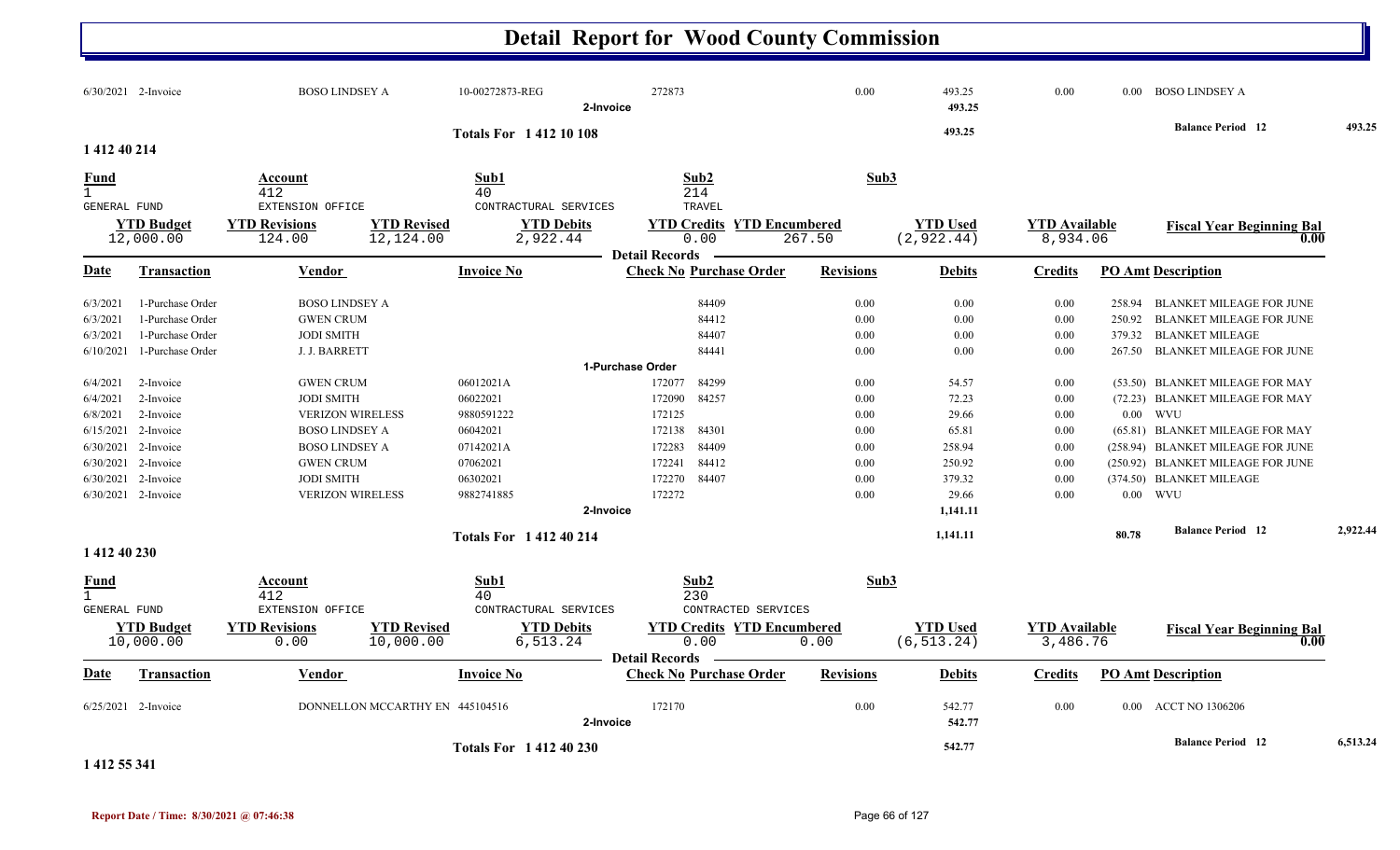| Fund<br>GENERAL FUND        |                                | Account<br>412<br>EXTENSION OFFICE |                                    | Sub1<br>55<br>COMMODITIES             | Sub2<br>341<br>SUPPLIES/MATERIALS                                  | Sub3             |                                 |                                  |        |                                          |          |
|-----------------------------|--------------------------------|------------------------------------|------------------------------------|---------------------------------------|--------------------------------------------------------------------|------------------|---------------------------------|----------------------------------|--------|------------------------------------------|----------|
|                             | <b>YTD Budget</b><br>2,500.00  | <b>YTD Revisions</b><br>311.00     | <b>YTD Revised</b><br>2,811.00     | <b>YTD Debits</b><br>1,669.62         | <b>YTD Credits YTD Encumbered</b><br>0.00<br><b>Detail Records</b> | 100.68           | <b>YTD Used</b><br>(1, 669.62)  | <b>YTD</b> Available<br>1,040.70 |        | <b>Fiscal Year Beginning Bal</b><br>0.00 |          |
| Date                        | <b>Transaction</b>             | <b>Vendor</b>                      |                                    | <b>Invoice No</b>                     | <b>Check No Purchase Order</b>                                     | <b>Revisions</b> | <b>Debits</b>                   | <b>Credits</b>                   |        | <b>PO Amt Description</b>                |          |
| 6/3/2021                    | 1-Purchase Order               | <b>BOSO LINDSEY A</b>              |                                    |                                       | 84410                                                              | 0.00             | 0.00                            | 0.00                             |        | 232.82 BLANKET SUPPLIES FOR JUNE         |          |
| 6/3/2021                    | 1-Purchase Order               | <b>GWEN CRUM</b>                   |                                    |                                       | 84411                                                              | 0.00             | 0.00                            | 0.00                             | 548.65 | BLANKET SUPPLIES FOR JUNE                |          |
| 6/3/2021                    | 1-Purchase Order               | <b>JODI SMITH</b>                  |                                    |                                       | 84408                                                              | 0.00             | 0.00                            | 0.00                             | 20.95  | BLANKET SUPPLIES FOR JUNE                |          |
|                             |                                |                                    |                                    |                                       | 1-Purchase Order                                                   |                  |                                 |                                  |        |                                          |          |
| 6/4/2021                    | 2-Invoice                      | <b>GWEN CRUM</b>                   |                                    | 06012021                              | 172077<br>84298                                                    | 0.00             | 12.96                           | 0.00                             |        | (12.96) BLANKET FAMILY & COMM DEVELOPMEN |          |
| 6/30/2021                   | 2-Invoice                      | <b>BOSO LINDSEY A</b>              |                                    | 07142021                              | 84410<br>172283                                                    | 0.00             | 232.82                          | 0.00                             |        | (200.00) BLANKET SUPPLIES FOR JUNE       |          |
| 6/30/2021                   | 2-Invoice                      | <b>GWEN CRUM</b>                   |                                    | 07062021A                             | 84411<br>172241                                                    | 0.00             | 548.65                          | 0.00                             |        | (500.00) BLANKET SUPPLIES FOR JUNE       |          |
|                             | 6/30/2021 2-Invoice            | <b>JODI SMITH</b>                  |                                    | 07082021                              | 84408<br>172270                                                    | 0.00             | 20.95                           | 0.00                             |        | (20.95) BLANKET SUPPLIES FOR JUNE        |          |
|                             |                                |                                    |                                    |                                       | 2-Invoice                                                          |                  | 815.38                          |                                  |        |                                          |          |
|                             |                                |                                    |                                    | <b>Totals For 1412 55 341</b>         |                                                                    |                  | 815.38                          |                                  | 68.51  | <b>Balance Period 12</b>                 | 1,669.62 |
| 1 413 10 104                |                                |                                    |                                    |                                       |                                                                    |                  |                                 |                                  |        |                                          |          |
| <b>Fund</b><br>$\mathbf{1}$ |                                | Account<br>413                     |                                    | Sub1<br>10 <sup>°</sup>               | Sub2<br>104                                                        | Sub3             |                                 |                                  |        |                                          |          |
| GENERAL FUND                |                                | ELECTIONS-CTY CLERK                |                                    | PERSONAL SERVICES                     | SOCIAL SECURITY                                                    |                  |                                 |                                  |        |                                          |          |
|                             | <b>YTD Budget</b>              | <b>YTD Revisions</b>               | <b>YTD Revised</b>                 | <b>YTD Debits</b>                     | <b>YTD Credits YTD Encumbered</b>                                  |                  | <b>YTD Used</b>                 | <b>YTD Available</b>             |        | <b>Fiscal Year Beginning Bal</b>         |          |
|                             | 9,714.00                       | 0.00                               | 9,714.00                           | 6,978.83                              | 0.00<br><b>Detail Records</b>                                      | 0.00             | (6, 978.83)                     | 2,735.17                         |        | 0.00                                     |          |
| Date                        | <b>Transaction</b>             | <b>Vendor</b>                      |                                    | <b>Invoice No</b>                     | <b>Check No Purchase Order</b>                                     | <b>Revisions</b> | <b>Debits</b>                   | <b>Credits</b>                   |        | <b>PO Amt Description</b>                |          |
|                             | $6/15/2021$ 2-Invoice          |                                    | DEPARTMENT OF TREASURY 20210615-00 |                                       | 3534                                                               | 0.00             | 11.90                           | 0.00                             |        | $0.00$ FICA                              |          |
|                             | 6/15/2021 2-Invoice            |                                    | DEPARTMENT OF TREASURY 20210615-00 |                                       | 3534                                                               | 0.00             | 2.78                            | 0.00                             |        | $0.00$ MED                               |          |
|                             |                                |                                    |                                    |                                       | 2-Invoice                                                          |                  | 14.68                           |                                  |        |                                          |          |
|                             |                                |                                    |                                    |                                       |                                                                    |                  |                                 |                                  |        | <b>Balance Period 12</b>                 | 6,978.83 |
| 1413 10 109                 |                                |                                    |                                    | <b>Totals For 141310104</b>           |                                                                    |                  | 14.68                           |                                  |        |                                          |          |
| <b>Fund</b>                 |                                | Account                            |                                    | Sub1                                  | Sub2                                                               | Sub3             |                                 |                                  |        |                                          |          |
| $\mathbf{1}$                |                                | 413                                |                                    | 10                                    | 109                                                                |                  |                                 |                                  |        |                                          |          |
| GENERAL FUND                |                                | ELECTIONS-CTY CLERK                |                                    | PERSONAL SERVICES                     | EXTRA HELP                                                         |                  |                                 |                                  |        |                                          |          |
|                             | <b>YTD</b> Budget<br>25,000.00 | <b>YTD Revisions</b><br>0.00       | <b>YTD Revised</b><br>25,000.00    | <b>YTD Debits</b><br>48,562.00        | <b>YTD Credits YTD Encumbered</b><br>24,000.00                     | 0.00             | <b>YTD Used</b><br>(24, 562.00) | <b>YTD Available</b><br>438.00   |        | <b>Fiscal Year Beginning Bal</b><br>0.00 |          |
| Date                        | <b>Transaction</b>             | <b>Vendor</b>                      |                                    | <b>Invoice No</b>                     | <b>Detail Records</b><br><b>Check No Purchase Order</b>            | <b>Revisions</b> | <b>Debits</b>                   | <b>Credits</b>                   |        | <b>PO Amt Description</b>                |          |
|                             | $6/15/2021$ 2-Invoice          |                                    |                                    | BLONDIN THOMAS WARTON 10-00272653-REG | 272653<br>2-Invoice                                                | 0.00             | 192.00<br>192.00                | 0.00                             |        | 0.00 BLONDIN THOMAS WARTON               |          |

N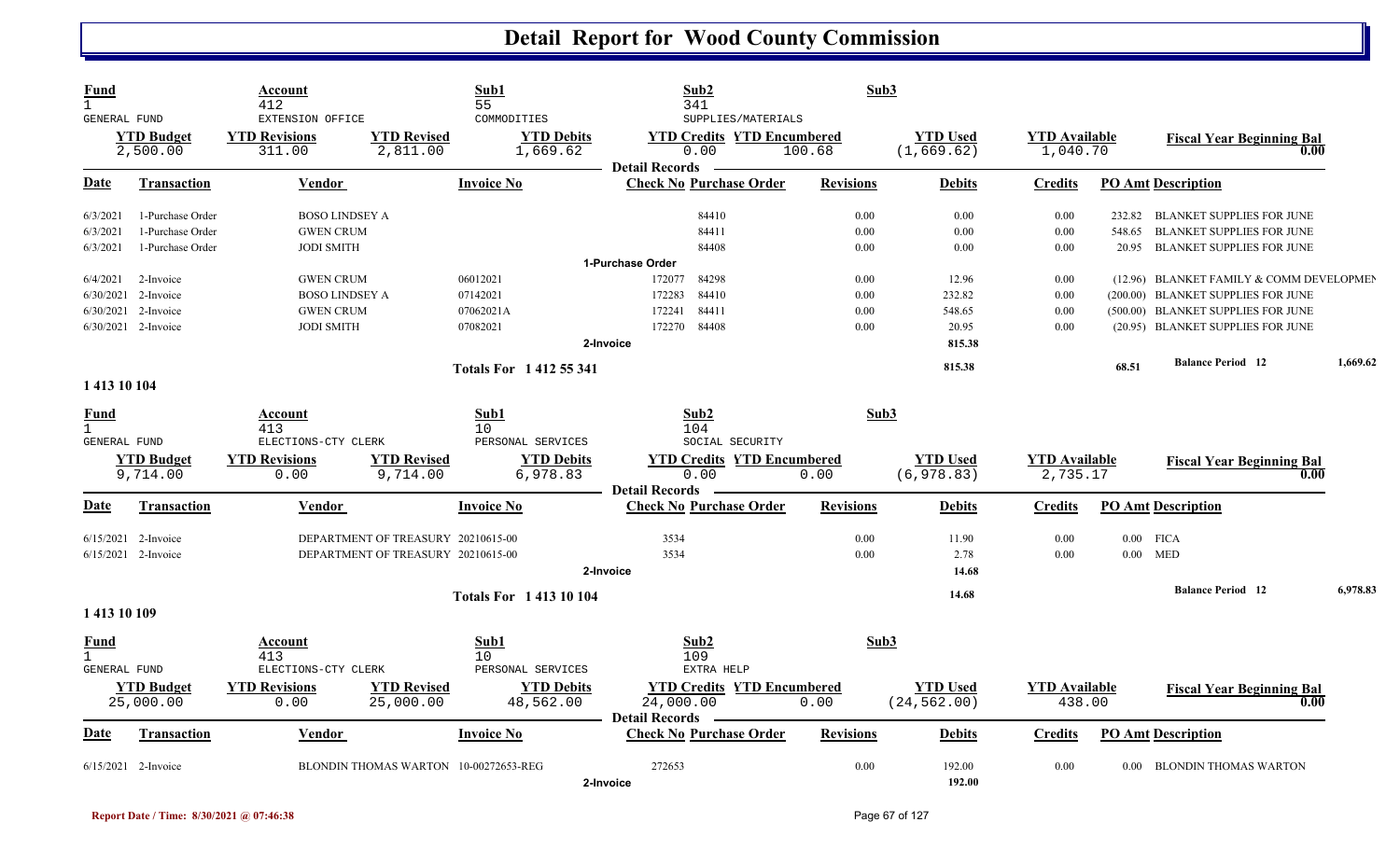|                                                    |                                                                                       |                                                       |                                 | <b>Totals For 141310109</b>                        |                                    |                                            | 192.00                             |                                   |                          | <b>Balance Period</b> 12                                                                                       | 24,562.00 |
|----------------------------------------------------|---------------------------------------------------------------------------------------|-------------------------------------------------------|---------------------------------|----------------------------------------------------|------------------------------------|--------------------------------------------|------------------------------------|-----------------------------------|--------------------------|----------------------------------------------------------------------------------------------------------------|-----------|
| 1 413 40 214                                       |                                                                                       |                                                       |                                 |                                                    |                                    |                                            |                                    |                                   |                          |                                                                                                                |           |
| <b>Fund</b><br>GENERAL FUND                        |                                                                                       | Account<br>413<br>ELECTIONS-CTY CLERK                 |                                 | Sub1<br>40<br>CONTRACTURAL SERVICES                | Sub2<br>214<br>TRAVEL              |                                            | Sub3                               |                                   |                          |                                                                                                                |           |
|                                                    | <b>YTD Budget</b><br>2,500.00                                                         | <b>YTD Revisions</b><br>0.00                          | <b>YTD Revised</b><br>2,500.00  | <b>YTD Debits</b><br>1,504.12                      | 0.00<br><b>Detail Records</b>      | <b>YTD Credits YTD Encumbered</b><br>0.00  | <b>YTD Used</b><br>(1, 504.12)     | <b>YTD</b> Available<br>995.88    |                          | <b>Fiscal Year Beginning Bal</b><br>0.00                                                                       |           |
| <b>Date</b>                                        | Transaction                                                                           | Vendor                                                |                                 | <b>Invoice No</b>                                  | <b>Check No Purchase Order</b>     | <b>Revisions</b>                           | <b>Debits</b>                      | <b>Credits</b>                    |                          | <b>PO Amt Description</b>                                                                                      |           |
|                                                    | 6/15/2021 2-Invoice                                                                   |                                                       | BLONDIN THOMAS WARTON 06042021  |                                                    | 172136<br>2-Invoice                | 0.00                                       | 103.79<br>103.79                   | 0.00                              | 0.00                     | MILEAGE REIMBURSEMENT                                                                                          |           |
| 1 413 55 341                                       |                                                                                       |                                                       |                                 | <b>Totals For 141340214</b>                        |                                    |                                            | 103.79                             |                                   |                          | <b>Balance Period</b> 12                                                                                       | 1,504.12  |
| <b>Fund</b><br>$\mathbf{1}$<br><b>GENERAL FUND</b> |                                                                                       | Account<br>413<br>ELECTIONS-CTY CLERK                 |                                 | Sub1<br>55<br>COMMODITIES                          | Sub2<br>341<br>SUPPLIES/MATERIALS  |                                            | Sub3                               |                                   |                          |                                                                                                                |           |
|                                                    | <b>YTD Budget</b><br>36,000.00                                                        | <b>YTD Revisions</b><br>0.00                          | <b>YTD Revised</b><br>36,000.00 | <b>YTD Debits</b><br>49,330.78                     | 29,120.63<br><b>Detail Records</b> | <b>YTD Credits YTD Encumbered</b><br>42.09 | <b>YTD Used</b><br>(20, 210.15)    | <b>YTD Available</b><br>15,747.76 |                          | <b>Fiscal Year Beginning Bal</b><br>0.00                                                                       |           |
| <b>Date</b>                                        | <b>Transaction</b>                                                                    | Vendor                                                |                                 | <b>Invoice No</b>                                  | <b>Check No Purchase Order</b>     | <b>Revisions</b>                           | <b>Debits</b>                      | <b>Credits</b>                    |                          | <b>PO Amt Description</b>                                                                                      |           |
| 6/8/2021                                           | 2-Invoice                                                                             |                                                       | <b>AJ-ALLEGHENY SYSTEMS</b>     | 089808                                             | 172099 84384<br>2-Invoice          | 0.00                                       | 650.00<br>650.00                   | 0.00                              |                          | (650.00) KARDEX LEKTRIEVER SERIES 80 MAINT A                                                                   |           |
| 1 415 40 211                                       |                                                                                       |                                                       |                                 | <b>Totals For 1413 55 341</b>                      |                                    |                                            | 650.00                             |                                   | (650.00)                 | <b>Balance Period</b> 12                                                                                       | 20,210.15 |
| <b>Fund</b><br>$\mathbf{1}$<br>GENERAL FUND        |                                                                                       | Account<br>415<br>MAGISTRATE COURT                    |                                 | Sub1<br>40<br>CONTRACTURAL SERVICES                | Sub2<br>211<br>TELEPHONES          |                                            | Sub3                               |                                   |                          |                                                                                                                |           |
|                                                    | <b>YTD Budget</b><br>5,500.00                                                         | <b>YTD Revisions</b><br>2,205.00                      | <b>YTD Revised</b><br>7,705.00  | <b>YTD Debits</b><br>7,570.61                      | 0.00<br><b>Detail Records</b>      | <b>YTD Credits YTD Encumbered</b><br>0.00  | <b>YTD Used</b><br>(7, 570.61)     | <b>YTD Available</b><br>134.39    |                          | <b>Fiscal Year Beginning Bal</b><br>0.00                                                                       |           |
| Date                                               | <b>Transaction</b>                                                                    | <b>Vendor</b>                                         |                                 | <b>Invoice No</b>                                  | <b>Check No Purchase Order</b>     | <b>Revisions</b>                           | <b>Debits</b>                      | <b>Credits</b>                    |                          | <b>PO Amt Description</b>                                                                                      |           |
| 6/8/2021                                           | 2-Invoice<br>6/30/2021 2-Invoice                                                      | <b>VERIZON WIRELESS</b><br><b>VERIZON WIRELESS</b>    |                                 | 9880591222<br>9882741885                           | 172125<br>172272                   | 0.00<br>$0.00\,$                           | 32.42<br>29.65                     | 0.00<br>0.00                      |                          | 0.00 ERNIE<br>0.00 ERNIE                                                                                       |           |
|                                                    | $6/10/2021$ 5-Journal Entry<br>6/30/2021 5-Journal Entry<br>6/30/2021 5-Journal Entry | <b>FRONTIER</b><br><b>FRONTIER</b><br><b>FRONTIER</b> |                                 | 20210608053001<br>20210713019001<br>20210713066001 | 2-Invoice                          | $0.00\,$<br>$0.00\,$<br>$0.00\,$           | 62.07<br>584.43<br>71.02<br>566.73 | $0.00\,$<br>$0.00\,$<br>$0.00\,$  | 0.00<br>0.00<br>$0.00\,$ | WOOD CO FINANCE-4019-FRONTIER COMI<br>WOOD CO FINANCE-4019-FRONTIER COMI<br>WOOD CO FINANCE-4019-FRONTIER COMI |           |
|                                                    | 6/27/2021 6-Revision                                                                  |                                                       |                                 | 21GC#3A                                            | 5-Journal Entry                    | 2,200.00                                   | 1,222.18<br>$0.00\,$               | $0.00\,$                          |                          | 0.00 Addtional Revenue                                                                                         |           |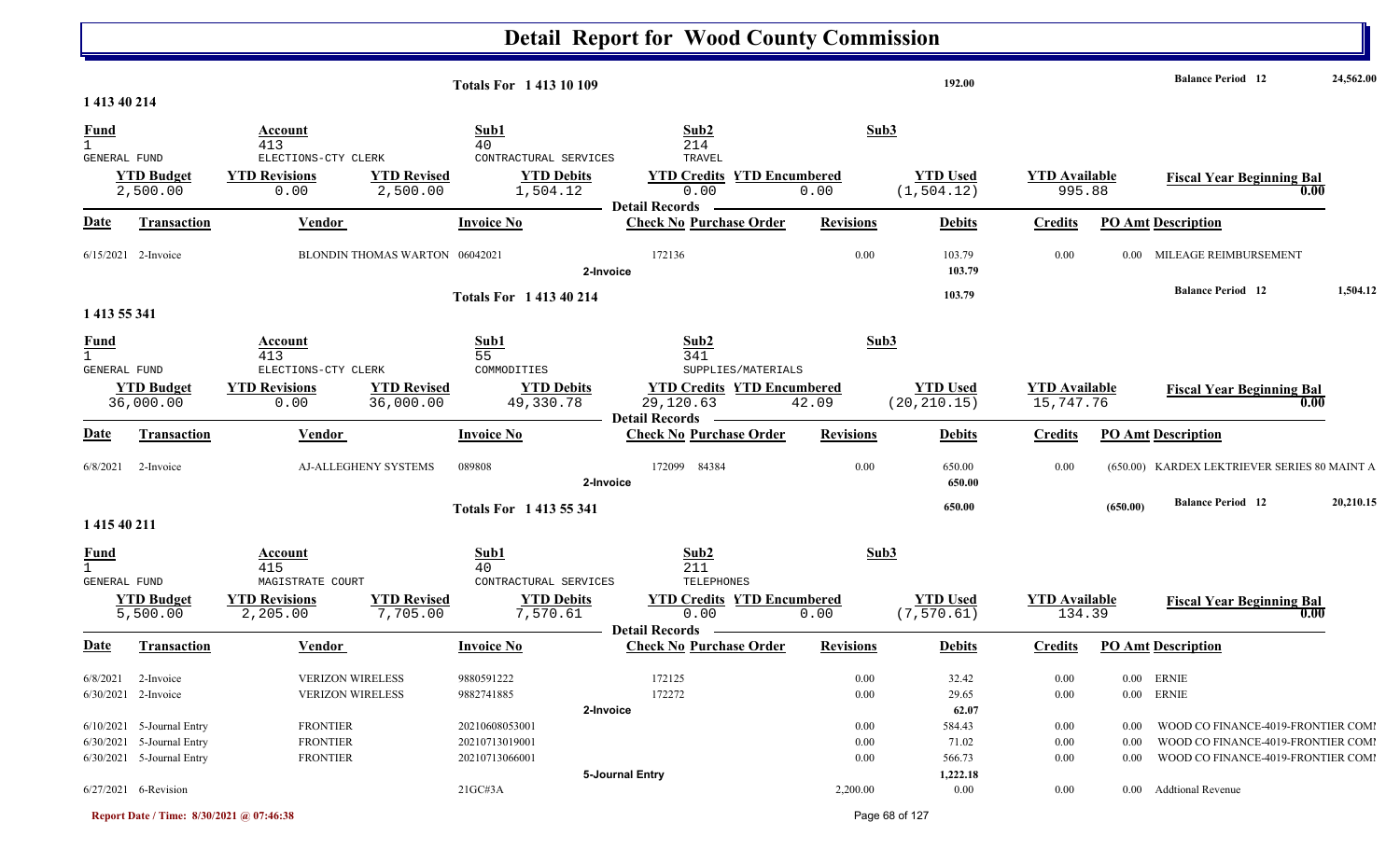|                                             |                                |                                |                                    |                                              | <b>6-Revision</b>                                                  |                  |                                 |                                  |          |                                  |            |
|---------------------------------------------|--------------------------------|--------------------------------|------------------------------------|----------------------------------------------|--------------------------------------------------------------------|------------------|---------------------------------|----------------------------------|----------|----------------------------------|------------|
|                                             |                                |                                |                                    | <b>Totals For 141540211</b>                  |                                                                    | 2,200.00         | 1,284.25                        |                                  |          | <b>Balance Period 12</b>         | 7,570.61   |
| 1 424 10 103                                |                                |                                |                                    |                                              |                                                                    |                  |                                 |                                  |          |                                  |            |
| <u>Fund</u><br>$\mathbf{1}$                 |                                | Account<br>424                 |                                    | Sub1<br>10                                   | Sub2<br>103                                                        | Sub3             |                                 |                                  |          |                                  |            |
| GENERAL FUND                                |                                | MAINTENANCE                    |                                    | PERSONAL SERVICES                            | SALARIES-DEPUTIES                                                  |                  |                                 |                                  |          |                                  |            |
|                                             | <b>YTD</b> Budget              | <b>YTD Revisions</b>           | <b>YTD Revised</b>                 | <b>YTD Debits</b>                            | <b>YTD Credits YTD Encumbered</b>                                  |                  | <b>YTD Used</b>                 | <b>YTD Available</b>             |          | <b>Fiscal Year Beginning Bal</b> |            |
|                                             | 215,055.00                     | 12,000.00                      | 227,055.00                         | 211, 267.31                                  | 0.00                                                               | 0.00             | (211, 267.31)                   | 15,787.69                        |          |                                  | 0.00       |
| Date                                        | <b>Transaction</b>             | Vendor                         |                                    | <b>Invoice No</b>                            | <b>Detail Records</b><br><b>Check No Purchase Order</b>            | <b>Revisions</b> | <b>Debits</b>                   | <b>Credits</b>                   |          | <b>PO Amt Description</b>        |            |
|                                             | $6/15/2021$ 2-Invoice          |                                | BENNETT JR STEPHEN R               | 10-00272654-REG                              | 272654                                                             | 0.00             | 1,187.50                        | 0.00                             | $0.00\,$ | BENNETT JR STEPHEN R             |            |
|                                             | $6/15/2021$ 2-Invoice          |                                | BUNNER RUSSELL W.                  | 10-00272655-REG                              | 272655                                                             | 0.00             | 1,229.17                        | 0.00                             | $0.00\,$ | BUNNER RUSSELL W.                |            |
| 6/15/2021                                   | 2-Invoice                      |                                | KUCZKO THOMAS M.                   | 10-00272656-REG                              | 272656                                                             | 0.00             | 1,333.33                        | 0.00                             | $0.00\,$ | KUCZKO THOMAS M.                 |            |
|                                             | 6/15/2021 2-Invoice            |                                | NONAMAKER TODD A                   | 10-00272657-REG                              | 272657                                                             | 0.00             | 2,083.34                        | 0.00                             | 0.00     | NONAMAKER TODD A                 |            |
|                                             | 6/15/2021 2-Invoice            |                                | TRAVIS STEVEN W.                   | 10-00272658-REG                              | 272658                                                             | 0.00             | 1,395.83                        | 0.00                             | $0.00\,$ | TRAVIS STEVEN W.                 |            |
| 6/15/2021                                   | 2-Invoice                      |                                | WICKHAM CHAD M                     | 10-00272659-REG                              | 272659                                                             | 0.00             | 1,187.50                        | 0.00                             | 0.00     | WICKHAM CHAD M                   |            |
|                                             | 6/30/2021 2-Invoice            |                                | BENNETT JR STEPHEN R               | 10-00272875-REG                              | 272875                                                             | 0.00             | 1,187.50                        | 0.00                             | 0.00     | <b>BENNETT JR STEPHEN R</b>      |            |
|                                             | 6/30/2021 2-Invoice            |                                | BUNNER RUSSELL W.                  | 10-00272876-REG                              | 272876                                                             | 0.00             | 1,229.17                        | 0.00                             | $0.00\,$ | BUNNER RUSSELL W.                |            |
|                                             | 6/30/2021 2-Invoice            |                                | KUCZKO THOMAS M.                   | 10-00272877-REG                              | 272877                                                             | 0.00             | 1,333.33                        | 0.00                             | $0.00\,$ | KUCZKO THOMAS M.                 |            |
|                                             | 6/30/2021 2-Invoice            |                                | NONAMAKER TODD A                   | 10-00272878-REG                              | 272878                                                             | 0.00             | 2,083.34                        | 0.00                             | $0.00\,$ | NONAMAKER TODD A                 |            |
|                                             | 6/30/2021 2-Invoice            |                                | TRAVIS STEVEN W.                   | 10-00272879-REG                              | 272879                                                             | 0.00             | 1,395.83                        | 0.00                             | 0.00     | TRAVIS STEVEN W.                 |            |
|                                             | 6/30/2021 2-Invoice            |                                | WICKHAM CHAD M                     | 10-00272880-REG                              | 272880                                                             | 0.00             | 1,187.50                        | 0.00                             | $0.00\,$ | WICKHAM CHAD M                   |            |
|                                             |                                |                                |                                    |                                              | 2-Invoice                                                          |                  | 16,833.34                       |                                  |          |                                  |            |
|                                             |                                |                                |                                    | <b>Totals For 142410103</b>                  |                                                                    |                  | 16,833.34                       |                                  |          | <b>Balance Period 12</b>         | 211,267.31 |
| 1 424 10 104                                |                                |                                |                                    |                                              |                                                                    |                  |                                 |                                  |          |                                  |            |
| <u>Fund</u><br>$\mathbf{1}$<br>GENERAL FUND |                                | Account<br>424<br>MAINTENANCE  |                                    | Sub1<br>10 <sup>°</sup><br>PERSONAL SERVICES | Sub2<br>104<br>SOCIAL SECURITY                                     | Sub3             |                                 |                                  |          |                                  |            |
|                                             | <b>YTD</b> Budget<br>17,064.00 | <b>YTD Revisions</b><br>918.00 | <b>YTD Revised</b><br>17,982.00    | <b>YTD Debits</b><br>15,799.15               | <b>YTD Credits YTD Encumbered</b><br>0.00<br><b>Detail Records</b> | 0.00             | <b>YTD</b> Used<br>(15, 799.15) | <b>YTD Available</b><br>2,182.85 |          | <b>Fiscal Year Beginning Bal</b> | 0.00       |
| Date                                        | <b>Transaction</b>             | Vendor                         |                                    | <b>Invoice No</b>                            | <b>Check No Purchase Order</b>                                     | <b>Revisions</b> | <b>Debits</b>                   | <b>Credits</b>                   |          | <b>PO Amt Description</b>        |            |
|                                             | 6/15/2021 2-Invoice            |                                | DEPARTMENT OF TREASURY 20210615-00 |                                              | 3534                                                               | 0.00             | 507.40                          | 0.00                             |          | $0.00$ FICA                      |            |
|                                             | 6/15/2021 2-Invoice            |                                | DEPARTMENT OF TREASURY 20210615-00 |                                              | 3534                                                               | 0.00             | 118.66                          | 0.00                             |          | $0.00$ MED                       |            |
|                                             | 6/30/2021 2-Invoice            |                                | DEPARTMENT OF TREASURY 20210630-00 |                                              | 3544                                                               | 0.00             | 511.94                          | 0.00                             |          | $0.00$ FICA                      |            |
|                                             | 6/30/2021 2-Invoice            |                                | DEPARTMENT OF TREASURY 20210630-00 |                                              | 3544                                                               | 0.00             | 119.74                          | 0.00                             |          | $0.00$ MED                       |            |
|                                             |                                |                                |                                    |                                              | 2-Invoice                                                          |                  | 1,257.74                        |                                  |          |                                  |            |
|                                             |                                |                                |                                    | <b>Totals For 142410104</b>                  |                                                                    |                  | 1,257.74                        |                                  |          | <b>Balance Period 12</b>         | 15,799.15  |

**1 424 10 105**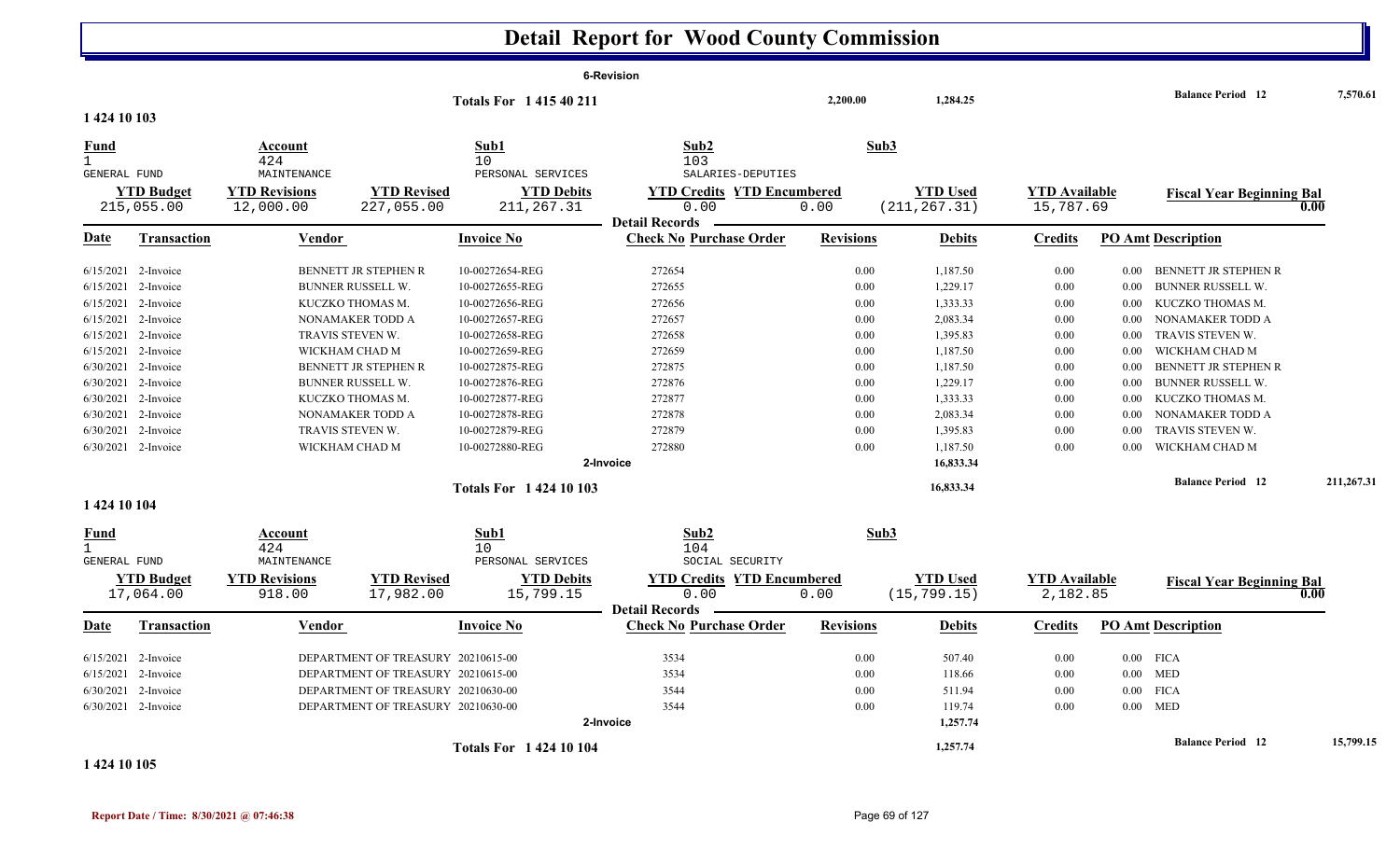| Fund<br>$\mathbf{1}$<br><b>GENERAL FUND</b> |                                | Account<br>424<br>MAINTENANCE |                                     | Sub1<br>10<br>PERSONAL SERVICES | Sub2<br>105<br>INSURANCE PREMIUM                        | Sub3             |                                 |                                  |          |                                  |           |
|---------------------------------------------|--------------------------------|-------------------------------|-------------------------------------|---------------------------------|---------------------------------------------------------|------------------|---------------------------------|----------------------------------|----------|----------------------------------|-----------|
|                                             | <b>YTD</b> Budget<br>80,718.00 | <b>YTD Revisions</b><br>0.00  | <b>YTD Revised</b><br>80,718.00     | <b>YTD Debits</b><br>76,075.85  | <b>YTD Credits YTD Encumbered</b><br>0.00               | 0.00             | <b>YTD Used</b><br>(76, 075.85) | <b>YTD Available</b><br>4,642.15 |          | <b>Fiscal Year Beginning Bal</b> | 0.00      |
| <b>Date</b>                                 | <b>Transaction</b>             | Vendor                        |                                     | Invoice No                      | <b>Detail Records</b><br><b>Check No Purchase Order</b> | <b>Revisions</b> | <b>Debits</b>                   | <b>Credits</b>                   |          | <b>PO Amt Description</b>        |           |
| 6/1/2021                                    | 2-Invoice                      |                               | HIGHMARK WEST VIRGINIA              | 06012021                        | 3525                                                    | 0.00             | 6,307.38                        | 0.00                             | $0.00\,$ | HEALTH PREMIUM                   |           |
| 6/2/2021                                    | 2-Invoice                      |                               | HIGHMARK WEST VIRGINIA              | F210525A9664                    | 3526                                                    | 0.00             | 182.75                          | 0.00                             |          | $0.00$ HRA                       |           |
| 6/4/2021                                    | 2-Invoice                      | MUTUAL OF OMAHA               |                                     | 1203787301                      | 172087                                                  | 0.00             | 11.04                           | 0.00                             | $0.00\,$ | <b>BASIC LIFE</b>                |           |
| 6/4/2021                                    | 2-Invoice                      | MUTUAL OF OMAHA               |                                     | 1203787301                      | 172087                                                  | 0.00             | 35.63                           | 0.00                             | 0.00     | LTD                              |           |
| 6/4/2021                                    | 2-Invoice                      |                               | VISION SERVICE PLAN (WV)            | 062021                          | 172094                                                  | 0.00             | 14.65                           | 0.00                             | $0.00\,$ | <b>SINGLE VISION</b>             |           |
| 6/4/2021                                    | 2-Invoice                      |                               | VISION SERVICE PLAN (WV) 062021     |                                 | 172094                                                  | 0.00             | 54.75                           | 0.00                             | 0.00     | <b>FAMILY VISION</b>             |           |
| 6/15/2021                                   | 2-Invoice                      |                               | HIGHMARK WEST VIRGINIA F210601A5142 |                                 | 3538                                                    | 0.00             | 301.50                          | 0.00                             | 0.00     | <b>HRA</b>                       |           |
| 6/15/2021                                   | 2-Invoice                      |                               | HIGHMARK WEST VIRGINIA F210615A0290 |                                 | 3539                                                    | 0.00             | 57.01                           | 0.00                             | $0.00\,$ | <b>HRA</b>                       |           |
|                                             | 6/23/2021 2-Invoice            |                               | HIGHMARK WEST VIRGINIA F210622A7831 |                                 | 3542                                                    | 0.00             | 2,232.53                        | 0.00                             | $0.00\,$ | HRA                              |           |
|                                             |                                |                               |                                     |                                 | 2-Invoice                                               |                  | 9,197.24                        |                                  |          |                                  |           |
|                                             |                                |                               |                                     | <b>Totals For 142410105</b>     |                                                         |                  | 9,197.24                        |                                  |          | <b>Balance Period 12</b>         | 76,075.85 |
| 1 424 10 106                                |                                |                               |                                     |                                 |                                                         |                  |                                 |                                  |          |                                  |           |
| <u>Fund</u>                                 |                                | Account                       |                                     | Sub1                            | Sub2                                                    | Sub3             |                                 |                                  |          |                                  |           |
| $\mathbf{1}$                                |                                | 424                           |                                     | 10                              | 106                                                     |                  |                                 |                                  |          |                                  |           |
| GENERAL FUND                                |                                | MAINTENANCE                   |                                     | PERSONAL SERVICES               | RETIREMENT                                              |                  |                                 |                                  |          |                                  |           |
|                                             | <b>YTD Budget</b><br>22,306.00 | <b>YTD Revisions</b><br>0.00  | <b>YTD Revised</b><br>22,306.00     | <b>YTD Debits</b><br>20,536.26  | <b>YTD Credits YTD Encumbered</b><br>0.00               | 0.00             | <b>YTD</b> Used<br>(20, 536.26) | <b>YTD Available</b><br>1,769.74 |          | <b>Fiscal Year Beginning Bal</b> | 0.00      |
|                                             |                                |                               |                                     |                                 | <b>Detail Records</b>                                   |                  |                                 |                                  |          |                                  |           |
| Date                                        | <b>Transaction</b>             | Vendor                        |                                     | <b>Invoice No</b>               | <b>Check No Purchase Order</b>                          | <b>Revisions</b> | <b>Debits</b>                   | <b>Credits</b>                   |          | <b>PO Amt Description</b>        |           |
|                                             | $6/15/2021$ 2-Invoice          |                               | WV PUBLIC EMP RETIREMEN 20210615-00 |                                 | 3551                                                    | 0.00             | 872.62                          | 0.00                             | $0.00\,$ | <b>RETIREMENT</b>                |           |
|                                             | 6/30/2021 2-Invoice            |                               | WV PUBLIC EMP RETIREMEN 20210630-00 |                                 | 3551                                                    | 0.00             | 861.18                          | 0.00                             | 0.00     | <b>RETIREMENT</b>                |           |
|                                             |                                |                               |                                     |                                 | 2-Invoice                                               |                  | 1,733.80                        |                                  |          |                                  |           |
|                                             |                                |                               |                                     | <b>Totals For 1 424 10 106</b>  |                                                         |                  | 1,733.80                        |                                  |          | <b>Balance Period 12</b>         | 20,536.26 |
| 1 424 10 108                                |                                |                               |                                     |                                 |                                                         |                  |                                 |                                  |          |                                  |           |
| <u>Fund</u><br>$\mathbf{1}$<br>GENERAL FUND |                                | Account<br>424<br>MAINTENANCE |                                     | Sub1<br>10<br>PERSONAL SERVICES | Sub2<br>108<br>OVERTIME                                 | Sub3             |                                 |                                  |          |                                  |           |
|                                             | <b>YTD</b> Budget              | <b>YTD Revisions</b>          | <b>YTD Revised</b>                  | <b>YTD Debits</b>               | <b>YTD Credits YTD Encumbered</b>                       |                  | <b>YTD</b> Used                 | <b>YTD Available</b>             |          |                                  |           |
|                                             | 8,000.00                       | 0.00                          | 8,000.00                            | 6,192.68                        | 0.00                                                    | 0.00             | (6, 192.68)                     | 1,807.32                         |          | <b>Fiscal Year Beginning Bal</b> | 0.00      |
| Date                                        | <b>Transaction</b>             | <b>Vendor</b>                 |                                     | <b>Invoice No</b>               | <b>Detail Records</b><br><b>Check No Purchase Order</b> | <b>Revisions</b> | <b>Debits</b>                   | <b>Credits</b>                   |          | <b>PO Amt Description</b>        |           |
|                                             |                                |                               |                                     |                                 |                                                         |                  |                                 |                                  |          |                                  |           |
|                                             | $6/15/2021$ 2-Invoice          | TRAVIS STEVEN W.              |                                     | 10-00272658-REG                 | 272658                                                  | 0.00             | 144.95                          | 0.00                             |          | 0.00 TRAVIS STEVEN W.            |           |

**Report Date / Time: 8/30/2021 @ 07:46:38** Page 70 of 127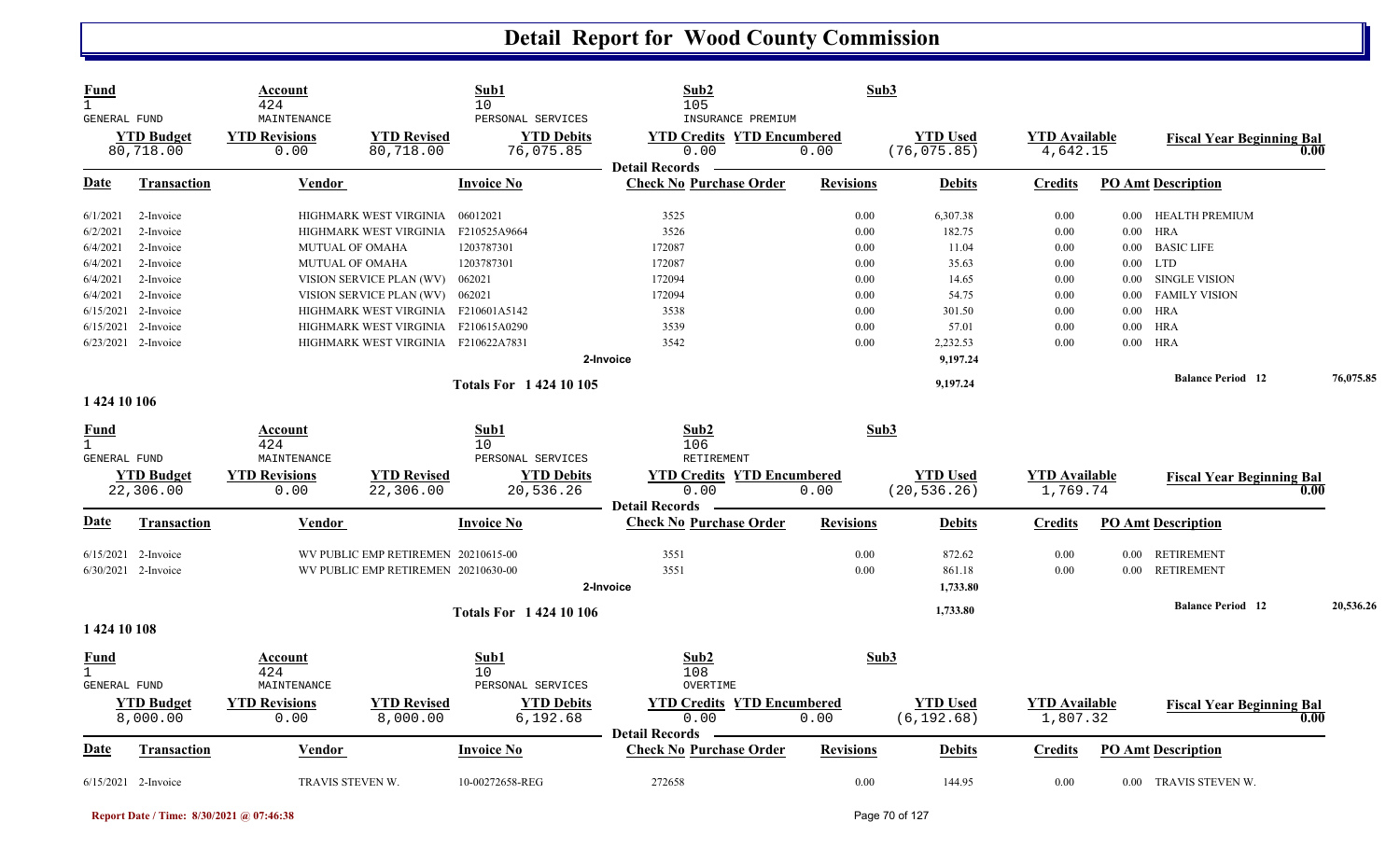|                                                    |                                                                                                          |                                                                                                          |                                 |                                                                    | <b>Detail Report for Wood County Commission</b>                                                |                                               |                                                               |                                                  |                                  |                                                                                                                                                                                                                |           |
|----------------------------------------------------|----------------------------------------------------------------------------------------------------------|----------------------------------------------------------------------------------------------------------|---------------------------------|--------------------------------------------------------------------|------------------------------------------------------------------------------------------------|-----------------------------------------------|---------------------------------------------------------------|--------------------------------------------------|----------------------------------|----------------------------------------------------------------------------------------------------------------------------------------------------------------------------------------------------------------|-----------|
| 6/30/2021                                          | 6/15/2021 2-Invoice<br>2-Invoice<br>6/30/2021 2-Invoice                                                  | WICKHAM CHAD M<br><b>BUNNER RUSSELL W.</b><br>WICKHAM CHAD M                                             |                                 | 10-00272659-REG<br>10-00272876-REG<br>10-00272880-REG<br>2-Invoice | 272659<br>272876<br>272880                                                                     | 0.00<br>0.00<br>0.00                          | 164.42<br>170.19<br>123.31<br>602.87                          | $0.00\,$<br>0.00<br>0.00                         | $0.00\,$<br>0.00<br>$0.00\,$     | WICKHAM CHAD M<br><b>BUNNER RUSSELL W.</b><br>WICKHAM CHAD M<br><b>Balance Period</b> 12                                                                                                                       | 6,192.68  |
| 1 424 40 211                                       |                                                                                                          |                                                                                                          |                                 | <b>Totals For 142410108</b>                                        |                                                                                                |                                               | 602.87                                                        |                                                  |                                  |                                                                                                                                                                                                                |           |
| <u>Fund</u><br>$\mathbf{1}$                        |                                                                                                          | Account<br>424                                                                                           |                                 | Sub1<br>40                                                         | Sub2<br>211                                                                                    | Sub3                                          |                                                               |                                                  |                                  |                                                                                                                                                                                                                |           |
| <b>GENERAL FUND</b>                                | <b>YTD Budget</b><br>500.00                                                                              | MAINTENANCE<br><b>YTD Revisions</b><br>0.00                                                              | <b>YTD Revised</b><br>500.00    | CONTRACTURAL SERVICES<br><b>YTD Debits</b><br>1,090.71             | TELEPHONES<br><b>YTD Credits YTD Encumbered</b><br>0.00                                        | 0.00                                          | <b>YTD Used</b><br>(1,090.71)                                 | <b>YTD</b> Available<br>(590.71)                 |                                  | <b>Fiscal Year Beginning Bal</b><br>0.00                                                                                                                                                                       |           |
| <b>Date</b>                                        | <b>Transaction</b>                                                                                       | <b>Vendor</b>                                                                                            |                                 | <b>Invoice No</b>                                                  | <b>Detail Records</b><br><b>Check No Purchase Order</b>                                        | <b>Revisions</b>                              | <b>Debits</b>                                                 | <b>Credits</b>                                   |                                  | <b>PO Amt Description</b>                                                                                                                                                                                      |           |
| 6/8/2021<br>6/8/2021<br>6/30/2021                  | 2-Invoice<br>2-Invoice<br>2-Invoice<br>6/30/2021 2-Invoice                                               | <b>VERIZON WIRELESS</b><br><b>VERIZON WIRELESS</b><br><b>VERIZON WIRELESS</b><br><b>VERIZON WIRELESS</b> |                                 | 9880591222<br>9880591222<br>9882741885<br>9882741885<br>2-Invoice  | 172125<br>172125<br>172272<br>172272                                                           | 0.00<br>0.00<br>0.00<br>0.00                  | 29.67<br>70.91<br>29.67<br>12.12<br>142.37                    | 0.00<br>$0.00\,$<br>$0.00\,$<br>0.00             | $0.00\,$<br>$0.00\,$<br>$0.00\,$ | DRIVE THRU - VIRUS CELL<br>$0.00$ TODD<br>DRIVE THRU - VIRUS CELL<br><b>TODD</b>                                                                                                                               |           |
| 1 424 40 216                                       |                                                                                                          |                                                                                                          |                                 | <b>Totals For 142440211</b>                                        |                                                                                                |                                               | 142.37                                                        |                                                  |                                  | <b>Balance Period</b> 12                                                                                                                                                                                       | 1,090.71  |
| <u>Fund</u><br>$\mathbf{1}$<br><b>GENERAL FUND</b> |                                                                                                          | Account<br>424<br>MAINTENANCE                                                                            |                                 | Sub1<br>40<br>CONTRACTURAL SERVICES                                | Sub2<br>216<br>M&R -EQUIPMENT                                                                  | Sub3                                          |                                                               |                                                  |                                  |                                                                                                                                                                                                                |           |
|                                                    | <b>YTD Budget</b><br>7,500.00                                                                            | <b>YTD Revisions</b><br>15,115.00                                                                        | <b>YTD Revised</b><br>22,615.00 | <b>YTD Debits</b><br>12,372.91                                     | <b>YTD Credits YTD Encumbered</b><br>225.00<br>12,671.00<br><b>Detail Records</b>              |                                               | <b>YTD Used</b><br>(12, 147.91)                               | <b>YTD Available</b><br>(2, 203.91)              |                                  | <b>Fiscal Year Beginning Bal</b><br>0.00                                                                                                                                                                       |           |
| <b>Date</b>                                        | <b>Transaction</b>                                                                                       | <b>Vendor</b>                                                                                            |                                 | <b>Invoice No</b>                                                  | <b>Check No Purchase Order</b>                                                                 | <b>Revisions</b>                              | <b>Debits</b>                                                 | <b>Credits</b>                                   |                                  | <b>PO Amt Description</b>                                                                                                                                                                                      |           |
| 6/3/2021<br>6/10/2021                              | 1-Purchase Order<br>1-Purchase Order                                                                     | JOHNSTONE SUPPLY<br>JOHNSTONE SUPPLY                                                                     |                                 |                                                                    | 84405<br>84446                                                                                 | 0.00<br>0.00                                  | 0.00<br>0.00                                                  | 0.00<br>$0.00\,$                                 | 816.27                           | 270.05 MATERIALS TO REPAIR A/C IN COURTHOU<br>compressor for 3rd floor a/c                                                                                                                                     |           |
| 6/4/2021                                           | 2-Invoice<br>6/25/2021 2-Invoice<br>$6/25/2021$ 2-Invoice<br>6/30/2021 2-Invoice<br>6/27/2021 6-Revision | JOHNSTONE SUPPLY<br>JOHNSTONE SUPPLY<br>JOHNSTONE SUPPLY<br>JOHNSTONE SUPPLY                             |                                 | 1060195<br>1060452<br>1060771<br>1060852<br>2-Invoice<br>21GC#3    | 1-Purchase Order<br>172085 84387<br>172177 84405<br>172177 84446<br>172288 84555<br>6-Revision | 0.00<br>$0.00\,$<br>0.00<br>0.00<br>15,000.00 | 1,388.80<br>270.05<br>816.27<br>23.69<br>2,498.81<br>$0.00\,$ | $0.00\,$<br>0.00<br>0.00<br>$0.00\,$<br>$0.00\,$ |                                  | $(1,388.80)$ refr. for a/c 3rd floor Courthouse<br>(270.05) MATERIALS TO REPAIR A/C IN COURTHOU<br>$(816.27)$ compressor for 3rd floor a/c<br>0.00 1st floor ac motor replacement<br>0.00 Maintenance Shortage |           |
|                                                    | 1 424 40 216 1604                                                                                        |                                                                                                          |                                 | <b>Totals For 1 424 40 216</b>                                     |                                                                                                | 15,000.00                                     | 2,498.81                                                      |                                                  | (1,388.80)                       | <b>Balance Period</b> 12                                                                                                                                                                                       | 12,147.91 |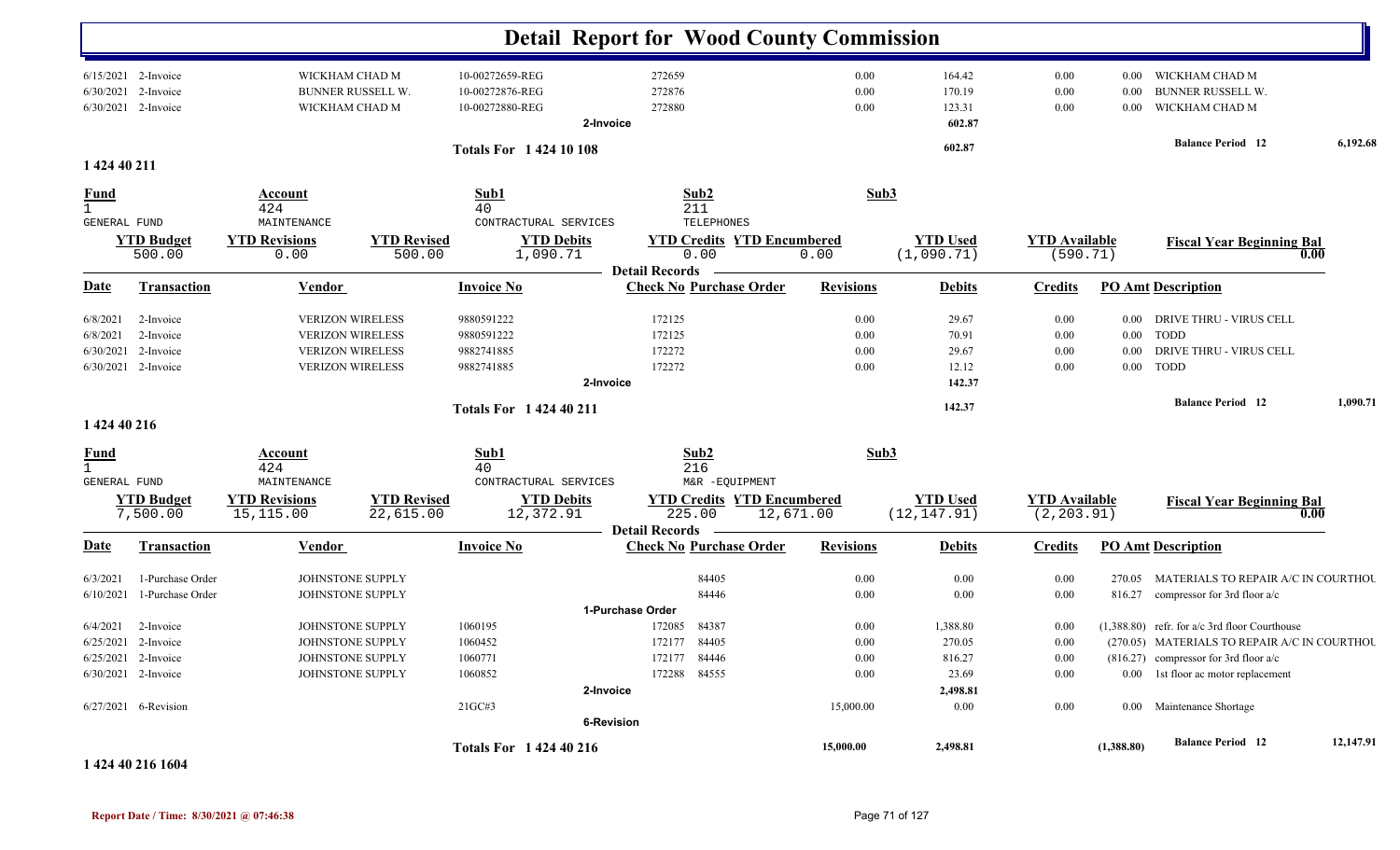| <b>Fund</b><br>$\mathbf{1}$<br>GENERAL FUND |                                            | Account<br>424<br>MAINTENANCE                                     |                                                      | Sub1<br>40<br>CONTRACTURAL SERVICES                                  | Sub2<br>216<br>M&R -EQUIPMENT                                                                       | Sub3<br>1604             | REPAIRS EQUIP OTHER BLDG                               |                                     |          |                                                                     |          |
|---------------------------------------------|--------------------------------------------|-------------------------------------------------------------------|------------------------------------------------------|----------------------------------------------------------------------|-----------------------------------------------------------------------------------------------------|--------------------------|--------------------------------------------------------|-------------------------------------|----------|---------------------------------------------------------------------|----------|
|                                             | <b>YTD Budget</b><br>2,500.00              | <b>YTD Revisions</b><br>1,001.00                                  | <b>YTD Revised</b><br>3,501.00                       | <b>YTD Debits</b><br>4,564.75                                        | <b>YTD Credits YTD Encumbered</b><br>0.00<br><b>Detail Records</b>                                  | 172.67                   | <b>YTD Used</b><br>(4, 564.75)                         | <b>YTD</b> Available<br>(1, 236.42) |          | <b>Fiscal Year Beginning Bal</b><br>0.00                            |          |
| Date                                        | <b>Transaction</b>                         | Vendor                                                            |                                                      | <b>Invoice No</b>                                                    | <b>Check No Purchase Order</b>                                                                      | <b>Revisions</b>         | <b>Debits</b>                                          | <b>Credits</b>                      |          | <b>PO Amt Description</b>                                           |          |
|                                             | 6/29/2021 2-Invoice<br>6/30/2021 2-Invoice |                                                                   | RUNYON LOCK SERVICE<br>AMERICAN PLATE GLASS INC 3291 | <b>JAN 38411PD</b><br>2-Invoice                                      | 172197 83932<br>172282 84377                                                                        | 0.00<br>0.00             | 95.00<br>88.40<br>183.40                               | 0.00<br>0.00                        |          | $(95.00)$ door handle repair at drc<br>$(88.40)$ replace DRC glass  |          |
|                                             | $6/27/2021$ 6-Revision                     |                                                                   |                                                      | 21GC#3                                                               | <b>6-Revision</b>                                                                                   | 1,000.00                 | 0.00                                                   | 0.00                                |          | 0.00 Maintenance Shortage                                           |          |
|                                             | 1 424 40 216 1606                          |                                                                   |                                                      | Totals For 1 424 40 216 1604                                         |                                                                                                     | 1,000.00                 | 183.40                                                 |                                     | (183.40) | <b>Balance Period 12</b>                                            | 4,564.75 |
| <b>Fund</b><br>$\mathbf{1}$<br>GENERAL FUND | <b>YTD Budget</b>                          | Account<br>424<br>MAINTENANCE<br><b>YTD Revisions</b>             | <b>YTD Revised</b>                                   | Sub1<br>40<br>CONTRACTURAL SERVICES<br><b>YTD Debits</b>             | Sub2<br>216<br>M&R -EQUIPMENT<br><b>YTD Credits YTD Encumbered</b>                                  | Sub3<br>1606             | SUPPLIES/MECHANIC<br><b>YTD</b> Used                   | <b>YTD Available</b>                |          | <b>Fiscal Year Beginning Bal</b>                                    |          |
| Date                                        | 1,500.00<br><b>Transaction</b>             | 0.00<br>Vendor                                                    | 1,500.00                                             | 1,291.51<br><b>Invoice No</b>                                        | 0.00<br><b>Detail Records</b><br><b>Check No Purchase Order</b>                                     | 0.00<br><b>Revisions</b> | (1, 291.51)<br><b>Debits</b>                           | 208.49<br><b>Credits</b>            |          | 0.00<br><b>PO Amt Description</b>                                   |          |
|                                             | 6/30/2021 2-Invoice                        |                                                                   | ADVANCE AUTO PARTS                                   | 12560-305432<br>2-Invoice                                            | 172206 84001                                                                                        | 0.00                     | 132.99<br>132.99                                       | 0.00                                |          | (132.99) welding regulator replacement                              |          |
|                                             | 1 424 40 216 1607                          |                                                                   |                                                      | Totals For 1 424 40 216 1606                                         |                                                                                                     |                          | 132.99                                                 |                                     | (132.99) | <b>Balance Period</b> 12                                            | 1,291.51 |
| <b>Fund</b><br>$\mathbf{1}$<br>GENERAL FUND | <b>YTD Budget</b><br>1,500.00              | Account<br>424<br>MAINTENANCE<br><b>YTD Revisions</b><br>2,100.00 | <b>YTD Revised</b><br>3,600.00                       | Sub1<br>40<br>CONTRACTURAL SERVICES<br><b>YTD Debits</b><br>2,928.78 | Sub2<br>216<br>M&R -EQUIPMENT<br><b>YTD Credits YTD Encumbered</b><br>0.00<br><b>Detail Records</b> | Sub3<br>1607<br>50.81    | EQUIPMENT MAINTENANCE<br><b>YTD Used</b><br>(2,928.78) | <b>YTD Available</b><br>620.41      |          | <b>Fiscal Year Beginning Bal</b><br>0.00                            |          |
| Date                                        | <b>Transaction</b>                         | <b>Vendor</b>                                                     |                                                      | <b>Invoice No</b>                                                    | <b>Check No Purchase Order</b>                                                                      | <b>Revisions</b>         | <b>Debits</b>                                          | <u>Credits</u>                      |          | <b>PO Amt Description</b>                                           |          |
|                                             | $6/10/2021$ 1-Purchase Order               |                                                                   | LOWE'S COMPANIES, INC.                               |                                                                      | 84453<br>1-Purchase Order                                                                           | 0.00                     | $0.00\,$                                               | 0.00                                |          | 244.00 qpr pothole patch fill                                       |          |
|                                             | 6/30/2021 2-Invoice<br>6/30/2021 2-Invoice |                                                                   | LOWE'S COMPANIES, INC.<br>LOWE'S COMPANIES, INC.     | 903799<br>935338<br>2-Invoice                                        | 172220<br>84453<br>172220<br>84453                                                                  | 0.00<br>0.00             | 221.80<br>22.20<br>244.00                              | 0.00<br>0.00                        |          | (221.80) qpr pothole patch fill<br>$(22.20)$ qpr pothole patch fill |          |
|                                             | 6/27/2021 6-Revision                       |                                                                   |                                                      | 21GC#3                                                               | <b>6-Revision</b>                                                                                   | 2,000.00                 | 0.00                                                   | 0.00                                |          | 0.00 Maintenance Shortage                                           |          |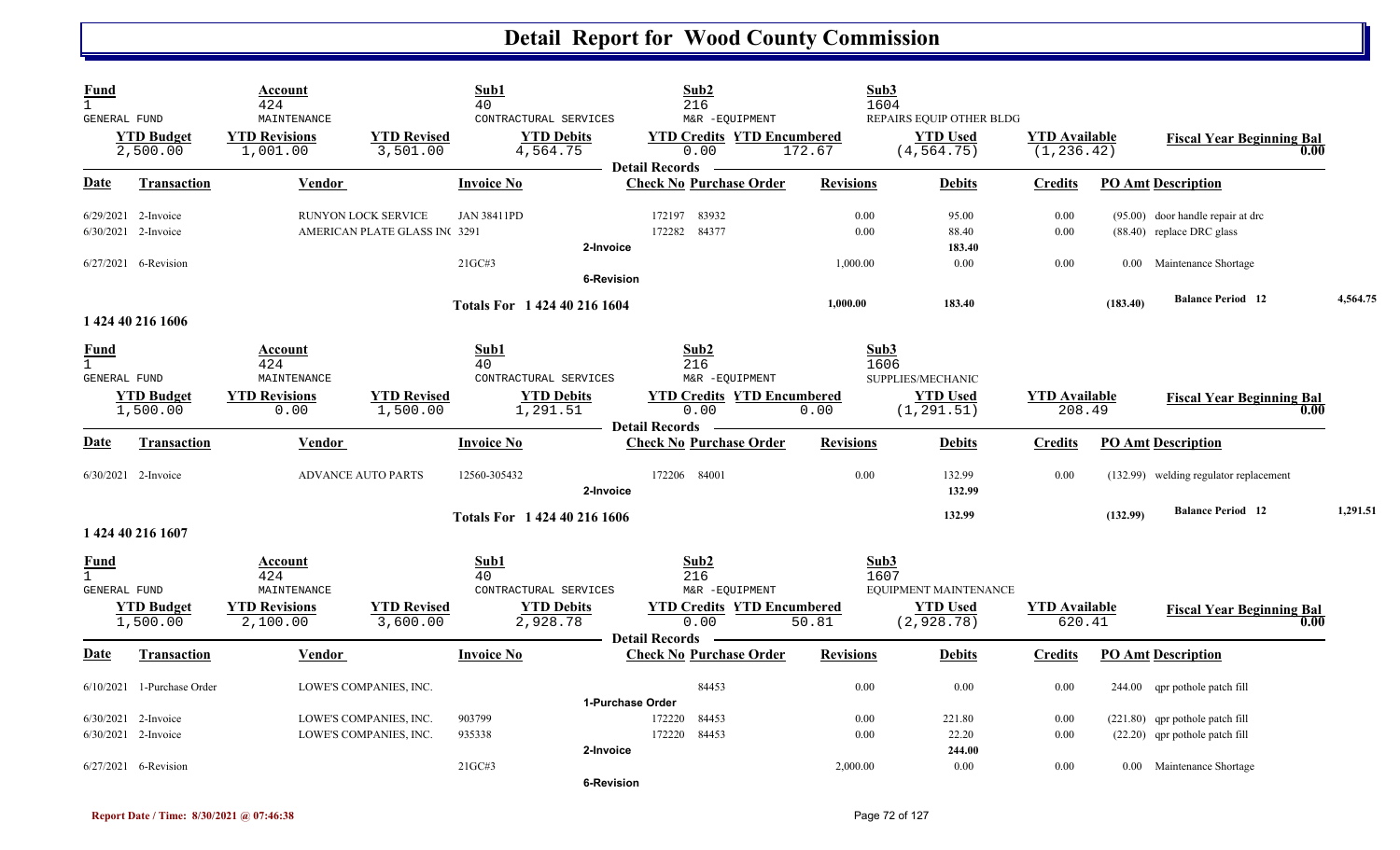#### **Detail Report for Wood County Commission 2,000.00 244.00 Balance Period 2,928.78 <sup>12</sup> Totals For 1 424 40 216 16071 424 40 216 1610**1 424 40 216 1610 **Fund Account Sub1 Sub2 Sub3** GENERAL FUND MAINTENANCE CONTRACTURAL SERVICES M&R -EQUIPMENT 6,000.00 15,105.00 21,105.00 7,583.19 0.00 383.14 (7,583.19) 13,138.67 **YTD Budget YTD Revisions YTD Revised YTD Debits YTD Credits YTD Encumbered YTD Used YTD Available Fiscal Year Beginning Bal 0.00**JUDGE BLACK ANNEX**Date Vendor Invoice NoTransaction Purchase Order Revisions Debits Credits PO Amt Description Detail Records**Vendor **Invoice No** 6/10/2021 1-Purchase Order JOHNSTONE SUPPLY 84447 0.00 0.00 0.00 0.00 30.00 trouble lights **1-Purchase Order**6/25/2021 2-Invoice 2-INVOICE SUPPLY 1059473 12177 84289 122177 84289 0.00 147.08 0.00 147.08 motor for small rtu at Black Annex 6/30/2021 2-Invoice 1 2-Invoice 106070 1060770 1060770 122288 84447 0.00 41.94 0.00 (30.00) trouble lights **2-Invoice 189.02** 6/27/2021 6-Revision 1 6-Revision 21GC#3 21GC#3 21GC#3 21GC#3 226C#3 15,000.00 0.00 0.00 0.00 0.00 0.00 0.000 0.000 0.000 0.000 0.00 **6-Revision15,000.00 189.02 (147.08) Balance Period 7,583.19 <sup>12</sup> Totals For 1 424 40 216 16101 424 40 216 1611** $\overline{1}$   $\overline{424}$  40 216 1611 **Fund Account Sub1 Sub2 Sub3** GENERAL FUND MAINTENANCE CONTRACTURAL SERVICES M&R -EQUIPMENT 5,000.00 0.00 5,000.00 6,441.33 0.00 5.55 ) (6,441.33) (1,446.88 **YTD Budget YTD Revisions YTD Revised YTD Debits YTD Credits YTD Encumbered<u>TD Used</u> <b>YTD** Available **Fiscal Year Beginning Bal** 5.55 (6,441.33) (1,446.88) HINTGEN BUILDING**Date Vendor Invoice NoTransaction Purchase Order Revisions Debits Credits PO Amt Description Detail Records**Vendor **Invoice No** 6/25/2021 2-Invoice 2-IOHNSTONE SUPPLY 1059480A 172177 84288 0.00 75.66 0.00 (75.66 pully replace in rtu 1 at Justice Center **2-Invoice 75.66 75.66 (75.66) Balance Period 6,441.33 <sup>12</sup> Totals For 1 424 40 216 16111 424 40 217**  1 424 40 217 **Fund Account Sub1 Sub2 Sub3** GENERAL FUND MAINTENANCE CONTRACTURAL SERVICES M&R-AUTOS & TRUCKS

|             | <b>YTD Budget</b><br>4,000.00 | <b>YTD Revisions</b><br>0.00 | <b>YTD Revised</b><br>4,000.00 | <b>TD Debits</b><br>902.50 | YTD Credits YTD Encumbered<br>,.00               | 874.99           | YTD Used<br>(902.50) | <b>YTD Available</b><br>2,222.51 | <b>Fiscal Year Beginning Bal</b><br>0.00 |
|-------------|-------------------------------|------------------------------|--------------------------------|----------------------------|--------------------------------------------------|------------------|----------------------|----------------------------------|------------------------------------------|
| <b>Date</b> | <b>Transaction</b>            | <u>Vendor</u>                |                                | <b>Invoice No</b>          | <b>Detail Records</b><br>Check No Purchase Order | <b>Revisions</b> | <u>Debits</u>        | <b>Tredits</b>                   | <b>PO Amt Description</b>                |
|             | $6/14/2021$ 1-Purchase Order  |                              | UNITED BANKCARD CENTER         |                            | 84456<br>1-Purchase Order                        | 0.00             | 0.00                 | 0.00                             | DOT tires and road kit<br>874.99         |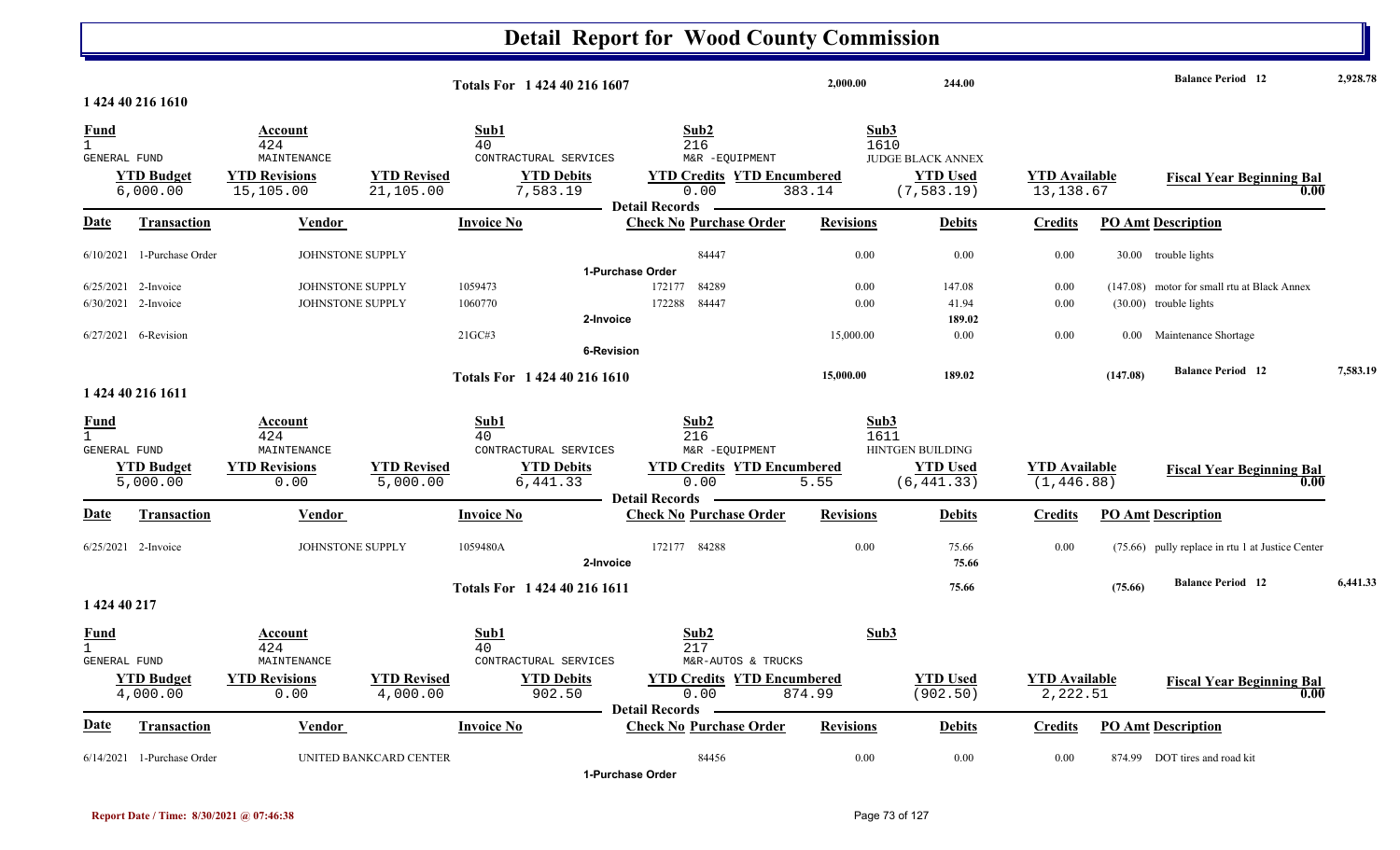| 1 424 55 341                         |                                |                                   |                                 | <b>Totals For 142440217</b>    |                                                                    |                  |                                 |                                     | 874.99   | <b>Balance Period</b> 12                              | 902.50    |
|--------------------------------------|--------------------------------|-----------------------------------|---------------------------------|--------------------------------|--------------------------------------------------------------------|------------------|---------------------------------|-------------------------------------|----------|-------------------------------------------------------|-----------|
| Fund<br>$\mathbf{1}$<br>GENERAL FUND |                                | Account<br>424<br>MAINTENANCE     |                                 | Sub1<br>55<br>COMMODITIES      | Sub2<br>341<br>SUPPLIES/MATERIALS                                  | Sub3             |                                 |                                     |          |                                                       |           |
|                                      | <b>YTD Budget</b><br>12,000.00 | <b>YTD Revisions</b><br>50,595.00 | <b>YTD Revised</b><br>62,595.00 | <b>YTD Debits</b><br>10,317.66 | <b>YTD Credits YTD Encumbered</b><br>0.00<br><b>Detail Records</b> | 234.00           | <b>YTD Used</b><br>(10, 317.66) | <b>YTD Available</b><br>52,043.34   |          | <b>Fiscal Year Beginning Bal</b><br>0.00              |           |
| Date                                 | Transaction                    | Vendor                            |                                 | <b>Invoice No</b>              | <b>Check No Purchase Order</b>                                     | <b>Revisions</b> | <b>Debits</b>                   | <b>Credits</b>                      |          | <b>PO Amt Description</b>                             |           |
| 6/10/2021                            | 1-Purchase Order               | JOHNSTONE SUPPLY                  |                                 |                                | 84449                                                              | 0.00             | 0.00                            | 0.00                                |          | 260.76 hyac filters for Courthouse                    |           |
| 6/10/2021                            | 1-Purchase Order               |                                   | LOWE'S COMPANIES, INC.          |                                | 84444                                                              | 0.00             | 0.00                            | 0.00                                | 1,436.25 | personal a/c for 3rd floor                            |           |
| 6/24/2021                            | 1-Purchase Order               |                                   | FORE TIMBER COMPANY INC         |                                | 84490                                                              | 0.00             | 0.00                            | 0.00                                |          | 53.34 hedge trimmer                                   |           |
| 6/24/2021                            | 1-Purchase Order               | GENERAL SALES CO.                 |                                 |                                | 84489                                                              | 0.00             | 0.00                            | 0.00                                | 465.20   | paper goods                                           |           |
| 6/25/2021                            | 1-Purchase Order               |                                   | LOWE'S COMPANIES, INC.          |                                | 84513                                                              | 0.00             | 0.00                            | 0.00                                | 234.00   | wire strippers, pliers, dewalt, southwire, elec. tape |           |
|                                      |                                |                                   |                                 |                                | 1-Purchase Order                                                   |                  |                                 |                                     |          |                                                       |           |
| 6/4/2021                             | 2-Invoice                      | GENERAL SALES CO.                 |                                 | 685694                         | 172081<br>84316                                                    | 0.00             | 54.61                           | 0.00                                |          | $(53.82)$ nitrile gloves                              |           |
| 6/4/2021                             | 2-Invoice                      | GENERAL SALES CO.                 |                                 | 685695                         | 84317<br>172081                                                    | 0.00             | 389.51                          | 0.00                                |          | $(389.51)$ paper goods                                |           |
|                                      | 6/25/2021 2-Invoice            | JOHNSTONE SUPPLY                  |                                 | 1060731                        | 84449<br>172177                                                    | 0.00             | 260.76                          | 0.00                                |          | (260.76) hvac filters for Courthouse                  |           |
|                                      | 6/30/2021 2-Invoice            |                                   | FORE TIMBER COMPANY INC         | 14938                          | 172213<br>84490                                                    | 0.00             | 53.34                           | 0.00                                |          | $(53.34)$ hedge trimmer                               |           |
| 6/30/2021                            | 2-Invoice                      | GENERAL SALES CO.                 |                                 | 686838                         | 172244<br>84489                                                    | 0.00             | 466.19                          | 0.00                                |          | $(465.20)$ paper goods                                |           |
|                                      | 6/30/2021 2-Invoice            |                                   | LOWE'S COMPANIES, INC.          | 913203                         | 172220<br>84444                                                    | 0.00             | 1,365.15                        | 0.00                                |          | $(1,365.15)$ personal a/c for 3rd floor               |           |
|                                      | 6/30/2021 2-Invoice            |                                   | LOWE'S COMPANIES, INC.          | 919986                         | 84444<br>172220                                                    | 0.00             | 71.10                           | 0.00                                |          | $(71.10)$ personal a/c for 3rd floor                  |           |
|                                      | 6/30/2021 2-Invoice            |                                   | TAYLOR'S DISPOSAL INC           | 210601908                      | 172271                                                             | 0.00             | 197.26                          | 0.00                                |          | 0.00 ACCT NO 1908                                     |           |
|                                      |                                |                                   |                                 |                                | 2-Invoice                                                          |                  | 2,857.92                        |                                     |          |                                                       |           |
|                                      | 6/27/2021 6-Revision           |                                   |                                 | 21GC#3A                        |                                                                    | 50,000.00        | 0.00                            | 0.00                                |          | 0.00 Addtional Revenue                                |           |
|                                      |                                |                                   |                                 |                                | 6-Revision                                                         |                  |                                 |                                     |          |                                                       |           |
|                                      |                                |                                   |                                 | <b>Totals For 1424 55 341</b>  |                                                                    | 50,000.00        | 2,857.92                        |                                     | (209.33) | <b>Balance Period 12</b>                              | 10,317.66 |
|                                      | 1 424 55 341 4101              |                                   |                                 |                                |                                                                    |                  |                                 |                                     |          |                                                       |           |
| <u>Fund</u><br>$\mathbf{1}$          |                                | Account<br>424                    |                                 | Sub1<br>55                     | Sub2<br>341                                                        | Sub3<br>4101     |                                 |                                     |          |                                                       |           |
| <b>GENERAL FUND</b>                  |                                | MAINTENANCE                       |                                 | COMMODITIES                    | SUPPLIES/MATERIALS                                                 |                  | <b>WCCC</b>                     |                                     |          |                                                       |           |
|                                      | <b>YTD Budget</b><br>0.00      | <b>YTD Revisions</b><br>0.00      | <b>YTD Revised</b><br>0.00      | <b>YTD Debits</b><br>2,805.87  | <b>YTD Credits YTD Encumbered</b><br>0.00                          | 0.00             | <b>YTD</b> Used<br>(2,805.87)   | <b>YTD</b> Available<br>(2, 805.87) |          | <b>Fiscal Year Beginning Bal</b><br>0.00              |           |
| <u>Date</u>                          | <b>Transaction</b>             | <b>Vendor</b>                     |                                 | <b>Invoice No</b>              | <b>Detail Records</b><br><b>Check No Purchase Order</b>            | <b>Revisions</b> | <b>Debits</b>                   | <b>Credits</b>                      |          | <b>PO Amt Description</b>                             |           |
|                                      | 6/10/2021 1-Purchase Order     | JOHNSTONE SUPPLY                  |                                 |                                | 84448                                                              | 0.00             |                                 | 0.00                                |          | 117.62 hvac filters for Shaver Building               |           |
|                                      |                                |                                   |                                 |                                | 1-Purchase Order                                                   |                  | 0.00                            |                                     |          |                                                       |           |
| 6/4/2021                             | 2-Invoice                      | GENERAL SALES CO.                 |                                 | 685694                         | 172081<br>84316                                                    | 0.00             | 54.60                           | 0.00                                |          | $(53.84)$ nitrile gloves                              |           |
| 6/4/2021                             | 2-Invoice                      | GENERAL SALES CO.                 |                                 | 685695                         | 84317<br>172081                                                    | 0.00             | 389.51                          | 0.00                                |          | $(389.51)$ paper goods                                |           |
|                                      | 6/25/2021 2-Invoice            | JOHNSTONE SUPPLY                  |                                 | 1060732                        | 172177 84448                                                       | 0.00             | 117.62                          | 0.00                                |          | (117.62) hvac filters for Shaver Building             |           |

**2-Invoice**

**561.73**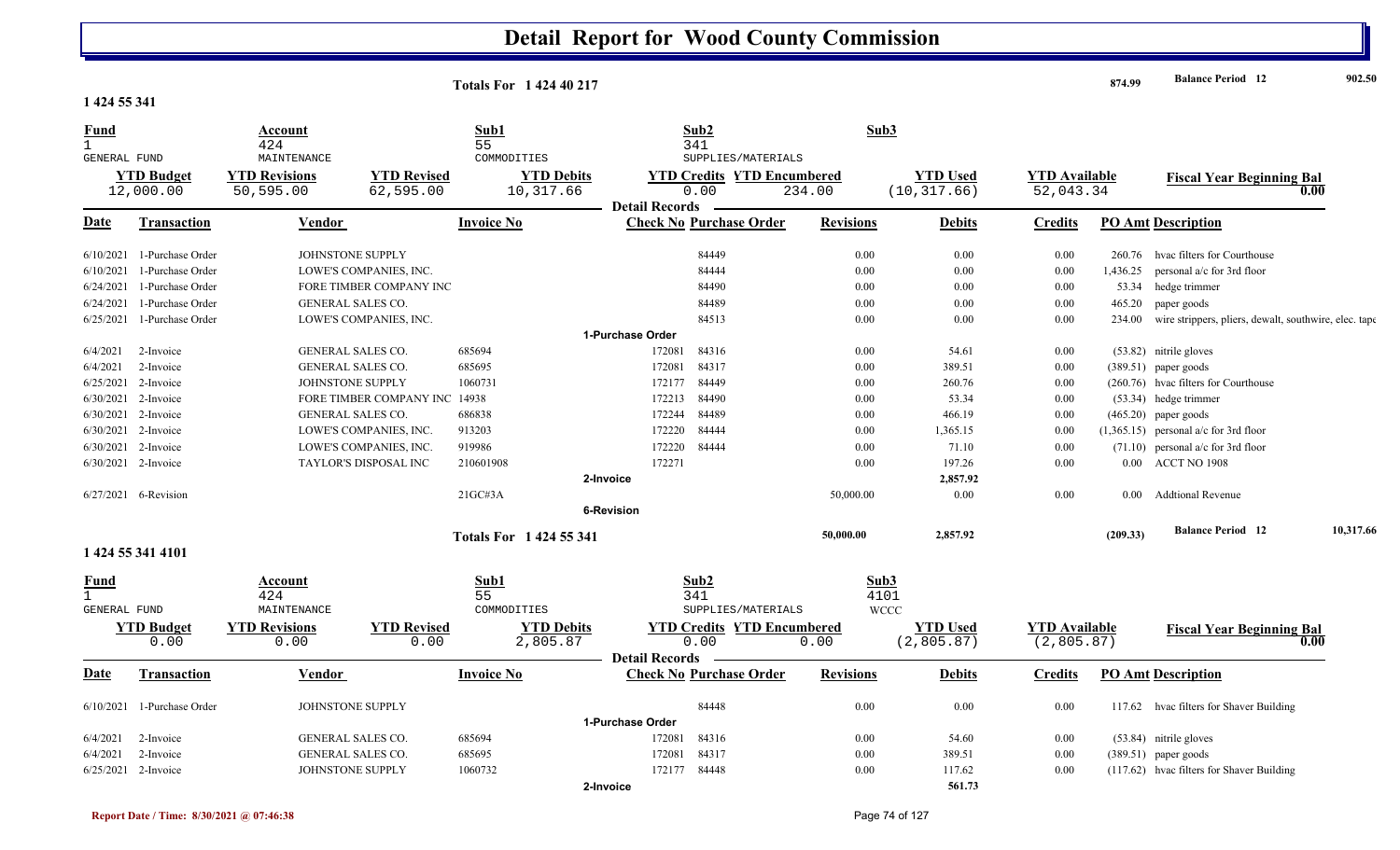|                             |                              |                          |                               |                              | <b>Detail Report for Wood County Commission</b>         |                  |                    |                      |          |                                  |          |
|-----------------------------|------------------------------|--------------------------|-------------------------------|------------------------------|---------------------------------------------------------|------------------|--------------------|----------------------|----------|----------------------------------|----------|
|                             | 1 424 55 341 4102            |                          |                               | Totals For 1 424 55 341 4101 |                                                         |                  | 561.73             |                      | (443.35) | <b>Balance Period</b> 12         | 2,805.87 |
|                             |                              |                          |                               |                              |                                                         |                  |                    |                      |          |                                  |          |
| <u>Fund</u><br>$\mathbf{1}$ |                              | Account<br>424           |                               | Sub1<br>55                   | Sub <sub>2</sub><br>341                                 | Sub3<br>4102     |                    |                      |          |                                  |          |
| <b>GENERAL FUND</b>         |                              | MAINTENANCE              |                               | COMMODITIES                  | SUPPLIES/MATERIALS                                      | <b>ANNEX</b>     |                    |                      |          |                                  |          |
|                             | <b>YTD Budget</b>            | <b>YTD Revisions</b>     | <b>YTD Revised</b>            | <b>YTD Debits</b>            | <b>YTD Credits YTD Encumbered</b>                       |                  | <b>YTD Used</b>    | <b>YTD Available</b> |          | <b>Fiscal Year Beginning Bal</b> |          |
|                             | 7,500.00                     | 58.00                    | 7,558.00                      | 2,934.05                     | 0.00                                                    | 0.14             | (2, 934.05)        | 4,623.81             |          | 0.00                             |          |
|                             |                              |                          |                               |                              | <b>Detail Records</b>                                   |                  |                    |                      |          |                                  |          |
| <b>Date</b>                 | <b>Transaction</b>           | <b>Vendor</b>            |                               | <b>Invoice No</b>            | <b>Check No Purchase Order</b>                          | <b>Revisions</b> | <b>Debits</b>      | <b>Credits</b>       |          | <b>PO Amt Description</b>        |          |
|                             | $6/10/2021$ 1-Purchase Order |                          | STUART OIL COMPANY            |                              | 84450                                                   | 0.00             | 0.00               | 0.00                 |          | 14.56 trimmer fuel               |          |
|                             | 6/24/2021 1-Purchase Order   |                          | FORE TIMBER COMPANY INC       |                              | 84490                                                   | 0.00             | 0.00               | 0.00                 |          | 53.33 hedge trimmer              |          |
|                             |                              |                          |                               |                              | 1-Purchase Order                                        |                  |                    |                      |          |                                  |          |
|                             | 6/30/2021 2-Invoice          |                          | FORE TIMBER COMPANY INC 14938 |                              | 172213<br>84490                                         | 0.00             | 53.33              | $0.00\,$             |          | (53.33) hedge trimmer            |          |
|                             | 6/30/2021 2-Invoice          |                          | STUART OIL COMPANY            | 00029639                     | 172257<br>84450                                         | 0.00             | 14.56              | 0.00                 |          | $(14.56)$ trimmer fuel           |          |
|                             |                              |                          |                               |                              | 2-Invoice                                               |                  | 67.89              |                      |          |                                  |          |
|                             |                              |                          |                               | Totals For 1 424 55 341 4102 |                                                         |                  | 67.89              |                      |          | <b>Balance Period</b> 12         | 2,934.05 |
|                             | 1 424 55 341 4104            |                          |                               |                              |                                                         |                  |                    |                      |          |                                  |          |
| <b>Fund</b>                 |                              | Account                  |                               | Sub1                         | Sub2                                                    | Sub3             |                    |                      |          |                                  |          |
| $\mathbf{1}$                |                              | 424                      |                               | 55                           | 341                                                     | 4104             |                    |                      |          |                                  |          |
| <b>GENERAL FUND</b>         |                              | MAINTENANCE              |                               | COMMODITIES                  | SUPPLIES/MATERIALS                                      |                  | OTHER BLDG         |                      |          |                                  |          |
|                             | <b>YTD Budget</b>            | <b>YTD Revisions</b>     | <b>YTD Revised</b>            | <b>YTD Debits</b>            | <b>YTD Credits YTD Encumbered</b>                       |                  | <b>YTD Used</b>    | <b>YTD</b> Available |          | <b>Fiscal Year Beginning Bal</b> |          |
|                             | 2,500.00                     | 56.00                    | 2,556.00                      | 5,808.68                     | 0.00                                                    | 0.14             | (5,808.68)         | (3, 252.82)          |          | 0.00                             |          |
| Date                        | Transaction                  | <b>Vendor</b>            |                               | <b>Invoice No</b>            | <b>Detail Records</b><br><b>Check No Purchase Order</b> | <b>Revisions</b> | <b>Debits</b>      | <b>Credits</b>       |          | <b>PO Amt Description</b>        |          |
|                             | 1-Purchase Order             | <b>GENERAL SALES CO.</b> |                               |                              | 84489                                                   | 0.00             | 0.00               |                      |          |                                  |          |
| 6/24/2021                   |                              |                          |                               |                              | 1-Purchase Order                                        |                  |                    | 0.00                 |          | 465.20 paper goods               |          |
| 6/4/2021                    | 2-Invoice                    | <b>GENERAL SALES CO.</b> |                               | 685694                       | 84316<br>172081                                         | 0.00             | 54.60              | $0.00\,$             |          | (53.84) nitrile gloves           |          |
| 6/4/2021                    | 2-Invoice                    | <b>GENERAL SALES CO.</b> |                               | 685695                       | 84317<br>172081                                         | 0.00             | 389.51             | 0.00                 |          | $(389.51)$ paper goods           |          |
|                             | 6/30/2021 2-Invoice          | <b>GENERAL SALES CO.</b> |                               | 686838                       | 84489<br>172244                                         | 0.00             | 466.19             | 0.00                 |          | $(465.20)$ paper goods           |          |
|                             |                              |                          |                               |                              | 2-Invoice                                               |                  | 910.30             |                      |          |                                  |          |
|                             |                              |                          |                               |                              |                                                         |                  | 910.30             |                      | (443.35) | <b>Balance Period 12</b>         | 5,808.68 |
|                             | 1 424 55 341 4106            |                          |                               | Totals For 1 424 55 341 4104 |                                                         |                  |                    |                      |          |                                  |          |
|                             |                              |                          |                               |                              |                                                         |                  |                    |                      |          |                                  |          |
| <b>Fund</b><br>$\mathbf{1}$ |                              | Account<br>424           |                               | Sub1<br>55                   | Sub2<br>341                                             | Sub3<br>4106     |                    |                      |          |                                  |          |
| GENERAL FUND                |                              | MAINTENANCE              |                               | COMMODITIES                  | SUPPLIES/MATERIALS                                      |                  | <b>MAINTENANCE</b> |                      |          |                                  |          |
|                             | <b>YTD Budget</b>            | <b>YTD Revisions</b>     | <b>YTD Revised</b>            | <b>YTD Debits</b>            | <b>YTD Credits YTD Encumbered</b>                       |                  | <b>YTD Used</b>    | <b>YTD Available</b> |          | <b>Fiscal Year Beginning Bal</b> |          |
|                             | 3,500.00                     | 85.00                    | 3,585.00                      | 3,713.65                     | 0.00                                                    | 2.09             | (3, 713.65)        | (130.74)             |          | 0.00                             |          |
|                             |                              |                          |                               |                              | <b>Detail Records</b>                                   |                  |                    |                      |          |                                  |          |
| Date                        | Transaction                  | <b>Vendor</b>            |                               | <b>Invoice No</b>            | <b>Check No Purchase Order</b>                          | <b>Revisions</b> | <b>Debits</b>      | <b>Credits</b>       |          | <b>PO Amt Description</b>        |          |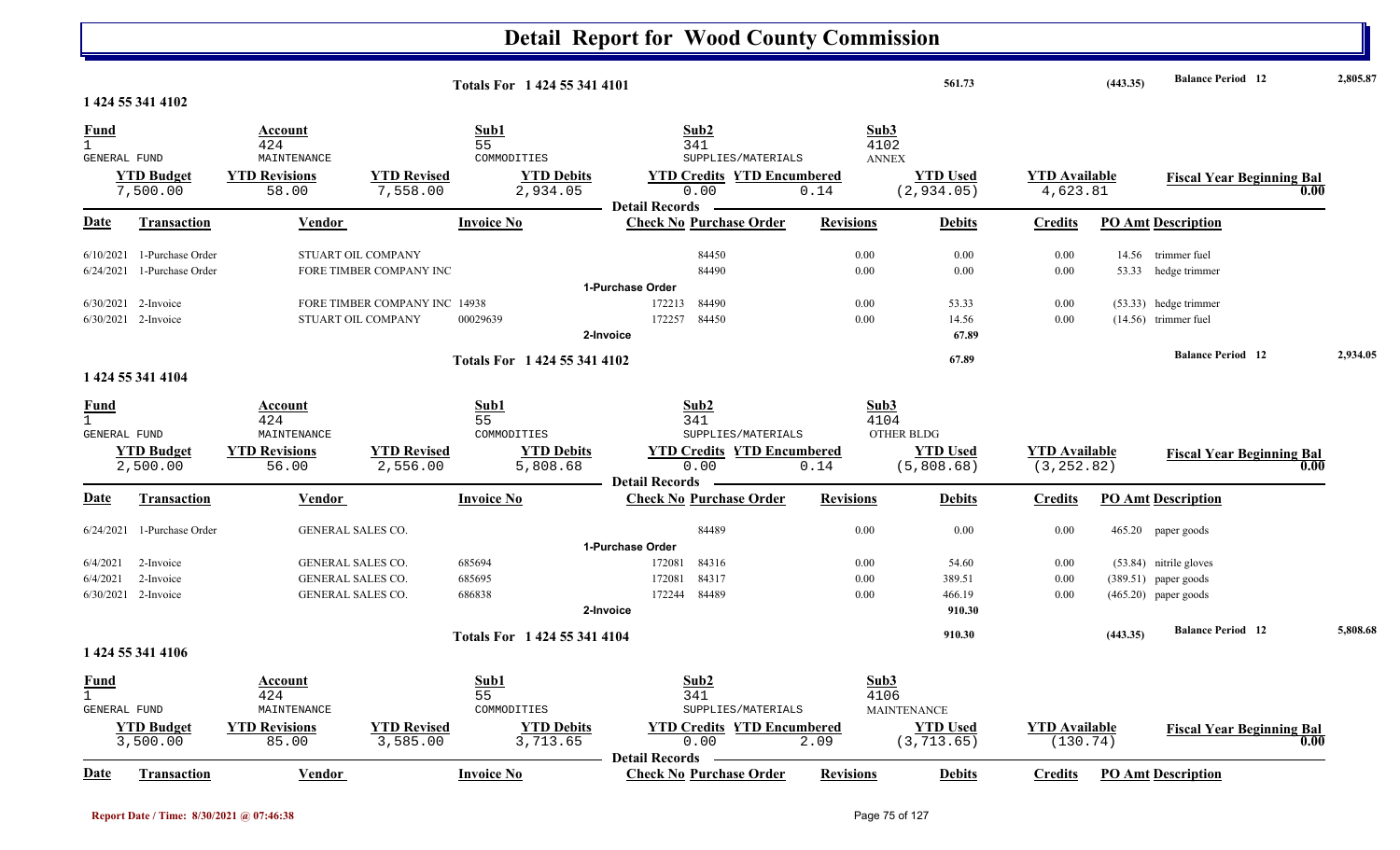|                                                             |                                                                                      |                                                                          |                                                                                                                                                                         |                                                            | <b>Detail Report for Wood County Commission</b>                                                                             |                                              |                                                                   |                                              |                 |                                                                                                                                                              |          |
|-------------------------------------------------------------|--------------------------------------------------------------------------------------|--------------------------------------------------------------------------|-------------------------------------------------------------------------------------------------------------------------------------------------------------------------|------------------------------------------------------------|-----------------------------------------------------------------------------------------------------------------------------|----------------------------------------------|-------------------------------------------------------------------|----------------------------------------------|-----------------|--------------------------------------------------------------------------------------------------------------------------------------------------------------|----------|
|                                                             | 6/24/2021 1-Purchase Order                                                           |                                                                          | <b>RUNYON LOCK SERVICE</b>                                                                                                                                              |                                                            | 84487                                                                                                                       | 0.00                                         | 0.00                                                              | 0.00                                         | 33.00 keys      |                                                                                                                                                              |          |
|                                                             | 6/29/2021 2-Invoice                                                                  |                                                                          | <b>RUNYON LOCK SERVICE</b>                                                                                                                                              | 54255                                                      | 1-Purchase Order<br>84487<br>172197<br>2-Invoice                                                                            | 0.00                                         | 33.00<br>33.00                                                    | 0.00                                         | $(33.00)$ keys  |                                                                                                                                                              |          |
|                                                             | 1 424 55 341 4109                                                                    |                                                                          |                                                                                                                                                                         | Totals For 1 424 55 341 4106                               |                                                                                                                             |                                              | 33.00                                                             |                                              |                 | <b>Balance Period 12</b>                                                                                                                                     | 3,713.65 |
| <u>Fund</u><br>$\mathbf{1}$                                 |                                                                                      | Account<br>424                                                           |                                                                                                                                                                         | Sub1<br>55                                                 | Sub2<br>341                                                                                                                 | Sub3<br>4109                                 |                                                                   |                                              |                 |                                                                                                                                                              |          |
| <b>GENERAL FUND</b>                                         | <b>YTD Budget</b><br>6,000.00                                                        | MAINTENANCE<br><b>YTD Revisions</b><br>507.00                            | <b>YTD Revised</b><br>6,507.00                                                                                                                                          | COMMODITIES<br><b>YTD Debits</b><br>5,680.98               | SUPPLIES/MATERIALS<br><b>YTD Credits YTD Encumbered</b><br>0.00                                                             | 106.95                                       | <b>JUDGE BLACK ANNEX</b><br><b>YTD Used</b><br>(5,680.98)         | <b>YTD Available</b><br>719.07               |                 | <b>Fiscal Year Beginning Bal</b>                                                                                                                             | 0.00     |
| <u>Date</u>                                                 | <b>Transaction</b>                                                                   | <b>Vendor</b>                                                            |                                                                                                                                                                         | <b>Invoice No</b>                                          | <b>Detail Records</b><br><b>Check No Purchase Order</b>                                                                     | <b>Revisions</b>                             | <b>Debits</b>                                                     | <b>Credits</b>                               |                 | <b>PO Amt Description</b>                                                                                                                                    |          |
| 6/10/2021<br>6/17/2021<br>6/24/2021                         | 1-Purchase Order<br>1-Purchase Order<br>1-Purchase Order                             |                                                                          | STUART OIL COMPANY<br>UNITED BANKCARD CENTER<br>FORE TIMBER COMPANY INC                                                                                                 |                                                            | 84450<br>84467<br>84490                                                                                                     | 0.00<br>0.00<br>0.00                         | 0.00<br>0.00<br>0.00                                              | 0.00<br>0.00<br>0.00                         | 106.95<br>53.33 | 14.56 trimmer fuel<br>est edwards dld dual inline dialer card QS1 Quick<br>hedge trimmer                                                                     |          |
| 6/24/2021                                                   | 1-Purchase Order                                                                     |                                                                          | <b>GENERAL SALES CO.</b>                                                                                                                                                |                                                            | 84489<br>1-Purchase Order                                                                                                   | 0.00                                         | 0.00                                                              | 0.00                                         | 465.20          | paper goods                                                                                                                                                  |          |
| 6/4/2021<br>6/4/2021<br>6/15/2021<br>6/30/2021<br>6/30/2021 | 2-Invoice<br>2-Invoice<br>2-Invoice<br>2-Invoice<br>2-Invoice<br>6/30/2021 2-Invoice |                                                                          | <b>GENERAL SALES CO.</b><br><b>GENERAL SALES CO.</b><br>UNITED BANKCARD CENTER 94833<br>FORE TIMBER COMPANY INC 14938<br><b>GENERAL SALES CO.</b><br>STUART OIL COMPANY | 685694<br>685695<br>686838<br>00029639                     | 172081<br>84316<br>84317<br>172081<br>84367<br>172151<br>84490<br>172213<br>84489<br>172244<br>84450<br>172257<br>2-Invoice | 0.00<br>0.00<br>0.00<br>0.00<br>0.00<br>0.00 | 54.60<br>389.51<br>140.30<br>53.33<br>466.19<br>14.56<br>1,118.49 | 0.00<br>0.00<br>0.00<br>0.00<br>0.00<br>0.00 |                 | (53.82) nitrile gloves<br>$(389.51)$ paper goods<br>(140.30) heat strips for hvac<br>(53.33) hedge trimmer<br>$(465.20)$ paper goods<br>(14.56) trimmer fuel |          |
|                                                             |                                                                                      |                                                                          |                                                                                                                                                                         | Totals For 1 424 55 341 4109                               |                                                                                                                             |                                              | 1,118.49                                                          |                                              | (476.68)        | <b>Balance Period 12</b>                                                                                                                                     | 5,680.98 |
| <u>Fund</u><br>$\mathbf{1}$<br><b>GENERAL FUND</b>          | 1 424 55 341 4110<br><b>YTD Budget</b><br>8,500.00                                   | <b>Account</b><br>424<br>MAINTENANCE<br><b>YTD Revisions</b><br>1,295.00 | <b>YTD Revised</b><br>9,795.00                                                                                                                                          | Sub1<br>55<br>COMMODITIES<br><b>YTD Debits</b><br>5,710.81 | Sub2<br>341<br>SUPPLIES/MATERIALS<br><b>YTD Credits YTD Encumbered</b><br>0.00                                              | Sub3<br>4110<br>0.15                         | <b>HINTGEN BUILDING</b><br><b>YTD Used</b><br>(5, 710.81)         | <b>YTD Available</b><br>4,084.04             |                 | <b>Fiscal Year Beginning Bal</b>                                                                                                                             | 0.00     |
| <b>Date</b>                                                 | <b>Transaction</b>                                                                   | <b>Vendor</b>                                                            |                                                                                                                                                                         | <b>Invoice No</b>                                          | <b>Detail Records</b><br><b>Check No Purchase Order</b>                                                                     | <b>Revisions</b>                             | <b>Debits</b>                                                     | <b>Credits</b>                               |                 | <b>PO Amt Description</b>                                                                                                                                    |          |
| 6/24/2021                                                   | 6/10/2021 1-Purchase Order<br>1-Purchase Order<br>6/24/2021 1-Purchase Order         |                                                                          | STUART OIL COMPANY<br>FORE TIMBER COMPANY INC<br>GENERAL SALES CO.                                                                                                      |                                                            | 84450<br>84490<br>84489                                                                                                     | $0.00\,$<br>0.00<br>$0.00\,$                 | $0.00\,$<br>0.00<br>0.00                                          | $0.00\,$<br>$0.00\,$<br>$0.00\,$             |                 | 14.56 trimmer fuel<br>53.33 hedge trimmer<br>465.20 paper goods                                                                                              |          |
| 6/4/2021<br>6/4/2021                                        | 2-Invoice<br>2-Invoice<br>6/30/2021 2-Invoice                                        |                                                                          | GENERAL SALES CO.<br>GENERAL SALES CO.<br>FORE TIMBER COMPANY INC 14938                                                                                                 | 685694<br>685695                                           | 1-Purchase Order<br>172081<br>84316<br>172081<br>84317<br>172213 84490                                                      | 0.00<br>0.00<br>$0.00\,$                     | 54.60<br>389.50<br>53.33                                          | $0.00\,$<br>0.00<br>0.00                     |                 | (53.84) nitrile gloves<br>$(389.50)$ paper goods<br>(53.33) hedge trimmer                                                                                    |          |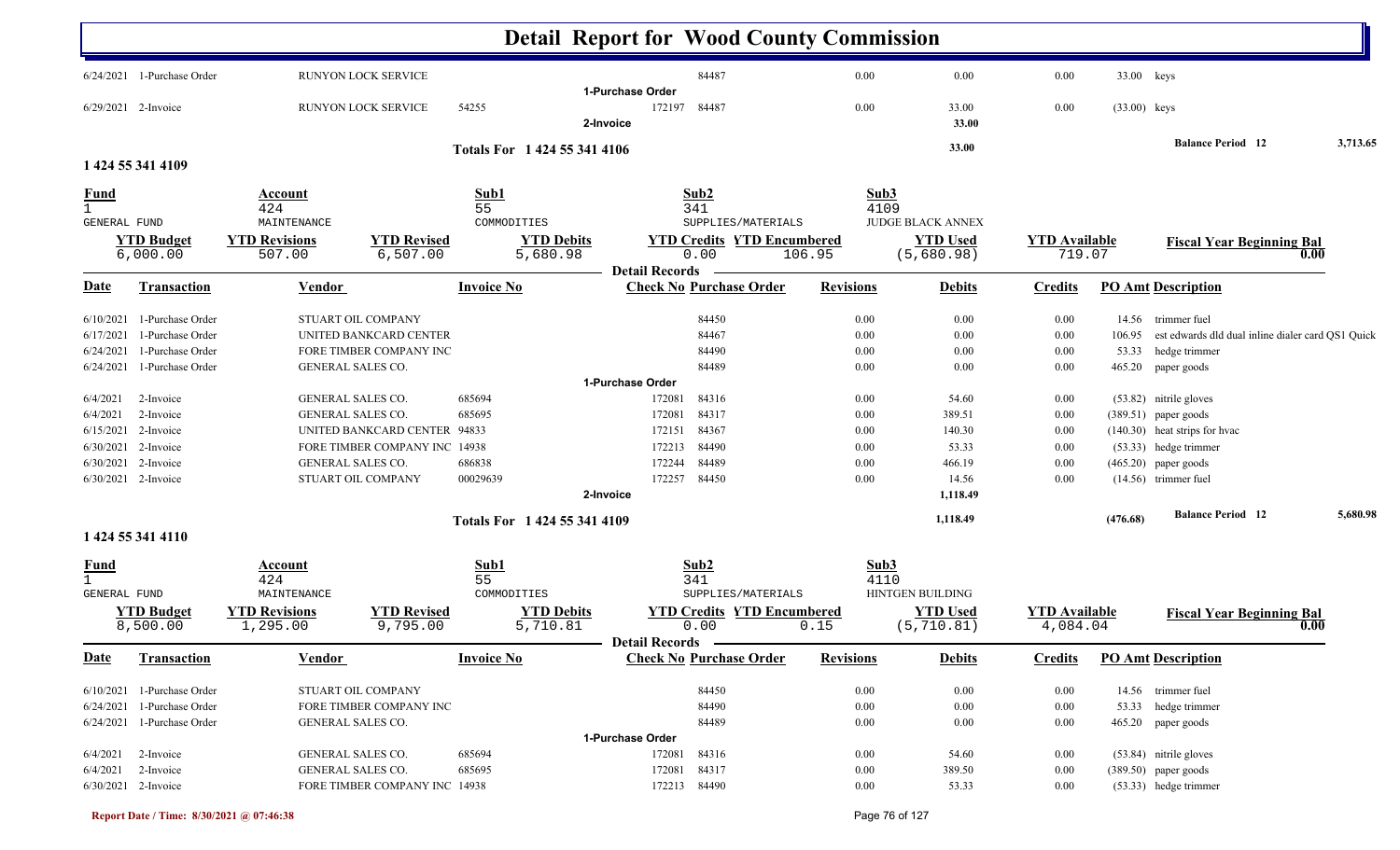|                                                    |                                              |                                                |                                                                      |                                     | <b>Detail Report for Wood County Commission</b>                    |                  |                                 |                                   |                   |                                                                |          |
|----------------------------------------------------|----------------------------------------------|------------------------------------------------|----------------------------------------------------------------------|-------------------------------------|--------------------------------------------------------------------|------------------|---------------------------------|-----------------------------------|-------------------|----------------------------------------------------------------|----------|
|                                                    | 6/30/2021 2-Invoice<br>6/30/2021 2-Invoice   | <b>GENERAL SALES CO.</b><br>STUART OIL COMPANY |                                                                      | 686838<br>00029639                  | 84489<br>172244<br>84450<br>172257<br>2-Invoice                    | 0.00<br>0.00     | 466.19<br>14.56<br>978.18       | 0.00<br>0.00                      |                   | $(465.20)$ paper goods<br>$(14.56)$ trimmer fuel               |          |
|                                                    |                                              |                                                |                                                                      | Totals For 1 424 55 341 4110        |                                                                    |                  | 978.18                          |                                   | (443.34)          | <b>Balance Period</b> 12                                       | 5,710.81 |
| 1 424 55 343                                       |                                              |                                                |                                                                      | Sub1                                | Sub2                                                               | Sub3             |                                 |                                   |                   |                                                                |          |
| <u>Fund</u><br>$\mathbf{1}$<br>GENERAL FUND        |                                              | Account<br>424<br>MAINTENANCE                  |                                                                      | 55<br>COMMODITIES                   | 343<br><b>AUTOMOBILE SUPPLIES</b>                                  |                  |                                 |                                   |                   |                                                                |          |
|                                                    | <b>YTD Budget</b><br>7,500.00                | <b>YTD Revisions</b><br>1,295.00               | <b>YTD Revised</b><br>8,795.00                                       | <b>YTD Debits</b><br>7,424.91       | <b>YTD Credits YTD Encumbered</b><br>0.00                          | 0.00             | <b>YTD Used</b><br>(7, 424.91)  | <b>YTD</b> Available<br>1,370.09  |                   | <b>Fiscal Year Beginning Bal</b><br>0.00                       |          |
| Date                                               | <b>Transaction</b>                           | <b>Vendor</b>                                  |                                                                      | <b>Invoice No</b>                   | <b>Detail Records</b><br><b>Check No Purchase Order</b>            | <b>Revisions</b> | <b>Debits</b>                   | <b>Credits</b>                    |                   | <b>PO Amt Description</b>                                      |          |
| 6/8/2021<br>6/30/2021                              | 2-Invoice<br>2-Invoice                       |                                                | ENGLEFIELD OIL COMPANY IN-510534<br>ENGLEFIELD OIL COMPANY IN-516279 |                                     | 84204<br>172105<br>84304<br>172264<br>2-Invoice                    | 0.00<br>0.00     | 732.41<br>876.38<br>1,608.79    | 0.00<br>0.00                      |                   | (732.41) FUEL FOR MAINTENANCE<br>(876.38) FUEL FOR MAINTENANCE |          |
|                                                    |                                              |                                                |                                                                      | Totals For 1 424 55 343             |                                                                    |                  | 1,608.79                        |                                   | (1,608.79)        | <b>Balance Period</b> 12                                       | 7,424.91 |
| 1 424 55 345                                       |                                              |                                                |                                                                      |                                     |                                                                    |                  |                                 |                                   |                   |                                                                |          |
| <b>Fund</b><br>$\mathbf{1}$<br><b>GENERAL FUND</b> |                                              | Account<br>424<br>MAINTENANCE                  |                                                                      | Sub1<br>55<br>COMMODITIES           | Sub2<br>345<br>UNIFORMS                                            | Sub3             |                                 |                                   |                   |                                                                |          |
|                                                    | <b>YTD Budget</b><br>4,200.00                | <b>YTD Revisions</b><br>0.00                   | <b>YTD Revised</b><br>4,200.00                                       | <b>YTD Debits</b><br>3,097.90       | <b>YTD Credits YTD Encumbered</b><br>0.00<br><b>Detail Records</b> | 500.00           | <b>YTD Used</b><br>(3,097.90)   | <b>YTD</b> Available<br>602.10    |                   | <b>Fiscal Year Beginning Bal</b><br>0.00                       |          |
| <b>Date</b>                                        | <b>Transaction</b>                           | Vendor                                         |                                                                      | <b>Invoice No</b>                   | <b>Check No Purchase Order</b>                                     | <b>Revisions</b> | <b>Debits</b>                   | <b>Credits</b>                    |                   | <b>PO Amt Description</b>                                      |          |
| 6/10/2021<br>6/10/2021                             | 1-Purchase Order<br>1-Purchase Order         | <b>SHIRT TALES</b>                             | UNITED BANKCARD CENTER                                               |                                     | 84451<br>84452<br>1-Purchase Order                                 | 0.00<br>0.00     | 0.00<br>0.00                    | 0.00<br>0.00                      | 192.47<br>500.00  | shirts<br>paints for maint crew                                |          |
|                                                    | $6/22/2021$ 2-Invoice<br>6/30/2021 2-Invoice | <b>SHIRT TALES</b><br><b>SHIRT TALES</b>       |                                                                      | <b>INV-6857</b><br><b>INV-6802</b>  | 84451<br>172162<br>172255 84158<br>2-Invoice                       | 0.00<br>0.00     | 192.47<br>508.25<br>700.72      | 0.00<br>0.00                      | $(192.47)$ shirts | (508.25) summer uniforms for crew                              |          |
|                                                    |                                              |                                                |                                                                      | <b>Totals For 1424 55 345</b>       |                                                                    |                  | 700.72                          |                                   | (8.25)            | <b>Balance Period</b> 12                                       | 3,097.90 |
| 1 428 40 230                                       |                                              |                                                |                                                                      |                                     |                                                                    |                  |                                 |                                   |                   |                                                                |          |
| <b>Fund</b><br>$\mathbf{1}$<br>GENERAL FUND        |                                              | <b>Account</b><br>428<br>DATA PROCESSING       |                                                                      | Sub1<br>40<br>CONTRACTURAL SERVICES | Sub2<br>230<br>CONTRACTED SERVICES                                 | Sub3             |                                 |                                   |                   |                                                                |          |
|                                                    | <b>YTD Budget</b><br>90,000.00               | <b>YTD Revisions</b><br>0.00                   | <b>YTD Revised</b><br>90,000.00                                      | <b>YTD Debits</b><br>77,452.08      | <b>YTD Credits YTD Encumbered</b><br>0.00<br><b>Detail Records</b> | 472.00           | <b>YTD Used</b><br>(77, 452.08) | <b>YTD Available</b><br>12,075.92 |                   | <b>Fiscal Year Beginning Bal</b><br>0.00                       |          |
| <u>Date</u>                                        | <b>Transaction</b>                           | <b>Vendor</b>                                  |                                                                      | <b>Invoice No</b>                   | <b>Check No Purchase Order</b>                                     | <b>Revisions</b> | <b>Debits</b>                   | <b>Credits</b>                    |                   | <b>PO</b> Amt Description                                      |          |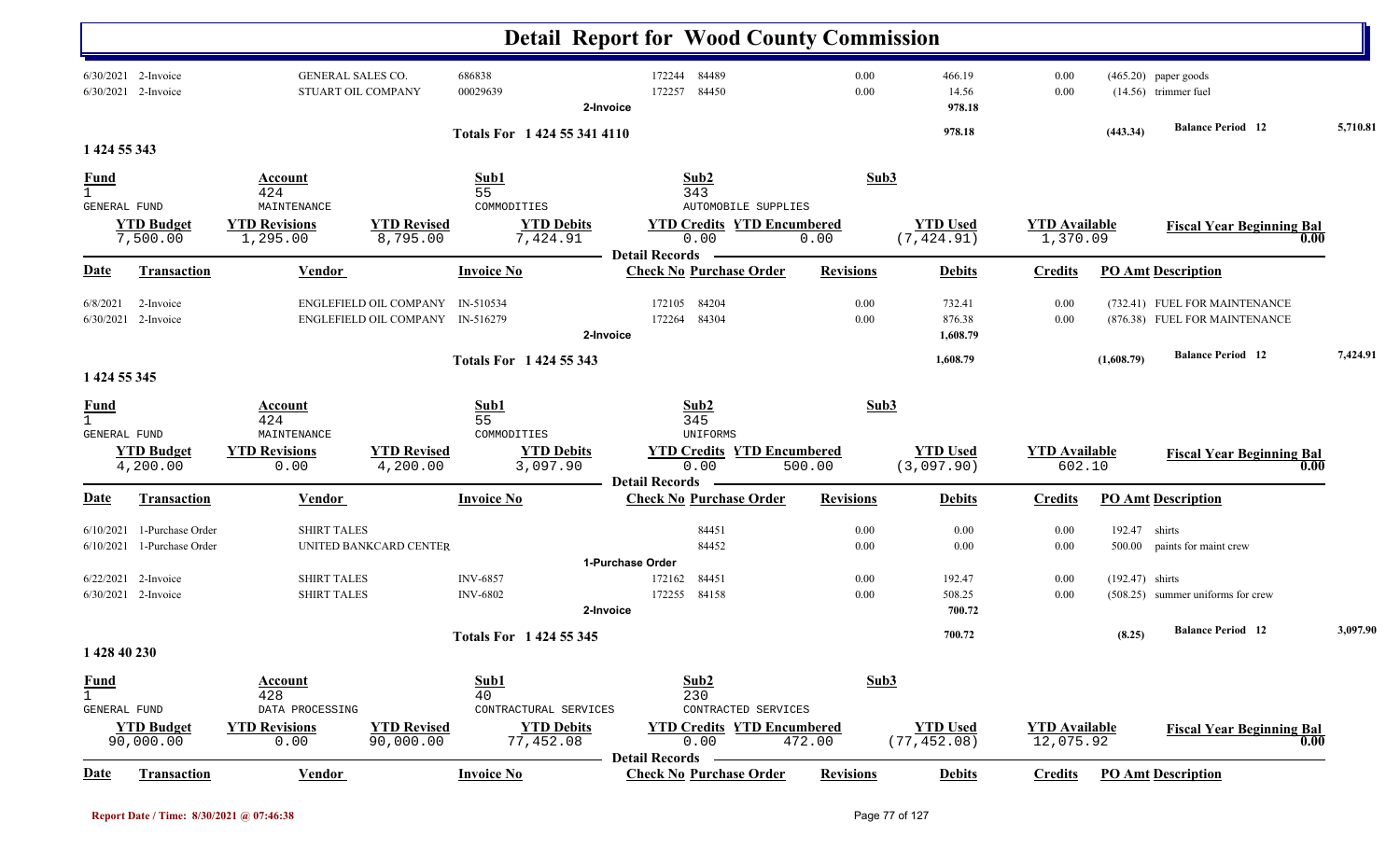|                                   |                                                         |                               | <b>Detail Report for Wood County Commission</b> |                  |                                 |                                  |            |                                              |
|-----------------------------------|---------------------------------------------------------|-------------------------------|-------------------------------------------------|------------------|---------------------------------|----------------------------------|------------|----------------------------------------------|
| 1-Purchase Order<br>6/7/2021      | UNITED BANKCARD CENTER                                  |                               | 84426                                           | 0.00             | 0.00                            | 0.00                             | 472.00     | SKEDDA RESERVATION SUBSCRIPTION              |
| 1-Purchase Order<br>6/10/2021     | PLANET TECHNOLOGIES                                     |                               | 84439                                           | 0.00             | 0.00                            | 0.00                             | 8,680.32   | OFFICE 365 RENEWAL                           |
| 1-Purchase Order<br>6/17/2021     | <b>INSIGHT</b>                                          |                               | 84481                                           | 0.00             | 0.00                            | 0.00                             |            | 637.36 MICROSOFT OFFICE PROFESSIONAL; MICR   |
|                                   |                                                         |                               | 1-Purchase Order                                |                  |                                 |                                  |            |                                              |
| 6/22/2021 2-Invoice               | PLANET TECHNOLOGIES                                     | 1003814                       | 84239<br>172161                                 | 0.00             | 28.16                           | 0.00                             |            | (28.16) EMAIL LICENSES                       |
| 2-Invoice<br>6/30/2021            | <b>INSIGHT</b>                                          | 1100841064                    | 84368<br>172218                                 | 0.00             | 283.82                          | 0.00                             |            | (283.82) HPE DUAL PORT HARD DRIVES; NEW-DRIV |
| 6/30/2021<br>2-Invoice            | <b>INSIGHT</b>                                          | 1100843226                    | 172218<br>84368                                 | 0.00             | 775.08                          | 0.00                             |            | (775.08) HPE DUAL PORT HARD DRIVES; NEW-DRIV |
| 2-Invoice<br>6/30/2021            | <b>INSIGHT</b>                                          | 1100845362                    | 84481<br>172218                                 | 0.00             | 637.69                          | 0.00                             |            | (637.36) MICROSOFT OFFICE PROFESSIONAL; MICF |
| 6/30/2021 2-Invoice               | PLANET TECHNOLOGIES                                     | 1004060                       | 84439<br>172269                                 | 0.00             | 8,680.32                        | 0.00                             |            | (8,680.32) OFFICE 365 RENEWAL                |
|                                   |                                                         |                               | 2-Invoice                                       |                  | 10,405.07                       |                                  |            |                                              |
|                                   |                                                         | <b>Totals For 142840230</b>   |                                                 |                  | 10,405.07                       |                                  | (615.06)   | 77,452.08<br><b>Balance Period</b> 12        |
| 1 428 55 341                      |                                                         |                               |                                                 |                  |                                 |                                  |            |                                              |
| <u>Fund</u>                       | Account                                                 | Sub1                          | Sub2                                            | Sub3             |                                 |                                  |            |                                              |
|                                   | 428                                                     | 55                            | 341                                             |                  |                                 |                                  |            |                                              |
| GENERAL FUND                      | DATA PROCESSING                                         | COMMODITIES                   | SUPPLIES/MATERIALS                              |                  |                                 |                                  |            |                                              |
| <b>YTD Budget</b>                 | <b>YTD Revised</b><br><b>YTD Revisions</b><br>44,352.00 | <b>YTD Debits</b>             | <b>YTD Credits YTD Encumbered</b><br>0.00       |                  | <b>YTD Used</b><br>(34, 020.18) | <b>YTD Available</b><br>9,432.79 |            | <b>Fiscal Year Beginning Bal</b><br>0.00     |
| 22,500.00                         | 21,852.00                                               | 34,020.18                     | <b>Detail Records</b>                           | 899.03           |                                 |                                  |            |                                              |
| <b>Date</b><br><b>Transaction</b> | <b>Vendor</b>                                           | <b>Invoice No</b>             | <b>Check No Purchase Order</b>                  | <b>Revisions</b> | <b>Debits</b>                   | <b>Credits</b>                   |            | <b>PO Amt Description</b>                    |
| 1-Purchase Order<br>6/3/2021      | <b>INSIGHT</b>                                          |                               | 84398                                           | 0.00             | 0.00                            | 0.00                             |            | 261.44 INK CARTRIDGES                        |
| 1-Purchase Order<br>6/3/2021      | <b>INSIGHT</b>                                          |                               | 84415                                           | 0.00             | 0.00                            | 0.00                             | 107.83     | <b>ADAPTERS</b>                              |
| 1-Purchase Order<br>6/10/2021     | <b>INSIGHT</b>                                          |                               | 84445                                           | 0.00             | 0.00                            | $0.00\,$                         |            | 27.12 HP TONER                               |
| 1-Purchase Order<br>6/17/2021     | <b>INSIGHT</b>                                          |                               | 84484                                           | 0.00             | 0.00                            | 0.00                             | 438.46     | <b>TONER</b>                                 |
| 1-Purchase Order<br>6/17/2021     | <b>INSIGHT</b>                                          |                               | 84485                                           | 0.00             | 0.00                            | $0.00\,$                         | 254.44     | APC REPLACEMENT BATTERY CARTRIDGI            |
| 6/28/2021<br>1-Purchase Order     | <b>INSIGHT</b>                                          |                               | 84507                                           | 0.00             | 0.00                            | $0.00\,$                         | 91.98      | <b>TONER</b>                                 |
| 6/28/2021<br>1-Purchase Order     | <b>INSIGHT</b>                                          |                               | 84516                                           | 0.00             | 0.00                            | 0.00                             |            | 807.05 TONER                                 |
|                                   |                                                         |                               | 1-Purchase Order                                |                  |                                 |                                  |            |                                              |
| 6/4/2021<br>2-Invoice             | <b>INSIGHT</b>                                          | 1100837887                    | 84323<br>172084                                 | 0.00             | 867.04                          | 0.00                             |            | (867.04) TONER                               |
| 6/4/2021<br>2-Invoice             | <b>INSIGHT</b>                                          | 1100838316                    | 172084<br>84325                                 | 0.00             | 381.08                          | 0.00                             |            | (381.08) TONER                               |
| 6/4/2021<br>2-Invoice             | <b>INSIGHT</b>                                          | 1100838792                    | 84088<br>172084                                 | 0.00             | 309.99                          | 0.00                             |            | (309.99) PRINTER                             |
| 2-Invoice<br>6/15/2021            | <b>INSIGHT</b>                                          | 1100840862                    | 84415<br>172147                                 | 0.00             | 107.83                          | 0.00                             |            | (107.83) ADAPTERS                            |
| 2-Invoice<br>6/15/2021            | <b>INSIGHT</b>                                          | 1100839063                    | 84369<br>172147                                 | 0.00             | 256.99                          | 0.00                             |            | (256.99) HP NEVERSTOP 1001NW CARTRIDGE       |
| $6/15/2021$ 2-Invoice             | <b>INSIGHT</b>                                          | 1100839062                    | 84390<br>172147                                 | 0.00             | 583.05                          | 0.00                             |            | (583.05) TONER                               |
| $6/15/2021$ 2-Invoice             | <b>INSIGHT</b>                                          | 1100839061                    | 172147 84357                                    | $0.00\,$         | 417.74                          | $0.00\,$                         |            | (417.74) HPE MIDLINE HARD DRIVE              |
| $6/15/2021$ 2-Invoice             | UNITED BANKCARD CENTER 111-7737020-573                  |                               | 172151 84241                                    | $0.00\,$         | 400.00                          | $0.00\,$                         |            | (400.00) SERVER HARDDRIVES                   |
| 6/30/2021 2-Invoice               | INSIGHT                                                 | 1100841066                    | 172218 84398                                    | $0.00\,$         | 261.44                          | $0.00\,$                         |            | (261.44) INK CARTRIDGES                      |
| 6/30/2021 2-Invoice               | INSIGHT                                                 | 1100842815                    | 172218 84445                                    | $0.00\,$         | 27.12                           | $0.00\,$                         |            | $(27.12)$ HP TONER                           |
| 6/30/2021 2-Invoice               | <b>INSIGHT</b>                                          | 1100845359                    | 172218 84484                                    | $0.00\,$         | 438.46                          | $0.00\,$                         |            | (438.46) TONER                               |
| $6/30/2021$ 2-Invoice             | <b>INSIGHT</b>                                          | 1100845175                    | 172218 84485                                    | $0.00\,$         | 254.44                          | $0.00\,$                         |            | (254.44) APC REPLACEMENT BATTERY CARTRIDGI   |
|                                   |                                                         |                               | 2-Invoice                                       |                  | 4,305.18                        |                                  |            |                                              |
| 6/27/2021 6-Revision              |                                                         | $21G$ C#3B                    |                                                 | 10,000.00        | $0.00\,$                        | 0.00                             |            | 0.00 Addtional Allocation                    |
|                                   |                                                         |                               | 6-Revision                                      |                  |                                 |                                  |            |                                              |
|                                   |                                                         | <b>Totals For 1428 55 341</b> |                                                 | 10,000.00        | 4,305.18                        |                                  | (2,316.86) | <b>Balance Period 12</b><br>34,020.18        |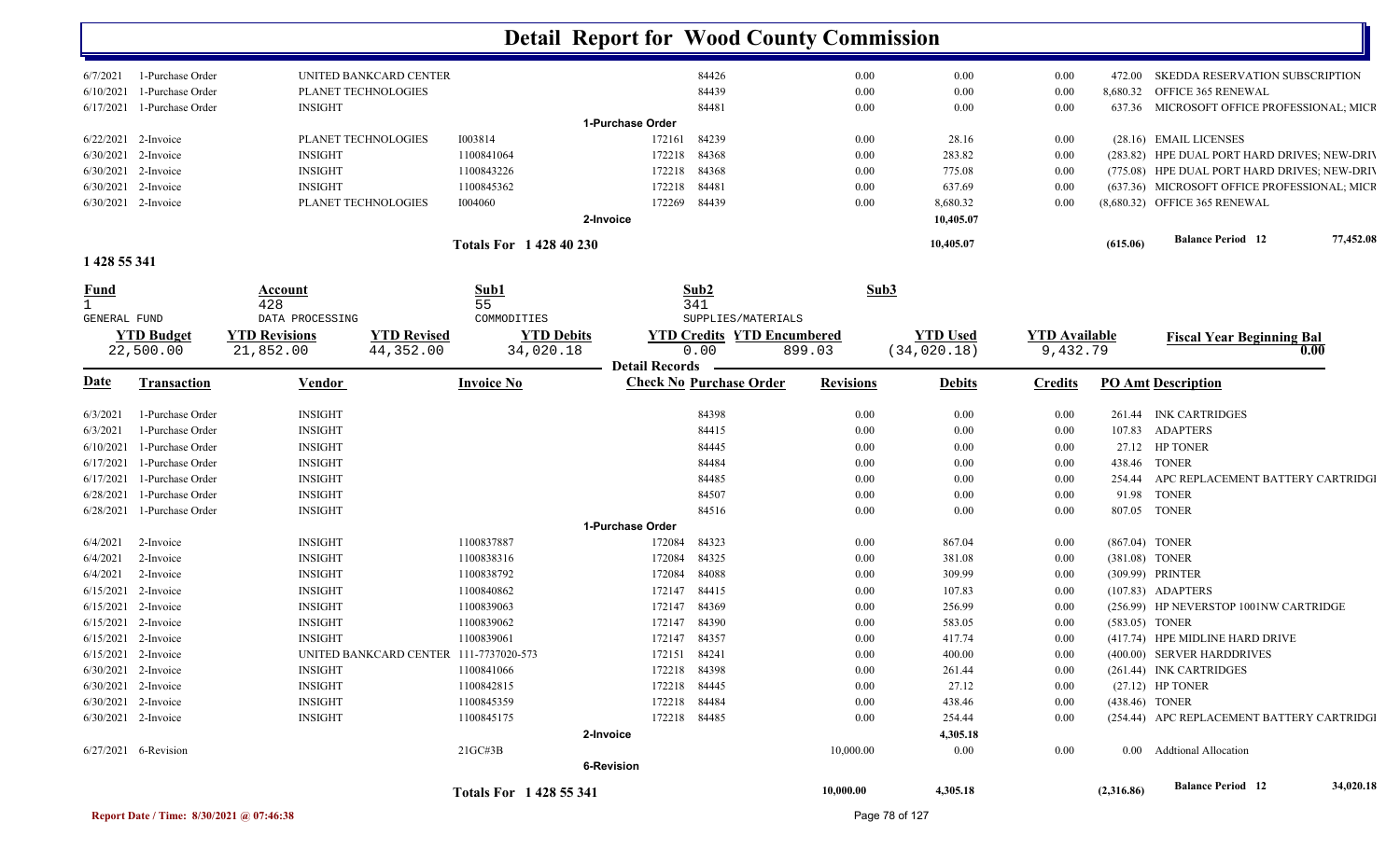#### **1 428 65 459**

| <b>Fund</b><br>$\mathbf{1}$ |                     | Account<br>428              |                                     | Sub1<br>65                  | Sub2<br>459                       | Sub3             |                       |                      |            |                                              |           |
|-----------------------------|---------------------|-----------------------------|-------------------------------------|-----------------------------|-----------------------------------|------------------|-----------------------|----------------------|------------|----------------------------------------------|-----------|
| GENERAL FUND                |                     | DATA PROCESSING             |                                     | CAPITAL OUTLAY              | EQUIPMENT                         |                  |                       |                      |            |                                              |           |
|                             | <b>YTD Budget</b>   | <b>YTD Revisions</b>        | <b>YTD Revised</b>                  | <b>YTD Debits</b>           | <b>YTD Credits YTD Encumbered</b> |                  | <b>YTD Used</b>       | <b>YTD Available</b> |            | <b>Fiscal Year Beginning Bal</b>             |           |
|                             | 44,000.00           | 1,756.00                    | 45,756.00                           | 52,101.61                   | 0.00                              | 3,031.26         | (52, 101.61)          | (9, 376.87)          |            | 0.00                                         |           |
|                             |                     |                             |                                     |                             | <b>Detail Records</b>             |                  |                       |                      |            |                                              |           |
| Date                        | Transaction         | Vendor                      |                                     | <b>Invoice No</b>           | <b>Check No Purchase Order</b>    | <b>Revisions</b> | <b>Debits</b>         | <b>Credits</b>       |            | <b>PO Amt Description</b>                    |           |
| 6/3/2021                    | 1-Purchase Order    |                             | UNITED BANKCARD CENTER              |                             | 84421                             | 0.00             | 0.00                  | 0.00                 | 389.98     | <b>SERVER HARDDRIVE</b>                      |           |
| 6/7/2021                    | 1-Purchase Order    |                             | UNITED BANKCARD CENTER              |                             | 84424                             | 0.00             | 0.00                  | 0.00                 | 268.90     | <b>PRINTER</b>                               |           |
| 6/7/2021                    | 1-Purchase Order    |                             | UNITED BANKCARD CENTER              |                             | 84425                             | 0.00             | 0.00                  | 0.00                 | 1,233.50   | EQUIPMENT FOR AUDIO SYSTEM IN COMN           |           |
| 6/10/2021                   | 1-Purchase Order    |                             | UNITED BANKCARD CENTER              |                             | 84440                             | 0.00             | 0.00                  | 0.00                 | 298.90     | <b>HP LASERJET PRINTER</b>                   |           |
| 6/17/2021                   | 1-Purchase Order    | <b>INSIGHT</b>              |                                     |                             | 84480                             | 0.00             | 0.00                  | 0.00                 | 839.98     | <b>HP LASERJET PRINTER</b>                   |           |
|                             |                     |                             |                                     |                             | 1-Purchase Order                  |                  |                       |                      |            |                                              |           |
|                             | 6/15/2021 2-Invoice |                             | UNITED BANKCARD CENTER P7338777LK3G |                             | 84328<br>172151                   | 0.00             | 128.27                | 0.00                 |            | (128.27) DROPBOX PLUS ANNUAL PLAN            |           |
|                             |                     |                             |                                     |                             | 2-Invoice                         |                  | 128.27                |                      |            |                                              |           |
|                             |                     |                             |                                     | <b>Totals For 142865459</b> |                                   |                  | 128.27                |                      | 2,902.99   | <b>Balance Period 12</b>                     | 52,101.61 |
|                             | 1 442 40 230 7454   |                             |                                     |                             |                                   |                  |                       |                      |            |                                              |           |
| Fund                        |                     | Account                     |                                     | Sub1                        | Sub2                              | Sub3             |                       |                      |            |                                              |           |
| $\mathbf{1}$                |                     | 442                         |                                     | 40                          | 230                               | 7454             |                       |                      |            |                                              |           |
|                             |                     |                             |                                     |                             |                                   |                  |                       |                      |            |                                              |           |
| <b>GENERAL FUND</b>         |                     | FEDERAL GRANTS              |                                     | CONTRACTURAL SERVICES       | CONTRACTED SERVICES               |                  | <b>COVID-19 FUNDS</b> |                      |            |                                              |           |
|                             | <b>YTD Budget</b>   | <b>YTD Revisions</b>        | <b>YTD Revised</b>                  | <b>YTD Debits</b>           | <b>YTD Credits YTD Encumbered</b> |                  | <b>YTD Used</b>       | <b>YTD Available</b> |            |                                              |           |
|                             | 0.00                | 687.00                      | 687.00                              | 159,769.39                  | 0.00                              | 1,344.57         | (159, 769.39)         | (160, 426.96)        |            | <b>Fiscal Year Beginning Bal</b><br>0.00     |           |
|                             |                     |                             |                                     |                             | <b>Detail Records</b>             |                  |                       |                      |            |                                              |           |
| <b>Date</b>                 | Transaction         | Vendor                      |                                     | <b>Invoice No</b>           | <b>Check No Purchase Order</b>    | <b>Revisions</b> | <b>Debits</b>         | <b>Credits</b>       |            | <b>PO Amt Description</b>                    |           |
| 6/24/2021                   | 1-Purchase Order    |                             | LOWE'S COMPANIES, INC.              |                             | 84488                             | 0.00             | 0.00                  | 0.00                 | 299.66     | court room partition supply                  |           |
|                             |                     |                             |                                     |                             | 1-Purchase Order                  |                  |                       |                      |            |                                              |           |
| 6/8/2021                    | 2-Invoice           |                             | LOWE'S COMPANIES, INC.              | 912658                      | 84182<br>172109                   | 0.00             | 145.54                | 0.00                 |            | (145.54) frame materials for covid partition |           |
| 6/8/2021                    | 2-Invoice           |                             | LOWE'S COMPANIES, INC.              | 913878                      | 172109<br>84182                   | 0.00             | 60.60                 | 0.00                 | (60.60)    | frame materials for covid partition          |           |
| 6/8/2021                    | 2-Invoice           |                             | LOWE'S COMPANIES, INC.              | 913808                      | 84182<br>172109                   | 0.00             | 206.96                | 0.00                 | (206.96)   | frame materials for covid partition          |           |
| 6/8/2021                    | 2-Invoice           |                             | LOWE'S COMPANIES, INC.              | 913320                      | 84182<br>172109                   | 0.00             | 89.85                 | 0.00                 | (89.85)    | frame materials for covid partition          |           |
| 6/8/2021                    | 2-Invoice           |                             | LOWE'S COMPANIES, INC.              | 903083                      | 84182<br>172109                   | 0.00             | 128.12                | 0.00                 | (97.05)    | frame materials for covid partition          |           |
| 6/8/2021                    | 2-Invoice           |                             | LOWE'S COMPANIES, INC.              | 995790                      | 84310<br>172109                   | 0.00             | 4,952.40              | 0.00                 | (4,952.40) | Covid partition materials                    |           |
| 6/8/2021                    | 2-Invoice           |                             | LOWE'S COMPANIES, INC.              | 913868                      | 84314<br>172109                   | 0.00             | 140.64                | 0.00                 | (140.64)   | supplies for partitions (covid)              |           |
| 6/8/2021                    | 2-Invoice           |                             | LOWE'S COMPANIES, INC.              | 997161                      | 172109                            | 0.00             | (4,952.40)            | 0.00                 | $0.00\,$   | <b>RETURN - INV 995790</b>                   |           |
| 6/30/2021                   | 2-Invoice           |                             | LOWE'S COMPANIES, INC.              | 913316                      | 172220<br>84488                   | 0.00             | 242.71                | 0.00                 | (242.71)   | court room partition supply                  |           |
| 6/30/2021                   | 2-Invoice           |                             | LOWE'S COMPANIES, INC.              | 911583                      | 172220<br>84488                   | 0.00             | 132.05                | 0.00                 | (57.29)    | court room partition supply                  |           |
| 6/30/2021                   | 2-Invoice           |                             | LOWE'S COMPANIES, INC.              | 917879                      | 172220<br>84488                   | 0.00             | (75.10)               | 0.00                 | 0.34       | court room partition supply                  |           |
| 6/30/2021                   | 2-Invoice           | <b>NOLAN'S SERVICES LLC</b> |                                     | 6646                        | 172251                            | 0.00             | 7,121.67              | 0.00                 | 0.00       | COVID - 19 DISINFECTING - JUNE 2021          |           |
|                             | 6/30/2021 2-Invoice | NOLAN'S SERVICES LLC        |                                     | 6642                        | 172251                            | 0.00             | 7,121.67              | 0.00                 | 0.00       | COVID - 19 DISINFECTING - MAY 2021           |           |

M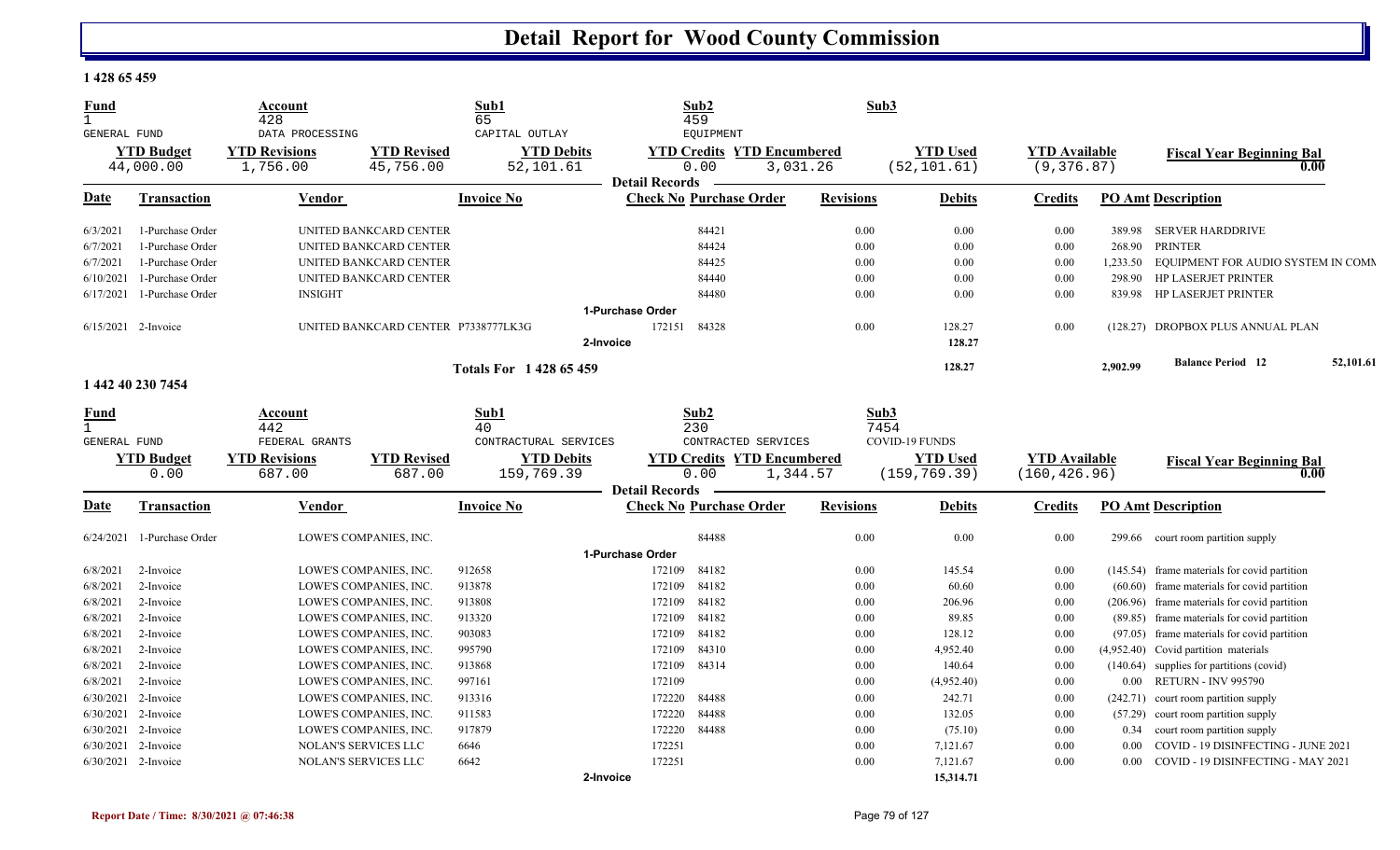|                              |                             |                                   |                                 |                                | <b>Detail Report for Wood County Commission</b> |                  |                         |                                   |                  |                                   |            |
|------------------------------|-----------------------------|-----------------------------------|---------------------------------|--------------------------------|-------------------------------------------------|------------------|-------------------------|-----------------------------------|------------------|-----------------------------------|------------|
|                              |                             |                                   |                                 | Totals For 1 442 40 230 7454   |                                                 |                  | 15,314.71               |                                   | (5,693.04)       | <b>Balance Period</b> 12          | 159,769.39 |
| 1 443 40 230                 |                             |                                   |                                 |                                |                                                 |                  |                         |                                   |                  |                                   |            |
| <b>Fund</b>                  |                             | Account                           |                                 | Sub1                           | Sub2                                            | Sub3             |                         |                                   |                  |                                   |            |
| $\mathbf{1}$<br>GENERAL FUND |                             | 443<br>STATE GRANTS               |                                 | 40<br>CONTRACTURAL SERVICES    | 230<br>CONTRACTED SERVICES                      |                  |                         |                                   |                  |                                   |            |
|                              | <b>YTD Budget</b>           | <b>YTD Revisions</b>              | <b>YTD Revised</b>              | <b>YTD Debits</b>              | <b>YTD Credits YTD Encumbered</b>               |                  | <b>YTD Used</b>         | <b>YTD Available</b>              |                  | <b>Fiscal Year Beginning Bal</b>  |            |
|                              | 600,000.00                  | 300,000.00                        | 900,000.00                      | 0.00                           | 0.00                                            | 0.00             | 0.00                    | 900,000.00                        |                  |                                   | 0.00       |
|                              |                             |                                   |                                 |                                | <b>Detail Records</b>                           |                  |                         |                                   |                  |                                   |            |
| <u>Date</u>                  | <b>Transaction</b>          | <b>Vendor</b>                     |                                 | <b>Invoice No</b>              | <b>Check No Purchase Order</b>                  | <b>Revisions</b> | <b>Debits</b>           | <b>Credits</b>                    |                  | <b>PO Amt Description</b>         |            |
|                              | $6/27/2021$ 6-Revision      |                                   |                                 | 21GC#3A                        | <b>6-Revision</b>                               | 300,000.00       | 0.00                    | 0.00                              | 0.00             | <b>Addtional Revenue</b>          |            |
|                              |                             |                                   |                                 |                                |                                                 | 300,000.00       |                         |                                   |                  | <b>Balance Period</b> 12          | 0.00       |
|                              | 1 443 40 230 7092           |                                   |                                 | <b>Totals For 1 443 40 230</b> |                                                 |                  |                         |                                   |                  |                                   |            |
| <u>Fund</u>                  |                             | Account                           |                                 | Sub1                           | Sub2                                            | Sub3             |                         |                                   |                  |                                   |            |
| $\mathbf{1}$                 |                             | 443                               |                                 | 40                             | 230                                             | 7092             |                         |                                   |                  |                                   |            |
| <b>GENERAL FUND</b>          |                             | STATE GRANTS                      |                                 | CONTRACTURAL SERVICES          | CONTRACTED SERVICES                             |                  | 13LEDA0740              |                                   |                  |                                   |            |
|                              | <b>YTD Budget</b><br>0.00   | <b>YTD Revisions</b><br>50,000.00 | <b>YTD Revised</b><br>50,000.00 | <b>YTD Debits</b><br>0.00      | <b>YTD Credits YTD Encumbered</b><br>0.00       | 0.00             | <b>YTD</b> Used<br>0.00 | <b>YTD Available</b><br>50,000.00 |                  | <b>Fiscal Year Beginning Bal</b>  | 0.00       |
|                              |                             |                                   |                                 |                                | <b>Detail Records</b>                           |                  |                         |                                   |                  |                                   |            |
| Date                         | <b>Transaction</b>          | Vendor                            |                                 | <b>Invoice No</b>              | <b>Check No Purchase Order</b>                  | <b>Revisions</b> | <b>Debits</b>           | <b>Credits</b>                    |                  | <b>PO Amt Description</b>         |            |
|                              | 6/27/2021 6-Revision        |                                   |                                 | 21GC#3B                        |                                                 | 50,000.00        | 0.00                    | 0.00                              |                  | 0.00 State Grant                  |            |
|                              |                             |                                   |                                 |                                | <b>6-Revision</b>                               |                  |                         |                                   |                  |                                   |            |
|                              |                             |                                   |                                 | Totals For 1 443 40 230 7092   |                                                 | 50,000.00        |                         |                                   |                  | <b>Balance Period 12</b>          | 0.00       |
|                              | 1 444 40 230 7124           |                                   |                                 |                                |                                                 |                  |                         |                                   |                  |                                   |            |
| <u>Fund</u>                  |                             | <b>Account</b>                    |                                 | Sub1                           | Sub2                                            | Sub3             |                         |                                   |                  |                                   |            |
| GENERAL FUND                 |                             | 444<br>OTHER GRANTS               |                                 | 40<br>CONTRACTURAL SERVICES    | 230<br>CONTRACTED SERVICES                      | 7124<br>K9 UNIT  |                         |                                   |                  |                                   |            |
|                              | <b>YTD Budget</b>           | <b>YTD Revisions</b>              | <b>YTD Revised</b>              | <b>YTD Debits</b>              | <b>YTD Credits YTD Encumbered</b>               |                  | <b>YTD Used</b>         | <b>YTD Available</b>              |                  | <b>Fiscal Year Beginning Bal</b>  |            |
|                              | 0.00                        | 10,551.00                         | 10,551.00                       | 1,960.68                       | 0.00                                            | 0.00             | (1,960.68)              | 8,590.32                          |                  |                                   | 0.00       |
|                              |                             |                                   |                                 |                                | <b>Detail Records</b>                           |                  |                         |                                   |                  |                                   |            |
|                              | Date Transaction            | <b>Vendor</b>                     |                                 | <b>Invoice No</b>              | <b>Check No Purchase Order Revisions</b>        |                  | <b>Debits</b>           |                                   |                  | <b>Credits</b> PO Amt Description |            |
| 6/3/2021                     | 1-Purchase Order            |                                   | PINE GROVE KENNEL               |                                | 84404                                           | 0.00             | $0.00\,$                | 0.00                              |                  | 60.00 BOARDING K9 OGI             |            |
|                              |                             |                                   |                                 |                                | 1-Purchase Order                                |                  |                         |                                   |                  |                                   |            |
| 6/8/2021                     | 2-Invoice                   |                                   | PINE GROVE KENNEL               | 21-116                         | 172116 84404                                    | 0.00             | 60.00                   | $0.00\,$                          |                  | (60.00) BOARDING K9 OGI           |            |
|                              |                             |                                   |                                 |                                | 2-Invoice                                       |                  | 60.00                   |                                   |                  |                                   |            |
|                              | $6/10/2021$ 5-Journal Entry | CHEWY.COM                         |                                 | 20210608083001                 |                                                 | 0.00             | 72.85                   | $0.00\,$                          | 0.00             | TYLER MARLOW-4941-CHEWY.COM       |            |
|                              | 6/10/2021 5-Journal Entry   | CHEWY.COM<br>CHEWY.COM            |                                 | 20210608084001                 |                                                 | 0.00             | 94.96                   | $0.00\,$                          | 0.00<br>$0.00\,$ | JEFFREY KIDDER II-4586-CHEWY.COM  |            |
|                              | 6/30/2021 5-Journal Entry   |                                   |                                 | 20210713024001                 | 5-Journal Entry                                 | 0.00             | 99.71<br>267.52         | $0.00\,$                          |                  | TAYLOR PHILLIPS-4883-CHEWY.COM    |            |
|                              |                             |                                   |                                 |                                |                                                 |                  |                         |                                   |                  |                                   |            |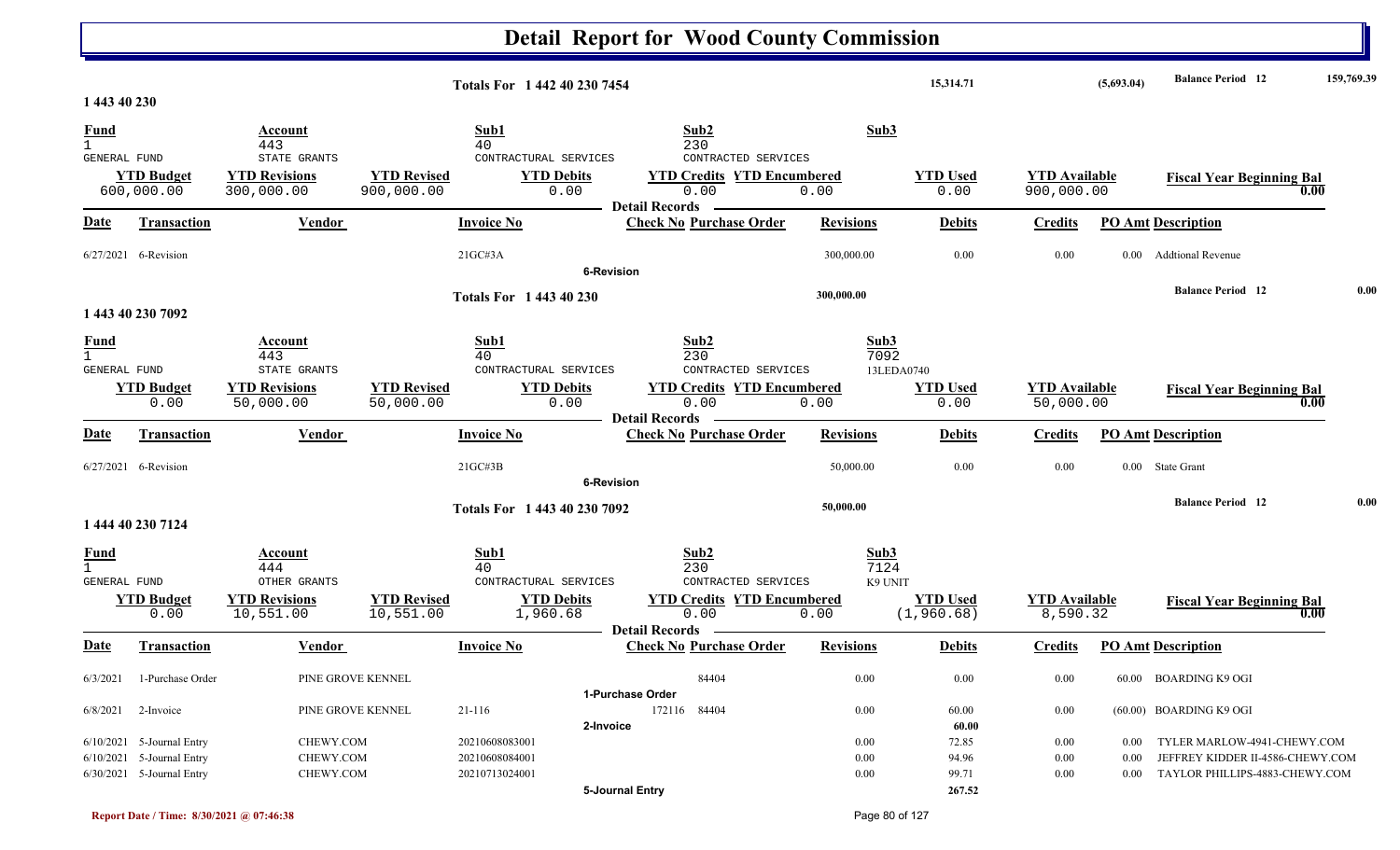|                        |                           |                                              |                                   |                                            | <b>Detail Report for Wood County Commission</b>         |                  |                                    |                                 |                                   |                      |                                          |          |
|------------------------|---------------------------|----------------------------------------------|-----------------------------------|--------------------------------------------|---------------------------------------------------------|------------------|------------------------------------|---------------------------------|-----------------------------------|----------------------|------------------------------------------|----------|
|                        |                           |                                              |                                   | Totals For 1 444 40 230 7124               |                                                         |                  |                                    | 327.52                          |                                   |                      | <b>Balance Period</b> 12                 | 1,960.68 |
|                        | 1 444 40 230 7160         |                                              |                                   |                                            |                                                         |                  |                                    |                                 |                                   |                      |                                          |          |
| $\frac{Fund}{1}$       |                           | Account<br>444<br>OTHER GRANTS               |                                   | Sub1<br>40                                 | Sub2<br>230<br>CONTRACTED SERVICES                      |                  | Sub3<br>7160<br><b>DRONE GRANT</b> |                                 |                                   |                      |                                          |          |
| GENERAL FUND           | <b>YTD Budget</b>         | <b>YTD Revisions</b>                         | <b>YTD Revised</b>                | CONTRACTURAL SERVICES<br><b>YTD Debits</b> | <b>YTD Credits YTD Encumbered</b>                       |                  |                                    | <b>YTD Used</b>                 | <b>YTD</b> Available              |                      | <b>Fiscal Year Beginning Bal</b>         |          |
|                        | 0.00                      | 150,000.00                                   | 150,000.00                        | 0.00                                       | 0.00                                                    | 0.00             |                                    | 0.00                            | 150,000.00                        |                      | 0.00                                     |          |
|                        |                           |                                              |                                   |                                            | <b>Detail Records</b>                                   |                  |                                    |                                 |                                   |                      |                                          |          |
| Date                   | <b>Transaction</b>        | Vendor                                       |                                   | <b>Invoice No</b>                          | <b>Check No Purchase Order</b>                          | <b>Revisions</b> |                                    | <b>Debits</b>                   | <b>Credits</b>                    |                      | <b>PO Amt Description</b>                |          |
|                        | 6/27/2021 6-Revision      |                                              |                                   | $21G$ C#3B                                 | <b>6-Revision</b>                                       | 150,000.00       |                                    | 0.00                            | 0.00                              | $0.00\,$             | <b>Addtional Allocation</b>              |          |
|                        |                           |                                              |                                   |                                            |                                                         |                  |                                    |                                 |                                   |                      | <b>Balance Period</b> 12                 | 0.00     |
|                        | 1 444 40 230 7171         |                                              |                                   | Totals For 1 444 40 230 7160               |                                                         | 150,000.00       |                                    |                                 |                                   |                      |                                          |          |
| $\frac{Fund}{1}$       |                           | <b>Account</b><br>444                        |                                   | Sub1<br>40                                 | Sub2<br>230                                             |                  | Sub3<br>7171                       |                                 |                                   |                      |                                          |          |
| GENERAL FUND           |                           | OTHER GRANTS                                 |                                   | CONTRACTURAL SERVICES                      | CONTRACTED SERVICES                                     |                  |                                    | <b>4H CAMP IMPROVEMENTS</b>     |                                   |                      |                                          |          |
|                        | <b>YTD Budget</b><br>0.00 | <b>YTD Revisions</b><br>154,209.00           | <b>YTD Revised</b><br>154,209.00  | <b>YTD Debits</b><br>69,584.61             | <b>YTD Credits YTD Encumbered</b><br>0.00               | 0.00             |                                    | <b>YTD Used</b><br>(69, 584.61) | <b>YTD Available</b><br>84,624.39 |                      | <b>Fiscal Year Beginning Bal</b><br>0.00 |          |
| <b>Date</b>            | <b>Transaction</b>        | <b>Vendor</b>                                |                                   | <b>Invoice No</b>                          | <b>Detail Records</b><br><b>Check No Purchase Order</b> | <b>Revisions</b> |                                    | <b>Debits</b>                   | <b>Credits</b>                    |                      | <b>PO Amt Description</b>                |          |
|                        |                           |                                              |                                   |                                            |                                                         |                  |                                    |                                 |                                   |                      |                                          |          |
| 6/15/2021<br>6/15/2021 | 2-Invoice<br>2-Invoice    | <b>BADGER LUMBER</b><br><b>BADGER LUMBER</b> |                                   | 272656<br>272725                           | 172134<br>172134                                        |                  | 0.00<br>0.00                       | 229.51<br>3,100.28              | 0.00<br>0.00                      | $0.00\,$<br>$0.00\,$ | ACCT NO 5099<br>ACCT NO 5099             |          |
| 6/15/2021              | 2-Invoice                 | <b>BADGER LUMBER</b>                         |                                   | 272726                                     | 172134                                                  |                  | 0.00                               | 69.11                           | 0.00                              | 0.00                 | ACCT NO 5099                             |          |
| 6/15/2021              | 2-Invoice                 | <b>BRANDON BOSO</b>                          |                                   | 06042021                                   | 172137                                                  |                  | 0.00                               | 455.73                          | 0.00                              | 0.00                 | <b>EXTENSION CORDS FOR HOG BARN</b>      |          |
| 6/22/2021              | 2-Invoice                 |                                              | <b>BAILEY GENERAL CONTRAC</b>     | 06072021                                   | 172155                                                  |                  | 0.00                               | 24,539.00                       | 0.00                              | 0.00                 | <b>BOYS AND GIRLS DORMS</b>              |          |
| 6/22/2021              | 2-Invoice                 | <b>HALL'S CONCRETE</b>                       |                                   | 06142021                                   | 172158                                                  |                  | 0.00                               | 2,000.00                        | 0.00                              | $0.00\,$             | CONCRETE                                 |          |
|                        | 6/30/2021 2-Invoice       | <b>BADGER LUMBER</b>                         |                                   | 156349/1                                   | 172208                                                  |                  | 0.00                               | 65.57                           | 0.00                              | 0.00                 | CUST NO 5099                             |          |
|                        | 6/30/2021 2-Invoice       | <b>BADGER LUMBER</b>                         |                                   | 156349                                     | 172262                                                  |                  | 0.00                               | 65.57                           | 0.00                              | $0.00\,$             | CUST NO 5099                             |          |
|                        | 6/30/2021 2-Invoice       | <b>BADGER LUMBER</b>                         |                                   | 272878                                     | 172262                                                  |                  | 0.00                               | 557.74                          | 0.00                              | $0.00\,$             | CUST NO 5099                             |          |
|                        | 6/30/2021 2-Invoice       | <b>BADGER LUMBER</b>                         |                                   | K56493                                     | 172262                                                  |                  | 0.00                               | 323.00                          | 0.00                              | $0.00\,$             | CUST NO 5099                             |          |
|                        | 6/30/2021 2-Invoice       | <b>BADGER LUMBER</b>                         |                                   | 272884                                     | 172262                                                  |                  | 0.00                               | 68.99                           | 0.00                              | $0.00\,$             | CUST NO 5099                             |          |
|                        | 6/30/2021 2-Invoice       | <b>BADGER LUMBER</b>                         |                                   | 272903                                     | 172262                                                  |                  | 0.00                               | 318.33                          | 0.00                              | 0.00                 | CUST NO 5099                             |          |
|                        | 6/30/2021 2-Invoice       | <b>BADGER LUMBER</b>                         |                                   | 272925                                     | 172262                                                  |                  | 0.00                               | (43.27)                         | 0.00                              |                      | 0.00 CUST NO 5099 - CREDIT               |          |
|                        | 6/30/2021 2-Invoice       |                                              | BOSLEY RENTAL & SUPPLY I 1-564401 |                                            | 172210                                                  |                  | 0.00                               | 120.98                          | 0.00                              | $0.00\,$             | <b>CUST NO 14759</b>                     |          |
|                        | 6/30/2021 2-Invoice       |                                              | J.C. BOSLEY CONSTRUCTION 39651    |                                            | 172322                                                  |                  | 0.00                               | 724.88                          | 0.00                              | $0.00\,$             | <b>DUMP TRUCK</b>                        |          |
|                        | 6/30/2021 2-Invoice       | <b>LINDA DEARTH</b>                          |                                   | 05082021                                   | 172284                                                  |                  | 0.00                               | 721.66                          | 0.00                              | $0.00\,$             | <b>PAINT &amp; SUPPLIES</b>              |          |
|                        | 6/30/2021 2-Invoice       | HALL'S CONCRETE                              |                                   | 06302021                                   | 172216                                                  |                  | 0.00                               | 4,000.00                        | 0.00                              |                      | 0.00 CONCRETE                            |          |
|                        | 6/30/2021 2-Invoice       | ROBERT LOCKHART                              |                                   | 06302021                                   | 172248                                                  |                  | 0.00                               | 2,027.37                        | 0.00                              | $0.00\,$             | 4H SUPPLY REIMBURSEMENT                  |          |
|                        | 6/30/2021 2-Invoice       | <b>BRENT PARSONS</b>                         |                                   | 06152021                                   | 172292                                                  |                  | 0.00                               | 604.00                          | 0.00                              | $0.00\,$             | <b>BARN EXTENSION</b>                    |          |
|                        | 6/30/2021 2-Invoice       | PRO 1 ELECTRIC                               |                                   | 1490                                       | 172293                                                  |                  | 0.00                               | 8,665.59                        | 0.00                              | 0.00                 | LABOR TO INSTALL FANS                    |          |
| 6/30/2021 2-Invoice    |                           | PRO 1 ELECTRIC                               |                                   | 1491                                       | 172326                                                  |                  | 0.00                               | 7,856.00                        | 0.00                              |                      | 0.00 EXHAUST FANS & LABOR                |          |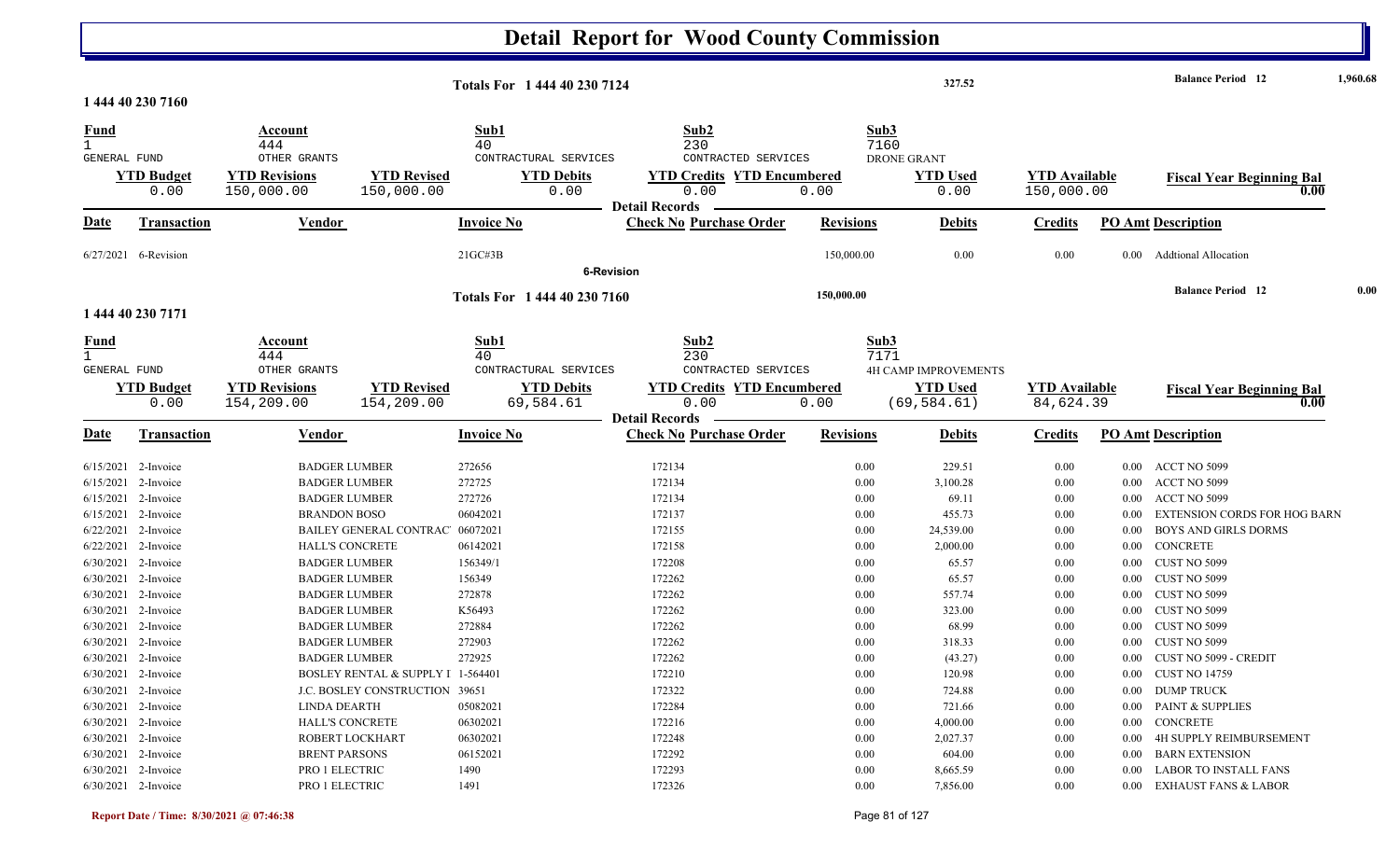|                     |                                   |                                   |                                    |                                   | <b>Detail Report for Wood County Commission</b>         |                  |                                   |                                     |          |                                   |              |
|---------------------|-----------------------------------|-----------------------------------|------------------------------------|-----------------------------------|---------------------------------------------------------|------------------|-----------------------------------|-------------------------------------|----------|-----------------------------------|--------------|
|                     | 6/30/2021 2-Invoice               |                                   | TRI-STATE ROOFING & SHEE' 155881   |                                   | 172295                                                  | 0.00             | 9,740.00                          | 0.00                                | 0.00     | <b>GUTTERS &amp; ROOF REPAIRS</b> |              |
| 6/30/2021           | 2-Invoice                         |                                   | TRI-STATE ROOFING & SHEE' 155882   |                                   | 172295                                                  | 0.00             | 1,900.00                          | 0.00                                | $0.00\,$ | <b>REPAIRS</b>                    |              |
|                     | 6/30/2021 2-Invoice               |                                   | WEST VIRGINIA ELECTRIC SU S2084609 |                                   | 172297                                                  | 0.00             | 1,474.57                          | 0.00                                | $0.00\,$ | <b>BLOCK BARN</b>                 |              |
|                     |                                   |                                   |                                    | 2-Invoice                         |                                                         |                  | 69,584.61                         |                                     |          |                                   |              |
|                     | 6/27/2021 6-Revision              |                                   | 21GCH3A                            |                                   |                                                         | 154,209.00       | 0.00                              | 0.00                                | 0.00     | <b>Addtional Revenue</b>          |              |
|                     |                                   |                                   |                                    | <b>6-Revision</b>                 |                                                         |                  |                                   |                                     |          |                                   |              |
|                     |                                   |                                   |                                    | Totals For 1 444 40 230 7171      |                                                         | 154,209.00       | 69,584.61                         |                                     |          | <b>Balance Period 12</b>          | 69,584.61    |
| 1696 70 566         |                                   |                                   |                                    |                                   |                                                         |                  |                                   |                                     |          |                                   |              |
| <b>Fund</b>         |                                   | Account<br>696                    | Sub1<br>70                         |                                   | Sub2<br>566                                             |                  | Sub3                              |                                     |          |                                   |              |
| <b>GENERAL FUND</b> |                                   | TRANSTO FINANCIAL                 |                                    | CONTRIBUTIONS                     | OTHER FUNDS                                             |                  |                                   |                                     |          |                                   |              |
|                     | <b>YTD Budget</b>                 | <b>YTD Revisions</b>              | <b>YTD Revised</b>                 | <b>YTD Debits</b>                 | <b>YTD Credits YTD Encumbered</b>                       |                  | <b>YTD</b> Used                   | <b>YTD</b> Available                |          | <b>Fiscal Year Beginning Bal</b>  |              |
|                     | 0.00                              | 7,435,036.00                      | 7,435,036.00                       | 7,435,035.46                      | 0.00                                                    | 0.00             | (7, 435, 035.46)                  |                                     | 0.54     |                                   | 0.00         |
| <b>Date</b>         | <b>Transaction</b>                | <b>Vendor</b>                     | <b>Invoice No</b>                  |                                   | <b>Detail Records</b><br><b>Check No Purchase Order</b> | <b>Revisions</b> | <b>Debits</b>                     | <b>Credits</b>                      |          | <b>PO Amt Description</b>         |              |
|                     |                                   |                                   |                                    |                                   |                                                         |                  |                                   |                                     |          |                                   |              |
|                     | 6/30/2021 2-Invoice               | SPECIAL BUILDING FUND             | 06302021                           |                                   | 172226                                                  | 0.00             | 817,925.00                        | 0.00                                | $0.00\,$ | <b>BUDGET REVISION 4</b>          |              |
|                     |                                   |                                   |                                    | 2-Invoice                         |                                                         |                  | 817,925.00                        |                                     |          |                                   |              |
|                     | $6/27/2021$ 6-Revision            |                                   | $21G$ C#3B                         |                                   |                                                         | 607,989.00       | 0.00                              | 0.00                                | $0.00\,$ | <b>Addtional Allocation</b>       |              |
|                     |                                   |                                   |                                    | <b>6-Revision</b>                 |                                                         |                  |                                   |                                     |          |                                   |              |
|                     |                                   |                                   |                                    | Totals For 1696 70 566            |                                                         | 607,989.00       | 817,925.00                        |                                     |          | <b>Balance Period</b> 12          | 7,435,035.46 |
| 1 699 90 675        |                                   |                                   |                                    |                                   |                                                         |                  |                                   |                                     |          |                                   |              |
|                     |                                   |                                   |                                    |                                   |                                                         |                  |                                   |                                     |          |                                   |              |
| $\frac{Fund}{1}$    |                                   | Account<br>699                    | Sub1<br>90                         |                                   | Sub2<br>675                                             |                  | Sub3                              |                                     |          |                                   |              |
| <b>GENERAL FUND</b> |                                   | CONTINGENCIES                     |                                    | CONTINGENCIES                     | CONTINGENCIES                                           |                  |                                   |                                     |          |                                   |              |
|                     | <b>YTD Budget</b>                 | <b>YTD Revisions</b>              | <b>YTD Revised</b>                 | <b>YTD Debits</b>                 | <b>YTD Credits YTD Encumbered</b>                       |                  | <b>YTD</b> Used                   | <b>YTD Available</b>                |          | <b>Fiscal Year Beginning Bal</b>  |              |
|                     | 720,522.00                        | (629, 125.00)                     | 91,397.00                          | 0.00                              | 0.00                                                    | 0.00             | 0.00                              | 91,397.00                           |          |                                   | 0.00         |
|                     |                                   |                                   |                                    |                                   | <b>Detail Records</b>                                   |                  |                                   |                                     |          |                                   |              |
| <u>Date</u>         | <b>Transaction</b>                | Vendor                            | <b>Invoice No</b>                  |                                   | <b>Check No Purchase Order</b>                          | <b>Revisions</b> | <b>Debits</b>                     | <b>Credits</b>                      |          | <b>PO Amt Description</b>         |              |
| 6/27/2021           | 6-Revision                        |                                   | 21GC#3                             |                                   |                                                         | 33,000.00        | 0.00                              | 0.00                                | $0.00\,$ | Maintenance Shortage              |              |
| 6/27/2021           | 6-Revision                        |                                   | 21GC#3A                            |                                   |                                                         | 117,000.00       | 0.00                              | 0.00                                | 0.00     | <b>Addtional Revenue</b>          |              |
|                     | 6/27/2021 6-Revision              |                                   | 21GC#3B                            |                                   |                                                         | $-26,402.00$     | 0.00                              | 0.00                                | 0.00     | Addtional Allocation              |              |
|                     |                                   |                                   |                                    | 6-Revision                        |                                                         |                  |                                   |                                     |          |                                   |              |
|                     |                                   |                                   |                                    |                                   |                                                         | 123,598.00       |                                   |                                     |          | <b>Balance Period</b> 12          | 0.00         |
| 1700 10 103         |                                   |                                   |                                    | Totals For 1699 90 675            |                                                         |                  |                                   |                                     |          |                                   |              |
|                     |                                   |                                   |                                    |                                   |                                                         |                  |                                   |                                     |          |                                   |              |
| <b>Fund</b>         |                                   | Account                           | Sub1                               |                                   | Sub2                                                    |                  | Sub3                              |                                     |          |                                   |              |
| $\mathbf{1}$        |                                   | 700                               | 10                                 |                                   | 103                                                     |                  |                                   |                                     |          |                                   |              |
| GENERAL FUND        |                                   | SHERIFF-LAW ENFORCE               |                                    | PERSONAL SERVICES                 | SALARIES-DEPUTIES                                       |                  |                                   |                                     |          |                                   |              |
|                     | <b>YTD Budget</b><br>1,777,953.00 | <b>YTD Revisions</b><br>76,000.00 | <b>YTD Revised</b><br>1,853,953.00 | <b>YTD Debits</b><br>1,868,081.77 | <b>YTD Credits YTD Encumbered</b><br>6,000.00           | 0.00             | <b>YTD Used</b><br>(1,862,081.77) | <b>YTD Available</b><br>(8, 128.77) |          | <b>Fiscal Year Beginning Bal</b>  | 0.00         |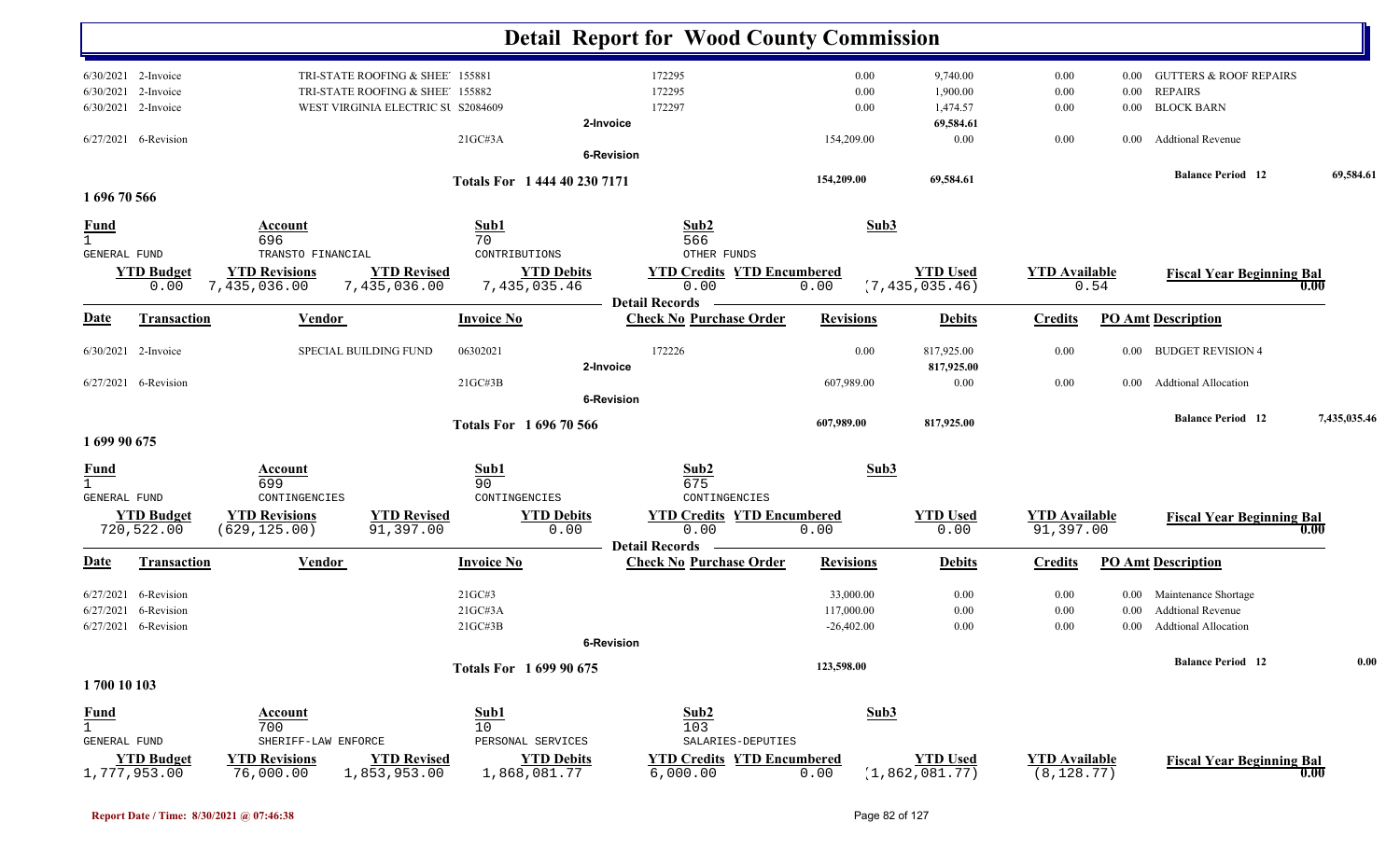|             |                       |                                        |                   | Detail Records —               |                  |               |                |                                             |
|-------------|-----------------------|----------------------------------------|-------------------|--------------------------------|------------------|---------------|----------------|---------------------------------------------|
| <u>Date</u> | <b>Transaction</b>    | Vendor                                 | <b>Invoice No</b> | <b>Check No Purchase Order</b> | <b>Revisions</b> | <b>Debits</b> | <b>Credits</b> | <b>PO Amt Description</b>                   |
|             | 6/15/2021 2-Invoice   | ALLEN JASON WAYNE                      | 10-00100011-REG   | 100011                         | 0.00             | 2,201.71      | 0.00           | 0.00 ALLEN JASON WAYNE                      |
|             | 6/15/2021 2-Invoice   | ALLEN TIMOTHY L.                       | 10-00272661-REG   | 272661                         | 0.00             | 2,065.46      | 0.00           | 0.00 ALLEN TIMOTHY L.                       |
|             | 6/15/2021 2-Invoice   | ALLTOP DAMIAN A                        | 10-00272662-REG   | 272662                         | 0.00             | 1,824.29      | 0.00           | ALLTOP DAMIAN A<br>$0.00\,$                 |
|             | 6/15/2021 2-Invoice   | <b>BLATT WILLIAM ANTHONY</b>           | 10-00272664-REG   | 272664                         | 0.00             | 1,834.29      | $0.00\,$       | BLATT WILLIAM ANTHONY<br>$0.00\,$           |
|             | 6/15/2021 2-Invoice   | <b>BURNS JOSEPH TYLER</b>              | 10-00272666-REG   | 272666                         | 0.00             | 1,829.29      | 0.00           | <b>BURNS JOSEPH TYLER</b><br>$0.00\,$       |
|             | $6/15/2021$ 2-Invoice | <b>BUSSEY DAVID</b>                    | 10-00272667-REG   | 272667                         | 0.00             | 2,214.21      | 0.00           | <b>BUSSEY DAVID</b><br>$0.00\,$             |
|             | $6/15/2021$ 2-Invoice | COCHRAN MICHAEL L.                     | 10-00272668-REG   | 272668                         | 0.00             | 2,075.46      | $0.00\,$       | COCHRAN MICHAEL L.<br>$0.00\,$              |
|             | $6/15/2021$ 2-Invoice | CROSS DEREK B.                         | 10-00272669-REG   | 272669                         | 0.00             | 2,049.29      | 0.00           | CROSS DEREK B.<br>$0.00\,$                  |
|             | $6/15/2021$ 2-Invoice | <b>EDWARDS JACOB</b>                   | 10-00272672-REG   | 272672                         | 0.00             | 1,824.29      | 0.00           | <b>EDWARDS JACOB</b><br>$0.00\,$            |
|             | 6/15/2021 2-Invoice   | FORSHEY NATHAN C                       | 10-00272673-REG   | 272673                         | 0.00             | 1,821.79      | $0.00\,$       | FORSHEY NATHAN C<br>$0.00\,$                |
|             | $6/15/2021$ 2-Invoice | FRAZIER RONALD CHARLES                 | 10-00272674-REG   | 272674                         | 0.00             | 1,991.71      | 0.00           | FRAZIER RONALD CHARLES<br>$0.00\,$          |
|             | $6/15/2021$ 2-Invoice | FRIDENSTINE TRAVIS LEE                 | 10-00272675-REG   | 272675                         | 0.00             | 1,821.79      | 0.00           | <b>FRIDENSTINE TRAVIS LEE</b><br>$0.00\,$   |
|             | 6/15/2021 2-Invoice   | <b>GEORGE RICHARD A.</b>               | 10-00272676-REG   | 272676                         | 0.00             | 2,176.71      | $0.00\,$       | <b>GEORGE RICHARD A.</b><br>$0.00\,$        |
|             | $6/15/2021$ 2-Invoice | HEWITT TASHA L                         | 10-00272679-REG   | 272679                         | 0.00             | 1,829.29      | 0.00           | 0.00 HEWITT TASHA L                         |
|             | $6/15/2021$ 2-Invoice | HUPP MATTHEW C.                        | 10-00272681-REG   | 272681                         | 0.00             | 2,065.46      | 0.00           | HUPP MATTHEW C.<br>$0.00\,$                 |
|             | 6/15/2021 2-Invoice   | KIDDER II JEFFREY S.                   | 10-00272685-REG   | 272685                         | 0.00             | 1,831.79      | $0.00\,$       | KIDDER II JEFFREY S.<br>$0.00\,$            |
|             | 6/15/2021 2-Invoice   | KOCHERSPERGER HANS RAN 10-00272686-REG |                   | 272686                         | 0.00             | 1,839.29      | 0.00           | KOCHERSPERGER HANS RANDALL<br>$0.00\,$      |
|             | $6/15/2021$ 2-Invoice | <b>MARLOW TYLER D.</b>                 | 10-00272688-REG   | 272688                         | 0.00             | 1,834.29      | 0.00           | <b>MARLOW TYLER D.</b><br>$0.00\,$          |
|             | 6/15/2021 2-Invoice   | <b>MATHENY DELLA DESIREE</b>           | 10-00272689-REG   | 272689                         | 0.00             | 2,049.29      | 0.00           | MATHENY DELLA DESIREE<br>$0.00\,$           |
|             | 6/15/2021 2-Invoice   | MCCLUNG CODY L.                        | 10-00272690-REG   | 272690                         | 0.00             | 1,831.79      | 0.00           | MCCLUNG CODY L.<br>$0.00\,$                 |
|             | 6/15/2021 2-Invoice   | MCLAUGHLIN JOSHUA DONA 10-00272691-REG |                   | 272691                         | 0.00             | 1,831.79      | 0.00           | MCLAUGHLIN JOSHUA DONALD<br>$0.00\,$        |
|             | 6/15/2021 2-Invoice   | MICHAEL EVAN G.                        | 10-00272692-REG   | 272692                         | 0.00             | 1,834.29      | 0.00           | MICHAEL EVAN G.<br>$0.00\,$                 |
|             | 6/15/2021 2-Invoice   | MODESITT SHANA L.                      | 10-00272693-REG   | 272693                         | 0.00             | 2,077.96      | 0.00           | MODESITT SHANA L.<br>$0.00\,$               |
|             | 6/15/2021 2-Invoice   | MURPHY JAMES T.                        | 10-00272694-REG   | 272694                         | 0.00             | 2,196.71      | 0.00           | MURPHY JAMES T.<br>$0.00\,$                 |
|             | 6/15/2021 2-Invoice   | NICHOLS CLAYTON PAUL                   | 10-00272695-REG   | 272695                         | 0.00             | 1,831.79      | 0.00           | NICHOLS CLAYTON PAUL<br>$0.00\,$            |
|             | 6/15/2021 2-Invoice   | PHILLIPS TAYLOR KELLYN                 | 10-00272698-REG   | 272698                         | 0.00             | 1,826.79      | 0.00           | PHILLIPS TAYLOR KELLYN<br>0.00 <sub>1</sub> |
|             | 6/15/2021 2-Invoice   | <b>RADABAUGH LUKE R</b>                | 10-00272700-REG   | 272700                         | 0.00             | 1,824.29      | 0.00           | <b>RADABAUGH LUKE R</b><br>$0.00\,$         |
|             | 6/15/2021 2-Invoice   | RITCHIE MICHAEL B                      | 10-00272701-REG   | 272701                         | 0.00             | 2,046.79      | 0.00           | RITCHIE MICHAEL B<br>$0.00\,$               |
|             | 6/15/2021 2-Invoice   | SHRIVER ANDREW C.                      | 10-00272702-REG   | 272702                         | 0.00             | 2,065.46      | $0.00\,$       | SHRIVER ANDREW C.<br>$0.00\,$               |
|             | 6/15/2021 2-Invoice   | <b>SIMS ROBERT GENE</b>                | 10-00272703-REG   | 272703                         | 0.00             | 2,708.34      | $0.00\,$       | <b>SIMS ROBERT GENE</b><br>$0.00\,$         |
|             | 6/15/2021 2-Invoice   | STEPHENS KENT MICHAEL                  | 10-00100012-REG   | 100012                         | 0.00             | 2,330.67      | $0.00\,$       | STEPHENS KENT MICHAEL<br>$0.00\,$           |
|             | $6/15/2021$ 2-Invoice | SWIGER BRIAN A.                        | 10-00272705-REG   | 272705                         | 0.00             | 1,961.71      | 0.00           | SWIGER BRIAN A.<br>$0.00\,$                 |
|             | $6/15/2021$ 2-Invoice | TURNER JR BRANNON GENE                 | 10-00272706-REG   | 272706                         | 0.00             | 1,824.29      | $0.00\,$       | TURNER JR BRANNON GENE<br>$0.00\,$          |
|             | $6/15/2021$ 2-Invoice | WALKER ZACHARIAH M.                    | 10-00272709-REG   | 272709                         | 0.00             | 1,829.29      | $0.00\,$       | WALKER ZACHARIAH M.<br>$0.00\,$             |
|             | $6/15/2021$ 2-Invoice | WALKER ZACHARIAH M.                    | 10-00272709-REG   | 272709                         | 0.00             | 42.21         | 0.00           | WALKER ZACHARIAH M.<br>$0.00\,$             |
|             | $6/15/2021$ 2-Invoice | <b>WATERS ROBERT ANDREW</b>            | 10-00272710-REG   | 272710                         | 0.00             | 1,826.79      | $0.00\,$       | <b>WATERS ROBERT ANDREW</b><br>$0.00\,$     |
|             | $6/15/2021$ 2-Invoice | WETZEL JOHN CALEB                      | 10-00272711-REG   | 272711                         | 0.00             | 1,834.29      | 0.00           | WETZEL JOHN CALEB<br>$0.00\,$               |
|             | $6/15/2021$ 2-Invoice | WINDLAND RYAN D.                       | 10-00272713-REG   | 272713                         | 0.00             | 2,176.71      | 0.00           | WINDLAND RYAN D.<br>$0.00\,$                |
|             | $6/15/2021$ 2-Invoice | WOOD ADAM N                            | 10-00272714-REG   | 272714                         | 0.00             | 1,824.29      | 0.00           | <b>WOOD ADAM N</b><br>$0.00\,$              |
|             | 6/30/2021 2-Invoice   | ALLEN JASON WAYNE                      | 10-00100014-REG   | 100014                         | 0.00             | 2,201.71      | 0.00           | ALLEN JASON WAYNE<br>$0.00\,$               |
|             | $6/30/2021$ 2-Invoice | ALLEN TIMOTHY L.                       | 10-00272882-REG   | 272882                         | 0.00             | 2,065.46      | 0.00           | ALLEN TIMOTHY L.<br>$0.00\,$                |
|             | 6/30/2021 2-Invoice   | <b>ALLTOP DAMIAN A</b>                 | 10-00272883-REG   | 272883                         | 0.00             | 1,824.29      | 0.00           | ALLTOP DAMIAN A<br>$0.00\,$                 |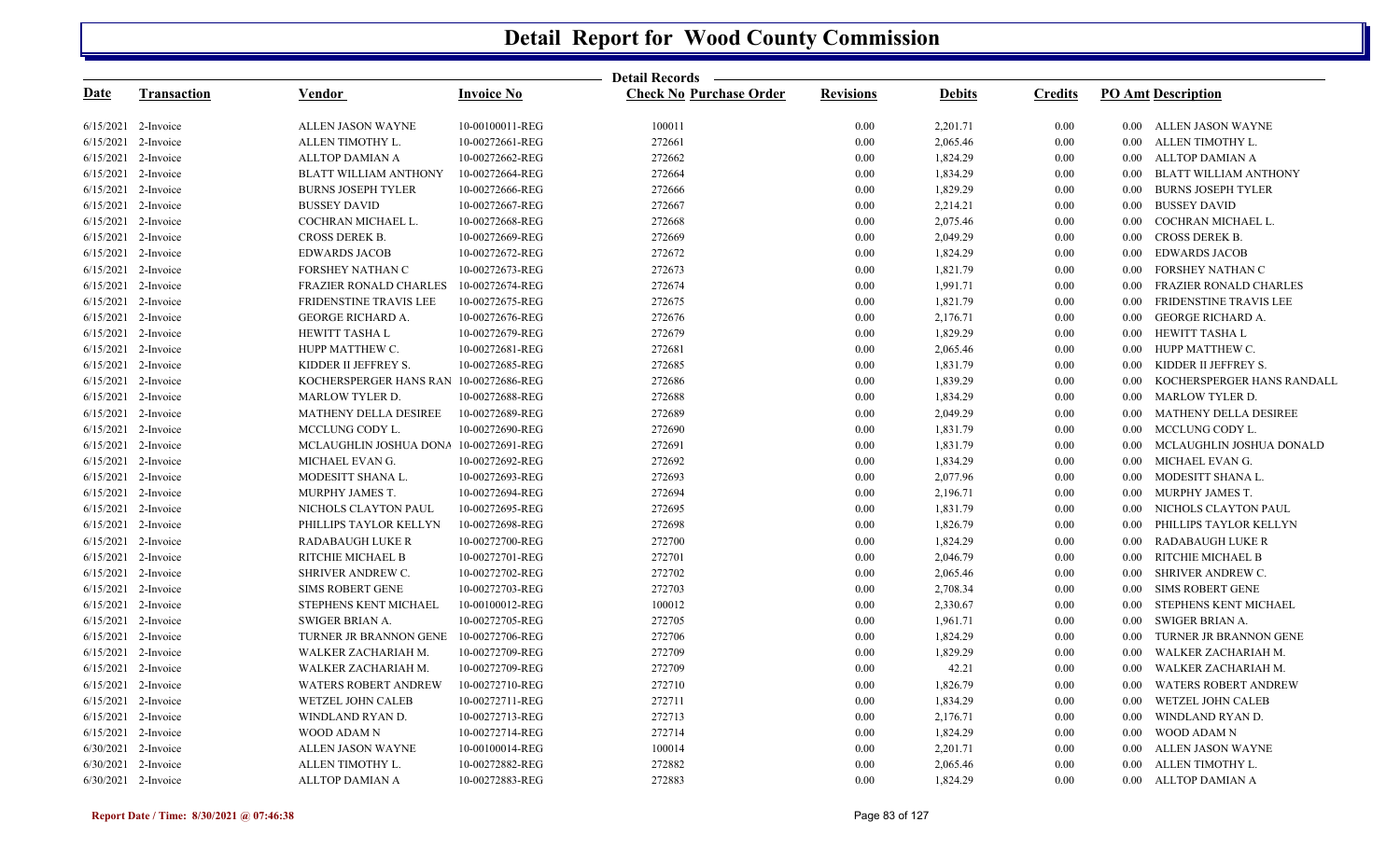| 6/30/2021 2-Invoice<br>1700 10 104         | WOOD ADAM N                               | 10-00272935-REG<br><b>Totals For 1700 10 103</b> | 272935<br>2-Invoice | 0.00         | 1,824.29<br>149,769.69<br>149,769.69 | 0.00         | 0.00                 | WOOD ADAM N<br><b>Balance Period</b> 12   | 1,862,081.77 |
|--------------------------------------------|-------------------------------------------|--------------------------------------------------|---------------------|--------------|--------------------------------------|--------------|----------------------|-------------------------------------------|--------------|
|                                            |                                           |                                                  |                     |              |                                      |              |                      |                                           |              |
|                                            |                                           |                                                  |                     |              |                                      |              |                      |                                           |              |
|                                            |                                           |                                                  |                     |              |                                      |              |                      |                                           |              |
|                                            |                                           |                                                  |                     |              |                                      |              |                      |                                           |              |
| 6/30/2021 2-Invoice                        | WINDLAND RYAN D.                          | 10-00272934-REG                                  | 272934              | 0.00         | 2,176.71                             | 0.00         | 0.00                 | WINDLAND RYAN D.                          |              |
| 6/30/2021 2-Invoice                        | <b>WETZEL JOHN CALEB</b>                  | 10-00272932-REG                                  | 272932              | 0.00         | 1,834.29                             | 0.00         | 0.00                 | WETZEL JOHN CALEB                         |              |
| 6/30/2021 2-Invoice                        | <b>WATERS ROBERT ANDREW</b>               | 10-00272931-REG                                  | 272931              | 0.00         | 1,826.79                             | 0.00         | 0.00                 | <b>WATERS ROBERT ANDREW</b>               |              |
| 6/30/2021 2-Invoice                        | WALKER ZACHARIAH M.                       | 10-00272930-REG                                  | 272930              | 0.00         | 1,829.29                             | 0.00         | 0.00                 | WALKER ZACHARIAH M.                       |              |
| 6/30/2021 2-Invoice                        | TURNER JR BRANNON GENE                    | 10-00272927-REG                                  | 272927              | 0.00         | 1,824.29                             | 0.00         | 0.00                 | TURNER JR BRANNON GENE                    |              |
| $6/30/2021$ 2-Invoice                      | SWIGER BRIAN A.                           | 10-00272926-REG                                  | 272926              | 0.00         | 1,961.71                             | 0.00         | 0.00                 | SWIGER BRIAN A.                           |              |
| 6/30/2021 2-Invoice                        | STEPHENS KENT MICHAEL                     | 10-00100015-REG                                  | 100015              | 0.00         | 2,330.67                             | 0.00         | 0.00                 | STEPHENS KENT MICHAEL                     |              |
| 6/30/2021 2-Invoice                        | <b>SIMS ROBERT GENE</b>                   | 10-00272924-REG                                  | 272924              | 0.00         | 2,708.34                             | 0.00         | 0.00                 | SIMS ROBERT GENE                          |              |
| 6/30/2021 2-Invoice                        | SHRIVER ANDREW C.                         | 10-00272923-REG                                  | 272923              | 0.00         | 2,065.46                             | 0.00         | $0.00\,$             | SHRIVER ANDREW C.                         |              |
| 6/30/2021 2-Invoice                        | RITCHIE MICHAEL B                         | 10-00272922-REG                                  | 272922              | 0.00         | 2,046.79                             | 0.00         | 0.00                 | RITCHIE MICHAEL B                         |              |
| 6/30/2021 2-Invoice                        | <b>RADABAUGH LUKE R</b>                   | 10-00272921-REG                                  | 272921              | 0.00         | 1,824.29                             | 0.00         | 0.00                 | RADABAUGH LUKE R                          |              |
| 6/30/2021 2-Invoice                        | PHILLIPS TAYLOR KELLYN                    | 10-00272919-REG                                  | 272919              | 0.00         | 1,826.79                             | 0.00         | 0.00                 | PHILLIPS TAYLOR KELLYN                    |              |
| 6/30/2021 2-Invoice                        | NICHOLS CLAYTON PAUL                      | 10-00272916-REG                                  | 272916              | 0.00         | 1,831.79                             | 0.00         | 0.00                 | NICHOLS CLAYTON PAUL                      |              |
| 6/30/2021 2-Invoice                        | MURPHY JAMES T.                           | 10-00272915-REG                                  | 272915              | 0.00         | 2,196.71                             | 0.00         | 0.00                 | MURPHY JAMES T.                           |              |
| $6/30/2021$ 2-Invoice                      | MODESITT SHANA L.                         | 10-00272914-REG                                  | 272914              | 0.00         | 2,077.96                             | 0.00         | 0.00                 | MODESITT SHANA L.                         |              |
| 6/30/2021 2-Invoice                        | MICHAEL EVAN G.                           | 10-00272913-REG                                  | 272913              | 0.00         | 1,834.29                             | 0.00         | 0.00                 | MICHAEL EVAN G.                           |              |
| 6/30/2021 2-Invoice                        | MCLAUGHLIN JOSHUA DONA 10-00272912-REG    |                                                  | 272912              | 0.00         | 1,831.79                             | 0.00         | $0.00\,$             | MCLAUGHLIN JOSHUA DONALD                  |              |
| 6/30/2021 2-Invoice                        | MCCLUNG CODY L.                           | 10-00272911-REG                                  | 272911              | 0.00         | 1,831.79                             | 0.00         | $0.00\,$             | MCCLUNG CODY L.                           |              |
| 6/30/2021 2-Invoice                        | <b>MATHENY DELLA DESIREE</b>              | 10-00272910-REG                                  | 272910              | 0.00         | 2,049.29                             | 0.00         | $0.00\,$             | MATHENY DELLA DESIREE                     |              |
| 6/30/2021 2-Invoice                        | <b>MARLOW TYLER D.</b>                    | 10-00272909-REG                                  | 272909              | 0.00         | 1,834.29                             | 0.00         | 0.00                 | <b>MARLOW TYLER D.</b>                    |              |
| 6/30/2021 2-Invoice                        | KOCHERSPERGER HANS RAN 10-00272907-REG    |                                                  | 272907              | 0.00         | 1,839.29                             | 0.00         | 0.00                 | KOCHERSPERGER HANS RANDALL                |              |
| 6/30/2021 2-Invoice                        | KIDDER II JEFFREY S.                      | 10-00272906-REG                                  | 272906              | 0.00         | 1,831.79                             | 0.00         | $0.00\,$             | KIDDER II JEFFREY S.                      |              |
| 6/30/2021 2-Invoice                        | HUPP MATTHEW C.                           | 10-00272902-REG                                  | 272902              | 0.00         | 2,065.46                             | 0.00         | 0.00                 | HUPP MATTHEW C.                           |              |
| 6/30/2021 2-Invoice                        | <b>HEWITT TASHA L</b>                     | 10-00272900-REG                                  | 272900              | 0.00         | 1,829.29                             | 0.00         | $0.00\,$             | HEWITT TASHA L                            |              |
| 6/30/2021 2-Invoice                        | <b>GEORGE RICHARD A.</b>                  | 10-00272897-REG                                  | 272897              | 0.00         | 2,176.71                             | 0.00         | $0.00\,$             | GEORGE RICHARD A.                         |              |
| 6/30/2021 2-Invoice                        | FRIDENSTINE TRAVIS LEE                    | 10-00272896-REG                                  | 272896              | 0.00         | 1,821.79                             | 0.00         | 0.00                 | FRIDENSTINE TRAVIS LEE                    |              |
| 6/30/2021 2-Invoice                        | <b>FRAZIER RONALD CHARLES</b>             | 10-00272895-REG                                  | 272895              | 0.00         | 1,991.71                             | 0.00         | 0.00                 | <b>FRAZIER RONALD CHARLES</b>             |              |
| $6/30/2021$ 2-Invoice                      | <b>FORSHEY NATHAN C</b>                   | 10-00272894-REG                                  | 272894              | 0.00         | 1,821.79                             | 0.00         | 0.00                 | FORSHEY NATHAN C                          |              |
| 6/30/2021 2-Invoice                        | <b>EDWARDS JACOB</b>                      | 10-00272893-REG                                  | 272893              | 0.00         | 1,824.29                             | 0.00         | 0.00                 | <b>EDWARDS JACOB</b>                      |              |
| 6/30/2021 2-Invoice                        | CROSS DEREK B.                            | 10-00272890-REG                                  | 272890              | 0.00         | 2,049.29                             | 0.00         | $0.00\,$             | <b>CROSS DEREK B.</b>                     |              |
| 6/30/2021 2-Invoice<br>6/30/2021 2-Invoice | <b>BUSSEY DAVID</b><br>COCHRAN MICHAEL L. | 10-00272888-REG<br>10-00272889-REG               | 272888<br>272889    | 0.00<br>0.00 | 2,214.21<br>2,075.46                 | 0.00<br>0.00 | $0.00\,$<br>$0.00\,$ | <b>BUSSEY DAVID</b><br>COCHRAN MICHAEL L. |              |
| 6/30/2021 2-Invoice                        | <b>BURNS JOSEPH TYLER</b>                 | 10-00272887-REG                                  | 272887              | 0.00         | 1,829.29                             | 0.00         | 0.00                 | <b>BURNS JOSEPH TYLER</b>                 |              |
| 6/30/2021 2-Invoice                        | <b>BLATT WILLIAM ANTHONY</b>              | 10-00272885-REG                                  | 272885              | 0.00         | 1,834.29                             | 0.00         |                      | 0.00 BLATT WILLIAM ANTHONY                |              |

|                   | 700                  |            |                   | 104                               |                      |              |               |                                  |
|-------------------|----------------------|------------|-------------------|-----------------------------------|----------------------|--------------|---------------|----------------------------------|
| GENERAL FUND      | SHERIFF-LAW ENFORCE  |            | PERSONAL SERVICES | SOCIAL SECURITY                   |                      |              |               |                                  |
| <b>YTD Budget</b> | <b>VTD Revisions</b> | TD Revised | $\rm vTD$ Debits  | <b>YTD Credits YTD Encumbered</b> |                      | 'TD Used     | VTD Available | <b>Fiscal Year Beginning Bal</b> |
| 204, 473, 00      | .339.00              | 212,812.00 | 202, 414, 74      | 0.00                              | $\cdot$ . 00 $\cdot$ | (202,414.74) | 10,397.26     |                                  |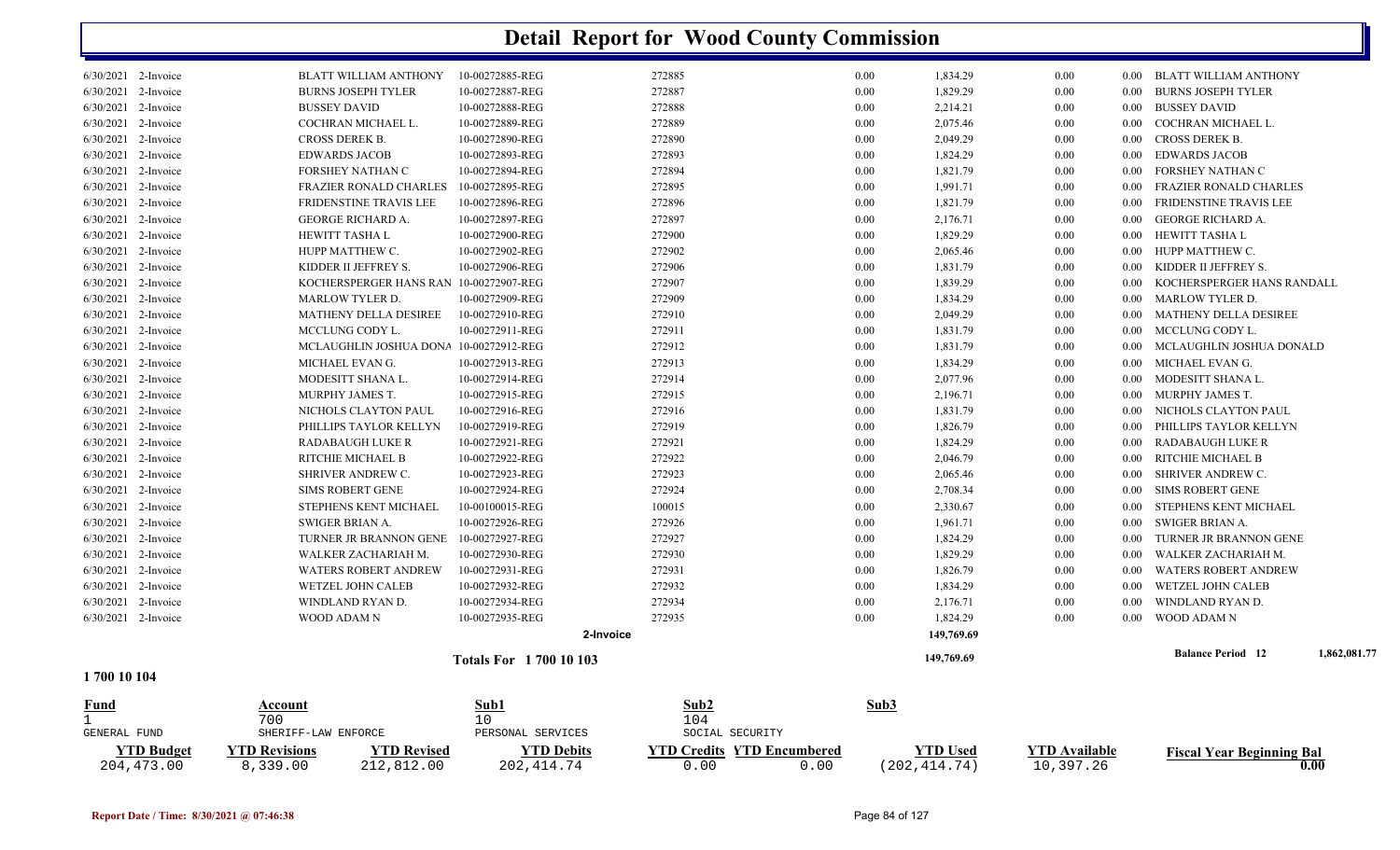|                             |                       |                                            |                               | <b>Detail Records</b>             |                  |                 |                      |             |                                  |            |
|-----------------------------|-----------------------|--------------------------------------------|-------------------------------|-----------------------------------|------------------|-----------------|----------------------|-------------|----------------------------------|------------|
| <u>Date</u>                 | <b>Transaction</b>    | <b>Vendor</b>                              | <b>Invoice No</b>             | <b>Check No Purchase Order</b>    | <b>Revisions</b> | <b>Debits</b>   | <b>Credits</b>       |             | <b>PO Amt Description</b>        |            |
|                             | $6/15/2021$ 2-Invoice | DEPARTMENT OF TREASURY 20210615-00         |                               | 3534                              | 0.00             | 7,029.25        | 0.00                 | $0.00$ FICA |                                  |            |
|                             | $6/15/2021$ 2-Invoice | DEPARTMENT OF TREASURY 20210615-00         |                               | 3534                              | 0.00             | 1,643.88        | 0.00                 | $0.00$ MED  |                                  |            |
|                             | 6/30/2021 2-Invoice   | DEPARTMENT OF TREASURY 20210630-00         |                               | 3544                              | 0.00             | 7,197.44        | 0.00                 | $0.00$ FICA |                                  |            |
|                             | 6/30/2021 2-Invoice   | DEPARTMENT OF TREASURY 20210630-00         |                               | 3544                              | 0.00             | 1,683.28        | 0.00                 | $0.00$ MED  |                                  |            |
|                             |                       |                                            |                               | 2-Invoice                         |                  | 17,553.85       |                      |             |                                  |            |
|                             |                       |                                            | <b>Totals For 170010104</b>   |                                   |                  | 17,553.85       |                      |             | <b>Balance Period</b> 12         | 202,414.74 |
| 1700 10 105                 |                       |                                            |                               |                                   |                  |                 |                      |             |                                  |            |
| <u>Fund</u><br>1            |                       | Account<br>700                             | Sub1<br>10                    | Sub2<br>105                       | Sub3             |                 |                      |             |                                  |            |
| <b>GENERAL FUND</b>         |                       | SHERIFF-LAW ENFORCE                        | PERSONAL SERVICES             | INSURANCE PREMIUM                 |                  |                 |                      |             |                                  |            |
|                             | <b>YTD Budget</b>     | <b>YTD Revised</b><br><b>YTD Revisions</b> | <b>YTD Debits</b>             | <b>YTD Credits YTD Encumbered</b> |                  | <b>YTD Used</b> | <b>YTD</b> Available |             | <b>Fiscal Year Beginning Bal</b> | 0.00       |
|                             | 840,986.00            | 0.00<br>840,986.00                         | 756,453.26                    | 0.00<br><b>Detail Records</b>     | 0.00             | (756, 453.26)   | 84,532.74            |             |                                  |            |
| Date                        | <b>Transaction</b>    | Vendor                                     | <b>Invoice No</b>             | <b>Check No Purchase Order</b>    | <b>Revisions</b> | <b>Debits</b>   | <b>Credits</b>       |             | <b>PO Amt Description</b>        |            |
| 6/1/2021                    | 2-Invoice             | HIGHMARK WEST VIRGINIA                     | 06012021                      | 3525                              | 0.00             | 56,637.53       | 0.00                 |             | 0.00 HEALTH PREMIUM              |            |
| 6/1/2021                    | 2-Invoice             | HIGHMARK WEST VIRGINIA                     | 06012021                      | 3525                              | 0.00             | 4,073.80        | 0.00                 |             | 0.00 HEALTH PREMIUM              |            |
| 6/2/2021                    | 2-Invoice             | HIGHMARK WEST VIRGINIA                     | F210525A9664                  | 3526                              | 0.00             | 1,062.09        | 0.00                 | $0.00$ HRA  |                                  |            |
| 6/4/2021                    | 2-Invoice             | MUTUAL OF OMAHA                            | 1203787301                    | 172087                            | 0.00             | 93.84           | 0.00                 | $0.00\,$    | <b>BASIC LIFE</b>                |            |
| 6/4/2021                    | 2-Invoice             | <b>MUTUAL OF OMAHA</b>                     | 1203787301                    | 172087                            | 0.00             | 472.20          | 0.00                 | $0.00$ LTD  |                                  |            |
| 6/4/2021                    | 2-Invoice             | VISION SERVICE PLAN (WV)                   | 062021                        | 172094                            | 0.00             | 146.50          | 0.00                 | $0.00\,$    | SINGLE VISION                    |            |
| 6/4/2021                    | 2-Invoice             | VISION SERVICE PLAN (WV)                   | 062021                        | 172094                            | 0.00             | 511.00          | 0.00                 | $0.00\,$    | <b>FAMILY VISION</b>             |            |
|                             | $6/15/2021$ 2-Invoice | HIGHMARK WEST VIRGINIA F210601A5142        |                               | 3538                              | 0.00             | 1,682.39        | 0.00                 | 0.00 HRA    |                                  |            |
|                             | $6/15/2021$ 2-Invoice | HIGHMARK WEST VIRGINIA                     | F210615A0290                  | 3539                              | 0.00             | 395.06          | 0.00                 | $0.00$ HRA  |                                  |            |
|                             | 6/15/2021 2-Invoice   | HIGHMARK WEST VIRGINIA F210608A8635        |                               | 3540                              | 0.00             | 4,102.65        | 0.00                 | $0.00$ HRA  |                                  |            |
|                             | $6/23/2021$ 2-Invoice | HIGHMARK WEST VIRGINIA F210622A7831        |                               | 3542                              | 0.00             | 135.54          | 0.00                 | $0.00$ HRA  |                                  |            |
|                             |                       |                                            |                               | 2-Invoice                         |                  | 69,312.60       |                      |             |                                  |            |
|                             |                       |                                            | <b>Totals For 1700 10 105</b> |                                   |                  | 69,312.60       |                      |             | <b>Balance Period 12</b>         | 756,453.26 |
| 1700 10 106                 |                       |                                            |                               |                                   |                  |                 |                      |             |                                  |            |
| <b>Fund</b><br>$\mathbf{1}$ |                       | Account<br>700                             | Sub1<br>10                    | Sub2<br>106                       | Sub3             |                 |                      |             |                                  |            |
| <b>GENERAL FUND</b>         |                       | SHERIFF-LAW ENFORCE                        | PERSONAL SERVICES             | RETIREMENT                        |                  |                 |                      |             |                                  |            |
|                             | <b>YTD Budget</b>     | <b>YTD Revised</b><br><b>YTD Revisions</b> | <b>YTD Debits</b>             | <b>YTD Credits YTD Encumbered</b> |                  | <b>YTD</b> Used | <b>YTD</b> Available |             |                                  |            |
|                             | 300,106.00            | 300,106.00<br>0.00                         | 298,540.57                    | 0.00                              | 0.00             | (298, 540.57)   | 1,565.43             |             | <b>Fiscal Year Beginning Bal</b> | 0.00       |
|                             |                       |                                            |                               | Detail Records —                  |                  |                 |                      |             |                                  |            |
| Date                        | Transaction           | <b>Vendor</b>                              | <b>Invoice No</b>             | <b>Check No Purchase Order</b>    | <b>Revisions</b> | <b>Debits</b>   | <b>Credits</b>       |             | <b>PO Amt Description</b>        |            |
|                             | $6/15/2021$ 2-Invoice | WV DEPUTY SHERIFF'S RETIF 20210615-00      |                               | 3550                              | 0.00             | 11,225.82       | 0.00                 |             | 0.00 DEP-RETIRE                  |            |
|                             | 6/15/2021 2-Invoice   | WV PUBLIC EMP RETIREMEN 20210615-00        |                               | 3551                              | 0.00             | 2,071.00        | 0.00                 |             | 0.00 RETIREMENT                  |            |
|                             | 6/30/2021 2-Invoice   | WV DEPUTY SHERIFF'S RETII 20210630-00      |                               | 3550                              | $0.00\,$         | 11,623.05       | $0.00\,$             |             | 0.00 DEP-RETIRE                  |            |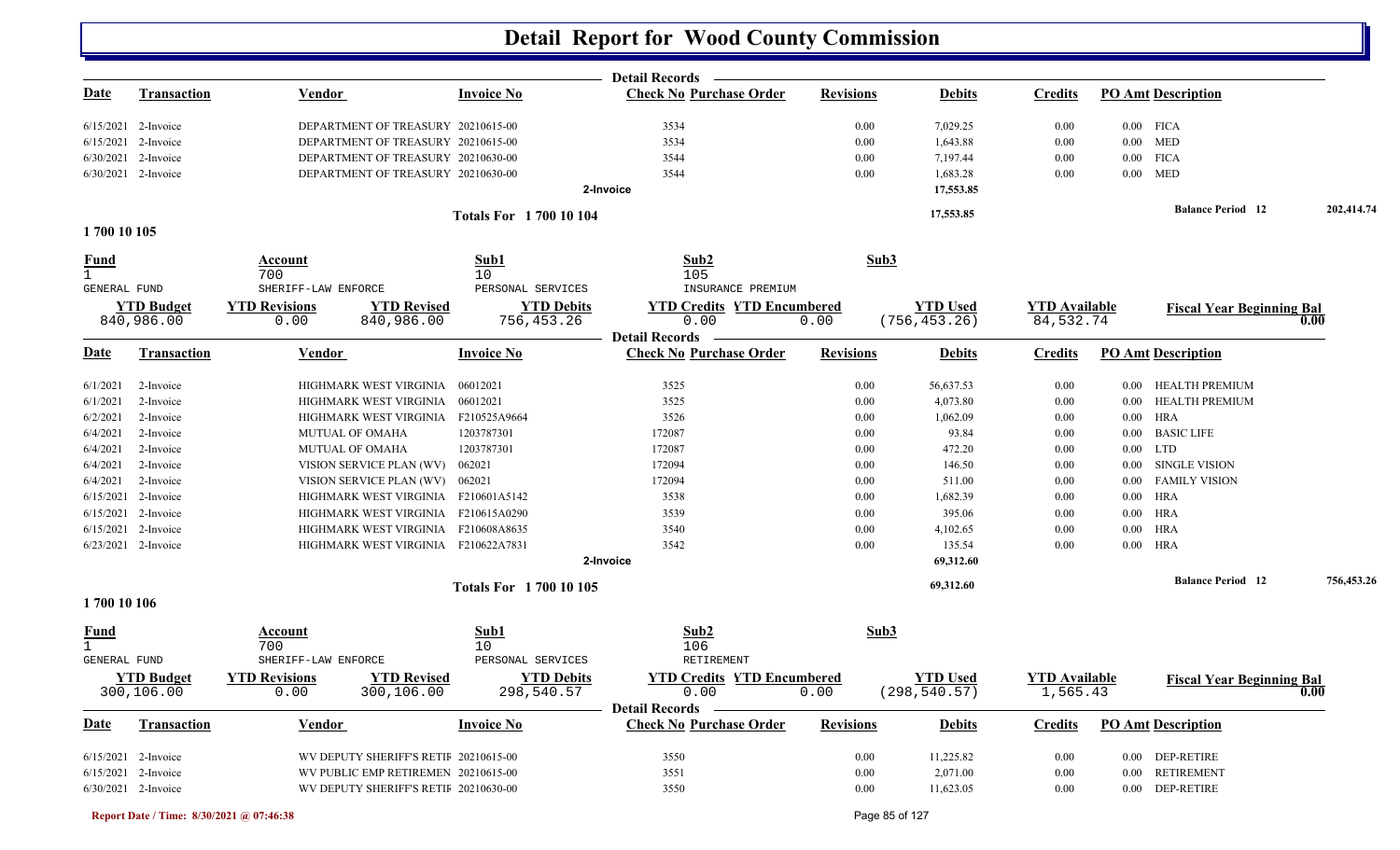|                                                                                                                                                                                                 |                                                                                                                                                                                                                        |                                                                                                                                                                                                                                                                                                                                                                           |                                                                                                                                                                                                                                                                                                              | <b>Detail Report for Wood County Commission</b>                                                                                                              |                                                                                                                                                  |                                                                                                                                                             |                                                                                                                              |                                                                                                                                          |                                                                                                                                                                                                                                                                                                                                                                                   |            |
|-------------------------------------------------------------------------------------------------------------------------------------------------------------------------------------------------|------------------------------------------------------------------------------------------------------------------------------------------------------------------------------------------------------------------------|---------------------------------------------------------------------------------------------------------------------------------------------------------------------------------------------------------------------------------------------------------------------------------------------------------------------------------------------------------------------------|--------------------------------------------------------------------------------------------------------------------------------------------------------------------------------------------------------------------------------------------------------------------------------------------------------------|--------------------------------------------------------------------------------------------------------------------------------------------------------------|--------------------------------------------------------------------------------------------------------------------------------------------------|-------------------------------------------------------------------------------------------------------------------------------------------------------------|------------------------------------------------------------------------------------------------------------------------------|------------------------------------------------------------------------------------------------------------------------------------------|-----------------------------------------------------------------------------------------------------------------------------------------------------------------------------------------------------------------------------------------------------------------------------------------------------------------------------------------------------------------------------------|------------|
|                                                                                                                                                                                                 | $6/30/2021$ 2-Invoice                                                                                                                                                                                                  |                                                                                                                                                                                                                                                                                                                                                                           | WV PUBLIC EMP RETIREMEN 20210630-00                                                                                                                                                                                                                                                                          | 3551<br>2-Invoice                                                                                                                                            | 0.00                                                                                                                                             | 2,085.40<br>27,005.27                                                                                                                                       | 0.00                                                                                                                         |                                                                                                                                          | 0.00 RETIREMENT                                                                                                                                                                                                                                                                                                                                                                   |            |
| 1700 10 108                                                                                                                                                                                     |                                                                                                                                                                                                                        |                                                                                                                                                                                                                                                                                                                                                                           | <b>Totals For 1700 10 106</b>                                                                                                                                                                                                                                                                                |                                                                                                                                                              |                                                                                                                                                  | 27,005.27                                                                                                                                                   |                                                                                                                              |                                                                                                                                          | <b>Balance Period</b> 12                                                                                                                                                                                                                                                                                                                                                          | 298,540.57 |
| Fund                                                                                                                                                                                            |                                                                                                                                                                                                                        | Account<br>700                                                                                                                                                                                                                                                                                                                                                            | Sub1<br>10                                                                                                                                                                                                                                                                                                   | Sub2<br>108                                                                                                                                                  | Sub3                                                                                                                                             |                                                                                                                                                             |                                                                                                                              |                                                                                                                                          |                                                                                                                                                                                                                                                                                                                                                                                   |            |
| GENERAL FUND                                                                                                                                                                                    | <b>YTD Budget</b><br>220,000.00                                                                                                                                                                                        | SHERIFF-LAW ENFORCE<br><b>YTD Revisions</b><br>0.00                                                                                                                                                                                                                                                                                                                       | PERSONAL SERVICES<br><b>YTD Revised</b><br><b>YTD Debits</b><br>220,000.00<br>203, 324.92                                                                                                                                                                                                                    | OVERTIME<br><b>YTD Credits YTD Encumbered</b><br>0.00                                                                                                        | 0.00                                                                                                                                             | <b>YTD Used</b><br>(203, 324.92)                                                                                                                            | <b>YTD</b> Available<br>16,675.08                                                                                            |                                                                                                                                          | <b>Fiscal Year Beginning Bal</b>                                                                                                                                                                                                                                                                                                                                                  | 0.00       |
| <u>Date</u>                                                                                                                                                                                     | <b>Transaction</b>                                                                                                                                                                                                     | Vendor                                                                                                                                                                                                                                                                                                                                                                    | <b>Invoice No</b>                                                                                                                                                                                                                                                                                            | <b>Detail Records</b><br><b>Check No Purchase Order</b>                                                                                                      | <b>Revisions</b>                                                                                                                                 | <b>Debits</b>                                                                                                                                               | <b>Credits</b>                                                                                                               |                                                                                                                                          | <b>PO Amt Description</b>                                                                                                                                                                                                                                                                                                                                                         |            |
| 6/15/2021<br>6/15/2021<br>6/15/2021<br>6/15/2021<br>6/15/2021<br>6/15/2021<br>6/15/2021<br>6/15/2021<br>6/15/2021<br>6/15/2021<br>6/15/2021<br>6/15/2021<br>6/15/2021<br>6/15/2021<br>6/15/2021 | 2-Invoice<br>2-Invoice<br>2-Invoice<br>2-Invoice<br>2-Invoice<br>2-Invoice<br>2-Invoice<br>2-Invoice<br>2-Invoice<br>2-Invoice<br>2-Invoice<br>6/15/2021 2-Invoice<br>2-Invoice<br>2-Invoice<br>2-Invoice<br>2-Invoice | ALLEN JASON WAYNE<br>ALLEN TIMOTHY L.<br>ALLTOP DAMIAN A<br><b>BEATY PATRICK A</b><br><b>BLATT WILLIAM ANTHONY</b><br><b>BURNS JOSEPH TYLER</b><br><b>BUSSEY DAVID</b><br>COCHRAN MICHAEL L.<br>CROSS DEREK B.<br><b>NICK DEEM</b><br><b>EDWARDS JACOB</b><br>FORSHEY NATHAN C<br>FRAZIER RONALD CHARLES<br>FRIDENSTINE TRAVIS LEE<br>GEORGE RICHARD A.<br>HEWITT TASHA L | 10-00100011-REG<br>10-00272661-REG<br>10-00272662-REG<br>10-00272663-REG<br>10-00272664-REG<br>10-00272666-REG<br>10-00272667-REG<br>10-00272668-REG<br>10-00272669-REG<br>10-00272670-REG<br>10-00272672-REG<br>10-00272673-REG<br>10-00272674-REG<br>10-00272675-REG<br>10-00272676-REG<br>10-00272679-REG | 100011<br>272661<br>272662<br>272663<br>272664<br>272666<br>272667<br>272668<br>272669<br>272670<br>272672<br>272673<br>272674<br>272675<br>272676<br>272679 | 0.00<br>0.00<br>$0.00\,$<br>0.00<br>0.00<br>$0.00\,$<br>0.00<br>0.00<br>$0.00\,$<br>0.00<br>0.00<br>0.00<br>0.00<br>0.00<br>$0.00\,$<br>$0.00\,$ | 152.42<br>142.99<br>505.17<br>184.97<br>396.83<br>110.81<br>76.64<br>359.20<br>266.00<br>87.35<br>449.92<br>181.30<br>1,189.23<br>181.30<br>678.10<br>15.83 | 0.00<br>0.00<br>0.00<br>0.00<br>0.00<br>0.00<br>0.00<br>0.00<br>0.00<br>0.00<br>0.00<br>0.00<br>0.00<br>0.00<br>0.00<br>0.00 | $0.00\,$<br>$0.00\,$<br>0.00<br>0.00<br>0.00<br>0.00<br>0.00<br>0.00<br>0.00<br>0.00<br>0.00<br>0.00<br>0.00<br>$0.00\,$<br>0.00<br>0.00 | ALLEN JASON WAYNE<br>ALLEN TIMOTHY L.<br>ALLTOP DAMIAN A<br><b>BEATY PATRICK A</b><br><b>BLATT WILLIAM ANTHONY</b><br><b>BURNS JOSEPH TYLER</b><br><b>BUSSEY DAVID</b><br>COCHRAN MICHAEL L.<br>CROSS DEREK B.<br>DEEM NICKY THOMAS<br><b>EDWARDS JACOB</b><br>FORSHEY NATHAN C<br>FRAZIER RONALD CHARLES<br>FRIDENSTINE TRAVIS LEE<br><b>GEORGE RICHARD A.</b><br>HEWITT TASHA L |            |
| 6/15/2021<br>6/15/2021<br>6/15/2021<br>6/15/2021<br>6/15/2021                                                                                                                                   | 2-Invoice<br>2-Invoice<br>2-Invoice<br>2-Invoice<br>2-Invoice<br>6/15/2021 2-Invoice                                                                                                                                   | HUPP MATTHEW C.<br>KIDDER II JEFFREY S.<br>KIDDER II JEFFREY S.<br>KOCHERSPERGER HANS RAN<br>MARLOW TYLER D.<br><b>MARLOW TYLER D.</b>                                                                                                                                                                                                                                    | 10-00272681-REG<br>10-00272685-REG<br>10-00272685-REG<br>10-00272686-REG<br>10-00272688-REG<br>10-00272688-REG                                                                                                                                                                                               | 272681<br>272685<br>272685<br>272686<br>272688<br>272688                                                                                                     | 0.00<br>0.00<br>0.00<br>0.00<br>$0.00\,$<br>0.00                                                                                                 | 786.43<br>237.77<br>142.66<br>95.50<br>238.10<br>301.59                                                                                                     | 0.00<br>0.00<br>0.00<br>0.00<br>0.00<br>0.00                                                                                 | 0.00<br>0.00<br>0.00<br>0.00<br>0.00<br>$0.00\,$                                                                                         | HUPP MATTHEW C.<br>KIDDER II JEFFREY S.<br>KIDDER II JEFFREY S.<br>KOCHERSPERGER HANS RANDALL<br><b>MARLOW TYLER D.</b><br>MARLOW TYLER D.                                                                                                                                                                                                                                        |            |
|                                                                                                                                                                                                 | 6/15/2021 2-Invoice<br>$6/15/2021$ 2-Invoice<br>$6/15/2021$ 2-Invoice<br>6/15/2021 2-Invoice<br>$6/15/2021$ 2-Invoice                                                                                                  | <b>MATHENY DELLA DESIREE</b><br>MCCLUNG CODY L.<br>MICHAEL EVAN G.<br>MURPHY JAMES T.                                                                                                                                                                                                                                                                                     | 10-00272689-REG<br>10-00272690-REG<br>MCLAUGHLIN JOSHUA DONA 10-00272691-REG<br>10-00272692-REG<br>10-00272694-REG                                                                                                                                                                                           | 272689<br>272690<br>272691<br>272692<br>272694                                                                                                               | 0.00<br>0.00<br>$0.00\,$<br>0.00<br>$0.00\,$                                                                                                     | 150.74<br>729.17<br>126.81<br>190.48<br>513.25                                                                                                              | 0.00<br>$0.00\,$<br>$0.00\,$<br>$0.00\,$<br>$0.00\,$                                                                         |                                                                                                                                          | 0.00 MATHENY DELLA DESIREE<br>0.00 MCCLUNG CODY L.<br>0.00 MCLAUGHLIN JOSHUA DONALD<br>0.00 MICHAEL EVAN G.<br>0.00 MURPHY JAMES T.                                                                                                                                                                                                                                               |            |
|                                                                                                                                                                                                 | 6/15/2021 2-Invoice<br>6/15/2021 2-Invoice<br>$6/15/2021$ 2-Invoice<br>$6/15/2021$ 2-Invoice<br>6/15/2021 2-Invoice                                                                                                    | NICHOLS CLAYTON PAUL<br>PARKS DANIEL S<br>PHILLIPS TAYLOR KELLYN<br>PHILLIPS TAYLOR KELLYN<br><b>RADABAUGH LUKE R</b>                                                                                                                                                                                                                                                     | 10-00272695-REG<br>10-00272697-REG<br>10-00272698-REG<br>10-00272698-REG<br>10-00272700-REG                                                                                                                                                                                                                  | 272695<br>272697<br>272698<br>272698<br>272700                                                                                                               | $0.00\,$<br>$0.00\,$<br>$0.00\,$<br>$0.00\,$<br>$0.00\,$                                                                                         | 538.95<br>10.28<br>237.12<br>189.70<br>189.44                                                                                                               | 0.00<br>0.00<br>0.00<br>0.00<br>0.00                                                                                         | $0.00\,$<br>$0.00\,$<br>$0.00\,$<br>$0.00\,$                                                                                             | NICHOLS CLAYTON PAUL<br>PARKS DANIEL S<br>PHILLIPS TAYLOR KELLYN<br>PHILLIPS TAYLOR KELLYN<br>0.00 RADABAUGH LUKE R                                                                                                                                                                                                                                                               |            |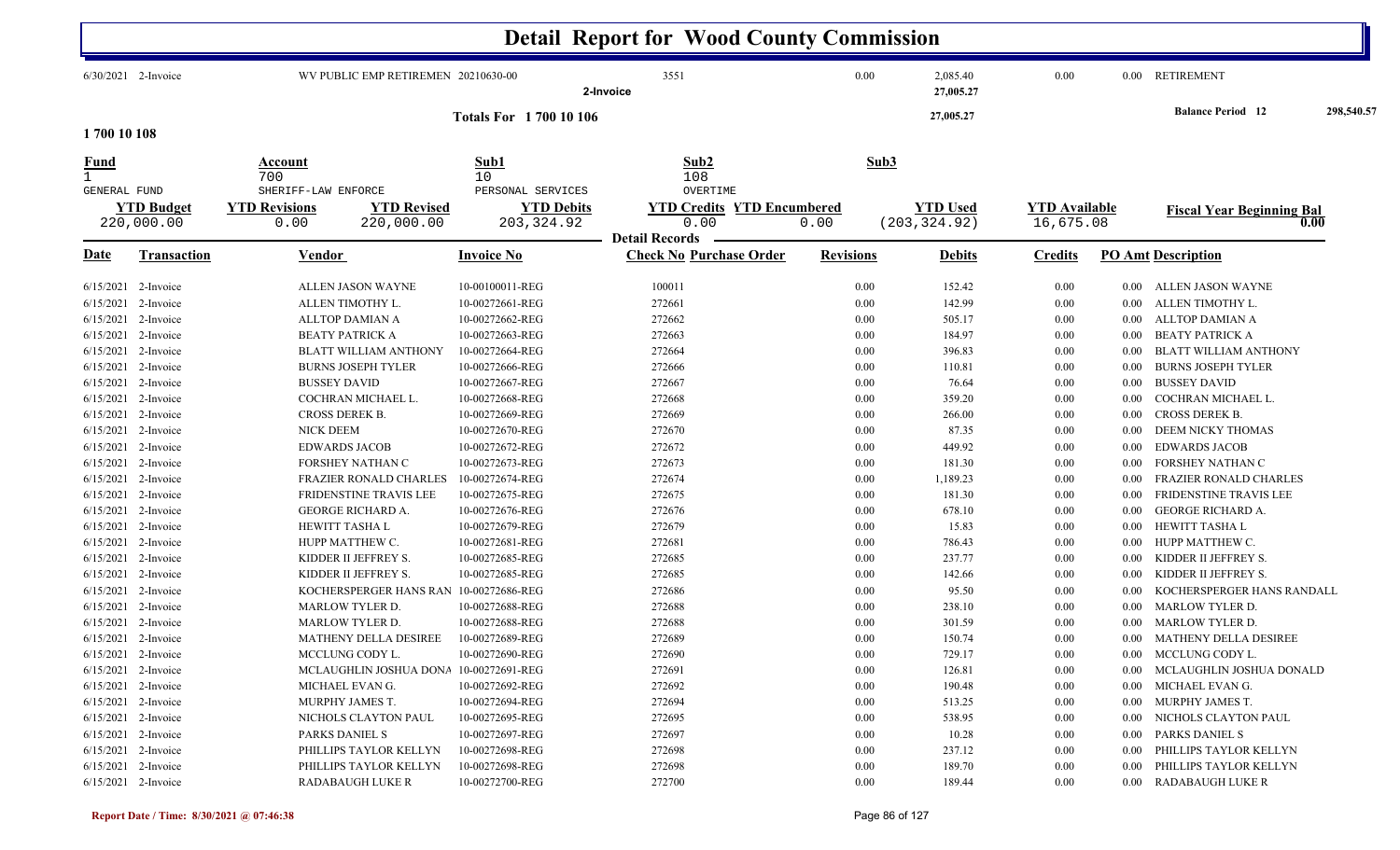|                                            |                                                   |                                    |                  |              | 20,244.28        |              |              | <b>Balance Period 12</b>                          | 203,324.92 |
|--------------------------------------------|---------------------------------------------------|------------------------------------|------------------|--------------|------------------|--------------|--------------|---------------------------------------------------|------------|
|                                            |                                                   | 2-Invoice                          |                  |              | 20,244.28        |              |              |                                                   |            |
| 6/30/2021 2-Invoice                        | WETZEL JOHN CALEB                                 | 10-00272932-REG                    | 272932           | 0.00         | 182.54           | 0.00         | 0.00         | WETZEL JOHN CALEB                                 |            |
| 6/30/2021 2-Invoice                        | <b>WATERS ROBERT ANDREW</b>                       | 10-00272931-REG                    | 272931           | 0.00         | 252.93           | 0.00         | 0.00         | <b>WATERS ROBERT ANDREW</b>                       |            |
| 6/30/2021 2-Invoice                        | TURNER JR BRANNON GENE                            | 10-00272927-REG                    | 272927           | 0.00         | 31.57            | 0.00         | 0.00         | TURNER JR BRANNON GENE                            |            |
| 6/30/2021 2-Invoice                        | SHRIVER ANDREW C.                                 | 10-00272923-REG                    | 272923           | 0.00         | 285.98           | 0.00         | 0.00         | SHRIVER ANDREW C.                                 |            |
| 6/30/2021 2-Invoice                        | RITCHIE MICHAEL B                                 | 10-00272922-REG                    | 272922           | 0.00         | 70.85            | 0.00         | 0.00         | RITCHIE MICHAEL B                                 |            |
| 6/30/2021 2-Invoice                        | PHILLIPS TAYLOR KELLYN                            | 10-00272919-REG                    | 272919           | 0.00         | 379.40           | 0.00         | $0.00\,$     | PHILLIPS TAYLOR KELLYN                            |            |
| 6/30/2021 2-Invoice                        | PHILLIPS TAYLOR KELLYN                            | 10-00272919-REG                    | 272919           | 0.00         | 237.12           | 0.00         | 0.00         | PHILLIPS TAYLOR KELLYN                            |            |
| 6/30/2021 2-Invoice                        | NICHOLS CLAYTON PAUL                              | 10-00272916-REG                    | 272916           | 0.00         | 459.69           | 0.00         | $0.00\,$     | NICHOLS CLAYTON PAUL                              |            |
| 6/30/2021 2-Invoice                        | MICHAEL EVAN G.                                   | 10-00272913-REG                    | 272913           | 0.00         | 190.48           | 0.00         | 0.00         | MICHAEL EVAN G.                                   |            |
| 6/30/2021 2-Invoice                        | MCLAUGHLIN JOSHUA DONA 10-00272912-REG            |                                    | 272912           | 0.00         | 380.43           | 0.00         | $0.00\,$     | MCLAUGHLIN JOSHUA DONALD                          |            |
| 6/30/2021 2-Invoice                        | MCCLUNG CODY L.                                   | 10-00272911-REG                    | 272911           | 0.00         | 507.25           | 0.00         | $0.00\,$     | MCCLUNG CODY L.                                   |            |
| 6/30/2021 2-Invoice                        | <b>MARLOW TYLER D.</b>                            | 10-00272909-REG                    | 272909           | 0.00         | 63.49            | 0.00         | $0.00\,$     | MARLOW TYLER D.                                   |            |
| 6/30/2021 2-Invoice                        | <b>MARLOW TYLER D.</b>                            | 10-00272909-REG                    | 272909           | 0.00         | 238.10           | 0.00         | 0.00         | MARLOW TYLER D.                                   |            |
| 6/30/2021 2-Invoice                        | KOCHERSPERGER HANS RAN 10-00272907-REG            |                                    | 272907           | 0.00         | 47.75            | 0.00         | 0.00         | KOCHERSPERGER HANS RANDALL                        |            |
| 6/30/2021 2-Invoice<br>6/30/2021 2-Invoice | KIDDER II JEFFREY S.<br>KIDDER II JEFFREY S.      | 10-00272906-REG<br>10-00272906-REG | 272906<br>272906 | 0.00         | 237.77<br>317.03 | 0.00<br>0.00 | $0.00\,$     | KIDDER II JEFFREY S.<br>KIDDER II JEFFREY S.      |            |
| 6/30/2021 2-Invoice                        | <b>JACKSON FREDERICK L.</b>                       | 10-00272903-REG                    | 272903           | 0.00<br>0.00 | 164.42           | 0.00         | 0.00<br>0.00 | JACKSON FREDERICK L.                              |            |
| 6/30/2021 2-Invoice                        | HUPP MATTHEW C.                                   | 10-00272902-REG                    | 272902           | 0.00         | 1,054.54         | 0.00         | 0.00         | HUPP MATTHEW C.                                   |            |
| 6/30/2021 2-Invoice                        | <b>HEWITT TASHA L</b>                             | 10-00272900-REG                    | 272900           | 0.00         | 94.98            | 0.00         | $0.00\,$     | HEWITT TASHA L                                    |            |
| 6/30/2021 2-Invoice                        | FRIDENSTINE TRAVIS LEE                            | 10-00272896-REG                    |                  | 0.00         | 15.76            | 0.00         | 0.00         | FRIDENSTINE TRAVIS LEE                            |            |
|                                            |                                                   |                                    | 272896           |              |                  |              |              |                                                   |            |
| 6/30/2021 2-Invoice<br>6/30/2021 2-Invoice | FORSHEY NATHAN C<br><b>FRAZIER RONALD CHARLES</b> | 10-00272894-REG<br>10-00272895-REG | 272895           | 0.00<br>0.00 | 197.06<br>827.29 | 0.00<br>0.00 | 0.00         | FORSHEY NATHAN C<br><b>FRAZIER RONALD CHARLES</b> |            |
| 6/30/2021 2-Invoice                        | <b>EDWARDS JACOB</b>                              | 10-00272893-REG                    | 272893<br>272894 | 0.00         | 31.57            | 0.00         | 0.00<br>0.00 | <b>EDWARDS JACOB</b>                              |            |
| 6/30/2021 2-Invoice                        | NICK DEEM                                         | 10-00272891-REG                    | 272891           | 0.00         | 46.24            | 0.00         | $0.00\,$     | DEEM NICKY THOMAS                                 |            |
| 6/30/2021 2-Invoice                        | CROSS DEREK B.                                    | 10-00272890-REG                    | 272890           | 0.00         | 88.67            | 0.00         | 0.00         | <b>CROSS DEREK B.</b>                             |            |
| 6/30/2021 2-Invoice                        | COCHRAN MICHAEL L.                                | 10-00272889-REG                    | 272889           | 0.00         | 350.22           | 0.00         | 0.00         | COCHRAN MICHAEL L.                                |            |
| 6/30/2021 2-Invoice                        | <b>BURNS JOSEPH TYLER</b>                         | 10-00272887-REG                    | 272887           | 0.00         | 94.98            | 0.00         | 0.00         | <b>BURNS JOSEPH TYLER</b>                         |            |
| 6/30/2021 2-Invoice                        | BLATT WILLIAM ANTHONY                             | 10-00272885-REG                    | 272885           | 0.00         | 126.98           | 0.00         | $0.00\,$     | BLATT WILLIAM ANTHONY                             |            |
| 6/30/2021 2-Invoice                        | <b>ALLTOP DAMIAN A</b>                            | 10-00272883-REG                    | 272883           | 0.00         | 584.10           | 0.00         | 0.00         | ALLTOP DAMIAN A                                   |            |
| 6/30/2021 2-Invoice                        | <b>ALLEN JASON WAYNE</b>                          | 10-00100014-REG                    | 100014           | 0.00         | 190.53           | 0.00         | 0.00         | ALLEN JASON WAYNE                                 |            |
| $6/15/2021$ 2-Invoice                      | WOOD ADAM N                                       | 10-00272714-REG                    | 272714           | 0.00         | 165.76           | 0.00         | 0.00         | WOOD ADAM N                                       |            |
| $6/15/2021$ 2-Invoice                      | WINDLAND RYAN D.                                  | 10-00272713-REG                    | 272713           | 0.00         | 376.72           | 0.00         | 0.00         | WINDLAND RYAN D.                                  |            |
| 6/15/2021 2-Invoice                        | WETZEL JOHN CALEB                                 | 10-00272711-REG                    | 272711           | 0.00         | 150.79           | 0.00         | 0.00         | WETZEL JOHN CALEB                                 |            |
| $6/15/2021$ 2-Invoice                      | <b>WATERS ROBERT ANDREW</b>                       | 10-00272710-REG                    | 272710           | 0.00         | 79.04            | 0.00         | 0.00         | <b>WATERS ROBERT ANDREW</b>                       |            |
| 6/15/2021 2-Invoice                        | WALKER ZACHARIAH M.                               | 10-00272709-REG                    | 272709           | 0.00         | 126.64           | 0.00         | 0.00         | WALKER ZACHARIAH M.                               |            |
| 6/15/2021 2-Invoice                        | TURNER JR BRANNON GENE                            | 10-00272706-REG                    | 272706           | 0.00         | 789.33           | 0.00         | 0.00         | TURNER JR BRANNON GENE                            |            |
| $6/15/2021$ 2-Invoice                      | SWIGER BRIAN A.                                   | 10-00272705-REG                    | 272705           | 0.00         | 314.05           | 0.00         | $0.00\,$     | SWIGER BRIAN A.                                   |            |
| 6/15/2021 2-Invoice                        | SHRIVER ANDREW C.                                 | 10-00272702-REG                    | 272702           | 0.00         | 411.09           | 0.00         | 0.00         | SHRIVER ANDREW C.                                 |            |
| 6/15/2021 2-Invoice                        | RITCHIE MICHAEL B                                 | 10-00272701-REG                    | 272701           | 0.00         | 425.09           | 0.00         |              | 0.00 RITCHIE MICHAEL B                            |            |

**1 700 10 109**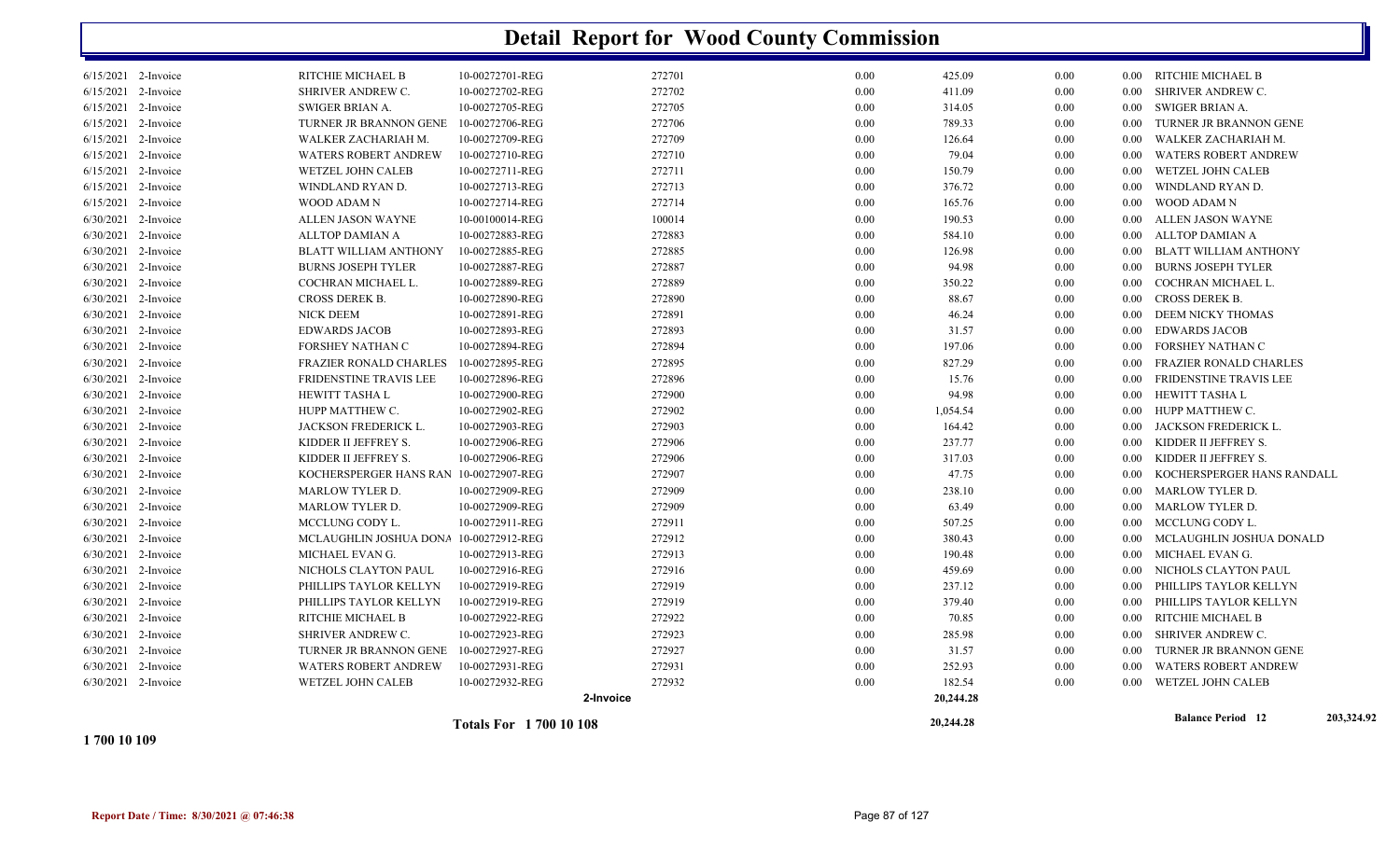| <b>Fund</b><br>GENERAL FUND                 | <b>YTD Budget</b><br>92,080.00  | Account<br>700<br>SHERIFF-LAW ENFORCE<br><b>YTD Revisions</b><br>5,000.00 | <b>YTD Revised</b><br>97,080.00  | Sub1<br>10<br>PERSONAL SERVICES<br><b>YTD Debits</b><br>66,566.68 | Sub2<br>109<br>EXTRA HELP<br><b>YTD Credits YTD Encumbered</b><br>0.00 | 0.00             | Sub3<br><b>YTD Used</b><br>(66, 566.68) | <b>YTD Available</b><br>30,513.32 |          | <b>Fiscal Year Beginning Bal</b><br>0.00 |            |
|---------------------------------------------|---------------------------------|---------------------------------------------------------------------------|----------------------------------|-------------------------------------------------------------------|------------------------------------------------------------------------|------------------|-----------------------------------------|-----------------------------------|----------|------------------------------------------|------------|
| Date                                        | <b>Transaction</b>              | Vendor                                                                    |                                  | <b>Invoice No</b>                                                 | <b>Detail Records</b><br><b>Check No Purchase Order</b>                | <b>Revisions</b> | <b>Debits</b>                           | <b>Credits</b>                    |          | <b>PO Amt Description</b>                |            |
|                                             | 6/15/2021 2-Invoice             | EATON MICHAEL W.                                                          |                                  | 10-00272671-REG                                                   | 272671                                                                 | 0.00             | 458.95                                  | 0.00                              | $0.00\,$ | EATON MICHAEL W.                         |            |
|                                             | $6/15/2021$ 2-Invoice           | <b>HARDIN GARY L</b>                                                      |                                  | 10-00272677-REG                                                   | 272677                                                                 | 0.00             | 534.30                                  | 0.00                              | 0.00     | <b>HARDIN GARY L</b>                     |            |
|                                             | 6/15/2021 2-Invoice             | PLUM STEVEN M.                                                            |                                  | 10-00272699-REG                                                   | 272699                                                                 | 0.00             | 767.20                                  | 0.00                              | $0.00\,$ | PLUM STEVEN M.                           |            |
|                                             | 6/15/2021 2-Invoice             |                                                                           | VANDENBROEKE GARY LEE            | 10-00272707-REG                                                   | 272707                                                                 | 0.00             | 986.40                                  | 0.00                              | 0.00     | VANDENBROEKE GARY LEE                    |            |
|                                             | 6/15/2021 2-Invoice             |                                                                           | WILLIAMS STEVEN W                | 10-00272712-REG                                                   | 272712                                                                 | 0.00             | 943.25                                  | $0.00\,$                          | 0.00     | WILLIAMS STEVEN W                        |            |
|                                             | 6/30/2021 2-Invoice             | EATON MICHAEL W.                                                          |                                  | 10-00272892-REG                                                   | 272892                                                                 | 0.00             | 274.00                                  | 0.00                              | $0.00\,$ | EATON MICHAEL W.                         |            |
|                                             | $6/30/2021$ 2-Invoice           | <b>HARDIN GARY L</b>                                                      |                                  | 10-00272898-REG                                                   | 272898                                                                 | 0.00             | 345.93                                  | 0.00                              | $0.00\,$ | HARDIN GARY L                            |            |
|                                             | 6/30/2021 2-Invoice             | PLUM STEVEN M.                                                            |                                  | 10-00272920-REG                                                   | 272920                                                                 | 0.00             | 767.20                                  | 0.00                              | $0.00\,$ | PLUM STEVEN M.                           |            |
|                                             | 6/30/2021 2-Invoice             |                                                                           | VANDENBROEKE GARY LEE            | 10-00272928-REG                                                   | 272928                                                                 | 0.00             | 986.40                                  | 0.00                              | 0.00     | VANDENBROEKE GARY LEE                    |            |
|                                             | 6/30/2021 2-Invoice             |                                                                           | WILLIAMS STEVEN W                | 10-00272933-REG                                                   | 272933                                                                 | 0.00             | 399.33                                  | 0.00                              | 0.00     | WILLIAMS STEVEN W                        |            |
|                                             |                                 |                                                                           |                                  |                                                                   | 2-Invoice                                                              |                  | 6,462.96                                |                                   |          |                                          |            |
|                                             |                                 |                                                                           |                                  | <b>Totals For 1700 10 109</b>                                     |                                                                        |                  | 6,462.96                                |                                   |          | <b>Balance Period 12</b>                 | 66,566.68  |
| 1700 10 182                                 |                                 |                                                                           |                                  |                                                                   |                                                                        |                  |                                         |                                   |          |                                          |            |
| <u>Fund</u><br>$\mathbf{1}$<br>GENERAL FUND |                                 | Account<br>700<br>SHERIFF-LAW ENFORCE                                     |                                  | Sub1<br>10<br>PERSONAL SERVICES                                   | Sub2<br>182<br>SECRETARIES                                             |                  | Sub3                                    |                                   |          |                                          |            |
|                                             | <b>YTD Budget</b><br>114,226.00 | <b>YTD Revisions</b><br>6,000.00                                          | <b>YTD Revised</b><br>120,226.00 | <b>YTD Debits</b><br>119,914.80                                   | <b>YTD Credits YTD Encumbered</b><br>0.00                              | 0.00             | <b>YTD</b> Used<br>(119, 914.80)        | <b>YTD</b> Available<br>311.20    |          | <b>Fiscal Year Beginning Bal</b><br>0.00 |            |
|                                             |                                 |                                                                           |                                  |                                                                   | <b>Detail Records</b>                                                  |                  |                                         |                                   |          |                                          |            |
| Date                                        | <b>Transaction</b>              | Vendor                                                                    |                                  | <b>Invoice No</b>                                                 | <b>Check No Purchase Order</b>                                         | <b>Revisions</b> | <b>Debits</b>                           | <b>Credits</b>                    |          | <b>PO Amt Description</b>                |            |
|                                             | $6/15/2021$ 2-Invoice           | <b>ALLEN PEGGY SUE</b>                                                    |                                  | 10-00272660-REG                                                   | 272660                                                                 | 0.00             | 1,393.36                                | 0.00                              | $0.00\,$ | ALLEN PEGGY SUE                          |            |
| 6/15/2021                                   | 2-Invoice                       |                                                                           | <b>BROGDON GREGORY SCOTT</b>     | 10-00272665-REG                                                   | 272665                                                                 | 0.00             | 1,708.35                                | 0.00                              | $0.00\,$ | <b>BROGDON GREGORY SCOTT</b>             |            |
|                                             | 6/15/2021 2-Invoice             | <b>WADE TERESA JEAN</b>                                                   |                                  | 10-00272708-REG                                                   | 272708                                                                 | 0.00             | 1,644.74                                | 0.00                              | $0.00\,$ | <b>WADE TERESA JEAN</b>                  |            |
|                                             | $6/30/2021$ 2-Invoice           | <b>ALLEN PEGGY SUE</b>                                                    |                                  | 10-00272881-REG                                                   | 272881                                                                 | 0.00             | 1,393.36                                | 0.00                              | 0.00     | <b>ALLEN PEGGY SUE</b>                   |            |
|                                             | 6/30/2021 2-Invoice             |                                                                           | <b>BROGDON GREGORY SCOTT</b>     | 10-00272886-REG                                                   | 272886                                                                 | 0.00             | 1,708.35                                | 0.00                              | 0.00     | <b>BROGDON GREGORY SCOTT</b>             |            |
|                                             | 6/30/2021 2-Invoice             | WADE TERESA JEAN                                                          |                                  | 10-00272929-REG                                                   | 272929                                                                 | 0.00             | 1,644.74                                | 0.00                              | 0.00     | <b>WADE TERESA JEAN</b>                  |            |
|                                             |                                 |                                                                           |                                  |                                                                   | 2-Invoice                                                              |                  | 9,492.90                                |                                   |          |                                          |            |
|                                             |                                 |                                                                           |                                  | <b>Totals For 1700 10 182</b>                                     |                                                                        |                  | 9,492.90                                |                                   |          | <b>Balance Period 12</b>                 | 119,914.80 |

**1 700 10 185**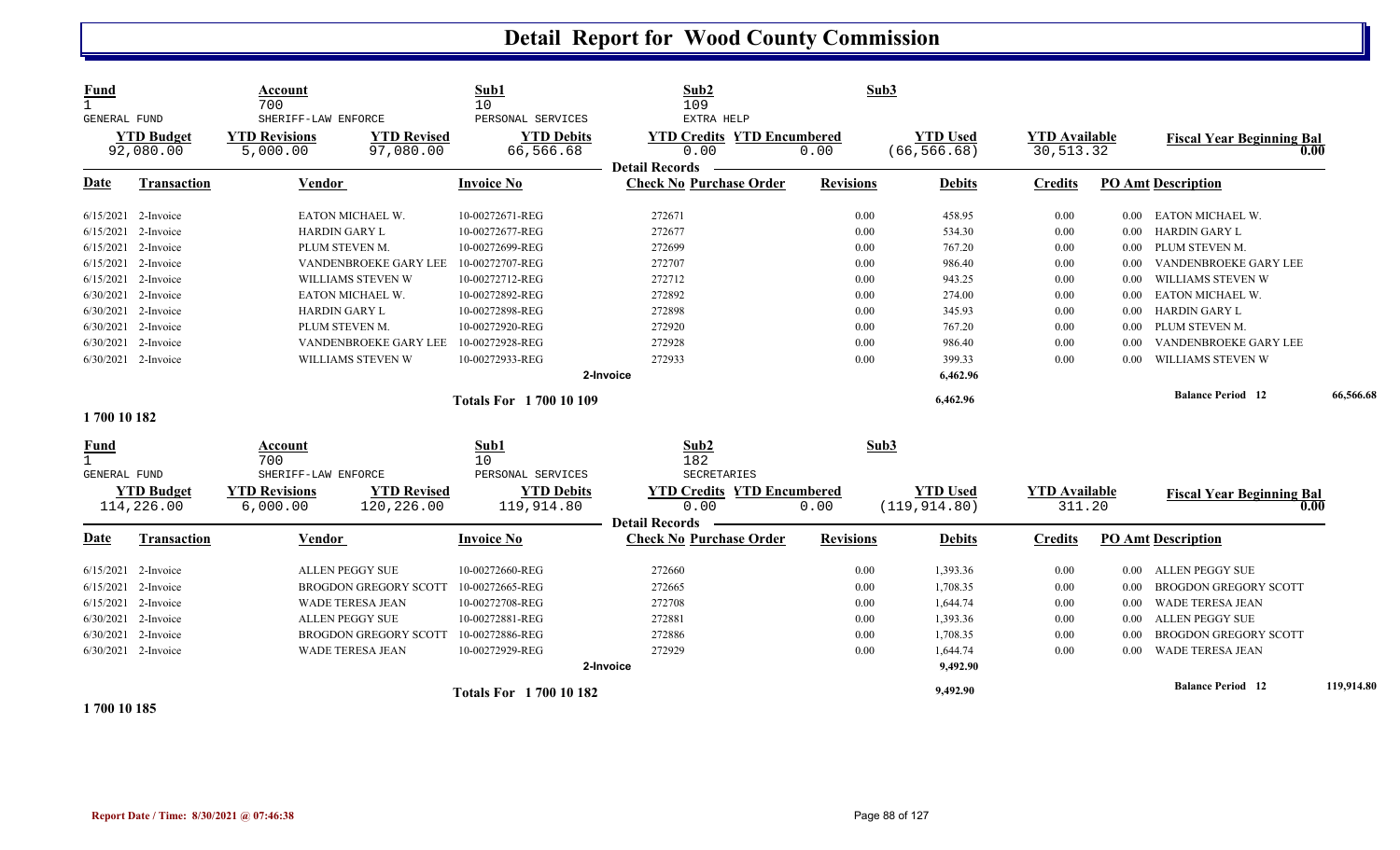| Fund<br>1<br>GENERAL FUND |                                 | Account<br>700<br>SHERIFF-LAW ENFORCE |                                        | Sub1<br>10<br>PERSONAL SERVICES | Sub <sub>2</sub><br>185<br>HOLIDAY PAY                  | Sub3             |                                 |                                  |          |                                          |
|---------------------------|---------------------------------|---------------------------------------|----------------------------------------|---------------------------------|---------------------------------------------------------|------------------|---------------------------------|----------------------------------|----------|------------------------------------------|
|                           | <b>YTD Budget</b><br>101,000.00 | <b>YTD Revisions</b><br>0.00          | <b>YTD Revised</b><br>101,000.00       | <b>YTD Debits</b><br>99,024.09  | <b>YTD Credits YTD Encumbered</b><br>0.00               | 0.00             | <b>YTD Used</b><br>(99, 024.09) | <b>YTD Available</b><br>1,975.91 |          | <b>Fiscal Year Beginning Bal</b><br>0.00 |
| Date                      | <b>Transaction</b>              | <b>Vendor</b>                         |                                        | <b>Invoice No</b>               | <b>Detail Records</b><br><b>Check No Purchase Order</b> | <b>Revisions</b> | <u>Debits</u>                   | <b>Credits</b>                   |          | <b>PO Amt Description</b>                |
|                           | 6/15/2021 2-Invoice             |                                       | ALLEN JASON WAYNE                      | 10-00100011-REG                 | 100011                                                  | 0.00             | 254.03                          | 0.00                             |          | 0.00 ALLEN JASON WAYNE                   |
| 6/15/2021                 | 2-Invoice                       |                                       | ALLEN TIMOTHY L.                       | 10-00272661-REG                 | 272661                                                  | 0.00             | 238.31                          | 0.00                             | $0.00\,$ | ALLEN TIMOTHY L.                         |
| 6/15/2021                 | 2-Invoice                       |                                       | <b>ALLTOP DAMIAN A</b>                 | 10-00272662-REG                 | 272662                                                  | 0.00             | 315.73                          | 0.00                             | $0.00\,$ | <b>ALLTOP DAMIAN A</b>                   |
| 6/15/2021                 | 2-Invoice                       |                                       | BLATT WILLIAM ANTHONY                  | 10-00272664-REG                 | 272664                                                  | 0.00             | 317.46                          | 0.00                             | $0.00\,$ | BLATT WILLIAM ANTHONY                    |
| 6/15/2021                 | 2-Invoice                       |                                       | <b>BURNS JOSEPH TYLER</b>              | 10-00272666-REG                 | 272666                                                  | 0.00             | 211.06                          | 0.00                             | 0.00     | <b>BURNS JOSEPH TYLER</b>                |
| 6/15/2021                 | 2-Invoice                       |                                       | COCHRAN MICHAEL L.                     | 10-00272668-REG                 | 272668                                                  | 0.00             | 359.20                          | $0.00\,$                         | 0.00     | COCHRAN MICHAEL L.                       |
| 6/15/2021                 | 2-Invoice                       |                                       | CROSS DEREK B.                         | 10-00272669-REG                 | 272669                                                  | 0.00             | 354.67                          | 0.00                             | 0.00     | <b>CROSS DEREK B.</b>                    |
| 6/15/2021                 | 2-Invoice                       |                                       | <b>EDWARDS JACOB</b>                   | 10-00272672-REG                 | 272672                                                  | 0.00             | 315.73                          | 0.00                             | 0.00     | <b>EDWARDS JACOB</b>                     |
| 6/15/2021                 | 2-Invoice                       |                                       | FORSHEY NATHAN C                       | 10-00272673-REG                 | 272673                                                  | 0.00             | 315.30                          | $0.00\,$                         | 0.00     | FORSHEY NATHAN C                         |
| 6/15/2021                 | 2-Invoice                       |                                       | <b>FRAZIER RONALD CHARLES</b>          | 10-00272674-REG                 | 272674                                                  | 0.00             | 344.71                          | 0.00                             | 0.00     | FRAZIER RONALD CHARLES                   |
| 6/15/2021                 | 2-Invoice                       |                                       | FRIDENSTINE TRAVIS LEE                 | 10-00272675-REG                 | 272675                                                  | 0.00             | 315.30                          | 0.00                             | 0.00     | FRIDENSTINE TRAVIS LEE                   |
| 6/15/2021                 | 2-Invoice                       |                                       | <b>HEWITT TASHAL</b>                   | 10-00272679-REG                 | 272679                                                  | 0.00             | 211.06                          | 0.00                             | $0.00\,$ | HEWITT TASHA L                           |
| 6/15/2021                 | 2-Invoice                       |                                       | HOLBERT ANDREW SCOTT                   | 10-00272680-REG                 | 272680                                                  | 0.00             | 164.42                          | $0.00\,$                         | 0.00     | HOLBERT ANDREW SCOTT                     |
| 6/15/2021                 | 2-Invoice                       |                                       | JACKSON FREDERICK L.                   | 10-00272682-REG                 | 272682                                                  | 0.00             | 164.42                          | 0.00                             | 0.00     | JACKSON FREDERICK L.                     |
| 6/15/2021                 | 2-Invoice                       |                                       | KIDDER II JEFFREY S.                   | 10-00272685-REG                 | 272685                                                  | 0.00             | 211.35                          | 0.00                             | $0.00\,$ | KIDDER II JEFFREY S.                     |
| 6/15/2021                 | 2-Invoice                       |                                       | KOCHERSPERGER HANS RAN 10-00272686-REG |                                 | 272686                                                  | 0.00             | 254.66                          | $0.00\,$                         | $0.00\,$ | KOCHERSPERGER HANS RANDALL               |
| 6/15/2021                 | 2-Invoice                       |                                       | <b>MARLOW TYLER D.</b>                 | 10-00272688-REG                 | 272688                                                  | 0.00             | 317.46                          | 0.00                             | 0.00     | MARLOW TYLER D.                          |
| 6/15/2021                 | 2-Invoice                       |                                       | MATHENY DELLA DESIREE                  | 10-00272689-REG                 | 272689                                                  | 0.00             | 236.45                          | $0.00\,$                         | 0.00     | MATHENY DELLA DESIREE                    |
| 6/15/2021                 | 2-Invoice                       |                                       | MCLAUGHLIN JOSHUA DONA                 | 10-00272691-REG                 | 272691                                                  | 0.00             | 317.03                          | $0.00\,$                         | 0.00     | MCLAUGHLIN JOSHUA DONALD                 |
| 6/15/2021                 | 2-Invoice                       |                                       | MICHAEL EVAN G.                        | 10-00272692-REG                 | 272692                                                  | 0.00             | 317.46                          | 0.00                             | 0.00     | MICHAEL EVAN G.                          |
| 6/15/2021                 | 2-Invoice                       |                                       | NORTUM WILLIAM E                       | 10-00272696-REG                 | 272696                                                  | 0.00             | 164.42                          | $0.00\,$                         | 0.00     | NORTUM WILLIAM E                         |
| 6/15/2021                 | 2-Invoice                       |                                       | RITCHIE MICHAEL B                      | 10-00272701-REG                 | 272701                                                  | 0.00             | 354.24                          | 0.00                             | 0.00     | RITCHIE MICHAEL B                        |
| 6/15/2021                 | 2-Invoice                       |                                       | SHRIVER ANDREW C.                      | 10-00272702-REG                 | 272702                                                  | 0.00             | 238.31                          | 0.00                             | 0.00     | SHRIVER ANDREW C.                        |
| 6/15/2021                 | 2-Invoice                       |                                       | <b>SWIGER BRIAN A.</b>                 | 10-00272705-REG                 | 272705                                                  | 0.00             | 339.51                          | $0.00\,$                         | $0.00\,$ | <b>SWIGER BRIAN A.</b>                   |
| 6/15/2021                 | 2-Invoice                       |                                       | WALKER ZACHARIAH M.                    | 10-00272709-REG                 | 272709                                                  | 0.00             | 316.60                          | 0.00                             | 0.00     | WALKER ZACHARIAH M.                      |
| 6/15/2021                 | 2-Invoice                       |                                       | WATERS ROBERT ANDREW                   | 10-00272710-REG                 | 272710                                                  | 0.00             | 210.78                          | $0.00\,$                         | 0.00     | <b>WATERS ROBERT ANDREW</b>              |
| 6/30/2021                 | 2-Invoice                       |                                       | ALLEN JASON WAYNE                      | 10-00100014-REG                 | 100014                                                  | 0.00             | 254.03                          | 0.00                             | $0.00\,$ | ALLEN JASON WAYNE                        |
| 6/30/2021                 | 2-Invoice                       |                                       | ALLEN TIMOTHY L.                       | 10-00272882-REG                 | 272882                                                  | 0.00             | 238.31                          | 0.00                             | $0.00\,$ | ALLEN TIMOTHY L.                         |
| 6/30/2021                 | 2-Invoice                       |                                       | ALLEN TIMOTHY L.                       | 10-00272882-REG                 | 272882                                                  | 0.00             | 357.47                          | $0.00\,$                         | 0.00     | ALLEN TIMOTHY L.                         |
| 6/30/2021                 | 2-Invoice                       |                                       | <b>ALLTOP DAMIAN A</b>                 | 10-00272883-REG                 | 272883                                                  | 0.00             | 315.73                          | 0.00                             | 0.00     | ALLTOP DAMIAN A                          |
| 6/30/2021                 | 2-Invoice                       |                                       | ALLTOP DAMIAN A                        | 10-00272883-REG                 | 272883                                                  | 0.00             | 315.73                          | 0.00                             | 0.00     | ALLTOP DAMIAN A                          |
| 6/30/2021                 | 2-Invoice                       |                                       | <b>BEATY PATRICK A</b>                 | 10-00272884-REG                 | 272884                                                  | 0.00             | 164.42                          | 0.00                             | $0.00\,$ | BEATY PATRICK A                          |
| 6/30/2021                 | 2-Invoice                       |                                       | <b>BLATT WILLIAM ANTHONY</b>           | 10-00272885-REG                 | 272885                                                  | 0.00             | 211.64                          | 0.00                             | 0.00     | <b>BLATT WILLIAM ANTHONY</b>             |
| 6/30/2021                 | 2-Invoice                       |                                       | BLATT WILLIAM ANTHONY                  | 10-00272885-REG                 | 272885                                                  | 0.00             | 317.46                          | 0.00                             | 0.00     | <b>BLATT WILLIAM ANTHONY</b>             |
| 6/30/2021                 | 2-Invoice                       |                                       | <b>BURNS JOSEPH TYLER</b>              | 10-00272887-REG                 | 272887                                                  | 0.00             | 211.06                          | 0.00                             | 0.00     | <b>BURNS JOSEPH TYLER</b>                |
| 6/30/2021                 | 2-Invoice                       |                                       | <b>BURNS JOSEPH TYLER</b>              | 10-00272887-REG                 | 272887                                                  | 0.00             | 316.60                          | 0.00                             | $0.00\,$ | <b>BURNS JOSEPH TYLER</b>                |
| 6/30/2021 2-Invoice       |                                 |                                       | COCHRAN MICHAEL L.                     | 10-00272889-REG                 | 272889                                                  | 0.00             | 239.47                          | 0.00                             | 0.00     | COCHRAN MICHAEL L.                       |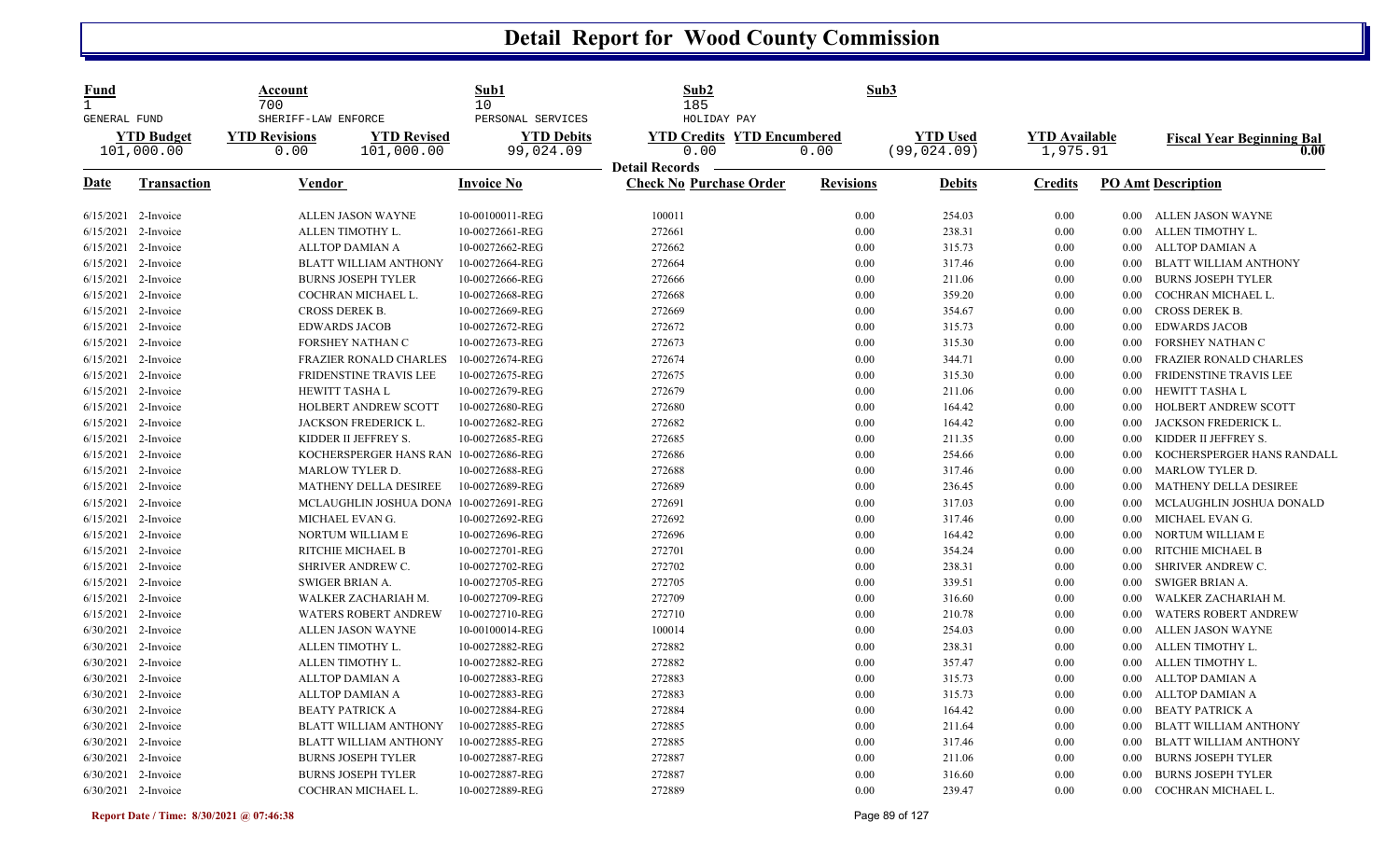|                     |                                        | 2-Invoice       |        |          | 22,273.37 |      |                   |                               |
|---------------------|----------------------------------------|-----------------|--------|----------|-----------|------|-------------------|-------------------------------|
| 6/30/2021 2-Invoice | WINDLAND RYAN D.                       | 10-00272934-REG | 272934 | 0.00     | 251.15    | 0.00 |                   | 0.00 WINDLAND RYAN D.         |
| 6/30/2021 2-Invoice | WETZEL JOHN CALEB                      | 10-00272932-REG | 272932 | 0.00     | 317.46    | 0.00 | $0.00 -$          | WETZEL JOHN CALEB             |
| 6/30/2021 2-Invoice | WETZEL JOHN CALEB                      | 10-00272932-REG | 272932 | $0.00\,$ | 211.64    | 0.00 | 0.00              | WETZEL JOHN CALEB             |
| 6/30/2021 2-Invoice | <b>WATERS ROBERT ANDREW</b>            | 10-00272931-REG | 272931 | 0.00     | 316.16    | 0.00 | $0.00\,$          | WATERS ROBERT ANDREW          |
| 6/30/2021 2-Invoice | <b>WATERS ROBERT ANDREW</b>            | 10-00272931-REG | 272931 | 0.00     | 210.78    | 0.00 | $0.00\,$          | <b>WATERS ROBERT ANDREW</b>   |
| 6/30/2021 2-Invoice | TURNER JR BRANNON GENE                 | 10-00272927-REG | 272927 | $0.00\,$ | 315.73    | 0.00 |                   | 0.00 TURNER JR BRANNON GENE   |
| 6/30/2021 2-Invoice | TURNER JR BRANNON GENE 10-00272927-REG |                 | 272927 | 0.00     | 210.49    | 0.00 | $0.00\,$          | TURNER JR BRANNON GENE        |
| 6/30/2021 2-Invoice | SWIGER BRIAN A.                        | 10-00272926-REG | 272926 | 0.00     | 339.51    | 0.00 | $0.00\,$          | SWIGER BRIAN A.               |
| 6/30/2021 2-Invoice | SWIGER BRIAN A.                        | 10-00272926-REG | 272926 | $0.00\,$ | 226.34    | 0.00 |                   | 0.00 SWIGER BRIAN A.          |
| 6/30/2021 2-Invoice | <b>SHRIVER ANDREW C.</b>               | 10-00272923-REG | 272923 | $0.00\,$ | 428.96    | 0.00 | $0.00^{\circ}$    | SHRIVER ANDREW C.             |
| 6/30/2021 2-Invoice | <b>SHRIVER ANDREW C.</b>               | 10-00272923-REG | 272923 | 0.00     | 238.31    | 0.00 | $0.00\,$          | SHRIVER ANDREW C.             |
| 6/30/2021 2-Invoice | RITCHIE MICHAEL B                      | 10-00272922-REG | 272922 | $0.00\,$ | 354.24    | 0.00 | $0.00\,$          | RITCHIE MICHAEL B             |
| 6/30/2021 2-Invoice | RITCHIE MICHAEL B                      | 10-00272922-REG | 272922 | 0.00     | 236.16    | 0.00 | 0.00              | RITCHIE MICHAEL B             |
| 6/30/2021 2-Invoice | <b>RADABAUGH LUKE R</b>                | 10-00272921-REG | 272921 | 0.00     | 315.73    | 0.00 | $0.00\,$          | RADABAUGH LUKE R              |
| 6/30/2021 2-Invoice | <b>RADABAUGH LUKE R</b>                | 10-00272921-REG | 272921 | 0.00     | 210.49    | 0.00 |                   | 0.00 RADABAUGH LUKE R         |
| 6/30/2021 2-Invoice | PHILLIPS TAYLOR KELLYN                 | 10-00272919-REG | 272919 | $0.00\,$ | 210.78    | 0.00 | 0.00 <sub>1</sub> | PHILLIPS TAYLOR KELLYN        |
| 6/30/2021 2-Invoice | PHILLIPS TAYLOR KELLYN                 | 10-00272919-REG | 272919 | 0.00     | 316.16    | 0.00 |                   | 0.00 PHILLIPS TAYLOR KELLYN   |
| 6/30/2021 2-Invoice | PHILLIPS TAYLOR KELLYN                 | 10-00272919-REG | 272919 | 0.00     | 210.78    | 0.00 | $0.00\,$          | PHILLIPS TAYLOR KELLYN        |
| 6/30/2021 2-Invoice | NORTUM WILLIAM E                       | 10-00272917-REG | 272917 | $0.00\,$ | 164.42    | 0.00 | $0.00\,$          | NORTUM WILLIAM E              |
| 6/30/2021 2-Invoice | MICHAEL EVAN G.                        | 10-00272913-REG | 272913 | 0.00     | 317.46    | 0.00 |                   | 0.00 MICHAEL EVAN G.          |
| 6/30/2021 2-Invoice | MICHAEL EVAN G.                        | 10-00272913-REG | 272913 | 0.00     | 317.46    | 0.00 |                   | 0.00 MICHAEL EVAN G.          |
| 6/30/2021 2-Invoice | MCLAUGHLIN JOSHUA DONA 10-00272912-REG |                 | 272912 | 0.00     | 317.03    | 0.00 | $0.00 -$          | MCLAUGHLIN JOSHUA DONALD      |
| 6/30/2021 2-Invoice | MCLAUGHLIN JOSHUA DONA 10-00272912-REG |                 | 272912 | 0.00     | 211.35    | 0.00 |                   | 0.00 MCLAUGHLIN JOSHUA DONALD |
| 6/30/2021 2-Invoice | MATHENY DELLA DESIREE                  | 10-00272910-REG | 272910 | 0.00     | 354.67    | 0.00 |                   | 0.00 MATHENY DELLA DESIREE    |
| 6/30/2021 2-Invoice | MATHENY DELLA DESIREE                  | 10-00272910-REG | 272910 | 0.00     | 236.45    | 0.00 | $0.00\,$          | MATHENY DELLA DESIREE         |
| 6/30/2021 2-Invoice | MARLOW TYLER D.                        | 10-00272909-REG | 272909 | $0.00\,$ | 317.46    | 0.00 | $0.00\,$          | MARLOW TYLER D.               |
| 6/30/2021 2-Invoice | MARLOW TYLER D.                        | 10-00272909-REG | 272909 | $0.00\,$ | 211.64    | 0.00 |                   | 0.00 MARLOW TYLER D.          |
| 6/30/2021 2-Invoice | KOCHERSPERGER HANS RAN 10-00272907-REG |                 | 272907 | $0.00\,$ | 318.33    | 0.00 | 0.00 <sub>1</sub> | KOCHERSPERGER HANS RANDALL    |
| 6/30/2021 2-Invoice | KOCHERSPERGER HANS RAN 10-00272907-REG |                 | 272907 | $0.00\,$ | 212.22    | 0.00 | 0.00              | KOCHERSPERGER HANS RANDALL    |
| 6/30/2021 2-Invoice | KIDDER II JEFFREY S.                   | 10-00272906-REG | 272906 | 0.00     | 317.03    | 0.00 | $0.00\,$          | KIDDER II JEFFREY S.          |
| 6/30/2021 2-Invoice | KIDDER II JEFFREY S.                   | 10-00272906-REG | 272906 | $0.00\,$ | 211.35    | 0.00 |                   | 0.00 KIDDER II JEFFREY S.     |
| 6/30/2021 2-Invoice | JACKSON FREDERICK L.                   | 10-00272903-REG | 272903 | $0.00\,$ | 164.42    | 0.00 | $0.00\,$          | JACKSON FREDERICK L.          |
| 6/30/2021 2-Invoice | HOLBERT ANDREW SCOTT                   | 10-00272901-REG | 272901 | $0.00\,$ | 164.42    | 0.00 | $0.00\,$          | HOLBERT ANDREW SCOTT          |
| 6/30/2021 2-Invoice | HEWITT TASHA L                         | 10-00272900-REG | 272900 | 0.00     | 316.60    | 0.00 | $0.00\,$          | HEWITT TASHA L                |
| 6/30/2021 2-Invoice | <b>GEORGE RICHARD A.</b>               | 10-00272897-REG | 272897 | $0.00\,$ | 376.72    | 0.00 | 0.00              | GEORGE RICHARD A.             |
| 6/30/2021 2-Invoice | <b>GEORGE RICHARD A.</b>               | 10-00272897-REG | 272897 | 0.00     | 251.15    | 0.00 | $0.00\,$          | GEORGE RICHARD A.             |
| 6/30/2021 2-Invoice | FRIDENSTINE TRAVIS LEE                 | 10-00272896-REG | 272896 | 0.00     | 315.30    | 0.00 | $0.00\,$          | FRIDENSTINE TRAVIS LEE        |
| 6/30/2021 2-Invoice | FRAZIER RONALD CHARLES                 | 10-00272895-REG | 272895 | $0.00\,$ | 344.71    | 0.00 | $0.00\,$          | FRAZIER RONALD CHARLES        |
| 6/30/2021 2-Invoice | <b>FRAZIER RONALD CHARLES</b>          | 10-00272895-REG | 272895 | $0.00\,$ | 229.80    | 0.00 | $0.00\,$          | FRAZIER RONALD CHARLES        |
| 6/30/2021 2-Invoice | FORSHEY NATHAN C                       | 10-00272894-REG | 272894 | 0.00     | 315.30    | 0.00 | 0.00              | FORSHEY NATHAN C              |
| 6/30/2021 2-Invoice | FORSHEY NATHAN C                       | 10-00272894-REG | 272894 | $0.00\,$ | 315.30    | 0.00 | 0.00              | FORSHEY NATHAN C              |
| 6/30/2021 2-Invoice | <b>CROSS DEREK B.</b>                  | 10-00272890-REG | 272890 | 0.00     | 354.67    | 0.00 |                   | 0.00 CROSS DEREK B.           |
| 6/30/2021 2-Invoice | CROSS DEREK B.                         | 10-00272890-REG | 272890 | 0.00     | 236.45    | 0.00 | $0.00\,$          | CROSS DEREK B.                |
| 6/30/2021 2-Invoice | COCHRAN MICHAEL L.                     | 10-00272889-REG | 272889 | $0.00\,$ | 359.20    | 0.00 |                   | 0.00 COCHRAN MICHAEL L.       |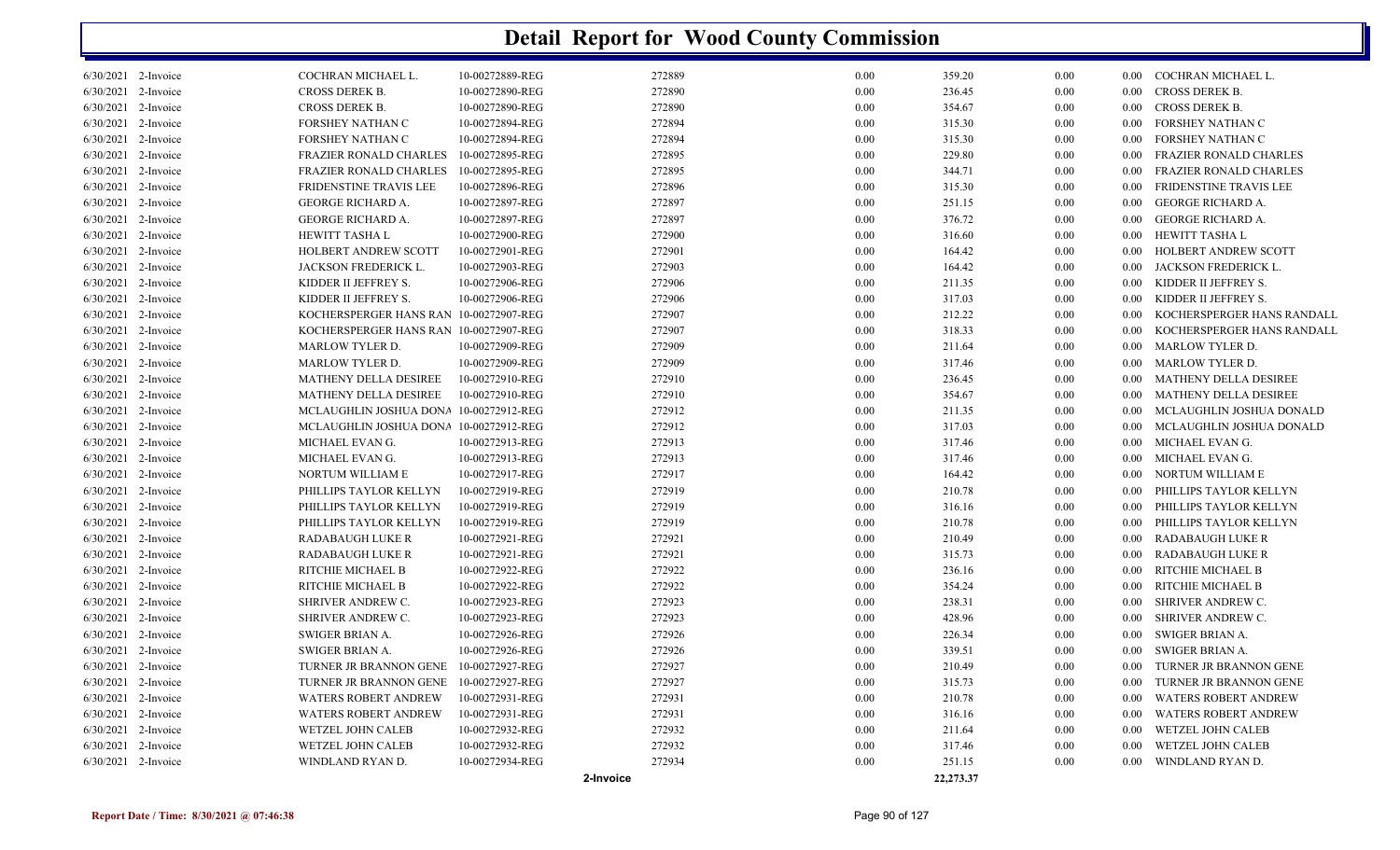| 1700 10 187                 |                                 |                                                          |                                  | <b>Totals For 1700 10 185</b>                        |                                                                    |                  | 22,273.37                        |                                      |          | <b>Balance Period 12</b>         | 99,024.09  |
|-----------------------------|---------------------------------|----------------------------------------------------------|----------------------------------|------------------------------------------------------|--------------------------------------------------------------------|------------------|----------------------------------|--------------------------------------|----------|----------------------------------|------------|
| Fund                        |                                 | Account<br>700                                           |                                  | Sub1<br>10                                           | Sub2<br>187                                                        | Sub3             |                                  |                                      |          |                                  |            |
| GENERAL FUND                | <b>YTD Budget</b><br>192,905.00 | SHERIFF-LAW ENFORCE<br><b>YTD Revisions</b><br>12,000.00 | <b>YTD Revised</b><br>204,905.00 | PERSONAL SERVICES<br><b>YTD Debits</b><br>191,437.46 | HOLDING CENTER<br><b>YTD Credits YTD Encumbered</b><br>0.00        | 0.00             | <b>YTD Used</b><br>(191, 437.46) | <b>YTD Available</b><br>13,467.54    |          | <b>Fiscal Year Beginning Bal</b> | 0.00       |
| <u>Date</u>                 | <b>Transaction</b>              | Vendor                                                   |                                  | <b>Invoice No</b>                                    | <b>Detail Records</b><br><b>Check No Purchase Order</b>            | <b>Revisions</b> | <b>Debits</b>                    | <b>Credits</b>                       |          | <b>PO Amt Description</b>        |            |
|                             | $6/15/2021$ 2-Invoice           | <b>BEATY PATRICK A</b>                                   |                                  | 10-00272663-REG                                      | 272663                                                             | 0.00             | 1,187.50                         | 0.00                                 | 0.00     | <b>BEATY PATRICK A</b>           |            |
| 6/15/2021                   | 2-Invoice                       |                                                          | HOLBERT ANDREW SCOTT             | 10-00272680-REG                                      | 272680                                                             | 0.00             | 1,187.50                         | 0.00                                 | 0.00     | HOLBERT ANDREW SCOTT             |            |
|                             | 6/15/2021 2-Invoice             |                                                          | JACKSON FREDERICK L.             | 10-00272682-REG                                      | 272682                                                             | 0.00             | 1,187.50                         | 0.00                                 | 0.00     | JACKSON FREDERICK L.             |            |
| 6/15/2021                   | 2-Invoice                       |                                                          | JOHNSON DANIELLE D.              | 10-00272684-REG                                      | 272684                                                             | 0.00             | 1,187.50                         | 0.00                                 | 0.00     | JOHNSON DANIELLE D.              |            |
| 6/15/2021                   | 2-Invoice                       |                                                          | NORTUM WILLIAM E                 | 10-00272696-REG                                      | 272696                                                             | 0.00             | 1,187.50                         | 0.00                                 | 0.00     | NORTUM WILLIAM E                 |            |
| 6/15/2021                   | 2-Invoice                       |                                                          | SOMERVILLE BRIAN L.              | 10-00272704-REG                                      | 272704                                                             | 0.00             | 1,187.50                         | 0.00                                 | 0.00     | SOMERVILLE BRIAN L.              |            |
| 6/15/2021                   | 2-Invoice                       |                                                          | <b>STAATS CHELCIE S.</b>         | 10-00272722-REG                                      | 272722                                                             | 0.00             | 401.04                           | 0.00                                 | 0.00     | STAATS CHELCIE S.                |            |
|                             | 6/30/2021 2-Invoice             | <b>BEATY PATRICK A</b>                                   |                                  | 10-00272884-REG                                      | 272884                                                             | 0.00             | 1,187.50                         | 0.00                                 | 0.00     | <b>BEATY PATRICK A</b>           |            |
| 6/30/2021                   | 2-Invoice                       |                                                          | <b>HOLBERT ANDREW SCOTT</b>      | 10-00272901-REG                                      | 272901                                                             | 0.00             | 1,187.50                         | 0.00                                 | 0.00     | HOLBERT ANDREW SCOTT             |            |
| 6/30/2021                   | 2-Invoice                       |                                                          | <b>JACKSON FREDERICK L.</b>      | 10-00272903-REG                                      | 272903                                                             | 0.00             | 1,187.50                         | 0.00                                 | 0.00     | JACKSON FREDERICK L.             |            |
| 6/30/2021                   | 2-Invoice                       |                                                          | JOHNSON DANIELLE D.              | 10-00272905-REG                                      | 272905                                                             | 0.00             | 1,187.50                         | 0.00                                 | 0.00     | JOHNSON DANIELLE D.              |            |
| 6/30/2021                   | 2-Invoice                       |                                                          | NORTUM WILLIAM E                 | 10-00272917-REG                                      | 272917                                                             | 0.00             | 1,187.50                         | 0.00                                 | 0.00     | NORTUM WILLIAM E                 |            |
|                             | 6/30/2021 2-Invoice             |                                                          | SOMERVILLE BRIAN L.              | 10-00272925-REG                                      | 272925                                                             | 0.00             | 1,187.50                         | 0.00                                 | 0.00     | SOMERVILLE BRIAN L.              |            |
|                             | 6/30/2021 2-Invoice             |                                                          | STAATS CHELCIE S.                | 10-00272943-REG                                      | 272943                                                             | 0.00             | 401.04                           | 0.00                                 | 0.00     | <b>STAATS CHELCIE S.</b>         |            |
|                             |                                 |                                                          |                                  |                                                      | 2-Invoice                                                          |                  | 15,052.08                        |                                      |          |                                  |            |
|                             |                                 |                                                          |                                  | <b>Totals For 170010187</b>                          |                                                                    |                  | 15,052.08                        |                                      |          | <b>Balance Period</b> 12         | 191,437.46 |
| 1700 10 198                 |                                 |                                                          |                                  |                                                      |                                                                    |                  |                                  |                                      |          |                                  |            |
| <u>Fund</u><br>GENERAL FUND |                                 | Account<br>700<br>SHERIFF-LAW ENFORCE                    |                                  | Sub1<br>10<br>PERSONAL SERVICES                      | Sub2<br>198<br>COURT SECURITY                                      | Sub3             |                                  |                                      |          |                                  |            |
|                             | <b>YTD Budget</b><br>172,183.00 | <b>YTD Revisions</b><br>12,000.00                        | <b>YTD Revised</b><br>184,183.00 | <b>YTD Debits</b><br>202,160.05                      | <b>YTD Credits YTD Encumbered</b><br>0.00<br><b>Detail Records</b> | 0.00             | <b>YTD</b> Used<br>(202, 160.05) | <b>YTD Available</b><br>(17, 977.05) |          | <b>Fiscal Year Beginning Bal</b> | 0.00       |
| Date                        | Transaction                     | Vendor                                                   |                                  | <b>Invoice No</b>                                    | <b>Check No Purchase Order</b>                                     | <b>Revisions</b> | <b>Debits</b>                    | <b>Credits</b>                       |          | <b>PO Amt Description</b>        |            |
|                             | $6/15/2021$ 2-Invoice           | NICK DEEM                                                |                                  | 10-00272670-REG                                      | 272670                                                             | 0.00             | 1,187.50                         | 0.00                                 |          | 0.00 DEEM NICKY THOMAS           |            |
|                             | 6/15/2021 2-Invoice             | HARRIS MARK C.                                           |                                  | 10-00272678-REG                                      | 272678                                                             | $0.00\,$         | 1,699.26                         | $0.00\,$                             |          | 0.00 HARRIS MARK C.              |            |
|                             | $6/15/2021$ 2-Invoice           |                                                          | JOHNSON CHARLES J.               | 10-00272683-REG                                      | 272683                                                             | $0.00\,$         | 1,270.83                         | $0.00\,$                             |          | 0.00 JOHNSON CHARLES J.          |            |
|                             | $6/15/2021$ 2-Invoice           |                                                          | LANDERS WILLIAM M.               | 10-00272687-REG                                      | 272687                                                             | $0.00\,$         | 1,187.50                         | 0.00                                 | $0.00\,$ | LANDERS WILLIAM M.               |            |
|                             | $6/15/2021$ 2-Invoice           | PARKS DANIEL S                                           |                                  | 10-00272697-REG                                      | 272697                                                             | $0.00\,$         | 1,187.50                         | 0.00                                 |          | 0.00 PARKS DANIEL S              |            |
|                             | $6/15/2021$ 2-Invoice           |                                                          | YONALEY RONALD L.                | 10-00272715-REG                                      | 272715                                                             | 0.00             | 1,187.50                         | $0.00\,$                             | $0.00\,$ | YONALEY RONALD L.                |            |
|                             | 6/30/2021 2-Invoice             | NICK DEEM                                                |                                  | 10-00272891-REG                                      | 272891                                                             | 0.00             | 1,187.50                         | 0.00                                 |          | 0.00 DEEM NICKY THOMAS           |            |
|                             | $6/30/2021$ 2-Invoice           | HARRIS MARK C.                                           |                                  | 10-00272899-REG                                      | 272899                                                             | $0.00\,$         | 1,699.26                         | $0.00\,$                             |          | 0.00 HARRIS MARK C.              |            |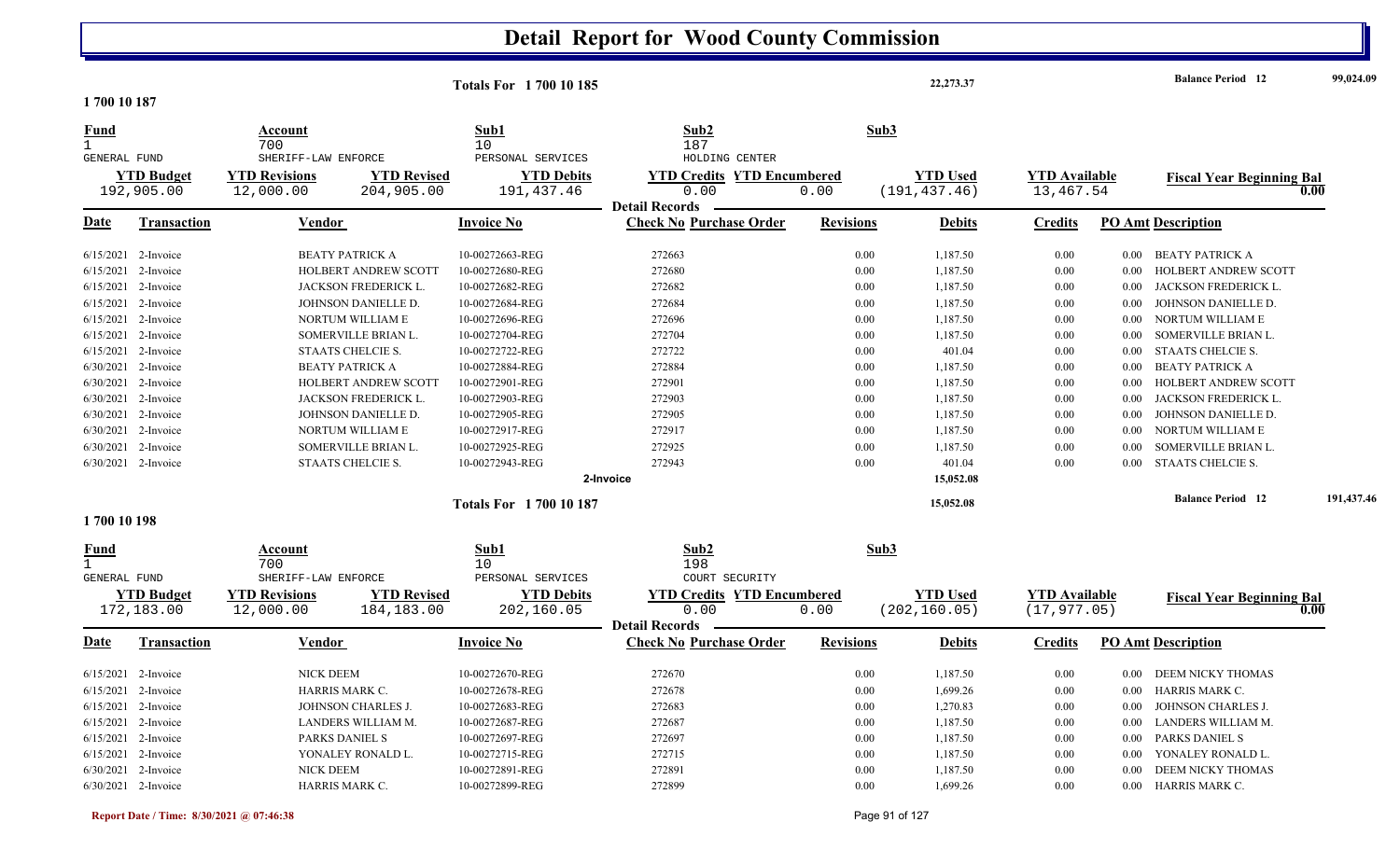|                                                                                                                               |                                                                                         |                                                                                     | <b>Detail Report for Wood County Commission</b>         |                                                                        |                                      |                                                           |                                              |                                                          |                                                                                                                           |            |
|-------------------------------------------------------------------------------------------------------------------------------|-----------------------------------------------------------------------------------------|-------------------------------------------------------------------------------------|---------------------------------------------------------|------------------------------------------------------------------------|--------------------------------------|-----------------------------------------------------------|----------------------------------------------|----------------------------------------------------------|---------------------------------------------------------------------------------------------------------------------------|------------|
| $6/30/2021$ 2-Invoice<br>2-Invoice<br>6/30/2021<br>2-Invoice<br>6/30/2021<br>6/30/2021<br>2-Invoice                           | JOHNSON CHARLES J.<br>LANDERS WILLIAM M.<br>PARKS DANIEL S<br>YONALEY RONALD L.         | 10-00272904-REG<br>10-00272908-REG<br>10-00272918-REG<br>10-00272936-REG            | 2-Invoice                                               | 272904<br>272908<br>272918<br>272936                                   | $0.00\,$<br>$0.00\,$<br>0.00<br>0.00 | 1,270.83<br>1,187.50<br>1,187.50<br>1,187.50<br>15,440.18 | $0.00\,$<br>0.00<br>$0.00\,$<br>0.00         | $0.00\,$<br>0.00<br>$0.00\,$<br>$0.00\,$                 | JOHNSON CHARLES J.<br>LANDERS WILLIAM M.<br>PARKS DANIEL S<br>YONALEY RONALD L.                                           |            |
|                                                                                                                               |                                                                                         |                                                                                     | <b>Totals For 170010198</b>                             |                                                                        |                                      | 15,440.18                                                 |                                              |                                                          | <b>Balance Period</b> 12                                                                                                  | 202,160.05 |
| 1700 40 211<br><u>Fund</u><br>$\mathbf{1}$                                                                                    | Account<br>700                                                                          | Sub1<br>40                                                                          |                                                         | Sub2<br>211                                                            | Sub3                                 |                                                           |                                              |                                                          |                                                                                                                           |            |
| GENERAL FUND<br><b>YTD Budget</b><br>35,000.00                                                                                | SHERIFF-LAW ENFORCE<br><b>YTD Revisions</b><br>4,525.00                                 | <b>YTD Revised</b><br>39,525.00                                                     | CONTRACTURAL SERVICES<br><b>YTD Debits</b><br>43,524.24 | TELEPHONES<br><b>YTD Credits YTD Encumbered</b><br>0.00                | 0.00                                 | <b>YTD Used</b><br>(43, 524.24)                           | <b>YTD</b> Available<br>(3, 999.24)          |                                                          | <b>Fiscal Year Beginning Bal</b>                                                                                          | 0.00       |
| <b>Transaction</b><br><u>Date</u>                                                                                             | <b>Vendor</b>                                                                           | <b>Invoice No</b>                                                                   |                                                         | <b>Detail Records</b><br><b>Check No Purchase Order</b>                | <b>Revisions</b>                     | <b>Debits</b>                                             | <b>Credits</b>                               |                                                          | <b>PO Amt Description</b>                                                                                                 |            |
| 2-Invoice<br>6/15/2021<br>2-Invoice<br>6/15/2021<br>6/25/2021<br>2-Invoice<br>6/25/2021<br>2-Invoice<br>$6/30/2021$ 2-Invoice | <b>VERIZON WIRELESS</b><br>AT&T MOBILITY<br><b>CAS CABLE</b><br><b>VERIZON WIRELESS</b> | MILLER COMMUNICATIONS   117721<br>9880808437<br>06282021A<br>07102021<br>9882959093 |                                                         | 172149<br>172153<br>172165<br>172168<br>172260                         | 0.00<br>0.00<br>0.00<br>0.00<br>0.00 | 30.00<br>2,399.08<br>1,316.68<br>236.70<br>2,399.08       | 0.00<br>$0.00\,$<br>$0.00\,$<br>0.00<br>0.00 | $0.00\,$<br>$0.00\,$<br>$0.00\,$<br>$0.00\,$<br>$0.00\,$ | TOWER RENTAL - SUMMIT<br>ACCT NO 786074779-00001<br>ACCT NO 287298247070<br>ACCT NO 005-070079<br>ACCT NO 786074779-00001 |            |
|                                                                                                                               |                                                                                         |                                                                                     | 2-Invoice<br><b>Totals For 1700 40 211</b>              |                                                                        |                                      | 6,381.54<br>6,381.54                                      |                                              |                                                          | <b>Balance Period 12</b>                                                                                                  | 43,524.24  |
| 1700 40 214<br><u>Fund</u><br>$\mathbf{1}$<br>GENERAL FUND                                                                    | <b>Account</b><br>700<br>SHERIFF-LAW ENFORCE                                            | Sub1<br>40                                                                          | CONTRACTURAL SERVICES                                   | Sub2<br>214<br>TRAVEL                                                  | Sub3                                 |                                                           |                                              |                                                          |                                                                                                                           |            |
| <b>YTD Budget</b><br>2,000.00                                                                                                 | <b>YTD Revisions</b><br>0.00                                                            | <b>YTD Revised</b><br>2,000.00                                                      | <b>YTD Debits</b><br>488.00                             | <b>YTD Encumbered</b><br><b>YTD Credits</b><br>0.00                    | 12.00                                | <b>YTD Used</b><br>(488.00)                               | <b>YTD Available</b><br>1,500.00             |                                                          | <b>Fiscal Year Beginning Bal</b>                                                                                          | 0.00       |
| Transaction<br><u>Date</u>                                                                                                    | <b>Vendor</b>                                                                           | <b>Invoice No</b>                                                                   |                                                         | <b>Detail Records</b><br><b>Check No Purchase Order</b>                | <b>Revisions</b>                     | <b>Debits</b>                                             | <b>Credits</b>                               |                                                          | <b>PO Amt Description</b>                                                                                                 |            |
| 5-Journal Entry<br>6/30/2021<br>6/30/2021 5-Journal Entry                                                                     | <b>EMBASSY SUITES</b>                                                                   | 20210713110001<br>WEST VIRGINIA PLANNING A 20210713030001                           | 5-Journal Entry                                         | 84342                                                                  | 0.00<br>0.00                         | 288.00<br>100.00<br>388.00                                | 0.00<br>$0.00\,$                             | $0.00\,$                                                 | (288.00) LODGING FOR SHERIFF TO ATTEND WVAC<br>TERESA WADE-4974-WEST VIRGINIA PARI                                        |            |
| 1700 40 217                                                                                                                   |                                                                                         |                                                                                     | <b>Totals For 1700 40 214</b>                           |                                                                        |                                      | 388.00                                                    |                                              | (288.00)                                                 | <b>Balance Period 12</b>                                                                                                  | 488.00     |
| <b>Fund</b><br>$\mathbf{1}$<br>GENERAL FUND<br><b>YTD Budget</b>                                                              | Account<br>700<br>SHERIFF-LAW ENFORCE<br><b>YTD Revisions</b>                           | Sub1<br>40<br><b>YTD Revised</b>                                                    | CONTRACTURAL SERVICES<br><b>YTD Debits</b>              | Sub2<br>217<br>M&R-AUTOS & TRUCKS<br><b>YTD Credits YTD Encumbered</b> | Sub3                                 | <b>YTD Used</b>                                           | <b>YTD</b> Available                         |                                                          | <b>Fiscal Year Beginning Bal</b>                                                                                          |            |
| 55,000.00                                                                                                                     | 1,124.00                                                                                | 56,124.00                                                                           | 54, 301.31                                              | 0.00                                                                   | 1,121.78                             | (54, 301.31)                                              | 700.91                                       |                                                          |                                                                                                                           | 0.00       |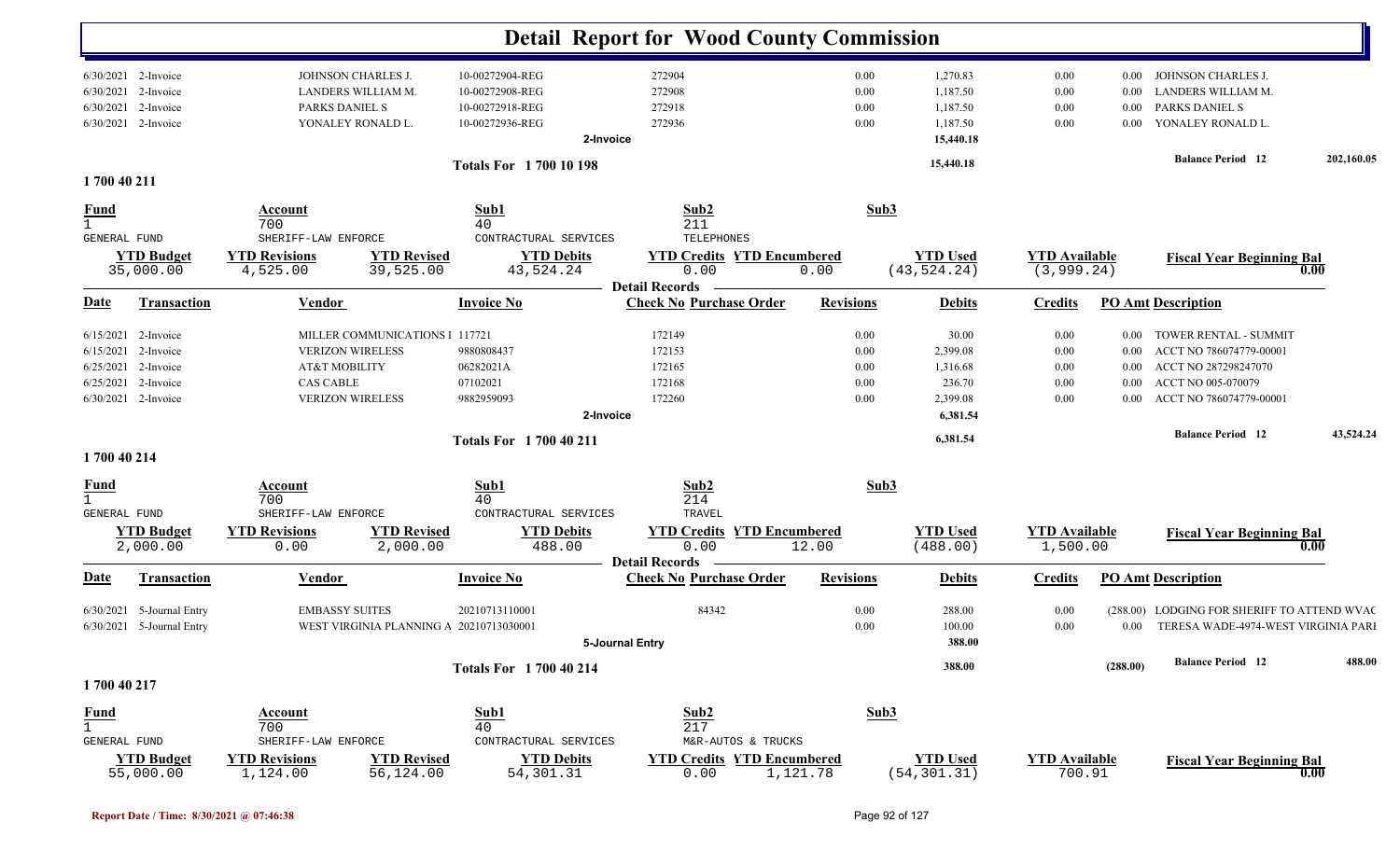|             |                              |                                       |                   |                  | Detail Records ————            |                  |               |                |                |                                              |
|-------------|------------------------------|---------------------------------------|-------------------|------------------|--------------------------------|------------------|---------------|----------------|----------------|----------------------------------------------|
| <u>Date</u> | <b>Transaction</b>           | <b>Vendor</b>                         | <b>Invoice No</b> |                  | <b>Check No Purchase Order</b> | <b>Revisions</b> | <b>Debits</b> | <b>Credits</b> |                | <b>PO Amt Description</b>                    |
| 6/3/2021    | 1-Purchase Order             | <b>ADVANCE AUTO PARTS</b>             |                   |                  | 84393                          | 0.00             | 0.00          | 0.00           |                | 484.90 JUNE BLANKET PO                       |
| 6/3/2021    | 1-Purchase Order             | <b>FRANKLIN FIRE EQUIPMENT</b>        |                   |                  | 84414                          | 0.00             | 0.00          | 0.00           |                | 135.00 FIRE EXTINGUISHERS & RE-CHARGE        |
| 6/3/2021    | 1-Purchase Order             | <b>GARAGE TRENDZ</b>                  |                   |                  | 84401                          | 0.00             | 0.00          | 0.00           |                | 35.00 UNIT NUMBERS                           |
| 6/3/2021    | 1-Purchase Order             | <b>GOODYEAR AUTO SERVICE C</b>        |                   |                  | 84419                          | 0.00             | 0.00          | 0.00           |                | 1,731.48 2019 FORD TIRES                     |
| 6/7/2021    | 1-Purchase Order             | <b>ADVANCE AUTO PARTS</b>             |                   |                  | 84429                          | 0.00             | 0.00          | 0.00           |                | 513.84 STRUTS FOR 2012 FORD FUSION           |
| 6/7/2021    | 1-Purchase Order             | <b>GOODYEAR AUTO SERVICE (</b>        |                   |                  | 84430                          | 0.00             | 0.00          | 0.00           | 59.00          | ALIGNMENT FOR 2012 FORD FUSION               |
| 6/7/2021    | 1-Purchase Order             | WV DEPT OF PUBLIC SAFETY              |                   |                  | 84431                          | 0.00             | 0.00          | 0.00           | 225.00         | <b>RADAR &amp; LASER CALIBRATIONS</b>        |
| 6/10/2021   | 1-Purchase Order             | <b>SAFELITE AUTO GLASS</b>            |                   |                  | 84455                          | 0.00             | 0.00          | 0.00           |                | 59.95 SAFELITE CHIP REPAIR                   |
| 6/14/2021   | 1-Purchase Order             | CARWREX COLLISION CENTI               |                   |                  | 84463                          | 0.00             | 0.00          | 0.00           | 1.104.45       | REPAIR 2020 EXPLORER                         |
|             | 6/17/2021 1-Purchase Order   | KINCHELOE MOTORS INC.                 |                   |                  | 84483                          | 0.00             | 0.00          | 0.00           | 145.00         | AC DIAGNOSTIC W/FREON EVAC & CAPTU           |
| 6/24/2021   | 1-Purchase Order             | <b>GOODYEAR AUTO SERVICE C</b>        |                   |                  | 84496                          | 0.00             | 0.00          | 0.00           |                | 59.00 ALIGNMENT                              |
| 6/24/2021   | 1-Purchase Order             | MILLER COMMUNICATIONS I               |                   |                  | 84497                          | 0.00             | 0.00          | 0.00           |                | 196.00 VHF ANTENNA; COAX KIT                 |
|             | 6/24/2021 1-Purchase Order   | MILLER COMMUNICATIONS I               |                   |                  | 84505                          | 0.00             | 0.00          | 0.00           | 1,365.00       | REMOVE/REINSTALL K9 EQUIP & RADIOS           |
|             | 6/25/2021 1-Purchase Order   | SAFELITE AUTO GLASS                   |                   |                  | 84514                          | 0.00             | 0.00          | 0.00           | 350.00         | replace back window of cruiser               |
| 6/30/2021   | 1-Purchase Order             | <b>ADVANCE AUTO PARTS</b>             |                   |                  | 84522                          | 0.00             | 0.00          | 0.00           | 132.59         | AC CONDENSOR UNIT (FORSHEY)                  |
|             | 6/30/2021 1-Purchase Order   | <b>ADVANCE AUTO PARTS</b>             |                   |                  | 84524                          | 0.00             | 0.00          | 0.00           |                | 0.00 BLANKET PO FOR JULY                     |
|             | 6/30/2021 1-Purchase Order   | <b>ADVANCE AUTO PARTS</b>             |                   |                  | 84525                          | 0.00             | 0.00          | 0.00           |                | 132.59 AC CONDENSOR DURANGO (T.ALLEN)        |
| 6/30/2021   | 1-Purchase Order             | KINCHELOE MOTORS INC.                 |                   |                  | 84520                          | 0.00             | 0.00          | 0.00           | 180.00         | FREON CAPTURE DODGE DURANGO                  |
|             | 6/30/2021 1-Purchase Order   | MID OHIO VALLEY ADVANCI               |                   |                  | 84532                          | 0.00             | 0.00          | 0.00           | 0.00           | WINDSHIELD REPLACEMENT 2013 F150 (HI         |
|             | $6/30/2021$ 1-Purchase Order | <b>GARAGE TRENDZ &amp; VINYL W</b>    |                   |                  | 84531                          | 0.00             | 0.00          | 0.00           | $0.00^{\circ}$ | K9 CRUISER LETTERING                         |
|             |                              |                                       |                   | 1-Purchase Order |                                |                  |               |                |                |                                              |
|             | $6/4/2021$ 2-Invoice         | <b>ADVANCE AUTO PARTS</b>             | 12560-309105      | 172074           | 84349                          | 0.00             | 261.11        | 0.00           |                | (261.11) CONTROL ARMS, TIE RODS FOR FRONT EN |
| 6/4/2021    | 2-Invoice                    | ASTORG DODGE CHRYSLER 1 43375         |                   | 172075 84347     |                                | 0.00             | 69.45         | 0.00           |                | (69.45) SEAT BELT LATCH ASSEMBLY             |
| 6/4/2021    | 2-Invoice                    | <b>BIG A MUFFLER</b>                  | 05272021          | 172076 84348     |                                | 0.00             | 135.00        | 0.00           |                | (135.00) EXHAUST LEAK REPLACE & WELD         |
|             | 6/15/2021 2-Invoice          | <b>ADVANCE AUTO PARTS</b>             | 12560-310046      | 172133           | 84429                          | 0.00             | 513.84        | 0.00           |                | (513.84) STRUTS FOR 2012 FORD FUSION         |
|             | $6/15/2021$ 2-Invoice        | <b>GOODYEAR AUTO SERVICE (228361)</b> |                   | 172144           | 84419                          | 0.00             | 1,731.48      | 0.00           |                | (1,731.48) 2019 FORD TIRES                   |
|             | 6/25/2021 2-Invoice          | <b>GARAGE TRENDZ</b>                  | 11057             | 172174 84378     |                                | 0.00             | 525.00        | 0.00           |                | (525.00) 15 SETS OF UNIT NUMBERS             |
|             | 6/25/2021 2-Invoice          | <b>GARAGE TRENDZ</b>                  | 11057             | 172174 84401     |                                | 0.00             | 35.00         | 0.00           |                | (35.00) UNIT NUMBERS                         |
|             | 6/25/2021 2-Invoice          | <b>GOODYEAR AUTO SERVICE (228423)</b> |                   | 172175 84430     |                                | 0.00             | 59.00         | 0.00           |                | (59.00) ALIGNMENT FOR 2012 FORD FUSION       |
|             | 6/25/2021 2-Invoice          | SAFELITE AUTO GLASS                   | 04134-239489      | 172180           | 84455                          | 0.00             | 59.95         | 0.00           |                | (59.95) SAFELITE CHIP REPAIR                 |
|             | 6/30/2021 2-Invoice          | <b>ADVANCE AUTO PARTS</b>             | 12560-310070      | 172238           | 84393                          | 0.00             | 18.84         | 0.00           |                | (18.84) JUNE BLANKET PO - CUST NO 479793     |
|             | 6/30/2021 2-Invoice          | <b>ADVANCE AUTO PARTS</b>             | 12560-309878      | 172238           | 84393                          | 0.00             | 18.84         | 0.00           |                | (18.84) JUNE BLANKET PO - CUST NO 479793     |
|             | 6/30/2021 2-Invoice          | <b>ADVANCE AUTO PARTS</b>             | 12560-310623      | 172238           | 84393                          | 0.00             | 16.54         | 0.00           |                | (16.54) JUNE BLANKET PO - CUST NO 479793     |
|             | 6/30/2021 2-Invoice          | <b>ADVANCE AUTO PARTS</b>             | 12560-310612      | 172238           | 84393                          | 0.00             | 42.29         | 0.00           |                | (42.29) JUNE BLANKET PO - CUST NO 479793     |
|             | 6/30/2021 2-Invoice          | <b>ADVANCE AUTO PARTS</b>             | 12560-310611      | 172238           | 84393                          | 0.00             | 31.32         | 0.00           |                | (31.32) JUNE BLANKET PO - CUST NO 479793     |
|             | 6/30/2021 2-Invoice          | <b>ADVANCE AUTO PARTS</b>             | 12560-310614      | 172238           | 84393                          | 0.00             | 40.29         | 0.00           |                | (40.29) JUNE BLANKET PO - CUST NO 479793     |
|             | 6/30/2021 2-Invoice          | <b>ADVANCE AUTO PARTS</b>             | 12560-310571      | 172238 84393     |                                | 0.00             | 3.88          | 0.00           |                | (3.88) JUNE BLANKET PO - CUST NO 479793      |
|             | 6/30/2021 2-Invoice          | <b>ADVANCE AUTO PARTS</b>             | 12560-310572      | 172238           | 84393                          | 0.00             | (7.28)        | $0.00\,$       |                | 7.28 JUNE BLANKET PO - CUST NO 479793        |
|             | 6/30/2021 2-Invoice          | <b>ADVANCE AUTO PARTS</b>             | 12560-310570      | 172238           | 84393                          | 0.00             | 7.28          | $0.00\,$       |                | (7.28) JUNE BLANKET PO - CUST NO 479793      |
|             | 6/30/2021 2-Invoice          | <b>ADVANCE AUTO PARTS</b>             | 12560-311268      | 172238           | 84393                          | 0.00             | 53.29         | 0.00           |                | (53.29) JUNE BLANKET PO - CUST NO 479793     |
|             | 6/30/2021 2-Invoice          | <b>ADVANCE AUTO PARTS</b>             | 12560-311184      | 172238           | 84393                          | 0.00             | 22.61         | 0.00           |                | (22.61) JUNE BLANKET PO - CUST NO 479793     |
|             | 6/30/2021 2-Invoice          | <b>ADVANCE AUTO PARTS</b>             | 12560-311296      | 172238 84393     |                                | 0.00             | 232.28        | 0.00           |                | (232.28) JUNE BLANKET PO - CUST NO 479793    |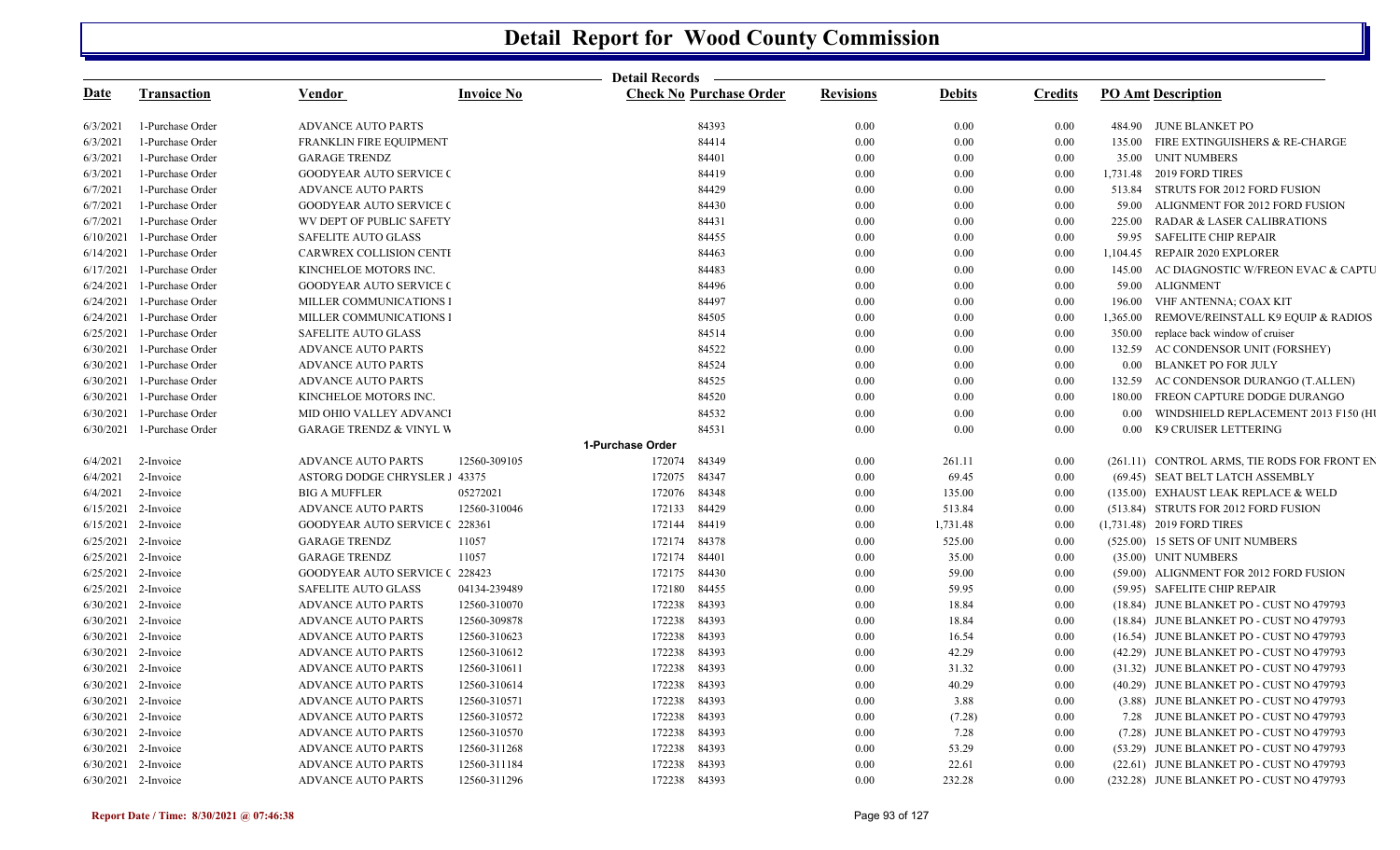| $6/30/2021$ 2-Invoice |                 | <b>ADVANCE AUTO PARTS</b>             | 12560-311405                   | 172238          | 84393 | 0.00 | 4.72     | 0.00     |            | (4.72) JUNE BLANKET PO - CUST NO 479793       |
|-----------------------|-----------------|---------------------------------------|--------------------------------|-----------------|-------|------|----------|----------|------------|-----------------------------------------------|
| 6/30/2021             | 2-Invoice       | <b>ADVANCE AUTO PARTS</b>             | 12560-312518                   | 172281          | 84522 | 0.00 | 132.59   | 0.00     |            | (132.59) AC CONDENSOR UNIT (FORSHEY)          |
| 6/30/2021 2-Invoice   |                 | <b>ADVANCE AUTO PARTS</b>             | 12560-312520                   | 172281          | 84525 | 0.00 | 132.59   | 0.00     |            | (132.59) AC CONDENSOR DURANGO (T.ALLEN)       |
| 6/30/2021             | 2-Invoice       | <b>ADVANCE AUTO PARTS</b>             | 12560-309191                   | 172321          |       | 0.00 | 6.29     | 0.00     |            | 0.00 CUST NO 479793                           |
| 6/30/2021             | 2-Invoice       | CARWREX COLLISION CENTI ea5d6ccc      |                                | 172263          | 84463 | 0.00 | 1,104.45 | 0.00     |            | (1,104.45) REPAIR 2020 EXPLORER               |
| $6/30/2021$ 2-Invoice |                 | <b>GOODYEAR AUTO SERVICE (228840)</b> |                                | 172286          | 84496 | 0.00 | 59.00    | 0.00     |            | (59.00) ALIGNMENT                             |
| 6/30/2021             | 2-Invoice       | KINCHELOE MOTORS INC.                 | 78803                          | 172289          | 84483 | 0.00 | 145.00   | $0.00\,$ |            | (145.00) AC DIAGNOSTIC W/FREON EVAC & CAPTU   |
| 6/30/2021             | 2-Invoice       | MILLER COMMUNICATIONS 1 117785        |                                | 172249          | 84497 | 0.00 | 196.00   | 0.00     |            | (196.00) VHF ANTENNA; COAX KIT                |
| $6/30/2021$ 2-Invoice |                 | MILLER COMMUNICATIONS 1 117762        |                                | 172291          | 84505 | 0.00 | 1,440.00 | 0.00     |            | (1,365.00) REMOVE/REINSTALL K9 EQUIP & RADIOS |
| 6/30/2021             | 2-Invoice       | SAFELITE AUTO GLASS                   | 04134-996705                   | 172294          | 84514 | 0.00 | 192.70   | 0.00     |            | $(192.70)$ replace back window of cruiser     |
|                       |                 |                                       |                                | 2-Invoice       |       |      | 7,283.35 |          |            |                                               |
| 6/10/2021             | 5-Journal Entry | AMAZON                                | 20210608062001                 |                 | 84343 | 0.00 | 382.38   | 0.00     |            | (382.38) 3 MAG LIGHT REPLACEMENTS FOR CRUIS   |
| 6/10/2021             | 5-Journal Entry | <b>UBIQUITY</b>                       | 20210608069001                 |                 | 84353 | 0.00 | 725.46   | 0.00     |            | (725.46) LONG RANGE WIRELESS ACCESS POINT G   |
|                       |                 |                                       |                                | 5-Journal Entry |       |      | 1,107.84 |          |            |                                               |
|                       |                 |                                       | <b>Totals For 1 700 40 217</b> |                 |       |      | 8,391.19 |          | (1,401.10) | <b>Balance Period</b> 12<br>54,301.31         |

| 1700 40 221 |  |  |  |  |
|-------------|--|--|--|--|
|-------------|--|--|--|--|

| <u>Fund</u>           |                                | Account                          |                                  | Sub1                           |                       | Sub2                                                  | Sub3             |                                 |                                  |         |                                                          |
|-----------------------|--------------------------------|----------------------------------|----------------------------------|--------------------------------|-----------------------|-------------------------------------------------------|------------------|---------------------------------|----------------------------------|---------|----------------------------------------------------------|
| <b>GENERAL FUND</b>   |                                | 700<br>SHERIFF-LAW ENFORCE       |                                  | 40<br>CONTRACTURAL SERVICES    |                       | 221<br>TRAINING & EDUCATION                           |                  |                                 |                                  |         |                                                          |
|                       | <b>YTD Budget</b><br>20,000.00 | <b>YTD Revisions</b><br>4,570.00 | <b>YTD Revised</b><br>24,570.00  | <b>YTD Debits</b><br>13,862.00 | <b>Detail Records</b> | <b>YTD Credits YTD Encumbered</b><br>0.00<br>1,457.43 |                  | <b>YTD Used</b><br>(13, 862.00) | <b>YTD Available</b><br>9,250.57 |         | <b>Fiscal Year Beginning Bal</b>                         |
| <u>Date</u>           | Transaction                    | <b>Vendor</b>                    |                                  | <b>Invoice No</b>              |                       | <b>Check No Purchase Order</b>                        | <b>Revisions</b> | <b>Debits</b>                   | <b>Credits</b>                   |         | <b>PO Amt Description</b>                                |
| 6/3/2021              | 1-Purchase Order               | <b>HILTON</b>                    |                                  |                                |                       | 84399                                                 | 0.00             | 0.00                            | $0.00\,$                         | 141.03  | One night stay for Fridenstine taser training            |
| 6/3/2021              | 1-Purchase Order               |                                  | <b>OHIO PEACE OFFICER TRAIN.</b> |                                |                       | 84416                                                 | 0.00             | 0.00                            | 0.00                             | 650.00  | <b>SELECT FIRE INSTRUCTOR COURSE</b>                     |
| 6/10/2021             | 1-Purchase Order               | <b>FBINAA WV</b>                 |                                  |                                |                       | 84442                                                 | 0.00             | 0.00                            | 0.00                             | 60.00   | TRAINING FOR SHERIFF STEPHENS @ FBIN                     |
| 6/24/2021             | 1-Purchase Order               | WVSP PDC                         |                                  |                                |                       | 84493                                                 | 0.00             | 0.00                            | 0.00                             | 200.00  | Training Altercation and Aftermath (Cochran and          |
|                       |                                |                                  |                                  |                                | 1-Purchase Order      |                                                       |                  |                                 |                                  |         |                                                          |
| 6/15/2021 2-Invoice   |                                |                                  | UNITED BANKCARD CENTER 05202021  |                                | 172151                | 84364                                                 | 0.00             | 75.00                           | 0.00                             |         | (75.00) MEMBERSHIP DUES FOR TRAINING                     |
| 6/15/2021             | 2-Invoice                      |                                  | UNITED BANKCARD CENTER 05202021  |                                | 172151                | 84364                                                 | 0.00             | 1,200.00                        | 0.00                             |         | (1,200.00) NAPCH NATIONAL WORKSHOP, ALPEENA              |
| 6/15/2021             | 2-Invoice                      |                                  | UNITED BANKCARD CENTER 05202021  |                                |                       | 84364                                                 | 0.00             | 0.00                            | 0.00                             | 0.00    | **Replaces 84332 & 84334 for Nat'l Assoc Prof (          |
| $6/15/2021$ 2-Invoice |                                |                                  | UNITED BANKCARD CENTER 05202021  |                                |                       | 84364                                                 | 0.00             | 0.00                            | 0.00                             | 0.00    | payment required Paypal so had to use WCC car            |
| 6/25/2021             | 2-Invoice                      | <b>FBINAA WV</b>                 |                                  | 08222021                       | 172171                | 84442                                                 | 0.00             | 60.00                           | 0.00                             | (60.00) | TRAINING FOR SHERIFF STEPHENS @ FBIN                     |
| 6/25/2021             | 2-Invoice                      | <b>WVSP PDC</b>                  |                                  | PDC-21-064                     | 172188                | 84052                                                 | 0.00             | 300.00                          | 0.00                             |         | (300.00) REPORT WRITING CLASS (HEWITT; ALLTO             |
| 6/29/2021             | 2-Invoice                      |                                  | <b>WV ASSOC OF COUNTIES</b>      | 3351                           | 172200                | 84341                                                 | 0.00             | 235.00                          | 0.00                             |         | (235.00) ATTEND WV ASSOC OF COUNTIES/SHERIF              |
| 6/29/2021 2-Invoice   |                                | WVSP PDC                         |                                  | PDC-21-056                     | 172201                | 84493                                                 | 0.00             | 200.00                          | 0.00                             |         | (200.00) Training Altercation and Aftermath (Cochran and |
|                       |                                |                                  |                                  |                                | 2-Invoice             |                                                       |                  | 2,070.00                        |                                  |         |                                                          |
| 6/10/2021             | 5-Journal Entry                |                                  | <b>FORCE SCIENCE INSTITUTE</b>   | 20210608093001                 |                       | 84385                                                 | 0.00             | 990.00                          | 0.00                             |         | (990.00) DE-ESCALATION COURSE - CROSS & RITCI            |
| 6/30/2021             | 5-Journal Entry                |                                  | ANGRY BULL STEAKHOUSE            | 20210713037001                 |                       |                                                       | 0.00             | 41.61                           | 0.00                             | 0.00    | WILLIAM BLATT-4958-ANGRY BULL STEA                       |
| 6/30/2021             | 5-Journal Entry                |                                  | ANGRY BULL STEAKHOUSE            | 20210713039001                 |                       |                                                       | 0.00             | 32.01                           | 0.00                             | 0.00    | RYAN WINDLAND-4818-ANGRY BULL STE                        |
| 6/30/2021             | 5-Journal Entry                |                                  | ANGRY BULL STEAKHOUSE            | 20210713041001                 |                       |                                                       | 0.00             | 40.54                           | 0.00                             | 0.00    | ANDREW SHRIVER-4297-ANGRY BULL STI                       |
| 6/30/2021             | 5-Journal Entry                |                                  | ANGRY BULL STEAKHOUSE            | 20210713043001                 |                       |                                                       | 0.00             | 41.61                           | 0.00                             | 0.00    | DEREK CROSS-4446-ANGRY BULL STEAK                        |
| 6/30/2021             | 5-Journal Entry                | <b>APPLEBEES</b>                 |                                  | 20210713086001                 |                       |                                                       | 0.00             | 36.62                           | 0.00                             | 0.00    | WILLIAM BLATT-4958-APPLEBEES SAND9                       |
|                       |                                |                                  |                                  |                                |                       |                                                       |                  |                                 |                                  |         |                                                          |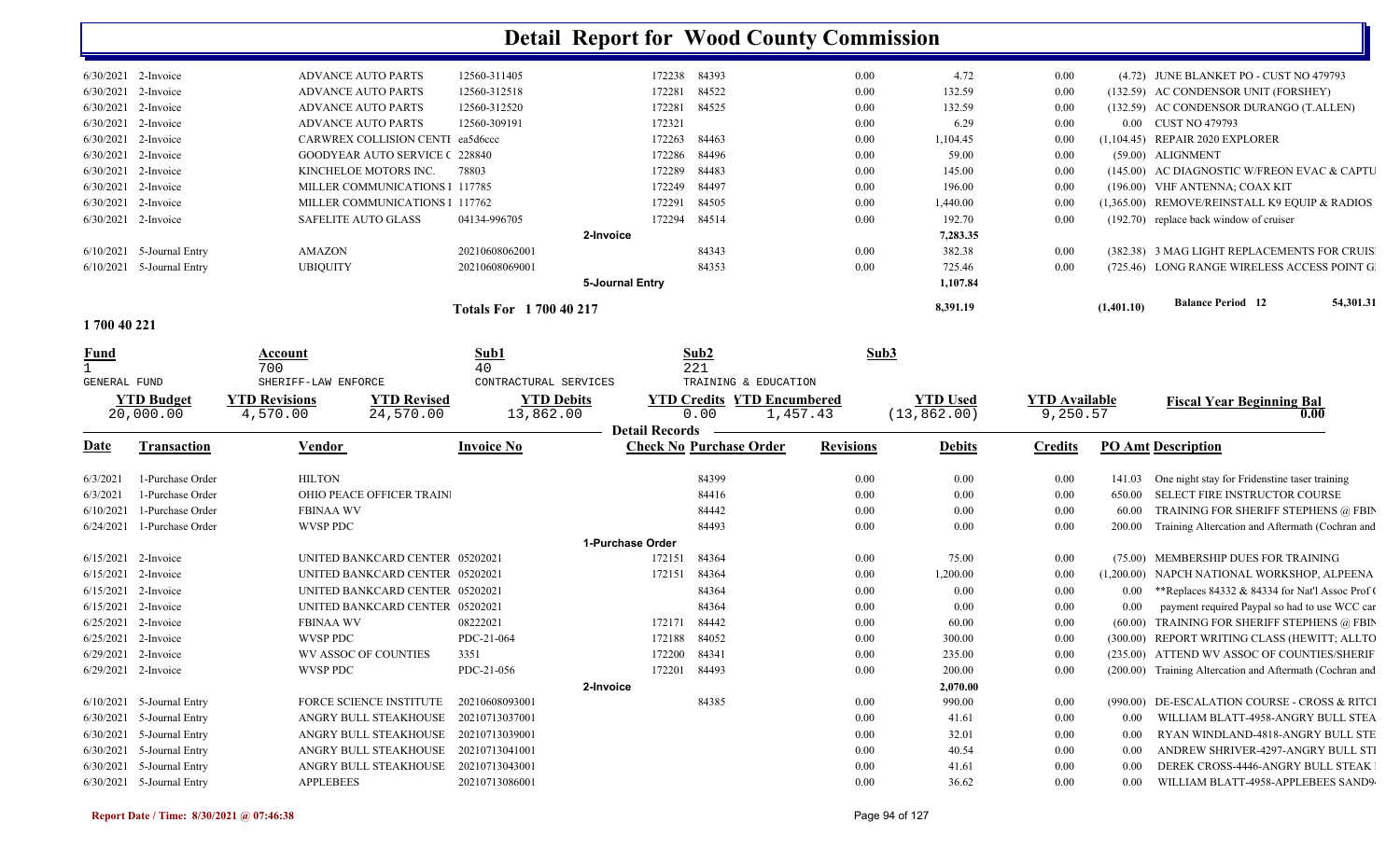| Date                          | Transaction                        | <b>Vendor</b>                                                  | <b>Invoice No</b>                | <b>Check No Purchase Order</b>                                     | <b>Revisions</b> | <b>Debits</b>                  | <b>Credits</b>                 |              | <b>PO Amt Description</b>                                               |
|-------------------------------|------------------------------------|----------------------------------------------------------------|----------------------------------|--------------------------------------------------------------------|------------------|--------------------------------|--------------------------------|--------------|-------------------------------------------------------------------------|
| <b>YTD Budget</b><br>4,000.00 |                                    | <b>YTD Revisions</b><br><b>YTD Revised</b><br>4,000.00<br>0.00 | <b>YTD Debits</b><br>3,510.00    | <b>YTD Credits YTD Encumbered</b><br>0.00<br><b>Detail Records</b> | 0.00             | <b>YTD Used</b><br>(3, 510.00) | <b>YTD Available</b><br>490.00 |              | <b>Fiscal Year Beginning Bal</b><br>0.00                                |
| GENERAL FUND                  |                                    | SHERIFF-LAW ENFORCE                                            | CONTRACTURAL SERVICES            | PROFESSIONAL SERVICES                                              |                  | PHYSICIAN'S EXAMS              |                                |              |                                                                         |
| $\mathbf{1}$                  |                                    | 700                                                            | 40                               | 223                                                                |                  | 2300                           |                                |              |                                                                         |
| <u>Fund</u>                   |                                    | Account                                                        | Sub1                             | Sub2                                                               |                  | Sub3                           |                                |              |                                                                         |
| 1 700 40 223 2300             |                                    |                                                                |                                  |                                                                    |                  |                                |                                |              |                                                                         |
|                               |                                    |                                                                | <b>Totals For 1700 40 221</b>    |                                                                    |                  | 4,771.22                       |                                | (2,383.97)   | 13,862.00<br><b>Balance Period</b> 12                                   |
|                               |                                    |                                                                |                                  | 5-Journal Entry                                                    |                  | 2,701.22                       |                                |              |                                                                         |
| 6/30/2021 5-Journal Entry     |                                    | <b>WALMART</b>                                                 | 20210713048001                   |                                                                    |                  | 0.00<br>19.04                  | 0.00                           | 0.00         | WILLIAM BLATT-4958-WAL-MART #1628                                       |
| 6/30/2021                     | 5-Journal Entry                    | <b>MCDONALDS</b>                                               | 20210713090001                   |                                                                    |                  | 0.00<br>10.46                  | $0.00\,$                       | 0.00         | DEREK CROSS-4446-MCDONALD'S F10786                                      |
| 6/30/2021                     | 5-Journal Entry                    | <b>MCDONALDS</b>                                               | 20210713087001                   |                                                                    |                  | 0.00<br>16.09                  | 0.00                           | 0.00         | WILLIAM BLATT-4958-MCDONALD'S F2164                                     |
| 6/30/2021                     | 5-Journal Entry                    | <b>MCDONALDS</b>                                               | 20210713081001                   |                                                                    |                  | 10.13<br>0.00                  | 0.00                           | 0.00         | RYAN WINDLAND-4818-MCDONALD'S F21                                       |
| 6/30/2021                     | 5-Journal Entry                    | <b>MCDONALDS</b>                                               | 20210713051001                   |                                                                    |                  | 0.00<br>11.73                  | 0.00                           | 0.00         | ANDREW SHRIVER-4297-MCDONALD'S F21                                      |
| 6/30/2021<br>6/30/2021        | 5-Journal Entry                    | <b>MCDONALDS</b>                                               | 20210713050001                   |                                                                    |                  | 0.00<br>10.13                  | 0.00                           | 0.00         | RYAN WINDLAND-4818-MCDONALD'S F21                                       |
| 6/30/2021                     | 5-Journal Entry<br>5-Journal Entry | LOWE'S COMPANIES, INC.<br><b>MCDONALDS</b>                     | 20210713040001<br>20210713047001 |                                                                    |                  | 0.00<br>19.53<br>0.00<br>13.32 | $0.00\,$<br>0.00               | 0.00<br>0.00 | ANDREW SHRIVER-4297-LOWES #02246<br>WILLIAM BLATT-4958-MCDONALD'S F2164 |
| 6/30/2021                     | 5-Journal Entry                    | <b>KALAHARI</b>                                                | 20210713104001                   |                                                                    |                  | 0.00<br>10.14                  | $0.00\,$                       | 0.00         | RYAN WINDLAND-4818-KALAHARI RESTA                                       |
| 6/30/2021                     | 5-Journal Entry                    | <b>KALAHARI</b>                                                | 20210713103001                   |                                                                    |                  | 0.00<br>12.81                  | 0.00                           | 0.00         | DEREK CROSS-4446-KALAHARI RESTAUR.                                      |
| 6/30/2021                     | 5-Journal Entry                    | KALAHARI                                                       | 20210713102001                   |                                                                    |                  | 0.00<br>20.82                  | 0.00                           | 0.00         | ANDREW SHRIVER-4297-KALAHARI REST                                       |
| 6/30/2021                     | 5-Journal Entry                    | <b>KALAHARI</b>                                                | 20210713101001                   |                                                                    |                  | 0.00<br>17.61                  | 0.00                           | 0.00         | ANDREW SHRIVER-4297-KALAHARI REST.                                      |
| 6/30/2021                     | 5-Journal Entry                    | <b>KALAHARI</b>                                                | 20210713099001                   |                                                                    |                  | 8.22<br>$0.00\,$               | 0.00                           | 0.00         | RYAN WINDLAND-4818-KALAHARI RESTA                                       |
| 6/30/2021                     | 5-Journal Entry                    | <b>KALAHARI</b>                                                | 20210713094001                   |                                                                    |                  | 0.00<br>11.21                  | 0.00                           | 0.00         | DEREK CROSS-4446-KALAHARI RESTAUR.                                      |
| 6/30/2021                     | 5-Journal Entry                    | <b>KALAHARI</b>                                                | 20210713092001                   |                                                                    |                  | 20.82<br>0.00                  | 0.00                           | 0.00         | ANDREW SHRIVER-4297-KALAHARI REST.                                      |
| 6/30/2021                     | 5-Journal Entry                    | <b>KALAHARI</b>                                                | 20210713084001                   |                                                                    |                  | 17.61<br>0.00                  | $0.00\,$                       | 0.00         | RYAN WINDLAND-4818-KALAHARI RESTA                                       |
| 6/30/2021                     | 5-Journal Entry                    | <b>KALAHARI</b>                                                | 20210713083001                   |                                                                    |                  | 0.00<br>17.61                  | 0.00                           | 0.00         | ANDREW SHRIVER-4297-KALAHARI REST.                                      |
| 6/30/2021                     | 5-Journal Entry                    | <b>KALAHARI</b>                                                | 20210713082001                   |                                                                    |                  | 0.00<br>14.41                  | 0.00                           | 0.00         | ANDREW SHRIVER-4297-KALAHARI REST.                                      |
| 6/30/2021                     | 5-Journal Entry                    | KALAHARI                                                       | 20210713079001                   |                                                                    |                  | 0.00<br>21.73                  | 0.00                           | 0.00         | DEREK CROSS-4446-KALAHARI RESTAUR.                                      |
| 6/30/2021                     | 5-Journal Entry                    | <b>KALAHARI</b>                                                | 20210713078001                   |                                                                    |                  | 0.00<br>13.34                  | 0.00                           | 0.00         | WILLIAM BLATT-4958-KALAHARI RESTAU                                      |
| 6/30/2021                     | 5-Journal Entry                    | <b>KALAHARI</b>                                                | 20210713072001                   |                                                                    |                  | 11.21<br>0.00                  | 0.00                           | 0.00         | ANDREW SHRIVER-4297-KALAHARI REST.                                      |
| 6/30/2021                     | 5-Journal Entry                    | <b>KALAHARI</b>                                                | 20210713071001                   |                                                                    |                  | 8.27<br>0.00                   | 0.00                           | 0.00         | RYAN WINDLAND-4818-KALAHARI RESTA                                       |
| 6/30/2021                     | 5-Journal Entry                    | KALAHARI                                                       | 20210713069001                   |                                                                    |                  | 0.00<br>11.21                  | $0.00\,$                       | 0.00         | WILLIAM BLATT-4958-KALAHARI RESTAU                                      |
| 6/30/2021                     | 5-Journal Entry                    | <b>KALAHARI</b>                                                | 20210713054001                   |                                                                    |                  | 0.00<br>11.21                  | 0.00                           | 0.00         | DEREK CROSS-4446-KALAHARI RESTAUR.                                      |
| 6/30/2021                     | 5-Journal Entry                    | <b>KALAHARI</b>                                                | 20210713052001                   |                                                                    |                  | 0.00<br>351.44                 | 0.00                           | 0.00         | RYAN WINDLAND-4818-KALAHARI RESOI                                       |
| 6/30/2021                     | 5-Journal Entry                    | KALAHARI                                                       | 20210713049001                   |                                                                    |                  | 0.00<br>351.44                 | 0.00                           | 0.00         | DEREK CROSS-4446-KALAHARI RESORT- (                                     |
| 6/30/2021                     | 5-Journal Entry                    | BEYOND MEASURE MARKET 20210713091001                           |                                  |                                                                    |                  | 0.00<br>8.76                   | 0.00                           | 0.00         | ANDREW SHRIVER-4297-BEYOND MEASU                                        |
| 6/30/2021                     | 5-Journal Entry                    | BEYOND MEASURE MARKET 20210713089001                           |                                  |                                                                    |                  | 0.00<br>10.03                  | 0.00                           | 0.00         | RYAN WINDLAND-4818-BEYOND MEASUR                                        |
| 6/30/2021                     | 5-Journal Entry                    | AXON ENTERPRISE, INC.                                          | 20210713149001                   | 84376                                                              |                  | 375.00<br>0.00                 | 0.00                           | (375.00)     | TASER INSTRUCTOR TRAINING ROBERT S                                      |
| 6/30/2021                     | 5-Journal Entry                    | <b>APPLEBEES</b>                                               | 20210713095001                   |                                                                    |                  | 0.00<br>27.57                  | $0.00\,$                       | 0.00         | ANDREW SHRIVER-4297-APPLEBEES SANI                                      |
| 6/30/2021 5-Journal Entry     |                                    | <b>APPLEBEES</b>                                               | 20210713093001                   |                                                                    |                  | 0.00<br>30.27                  | 0.00                           | 0.00         | DEREK CROSS-4446-APPLEBEES SAND9420                                     |
| 6/30/2021 5-Journal Entry     |                                    | <b>APPLEBEES</b>                                               | 20210713088001                   |                                                                    |                  | 0.00<br>25.66                  | 0.00                           | 0.00         | RYAN WINDLAND-4818-APPLEBEES SAND                                       |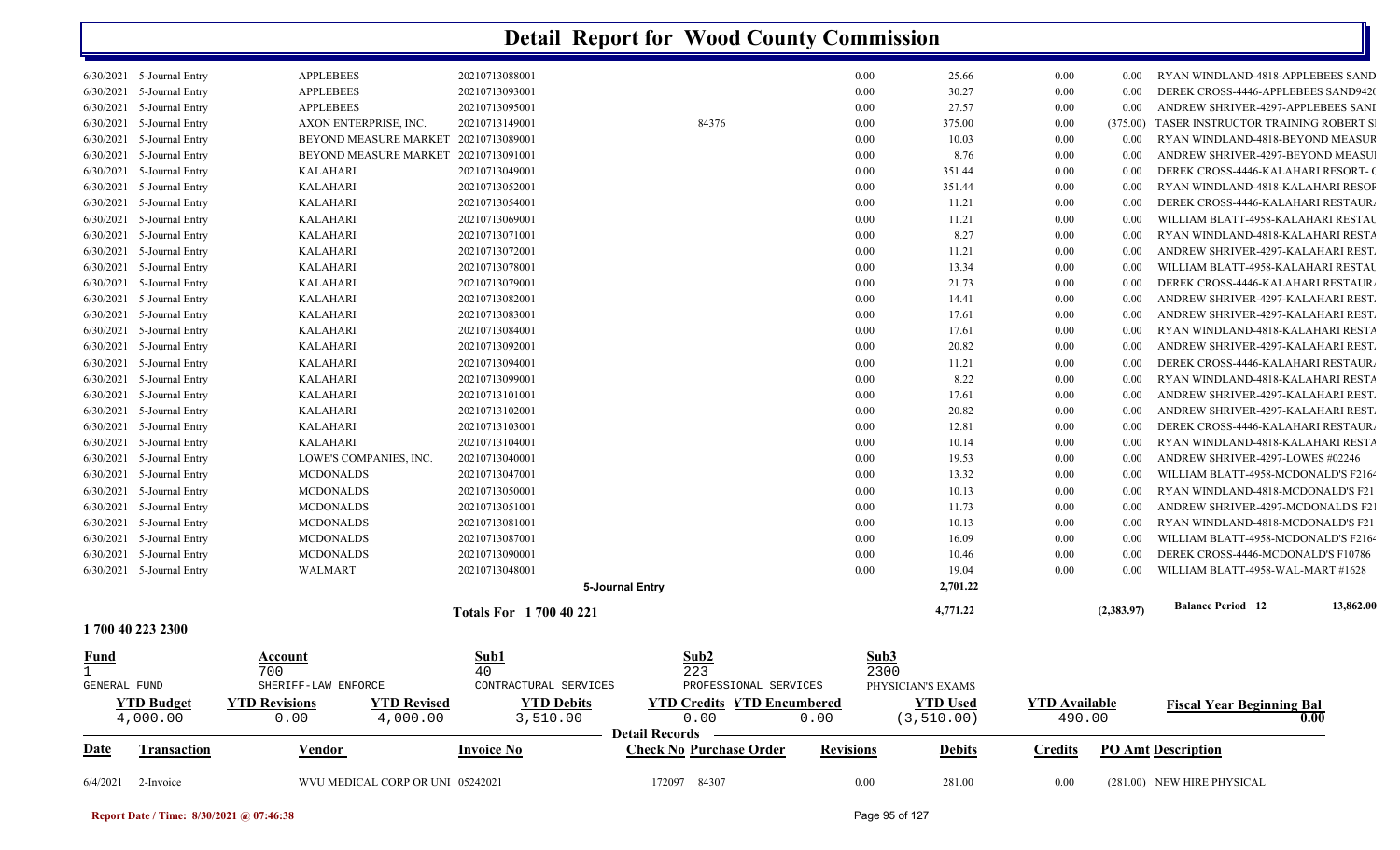|              |                                            |                              |                                         |                               |                   | <b>Detail Report for Wood County Commission</b> |         |                  |                 |                      |          |                                                                                           |
|--------------|--------------------------------------------|------------------------------|-----------------------------------------|-------------------------------|-------------------|-------------------------------------------------|---------|------------------|-----------------|----------------------|----------|-------------------------------------------------------------------------------------------|
|              | 6/25/2021 2-Invoice                        |                              | MEDEXPRESS URGENT CARE 1908926C3908     |                               |                   | 172178 84331                                    |         | $0.00\,$         | 87.00           | 0.00                 |          | (87.00) PHYSICAL FOR NEW HIRE BROWNING                                                    |
|              | 6/30/2021 2-Invoice                        |                              | MEDEXPRESS URGENT CARE 1933549C3908     |                               |                   | 84331<br>172266                                 |         | 0.00             | 111.00          | 0.00                 |          | (111.00) PHYSICAL FOR NEW HIRE BROWNING                                                   |
|              | 6/30/2021 2-Invoice                        |                              | WVU MEDICAL CORP OR UNI 07132021        |                               |                   | 84344<br>172298                                 |         | 0.00             | 281.00          | 0.00                 |          | (281.00) ACCT 500003308 - PHYSICAL FOR BROWNII                                            |
|              |                                            |                              |                                         |                               | 2-Invoice         |                                                 |         |                  | 760.00          |                      |          |                                                                                           |
| 1700 40 233  |                                            |                              |                                         | Totals For 1 700 40 223 2300  |                   |                                                 |         |                  | 760.00          |                      | (760.00) | <b>Balance Period</b> 12<br>3,510.00                                                      |
|              |                                            |                              |                                         |                               |                   |                                                 |         |                  |                 |                      |          |                                                                                           |
| <u>Fund</u>  |                                            | Account                      |                                         | Sub1                          |                   | Sub2                                            |         | Sub3             |                 |                      |          |                                                                                           |
| GENERAL FUND |                                            | 700<br>SHERIFF-LAW ENFORCE   |                                         | 40<br>CONTRACTURAL SERVICES   |                   | 233<br>INVESTIGATION EXPENSE                    |         |                  |                 |                      |          |                                                                                           |
|              | <b>YTD Budget</b>                          | <b>YTD Revisions</b>         | <b>YTD Revised</b>                      |                               | <b>YTD Debits</b> | <b>YTD Credits YTD Encumbered</b>               |         |                  | <b>YTD</b> Used | <b>YTD Available</b> |          | <b>Fiscal Year Beginning Bal</b>                                                          |
|              | 7,000.00                                   | 840.00                       | 7,840.00                                | 7,696.14                      |                   | 0.00                                            | (99.20) |                  | (7,696.14)      | 243.06               |          | 0.00                                                                                      |
|              |                                            |                              |                                         |                               |                   | <b>Detail Records</b>                           |         |                  |                 |                      |          |                                                                                           |
| <u>Date</u>  | <b>Transaction</b>                         | <b>Vendor</b>                |                                         | <b>Invoice No</b>             |                   | <b>Check No Purchase Order</b>                  |         | <b>Revisions</b> | <b>Debits</b>   | <b>Credits</b>       |          | <b>PO Amt Description</b>                                                                 |
| 6/3/2021     | 1-Purchase Order                           | OFFICE DEPOT                 |                                         |                               |                   | 84420                                           |         | 0.00             | 0.00            | 0.00                 | 252.28   | 3M COMPLY INDICATOR TAPE DISPENSER                                                        |
| 6/3/2021     | 1-Purchase Order                           |                              | <b>SIRCHIE FINGERPRINT LAB</b>          |                               |                   | 84417                                           |         | 0.00             | 0.00            | 0.00                 | 533.40   | ZIP TOP EVIDENCE BAGS; EVIDENCE TAPE                                                      |
| 6/3/2021     | 1-Purchase Order                           |                              | UNITED STATES POSTAL SER                |                               |                   | 84413                                           |         | 0.00             | 0.00            | 0.00                 | 14.40    | SHIPMENT OF BOXES TO CIA LAB                                                              |
| 6/7/2021     | 1-Purchase Order                           |                              | FEDERAL EXPRESS CORP                    |                               |                   | 84432                                           |         | 0.00             | 0.00            | 0.00                 | 15.18    | SHIPMENT OF TASER EQUIPMENT TO AXX                                                        |
| 6/10/2021    | 1-Purchase Order                           | <b>UBIQUITY</b>              |                                         |                               |                   | 84438                                           |         | 0.00             | 0.00            | 0.00                 | 136.96   | POE INJECTOR, 24VDC, 24W, GBIT                                                            |
| 6/24/2021    | 1-Purchase Order                           |                              | UNITED STATES POSTAL SER                |                               |                   | 84500                                           |         | 0.00             | 0.00            | 0.00                 | 31.45    | PACKAGE MAILED TO CIB LAB; PACKAGE                                                        |
| 6/24/2021    | 1-Purchase Order                           |                              | WASP BARCODE TECHNOLOG                  |                               |                   | 84501                                           |         | 0.00             | 0.00            | 0.00                 | 0.00     | WASP CARTRIDGE FOR EVIDENCE ROOM                                                          |
| 6/28/2021    | 1-Purchase Order                           |                              | UNITED STATES POSTAL SER                |                               |                   | 84508                                           |         | 0.00             | 0.00            | 0.00                 | 14.15    | SHIPMENT OF EVIDENCE TO CIB LAB                                                           |
| 6/30/2021    | 1-Purchase Order                           | <b>AMAZON</b>                |                                         |                               |                   | 84521                                           |         | 0.00             | 0.00            | 0.00                 | 29.99    | 2.5GB ETHERNET PCI INTERFACE CARD                                                         |
|              |                                            |                              |                                         |                               | 1-Purchase Order  |                                                 |         |                  |                 |                      |          |                                                                                           |
| 6/4/2021     | 2-Invoice                                  |                              | TRANSUNION RISK AND ALT 61171-202105-1  |                               |                   | 172092                                          |         | 0.00             | 75.00           | $0.00\,$             |          | 0.00 ACCT ID 61171                                                                        |
|              | 6/25/2021 2-Invoice<br>6/30/2021 2-Invoice | OFFICE DEPOT<br>OFFICE DEPOT |                                         | 176087542001<br>170515867001A |                   | 172179<br>84420<br>172325<br>84233              |         | 0.00<br>0.00     | 252.28<br>80.67 | 0.00<br>0.00         |          | (252.28) 3M COMPLY INDICATOR TAPE DISPENSER<br>(16.91) COLLAPSIBLE PLASTIC STORAGE CRATES |
|              | 6/30/2021 2-Invoice                        |                              | <b>SIRCHIE FINGERPRINT LAB</b>          | 0505927-IN                    |                   | 84417<br>172327                                 |         | 0.00             | 561.90          | 0.00                 |          | (533.40) ZIP TOP EVIDENCE BAGS; EVIDENCE TAPE                                             |
|              |                                            |                              |                                         |                               | 2-Invoice         |                                                 |         |                  | 969.85          |                      |          |                                                                                           |
|              | $6/10/2021$ 5-Journal Entry                | AMAZON                       |                                         | 20210608075001                |                   | 84365                                           |         | 0.00             | 47.97           | 0.00                 |          | (47.97) MODEM FOR RUOK PROGRAM GREG BRO                                                   |
| 6/10/2021    | 5-Journal Entry                            |                              | UNITED STATES POSTAL SER 20210608025001 |                               |                   | 84270                                           |         | 0.00             | 14.70           | 0.00                 |          | (14.70) SHIPPING EVIDENCE TO CIB LAB MATTHE                                               |
| 6/10/2021    | 5-Journal Entry                            |                              | UNITED STATES POSTAL SER 20210608057001 |                               |                   |                                                 |         | 0.00             | 28.80           | 0.00                 | $0.00\,$ | MATTHEW HUPP-4693-USPS                                                                    |
| 6/10/2021    | 5-Journal Entry                            |                              | UNITED STATES POSTAL SER 20210608066001 |                               |                   | 84330                                           |         | 0.00             | 28.80           | 0.00                 |          | (28.80) MAILING PACKAGES TO CIB LAB MATTHE                                                |
|              | $6/10/2021$ 5-Journal Entry                |                              | UNITED STATES POSTAL SER 20210608073001 |                               |                   | 84372                                           |         | 0.00             | 29.40           | 0.00                 |          | (29.40) MAILING OF PACKAGE TO CIB LAB MATTI                                               |
|              | $6/10/2021$ 5-Journal Entry                |                              | UNITED STATES POSTAL SER 20210608080001 |                               |                   | 84380                                           |         | $0.00\,$         | 14.70           | 0.00                 |          | (14.70) SHIPMENTS OF PACKAGES TO CIB LAB M/                                               |
|              | $6/10/2021$ 5-Journal Entry                |                              | UNITED STATES POSTAL SER 20210608081001 |                               |                   | 84380                                           |         | 0.00             | 14.15           | $0.00\,$             |          | (14.15) SHIPMENTS OF PACKAGES TO CIB LAB M/                                               |
|              | 6/30/2021 5-Journal Entry                  | AMAZON                       |                                         | 20210713150001                |                   | 84521                                           |         | 0.00             | 29.99           | $0.00\,$             |          | (29.99) 2.5GB ETHERNET PCI INTERFACE CARD GI                                              |
|              | 6/30/2021 5-Journal Entry                  |                              | FEDERAL EXPRESS CORP                    | 20210713026001                |                   | 84432                                           |         | 0.00             | 15.18           | $0.00\,$             |          | (15.18) SHIPMENT OF TASER EQUIPMENT TO AXX                                                |
|              | 6/30/2021 5-Journal Entry                  | <b>UBIQUITY</b>              |                                         | 20210713070001                |                   | 84438                                           |         | 0.00             | 136.96          | 0.00                 |          | (136.96) POE INJECTOR, 24VDC, 24W, GBIT GREG BI                                           |
|              | 6/30/2021 5-Journal Entry                  |                              | UNITED STATES POSTAL SER 20210713023001 |                               |                   | 84413                                           |         | 0.00             | 14.40           | 0.00                 |          | (14.40) SHIPMENT OF BOXES TO CIA LAB MATTHI                                               |
|              | 6/30/2021 5-Journal Entry                  |                              | UNITED STATES POSTAL SER 20210713105001 |                               |                   | 84500                                           |         | $0.00\,$         | 31.45           | $0.00\,$             |          | (31.45) PACKAGE MAILED TO CIB LAB; PACKAGE                                                |
|              | 6/30/2021 5-Journal Entry                  |                              | UNITED STATES POSTAL SER 20210713137001 |                               |                   | 84508                                           |         | 0.00             | 14.15           | 0.00                 |          | (14.15) SHIPMENT OF EVIDENCE TO CIB LAB MAT                                               |
|              | 6/30/2021 5-Journal Entry                  |                              | UNITED STATES POSTAL SER 20210713144001 |                               |                   |                                                 |         | $0.00\,$         | 28.80           | $0.00\,$             |          | 0.00 MATTHEW HUPP-4693-USPS PO 5562100347                                                 |
|              |                                            |                              |                                         |                               | 5-Journal Entry   |                                                 |         |                  | 449.45          |                      |          |                                                                                           |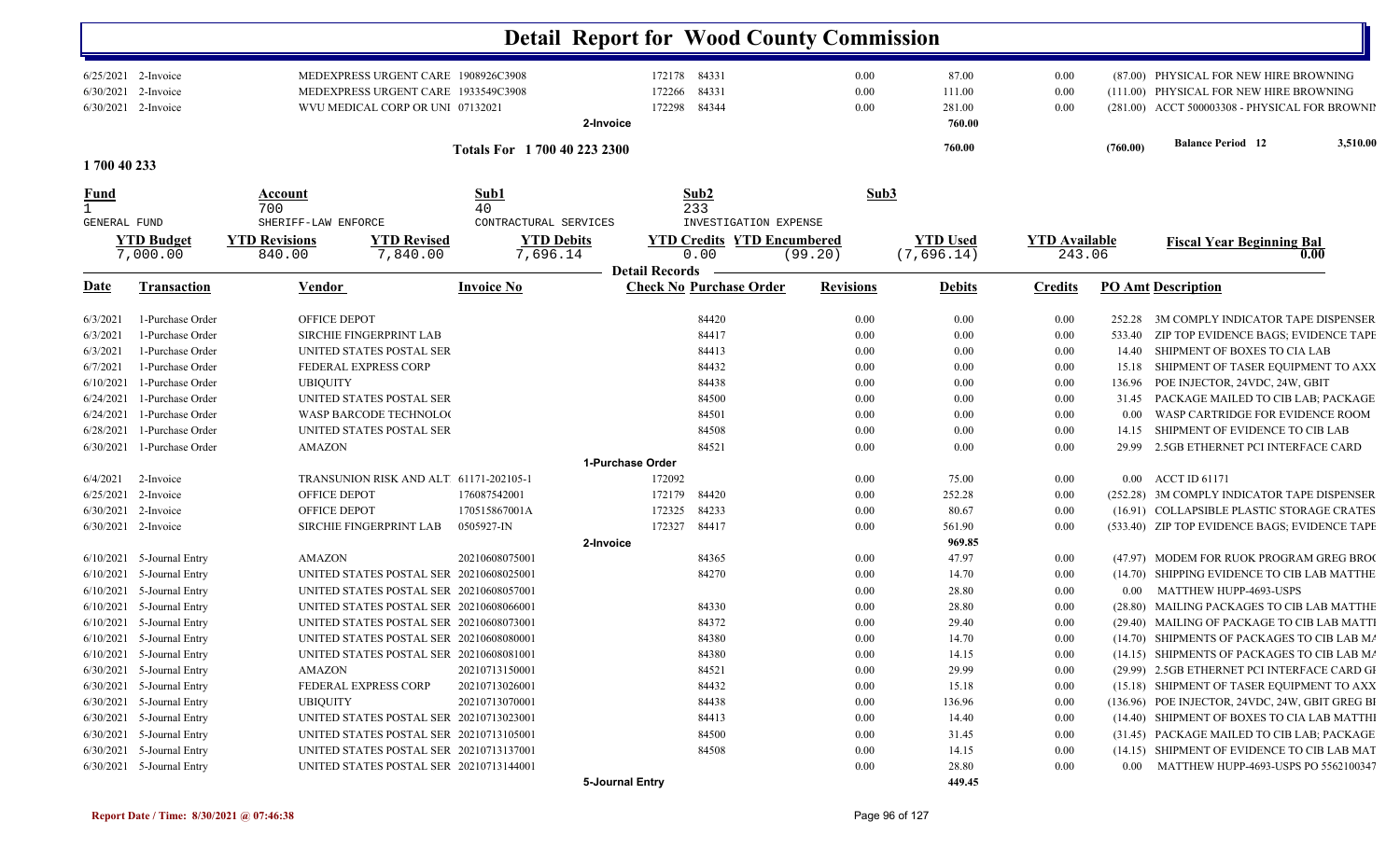|                              |                               |                                                                  | <b>Totals For 1700 40 233</b> |                                           |                  | 1,419.30                       |                                | (166.63) | <b>Balance Period 12</b>                       | 7,696.14 |
|------------------------------|-------------------------------|------------------------------------------------------------------|-------------------------------|-------------------------------------------|------------------|--------------------------------|--------------------------------|----------|------------------------------------------------|----------|
| 1700 55 341                  |                               |                                                                  |                               |                                           |                  |                                |                                |          |                                                |          |
| Fund<br>$\mathbf{1}$         |                               | Account<br>700                                                   | Sub1<br>55                    | Sub2<br>341                               | Sub3             |                                |                                |          |                                                |          |
| <b>GENERAL FUND</b>          |                               | SHERIFF-LAW ENFORCE                                              | COMMODITIES                   | SUPPLIES/MATERIALS                        |                  |                                |                                |          |                                                |          |
|                              | <b>YTD Budget</b><br>6,500.00 | <b>YTD Revisions</b><br><b>YTD Revised</b><br>6, 595.00<br>95.00 | <b>YTD Debits</b><br>5,328.86 | <b>YTD Credits YTD Encumbered</b><br>0.00 | 445.14           | <b>YTD Used</b><br>(5, 328.86) | <b>YTD Available</b><br>821.00 |          | <b>Fiscal Year Beginning Bal</b><br>0.00       |          |
|                              |                               |                                                                  |                               | <b>Detail Records</b>                     |                  |                                |                                |          |                                                |          |
| Date                         | <b>Transaction</b>            | Vendor                                                           | <b>Invoice No</b>             | <b>Check No Purchase Order</b>            | <b>Revisions</b> | <b>Debits</b>                  | <b>Credits</b>                 |          | <b>PO Amt Description</b>                      |          |
|                              | $6/14/2021$ 1-Purchase Order  | UNITED BANKCARD CENTER                                           |                               | 84459                                     | 0.00             | 0.00                           | 0.00                           | 21.40    | ANNUAL SAM'S MEMBERSHIP                        |          |
| 6/30/2021                    | 1-Purchase Order              | STATE ELECTRIC SUPPLY CO                                         |                               | 84523                                     | 0.00             | 0.00                           | $0.00\,$                       | 250.00   | NETWORK CABLING                                |          |
|                              |                               |                                                                  |                               | 1-Purchase Order                          |                  |                                |                                |          |                                                |          |
|                              | $6/15/2021$ 2-Invoice         | <b>SIR SPEEDY PRINTING</b>                                       | 135016                        | 84267<br>172150                           | 0.00             | 169.00                         | 0.00                           |          | (169.00) ENVELOPES FOR EVIDENCE                |          |
|                              | $6/15/2021$ 2-Invoice         | UNITED BANKCARD CENTER 05152021                                  |                               | 172151<br>84459                           | 0.00             | 21.40                          | 0.00                           |          | (21.40) ANNUAL SAM'S MEMBERSHIP                |          |
|                              |                               |                                                                  |                               | 2-Invoice                                 |                  | 190.40                         |                                |          |                                                |          |
|                              | $6/10/2021$ 5-Journal Entry   | STATIONERS INC                                                   | 20210608021001                | 84156                                     | 0.00             | 172.50                         | 0.00                           |          | (172.50) 100PK SPINDLE DVD-R WOOD CO FINANCH   |          |
|                              | $6/10/2021$ 5-Journal Entry   | STATIONERS INC                                                   | 20210608022001                | 84153                                     | 0.00             | 58.42                          | $0.00\,$                       |          | (58.42) MICROPERFORATED CUSTOM CUT SHEET:      |          |
|                              | 6/10/2021 5-Journal Entry     | STATIONERS INC                                                   | 20210608088001                | 84282                                     | 0.00             | 173.57                         | 0.00                           |          | (173.57) NOTEBOOKS, TISSUES, POST ITS, ENVELOI |          |
|                              | $6/10/2021$ 5-Journal Entry   | WALMART                                                          | 20210608082001                | 84388                                     | 0.00             | 140.92                         | 0.00                           |          | (140.92) BATTERIES; COFFEE; CREAMER TERESA W   |          |
|                              | 6/30/2021 5-Journal Entry     | <b>STATIONERS INC</b>                                            | 20210713034001                | 84282                                     | 0.00             | 79.50                          | 0.00                           |          | (79.50) NOTEBOOKS, TISSUES, POST ITS, ENVELOI  |          |
|                              |                               |                                                                  |                               | 5-Journal Entry                           |                  | 624.91                         |                                |          |                                                |          |
|                              |                               |                                                                  | Totals For 1700 55 341        |                                           |                  | 815.31                         |                                | (543.91) | <b>Balance Period 12</b>                       | 5,328.86 |
| 1700 55 343                  |                               |                                                                  |                               |                                           |                  |                                |                                |          |                                                |          |
| <b>Fund</b>                  |                               | Account                                                          | Sub1                          | Sub2                                      | Sub3             |                                |                                |          |                                                |          |
| $\mathbf{1}$<br>GENERAL FUND |                               | 700<br>SHERIFF-LAW ENFORCE                                       | 55<br>COMMODITIES             | 343<br>AUTOMOBILE SUPPLIES                |                  |                                |                                |          |                                                |          |
|                              | <b>YTD Budget</b>             | <b>YTD Revisions</b><br><b>YTD Revised</b>                       | <b>YTD Debits</b>             | <b>YTD Credits YTD Encumbered</b>         |                  | <b>YTD Used</b>                | <b>YTD Available</b>           |          | <b>Fiscal Year Beginning Bal</b>               |          |
|                              | 130,000.00                    | 130,795.00<br>795.00                                             | 108,445.98                    | 0.00                                      | 0.00             | (108, 445.98)                  | 22,349.02                      |          | 0.00                                           |          |
|                              |                               |                                                                  |                               | <b>Detail Records</b>                     |                  |                                |                                |          |                                                |          |
| Date                         | <b>Transaction</b>            | Vendor                                                           | <b>Invoice No</b>             | <b>Check No Purchase Order</b>            | <b>Revisions</b> | <b>Debits</b>                  | <b>Credits</b>                 |          | <b>PO Amt Description</b>                      |          |
|                              | $6/10/2021$ 1-Purchase Order  | <b>ENGLEFIELD OIL COMPANY</b>                                    |                               | 84443                                     | 0.00             | $0.00\,$                       | 0.00                           |          | 10,750.00 UNLEADED FUEL                        |          |
|                              | 6/10/2021 1-Purchase Order    | STUART OIL COMPANY                                               |                               | 84436                                     | 0.00             | 0.00                           | 0.00                           |          | 425.00 55 GAL DRUM OF 55W20                    |          |
|                              |                               |                                                                  |                               | 1-Purchase Order                          |                  |                                |                                |          |                                                |          |
|                              | $6/8/2021$ 2-Invoice          | ENGLEFIELD OIL COMPANY IN-510534                                 |                               | 172105 84204                              | 0.00             | 8,342.13                       | $0.00\,$                       |          | $(8,342.13)$ FUEL FOR LAW ENF                  |          |
|                              | 6/25/2021 2-Invoice           | STUART OIL COMPANY                                               | 000029485                     | 172182 84436                              | $0.00\,$         | 425.00                         | $0.00\,$                       |          | (425.00) 55 GAL DRUM OF 55W20                  |          |
|                              | $6/30/2021$ 2-Invoice         | ENGLEFIELD OIL COMPANY IN-516279                                 |                               | 172264 84304                              | 0.00             | 11,120.50                      | $0.00\,$                       |          | $(11,120.50)$ FUEL FOR LAW ENF                 |          |
|                              | 6/30/2021 2-Invoice           | ENGLEFIELD OIL COMPANY IN-521865                                 |                               | 172323 84443                              | 0.00             | 10,951.09                      | $0.00\,$                       |          | $(10,750.00)$ UNLEADED FUEL                    |          |
|                              |                               |                                                                  |                               | 2-Invoice                                 |                  | 30,838.72                      |                                |          |                                                |          |
|                              | 6/30/2021 5-Journal Entry     | <b>BP OIL</b>                                                    | 20210713100001                |                                           | 0.00             | 22.00                          | $0.00\,$                       | $0.00\,$ | DEREK CROSS-4446-BP#5802616GIANT #43           |          |
|                              | 6/30/2021 5-Journal Entry     | <b>CIRCLE K</b>                                                  | 20210713042001                |                                           | 0.00             | 39.61                          | $0.00\,$                       | 0.00     | DEREK CROSS-4446-CIRCLE K 05259                |          |
|                              | 6/30/2021 5-Journal Entry     | <b>CIRCLE K</b>                                                  | 20210713080001                |                                           | 0.00             | 32.00                          | $0.00\,$                       |          | 0.00 RYAN WINDLAND-4818-CIRCLE K 05259         |          |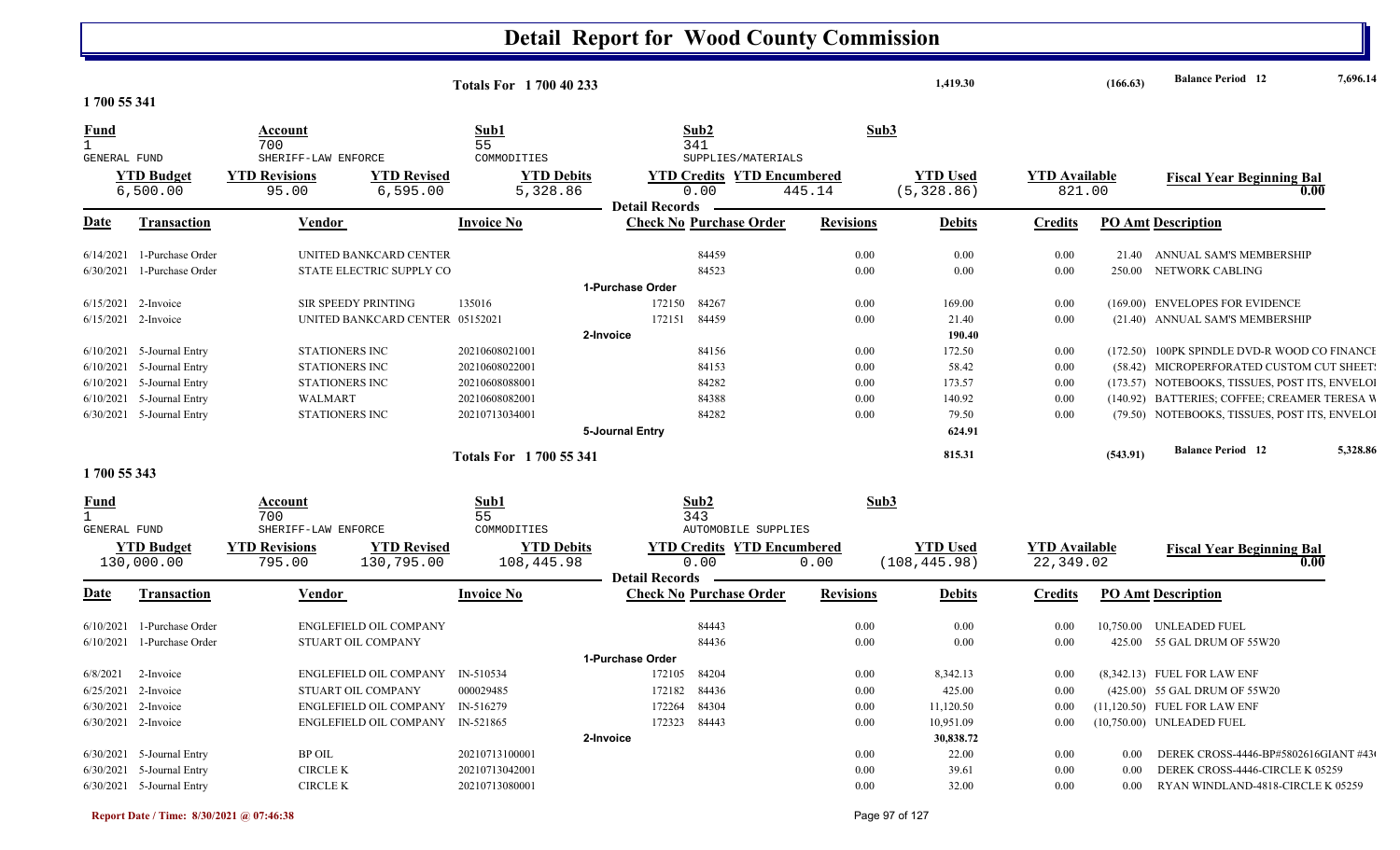|                                                           |                                                                                                  |                                                                                                                                    |                                                    |                                  | <b>Detail Report for Wood County Commission</b>                   |                                      |                                          |                                              |                                              |                                                                                                                                                                         |
|-----------------------------------------------------------|--------------------------------------------------------------------------------------------------|------------------------------------------------------------------------------------------------------------------------------------|----------------------------------------------------|----------------------------------|-------------------------------------------------------------------|--------------------------------------|------------------------------------------|----------------------------------------------|----------------------------------------------|-------------------------------------------------------------------------------------------------------------------------------------------------------------------------|
| 6/30/2021<br>6/30/2021                                    | $6/30/2021$ 5-Journal Entry<br>5-Journal Entry<br>5-Journal Entry                                | <b>MARATHON PETROL</b><br>SPEEDWAY SUPERAMERICA<br>SPEEDWAY SUPERAMERICA                                                           | 20210713098001<br>20210713038001<br>20210713077001 | 5-Journal Entry                  |                                                                   | 0.00<br>0.00<br>0.00                 | 11.59<br>16.75<br>42.42<br>164.37        | 0.00<br>$0.00\,$<br>$0.00\,$                 | 0.00<br>0.00<br>0.00                         | WILLIAM BLATT-4958-MARATHON PETRC<br>WILLIAM BLATT-4958-SPEEDWAY 03667 U<br>WILLIAM BLATT-4958-SPEEDWAY 03667 U                                                         |
| 1700 55 345                                               |                                                                                                  |                                                                                                                                    | Totals For 1700 55 343                             |                                  |                                                                   |                                      | 31,003.09                                |                                              | 19,462.63)                                   | <b>Balance Period 12</b><br>108,445.98                                                                                                                                  |
| <u>Fund</u><br>$\mathbf{1}$                               |                                                                                                  | Account<br>700                                                                                                                     | Sub1<br>55                                         |                                  | Sub2<br>345                                                       | Sub3                                 |                                          |                                              |                                              |                                                                                                                                                                         |
| GENERAL FUND                                              | <b>YTD Budget</b><br>44,500.00                                                                   | SHERIFF-LAW ENFORCE<br><b>YTD Revisions</b><br><b>YTD Revised</b><br>2,233.00<br>46,733.00                                         | COMMODITIES<br><b>YTD Debits</b><br>43,206.92      | <b>Detail Records</b>            | UNIFORMS<br><b>YTD Credits YTD Encumbered</b><br>0.00<br>1,416.11 |                                      | <b>YTD Used</b><br>(43, 206.92)          | <b>YTD</b> Available<br>2,109.97             |                                              | <b>Fiscal Year Beginning Bal</b><br>0.00                                                                                                                                |
| <u>Date</u>                                               | <b>Transaction</b>                                                                               | <b>Vendor</b>                                                                                                                      | <b>Invoice No</b>                                  |                                  | <b>Check No Purchase Order</b>                                    | <b>Revisions</b>                     | <b>Debits</b>                            | <b>Credits</b>                               |                                              | <b>PO Amt Description</b>                                                                                                                                               |
| 6/3/2021<br>6/3/2021<br>6/3/2021<br>6/7/2021<br>6/24/2021 | 1-Purchase Order<br>1-Purchase Order<br>1-Purchase Order<br>1-Purchase Order<br>1-Purchase Order | MIDWEST RADAR & EQUIP.<br><b>WORKINGMAN'S STORE</b><br><b>WORKINGMAN'S STORE</b><br><b>SAM'S CLUB</b><br><b>WORKINGMAN'S STORE</b> |                                                    |                                  | 84402<br>84394<br>84418<br>84428<br>84502                         | 0.00<br>0.00<br>0.00<br>0.00<br>0.00 | 0.00<br>$0.00\,$<br>0.00<br>0.00<br>0.00 | 0.00<br>0.00<br>0.00<br>$0.00\,$<br>$0.00\,$ | 855.00<br>268.00<br>100.00<br>84.64<br>96.00 | RADIOS CALIBRATED<br>CLASS A SHIRTS FOR DEPUTY MICHAEL<br>TACTICAL PANTS FOR BROWNING<br><b>GATORADE &amp; BOTTLED WATER FOR DEPU</b><br>DUTY COAT FOR SHERIFF STEPHENS |
| 6/30/2021                                                 | 1-Purchase Order                                                                                 | <b>GALLS</b>                                                                                                                       |                                                    | 1-Purchase Order                 | 84526                                                             | 0.00                                 | 0.00                                     | $0.00\,$                                     | 0.00                                         | MOLDED INNER BELT; TACTICAL DROP DO                                                                                                                                     |
| 6/4/2021<br>6/8/2021<br>6/15/2021                         | 2-Invoice<br>2-Invoice<br>2-Invoice                                                              | <b>KESTERSON CLEANERS</b><br>MIDWEST RADAR & EQUIP.<br><b>GALLS</b>                                                                | 053121 WCSD<br>683398<br>018464696                 | 172086<br>172110<br>172143       | 84402<br>84329                                                    | 0.00<br>0.00<br>0.00                 | 298.91<br>855.00<br>550.79               | $0.00\,$<br>0.00<br>0.00                     | $0.00\,$                                     | <b>UNIFORM CLEANING - MAY 2021</b><br>(855.00) RADIOS CALIBRATED<br>(550.79) LEG SHACKLES                                                                               |
| 6/15/2021<br>6/15/2021<br>6/25/2021                       | 2-Invoice<br>2-Invoice<br>2-Invoice                                                              | <b>GALLS</b><br><b>GALLS</b><br><b>SHIRT FACTORY</b>                                                                               | 018464585<br>018464779<br>22965                    | 172143<br>172143<br>172181       | 84306<br>84180<br>84370                                           | 0.00<br>0.00<br>0.00                 | 383.12<br>112.58<br>80.00                | 0.00<br>0.00<br>$0.00\,$                     |                                              | (383.12) HOLSTER, DUTY BELTS, TACTICAL PANTS<br>1,129.99 TRU SPEC PANTS & TACTICAL SHIRT FOR<br>(80.00) POLO SHIRTS FOR HEARN & BROWNING                                |
| 6/25/2021<br>6/25/2021                                    | 2-Invoice<br>2-Invoice                                                                           | <b>WORKINGMAN'S STORE</b><br><b>WORKINGMAN'S STORE</b>                                                                             | 26148<br>26148                                     | 172187<br>172187                 | 84305<br>84394<br>84212                                           | 0.00<br>0.00                         | 281.00<br>257.00                         | 0.00<br>0.00                                 |                                              | (281.00) BOOTS & SHORT SLEEVE DUTY UNIFORM:<br>(257.00) CLASS A SHIRTS FOR DEPUTY MICHAEL                                                                               |
| 6/30/2021<br>6/30/2021<br>6/30/2021                       | 2-Invoice<br>2-Invoice<br>2-Invoice                                                              | <b>GALLS</b><br><b>GALLS</b><br><b>GALLS</b>                                                                                       | 018567855<br>018545102<br>018694693                | 172214<br>172214<br>172243       | 84306<br>84223                                                    | 0.00<br>0.00<br>0.00                 | 137.56<br>50.92<br>545.85                | 0.00<br>0.00<br>0.00                         |                                              | (137.56) PEPPER SPRAY & POUCHES<br>(30.81) HOLSTER, DUTY BELTS, TACTICAL PANTS<br>(545.85) METAL DETECTORS & RECHARGER KITS                                             |
|                                                           | $6/30/2021$ 2-Invoice<br>6/30/2021 2-Invoice<br>6/30/2021 2-Invoice                              | <b>GALLS</b><br><b>GALLS</b><br>HUPP MATTHEW C.                                                                                    | 018599237<br>018545725<br>06252021                 | 172243<br>172243<br>172246       | 84306<br>84306                                                    | 0.00<br>0.00<br>0.00                 | 160.95<br>86.09<br>125.00                | $0.00\,$<br>0.00<br>$0.00\,$                 |                                              | 20.11 HOLSTER, DUTY BELTS, TACTICAL PANTS<br>181.06 HOLSTER, DUTY BELTS, TACTICAL PANTS<br>0.00 BOOTS                                                                   |
|                                                           | 6/30/2021 2-Invoice<br>6/30/2021 2-Invoice                                                       | <b>KESTERSON CLEANERS</b><br>TURNER JR BRANNON GENE                                                                                | 063021 WCSD<br>US-06145590                         | 172247<br>172224                 |                                                                   | 0.00<br>0.00                         | 269.15<br>84.99                          | $0.00\,$<br>$0.00\,$                         |                                              | 0.00 UNIFORM CLEANING - JUNE 2021<br>0.00 BOOTS                                                                                                                         |
|                                                           | 6/30/2021 2-Invoice<br>6/30/2021 2-Invoice<br>6/30/2021 2-Invoice                                | <b>WORKINGMAN'S STORE</b><br><b>WORKINGMAN'S STORE</b><br>WORKINGMAN'S STORE                                                       | 26218<br>26218A<br>26234                           | 172261<br>172261<br>172296 84418 | 84502<br>84324                                                    | 0.00<br>$0.00\,$<br>0.00             | 96.00<br>125.00<br>108.00                | $0.00\,$<br>$0.00\,$<br>$0.00\,$             |                                              | (96.00) DUTY COAT FOR SHERIFF STEPHENS<br>(125.00) BOOTS FOR SGT CROSS<br>(100.00) TACTICAL PANTS FOR BROWNING                                                          |
|                                                           | 6/30/2021 2-Invoice                                                                              | <b>WORKINGMAN'S STORE</b>                                                                                                          | 26234A                                             | 172296 84373<br>2-Invoice        |                                                                   | 0.00                                 | 930.00<br>5,537.91                       | $0.00\,$                                     |                                              | (930.00) SHIRTS; PANTS; DUTY BELT; BOOTS; BDU                                                                                                                           |
|                                                           | $6/10/2021$ 5-Journal Entry<br>$6/10/2021$ 5-Journal Entry                                       | AMAZON<br><b>BATTERIES DIRECT</b>                                                                                                  | 20210608054001<br>20210608092001                   |                                  | 84277<br>84389                                                    | $0.00\,$<br>$0.00\,$                 | 268.67<br>59.90                          | $0.00\,$<br>$0.00\,$                         |                                              | (268.67) REPEL INSECT REPELLANT; OFF DEEP WO<br>(59.90) AAAA BATTERIES TERESA WADE-4974-BA                                                                              |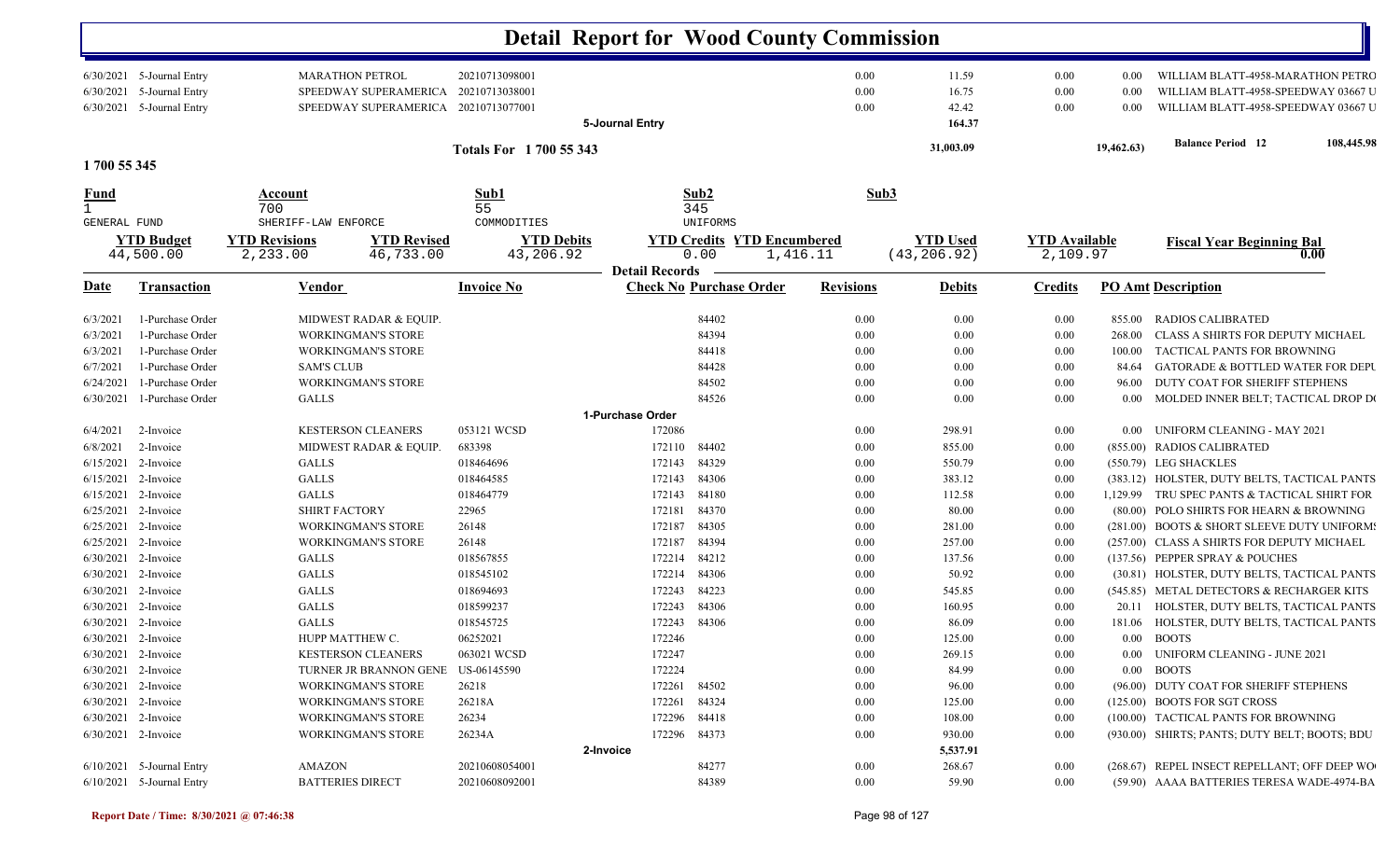|                                                                                     |                                                                                          |                                                    | <b>Detail Report for Wood County Commission</b>              |                      |                                |                                |             |                                                                                                                                              |           |
|-------------------------------------------------------------------------------------|------------------------------------------------------------------------------------------|----------------------------------------------------|--------------------------------------------------------------|----------------------|--------------------------------|--------------------------------|-------------|----------------------------------------------------------------------------------------------------------------------------------------------|-----------|
| 6/10/2021 5-Journal Entry<br>6/10/2021 5-Journal Entry<br>6/30/2021 5-Journal Entry | EAR PHONE CONNECTION IN 20210608048001<br>TREASURER OF STATE<br><b>SAM'S CLUB</b>        | 20210608074001<br>20210713044001                   | 84278<br>84355<br>84428                                      | 0.00<br>0.00<br>0.00 | 358.99<br>60.00<br>100.64      | 0.00<br>$0.00\,$<br>0.00       |             | (358.99) T&E OF TACTICAL BONE MIC ROBERT SIM<br>(60.00) MARCS RADIOS USAGE 7/1/20 TO 1/1/21 TE<br>(100.64) GATORADE & BOTTLED WATER FOR DEPU |           |
|                                                                                     |                                                                                          | Totals For 1700 55 345                             | 5-Journal Entry                                              |                      | 848.20<br>6,386.11             |                                | (2,485.53)  | <b>Balance Period</b> 12                                                                                                                     | 43,206.92 |
| 170110104                                                                           |                                                                                          |                                                    |                                                              |                      |                                |                                |             |                                                                                                                                              |           |
| <b>Fund</b><br>$\mathbf{1}$                                                         | Account<br>701                                                                           | Sub1<br>10                                         | Sub2<br>104                                                  | Sub3                 |                                |                                |             |                                                                                                                                              |           |
| GENERAL FUND<br><b>YTD Budget</b><br>7,314.00                                       | CIVIL PROCESS SERVER<br><b>YTD Revisions</b><br><b>YTD Revised</b><br>459.00<br>7,773.00 | PERSONAL SERVICES<br><b>YTD Debits</b><br>7,027.41 | SOCIAL SECURITY<br><b>YTD Credits YTD Encumbered</b><br>0.00 | 0.00                 | <b>YTD Used</b><br>(7,027.41)  | <b>YTD</b> Available<br>745.59 |             | <b>Fiscal Year Beginning Bal</b><br>0.00                                                                                                     |           |
|                                                                                     |                                                                                          |                                                    | <b>Detail Records</b>                                        |                      |                                |                                |             |                                                                                                                                              |           |
| <u>Date</u><br><b>Transaction</b>                                                   | <b>Vendor</b>                                                                            | <b>Invoice No</b>                                  | <b>Check No Purchase Order</b>                               | <b>Revisions</b>     | <b>Debits</b>                  | <b>Credits</b>                 |             | <b>PO Amt Description</b>                                                                                                                    |           |
| 2-Invoice<br>6/15/2021                                                              | DEPARTMENT OF TREASURY 20210615-00                                                       |                                                    | 3534                                                         | 0.00                 | 216.37                         | $0.00\,$                       | $0.00$ FICA |                                                                                                                                              |           |
| 6/15/2021 2-Invoice                                                                 | DEPARTMENT OF TREASURY 20210615-00                                                       |                                                    | 3534                                                         | 0.00                 | 50.60                          | 0.00                           | $0.00$ MED  |                                                                                                                                              |           |
| 6/30/2021<br>2-Invoice                                                              | DEPARTMENT OF TREASURY 20210630-00                                                       |                                                    | 3544                                                         | 0.00                 | 223.30                         | 0.00                           | $0.00$ FICA |                                                                                                                                              |           |
| 6/30/2021 2-Invoice                                                                 | DEPARTMENT OF TREASURY 20210630-00                                                       |                                                    | 3544<br>2-Invoice                                            | 0.00                 | 52.22<br>542.49                | 0.00                           | $0.00$ MED  |                                                                                                                                              |           |
|                                                                                     |                                                                                          |                                                    |                                                              |                      |                                |                                |             | <b>Balance Period 12</b>                                                                                                                     | 7,027.41  |
|                                                                                     |                                                                                          | <b>Totals For 170110104</b>                        |                                                              |                      | 542.49                         |                                |             |                                                                                                                                              |           |
| 1701 10 105                                                                         |                                                                                          |                                                    |                                                              |                      |                                |                                |             |                                                                                                                                              |           |
| <b>Fund</b>                                                                         | <b>Account</b>                                                                           | Sub1                                               | Sub2                                                         | Sub3                 |                                |                                |             |                                                                                                                                              |           |
| $\mathbf{1}$<br><b>GENERAL FUND</b>                                                 | 701<br>CIVIL PROCESS SERVER                                                              | 10<br>PERSONAL SERVICES                            | 105<br>INSURANCE PREMIUM                                     |                      |                                |                                |             |                                                                                                                                              |           |
| <b>YTD Budget</b>                                                                   | <b>YTD Revisions</b><br><b>YTD Revised</b>                                               | <b>YTD Debits</b>                                  | <b>YTD Credits YTD Encumbered</b>                            |                      | <b>YTD Used</b>                | <b>YTD Available</b>           |             |                                                                                                                                              |           |
| 46,499.00                                                                           | 46,499.00<br>0.00                                                                        | 47,844.31                                          | 0.00                                                         | 0.00                 | (47, 844.31)                   | (1, 345.31)                    |             | <b>Fiscal Year Beginning Bal</b><br>0.00                                                                                                     |           |
|                                                                                     |                                                                                          |                                                    | <b>Detail Records</b>                                        |                      |                                |                                |             |                                                                                                                                              |           |
| Transaction<br>Date                                                                 | Vendor                                                                                   | <b>Invoice No</b>                                  | <b>Check No Purchase Order</b>                               | <b>Revisions</b>     | <b>Debits</b>                  | <b>Credits</b>                 |             | <b>PO Amt Description</b>                                                                                                                    |           |
| 2-Invoice<br>6/4/2021                                                               | MUTUAL OF OMAHA                                                                          | 1203787301                                         | 172087                                                       | 0.00                 | 5.52                           | 0.00                           |             | 0.00 BASIC LIFE                                                                                                                              |           |
| 2-Invoice<br>6/4/2021                                                               | MUTUAL OF OMAHA                                                                          | 1203787301                                         | 172087                                                       | 0.00                 | 19.62                          | $0.00\,$                       | $0.00$ LTD  |                                                                                                                                              |           |
| 2-Invoice<br>6/4/2021                                                               | VISION SERVICE PLAN (WV)                                                                 | 062021                                             | 172094                                                       | 0.00                 | 8.79                           | 0.00                           | $0.00\,$    | <b>SINGLE VISION</b>                                                                                                                         |           |
| 6/4/2021<br>2-Invoice                                                               | VISION SERVICE PLAN (WV) 062021                                                          |                                                    | 172094                                                       | 0.00                 | 54.75                          | 0.00                           |             | 0.00 FAMILY VISION                                                                                                                           |           |
|                                                                                     |                                                                                          |                                                    | 2-Invoice                                                    |                      | 88.68                          |                                |             |                                                                                                                                              |           |
|                                                                                     |                                                                                          | <b>Totals For 170110105</b>                        |                                                              |                      | 88.68                          |                                |             | <b>Balance Period</b> 12                                                                                                                     | 47,844.31 |
| 170110106                                                                           |                                                                                          |                                                    |                                                              |                      |                                |                                |             |                                                                                                                                              |           |
| <b>Fund</b><br>GENERAL FUND                                                         | <b>Account</b><br>701<br>CIVIL PROCESS SERVER                                            | Sub1<br>10<br>PERSONAL SERVICES                    | Sub2<br>106<br>RETIREMENT                                    | Sub3                 |                                |                                |             |                                                                                                                                              |           |
| <b>YTD Budget</b><br>9,560.00                                                       | <b>YTD Revised</b><br><b>YTD Revisions</b><br>0.00<br>9,560.00                           | <b>YTD Debits</b><br>9,412.70                      | <b>YTD Credits YTD Encumbered</b><br>0.00                    | 0.00                 | <b>YTD Used</b><br>(9, 412.70) | <b>YTD Available</b><br>147.30 |             | <b>Fiscal Year Beginning Bal</b><br>0.00                                                                                                     |           |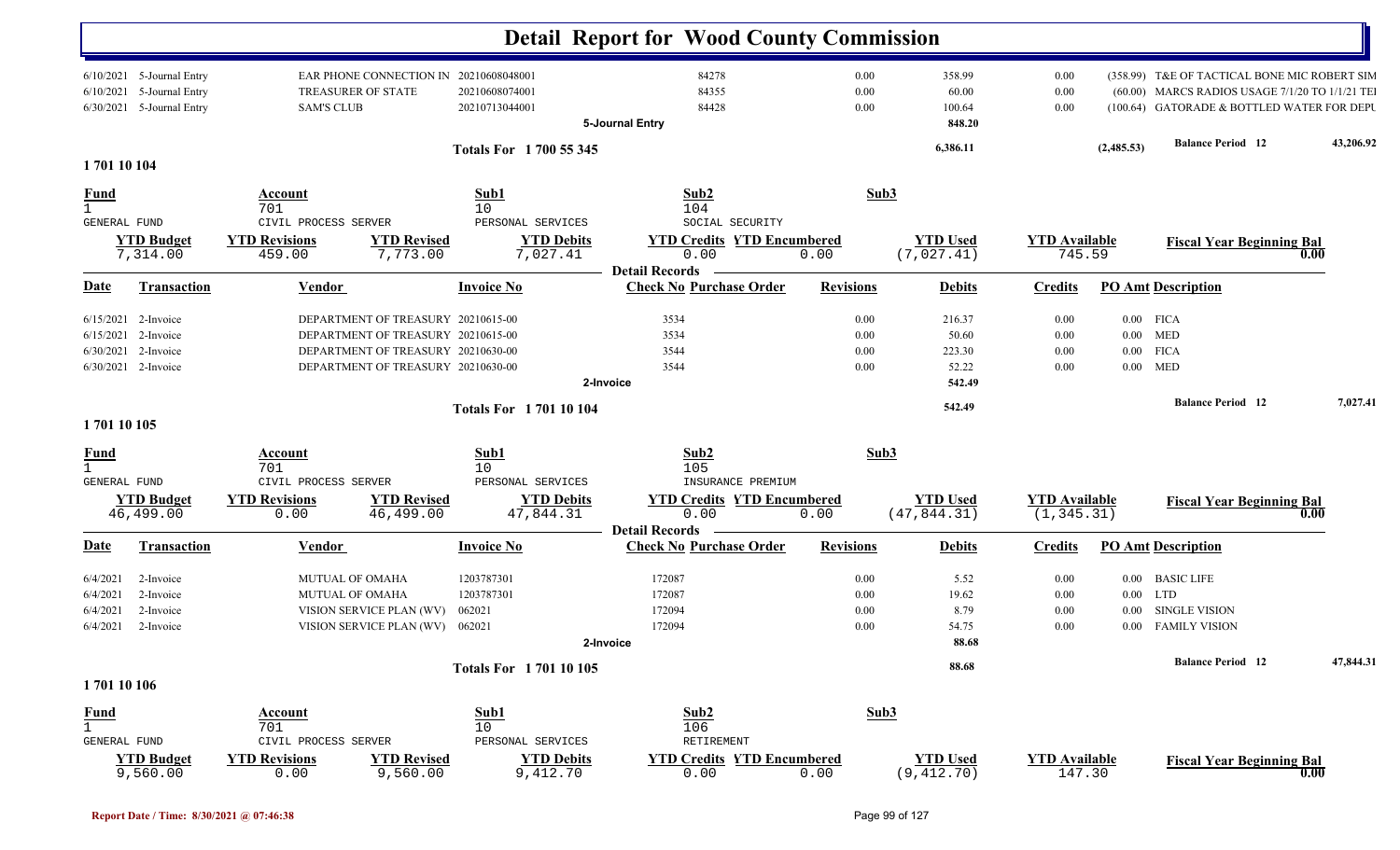|                              |                                |                                                                      |                                 | Detail Records —                          |                  |                                  |                                  |          |                                  |            |
|------------------------------|--------------------------------|----------------------------------------------------------------------|---------------------------------|-------------------------------------------|------------------|----------------------------------|----------------------------------|----------|----------------------------------|------------|
| <u>Date</u>                  | <b>Transaction</b>             | <b>Vendor</b>                                                        | <b>Invoice No</b>               | <b>Check No Purchase Order</b>            | <b>Revisions</b> | <b>Debits</b>                    | <b>Credits</b>                   |          | <b>PO Amt Description</b>        |            |
|                              | $6/15/2021$ 2-Invoice          | WV PUBLIC EMP RETIREMEN 20210615-00                                  |                                 | 3551                                      | 0.00             | 389.95                           | 0.00                             |          | 0.00 RETIREMENT                  |            |
|                              | 6/30/2021 2-Invoice            | WV PUBLIC EMP RETIREMEN 20210630-00                                  |                                 | 3551                                      | 0.00             | 389.95                           | 0.00                             |          | 0.00 RETIREMENT                  |            |
|                              |                                |                                                                      |                                 | 2-Invoice                                 |                  | 779.90                           |                                  |          |                                  |            |
|                              |                                |                                                                      | <b>Totals For 170110106</b>     |                                           |                  | 779.90                           |                                  |          | <b>Balance Period 12</b>         | 9,412.70   |
| 170110186                    |                                |                                                                      |                                 |                                           |                  |                                  |                                  |          |                                  |            |
| <b>Fund</b>                  |                                | Account                                                              | Sub1                            | Sub2                                      | Sub3             |                                  |                                  |          |                                  |            |
| $\mathbf{1}$                 |                                | 701                                                                  | 10                              | 186                                       |                  |                                  |                                  |          |                                  |            |
| GENERAL FUND                 |                                | CIVIL PROCESS SERVER                                                 | PERSONAL SERVICES               | PROCESS SERVERS                           |                  |                                  |                                  |          |                                  |            |
|                              | <b>YTD Budget</b><br>95,603.00 | <b>YTD</b> Revised<br><b>YTD Revisions</b><br>101,603.00<br>6,000.00 | <b>YTD Debits</b><br>100,179.36 | <b>YTD Credits YTD Encumbered</b><br>0.00 | 0.00             | <b>YTD</b> Used<br>(100, 179.36) | <b>YTD Available</b><br>1,423.64 |          | <b>Fiscal Year Beginning Bal</b> | 0.00       |
|                              |                                |                                                                      |                                 | <b>Detail Records</b>                     |                  |                                  |                                  |          |                                  |            |
| <b>Date</b>                  | <b>Transaction</b>             | <b>Vendor</b>                                                        | <b>Invoice No</b>               | <b>Check No Purchase Order</b>            | <b>Revisions</b> | <b>Debits</b>                    | <b>Credits</b>                   |          | <b>PO Amt Description</b>        |            |
|                              | $6/15/2021$ 2-Invoice          | <b>BURDETTE APRIL D.</b>                                             | 10-00272716-REG                 | 272716                                    | 0.00             | 1,334.33                         | 0.00                             | $0.00\,$ | <b>BURDETTE APRIL D.</b>         |            |
|                              | $6/15/2021$ 2-Invoice          | MERCER STEVEN E.                                                     | 10-00272717-REG                 | 272717                                    | 0.00             | 1,229.16                         | 0.00                             | $0.00\,$ | MERCER STEVEN E.                 |            |
|                              | 6/15/2021 2-Invoice            | <b>SAMS JR CURTIS M</b>                                              | 10-00272718-REG                 | 272718                                    | 0.00             | 1,360.65                         | 0.00                             | $0.00\,$ | SAMS JR CURTIS M                 |            |
|                              | 6/30/2021 2-Invoice            | <b>BURDETTE APRIL D.</b>                                             | 10-00272937-REG                 | 272937                                    | 0.00             | 1,334.33                         | 0.00                             | $0.00\,$ | <b>BURDETTE APRIL D.</b>         |            |
|                              | 6/30/2021 2-Invoice            | MERCER STEVEN E.                                                     | 10-00272938-REG                 | 272938                                    | 0.00             | 1,229.16                         | 0.00                             | 0.00     | MERCER STEVEN E.                 |            |
|                              | 6/30/2021 2-Invoice            | <b>SAMS JR CURTIS M</b>                                              | 10-00272939-REG                 | 272939                                    | 0.00             | 1,360.65                         | 0.00                             | $0.00\,$ | SAMS JR CURTIS M                 |            |
|                              |                                |                                                                      |                                 | 2-Invoice                                 |                  | 7,848.28                         |                                  |          |                                  |            |
|                              |                                |                                                                      | <b>Totals For 170110186</b>     |                                           |                  | 7,848.28                         |                                  |          | <b>Balance Period 12</b>         | 100,179.36 |
| 1704 55 344                  |                                |                                                                      |                                 |                                           |                  |                                  |                                  |          |                                  |            |
| <b>Fund</b>                  |                                | Account                                                              | Sub1                            | Sub2                                      | Sub3             |                                  |                                  |          |                                  |            |
| $\mathbf{1}$<br>GENERAL FUND |                                | 704<br>REGIONAL JAIL                                                 | 55<br>COMMODITIES               | 344<br>FOOD & DRUGS-FEEDING PRI           |                  |                                  |                                  |          |                                  |            |
|                              | <b>YTD Budget</b>              | <b>YTD Revisions</b><br><b>YTD Revised</b>                           | <b>YTD Debits</b>               | <b>YTD Credits YTD Encumbered</b>         |                  | <b>YTD Used</b>                  | <b>YTD</b> Available             |          | <b>Fiscal Year Beginning Bal</b> |            |
|                              | 2,310,000.00                   | 1,910,000.00<br>(400, 000.00)                                        | 1,832,197.25                    | 0.00                                      | 0.00             | (1, 832, 197.25)                 | 77,802.75                        |          |                                  | 0.00       |
|                              |                                |                                                                      |                                 | <b>Detail Records</b>                     |                  |                                  |                                  |          |                                  |            |
| <u>Date</u>                  | Transaction                    | <b>Vendor</b>                                                        | <b>Invoice No</b>               | <b>Check No Purchase Order</b>            | <b>Revisions</b> | <b>Debits</b>                    | <b>Credits</b>                   |          | <b>PO Amt Description</b>        |            |
| 6/8/2021                     | 2-Invoice                      | WV REGIONAL JAIL & CORRE 51214b8e                                    |                                 | 172119                                    | 0.00             | 173,169.25                       | 0.00                             | $0.00\,$ | 05/2021                          |            |
| 6/8/2021                     | 2-Invoice                      | WV REGIONAL JAIL & CORRE 51214b8e                                    |                                 | 172119                                    | 0.00             | (96.50)                          | 0.00                             | 0.00     | <b>CREDIT - C POSTLEWAITE</b>    |            |
| 6/8/2021                     | 2-Invoice                      | WV REGIONAL JAIL & CORRI 51214b8e                                    |                                 | 172119                                    | 0.00             | (530.75)                         | 0.00                             |          | 0.00 CREDIT - J FRITTS           |            |
| 6/8/2021                     | 2-Invoice                      | WV REGIONAL JAIL & CORRI 51214b8e                                    |                                 | 172119                                    | 0.00             | (386.00)                         | 0.00                             |          | 0.00 CREDIT - A GRIMM            |            |
| 6/8/2021                     | 2-Invoice                      | WV REGIONAL JAIL & CORRI 51214b8e                                    |                                 | 172119                                    | 0.00             | (48.25)                          | 0.00                             |          | 0.00 CREDIT - J SADLER           |            |
| 6/8/2021                     | 2-Invoice                      | WV REGIONAL JAIL & CORRI 51214b8e                                    |                                 | 172119                                    | $0.00\,$         | (386.00)                         | 0.00                             | $0.00\,$ | CREDIT - J BROYLES               |            |
|                              | $6/8/2021$ 2-Invoice           | WV REGIONAL JAIL & CORRI 51214b8e                                    |                                 | 172119                                    | $0.00\,$         | (386.00)                         | 0.00                             | $0.00\,$ | CREDIT - E CARPENTER             |            |
| 6/8/2021                     | 2-Invoice                      | WV REGIONAL JAIL & CORRI 51214b8e                                    |                                 | 172119                                    | $0.00\,$         | (1,206.25)                       | 0.00                             | 0.00     | <b>CREDIT - E CARPENTER</b>      |            |
| 6/8/2021                     | 2-Invoice                      | WV REGIONAL JAIL & CORRI 51214b8e                                    |                                 | 172119                                    | $0.00\,$         | (868.50)                         | 0.00                             | $0.00\,$ | CREDIT - T HILL                  |            |
| 6/8/2021                     | 2-Invoice                      | WV REGIONAL JAIL & CORRI 51214b8e                                    |                                 | 172119                                    | $0.00\,$         | (386.00)                         | $0.00\,$                         |          | 0.00 CREDIT - A CLARK            |            |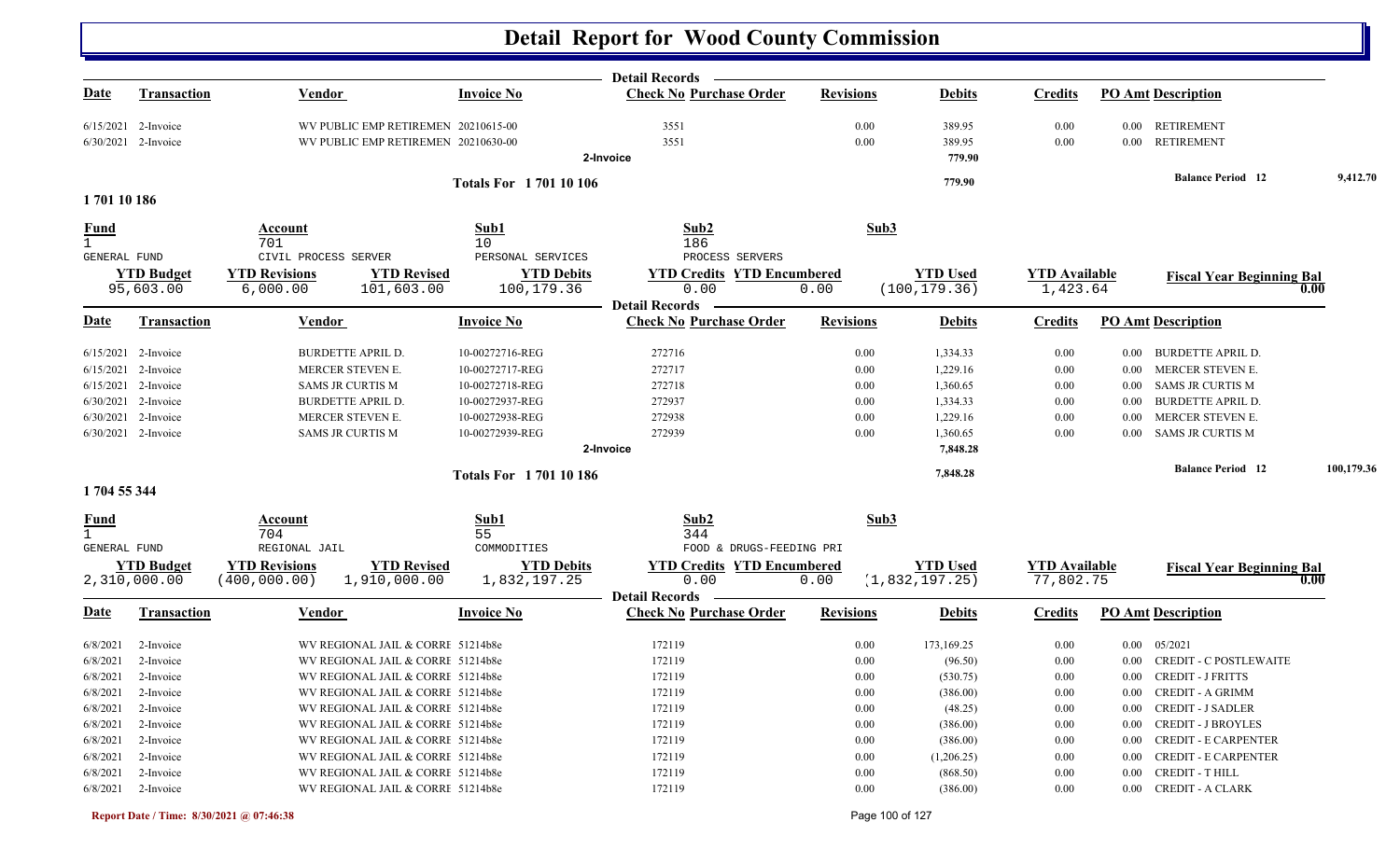|                                             |                                |                                    |                                    |                                 | <b>Detail Report for Wood County Commission</b>                    |                  |                                 |                                   |          |                                  |              |
|---------------------------------------------|--------------------------------|------------------------------------|------------------------------------|---------------------------------|--------------------------------------------------------------------|------------------|---------------------------------|-----------------------------------|----------|----------------------------------|--------------|
|                                             |                                |                                    |                                    |                                 |                                                                    |                  |                                 |                                   |          |                                  |              |
| 6/8/2021                                    | 2-Invoice                      |                                    | WV REGIONAL JAIL & CORRI 51214b8e  |                                 | 172119                                                             | 0.00             | (530.75)                        | 0.00                              | $0.00\,$ | <b>CREDIT - C MARTIN</b>         |              |
| 6/8/2021                                    | 2-Invoice                      |                                    | WV REGIONAL JAIL & CORRE 51214b8e  |                                 | 172119                                                             | 0.00             | (1,447.50)                      | 0.00                              | 0.00     | <b>CREDIT - L COON</b>           |              |
| 6/8/2021                                    | 2-Invoice                      |                                    | WV REGIONAL JAIL & CORRI 51214b8e  |                                 | 172119                                                             | 0.00             | (1,302.75)                      | 0.00                              | 0.00     | <b>CREDIT - M HILL</b>           |              |
| 6/8/2021                                    | 2-Invoice                      |                                    | WV REGIONAL JAIL & CORRI 51214b8e  |                                 | 172119                                                             | 0.00             | (241.25)                        | 0.00                              | 0.00     | <b>CREDIT - D RIEL</b>           |              |
|                                             |                                |                                    |                                    |                                 | 2-Invoice                                                          |                  | 165,352.75                      |                                   |          |                                  |              |
|                                             | 6/27/2021 6-Revision           |                                    |                                    | 21GCH3A                         | <b>6-Revision</b>                                                  | 400,000.00       | 0.00                            | 0.00                              | $0.00\,$ | <b>Addtional Revenue</b>         |              |
|                                             |                                |                                    |                                    |                                 |                                                                    | 400,000.00       | 165,352.75                      |                                   |          | <b>Balance Period 12</b>         | 1,832,197.25 |
| 1705 10 104                                 |                                |                                    |                                    | <b>Totals For 1704 55 344</b>   |                                                                    |                  |                                 |                                   |          |                                  |              |
| Fund<br>$\mathbf{1}$<br><b>GENERAL FUND</b> |                                | Account<br>705<br>HOME CONFINEMENT |                                    | Sub1<br>10<br>PERSONAL SERVICES | Sub2<br>104<br>SOCIAL SECURITY                                     | Sub3             |                                 |                                   |          |                                  |              |
|                                             | <b>YTD Budget</b><br>11,024.00 | <b>YTD Revisions</b><br>612.00     | <b>YTD Revised</b><br>11,636.00    | <b>YTD Debits</b><br>9,314.73   | <b>YTD Credits YTD Encumbered</b><br>0.00                          | 0.00             | <b>YTD Used</b><br>(9, 314.73)  | <b>YTD</b> Available<br>2,321.27  |          | <b>Fiscal Year Beginning Bal</b> | 0.00         |
|                                             |                                |                                    |                                    |                                 | <b>Detail Records</b>                                              |                  |                                 |                                   |          |                                  |              |
| <u>Date</u>                                 | <b>Transaction</b>             | <b>Vendor</b>                      |                                    | <b>Invoice No</b>               | <b>Check No Purchase Order</b>                                     | <b>Revisions</b> | <b>Debits</b>                   | <b>Credits</b>                    |          | <b>PO Amt Description</b>        |              |
| 6/15/2021                                   | 2-Invoice                      |                                    | DEPARTMENT OF TREASURY 20210615-00 |                                 | 3534                                                               | 0.00             | 280.24                          | 0.00                              |          | $0.00$ FICA                      |              |
| 6/15/2021                                   | 2-Invoice                      |                                    | DEPARTMENT OF TREASURY 20210615-00 |                                 | 3534                                                               | 0.00             | 65.54                           | 0.00                              |          | $0.00$ MED                       |              |
|                                             | 6/30/2021 2-Invoice            |                                    | DEPARTMENT OF TREASURY 20210630-00 |                                 | 3544                                                               | 0.00             | 306.16                          | 0.00                              |          | $0.00$ FICA                      |              |
|                                             | 6/30/2021 2-Invoice            |                                    | DEPARTMENT OF TREASURY 20210630-00 |                                 | 3544                                                               | 0.00             | 71.60                           | 0.00                              |          | $0.00$ MED                       |              |
|                                             |                                |                                    |                                    |                                 | 2-Invoice                                                          |                  | 723.54                          |                                   |          |                                  |              |
|                                             |                                |                                    |                                    | <b>Totals For 170510104</b>     |                                                                    |                  | 723.54                          |                                   |          | <b>Balance Period 12</b>         | 9,314.73     |
| 1705 10 105                                 |                                |                                    |                                    |                                 |                                                                    |                  |                                 |                                   |          |                                  |              |
| <u>Fund</u><br>$\mathbf{1}$<br>GENERAL FUND |                                | Account<br>705<br>HOME CONFINEMENT |                                    | Sub1<br>10<br>PERSONAL SERVICES | Sub2<br>105<br>INSURANCE PREMIUM                                   |                  | Sub3                            |                                   |          |                                  |              |
|                                             | <b>YTD Budget</b><br>77,320.00 | <b>YTD Revisions</b><br>0.00       | <b>YTD Revised</b><br>77,320.00    | <b>YTD Debits</b><br>55,774.10  | <b>YTD Credits YTD Encumbered</b><br>0.00<br><b>Detail Records</b> | 0.00             | <b>YTD Used</b><br>(55, 774.10) | <b>YTD Available</b><br>21,545.90 |          | <b>Fiscal Year Beginning Bal</b> | 0.00         |
| Date                                        | Transaction                    | Vendor                             |                                    | <b>Invoice No</b>               | <b>Check No Purchase Order</b>                                     | <b>Revisions</b> | <b>Debits</b>                   | <b>Credits</b>                    |          | <b>PO Amt Description</b>        |              |
| 6/1/2021                                    | 2-Invoice                      |                                    | HIGHMARK WEST VIRGINIA             | 06012021                        | 3525                                                               | 0.00             | 5,300.36                        | 0.00                              | $0.00\,$ | <b>HEALTH PREMIUM</b>            |              |
| 6/4/2021                                    | 2-Invoice                      | MUTUAL OF OMAHA                    |                                    | 1203787301                      | 172087                                                             | 0.00             | 7.36                            | 0.00                              | $0.00\,$ | <b>BASIC LIFE</b>                |              |
| 6/4/2021                                    | 2-Invoice                      | <b>MUTUAL OF OMAHA</b>             |                                    | 1203787301                      | 172087                                                             | 0.00             | 26.37                           | 0.00                              | $0.00\,$ | <b>LTD</b>                       |              |
| 6/4/2021                                    | 2-Invoice                      |                                    | VISION SERVICE PLAN (WV)           | 062021                          | 172094                                                             | 0.00             | 11.72                           | 0.00                              | 0.00     | <b>SINGLE VISION</b>             |              |
| 6/4/2021                                    | 2-Invoice                      |                                    | VISION SERVICE PLAN (WV) 062021    |                                 | 172094                                                             | 0.00             | 36.50                           | 0.00                              |          | 0.00 FAMILY VISION               |              |
|                                             |                                |                                    |                                    |                                 | 2-Invoice                                                          |                  | 5,382.31                        |                                   |          |                                  |              |
|                                             |                                |                                    |                                    | <b>Totals For 170510105</b>     |                                                                    |                  | 5,382.31                        |                                   |          | <b>Balance Period 12</b>         | 55,774.10    |

**1 705 10 106**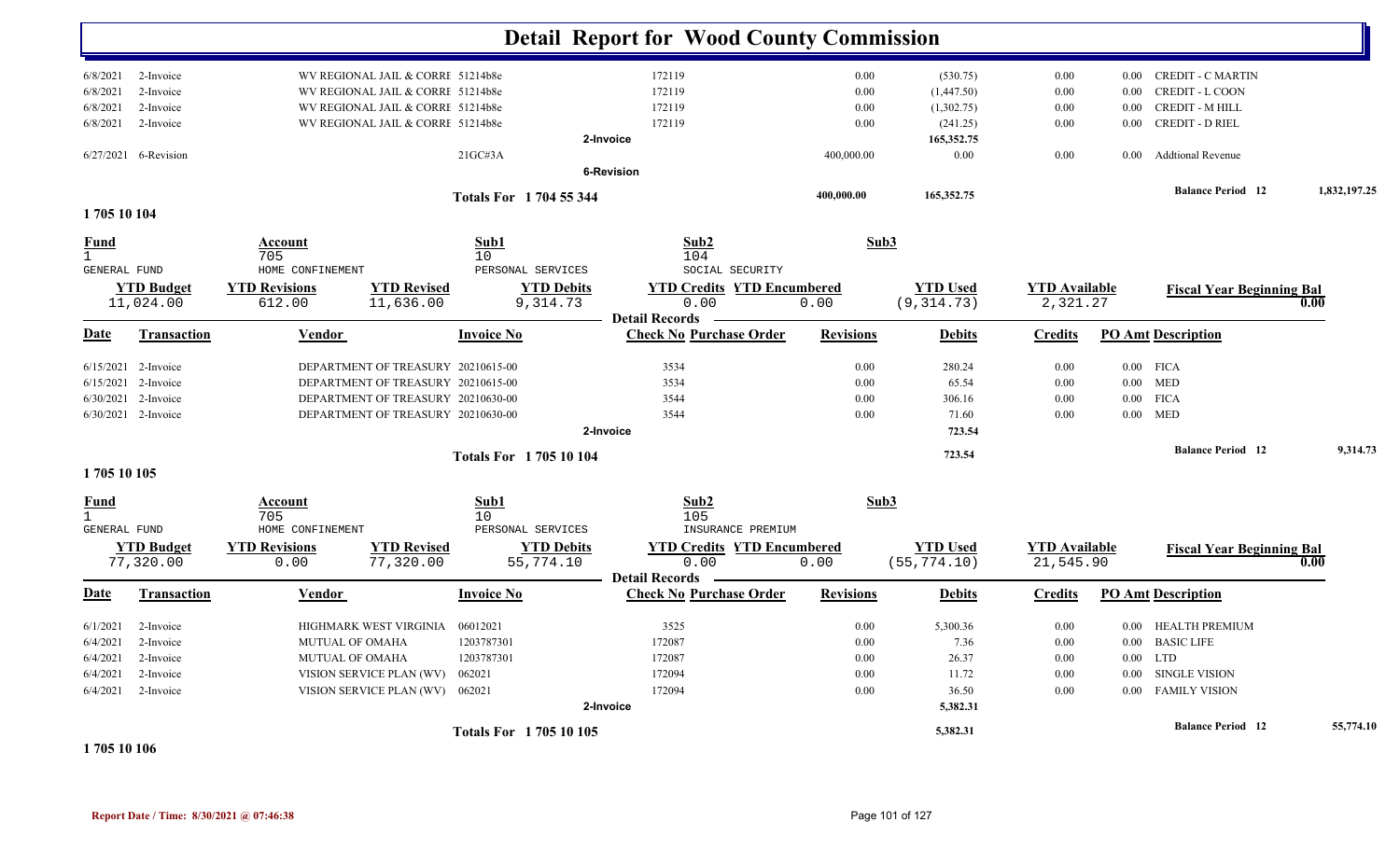| Fund<br>$\mathbf{1}$                               |                                                | Account<br>705                                   |                                                                            | Sub1<br>10                                          | Sub2<br>106                                                        | Sub3             |                                 |                                  |                               |                                                 |           |
|----------------------------------------------------|------------------------------------------------|--------------------------------------------------|----------------------------------------------------------------------------|-----------------------------------------------------|--------------------------------------------------------------------|------------------|---------------------------------|----------------------------------|-------------------------------|-------------------------------------------------|-----------|
| <b>GENERAL FUND</b>                                | <b>YTD Budget</b><br>14,410.00                 | HOME CONFINEMENT<br><b>YTD Revisions</b><br>0.00 | <b>YTD Revised</b><br>14,410.00                                            | PERSONAL SERVICES<br><b>YTD Debits</b><br>12,483.39 | RETIREMENT<br><b>YTD Credits YTD Encumbered</b><br>0.00            | 0.00             | <b>YTD Used</b><br>(12, 483.39) | <b>YTD Available</b><br>1,926.61 |                               | <b>Fiscal Year Beginning Bal</b><br>0.00        |           |
| Date                                               | <b>Transaction</b>                             | <b>Vendor</b>                                    |                                                                            | <b>Invoice No</b>                                   | <b>Detail Records</b><br><b>Check No Purchase Order</b>            | <b>Revisions</b> | <b>Debits</b>                   | <b>Credits</b>                   |                               | <b>PO Amt Description</b>                       |           |
|                                                    | $6/15/2021$ 2-Invoice<br>6/30/2021 2-Invoice   |                                                  | WV PUBLIC EMP RETIREMEN 20210615-00<br>WV PUBLIC EMP RETIREMEN 20210630-00 |                                                     | 3551<br>3551<br>2-Invoice                                          | 0.00<br>0.00     | 509.49<br>547.02<br>1,056.51    | 0.00<br>0.00                     | 0.00                          | 0.00 RETIREMENT<br><b>RETIREMENT</b>            |           |
| 1705 10 108                                        |                                                |                                                  |                                                                            | <b>Totals For 170510106</b>                         |                                                                    |                  | 1,056.51                        |                                  |                               | <b>Balance Period 12</b>                        | 12,483.39 |
| <b>Fund</b><br>$\mathbf{1}$<br><b>GENERAL FUND</b> |                                                | Account<br>705<br>HOME CONFINEMENT               |                                                                            | Sub1<br>10<br>PERSONAL SERVICES                     | Sub2<br>108<br>OVERTIME                                            | Sub3             |                                 |                                  |                               |                                                 |           |
|                                                    | <b>YTD Budget</b><br>8,000.00                  | <b>YTD Revisions</b><br>0.00                     | <b>YTD Revised</b><br>8,000.00                                             | <b>YTD Debits</b><br>1,068.79                       | <b>YTD Credits YTD Encumbered</b><br>0.00<br><b>Detail Records</b> | 0.00             | <b>YTD Used</b><br>(1,068.79)   | <b>YTD Available</b><br>6,931.21 |                               | <b>Fiscal Year Beginning Bal</b><br>0.00        |           |
| Date                                               | <b>Transaction</b>                             | Vendor                                           |                                                                            | <b>Invoice No</b>                                   | <b>Check No Purchase Order</b>                                     | <b>Revisions</b> | <b>Debits</b>                   | <b>Credits</b>                   |                               | <b>PO Amt Description</b>                       |           |
|                                                    | $6/15/2021$ 2-Invoice<br>6/30/2021 2-Invoice   | ALLEN JR. THOMAS L.<br><b>BOLEY JR DONALD</b>    |                                                                            | 10-00272719-REG<br>10-00272941-REG                  | 272719<br>272941<br>2-Invoice                                      | 0.00<br>0.00     | 70.74<br>91.44<br>162.18        | 0.00<br>0.00                     |                               | 0.00 ALLEN JR THOMAS L.<br>0.00 BOLEY JR DONALD |           |
| 1705 10 185                                        |                                                |                                                  |                                                                            | <b>Totals For 170510108</b>                         |                                                                    |                  | 162.18                          |                                  |                               | <b>Balance Period</b> 12                        | 1,068.79  |
| Fund<br>$\mathbf{1}$<br><b>GENERAL FUND</b>        |                                                | Account<br>705<br>HOME CONFINEMENT               |                                                                            | Sub1<br>10<br>PERSONAL SERVICES                     | Sub2<br>185<br>HOLIDAY PAY                                         | Sub3             |                                 |                                  |                               |                                                 |           |
|                                                    | <b>YTD Budget</b><br>6,000.00                  | <b>YTD Revisions</b><br>0.00                     | <b>YTD Revised</b><br>6,000.00                                             | <b>YTD Debits</b><br>2,960.70                       | <b>YTD Credits YTD Encumbered</b><br>0.00                          | 0.00             | <b>YTD Used</b><br>(2,960.70)   | <b>YTD Available</b><br>3,039.30 |                               | <b>Fiscal Year Beginning Bal</b><br>0.00        |           |
| Date                                               | <b>Transaction</b>                             | Vendor                                           |                                                                            | <b>Invoice No</b>                                   | <b>Detail Records</b><br><b>Check No Purchase Order</b>            | <b>Revisions</b> | <b>Debits</b>                   | <b>Credits</b>                   |                               | <b>PO Amt Description</b>                       |           |
|                                                    | $6/30/2021$ 2-Invoice<br>$6/30/2021$ 2-Invoice | ALLEN JR. THOMAS L.<br><b>BOLEY JR DONALD</b>    |                                                                            | 10-00272940-REG<br>10-00272941-REG                  | 272940<br>272941<br>2-Invoice                                      | 0.00<br>0.00     | 188.65<br>182.88<br>371.53      | 0.00<br>0.00                     | $0.00\,$<br>0.00 <sub>1</sub> | ALLEN JR THOMAS L.<br><b>BOLEY JR DONALD</b>    |           |
|                                                    | $\cdots$                                       |                                                  |                                                                            | <b>Totals For 170510185</b>                         |                                                                    |                  | 371.53                          |                                  |                               | <b>Balance Period</b> 12                        | 2,960.70  |

**1 705 10 187**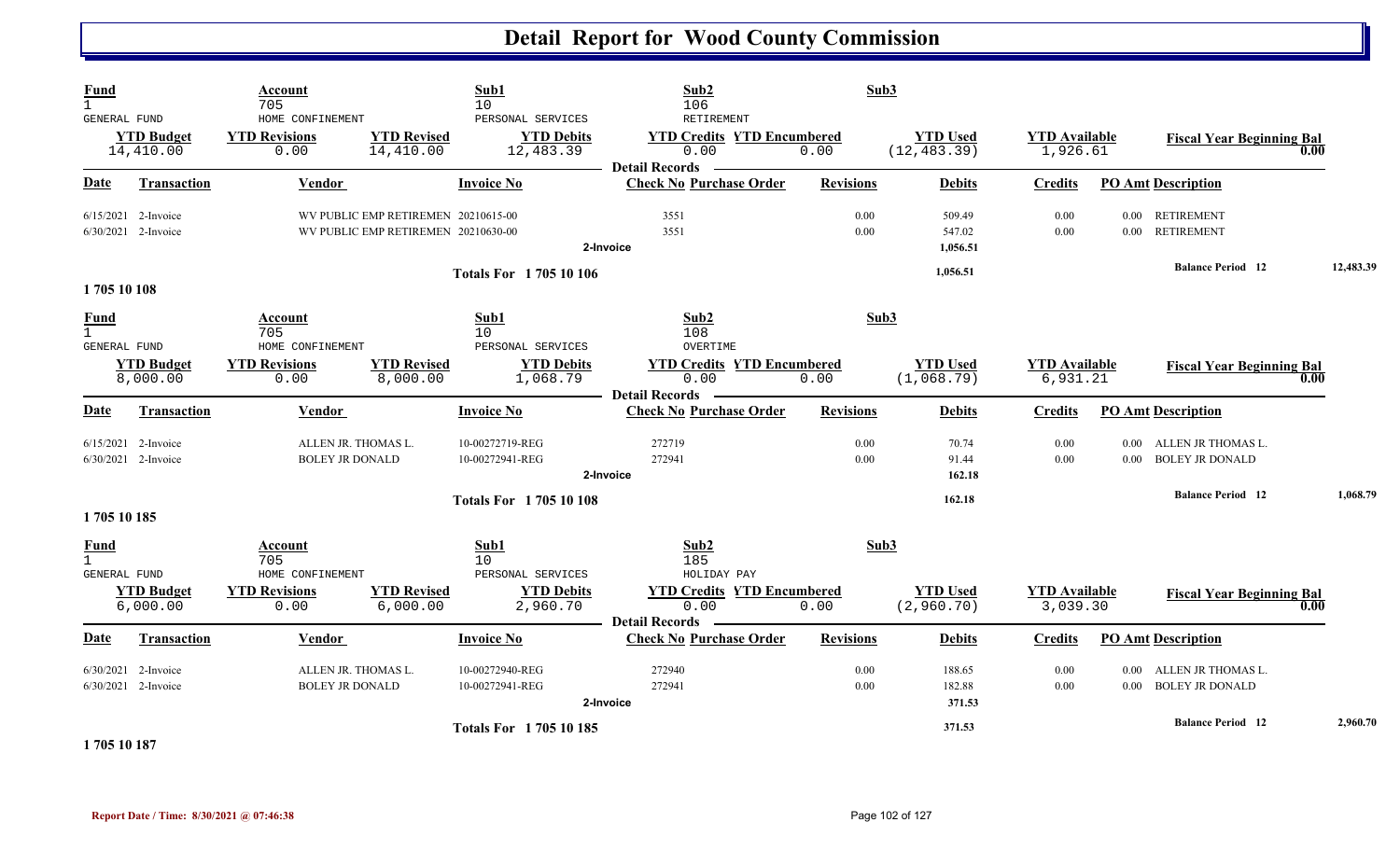| <b>Fund</b><br>$\mathbf{1}$<br>GENERAL FUND        | <b>YTD Budget</b>                | Account<br>705<br>HOME CONFINEMENT<br><b>YTD Revisions</b> | <b>YTD Revised</b>                                                       | Sub1<br>10<br>PERSONAL SERVICES<br><b>YTD Debits</b> | Sub2<br>187<br>HOLDING CENTER<br><b>YTD Credits YTD Encumbered</b> | Sub3             | <b>YTD</b> Used                | <b>YTD Available</b>           |          | <b>Fiscal Year Beginning Bal</b>         |            |
|----------------------------------------------------|----------------------------------|------------------------------------------------------------|--------------------------------------------------------------------------|------------------------------------------------------|--------------------------------------------------------------------|------------------|--------------------------------|--------------------------------|----------|------------------------------------------|------------|
|                                                    | 130,100.00                       | 8,000.00                                                   | 138,100.00                                                               | 128,574.56                                           | 0.00                                                               | 0.00             | (128, 574.56)                  | 9,525.44                       |          | 0.00                                     |            |
| Date                                               | <b>Transaction</b>               | Vendor                                                     |                                                                          | <b>Invoice No</b>                                    | <b>Detail Records</b><br><b>Check No Purchase Order</b>            | <b>Revisions</b> | <b>Debits</b>                  | <b>Credits</b>                 |          | <b>PO Amt Description</b>                |            |
|                                                    | 6/15/2021 2-Invoice              | ALLEN JR. THOMAS L.                                        |                                                                          | 10-00272719-REG                                      | 272719                                                             | 0.00             | 1,362.49                       | 0.00                           | $0.00\,$ | ALLEN JR THOMAS L.                       |            |
|                                                    | 6/15/2021 2-Invoice              | ALLEN JR. THOMAS L.                                        |                                                                          | 10-00272719-REG                                      | 272719                                                             | 0.00             | 50.00                          | 0.00                           | 0.00     | ALLEN JR THOMAS L.                       |            |
|                                                    | 6/15/2021 2-Invoice              | <b>BOLEY JR DONALD</b>                                     |                                                                          | 10-00272720-REG                                      | 272720                                                             | 0.00             | 1,320.83                       | 0.00                           | 0.00     | <b>BOLEY JR DONALD</b>                   |            |
|                                                    | 6/15/2021 2-Invoice              | <b>BOLEY JR DONALD</b>                                     |                                                                          | 10-00272720-REG                                      | 272720                                                             | 0.00             | 50.00                          | 0.00                           | 0.00     | <b>BOLEY JR DONALD</b>                   |            |
|                                                    | 6/15/2021 2-Invoice              |                                                            | <b>HEWITT TABITHA NICOLE</b>                                             | 10-00272721-REG                                      | 272721                                                             | 0.00             | 1,320.83                       | 0.00                           | 0.00     | HEWITT TABITHA NICOLE                    |            |
|                                                    | 6/15/2021 2-Invoice              |                                                            | HEWITT TABITHA NICOLE                                                    | 10-00272721-REG                                      | 272721                                                             | 0.00             | 50.00                          | 0.00                           | 0.00     | HEWITT TABITHA NICOLE                    |            |
|                                                    | 6/15/2021 2-Invoice              | STAATS CHELCIE S.                                          |                                                                          | 10-00272722-REG                                      | 272722                                                             | 0.00             | 869.79                         | 0.00                           | 0.00     | <b>STAATS CHELCIE S.</b>                 |            |
|                                                    | 6/30/2021 2-Invoice              | ALLEN JR. THOMAS L.                                        |                                                                          | 10-00272940-REG                                      | 272940                                                             | 0.00             | 1,362.49                       | 0.00                           | 0.00     | ALLEN JR THOMAS L.                       |            |
|                                                    | 6/30/2021 2-Invoice              | ALLEN JR. THOMAS L.                                        |                                                                          | 10-00272940-REG                                      | 272940                                                             | 0.00             | 50.00                          | 0.00                           | 0.00     | ALLEN JR THOMAS L.                       |            |
|                                                    | 6/30/2021 2-Invoice              | <b>BOLEY JR DONALD</b>                                     |                                                                          | 10-00272941-REG                                      | 272941                                                             | 0.00             | 1,320.83                       | 0.00                           | 0.00     | <b>BOLEY JR DONALD</b>                   |            |
|                                                    | 6/30/2021 2-Invoice              | <b>BOLEY JR DONALD</b>                                     |                                                                          | 10-00272941-REG                                      | 272941                                                             | 0.00             | 50.00                          | 0.00                           | 0.00     | <b>BOLEY JR DONALD</b>                   |            |
|                                                    | 6/30/2021 2-Invoice              |                                                            | <b>HEWITT TABITHA NICOLE</b>                                             | 10-00272942-REG                                      | 272942                                                             | 0.00             | 1,320.83                       | 0.00                           | 0.00     | HEWITT TABITHA NICOLE                    |            |
|                                                    | 6/30/2021 2-Invoice              |                                                            | HEWITT TABITHA NICOLE                                                    | 10-00272942-REG                                      | 272942                                                             | 0.00             | 50.00                          | 0.00                           | 0.00     | HEWITT TABITHA NICOLE                    |            |
|                                                    | 6/30/2021 2-Invoice              | STAATS CHELCIE S.                                          |                                                                          | 10-00272943-REG                                      | 272943                                                             | 0.00             | 869.79                         | 0.00                           | 0.00     | <b>STAATS CHELCIE S.</b>                 |            |
|                                                    |                                  |                                                            |                                                                          |                                                      | 2-Invoice                                                          |                  | 10,047.88                      |                                |          |                                          |            |
|                                                    |                                  |                                                            |                                                                          | <b>Totals For 170510187</b>                          |                                                                    |                  | 10,047.88                      |                                |          | <b>Balance Period 12</b>                 | 128,574.56 |
| 1708 10 104                                        |                                  |                                                            |                                                                          |                                                      |                                                                    |                  |                                |                                |          |                                          |            |
| <u>Fund</u><br>$\mathbf{1}$<br><b>GENERAL FUND</b> |                                  | Account<br>708<br>CROSSING GUARDS                          |                                                                          | Sub1<br>10<br>PERSONAL SERVICES                      | Sub2<br>104<br>SOCIAL SECURITY                                     | Sub3             |                                |                                |          |                                          |            |
|                                                    | <b>YTD Budget</b><br>1,518.00    | <b>YTD Revisions</b><br>230.00                             | <b>YTD Revised</b><br>1,748.00                                           | <b>YTD Debits</b><br>1,021.54                        | <b>YTD Credits YTD Encumbered</b><br>0.00<br><b>Detail Records</b> | 0.00             | <b>YTD Used</b><br>(1, 021.54) | <b>YTD Available</b><br>726.46 |          | <b>Fiscal Year Beginning Bal</b><br>0.00 |            |
| Date                                               | Transaction                      | <b>Vendor</b>                                              |                                                                          | <b>Invoice No</b>                                    | <b>Check No Purchase Order</b>                                     | <b>Revisions</b> | <b>Debits</b>                  | <b>Credits</b>                 |          | <b>PO Amt Description</b>                |            |
| 6/15/2021                                          | 2-Invoice<br>6/15/2021 2-Invoice |                                                            | DEPARTMENT OF TREASURY 20210615-00<br>DEPARTMENT OF TREASURY 20210615-00 |                                                      | 3534<br>3534<br>2-Invoice                                          | 0.00<br>0.00     | 137.95<br>32.26<br>170.21      | 0.00<br>0.00                   |          | $0.00$ FICA<br>$0.00$ MED                |            |
|                                                    |                                  |                                                            |                                                                          | <b>Totals For 1708 10 104</b>                        |                                                                    |                  | 170.21                         |                                |          | <b>Balance Period 12</b>                 | 1,021.54   |

**1 708 10 190**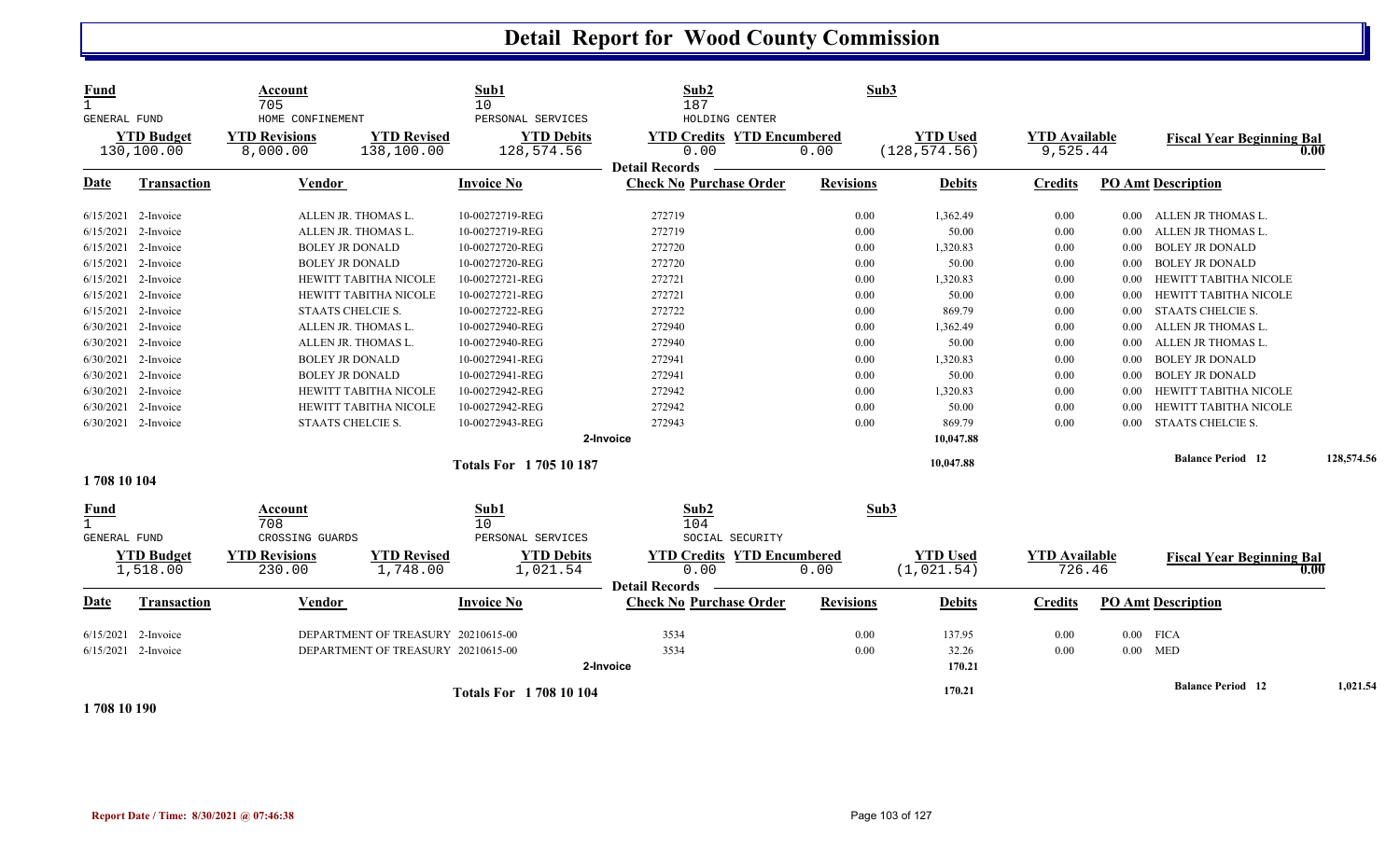| <b>Fund</b><br>$\mathbf{1}$<br>GENERAL FUND |                                | Account<br>708<br>CROSSING GUARDS |                                    | Sub1<br>10<br>PERSONAL SERVICES  | Sub2<br>190<br>CROSSING GUARDS                                     | Sub3             |                                 |                                  |          |                                  |           |
|---------------------------------------------|--------------------------------|-----------------------------------|------------------------------------|----------------------------------|--------------------------------------------------------------------|------------------|---------------------------------|----------------------------------|----------|----------------------------------|-----------|
|                                             | <b>YTD Budget</b><br>19,840.00 | <b>YTD Revisions</b><br>3,000.00  | <b>YTD Revised</b><br>22,840.00    | <b>YTD Debits</b><br>13, 353. 40 | <b>YTD Credits YTD Encumbered</b><br>0.00<br><b>Detail Records</b> | 0.00             | <b>YTD Used</b><br>(13, 353.40) | <b>YTD Available</b><br>9,486.60 |          | <b>Fiscal Year Beginning Bal</b> | 0.00      |
| Date                                        | <b>Transaction</b>             | Vendor                            |                                    | <b>Invoice No</b>                | <b>Check No Purchase Order</b>                                     | <b>Revisions</b> | <b>Debits</b>                   | <b>Credits</b>                   |          | <b>PO Amt Description</b>        |           |
|                                             | 6/15/2021 2-Invoice            | CRAMLET BARBARA S.                |                                    | 10-00272723-REG                  | 272723                                                             | 0.00             | 600.00                          | 0.00                             | $0.00\,$ | CRAMLET BARBARA S.               |           |
|                                             | 6/15/2021 2-Invoice            | CRAMLET BARBARA S.                |                                    | 10-00272723-REG                  | 272723                                                             | 0.00             | 150.00                          | 0.00                             | $0.00\,$ | CRAMLET BARBARA S.               |           |
|                                             | 6/15/2021 2-Invoice            | MAHONEY BRIAN G.                  |                                    | 10-00272724-REG                  | 272724                                                             | 0.00             | 700.00                          | 0.00                             | $0.00\,$ | MAHONEY BRIAN G.                 |           |
|                                             | 6/15/2021 2-Invoice            | MAHONEY BRIAN G.                  |                                    | 10-00272724-REG                  | 272724                                                             | 0.00             | 175.00                          | 0.00                             | $0.00\,$ | MAHONEY BRIAN G.                 |           |
|                                             | 6/15/2021 2-Invoice            | PAHL TRACY M                      |                                    | 10-00272725-REG                  | 272725                                                             | 0.00             | 60.00                           | 0.00                             | 0.00     | PAHL TRACY M                     |           |
|                                             | 6/15/2021 2-Invoice            | SAMPSON PONNIE J.                 |                                    | 10-00272726-REG                  | 272726                                                             | 0.00             | 540.00                          | 0.00                             | $0.00\,$ | <b>SAMPSON PONNIE J.</b>         |           |
|                                             |                                |                                   |                                    |                                  | 2-Invoice                                                          |                  | 2,225.00                        |                                  |          |                                  |           |
|                                             |                                |                                   |                                    | <b>Totals For 1708 10 190</b>    |                                                                    |                  | 2,225.00                        |                                  |          | <b>Balance Period</b> 12         | 13,353.40 |
| 1711 10 103                                 |                                |                                   |                                    |                                  |                                                                    |                  |                                 |                                  |          |                                  |           |
| Fund                                        |                                | Account                           |                                    | Sub1                             | Sub2                                                               | Sub3             |                                 |                                  |          |                                  |           |
| $\mathbf{1}$                                |                                | 711                               |                                    | 10                               | 103                                                                |                  |                                 |                                  |          |                                  |           |
| GENERAL FUND                                |                                | EMERGENCY SERVICES                |                                    | PERSONAL SERVICES                | SALARIES-DEPUTIES                                                  |                  |                                 |                                  |          |                                  |           |
|                                             | <b>YTD Budget</b>              | <b>YTD Revisions</b>              | <b>YTD Revised</b>                 | <b>YTD Debits</b>                | <b>YTD Credits YTD Encumbered</b>                                  |                  | <b>YTD Used</b>                 | <b>YTD Available</b>             |          | <b>Fiscal Year Beginning Bal</b> |           |
|                                             | 53,000.00                      | 2,000.00                          | 55,000.00                          | 52,499.84                        | 18,420.11<br><b>Detail Records</b>                                 | 0.00             | (34,079.73)                     | 20,920.27                        |          |                                  | 0.00      |
|                                             |                                |                                   |                                    |                                  | <b>Check No Purchase Order</b>                                     | <b>Revisions</b> |                                 |                                  |          | <b>PO Amt Description</b>        |           |
| Date                                        | <b>Transaction</b>             | Vendor                            |                                    | <b>Invoice No</b>                |                                                                    |                  | <b>Debits</b>                   | <b>Credits</b>                   |          |                                  |           |
|                                             | $6/15/2021$ 2-Invoice          | SHOOK WILLIAM M.                  |                                    | 10-00272727-REG                  | 272727                                                             | 0.00             | 2,104.16                        | 0.00                             | 0.00     | SHOOK WILLIAM M.                 |           |
|                                             | 6/30/2021 2-Invoice            | SHOOK WILLIAM M.                  |                                    | 10-00272944-REG                  | 272944                                                             | 0.00             | 2,104.16                        | 0.00                             | $0.00\,$ | SHOOK WILLIAM M.                 |           |
|                                             |                                |                                   |                                    |                                  | 2-Invoice                                                          |                  | 4,208.32                        |                                  |          |                                  |           |
|                                             |                                |                                   |                                    | Totals For 1711 10 103           |                                                                    |                  | 4,208.32                        |                                  |          | <b>Balance Period</b> 12         | 34,079.73 |
| 1711 10 104                                 |                                |                                   |                                    |                                  |                                                                    |                  |                                 |                                  |          |                                  |           |
| <b>Fund</b>                                 |                                | Account                           |                                    | Sub1                             | Sub2                                                               | Sub3             |                                 |                                  |          |                                  |           |
| $\mathbf{1}$                                |                                | 711                               |                                    | 10                               | 104                                                                |                  |                                 |                                  |          |                                  |           |
| <b>GENERAL FUND</b>                         |                                | EMERGENCY SERVICES                |                                    | PERSONAL SERVICES                | SOCIAL SECURITY                                                    |                  |                                 |                                  |          |                                  |           |
|                                             | <b>YTD Budget</b>              | <b>YTD Revisions</b>              | <b>YTD Revised</b>                 | <b>YTD Debits</b>                | <b>YTD Credits YTD Encumbered</b>                                  |                  | <b>YTD</b> Used                 | <b>YTD Available</b>             |          | <b>Fiscal Year Beginning Bal</b> |           |
|                                             | 4,054.00                       | 153.00                            | 4,207.00                           | 3,727.45                         | 1,409.14                                                           | 0.00             | (2, 318.31)                     | 1,888.69                         |          |                                  | 0.00      |
|                                             |                                |                                   |                                    |                                  | <b>Detail Records</b>                                              |                  |                                 |                                  |          |                                  |           |
| Date                                        | <b>Transaction</b>             | Vendor                            |                                    | <b>Invoice No</b>                | <b>Check No Purchase Order</b>                                     | <b>Revisions</b> | <b>Debits</b>                   | <b>Credits</b>                   |          | <b>PO Amt Description</b>        |           |
|                                             | 6/15/2021 2-Invoice            |                                   | DEPARTMENT OF TREASURY 20210615-00 |                                  | 3534                                                               | 0.00             | 119.43                          | 0.00                             |          | $0.00$ FICA                      |           |
|                                             | 6/15/2021 2-Invoice            |                                   | DEPARTMENT OF TREASURY 20210615-00 |                                  | 3534                                                               | 0.00             | 27.93                           | 0.00                             | $0.00\,$ | <b>MED</b>                       |           |
|                                             | 6/30/2021 2-Invoice            |                                   | DEPARTMENT OF TREASURY 20210630-00 |                                  | 3544                                                               | 0.00             | 120.21                          | 0.00                             | $0.00\,$ | <b>FICA</b>                      |           |
|                                             | 6/30/2021 2-Invoice            |                                   | DEPARTMENT OF TREASURY 20210630-00 |                                  | 3544                                                               | 0.00             | 28.12                           | 0.00                             |          | $0.00$ MED                       |           |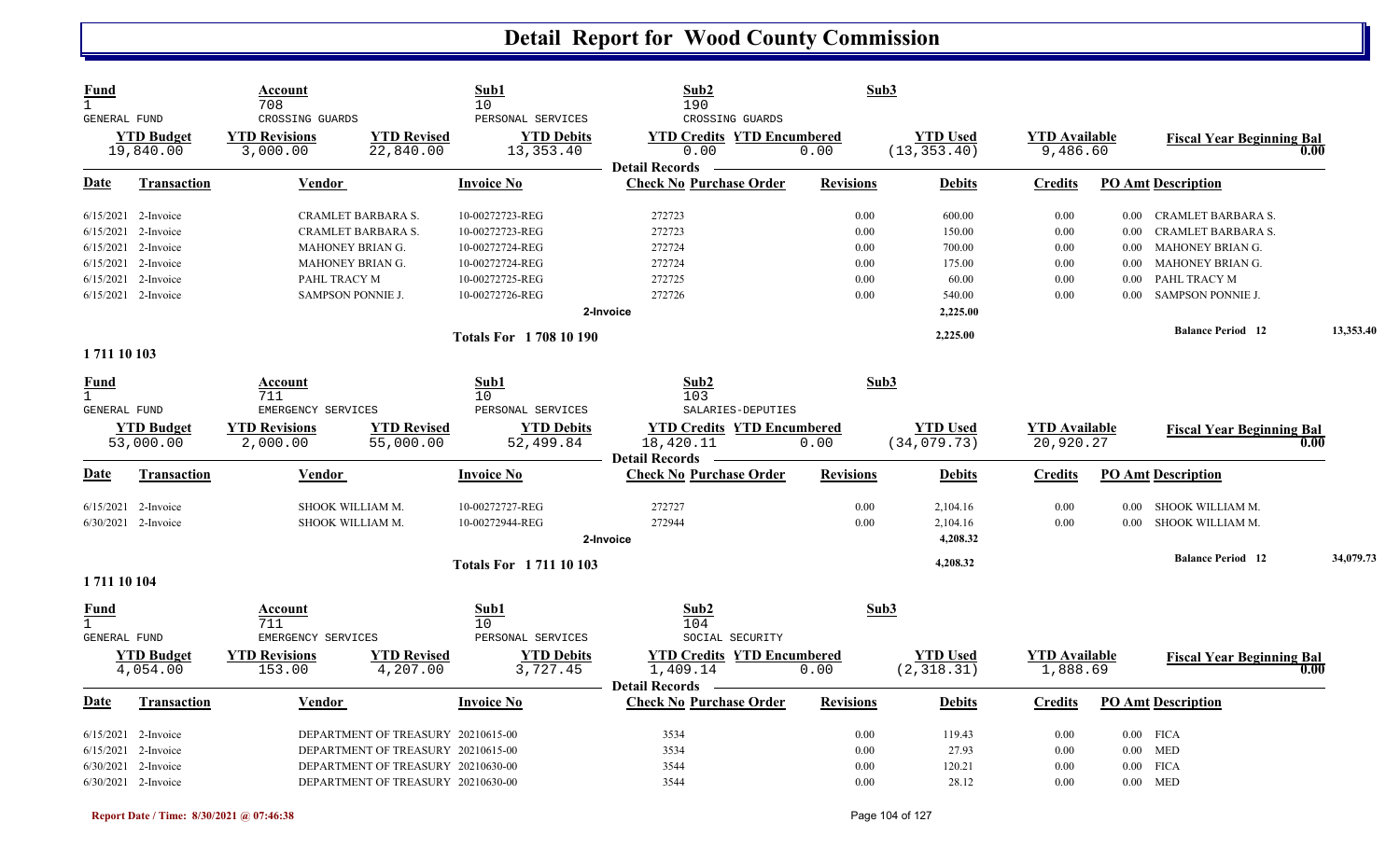|                                                          |                                                               |                                                                                                                             |                                                                    | <b>Detail Report for Wood County Commission</b>                                                     |                                      |                                                        |                                      |                      |                                                                                               |           |
|----------------------------------------------------------|---------------------------------------------------------------|-----------------------------------------------------------------------------------------------------------------------------|--------------------------------------------------------------------|-----------------------------------------------------------------------------------------------------|--------------------------------------|--------------------------------------------------------|--------------------------------------|----------------------|-----------------------------------------------------------------------------------------------|-----------|
| 1711 10 105                                              |                                                               |                                                                                                                             | <b>Totals For 171110104</b>                                        | 2-Invoice                                                                                           |                                      | 295.69<br>295.69                                       |                                      |                      | <b>Balance Period</b> 12                                                                      | 2,318.31  |
| <u>Fund</u><br>$\mathbf{1}$<br>GENERAL FUND              | <b>YTD Budget</b><br>27,353.00                                | Account<br>711<br>EMERGENCY SERVICES<br><b>YTD Revisions</b><br><b>YTD Revised</b><br>27,353.00<br>0.00                     | Sub1<br>10<br>PERSONAL SERVICES<br><b>YTD Debits</b><br>29, 435.83 | Sub2<br>105<br>INSURANCE PREMIUM<br><b>YTD Credits YTD Encumbered</b><br>9,211.67                   | Sub3<br>0.00                         | <b>YTD Used</b><br>(20, 224.16)                        | <b>YTD</b> Available<br>7,128.84     |                      | <b>Fiscal Year Beginning Bal</b><br>0.00                                                      |           |
| <u>Date</u>                                              | <b>Transaction</b>                                            | <b>Vendor</b>                                                                                                               | <b>Invoice No</b>                                                  | <b>Detail Records</b><br><b>Check No Purchase Order</b>                                             | <b>Revisions</b>                     | <b>Debits</b>                                          | <b>Credits</b>                       |                      | <b>PO Amt Description</b>                                                                     |           |
| 6/1/2021<br>6/4/2021<br>6/4/2021<br>6/4/2021<br>6/4/2021 | 2-Invoice<br>2-Invoice<br>2-Invoice<br>2-Invoice<br>2-Invoice | HIGHMARK WEST VIRGINIA<br>MUTUAL OF OMAHA<br><b>MUTUAL OF OMAHA</b><br>VISION SERVICE PLAN (WV)<br>VISION SERVICE PLAN (WV) | 06012021<br>1203787301<br>1203787301<br>062021<br>062021           | 3525<br>172087<br>172087<br>172094<br>172094<br>2-Invoice                                           | 0.00<br>0.00<br>0.00<br>0.00<br>0.00 | 1,800.59<br>1.84<br>10.52<br>2.93<br>18.25<br>1,834.13 | 0.00<br>0.00<br>0.00<br>0.00<br>0.00 | $0.00\,$<br>$0.00\,$ | HEALTH PREMIUM<br>0.00 BASIC LIFE<br>$0.00$ LTD<br><b>SINGLE VISION</b><br>0.00 FAMILY VISION |           |
| 1711 10 106                                              |                                                               |                                                                                                                             | <b>Totals For 171110105</b>                                        |                                                                                                     |                                      | 1,834.13                                               |                                      |                      | <b>Balance Period 12</b>                                                                      | 20,224.16 |
| <u>Fund</u><br>$\mathbf{1}$<br>GENERAL FUND              | <b>YTD Budget</b><br>5,300.00                                 | Account<br>711<br>EMERGENCY SERVICES<br><b>YTD Revisions</b><br><b>YTD Revised</b><br>0.00<br>5,300.00                      | Sub1<br>10<br>PERSONAL SERVICES<br><b>YTD Debits</b><br>5,050.08   | Sub2<br>106<br>RETIREMENT<br><b>YTD Credits YTD Encumbered</b><br>1,934.11<br><b>Detail Records</b> | Sub3<br>0.00                         | <b>YTD Used</b><br>(3, 115.97)                         | <b>YTD Available</b><br>2,184.03     |                      | <b>Fiscal Year Beginning Bal</b><br>0.00                                                      |           |
| Date                                                     | <b>Transaction</b>                                            | <b>Vendor</b>                                                                                                               | <b>Invoice No</b>                                                  | <b>Check No Purchase Order</b>                                                                      | <b>Revisions</b>                     | <b>Debits</b>                                          | <b>Credits</b>                       |                      | <b>PO Amt Description</b>                                                                     |           |
| 6/15/2021                                                | 2-Invoice<br>6/30/2021 2-Invoice                              | WV PUBLIC EMP RETIREMEN 20210615-00<br>WV PUBLIC EMP RETIREMEN 20210630-00                                                  |                                                                    | 3551<br>3551<br>2-Invoice                                                                           | 0.00<br>0.00                         | 210.42<br>210.42<br>420.84                             | 0.00<br>0.00                         | $0.00\,$             | <b>RETIREMENT</b><br>0.00 RETIREMENT<br><b>Balance Period</b> 12                              | 3,115.97  |
| 1712 10 103                                              |                                                               |                                                                                                                             | <b>Totals For 171110106</b>                                        |                                                                                                     |                                      | 420.84                                                 |                                      |                      |                                                                                               |           |
| <b>Fund</b><br>$\mathbf{1}$<br>GENERAL FUND              |                                                               | <b>Account</b><br>712<br>COMM CTR/E 9-1-1                                                                                   | Sub1<br>10<br>PERSONAL SERVICES                                    | Sub2<br>103<br>SALARIES-DEPUTIES                                                                    | Sub3                                 |                                                        |                                      |                      |                                                                                               |           |
|                                                          | <b>YTD Budget</b><br>145,320.00                               | <b>YTD Revisions</b><br><b>YTD Revised</b><br>145,320.00<br>0.00                                                            | <b>YTD Debits</b><br>150,686.16                                    | <b>YTD Credits YTD Encumbered</b><br>20,466.75<br><b>Detail Records</b>                             | 0.00                                 | <b>YTD Used</b><br>(130, 219.41)                       | <b>YTD Available</b><br>15,100.59    |                      | <b>Fiscal Year Beginning Bal</b><br>$\overline{0.00}$                                         |           |
| Date                                                     | <b>Transaction</b>                                            | <b>Vendor</b>                                                                                                               | <b>Invoice No</b>                                                  | <b>Check No Purchase Order</b>                                                                      | <b>Revisions</b>                     | <b>Debits</b>                                          | <b>Credits</b>                       |                      | <b>PO Amt Description</b>                                                                     |           |
|                                                          | 6/15/2021 2-Invoice<br>6/15/2021 2-Invoice                    | HOCKENBERRY RUSSELL W.<br><b>WALDRON CAMILLE S.</b>                                                                         | 10-00272737-REG<br>10-00272758-REG                                 | 272737<br>272758                                                                                    | 0.00<br>$0.00\,$                     | 2,042.76<br>1,652.50                                   | 0.00<br>0.00                         |                      | 0.00 HOCKENBERRY RUSSELL W.<br>0.00 WALDRON CAMILLE S.                                        |           |

**Report Date / Time: 8/30/2021 @ 07:46:38** Page 105 of 127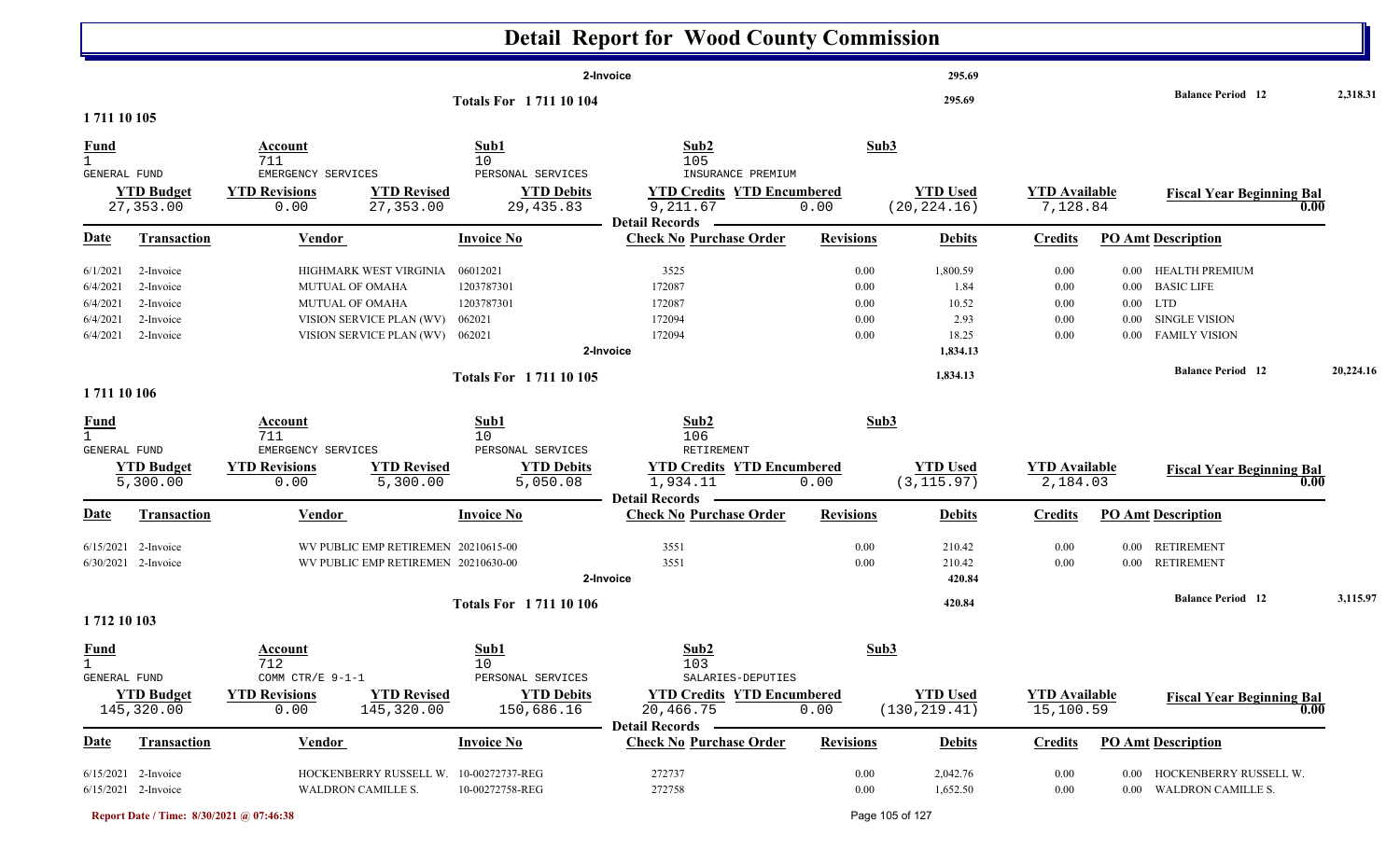|                                                                   |                        |                                                                                                                                    |                                     |                                        | <b>Detail Report for Wood County Commission</b>         |                      |                                  |                                  |                                   |                                                                           |            |
|-------------------------------------------------------------------|------------------------|------------------------------------------------------------------------------------------------------------------------------------|-------------------------------------|----------------------------------------|---------------------------------------------------------|----------------------|----------------------------------|----------------------------------|-----------------------------------|---------------------------------------------------------------------------|------------|
| 6/15/2021 2-Invoice<br>6/30/2021 2-Invoice<br>6/30/2021 2-Invoice |                        | WOODYARD RICKEY L.<br>10-00272759-REG<br>HOCKENBERRY RUSSELL W.<br>10-00272955-REG<br>10-00272977-REG<br><b>WALDRON CAMILLE S.</b> |                                     |                                        | 272759<br>272955<br>272977                              | 0.00<br>0.00<br>0.00 | 2,333.33<br>2,042.76<br>1,652.50 | 0.00<br>0.00<br>0.00             | 0.00<br>0.00<br>0.00              | WOODYARD RICKEY L.<br>HOCKENBERRY RUSSELL W.<br><b>WALDRON CAMILLE S.</b> |            |
|                                                                   | 6/30/2021 2-Invoice    |                                                                                                                                    | WOODYARD RICKEY L.                  | 10-00272978-REG                        | 272978<br>2-Invoice                                     | 0.00                 | 2,333.33<br>12,057.18            | 0.00                             | 0.00                              | WOODYARD RICKEY L.                                                        |            |
| 1712 10 104                                                       |                        | <b>Totals For 171210103</b>                                                                                                        |                                     |                                        |                                                         |                      | 12,057.18                        |                                  |                                   | <b>Balance Period</b> 12                                                  | 130,219.41 |
| <u>Fund</u><br>$\mathbf{1}$                                       |                        | Account<br>712                                                                                                                     |                                     | Sub1<br>10                             | Sub2<br>104                                             | Sub3                 |                                  |                                  |                                   |                                                                           |            |
| GENERAL FUND<br><b>YTD Budget</b>                                 |                        | COMM CTR/E 9-1-1<br><b>YTD Revisions</b><br><b>YTD Revised</b>                                                                     |                                     | PERSONAL SERVICES<br><b>YTD Debits</b> | SOCIAL SECURITY<br><b>YTD Credits YTD Encumbered</b>    |                      | <b>YTD Used</b>                  | <b>YTD</b> Available<br>6,098.63 |                                   | <b>Fiscal Year Beginning Bal</b>                                          |            |
|                                                                   | 94,377.00              | 4,743.00                                                                                                                           | 99,120.00                           | 96,560.06                              | 3,538.69<br><b>Detail Records</b>                       | 0.00                 | (93, 021.37)                     |                                  |                                   |                                                                           | 0.00       |
| <u>Date</u>                                                       | <b>Transaction</b>     | <b>Vendor</b>                                                                                                                      |                                     | <b>Invoice No</b>                      | <b>Check No Purchase Order</b>                          | <b>Revisions</b>     | <b>Debits</b>                    | <b>Credits</b>                   |                                   | <b>PO Amt Description</b>                                                 |            |
|                                                                   | $6/15/2021$ 2-Invoice  |                                                                                                                                    | DEPARTMENT OF TREASURY 20210615-00  |                                        | 3534                                                    | 0.00                 | 3,024.20                         | 0.00                             |                                   | $0.00$ FICA                                                               |            |
|                                                                   | 6/15/2021 2-Invoice    |                                                                                                                                    | DEPARTMENT OF TREASURY 20210615-00  |                                        | 3534                                                    | 0.00                 | 707.25                           | 0.00                             |                                   | $0.00$ MED                                                                |            |
|                                                                   | 6/30/2021 2-Invoice    |                                                                                                                                    | DEPARTMENT OF TREASURY 20210630-00  |                                        | 3544                                                    | 0.00                 | 3,655.54                         | 0.00                             |                                   | $0.00$ FICA                                                               |            |
|                                                                   | $6/30/2021$ 2-Invoice  |                                                                                                                                    | DEPARTMENT OF TREASURY 20210630-00  |                                        | 3544<br>2-Invoice                                       | 0.00                 | 854.95<br>8,241.94               | 0.00                             |                                   | $0.00$ MED                                                                |            |
| 1712 10 105                                                       |                        | <b>Totals For 171210104</b>                                                                                                        |                                     |                                        |                                                         |                      | 8,241.94                         |                                  |                                   | <b>Balance Period 12</b>                                                  | 93,021.37  |
|                                                                   |                        |                                                                                                                                    |                                     |                                        |                                                         |                      |                                  |                                  |                                   |                                                                           |            |
| $\frac{Fund}{1}$                                                  |                        | Account<br>712                                                                                                                     |                                     | Sub1<br>10                             | Sub2<br>105                                             |                      | Sub3                             |                                  |                                   |                                                                           |            |
| GENERAL FUND                                                      |                        | COMM CTR/E 9-1-1                                                                                                                   |                                     | PERSONAL SERVICES<br>INSURANCE PREMIUM |                                                         |                      |                                  |                                  |                                   |                                                                           |            |
| <b>YTD Budget</b><br>414,035.00                                   |                        | <b>YTD Revisions</b><br>22,500.00                                                                                                  | <b>YTD Revised</b><br>436,535.00    | <b>YTD Debits</b><br>384, 134. 11      | <b>YTD Credits YTD Encumbered</b><br>13, 315.79         | 0.00                 | <b>YTD Used</b><br>(370, 818.32) |                                  | <b>YTD Available</b><br>65,716.68 | <b>Fiscal Year Beginning Bal</b>                                          | 0.00       |
| <u>Date</u>                                                       | <b>Transaction</b>     | <b>Vendor</b>                                                                                                                      |                                     | <b>Invoice No</b>                      | <b>Detail Records</b><br><b>Check No Purchase Order</b> | <b>Revisions</b>     | <b>Debits</b>                    | <b>Credits</b>                   |                                   | <b>PO Amt Description</b>                                                 |            |
| 6/1/2021                                                          | 2-Invoice              |                                                                                                                                    | HIGHMARK WEST VIRGINIA              | 06012021                               | 3525                                                    | 0.00                 | 30,014.90                        | 0.00                             |                                   | 0.00 HEALTH PREMIUM                                                       |            |
| 6/2/2021                                                          | 2-Invoice              |                                                                                                                                    | HIGHMARK WEST VIRGINIA              | F210525A9664                           | 3526                                                    | 0.00                 | 206.18                           | 0.00                             |                                   | $0.00$ HRA                                                                |            |
|                                                                   | $6/4/2021$ 2-Invoice   | <b>MUTUAL OF OMAHA</b>                                                                                                             |                                     | 1203787301                             | 172087                                                  | 0.00                 | 48.40                            | 0.00                             |                                   | 0.00 BASIC LIFE                                                           |            |
|                                                                   | 6/4/2021 2-Invoice     | MUTUAL OF OMAHA                                                                                                                    |                                     | 1203787301                             | 172087                                                  | $0.00\,$             | 193.04                           | 0.00                             |                                   | $0.00$ LTD                                                                |            |
|                                                                   | $6/4/2021$ 2-Invoice   |                                                                                                                                    | VISION SERVICE PLAN (WV) 062021     |                                        | 172094                                                  | $0.00\,$             | 73.25                            | 0.00                             |                                   | 0.00 SINGLE VISION                                                        |            |
|                                                                   | $6/4/2021$ 2-Invoice   | VISION SERVICE PLAN (WV) 062021                                                                                                    |                                     |                                        | 172094                                                  | $0.00\,$             | 237.25                           | 0.00                             |                                   | 0.00 FAMILY VISION                                                        |            |
|                                                                   | $6/15/2021$ 2-Invoice  |                                                                                                                                    | HIGHMARK WEST VIRGINIA F210601A5142 |                                        | 3538                                                    | 0.00                 | 251.81                           | 0.00                             |                                   | 0.00 HRA                                                                  |            |
|                                                                   | $6/15/2021$ 2-Invoice  |                                                                                                                                    | HIGHMARK WEST VIRGINIA F210615A0290 |                                        | 3539                                                    | 0.00                 | 505.30                           | 0.00                             |                                   | $0.00$ HRA                                                                |            |
|                                                                   | $6/15/2021$ 2-Invoice  |                                                                                                                                    | HIGHMARK WEST VIRGINIA F210608A8635 |                                        | 3540                                                    | 0.00                 | 422.42                           | 0.00                             |                                   | $0.00$ HRA                                                                |            |
|                                                                   | 6/23/2021 2-Invoice    |                                                                                                                                    | HIGHMARK WEST VIRGINIA F210622A7831 |                                        | 3542                                                    | 0.00                 | 2,759.79                         | 0.00                             |                                   | $0.00$ HRA                                                                |            |
|                                                                   |                        |                                                                                                                                    |                                     |                                        | 2-Invoice                                               |                      | 34,712.34                        |                                  |                                   |                                                                           |            |
|                                                                   | $6/27/2021$ 6-Revision |                                                                                                                                    |                                     | 21GC#3                                 | <b>6-Revision</b>                                       | 22,500.00            | $0.00\,$                         | $0.00\,$                         |                                   | 0.00 Additional Allocation                                                |            |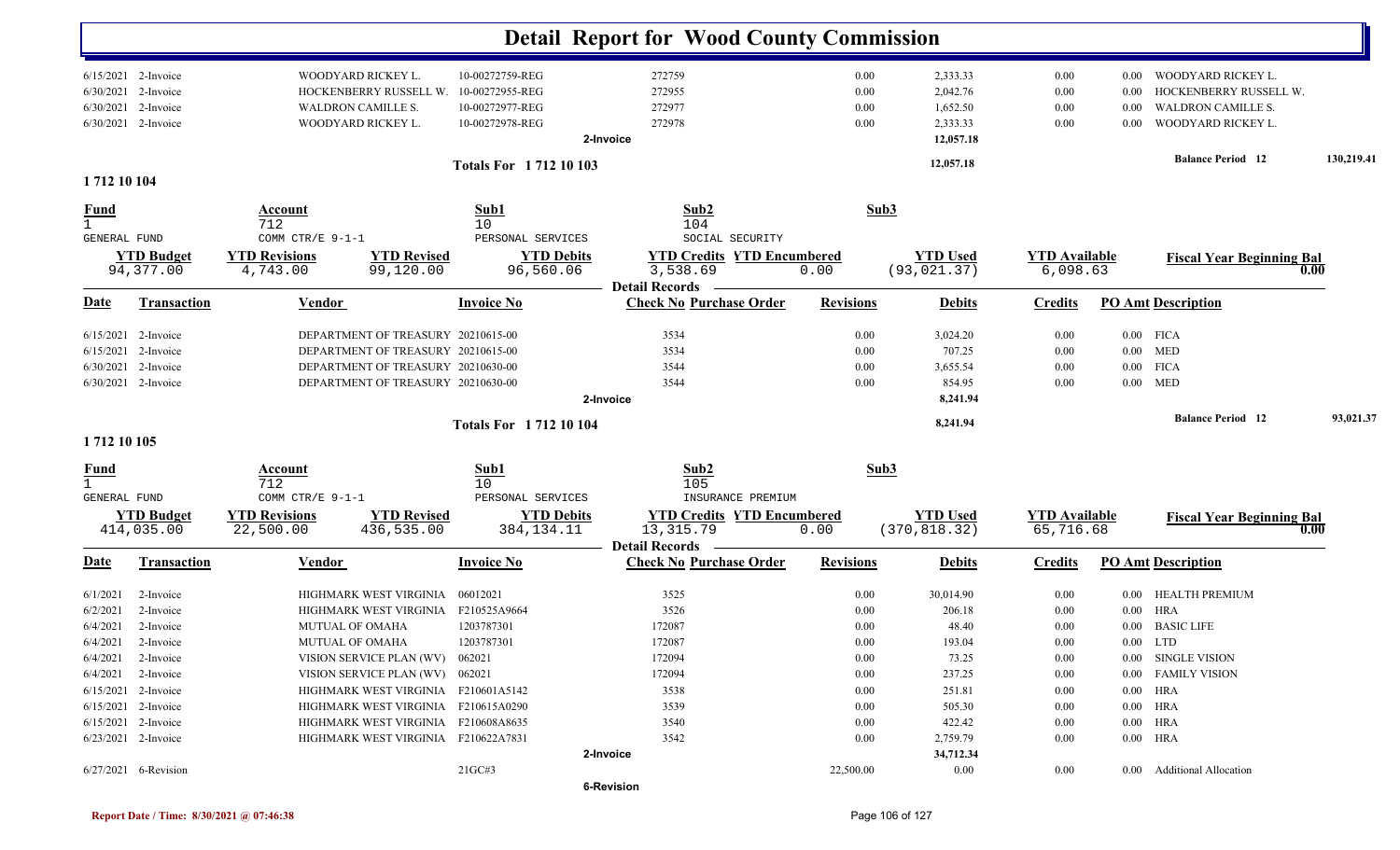#### **Detail Report for Wood County Commission 22,500.00 34,712.34 Balance Period 370,818.32 <sup>12</sup> Totals For 1 712 10 105 1 712 10 106** 1 7122 and 10 and 106 and 106 and 106 and 106 and 106 and 106 and 106 and 106 and 106 and 106 and 106 and 106 and 106 and 106 and 106 and 106 and 106 and 106 and 106 and 106 and 106 and 106 and 106 and 106 and 107 and 108 and **Fund Account Sub1 Sub2 Sub3** GENERAL FUND COMM CTR/E 9-1-1 PERSONAL SERVICES RETIREMENT 120,869.00 0.00 120,869.00 123,424.91 4,791.50 0.00 2,235.59 (118,633.41) **YTD Budget YTD Revisions YTD Revised YTD Debits YTD Credits YTD Encumbered<u>WTD Used</u> <b>Example 1** TD 1 **VTD** Available **Fiscal Year Beginning Bal** 0.00 (118,633.41) 2,235.59 **Date Vendor Invoice NoTransaction Purchase Order Revisions Debits Credits PO Amt Description Detail Records**Vendor **Invoice No** 6/15/2021 2-Invoice 1 2-Invoice WV PUBLIC EMP RETIREMEN 20210615-00 3551 3551 0.00 3551 5,053.69 0.00 0.00 RETIREMENT 6/30/2021 2-Invoice 1 2-Invoice WV PUBLIC EMP RETIREMEN 20210630-00 3551 3551 0.00 3551 5,577.48 0.00 0.00 RETIREMENT **2-Invoice 10,631.17 10,631.17 Balance Period 118,633.41 <sup>12</sup> Totals For 1 712 10 106 1 712 10 108** 1 712 $10$  and  $108$ **Fund Account Sub1 Sub2 Sub3** GENERAL FUND COMM CTR/E 9-1-1 PERSONAL SERVICES OVERTIME 90,000.00 0.00 90,000.00 72,602.54 0.00 0.00 (72,602.54) 17,397.46 **YTD Budget YTD Revisions YTD Revised YTD Debits YTD Credits YTD Encumbered<u>WID Used</u> <b>YTD** Available **Fiscal Year Beginning Bal** 0.00 (72,602.54) 17,397.46 **Fiscal Year Beginning Bal Date Vendor Invoice NoTransaction Purchase Order Revisions Debits Credits PO Amt Description Detail RecordsConductional Vendor Check Invoice No** 6/15/2021 2-Invoice 2-Invoice 10-00272660-REG 0.00 ALLEN PEGGY SUE 272660 289.38 0.00 0.00 ALLEN PEGGY SUE 6/15/20212-Invoice ALLTOP VIRGINIA LEE 10-00272728-REG 272728 272728 0.00 180.00 0.00 0.00 0.00 ALLTOP VIRGINIA LEE 6/15/20212-Invoice BROOKOVER MEAGAN L 10-00272730-REG 272730 272730 0.00 301.51 0.00 0.00 BROOKOVER MEAGAN L 6/15/2021 2-Invoice 2-Invoice 10-00272736-REG 0.00 GALLAGHER ALESHA A. 272736 578.08 0.00 0.00 GALLAGHER ALESHA A. 6/15/2021 2-Invoice 10-00272751-REG 0.00 RIFFLE WILLIAM H. 272751 181.00 0.00 0.00 RIFFLE WILLIAM H. 6/15/2021 2-Invoice 2-Invoice 10-00272752-REG 0.00 SCALISE SAMMY A 272752 72.00 0.00 0.00 SCALISE SAMMY A 6/15/2021 2-Invoice 10-00272756-REG 0.00 TALLMAN CADEN 272756 114.21 0.00 0.00 TALLMAN CADEN 6/30/2021 2-Invoice 10-00272881-REG 0.00 ALLEN PEGGY SUE 272881 289.38 0.00 0.00 ALLEN PEGGY SUE 6/30/2021 2-Invoice  $1$  2-Invoice the product and the 10-00272945-REG 272945 272945 144.00 0.00 0.00 0.00 0.00 ALLTOP VIRGINIA LEE 6/30/2021 2-Invoice 10-00272958-REG 0.00 KUHL BARBARA L. 272958 198.68 0.00 0.00 KUHL BARBARA L. 6/30/2021 2-Invoice 2-Invoice 10-00272964-REG 0.00 MOORE DOUGLAS I. 272964 55.53 0.00 0.00 MOORE DOUGLAS I. 6/30/2021 2-Invoice 2-Invoice 10-00272967-REG 0.00 MURPHY JILLIAN L. 272967 80.04 0.00 0.00 MURPHY JILLIAN L. 6/30/2021 2-Invoice 10-00272969-REG 0.00 RATHER RANDY 272969 513.28 0.00 0.00 RATHER RANDY 6/30/2021 2-Invoice 10-00272970-REG 0.00 RIFFLE WILLIAM H. 272970 181.00 0.00 0.00 RIFFLE WILLIAM H. 6/30/2021 2-Invoice 2-Invoice 10-00272971-REG 0.00 SCALISE SAMMY A 272971 720.00 0.00 0.00 SCALISE SAMMY A **2-Invoice 3,898.09 3,898.09 Balance Period 72,602.54 <sup>12</sup> Totals For 1 712 10 108**

**1 712 10 109**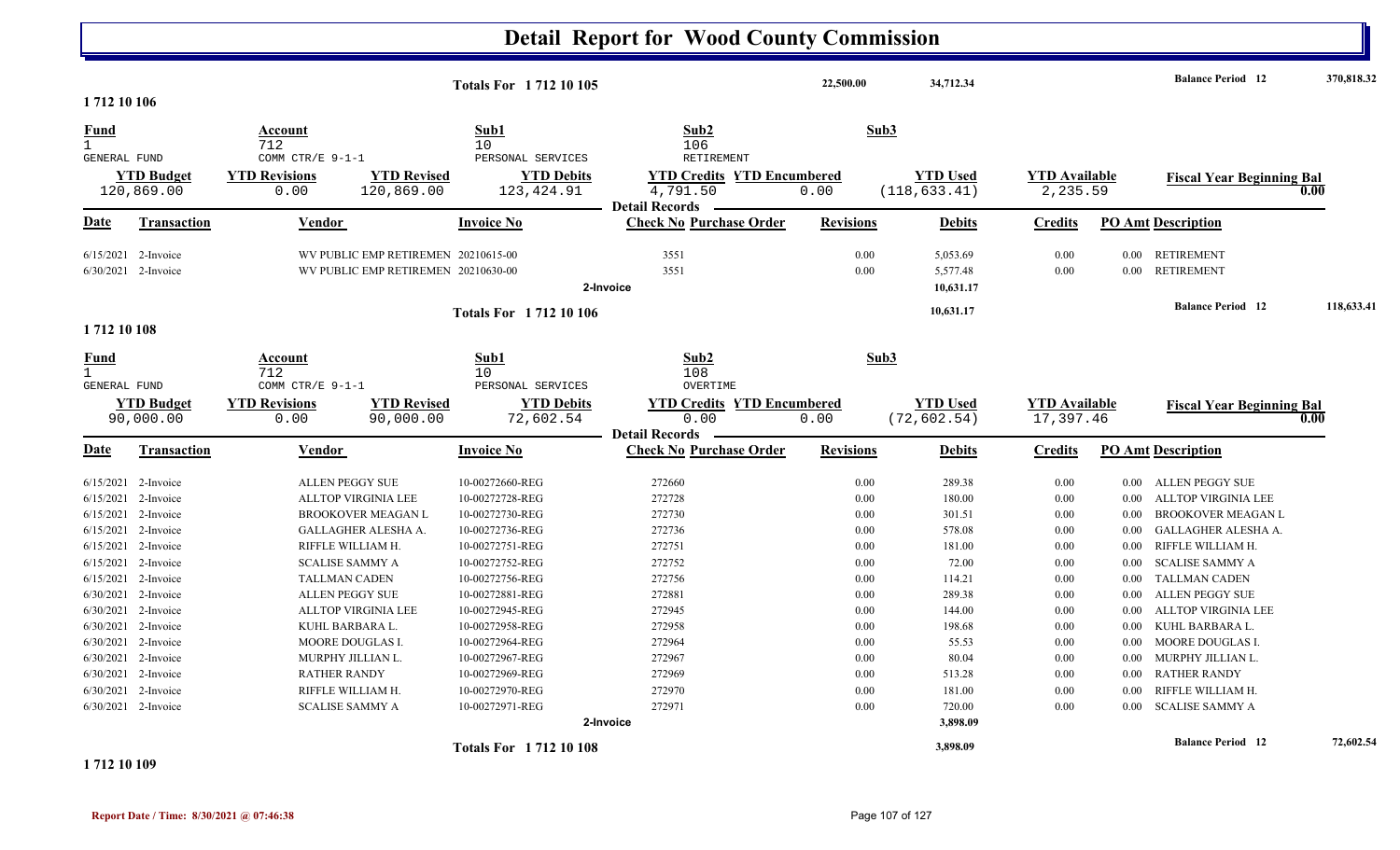| <b>Fund</b><br>$\mathbf{1}$<br><b>GENERAL FUND</b>     |                                         | Account<br>712<br>COMM CTR/E 9-1-1        |                                  | Sub1<br>10<br>PERSONAL SERVICES | Sub2<br>109<br>EXTRA HELP                               | Sub3                                     |                                 |                                      |                  |                                  |           |
|--------------------------------------------------------|-----------------------------------------|-------------------------------------------|----------------------------------|---------------------------------|---------------------------------------------------------|------------------------------------------|---------------------------------|--------------------------------------|------------------|----------------------------------|-----------|
|                                                        | <b>YTD Budget</b><br>25,000.00          | <b>YTD Revisions</b><br>0.00              | <b>YTD Revised</b><br>25,000.00  | <b>YTD Debits</b><br>62,128.27  | <b>YTD Credits YTD Encumbered</b><br>0.00               | 0.00                                     | <b>YTD Used</b><br>(62, 128.27) | <b>YTD Available</b><br>(37, 128.27) |                  | <b>Fiscal Year Beginning Bal</b> | 0.00      |
| <u>Date</u>                                            | <b>Transaction</b>                      | <b>Vendor</b>                             |                                  | <b>Invoice No</b>               | <b>Detail Records</b><br><b>Check No Purchase Order</b> | <b>Revisions</b>                         | <b>Debits</b>                   | <b>Credits</b>                       |                  | <b>PO Amt Description</b>        |           |
|                                                        | 6/15/2021 2-Invoice                     | <b>ALLTOP VIRGINIA LEE</b>                |                                  | 10-00272728-REG                 | 272728                                                  | 0.00                                     | 960.00                          | 0.00                                 |                  | 0.00 ALLTOP VIRGINIA LEE         |           |
|                                                        | 6/15/2021 2-Invoice                     |                                           | JEFFERS MARY BETH                | 10-00272738-REG                 | 272738                                                  | 0.00                                     | 129.55                          | 0.00                                 | $0.00\,$         | JEFFERS MARY BETH                |           |
| 6/15/2021                                              | 2-Invoice                               | <b>LAYTON STACIE A.</b>                   |                                  | 10-00272742-REG                 | 272742                                                  | 0.00                                     | 288.00                          | 0.00                                 | 0.00             | <b>LAYTON STACIE A.</b>          |           |
|                                                        | 6/15/2021 2-Invoice                     | <b>MCKAIN MARK A</b>                      |                                  | 10-00272744-REG                 | 272744                                                  | 0.00                                     | 576.00                          | 0.00                                 | 0.00             | MCKAIN MARK A                    |           |
|                                                        | 6/15/2021 2-Invoice                     |                                           | <b>SCALISE SAMMY A</b>           | 10-00272752-REG                 | 272752                                                  | 0.00                                     | 960.00                          | 0.00                                 | $0.00\,$         | <b>SCALISE SAMMY A</b>           |           |
| 6/30/2021                                              | 2-Invoice                               |                                           | <b>ALLTOP VIRGINIA LEE</b>       | 10-00272945-REG                 | 272945                                                  | 0.00                                     | 960.00                          | 0.00                                 | 0.00             | <b>ALLTOP VIRGINIA LEE</b>       |           |
|                                                        | 6/30/2021 2-Invoice                     | <b>BOARD LESLIE R</b>                     |                                  | 10-00272947-REG                 | 272947                                                  | 0.00                                     | 144.00                          | 0.00                                 | $0.00\,$         | <b>BOARD LESLIE R</b>            |           |
|                                                        | 6/30/2021 2-Invoice                     |                                           | JEFFERS MARY BETH                | 10-00272956-REG                 | 272956                                                  | 0.00                                     | 149.48                          | 0.00                                 | 0.00             | JEFFERS MARY BETH                |           |
|                                                        | 6/30/2021 2-Invoice                     |                                           | <b>LAYTON STACIE A.</b>          | 10-00272960-REG                 | 272960                                                  | 0.00                                     | 144.00                          | 0.00                                 | 0.00             | <b>LAYTON STACIE A.</b>          |           |
|                                                        | 6/30/2021 2-Invoice                     | <b>MCKAIN MARK A</b>                      |                                  | 10-00272962-REG                 | 272962                                                  | 0.00                                     | 432.00                          | 0.00                                 | 0.00             | MCKAIN MARK A                    |           |
|                                                        | 6/30/2021 2-Invoice                     |                                           | MOORE MICHAEL LEE                | 10-00272965-REG                 | 272965                                                  | 0.00                                     | 84.00                           | 0.00                                 | 0.00             | MOORE MICHAEL LEE                |           |
|                                                        | 6/30/2021 2-Invoice                     | <b>SCALISE SAMMY A</b>                    |                                  | 10-00272971-REG                 | 272971                                                  | 0.00                                     | 960.00                          | 0.00                                 | 0.00             | <b>SCALISE SAMMY A</b>           |           |
|                                                        | 6/30/2021 2-Invoice                     | <b>TALLMAN CADEN</b>                      |                                  | 10-00272975-REG                 | 272975                                                  | 0.00                                     | 432.00                          | 0.00                                 | 0.00             | <b>TALLMAN CADEN</b>             |           |
|                                                        |                                         |                                           |                                  |                                 | 2-Invoice                                               |                                          | 6,219.03                        |                                      |                  |                                  |           |
|                                                        |                                         | <b>Totals For 171210109</b>               |                                  |                                 |                                                         |                                          | 6,219.03                        |                                      |                  | <b>Balance Period 12</b>         | 62,128.27 |
| 1712 10 184                                            |                                         |                                           |                                  |                                 |                                                         |                                          |                                 |                                      |                  |                                  |           |
| <u>Fund</u><br>$\mathbf{1}$                            |                                         | <b>Account</b><br>712<br>COMM CTR/E 9-1-1 |                                  | Sub1<br>10<br>PERSONAL SERVICES | Sub2<br>184<br><b>DISPATCHERS</b>                       | Sub3                                     |                                 |                                      |                  |                                  |           |
| <b>GENERAL FUND</b><br><b>YTD Budget</b><br>919,439.00 |                                         | <b>YTD Revisions</b><br>62,000.00         | <b>YTD Revised</b><br>981,439.00 | <b>YTD Debits</b><br>969,545.90 | <b>YTD Credits YTD Encumbered</b><br>25, 255.52         | <b>YTD Used</b><br>0.00<br>(944, 290.38) |                                 | <b>YTD Available</b><br>37, 148.62   |                  | <b>Fiscal Year Beginning Bal</b> | 0.00      |
|                                                        |                                         |                                           |                                  |                                 | <b>Detail Records</b>                                   |                                          |                                 |                                      |                  |                                  |           |
| <b>Date</b>                                            | Transaction                             | Vendor                                    |                                  | <b>Invoice No</b>               | <b>Check No Purchase Order</b>                          | <b>Revisions</b>                         | <b>Debits</b>                   | <b>Credits</b>                       |                  | <b>PO Amt Description</b>        |           |
|                                                        | $6/15/2021$ 2-Invoice                   |                                           | <b>BARKER CHELSEA N.</b>         | 10-00272729-REG                 | 272729                                                  | 0.00                                     | 1,322.20                        | 0.00                                 | 0.00             | <b>BARKER CHELSEA N.</b>         |           |
|                                                        | 6/15/2021 2-Invoice                     | <b>BARKER CHELSEA N.</b>                  |                                  | 10-00272729-REG                 | 272729                                                  | 0.00                                     | 208.86                          | 0.00                                 | 0.00             | <b>BARKER CHELSEA N.</b>         |           |
|                                                        | $6/15/2021$ 2-Invoice                   | <b>BROOKOVER MEAGAN L</b>                 |                                  | 10-00272730-REG                 | 272730                                                  | 0.00                                     | 1,182.07                        | 0.00                                 | 0.00             | <b>BROOKOVER MEAGAN L</b>        |           |
| 6/15/2021                                              | 2-Invoice                               | <b>BROOKOVER MEAGAN L</b>                 |                                  | 10-00272730-REG                 | 272730                                                  | 0.00                                     | 186.72                          | 0.00                                 | 0.00             | <b>BROOKOVER MEAGAN L</b>        |           |
|                                                        | 6/15/2021 2-Invoice                     | <b>CLATTERBUCK CLAYTON</b>                |                                  | 10-00272731-REG                 | 272731                                                  | 0.00                                     | 1,173.84                        | 0.00                                 | 0.00             | <b>CLATTERBUCK CLAYTON</b>       |           |
|                                                        | 6/15/2021 2-Invoice                     | CLATTERBUCK CLAYTON                       |                                  | 10-00272731-REG                 | 272731                                                  | 0.00                                     | 185.42                          | 0.00                                 | 0.00             | <b>CLATTERBUCK CLAYTON</b>       |           |
| 6/15/2021                                              | 2-Invoice                               | DEEM RACHAEL N                            |                                  | 10-00272732-REG                 | 272732                                                  | 0.00                                     | 1,173.84                        | 0.00                                 | 0.00             | DEEM RACHAEL N                   |           |
|                                                        | 6/15/2021 2-Invoice                     | DEEM RACHAEL N                            |                                  | 10-00272732-REG                 | 272732                                                  | 0.00                                     | 185.42                          | 0.00                                 | 0.00             | DEEM RACHAEL N                   |           |
|                                                        | 6/15/2021 2-Invoice<br>DOTSON THOMAS E. |                                           | 10-00272733-REG                  | 272733                          | 0.00                                                    | 1,509.33                                 | 0.00                            | $0.00\,$                             | DOTSON THOMAS E. |                                  |           |
| 6/15/2021                                              | 2-Invoice                               |                                           | DOTSON THOMAS E.                 | 10-00272733-REG                 | 272733                                                  | 0.00                                     | 238.42                          | 0.00                                 | 0.00             | DOTSON THOMAS E.                 |           |
|                                                        | 6/15/2021 2-Invoice                     |                                           | EVANS CHRISTINA L.               | 10-00272734-REG                 | 272734                                                  | 0.00                                     | 1,280.87                        | 0.00                                 | $0.00\,$         | EVANS CHRISTINA L.               |           |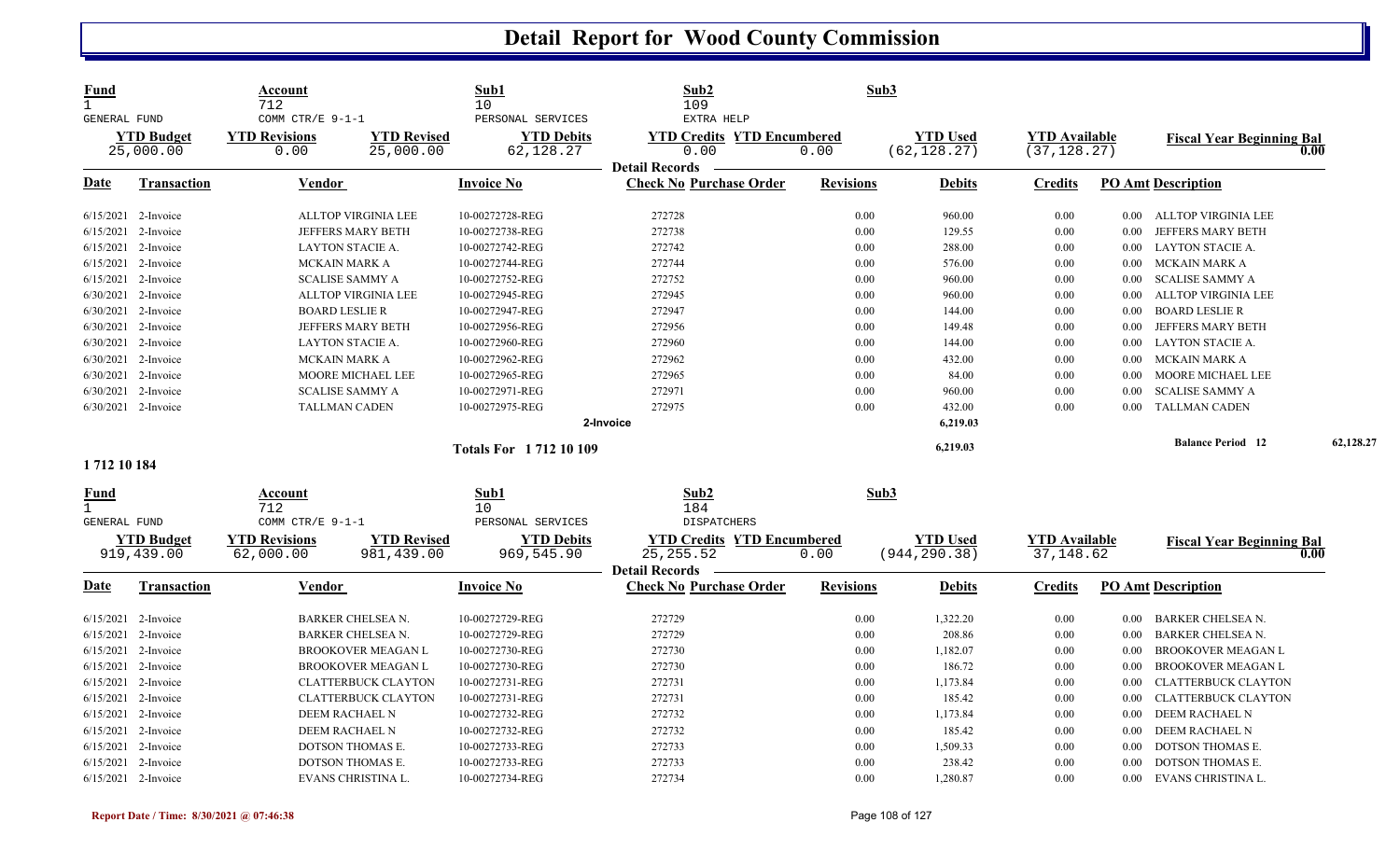|           | <b>Detail Report for Wood County Commission</b> |                            |                 |        |          |          |          |          |                           |  |  |
|-----------|-------------------------------------------------|----------------------------|-----------------|--------|----------|----------|----------|----------|---------------------------|--|--|
|           | $6/15/2021$ 2-Invoice                           | EVANS CHRISTINA L.         | 10-00272734-REG | 272734 | 0.00     | 202.33   | 0.00     | $0.00\,$ | EVANS CHRISTINA L.        |  |  |
|           | 6/15/2021 2-Invoice                             | <b>FLEENOR CARL AARON</b>  | 10-00272735-REG | 272735 | 0.00     | 1,512.21 | $0.00\,$ | 0.00     | FLEENOR CARL AARON        |  |  |
|           | 6/15/2021 2-Invoice                             | FLEENOR CARL AARON         | 10-00272735-REG | 272735 | 0.00     | 238.87   | 0.00     | 0.00     | FLEENOR CARL AARON        |  |  |
| 6/15/2021 | 2-Invoice                                       | GALLAGHER ALESHA A.        | 10-00272736-REG | 272736 | 0.00     | 1,322.03 | 0.00     | 0.00     | GALLAGHER ALESHA A.       |  |  |
| 6/15/2021 | 2-Invoice                                       | GALLAGHER ALESHA A.        | 10-00272736-REG | 272736 | 0.00     | 208.83   | 0.00     | 0.00     | GALLAGHER ALESHA A.       |  |  |
|           | 6/15/2021 2-Invoice                             | <b>JONES DUANE EARL</b>    | 10-00272739-REG | 272739 | 0.00     | 1,872.87 | 0.00     | 0.00     | <b>JONES DUANE EARL</b>   |  |  |
|           | 6/15/2021 2-Invoice                             | KUHL BARBARA L.            | 10-00272740-REG | 272740 | 0.00     | 1,363.11 | 0.00     | 0.00     | KUHL BARBARA L.           |  |  |
|           | 6/15/2021 2-Invoice                             | KUHL BARBARA L.            | 10-00272740-REG | 272740 | 0.00     | 215.32   | $0.00\,$ | 0.00     | KUHL BARBARA L.           |  |  |
|           | 6/15/2021 2-Invoice                             | KUHL JASON A.              | 10-00272741-REG | 272741 | 0.00     | 1,423.96 | $0.00\,$ | 0.00     | KUHL JASON A.             |  |  |
| 6/15/2021 | 2-Invoice                                       | KUHL JASON A.              | 10-00272741-REG | 272741 | 0.00     | 224.93   | 0.00     | 0.00     | KUHL JASON A.             |  |  |
| 6/15/2021 | 2-Invoice                                       | <b>MATHENY DUSTIN S.</b>   | 10-00272743-REG | 272743 | 0.00     | 1,338.42 | 0.00     | 0.00     | MATHENY DUSTIN S.         |  |  |
| 6/15/2021 | 2-Invoice                                       | MATHENY DUSTIN S.          | 10-00272743-REG | 272743 | 0.00     | 211.42   | 0.00     | 0.00     | MATHENY DUSTIN S.         |  |  |
| 6/15/2021 | 2-Invoice                                       | MERCER ROBERT E.           | 10-00272745-REG | 272745 | 0.00     | 1,396.95 | 0.00     | 0.00     | MERCER ROBERT E.          |  |  |
|           | 6/15/2021 2-Invoice                             | MERCER ROBERT E.           | 10-00272745-REG | 272745 | 0.00     | 220.66   | 0.00     | 0.00     | MERCER ROBERT E.          |  |  |
| 6/15/2021 | 2-Invoice                                       | MOORE DOUGLAS I.           | 10-00272746-REG | 272746 | 0.00     | 1,523.82 | 0.00     | $0.00\,$ | MOORE DOUGLAS I.          |  |  |
| 6/15/2021 | 2-Invoice                                       | MOORE DOUGLAS I.           | 10-00272746-REG | 272746 | 0.00     | 240.71   | 0.00     | 0.00     | MOORE DOUGLAS I.          |  |  |
|           | 6/15/2021 2-Invoice                             | MORGAN RACHEL N            | 10-00272747-REG | 272747 | 0.00     | 1,044.75 | 0.00     | 0.00     | <b>MORGAN RACHEL N</b>    |  |  |
|           | 6/15/2021 2-Invoice                             | MORGAN RACHEL N            | 10-00272747-REG | 272747 | 0.00     | 165.03   | 0.00     | 0.00     | <b>MORGAN RACHEL N</b>    |  |  |
|           | 6/15/2021 2-Invoice                             | MURPHY JILLIAN L.          | 10-00272748-REG | 272748 | 0.00     | 1,393.31 | $0.00\,$ | 0.00     | MURPHY JILLIAN L.         |  |  |
|           | 6/15/2021 2-Invoice                             | MURPHY JILLIAN L.          | 10-00272748-REG | 272748 | 0.00     | 231.33   | $0.00\,$ | 0.00     | MURPHY JILLIAN L.         |  |  |
|           | 6/15/2021 2-Invoice                             | NOKLEBY ADRIEN J.          | 10-00272749-REG | 272749 | 0.00     | 1,510.15 | $0.00\,$ | 0.00     | NOKLEBY ADRIEN J.         |  |  |
| 6/15/2021 | 2-Invoice                                       | NOKLEBY ADRIEN J.          | 10-00272749-REG | 272749 | 0.00     | 238.55   | $0.00\,$ | 0.00     | NOKLEBY ADRIEN J.         |  |  |
| 6/15/2021 | 2-Invoice                                       | <b>RATHER RANDY</b>        | 10-00272750-REG | 272750 | 0.00     | 1,173.84 | $0.00\,$ | 0.00     | <b>RATHER RANDY</b>       |  |  |
| 6/15/2021 | 2-Invoice                                       | <b>RATHER RANDY</b>        | 10-00272750-REG | 272750 | 0.00     | 185.42   | 0.00     | 0.00     | <b>RATHER RANDY</b>       |  |  |
| 6/15/2021 | 2-Invoice                                       | RIFFLE WILLIAM H.          | 10-00272751-REG | 272751 | 0.00     | 1,655.79 | 0.00     | 0.00     | RIFFLE WILLIAM H.         |  |  |
| 6/15/2021 | 2-Invoice                                       | RIFFLE WILLIAM H.          | 10-00272751-REG | 272751 | 0.00     | 261.55   | 0.00     | 0.00     | RIFFLE WILLIAM H.         |  |  |
| 6/15/2021 | 2-Invoice                                       | SMITH PATRICK K.           | 10-00272753-REG | 272753 | 0.00     | 1,272.64 | 0.00     | $0.00\,$ | <b>SMITH PATRICK K.</b>   |  |  |
| 6/15/2021 | 2-Invoice                                       | SMITH PATRICK K.           | 10-00272753-REG | 272753 | 0.00     | 201.03   | 0.00     | 0.00     | <b>SMITH PATRICK K.</b>   |  |  |
|           | 6/15/2021 2-Invoice                             | SPENCER ETHAN T            | 10-00272754-REG | 272754 | 0.00     | 1,044.75 | 0.00     | 0.00     | SPENCER ETHAN T           |  |  |
|           | 6/15/2021 2-Invoice                             | SPENCER ETHAN T            | 10-00272754-REG | 272754 | 0.00     | 165.03   | 0.00     | 0.00     | SPENCER ETHAN T           |  |  |
|           | 6/15/2021 2-Invoice                             | STALNAKER SARA S.          | 10-00272755-REG | 272755 | 0.00     | 1,458.29 | $0.00\,$ | 0.00     | STALNAKER SARA S.         |  |  |
|           | 6/15/2021 2-Invoice                             | STALNAKER SARA S.          | 10-00272755-REG | 272755 | 0.00     | 230.35   | $0.00\,$ | 0.00     | STALNAKER SARA S.         |  |  |
|           | 6/15/2021 2-Invoice                             |                            | 10-00272756-REG | 272756 |          | 393.38   |          |          | <b>TALLMAN CADEN</b>      |  |  |
|           | 6/15/2021 2-Invoice                             | <b>TALLMAN CADEN</b>       | 10-00272757-REG |        | 0.00     |          | $0.00\,$ | 0.00     | TENNANT DEBORAH A.        |  |  |
|           |                                                 | TENNANT DEBORAH A.         |                 | 272757 | 0.00     | 1,522.91 | 0.00     | 0.00     | TENNANT DEBORAH A.        |  |  |
|           | $6/15/2021$ 2-Invoice                           | TENNANT DEBORAH A.         | 10-00272757-REG | 272757 | 0.00     | 240.56   | 0.00     | 0.00     |                           |  |  |
|           | 6/30/2021 2-Invoice                             | <b>BARKER CHELSEA N.</b>   | 10-00272946-REG | 272946 | 0.00     | 1,322.20 | 0.00     | $0.00\,$ | <b>BARKER CHELSEA N.</b>  |  |  |
|           | 6/30/2021 2-Invoice                             | BARKER CHELSEA N.          | 10-00272946-REG | 272946 | 0.00     | 208.86   | 0.00     | $0.00\,$ | BARKER CHELSEA N.         |  |  |
|           | 6/30/2021 2-Invoice                             | BROOKOVER MEAGAN L         | 10-00272948-REG | 272948 | $0.00\,$ | 1,182.07 | 0.00     | $0.00\,$ | <b>BROOKOVER MEAGAN L</b> |  |  |
|           | 6/30/2021 2-Invoice                             | <b>BROOKOVER MEAGAN L</b>  | 10-00272948-REG | 272948 | $0.00\,$ | 186.72   | 0.00     | $0.00\,$ | BROOKOVER MEAGAN L        |  |  |
|           | 6/30/2021 2-Invoice                             | <b>CLATTERBUCK CLAYTON</b> | 10-00272949-REG | 272949 | $0.00\,$ | 1,173.84 | 0.00     | $0.00\,$ | CLATTERBUCK CLAYTON       |  |  |
|           | 6/30/2021 2-Invoice                             | <b>CLATTERBUCK CLAYTON</b> | 10-00272949-REG | 272949 | $0.00\,$ | 185.42   | 0.00     | $0.00\,$ | CLATTERBUCK CLAYTON       |  |  |
|           | 6/30/2021 2-Invoice                             | DEEM RACHAEL N             | 10-00272950-REG | 272950 | $0.00\,$ | 1,173.84 | 0.00     | $0.00\,$ | DEEM RACHAEL N            |  |  |
|           | 6/30/2021 2-Invoice                             | DEEM RACHAEL N             | 10-00272950-REG | 272950 | $0.00\,$ | 185.42   | 0.00     | $0.00\,$ | DEEM RACHAEL N            |  |  |
|           | 6/30/2021 2-Invoice                             | DOTSON THOMAS E.           | 10-00272951-REG | 272951 | $0.00\,$ | 1,319.95 | 0.00     | $0.00\,$ | DOTSON THOMAS E.          |  |  |
|           | 6/30/2021 2-Invoice                             | DOTSON THOMAS E.           | 10-00272951-REG | 272951 | $0.00\,$ | 3,849.86 | $0.00\,$ |          | 0.00 DOTSON THOMAS E.     |  |  |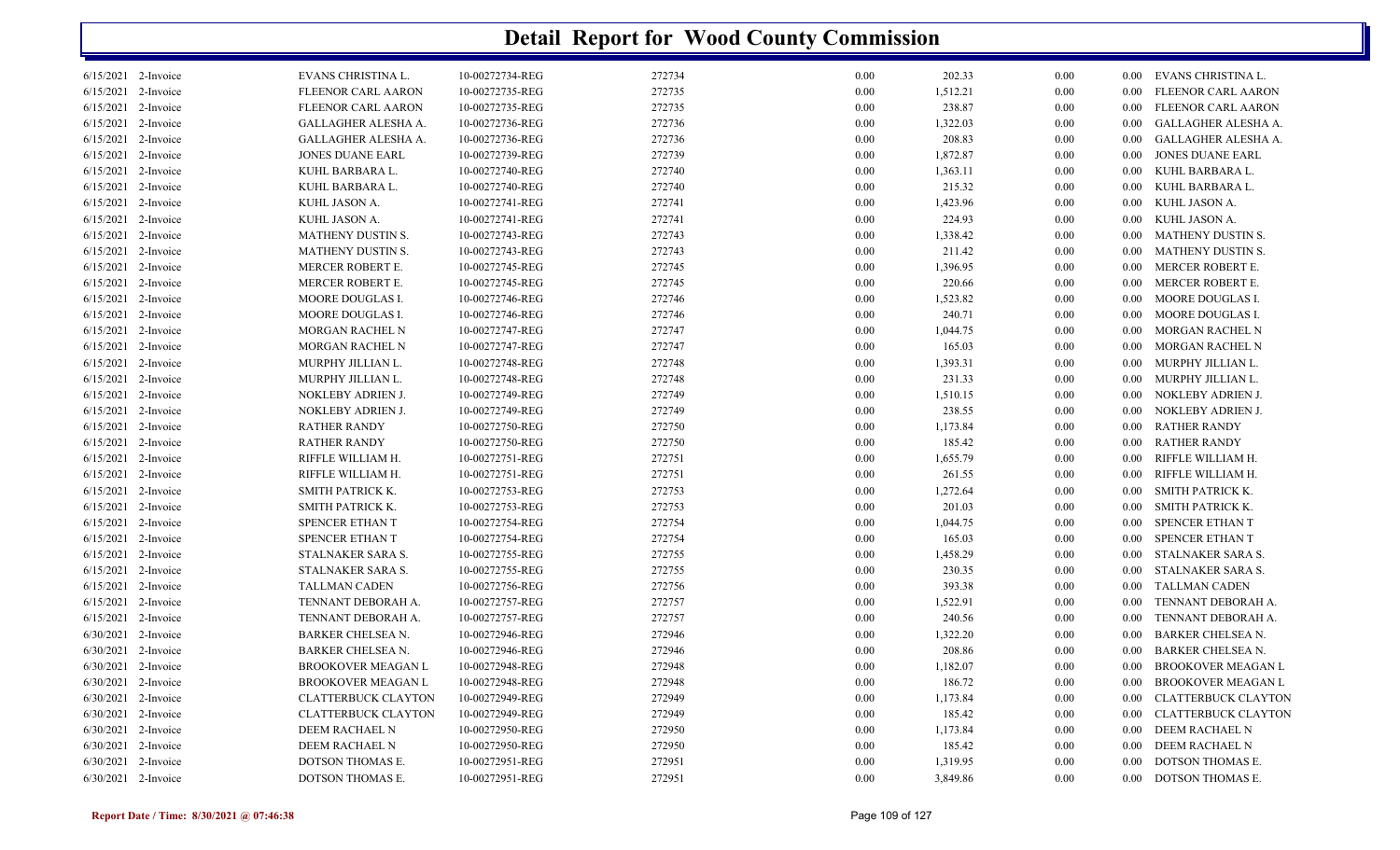|                        | <b>Detail Report for Wood County Commission</b> |                             |             |      |           |      |          |                          |            |  |  |  |
|------------------------|-------------------------------------------------|-----------------------------|-------------|------|-----------|------|----------|--------------------------|------------|--|--|--|
| 6/30/2021 2-Invoice    | EVANS CHRISTINA L.                              | 10-00272952-REG             | 272952      | 0.00 | 1,280.87  | 0.00 |          | 0.00 EVANS CHRISTINA L.  |            |  |  |  |
| 6/30/2021 2-Invoice    | EVANS CHRISTINA L.                              | 10-00272952-REG             | 272952      | 0.00 | 202.33    | 0.00 | 0.00     | EVANS CHRISTINA L.       |            |  |  |  |
| 6/30/2021 2-Invoice    | FLEENOR CARL AARON                              | 10-00272953-REG             | 272953      | 0.00 | 1,512.21  | 0.00 | $0.00\,$ | FLEENOR CARL AARON       |            |  |  |  |
| 6/30/2021 2-Invoice    | FLEENOR CARL AARON                              | 10-00272953-REG             | 272953      | 0.00 | 238.87    | 0.00 | $0.00\,$ | FLEENOR CARL AARON       |            |  |  |  |
| 6/30/2021<br>2-Invoice | GALLAGHER ALESHA A.                             | 10-00272954-REG             | 272954      | 0.00 | 1,322.03  | 0.00 | $0.00\,$ | GALLAGHER ALESHA A.      |            |  |  |  |
| $6/30/2021$ 2-Invoice  | GALLAGHER ALESHA A.                             | 10-00272954-REG             | 272954      | 0.00 | 208.83    | 0.00 | $0.00\,$ | GALLAGHER ALESHA A.      |            |  |  |  |
| 6/30/2021 2-Invoice    | <b>JONES DUANE EARL</b>                         | 10-00272957-REG             | 272957      | 0.00 | 1,872.87  | 0.00 | 0.00     | <b>JONES DUANE EARL</b>  |            |  |  |  |
| 6/30/2021<br>2-Invoice | KUHL BARBARA L.                                 | 10-00272958-REG             | 272958      | 0.00 | 1,363.11  | 0.00 | 0.00     | KUHL BARBARA L.          |            |  |  |  |
| 6/30/2021 2-Invoice    | KUHL BARBARA L.                                 | 10-00272958-REG             | 272958      | 0.00 | 215.32    | 0.00 | $0.00\,$ | KUHL BARBARA L.          |            |  |  |  |
| $6/30/2021$ 2-Invoice  | KUHL JASON A.                                   | 10-00272959-REG             | 272959      | 0.00 | 1,423.96  | 0.00 | $0.00\,$ | KUHL JASON A.            |            |  |  |  |
| 6/30/2021<br>2-Invoice | KUHL JASON A.                                   | 10-00272959-REG             | 272959      | 0.00 | 224.93    | 0.00 | 0.00     | KUHL JASON A.            |            |  |  |  |
| 6/30/2021 2-Invoice    | <b>MATHENY DUSTIN S.</b>                        | 10-00272961-REG             | 272961      | 0.00 | 1,338.42  | 0.00 | 0.00     | <b>MATHENY DUSTIN S.</b> |            |  |  |  |
| 6/30/2021 2-Invoice    | <b>MATHENY DUSTIN S.</b>                        | 10-00272961-REG             | 272961      | 0.00 | 211.42    | 0.00 | $0.00\,$ | <b>MATHENY DUSTIN S.</b> |            |  |  |  |
| 6/30/2021 2-Invoice    | MERCER ROBERT E.                                | 10-00272963-REG             | 272963      | 0.00 | 1,396.95  | 0.00 | 0.00     | MERCER ROBERT E.         |            |  |  |  |
| 6/30/2021 2-Invoice    | MERCER ROBERT E.                                | 10-00272963-REG             | 272963      | 0.00 | 220.66    | 0.00 | $0.00\,$ | MERCER ROBERT E.         |            |  |  |  |
| 6/30/2021 2-Invoice    | MOORE DOUGLAS I.                                | 10-00272964-REG             | 272964      | 0.00 | 1,523.82  | 0.00 | $0.00\,$ | MOORE DOUGLAS I.         |            |  |  |  |
| 6/30/2021<br>2-Invoice | MOORE DOUGLAS I.                                | 10-00272964-REG             | 272964      | 0.00 | 240.71    | 0.00 | 0.00     | MOORE DOUGLAS I.         |            |  |  |  |
| 6/30/2021 2-Invoice    | MORGAN RACHEL N                                 | 10-00272966-REG             | 272966      | 0.00 | 1,044.75  | 0.00 | 0.00     | <b>MORGAN RACHEL N</b>   |            |  |  |  |
| 6/30/2021 2-Invoice    | MORGAN RACHEL N                                 | 10-00272966-REG             | 272966      | 0.00 | 165.03    | 0.00 | $0.00\,$ | MORGAN RACHEL N          |            |  |  |  |
| $6/30/2021$ 2-Invoice  | MURPHY JILLIAN L.                               | 10-00272967-REG             | 272967      | 0.00 | 1,464.46  | 0.00 | $0.00\,$ | MURPHY JILLIAN L.        |            |  |  |  |
| 6/30/2021<br>2-Invoice | MURPHY JILLIAN L.                               | 10-00272967-REG             | 272967      | 0.00 | 231.33    | 0.00 | $0.00\,$ | MURPHY JILLIAN L.        |            |  |  |  |
| 6/30/2021 2-Invoice    | NOKLEBY ADRIEN J.                               | 10-00272968-REG             | 272968      | 0.00 | 1,510.15  | 0.00 | $0.00\,$ | NOKLEBY ADRIEN J.        |            |  |  |  |
| 6/30/2021 2-Invoice    | NOKLEBY ADRIEN J.                               | 10-00272968-REG             | 272968      | 0.00 | 238.55    | 0.00 | 0.00     | NOKLEBY ADRIEN J.        |            |  |  |  |
| 6/30/2021<br>2-Invoice | <b>RATHER RANDY</b>                             | 10-00272969-REG             | 272969      | 0.00 | 1,173.84  | 0.00 | $0.00\,$ | <b>RATHER RANDY</b>      |            |  |  |  |
| 6/30/2021 2-Invoice    | <b>RATHER RANDY</b>                             | 10-00272969-REG             | 272969      | 0.00 | 185.42    | 0.00 | $0.00\,$ | <b>RATHER RANDY</b>      |            |  |  |  |
| 6/30/2021 2-Invoice    | RIFFLE WILLIAM H.                               | 10-00272970-REG             | 272970      | 0.00 | 1,655.79  | 0.00 | $0.00\,$ | RIFFLE WILLIAM H         |            |  |  |  |
| 6/30/2021<br>2-Invoice | RIFFLE WILLIAM H.                               | 10-00272970-REG             | 272970      | 0.00 | 261.55    | 0.00 | 0.00     | RIFFLE WILLIAM H         |            |  |  |  |
| 6/30/2021 2-Invoice    | SMITH PATRICK K.                                | 10-00272972-REG             | 272972      | 0.00 | 1,272.64  | 0.00 | 0.00     | SMITH PATRICK K.         |            |  |  |  |
| 6/30/2021 2-Invoice    | SMITH PATRICK K.                                | 10-00272972-REG             | 272972      | 0.00 | 201.03    | 0.00 | $0.00\,$ | SMITH PATRICK K.         |            |  |  |  |
| 6/30/2021<br>2-Invoice | SPENCER ETHAN T                                 | 10-00272973-REG             | 272973      | 0.00 | 1,044.75  | 0.00 | $0.00\,$ | SPENCER ETHAN T          |            |  |  |  |
| 6/30/2021 2-Invoice    | SPENCER ETHAN T                                 | 10-00272973-REG             | 272973      | 0.00 | 165.03    | 0.00 | $0.00\,$ | SPENCER ETHAN T          |            |  |  |  |
| 6/30/2021 2-Invoice    | STALNAKER SARA S.                               | 10-00272974-REG             | 272974      | 0.00 | 1,458.29  | 0.00 | 0.00     | STALNAKER SARA S.        |            |  |  |  |
| 6/30/2021<br>2-Invoice | <b>STALNAKER SARA S.</b>                        | 10-00272974-REG             | 272974      | 0.00 | 230.35    | 0.00 | 0.00     | STALNAKER SARA S.        |            |  |  |  |
| 6/30/2021 2-Invoice    | TENNANT DEBORAH A.                              | 10-00272976-REG             | 272976      | 0.00 | 1,522.91  | 0.00 | 0.00     | TENNANT DEBORAH A.       |            |  |  |  |
| 6/30/2021 2-Invoice    | TENNANT DEBORAH A.                              | 10-00272976-REG             | 272976      | 0.00 | 240.56    | 0.00 | 0.00     | TENNANT DEBORAH A.       |            |  |  |  |
|                        |                                                 |                             | 2-Invoice   |      | 76,204.01 |      |          |                          |            |  |  |  |
| 1712 10 185            |                                                 | <b>Totals For 171210184</b> |             |      | 76,204.01 |      |          | <b>Balance Period 12</b> | 944,290.38 |  |  |  |
| Fund<br>$\mathbf{1}$   | Account<br>712                                  | Sub1<br>10                  | Sub2<br>185 | Sub3 |           |      |          |                          |            |  |  |  |

| GENERAL FUND                   | COMM CTR/E $9-1-1$          |             | PERSONAL SERVICES           | HOLIDAY PAY |                                           |                              |                                  |                                          |
|--------------------------------|-----------------------------|-------------|-----------------------------|-------------|-------------------------------------------|------------------------------|----------------------------------|------------------------------------------|
| <b>VTD Budget</b><br>53,927.00 | <b>TD Revisions</b><br>,.00 | 'TD Revised | <b>TD Debits</b><br>.522.02 |             | <b>YTD Credits YTD Encumbered</b><br>0.00 | <b>YTD Used</b><br>74.522.02 | $\vee$ TD Available<br>20,595.02 | <b>Fiscal Year Beginning Bal</b><br>0.00 |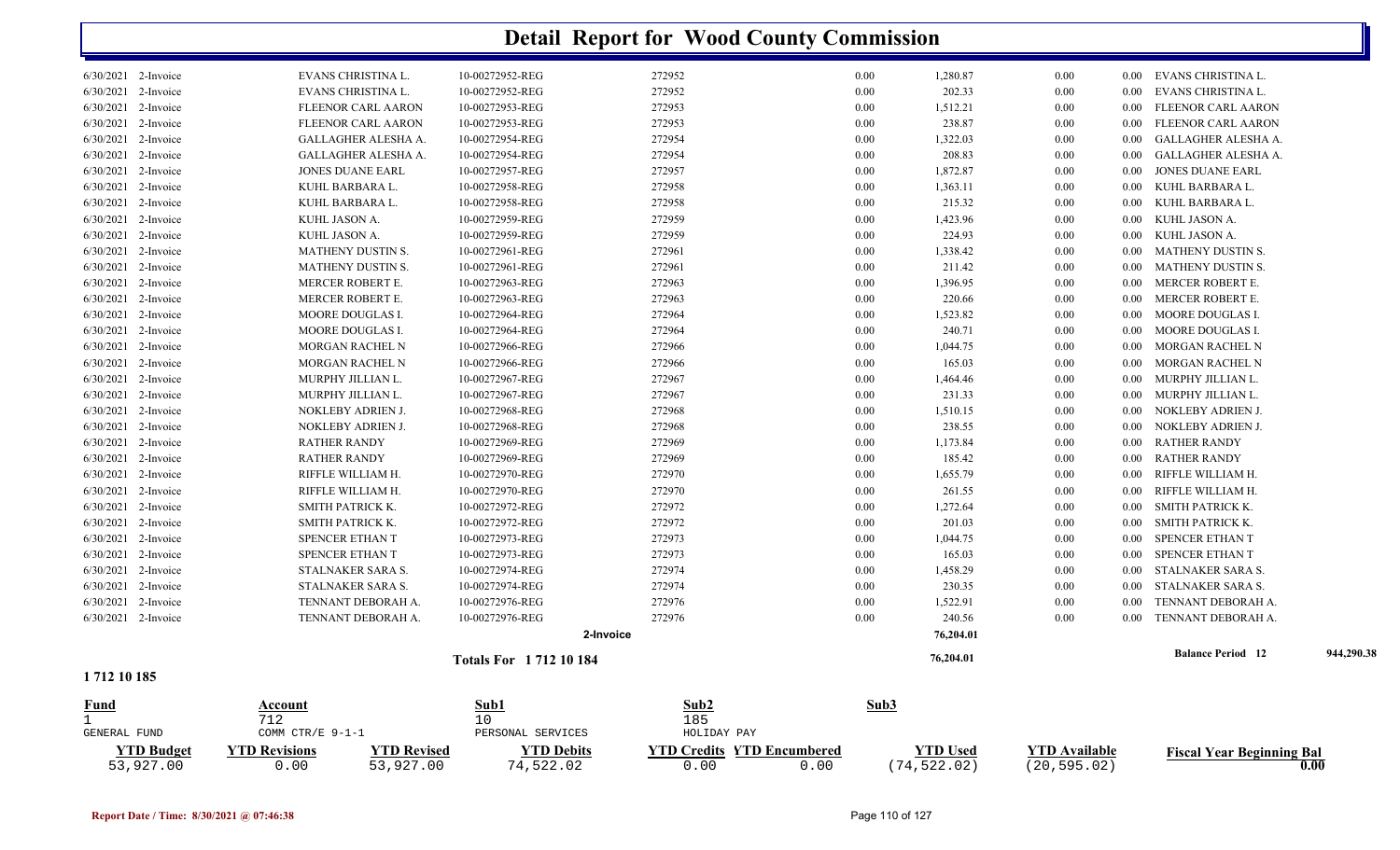|                       |                    |                            |                   | Detail Records —               |                  |               |                |                                       |
|-----------------------|--------------------|----------------------------|-------------------|--------------------------------|------------------|---------------|----------------|---------------------------------------|
| <u>Date</u>           | <b>Transaction</b> | <u>Vendor</u>              | <b>Invoice No</b> | <u>Check No Purchase Order</u> | <b>Revisions</b> | <b>Debits</b> | <b>Credits</b> | <b>PO Amt Description</b>             |
| $6/15/2021$ 2-Invoice |                    | <b>BROOKOVER MEAGAN L</b>  | 10-00272730-REG   | 272730                         | $0.00\,$         | 172.29        | 0.00           | <b>BROOKOVER MEAGAN L</b><br>$0.00\,$ |
| 6/15/2021             | 2-Invoice          | CLATTERBUCK CLAYTON        | 10-00272731-REG   | 272731                         | $0.00\,$         | 171.09        | 0.00           | CLATTERBUCK CLAYTON<br>$0.00\,$       |
| 6/15/2021             | 2-Invoice          | DEEM RACHAEL N             | 10-00272732-REG   | 272732                         | 0.00             | 171.09        | 0.00           | DEEM RACHAEL N<br>0.00                |
| 6/15/2021             | 2-Invoice          | DOTSON THOMAS E.           | 10-00272733-REG   | 272733                         | $0.00\,$         | 219.99        | $0.00\,$       | DOTSON THOMAS E.<br>0.00              |
| 6/15/2021             | 2-Invoice          | EVANS CHRISTINA L.         | 10-00272734-REG   | 272734                         | $0.00\,$         | 186.69        | $0.00\,$       | EVANS CHRISTINA L.<br>$0.00\,$        |
| 6/15/2021             | 2-Invoice          | <b>FLEENOR CARL AARON</b>  | 10-00272735-REG   | 272735                         | 0.00             | 330.62        | $0.00\,$       | FLEENOR CARL AARON<br>0.00            |
| 6/15/2021             | 2-Invoice          | GALLAGHER ALESHA A.        | 10-00272736-REG   | 272736                         | $0.00\,$         | 96.35         | $0.00\,$       | GALLAGHER ALESHA A.<br>0.00           |
| 6/15/2021             | 2-Invoice          | KUHL BARBARA L.            | 10-00272740-REG   | 272740                         | $0.00\,$         | 298.02        | 0.00           | KUHL BARBARA L.<br>$0.00\,$           |
| 6/15/2021             | 2-Invoice          | KUHL JASON A.              | 10-00272741-REG   | 272741                         | 0.00             | 311.32        | $0.00\,$       | KUHL JASON A.<br>0.00                 |
| 6/15/2021             | 2-Invoice          | LAYTON STACIE A.           | 10-00272742-REG   | 272742                         | $0.00\,$         | 216.00        | $0.00\,$       | <b>LAYTON STACIE A.</b><br>0.00       |
| 6/15/2021             | 2-Invoice          | MATHENY DUSTIN S.          | 10-00272743-REG   | 272743                         | $0.00\,$         | 195.08        | $0.00\,$       | <b>MATHENY DUSTIN S.</b><br>$0.00\,$  |
| 6/15/2021             | 2-Invoice          | <b>MCKAIN MARK A</b>       | 10-00272744-REG   | 272744                         | 0.00             | 108.00        | $0.00\,$       | <b>MCKAIN MARK A</b><br>0.00          |
| 6/15/2021             | 2-Invoice          | MERCER ROBERT E.           | 10-00272745-REG   | 272745                         | $0.00\,$         | 305.42        | $0.00\,$       | MERCER ROBERT E.<br>0.00              |
| 6/15/2021             | 2-Invoice          | MOORE DOUGLAS I.           | 10-00272746-REG   | 272746                         | $0.00\,$         | 222.10        | 0.00           | MOORE DOUGLAS I.<br>$0.00\,$          |
| 6/15/2021             | 2-Invoice          | MORGAN RACHEL N            | 10-00272747-REG   | 272747                         | 0.00             | 152.28        | $0.00\,$       | <b>MORGAN RACHEL N</b><br>0.00        |
| 6/15/2021             | 2-Invoice          | MURPHY JILLIAN L.          | 10-00272748-REG   | 272748                         | $0.00\,$         | 213.45        | $0.00\,$       | MURPHY JILLIAN L.<br>0.00             |
| 6/15/2021             | 2-Invoice          | NOKLEBY ADRIEN J.          | 10-00272749-REG   | 272749                         | $0.00\,$         | 330.17        | $0.00\,$       | NOKLEBY ADRIEN J.<br>$0.00\,$         |
| 6/15/2021             | 2-Invoice          | <b>RATHER RANDY</b>        | 10-00272750-REG   | 272750                         | 0.00             | 256.64        | $0.00\,$       | <b>RATHER RANDY</b><br>0.00           |
| 6/15/2021             | 2-Invoice          | RIFFLE WILLIAM H.          | 10-00272751-REG   | 272751                         | $0.00\,$         | 120.67        | $0.00\,$       | RIFFLE WILLIAM H.<br>0.00             |
| 6/15/2021             | 2-Invoice          | <b>SCALISE SAMMY A</b>     | 10-00272752-REG   | 272752                         | $0.00\,$         | 216.00        | 0.00           | <b>SCALISE SAMMY A</b><br>$0.00\,$    |
| 6/15/2021             | 2-Invoice          | SMITH PATRICK K.           | 10-00272753-REG   | 272753                         | 0.00             | 278.24        | $0.00\,$       | <b>SMITH PATRICK K.</b><br>0.00       |
| 6/15/2021             | 2-Invoice          | SPENCER ETHAN T            | 10-00272754-REG   | 272754                         | $0.00\,$         | 76.14         | $0.00\,$       | SPENCER ETHAN T<br>0.00               |
| 6/30/2021 2-Invoice   |                    | <b>ALLTOP VIRGINIA LEE</b> | 10-00272945-REG   | 272945                         | $0.00\,$         | 216.00        | $0.00\,$       | ALLTOP VIRGINIA LEE<br>0.00           |
| 6/30/2021             | 2-Invoice          | <b>ALLTOP VIRGINIA LEE</b> | 10-00272945-REG   | 272945                         | 0.00             | 216.00        | 0.00           | <b>ALLTOP VIRGINIA LEE</b><br>0.00    |
| 6/30/2021 2-Invoice   |                    | <b>BARKER CHELSEA N.</b>   | 10-00272946-REG   | 272946                         | $0.00\,$         | 192.72        | $0.00\,$       | <b>BARKER CHELSEA N.</b><br>0.00      |
| 6/30/2021 2-Invoice   |                    | BARKER CHELSEA N.          | 10-00272946-REG   | 272946                         | $0.00\,$         | 289.08        | 0.00           | <b>BARKER CHELSEA N.</b><br>$0.00\,$  |
| 6/30/2021             | 2-Invoice          | <b>BOARD LESLIE R</b>      | 10-00272947-REG   | 272947                         | 0.00             | 108.00        | $0.00\,$       | <b>BOARD LESLIE R</b><br>0.00         |
| 6/30/2021 2-Invoice   |                    | <b>BROOKOVER MEAGAN L</b>  | 10-00272948-REG   | 272948                         | $0.00\,$         | 258.44        | $0.00\,$       | <b>BROOKOVER MEAGAN L</b><br>0.00     |
| 6/30/2021 2-Invoice   |                    | <b>BROOKOVER MEAGAN L</b>  | 10-00272948-REG   | 272948                         | $0.00\,$         | 172.29        | $0.00\,$       | <b>BROOKOVER MEAGAN L</b><br>0.00     |
| 6/30/2021             | 2-Invoice          | <b>CLATTERBUCK CLAYTON</b> | 10-00272949-REG   | 272949                         | 0.00             | 256.64        | 0.00           | <b>CLATTERBUCK CLAYTON</b><br>0.00    |
| 6/30/2021 2-Invoice   |                    | <b>CLATTERBUCK CLAYTON</b> | 10-00272949-REG   | 272949                         | $0.00\,$         | 171.09        | $0.00\,$       | <b>CLATTERBUCK CLAYTON</b><br>0.00    |
| 6/30/2021             | 2-Invoice          | DEEM RACHAEL N             | 10-00272950-REG   | 272950                         | $0.00\,$         | 256.64        | $0.00\,$       | DEEM RACHAEL N<br>$0.00\,$            |
| 6/30/2021 2-Invoice   |                    | DEEM RACHAEL N             | 10-00272950-REG   | 272950                         | 0.00             | 256.64        | 0.00           | DEEM RACHAEL N<br>0.00                |
| 6/30/2021 2-Invoice   |                    | EVANS CHRISTINA L.         | 10-00272952-REG   | 272952                         | $0.00\,$         | 280.04        | $0.00\,$       | EVANS CHRISTINA L.<br>0.00            |
| 6/30/2021 2-Invoice   |                    | EVANS CHRISTINA L.         | 10-00272952-REG   | 272952                         | $0.00\,$         | 186.69        | $0.00\,$       | EVANS CHRISTINA L.<br>$0.00\,$        |
| 6/30/2021 2-Invoice   |                    | <b>FLEENOR CARL AARON</b>  | 10-00272953-REG   | 272953                         | 0.00             | 220.41        | 0.00           | <b>FLEENOR CARL AARON</b><br>0.00     |
| 6/30/2021 2-Invoice   |                    | FLEENOR CARL AARON         | 10-00272953-REG   | 272953                         | $0.00\,$         | 220.41        | 0.00           | FLEENOR CARL AARON<br>0.00            |
| 6/30/2021             | 2-Invoice          | GALLAGHER ALESHA A.        | 10-00272954-REG   | 272954                         | $0.00\,$         | 289.04        | $0.00\,$       | GALLAGHER ALESHA A.<br>$0.00\,$       |
| 6/30/2021 2-Invoice   |                    | GALLAGHER ALESHA A.        | 10-00272954-REG   | 272954                         | 0.00             | 192.69        | 0.00           | GALLAGHER ALESHA A.<br>0.00           |
| 6/30/2021 2-Invoice   |                    | KUHL BARBARA L.            | 10-00272958-REG   | 272958                         | 0.00             | 198.68        | $0.00\,$       | KUHL BARBARA L.<br>0.00               |
| 6/30/2021 2-Invoice   |                    | KUHL BARBARA L.            | 10-00272958-REG   | 272958                         | 0.00             | 298.02        | 0.00           | KUHL BARBARA L.<br>$0.00\,$           |
| 6/30/2021 2-Invoice   |                    | KUHL JASON A.              | 10-00272959-REG   | 272959                         | 0.00             | 207.55        | 0.00           | KUHL JASON A.<br>0.00                 |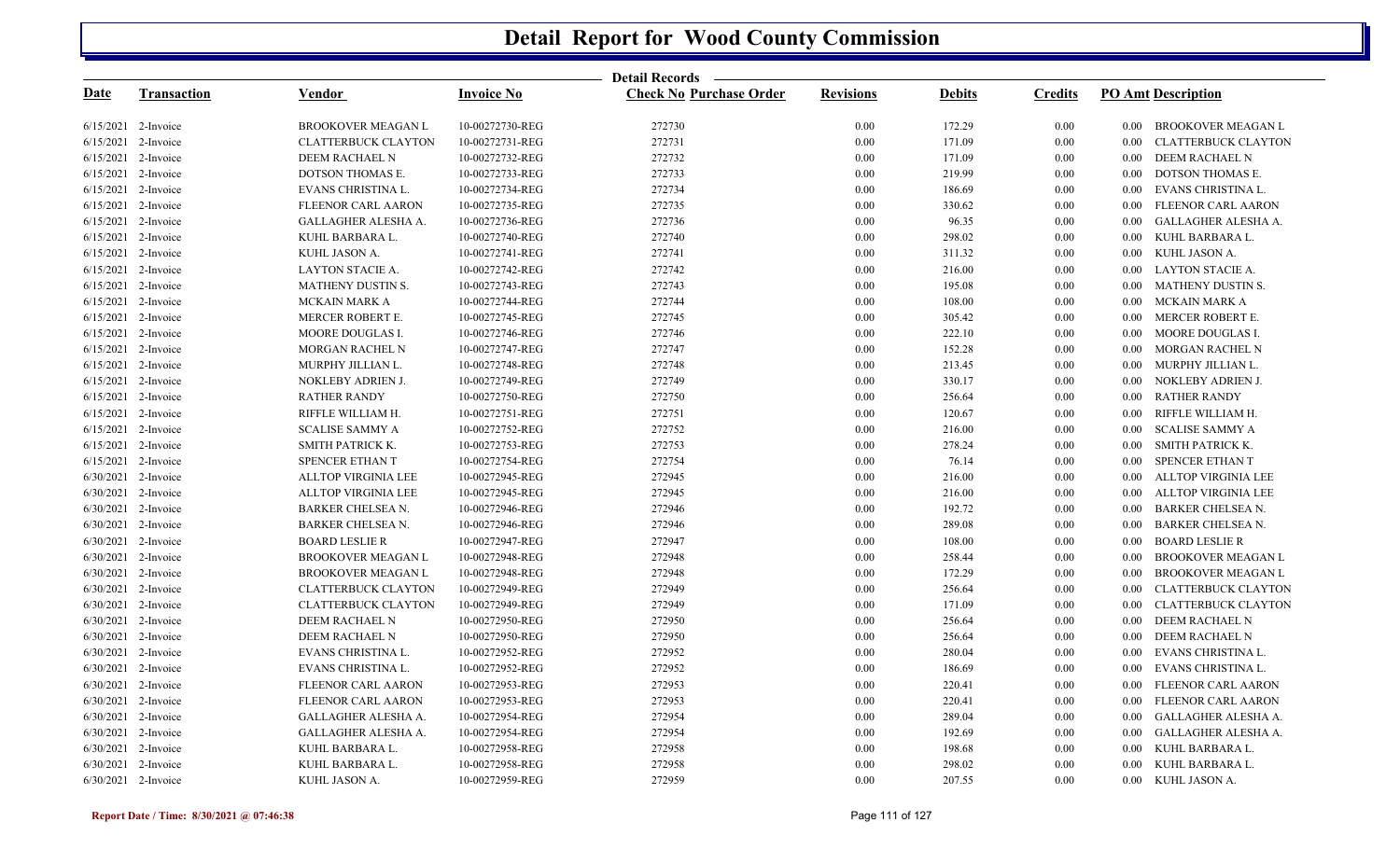|                                   |                        |                    | <b>Detail Report for Wood County Commission</b> |                                   |                  |                   |                 |                      |          |                                  |           |
|-----------------------------------|------------------------|--------------------|-------------------------------------------------|-----------------------------------|------------------|-------------------|-----------------|----------------------|----------|----------------------------------|-----------|
| 6/30/2021 2-Invoice               | KUHL JASON A.          | 10-00272959-REG    |                                                 | 272959                            | 0.00             |                   | 207.55          | $0.00\,$             | $0.00\,$ | KUHL JASON A.                    |           |
| 6/30/2021 2-Invoice               | LAYTON STACIE A.       | 10-00272960-REG    |                                                 | 272960                            | 0.00             |                   | 216.00          | 0.00                 | 0.00     | <b>LAYTON STACIE A.</b>          |           |
| 6/30/2021<br>2-Invoice            | MATHENY DUSTIN S.      | 10-00272961-REG    |                                                 | 272961                            | 0.00             |                   | 292.62          | 0.00                 | 0.00     | <b>MATHENY DUSTIN S.</b>         |           |
| 6/30/2021<br>2-Invoice            | MATHENY DUSTIN S.      | 10-00272961-REG    |                                                 | 272961                            | 0.00             |                   | 292.62          | 0.00                 | 0.00     | <b>MATHENY DUSTIN S.</b>         |           |
| 6/30/2021<br>2-Invoice            | MERCER ROBERT E.       | 10-00272963-REG    |                                                 | 272963                            | 0.00             |                   | 203.61          | 0.00                 | 0.00     | MERCER ROBERT E.                 |           |
| 6/30/2021<br>2-Invoice            | MERCER ROBERT E.       | 10-00272963-REG    |                                                 | 272963                            | 0.00             |                   | 203.61          | 0.00                 | 0.00     | MERCER ROBERT E.                 |           |
| 2-Invoice<br>6/30/2021            | MOORE DOUGLAS I.       | 10-00272964-REG    |                                                 | 272964                            | 0.00             |                   | 333.16          | 0.00                 | 0.00     | MOORE DOUGLAS I.                 |           |
| 6/30/2021 2-Invoice               | MOORE DOUGLAS I.       | 10-00272964-REG    |                                                 | 272964                            | 0.00             |                   | 222.10          | 0.00                 | 0.00     | MOORE DOUGLAS I.                 |           |
| 6/30/2021 2-Invoice               | MOORE MICHAEL LEE      | 10-00272965-REG    |                                                 | 272965                            | 0.00             |                   | 108.00          | 0.00                 | 0.00     | MOORE MICHAEL LEE                |           |
| 6/30/2021 2-Invoice               | <b>MORGAN RACHEL N</b> | 10-00272966-REG    |                                                 | 272966                            | 0.00             |                   | 228.42          | 0.00                 | 0.00     | MORGAN RACHEL N                  |           |
| 6/30/2021 2-Invoice               | <b>MORGAN RACHEL N</b> | 10-00272966-REG    |                                                 | 272966                            | 0.00             |                   | 228.42          | 0.00                 | 0.00     | MORGAN RACHEL N                  |           |
| 6/30/2021 2-Invoice               | MURPHY JILLIAN L.      | 10-00272967-REG    |                                                 | 272967                            | 0.00             |                   | 320.18          | 0.00                 | 0.00     | MURPHY JILLIAN L.                |           |
| 6/30/2021 2-Invoice               | NOKLEBY ADRIEN J.      | 10-00272968-REG    |                                                 | 272968                            | 0.00             |                   | 220.11          | 0.00                 | 0.00     | NOKLEBY ADRIEN J.                |           |
| 6/30/2021 2-Invoice               | NOKLEBY ADRIEN J.      | 10-00272968-REG    |                                                 | 272968                            | 0.00             |                   | 220.11          | 0.00                 | 0.00     | NOKLEBY ADRIEN J.                |           |
| 6/30/2021<br>2-Invoice            | <b>RATHER RANDY</b>    | 10-00272969-REG    |                                                 | 272969                            | 0.00             |                   | 171.09          | 0.00                 | 0.00     | <b>RATHER RANDY</b>              |           |
| 6/30/2021<br>2-Invoice            | <b>RATHER RANDY</b>    | 10-00272969-REG    |                                                 | 272969                            | 0.00             |                   | 256.64          | 0.00                 | 0.00     | <b>RATHER RANDY</b>              |           |
| 6/30/2021<br>2-Invoice            | RIFFLE WILLIAM H.      | 10-00272970-REG    |                                                 | 272970                            | 0.00             |                   | 120.67          | 0.00                 | 0.00     | RIFFLE WILLIAM H.                |           |
| 6/30/2021<br>2-Invoice            | RIFFLE WILLIAM H.      | 10-00272970-REG    |                                                 | 272970                            | 0.00             |                   | 120.67          | 0.00                 | 0.00     | RIFFLE WILLIAM H.                |           |
| 6/30/2021 2-Invoice               | SMITH PATRICK K.       | 10-00272972-REG    |                                                 | 272972                            | 0.00             |                   | 185.49          | 0.00                 | 0.00     | SMITH PATRICK K.                 |           |
| 6/30/2021 2-Invoice               | SMITH PATRICK K.       | 10-00272972-REG    |                                                 | 272972                            | 0.00             |                   | 278.24          | 0.00                 | 0.00     | <b>SMITH PATRICK K.</b>          |           |
| 6/30/2021 2-Invoice               | SPENCER ETHAN T        | 10-00272973-REG    |                                                 | 272973                            | 0.00             |                   | 228.42          | 0.00                 | $0.00\,$ | SPENCER ETHAN T                  |           |
| 6/30/2021 2-Invoice               | SPENCER ETHAN T        | 10-00272973-REG    |                                                 | 272973                            | 0.00             |                   | 228.42          | 0.00                 | 0.00     | SPENCER ETHAN T                  |           |
| 6/30/2021 2-Invoice               | STALNAKER SARA S.      | 10-00272974-REG    |                                                 | 272974                            | 0.00             |                   | 212.55          | 0.00                 | 0.00     | STALNAKER SARA S.                |           |
| 6/30/2021 2-Invoice               | STALNAKER SARA S.      | 10-00272974-REG    |                                                 | 272974                            | 0.00             |                   | 318.83          | 0.00                 | 0.00     | STALNAKER SARA S.                |           |
| 6/30/2021 2-Invoice               | <b>TALLMAN CADEN</b>   | 10-00272975-REG    |                                                 | 272975                            | 0.00             |                   | 216.00          | 0.00                 |          | <b>TALLMAN CADEN</b>             |           |
| 6/30/2021 2-Invoice               |                        | 10-00272976-REG    |                                                 | 272976                            | 0.00             |                   |                 |                      | 0.00     | TENNANT DEBORAH A.               |           |
|                                   | TENNANT DEBORAH A.     |                    |                                                 |                                   |                  |                   | 221.97          | 0.00                 | 0.00     |                                  |           |
| 6/30/2021 2-Invoice               | TENNANT DEBORAH A.     | 10-00272976-REG    |                                                 | 272976                            | 0.00             |                   | 221.97          | 0.00                 | 0.00     | TENNANT DEBORAH A.               |           |
|                                   |                        |                    | 2-Invoice                                       |                                   |                  |                   | 15,212.19       |                      |          |                                  |           |
| 1712 40 213 1325                  |                        |                    | Totals For 1712 10 185                          |                                   |                  |                   | 15,212.19       |                      |          | <b>Balance Period 12</b>         | 74,522.02 |
|                                   | Account                | Sub1               |                                                 | Sub <sub>2</sub>                  |                  | Sub3              |                 |                      |          |                                  |           |
| <u>Fund</u>                       | 712                    | 40                 |                                                 | 213                               |                  | 1325              |                 |                      |          |                                  |           |
| <b>GENERAL FUND</b>               | COMM CTR/E 9-1-1       |                    | CONTRACTURAL SERVICES                           | UTILITIES                         |                  | ELECT. E-911 BLDG |                 |                      |          |                                  |           |
| <b>YTD Budget</b>                 | <b>YTD Revisions</b>   | <b>YTD Revised</b> | <b>YTD Debits</b>                               | <b>YTD Credits YTD Encumbered</b> |                  |                   | <b>YTD Used</b> | <b>YTD Available</b> |          | <b>Fiscal Year Beginning Bal</b> |           |
| 0.00                              | 0.00                   | 0.00               | 15,843.60                                       | 0.00                              | 0.00             |                   | (15, 843.60)    | (15, 843.60)         |          |                                  | 0.00      |
|                                   |                        |                    |                                                 | Detail Records —————              |                  |                   |                 |                      |          |                                  |           |
| <b>Date</b><br><b>Transaction</b> | <b>Vendor</b>          | <b>Invoice No</b>  |                                                 | <b>Check No Purchase Order</b>    | <b>Revisions</b> |                   | <b>Debits</b>   | <b>Credits</b>       |          | <b>PO Amt Description</b>        |           |
| $6/7/2021$ 2-Invoice              | <b>MON POWER</b>       | 06092021           |                                                 | 3530                              | $0.00\,$         |                   | 17.41           | $0.00\,$             |          | 0.00 110 087 468 861             |           |
| $6/7/2021$ 2-Invoice              | <b>MON POWER</b>       | 06212021           |                                                 | 3530                              | $0.00\,$         |                   | 35.89           | $0.00\,$             |          | 0.00 110 137 851 868             |           |
| 6/30/2021 2-Invoice               | <b>MON POWER</b>       | 07062021           |                                                 | 3549                              | $0.00\,$         |                   | 346.93          | 0.00                 |          | 0.00 110 083 734 480             |           |
| 6/30/2021 2-Invoice               | <b>MON POWER</b>       | 07062021           |                                                 | 3549                              | $0.00\,$         |                   | 1,000.71        | $0.00\,$             |          | 0.00 110 083 734 811             |           |
| 6/30/2021 2-Invoice               | <b>MON POWER</b>       | 07062021           |                                                 | 3549                              | $0.00\,$         |                   | 74.01           | $0.00\,$             |          | 0.00 110 083 830 890             |           |
| 6/30/2021 2-Invoice               | <b>MON POWER</b>       | 07072021A          |                                                 | 3549                              | $0.00\,$         |                   | 56.75           | 0.00                 |          | 0.00 110 087 147 275             |           |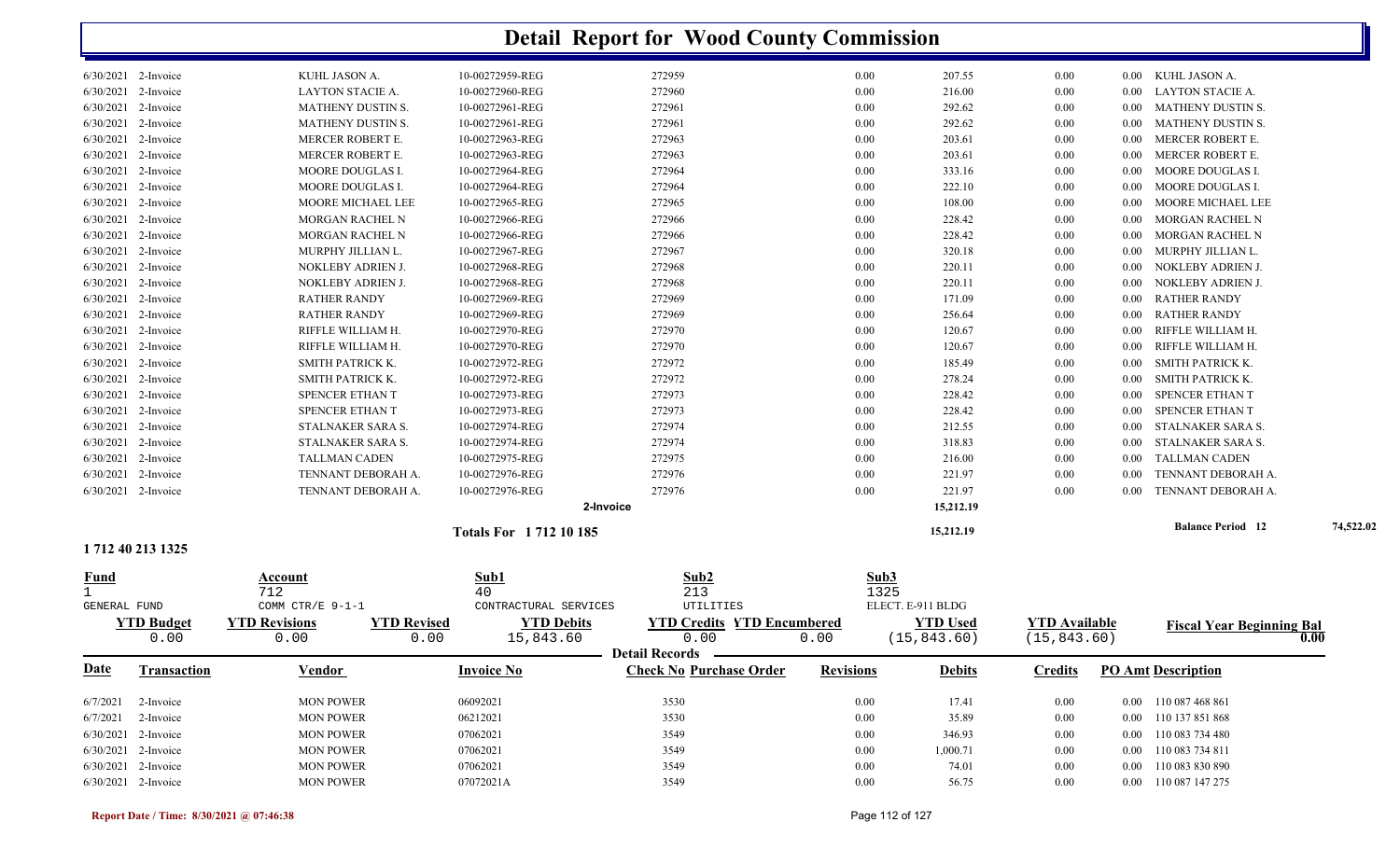|                                                    |                                                                                                |                                                                                        |                                                                                      | <b>Detail Report for Wood County Commission</b>                                           |                                  |                                              |                                    |                                  |                                                                                    |            |
|----------------------------------------------------|------------------------------------------------------------------------------------------------|----------------------------------------------------------------------------------------|--------------------------------------------------------------------------------------|-------------------------------------------------------------------------------------------|----------------------------------|----------------------------------------------|------------------------------------|----------------------------------|------------------------------------------------------------------------------------|------------|
|                                                    | $6/30/2021$ 2-Invoice                                                                          | <b>MON POWER</b>                                                                       | 07122021                                                                             | 3549<br>2-Invoice                                                                         | 0.00                             | 22.32<br>1,554.02                            | 0.00                               |                                  | 0.00 110 087 468 861                                                               |            |
| 171670568                                          |                                                                                                |                                                                                        | Totals For 1712 40 213 1325                                                          |                                                                                           |                                  | 1,554.02                                     |                                    |                                  | <b>Balance Period 12</b>                                                           | 15,843.60  |
| Fund                                               |                                                                                                | Account<br>716                                                                         | Sub1<br>70                                                                           | Sub2<br>568                                                                               | Sub3                             |                                              |                                    |                                  |                                                                                    |            |
| GENERAL FUND                                       | <b>YTD Budget</b><br>248,000.00                                                                | HUMANE SOCIETY<br><b>YTD Revisions</b><br>3,000.00                                     | CONTRIBUTIONS<br><b>YTD Revised</b><br><b>YTD Debits</b><br>251,000.00<br>250,999.98 | OTHER CONTRIBUTIONS<br><b>YTD Credits YTD Encumbered</b><br>0.00<br><b>Detail Records</b> | 0.00                             | <b>YTD Used</b><br>(250, 999.98)             | <b>YTD</b> Available               | 0.02                             | <b>Fiscal Year Beginning Bal</b>                                                   | 0.00       |
| Date                                               | <b>Transaction</b>                                                                             | <b>Vendor</b>                                                                          | <b>Invoice No</b>                                                                    | <b>Check No Purchase Order</b>                                                            | <b>Revisions</b>                 | <b>Debits</b>                                | <b>Credits</b>                     |                                  | <b>PO Amt Description</b>                                                          |            |
|                                                    | $6/15/2021$ 2-Invoice<br>$6/15/2021$ 2-Invoice                                                 | <b>HUMANE SOCIETY</b><br><b>HUMANE SOCIETY</b>                                         | 062021<br>062021                                                                     | 172146<br>172146<br>2-Invoice                                                             | 0.00<br>0.00                     | 3,333.33<br>19,250.00<br>22,583.33           | 0.00<br>0.00                       |                                  | 0.00 JUNE PAYMENT<br>0.00 JUNE PAYMENT                                             |            |
|                                                    | $6/27/2021$ 6-Revision                                                                         |                                                                                        | $21G$ C#3B                                                                           | <b>6-Revision</b>                                                                         | 3,000.00                         | 0.00                                         | 0.00                               | 0.00                             | <b>Addtional Allocation</b>                                                        |            |
| 1731 10 103                                        |                                                                                                |                                                                                        | <b>Totals For 171670568</b>                                                          |                                                                                           | 3,000.00                         | 22,583.33                                    |                                    |                                  | <b>Balance Period 12</b>                                                           | 250,999.98 |
| <u>Fund</u><br>$\mathbf{1}$<br><b>GENERAL FUND</b> |                                                                                                | Account<br>731<br>COMMUNITY CORRECTIONS                                                | Sub1<br>10<br>PERSONAL SERVICES                                                      | Sub2<br>103<br>SALARIES-DEPUTIES                                                          | Sub3                             |                                              |                                    |                                  |                                                                                    |            |
|                                                    | <b>YTD Budget</b><br>620,182.00                                                                | <b>YTD Revisions</b><br>36,000.00                                                      | <b>YTD Revised</b><br><b>YTD Debits</b><br>656,182.00<br>641,726.19                  | <b>YTD Credits YTD Encumbered</b><br>281,910.66<br><b>Detail Records</b>                  | 0.00                             | <b>YTD Used</b><br>(359, 815.53)             | <b>YTD Available</b><br>296,366.47 |                                  | <b>Fiscal Year Beginning Bal</b>                                                   | 0.00       |
| <u>Date</u>                                        | <b>Transaction</b>                                                                             | <b>Vendor</b>                                                                          | <b>Invoice No</b>                                                                    | <b>Check No Purchase Order</b>                                                            | <b>Revisions</b>                 | <b>Debits</b>                                | <b>Credits</b>                     |                                  | <b>PO Amt Description</b>                                                          |            |
|                                                    | $6/15/2021$ 2-Invoice<br>6/15/2021 2-Invoice<br>6/15/2021 2-Invoice                            | <b>BOLINGER JESSICA L</b><br><b>TAYLOR BOWEN</b><br>BUNNER TRAVIS N.                   | 10-00272760-REG<br>10-00272761-REG<br>10-00272762-REG                                | 272760<br>272761<br>272762                                                                | 0.00<br>0.00<br>0.00             | 1,341.67<br>1,187.50<br>1,520.83             | 0.00<br>0.00<br>0.00               | $0.00\,$<br>$0.00\,$<br>0.00     | BOLINGER JESSICA L<br><b>BOWEN TAYLOR E</b><br><b>BUNNER TRAVIS N.</b>             |            |
|                                                    | $6/15/2021$ 2-Invoice<br>$6/15/2021$ 2-Invoice<br>$6/15/2021$ 2-Invoice<br>6/15/2021 2-Invoice | <b>CHURCH AMY SPENCER</b><br>DEEM KAYLA A<br><b>ESCANDON HERNANDO</b><br>HARRIS LISA D | 10-00272764-REG<br>10-00272765-REG<br>10-00272766-REG<br>10-00272767-REG             | 272764<br>272765<br>272766<br>272767                                                      | 0.00<br>0.00<br>0.00<br>$0.00\,$ | 2,104.17<br>1,437.50<br>2,419.08<br>1,187.50 | 0.00<br>0.00<br>0.00<br>0.00       | $0.00\,$<br>$0.00\,$             | CHURCH AMY SPENCER<br>DEEM KAYLA A<br>0.00 ESCANDON HERNANDO<br>0.00 HARRIS LISA D |            |
|                                                    | $6/15/2021$ 2-Invoice<br>6/15/2021 2-Invoice<br>$6/15/2021$ 2-Invoice                          | <b>HIGGINS MARCUS</b><br>MUNDAY LARRY DOYLE<br>PAXTON HEATHER L.                       | 10-00272768-REG<br>10-00272769-REG<br>10-00272770-REG                                | 272768<br>272769<br>272770                                                                | 0.00<br>0.00<br>0.00             | 1,187.50<br>1,341.67<br>1,514.21             | 0.00<br>0.00<br>0.00               |                                  | 0.00 HIGGINS MARCUS<br>0.00 MUNDAY LARRY DOYLE<br>0.00 PAXTON HEATHER L.           |            |
|                                                    | $6/15/2021$ 2-Invoice<br>6/15/2021 2-Invoice<br>$6/15/2021$ 2-Invoice<br>$6/15/2021$ 2-Invoice | PICCIANO JORUN K<br>RUSH LARA C<br><b>SAMS BRENNA A</b><br>SINGER JANA L.              | 10-00272771-REG<br>10-00272773-REG<br>10-00272774-REG<br>10-00272775-REG             | 272771<br>272773<br>272774<br>272775                                                      | 0.00<br>0.00<br>0.00<br>0.00     | 1,338.38<br>1,187.50<br>1,375.00<br>2,187.50 | 0.00<br>0.00<br>0.00<br>0.00       | $0.00\,$<br>$0.00\,$<br>$0.00\,$ | PICCIANO JORUN K<br>RUSH LARA C<br>0.00 SAMS BRENNA A<br>SINGER JANA L.            |            |
|                                                    | 6/15/2021 2-Invoice<br>6/15/2021 2-Invoice                                                     | SMITH WENDY LYN<br>TANNER GLEN E                                                       | 10-00272776-REG<br>10-00272777-REG                                                   | 272776<br>272777                                                                          | 0.00<br>0.00                     | 1,541.67<br>1,583.33                         | 0.00<br>$0.00\,$                   | $0.00\,$                         | SMITH WENDY LYN<br>0.00 TANNER GLEN E                                              |            |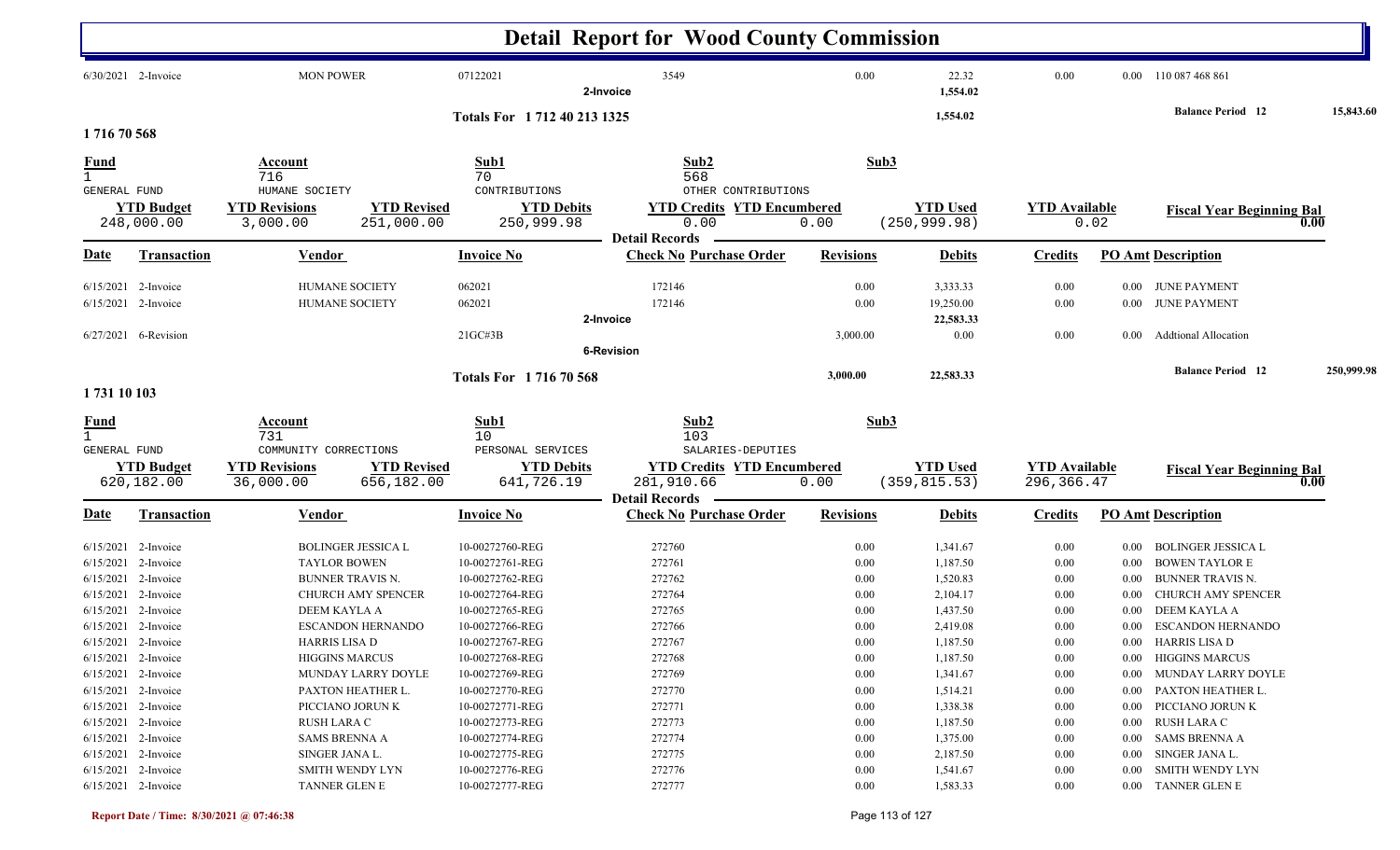|                                   |                                            |                             | <b>Detail Report for Wood County Commission</b> |                  |                 |                      |          |                                  |            |
|-----------------------------------|--------------------------------------------|-----------------------------|-------------------------------------------------|------------------|-----------------|----------------------|----------|----------------------------------|------------|
| 6/15/2021 2-Invoice               | TOPE CHRIS E                               | 10-00272778-REG             | 272778                                          | 0.00             | 1,187.50        | $0.00\,$             |          | 0.00 TOPE CHRIS E                |            |
| 6/30/2021 2-Invoice               | <b>BOLINGER JESSICA L</b>                  | 10-00272979-REG             | 272979                                          | 0.00             | 1,341.67        | $0.00\,$             | 0.00     | <b>BOLINGER JESSICA L</b>        |            |
| 6/30/2021 2-Invoice               | <b>TAYLOR BOWEN</b>                        | 10-00272980-REG             | 272980                                          | 0.00             | 1,187.50        | $0.00\,$             | $0.00\,$ | <b>BOWEN TAYLOR E</b>            |            |
| 6/30/2021 2-Invoice               | <b>BUNNER TRAVIS N.</b>                    | 10-00272981-REG             | 272981                                          | 0.00             | 1,520.83        | $0.00\,$             | 0.00     | <b>BUNNER TRAVIS N.</b>          |            |
| 6/30/2021<br>2-Invoice            | CHURCH AMY SPENCER                         | 10-00272983-REG             | 272983                                          | 0.00             | 2,104.17        | 0.00                 | 0.00     | <b>CHURCH AMY SPENCER</b>        |            |
| 6/30/2021 2-Invoice               | DEEM KAYLA A                               | 10-00272984-REG             | 272984                                          | 0.00             | 1,437.50        | 0.00                 | $0.00\,$ | DEEM KAYLA A                     |            |
| 6/30/2021<br>2-Invoice            | <b>ESCANDON HERNANDO</b>                   | 10-00272985-REG             | 272985                                          | 0.00             | 2,419.08        | 0.00                 | 0.00     | <b>ESCANDON HERNANDO</b>         |            |
| 6/30/2021<br>2-Invoice            | <b>HARRIS LISA D</b>                       | 10-00272986-REG             | 272986                                          | 0.00             | 1,187.50        | 0.00                 | 0.00     | <b>HARRIS LISA D</b>             |            |
| 6/30/2021<br>2-Invoice            | <b>HIGGINS MARCUS</b>                      | 10-00272987-REG             | 272987                                          | 0.00             | 1,187.50        | 0.00                 | 0.00     | <b>HIGGINS MARCUS</b>            |            |
| 6/30/2021 2-Invoice               | MUNDAY LARRY DOYLE                         | 10-00272988-REG             | 272988                                          | 0.00             | 1,341.67        | 0.00                 | 0.00     | MUNDAY LARRY DOYLE               |            |
| 6/30/2021 2-Invoice               | PAXTON HEATHER L.                          | 10-00272989-REG             | 272989                                          | 0.00             | 1,514.21        | 0.00                 | 0.00     | PAXTON HEATHER L.                |            |
| 6/30/2021 2-Invoice               | PICCIANO JORUN K                           | 10-00272990-REG             | 272990                                          | 0.00             | 1,338.38        | 0.00                 | 0.00     | PICCIANO JORUN K                 |            |
| 6/30/2021 2-Invoice               | RUSH LARA C                                | 10-00272992-REG             | 272992                                          | 0.00             | 1,187.50        | $0.00\,$             | 0.00     | RUSH LARA C                      |            |
| 6/30/2021 2-Invoice               | <b>SAMS BRENNA A</b>                       | 10-00272993-REG             | 272993                                          | 0.00             | 1,375.00        | $0.00\,$             | $0.00\,$ | <b>SAMS BRENNA A</b>             |            |
| 6/30/2021 2-Invoice               | SINGER JANA L.                             | 10-00272994-REG             | 272994                                          | 0.00             | 2,187.50        | $0.00\,$             | $0.00\,$ | SINGER JANA L.                   |            |
| 6/30/2021 2-Invoice               | <b>SMITH WENDY LYN</b>                     | 10-00272995-REG             | 272995                                          | 0.00             | 1,541.67        | $0.00\,$             | 0.00     | SMITH WENDY LYN                  |            |
| 6/30/2021 2-Invoice               | <b>TANNER GLEN E</b>                       | 10-00272996-REG             | 272996                                          | 0.00             | 1,583.33        | 0.00                 | $0.00\,$ | <b>TANNER GLEN E</b>             |            |
| 6/30/2021 2-Invoice               | TOPE CHRIS E                               | 10-00272997-REG             | 272997                                          | 0.00             | 1,187.50        | 0.00                 | $0.00\,$ | TOPE CHRIS E                     |            |
|                                   |                                            |                             | 2-Invoice                                       |                  | 51,285.02       |                      |          |                                  |            |
|                                   |                                            |                             |                                                 |                  |                 |                      |          | <b>Balance Period 12</b>         | 359,815.53 |
| 1731 10 104                       |                                            | <b>Totals For 173110103</b> |                                                 |                  | 51,285.02       |                      |          |                                  |            |
|                                   |                                            |                             |                                                 |                  |                 |                      |          |                                  |            |
| Fund                              | Account                                    | Sub1                        | Sub2                                            | Sub3             |                 |                      |          |                                  |            |
|                                   | 731                                        | 10                          | 104                                             |                  |                 |                      |          |                                  |            |
| <b>GENERAL FUND</b>               | COMMUNITY CORRECTIONS                      | PERSONAL SERVICES           | SOCIAL SECURITY                                 |                  |                 |                      |          |                                  |            |
| <b>YTD Budget</b>                 | <b>YTD Revisions</b><br><b>YTD Revised</b> | <b>YTD Debits</b>           | <b>YTD Credits YTD Encumbered</b>               |                  | <b>YTD Used</b> | <b>YTD Available</b> |          | <b>Fiscal Year Beginning Bal</b> |            |
| 47,444.00                         | 2,754.00<br>50,198.00                      | 49,633.12                   | 21,504.16                                       | 0.00             | (28, 128.96)    | 22,069.04            |          |                                  | 0.00       |
|                                   |                                            |                             | <b>Detail Records</b>                           |                  |                 |                      |          |                                  |            |
| <b>Transaction</b><br><u>Date</u> | <b>Vendor</b>                              | <b>Invoice No</b>           | <b>Check No Purchase Order</b>                  | <b>Revisions</b> | <b>Debits</b>   | <b>Credits</b>       |          | <b>PO Amt Description</b>        |            |
| $6/15/2021$ 2-Invoice             | DEPARTMENT OF TREASURY 20210615-00         |                             | 3534                                            | $0.00\,$         | 1,629.11        | $0.00\,$             |          | $0.00$ FICA                      |            |
| 6/15/2021 2-Invoice               | DEPARTMENT OF TREASURY 20210615-00         |                             | 3534                                            | 0.00             | 381.00          | $0.00\,$             |          | $0.00$ MED                       |            |
| 6/30/2021 2-Invoice               | DEPARTMENT OF TREASURY 20210630-00         |                             | 3544                                            | 0.00             | 1,606.60        | 0.00                 |          | $0.00$ FICA                      |            |
| 6/30/2021 2-Invoice               | DEPARTMENT OF TREASURY 20210630-00         |                             | 3544                                            | 0.00             | 375.75          | 0.00                 |          | $0.00$ MED                       |            |
|                                   |                                            |                             | 2-Invoice                                       |                  | 3,992.46        |                      |          |                                  |            |
|                                   |                                            |                             |                                                 |                  |                 |                      |          |                                  |            |
|                                   |                                            | Totals For 1731 10 104      |                                                 |                  | 3,992.46        |                      |          | <b>Balance Period</b> 12         | 28,128.96  |
| 1731 10 105                       |                                            |                             |                                                 |                  |                 |                      |          |                                  |            |
| <b>Fund</b>                       | Account                                    | Sub1                        | Sub2                                            | Sub3             |                 |                      |          |                                  |            |
| $\mathbf{1}$                      | 731                                        | 10                          | 105                                             |                  |                 |                      |          |                                  |            |
| <b>GENERAL FUND</b>               | COMMUNITY CORRECTIONS                      | PERSONAL SERVICES           | INSURANCE PREMIUM                               |                  |                 |                      |          |                                  |            |
| <b>YTD Budget</b>                 | <b>YTD Revisions</b><br><b>YTD Revised</b> | <b>YTD Debits</b>           | <b>YTD Credits YTD Encumbered</b>               |                  | <b>YTD Used</b> | <b>YTD Available</b> |          | <b>Fiscal Year Beginning Bal</b> |            |
| 216,687.00                        | 0.00<br>216,687.00                         | 186,853.01                  | 63,177.66                                       | 0.00             | (123, 675.35)   | 93,011.65            |          |                                  | 0.00       |
|                                   |                                            |                             | Detail Records —                                |                  |                 |                      |          |                                  |            |
| Transaction<br>Date               | <u>Vendor</u>                              | <b>Invoice No</b>           | <b>Check No Purchase Order</b>                  | <b>Revisions</b> | <b>Debits</b>   | <b>Credits</b>       |          | <b>PO Amt Description</b>        |            |

**Report Date / Time: 8/30/2021 @ 07:46:38** Page 114 of 127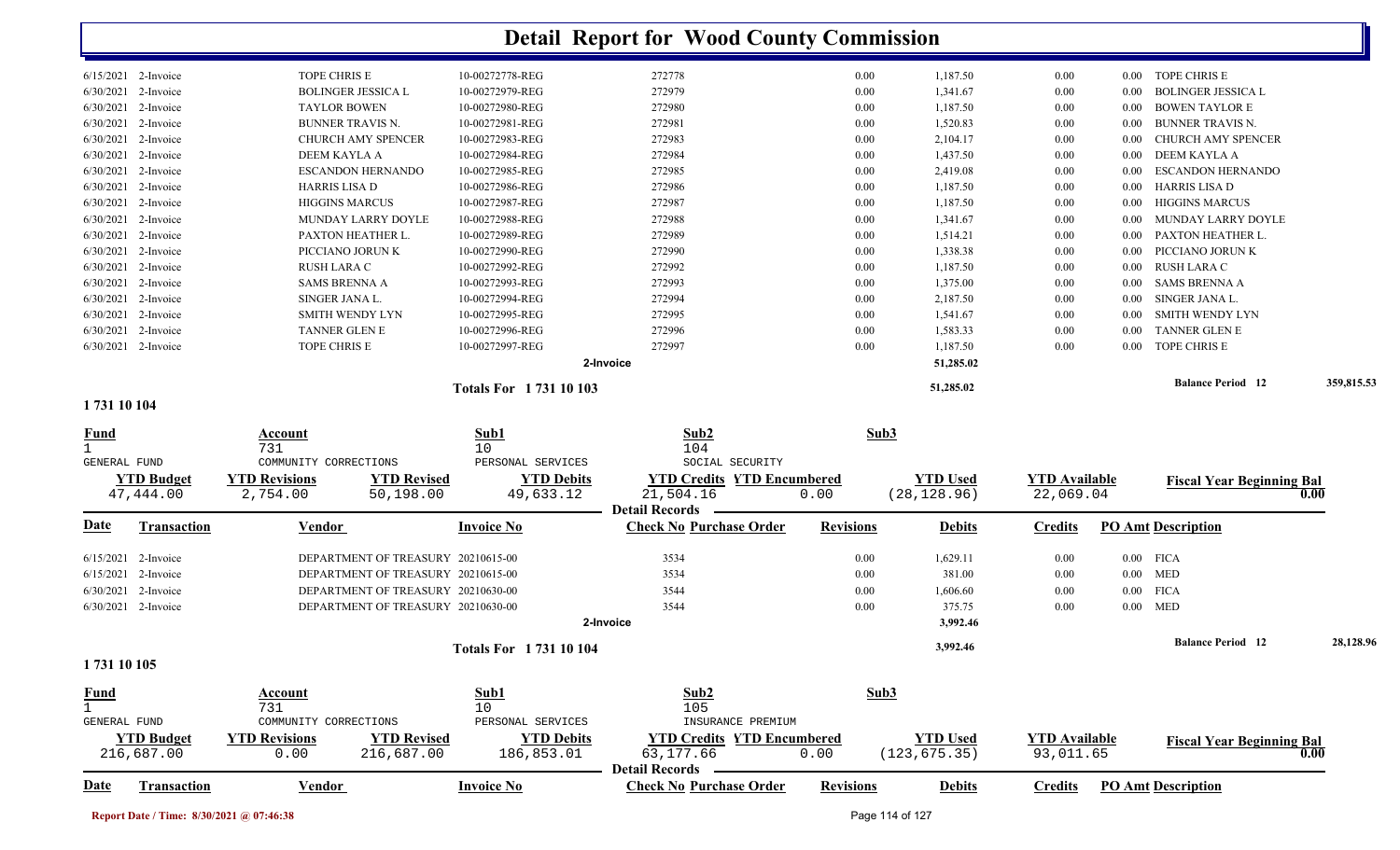|          |                       |                                     | Totals For 1731 10 105 |           |      | 15,496.74 |      | <b>Balance Period</b> 12 | 123,675.35 |
|----------|-----------------------|-------------------------------------|------------------------|-----------|------|-----------|------|--------------------------|------------|
|          |                       |                                     |                        | 2-Invoice |      | 15,496.74 |      |                          |            |
|          | $6/23/2021$ 2-Invoice | HIGHMARK WEST VIRGINIA F210622A7831 |                        | 3542      | 0.00 | 42.47     | 0.00 | $0.00$ HRA               |            |
|          | $6/15/2021$ 2-Invoice | HIGHMARK WEST VIRGINIA F210615A0290 |                        | 3539      | 0.00 | 1,940.87  | 0.00 | $0.00$ HRA               |            |
|          | $6/4/2021$ 2-Invoice  | VISION SERVICE PLAN (WV) 062021     |                        | 172094    | 0.00 | 127.75    | 0.00 | 0.00 FAMILY VISION       |            |
| 6/4/2021 | 2-Invoice             | VISION SERVICE PLAN (WV) 062021     |                        | 172094    | 0.00 | 43.95     | 0.00 | 0.00 SINGLE VISION       |            |
|          | $6/4/2021$ 2-Invoice  | <b>MUTUAL OF OMAHA</b>              | 1203787301             | 172087    | 0.00 | 122.07    | 0.00 | $0.00$ LTD               |            |
| 6/4/2021 | 2-Invoice             | <b>MUTUAL OF OMAHA</b>              | 1203787301             | 172087    | 0.00 | 29.44     | 0.00 | 0.00 BASIC LIFE          |            |
| 6/2/2021 | 2-Invoice             | HIGHMARK WEST VIRGINIA              | F210525A9664           | 3526      | 0.00 | 311.72    | 0.00 | $0.00$ HRA               |            |
| 6/1/2021 | 2-Invoice             | HIGHMARK WEST VIRGINIA              | 06012021               | 3525      | 0.00 | 12,878.47 | 0.00 | 0.00 HEALTH PREMIUM      |            |
|          |                       |                                     |                        |           |      |           |      |                          |            |

**1 731 10 106** 

| <b>Fund</b><br><b>GENERAL FUND</b> |                                                                                                                        | Account<br>731<br>COMMUNITY CORRECTIONS                                                      |                                                                            | Sub1<br>10<br>PERSONAL SERVICES                                                                                | Sub <sub>2</sub><br>106<br>RETIREMENT                                   |                                              | Sub3                                                                 |                                              |                                              |                                                                                                                                       |           |
|------------------------------------|------------------------------------------------------------------------------------------------------------------------|----------------------------------------------------------------------------------------------|----------------------------------------------------------------------------|----------------------------------------------------------------------------------------------------------------|-------------------------------------------------------------------------|----------------------------------------------|----------------------------------------------------------------------|----------------------------------------------|----------------------------------------------|---------------------------------------------------------------------------------------------------------------------------------------|-----------|
|                                    | <b>YTD Budget</b><br>62,018.00                                                                                         | <b>YTD Revisions</b><br>0.00                                                                 | <b>YTD Revised</b><br>62,018.00                                            | <b>YTD Debits</b><br>57,182.45                                                                                 | <b>YTD Credits YTD Encumbered</b><br>24,045.38<br><b>Detail Records</b> | 0.00                                         | <b>YTD Used</b><br>(33, 137.07)                                      | <b>YTD Available</b><br>28,880.93            |                                              | <b>Fiscal Year Beginning Bal</b>                                                                                                      | 0.00      |
| Date                               | <b>Transaction</b>                                                                                                     | Vendor                                                                                       |                                                                            | <b>Invoice No</b>                                                                                              | <b>Check No Purchase Order</b>                                          | <b>Revisions</b>                             | <b>Debits</b>                                                        | <b>Credits</b>                               |                                              | <b>PO Amt Description</b>                                                                                                             |           |
| 6/15/2021                          | 2-Invoice<br>6/30/2021 2-Invoice                                                                                       |                                                                                              | WV PUBLIC EMP RETIREMEN 20210615-00<br>WV PUBLIC EMP RETIREMEN 20210630-00 |                                                                                                                | 3551<br>3551<br>2-Invoice                                               | 0.00<br>0.00                                 | 2,417.01<br>2,425.21<br>4,842.22                                     | 0.00<br>0.00                                 | 0.00<br>$0.00\,$                             | <b>RETIREMENT</b><br><b>RETIREMENT</b>                                                                                                |           |
| 1731 10 109                        |                                                                                                                        |                                                                                              |                                                                            | <b>Totals For 173110106</b>                                                                                    |                                                                         |                                              | 4,842.22                                                             |                                              |                                              | <b>Balance Period 12</b>                                                                                                              | 33,137.07 |
| <b>Fund</b><br><b>GENERAL FUND</b> | <b>YTD Budget</b>                                                                                                      | Account<br>731<br>COMMUNITY CORRECTIONS<br><b>YTD Revisions</b>                              | <b>YTD Revised</b>                                                         | Sub1<br>10<br>PERSONAL SERVICES<br><b>YTD Debits</b>                                                           | Sub2<br>109<br>EXTRA HELP<br><b>YTD Credits YTD Encumbered</b>          |                                              | Sub3<br><b>YTD Used</b>                                              | <b>YTD Available</b>                         |                                              |                                                                                                                                       |           |
|                                    | 0.00                                                                                                                   | 0.00                                                                                         | 0.00                                                                       | 28, 152.50                                                                                                     | 0.00<br><b>Detail Records</b>                                           | 0.00                                         | (28, 152.50)                                                         | (28, 152.50)                                 |                                              | <b>Fiscal Year Beginning Bal</b>                                                                                                      | 0.00      |
| Date                               | <b>Transaction</b>                                                                                                     | Vendor                                                                                       |                                                                            | <b>Invoice No</b>                                                                                              | <b>Check No Purchase Order</b>                                          | <b>Revisions</b>                             | <b>Debits</b>                                                        | <b>Credits</b>                               |                                              | <b>PO Amt Description</b>                                                                                                             |           |
| 6/15/2021<br>6/15/2021             | 2-Invoice<br>6/15/2021 2-Invoice<br>2-Invoice<br>$6/30/2021$ 2-Invoice<br>$6/30/2021$ 2-Invoice<br>6/30/2021 2-Invoice | <b>CAMPBELL DALTON</b><br><b>OUEEN HALEY</b><br><b>CAMPBELL DALTON</b><br><b>OUEEN HALEY</b> | TRIPLETT DAVID BRIAN<br>TRIPLETT DAVID BRIAN                               | 10-00272763-REG<br>10-00272772-REG<br>10-00272779-REG<br>10-00272982-REG<br>10-00272991-REG<br>10-00272998-REG | 272763<br>272772<br>272779<br>272982<br>272991<br>272998<br>2-Invoice   | 0.00<br>0.00<br>0.00<br>0.00<br>0.00<br>0.00 | 528.00<br>480.00<br>528.00<br>297.00<br>360.00<br>357.50<br>2,550.50 | 0.00<br>0.00<br>0.00<br>0.00<br>0.00<br>0.00 | 0.00<br>0.00<br>0.00<br>0.00<br>0.00<br>0.00 | CAMPBELL DALTON<br><b>QUEEN HALEY</b><br>TRIPLETT DAVID BRIAN<br><b>CAMPBELL DALTON</b><br><b>OUEEN HALEY</b><br>TRIPLETT DAVID BRIAN |           |
|                                    |                                                                                                                        |                                                                                              |                                                                            | <b>Totals For 173110109</b>                                                                                    |                                                                         |                                              | 2,550.50                                                             |                                              |                                              | <b>Balance Period</b> 12                                                                                                              | 28,152.50 |

#### **1 801 40 223 2306**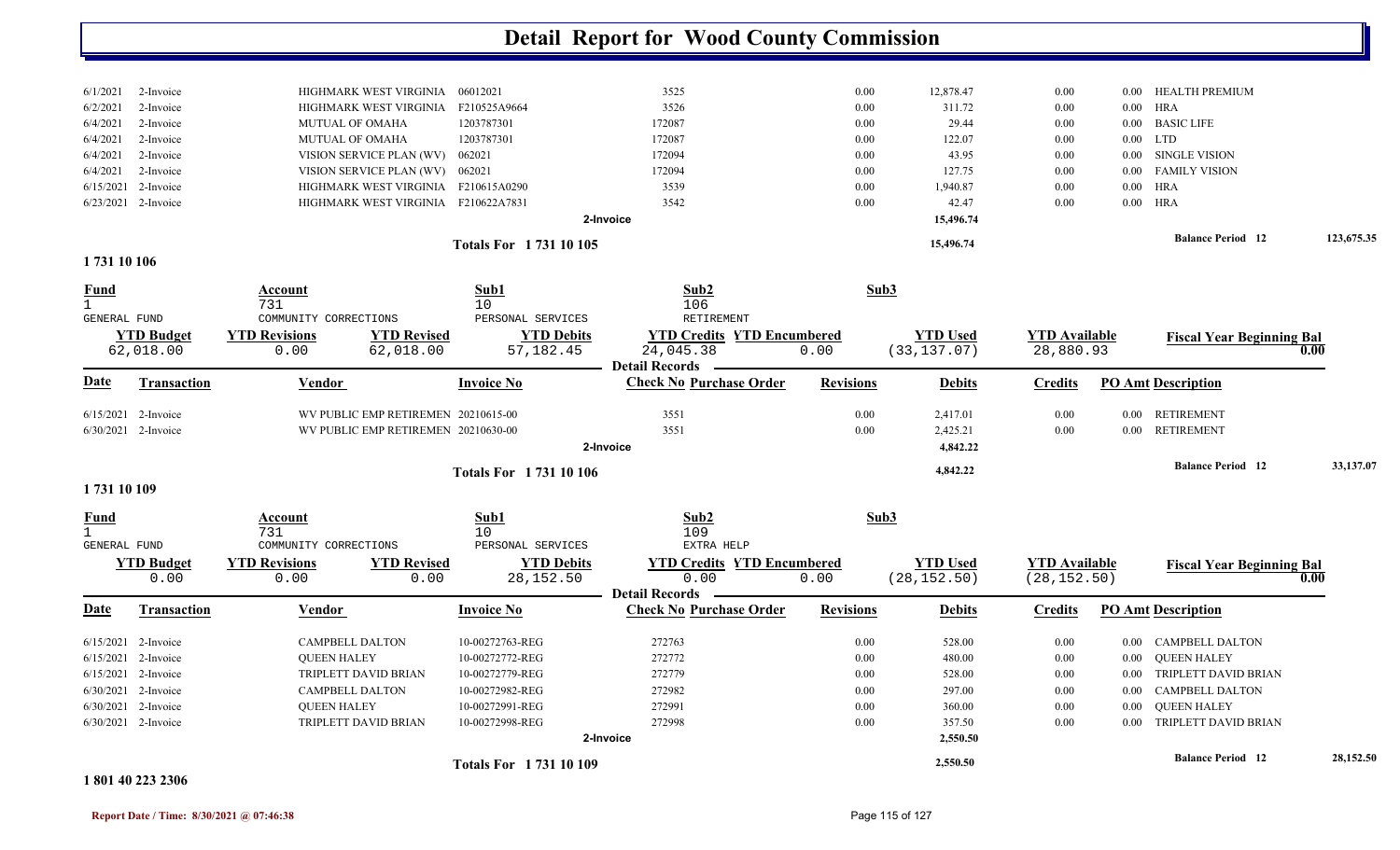| Fund<br><b>GENERAL FUND</b> |                                | Account<br>801<br>MENTAL HEALTH |                                  | Sub1<br>40        | CONTRACTURAL SERVICES         | Sub2<br>223<br>PROFESSIONAL SERVICES                               |                  | Sub3<br>2306<br>MENTAL HEALTH |                                  |          |                                          |          |
|-----------------------------|--------------------------------|---------------------------------|----------------------------------|-------------------|-------------------------------|--------------------------------------------------------------------|------------------|-------------------------------|----------------------------------|----------|------------------------------------------|----------|
|                             | <b>YTD Budget</b><br>10,000.00 | <b>YTD Revisions</b><br>0.00    | <b>YTD Revised</b><br>10,000.00  |                   | <b>YTD Debits</b><br>5,014.38 | <b>YTD Credits YTD Encumbered</b><br>0.00<br><b>Detail Records</b> | 0.00             | <b>YTD Used</b><br>(5,014.38) | <b>YTD</b> Available<br>4,985.62 |          | <b>Fiscal Year Beginning Bal</b><br>0.00 |          |
| Date                        | <b>Transaction</b>             | Vendor                          |                                  | <b>Invoice No</b> |                               | <b>Check No Purchase Order</b>                                     | <b>Revisions</b> | <b>Debits</b>                 | <b>Credits</b>                   |          | <b>PO Amt Description</b>                |          |
| 6/4/2021                    | 2-Invoice                      | <b>BRENDA HINKLE</b>            |                                  | 06012021          |                               | 172083                                                             | 0.00             | 472.30                        | 0.00                             |          | $0.00$ 20-MH-78                          |          |
|                             | $6/15/2021$ 2-Invoice          | <b>BRENDA HINKLE</b>            |                                  | 06082021          |                               | 172145                                                             | 0.00             | 198.66                        | 0.00                             | $0.00\,$ | 20-MH-11 - VICTORIA DELANEY              |          |
|                             | $6/15/2021$ 2-Invoice          | <b>BRENDA HINKLE</b>            |                                  | 06082021          |                               | 172145                                                             | 0.00             | 94.25                         | 0.00                             | 0.00     | 20-MH-20 - CHARLES HINZMAN               |          |
|                             | $6/15/2021$ 2-Invoice          | <b>BRENDA HINKLE</b>            |                                  | 06082021          |                               | 172145                                                             | 0.00             | 169.25                        | 0.00                             | $0.00\,$ | 20-MH-22 - DENISE LEDSOME                |          |
|                             | $6/15/2021$ 2-Invoice          | <b>BRENDA HINKLE</b>            |                                  | 06082021          |                               | 172145                                                             | 0.00             | 281.96                        | 0.00                             | 0.00     | 20-MH-91 - JEFFREY P MOOREHEAD           |          |
|                             | 6/30/2021 2-Invoice            | <b>BRENDA HINKLE</b>            |                                  | 06232021          |                               | 172245                                                             | 0.00             | 304.68                        | 0.00                             | 0.00     | 20-MH-102                                |          |
|                             | 6/30/2021 2-Invoice            | <b>BRENDA HINKLE</b>            |                                  | 06232021          |                               | 172245                                                             | 0.00             | 341.73                        | 0.00                             | 0.00     | 20-MH-108                                |          |
|                             |                                |                                 |                                  |                   | 2-Invoice                     |                                                                    |                  | 1,862.83                      |                                  |          |                                          |          |
|                             |                                |                                 |                                  |                   | Totals For 1801 40 223 2306   |                                                                    |                  | 1,862.83                      |                                  |          | <b>Balance Period 12</b>                 | 5,014.38 |
| 1 802 40 211                |                                |                                 |                                  |                   |                               |                                                                    |                  |                               |                                  |          |                                          |          |
| <u>Fund</u><br>$\mathbf{1}$ |                                | Account<br>802                  |                                  | Sub1<br>40        |                               | Sub2<br>211                                                        |                  | Sub3                          |                                  |          |                                          |          |
| GENERAL FUND                |                                | COUNTY CORONER                  |                                  |                   | CONTRACTURAL SERVICES         | TELEPHONES                                                         |                  |                               |                                  |          |                                          |          |
|                             | <b>YTD Budget</b>              | <b>YTD Revisions</b>            | <b>YTD Revised</b>               |                   | <b>YTD Debits</b>             | <b>YTD Credits YTD Encumbered</b>                                  |                  | <b>YTD</b> Used               | <b>YTD</b> Available             |          | <b>Fiscal Year Beginning Bal</b>         |          |
|                             | 850.00                         | 0.00                            | 850.00                           |                   | 779.30                        | 0.00                                                               | 0.00             | (779.30)                      | 70.70                            |          | 0.00                                     |          |
| Date                        | <b>Transaction</b>             | Vendor                          |                                  | <b>Invoice No</b> |                               | <b>Detail Records</b><br><b>Check No Purchase Order</b>            | <b>Revisions</b> | <b>Debits</b>                 | <b>Credits</b>                   |          | <b>PO Amt Description</b>                |          |
|                             |                                |                                 |                                  |                   |                               |                                                                    |                  |                               |                                  |          |                                          |          |
|                             | $6/22/2021$ 2-Invoice          | <b>VERIZON WIRELESS</b>         |                                  | 4207014896        |                               | 172163                                                             | 0.00             | 61.60                         | 0.00                             |          | 0.00 ACCT NO 582938154-00001             |          |
|                             |                                |                                 |                                  |                   | 2-Invoice                     |                                                                    |                  | 61.60                         |                                  |          |                                          |          |
|                             |                                |                                 |                                  |                   | <b>Totals For 1802 40 211</b> |                                                                    |                  | 61.60                         |                                  |          | <b>Balance Period 12</b>                 | 779.30   |
| 1 802 55 343                |                                |                                 |                                  |                   |                               |                                                                    |                  |                               |                                  |          |                                          |          |
| Fund                        |                                | Account                         |                                  | Sub1              |                               | Sub <sub>2</sub>                                                   |                  | Sub3                          |                                  |          |                                          |          |
|                             |                                | 802                             |                                  | 55                |                               | 343                                                                |                  |                               |                                  |          |                                          |          |
| <b>GENERAL FUND</b>         |                                | COUNTY CORONER                  |                                  | COMMODITIES       |                               | <b>AUTOMOBILE SUPPLIES</b>                                         |                  |                               |                                  |          |                                          |          |
|                             | <b>YTD Budget</b><br>1,000.00  | <b>YTD Revisions</b><br>0.00    | <b>YTD Revised</b><br>1,000.00   |                   | <b>YTD Debits</b><br>447.42   | <b>YTD Credits YTD Encumbered</b><br>0.00                          | 0.00             | <b>YTD Used</b><br>(447.42)   | <b>YTD</b> Available<br>552.58   |          | <b>Fiscal Year Beginning Bal</b><br>0.00 |          |
| <u>Date</u>                 | <b>Transaction</b>             | Vendor                          |                                  | <b>Invoice No</b> |                               | <b>Detail Records</b><br><b>Check No Purchase Order</b>            | <b>Revisions</b> | <b>Debits</b>                 | <b>Credits</b>                   |          | <b>PO Amt Description</b>                |          |
|                             |                                |                                 |                                  |                   |                               |                                                                    |                  |                               |                                  |          |                                          |          |
| 6/8/2021                    | 2-Invoice                      |                                 | ENGLEFIELD OIL COMPANY IN-510534 |                   |                               | 172105 84204                                                       | 0.00             | 49.86                         | 0.00                             |          | (49.86) FUEL FOR CORONER                 |          |
|                             | $6/30/2021$ 2-Invoice          |                                 | ENGLEFIELD OIL COMPANY IN-516279 |                   |                               | 172264 84304                                                       | 0.00             | 33.30                         | 0.00                             |          | (33.30) FUEL FOR CORONER                 |          |
|                             |                                |                                 |                                  |                   | 2-Invoice                     |                                                                    |                  | 83.16                         |                                  |          |                                          |          |
|                             |                                |                                 |                                  |                   | <b>Totals For 1802 55 343</b> |                                                                    |                  | 83.16                         |                                  | (83.16)  | <b>Balance Period</b> 12                 | 447.42   |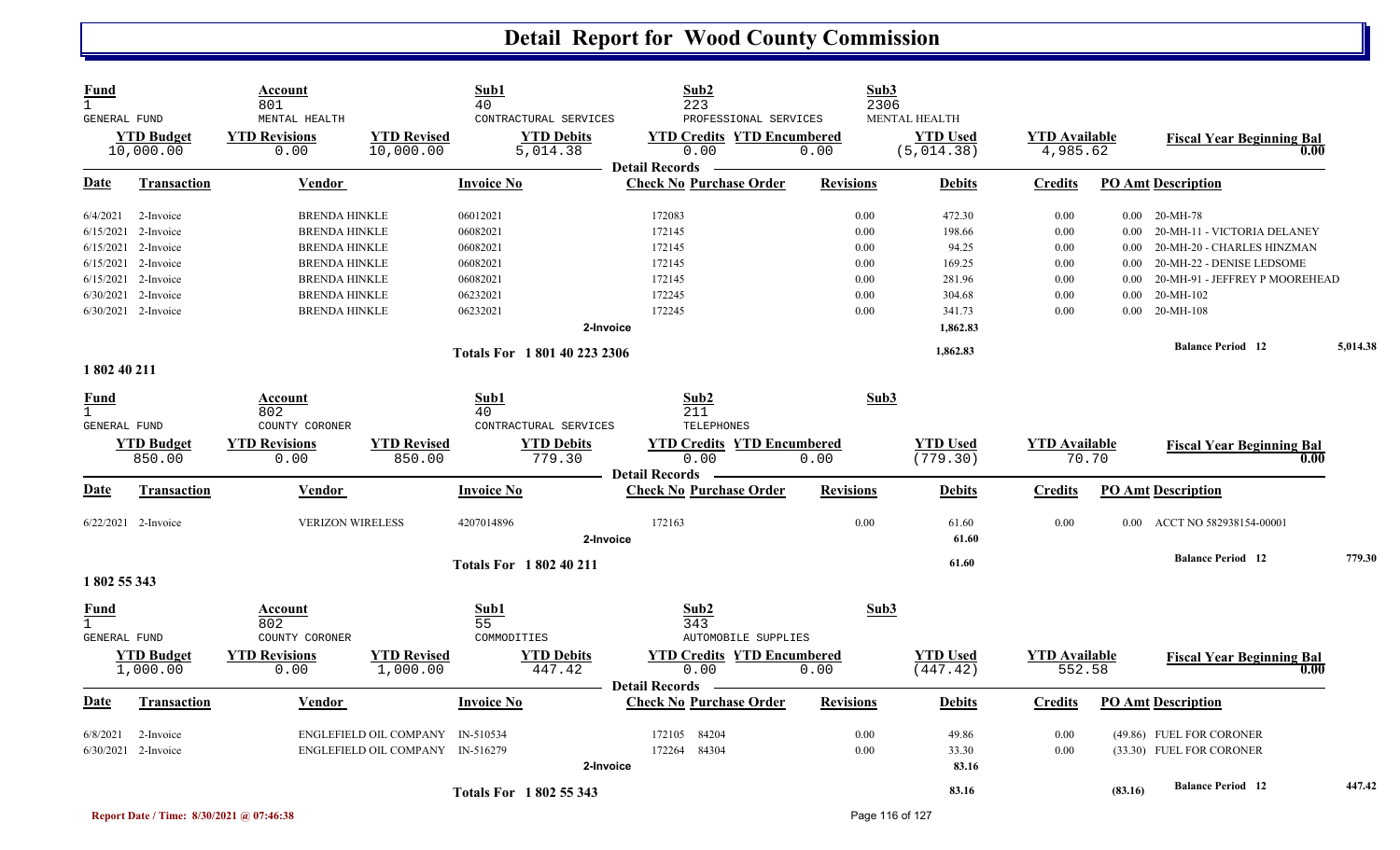#### **1 900 10 103**

| <b>Fund</b><br>$\mathbf{1}$                        |                                                                                              | Account<br>900                                                 |                                                                                                                                                      | Sub1<br>10                                          | Sub2<br>103                                                                             | Sub3                         |                                              |                                  |                                                                                                                           |           |
|----------------------------------------------------|----------------------------------------------------------------------------------------------|----------------------------------------------------------------|------------------------------------------------------------------------------------------------------------------------------------------------------|-----------------------------------------------------|-----------------------------------------------------------------------------------------|------------------------------|----------------------------------------------|----------------------------------|---------------------------------------------------------------------------------------------------------------------------|-----------|
| GENERAL FUND                                       | <b>YTD Budget</b><br>60,500.00                                                               | WOOD CO PARKS & RECREATION<br><b>YTD Revisions</b><br>2,000.00 | <b>YTD Revised</b><br>62,500.00                                                                                                                      | PERSONAL SERVICES<br><b>YTD Debits</b><br>55,500.00 | SALARIES-DEPUTIES<br><b>YTD Credits YTD Encumbered</b><br>0.00<br><b>Detail Records</b> | 0.00                         | <b>YTD Used</b><br>(55, 500.00)              | <b>YTD Available</b><br>7,000.00 | <b>Fiscal Year Beginning Bal</b>                                                                                          | 0.00      |
| Date                                               | <b>Transaction</b>                                                                           | Vendor                                                         |                                                                                                                                                      | <b>Invoice No</b>                                   | <b>Check No Purchase Order</b>                                                          | <b>Revisions</b>             | <b>Debits</b>                                | <b>Credits</b>                   | <b>PO Amt Description</b>                                                                                                 |           |
|                                                    | $6/15/2021$ 2-Invoice<br>6/30/2021 2-Invoice                                                 | CROSS JEREMY W.<br>CROSS JEREMY W.                             |                                                                                                                                                      | 10-00272780-REG<br>10-00272999-REG                  | 272780<br>272999<br>2-Invoice                                                           | 0.00<br>0.00                 | 2,312.50<br>2,312.50<br>4,625.00             | 0.00<br>0.00                     | CROSS JEREMY W.<br>$0.00\,$<br>CROSS JEREMY W.<br>$0.00\,$                                                                |           |
| 1 900 10 104                                       |                                                                                              |                                                                |                                                                                                                                                      | <b>Totals For 1 900 10 103</b>                      |                                                                                         |                              | 4,625.00                                     |                                  | <b>Balance Period 12</b>                                                                                                  | 55,500.00 |
| <b>Fund</b><br>$\mathbf{1}$<br><b>GENERAL FUND</b> |                                                                                              | Account<br>900<br>WOOD CO PARKS & RECREATION                   |                                                                                                                                                      | Sub1<br>10<br>PERSONAL SERVICES                     | Sub2<br>104<br>SOCIAL SECURITY                                                          | Sub3                         |                                              |                                  |                                                                                                                           |           |
|                                                    | <b>YTD Budget</b><br>4,628.00                                                                | <b>YTD Revisions</b><br>153.00                                 | <b>YTD Revised</b><br>4,781.00                                                                                                                       | <b>YTD Debits</b><br>3,971.84                       | <b>YTD Credits YTD Encumbered</b><br>0.00<br><b>Detail Records</b>                      | 0.00                         | <b>YTD Used</b><br>(3, 971.84)               | <b>YTD</b> Available<br>809.16   | <b>Fiscal Year Beginning Bal</b>                                                                                          | 0.00      |
| Date                                               | <b>Transaction</b>                                                                           | Vendor                                                         |                                                                                                                                                      | Invoice No                                          | <b>Check No Purchase Order</b>                                                          | <b>Revisions</b>             | <b>Debits</b>                                | <b>Credits</b>                   | <b>PO Amt Description</b>                                                                                                 |           |
|                                                    | $6/15/2021$ 2-Invoice<br>$6/15/2021$ 2-Invoice<br>6/30/2021 2-Invoice<br>6/30/2021 2-Invoice |                                                                | DEPARTMENT OF TREASURY 20210615-00<br>DEPARTMENT OF TREASURY 20210615-00<br>DEPARTMENT OF TREASURY 20210630-00<br>DEPARTMENT OF TREASURY 20210630-00 |                                                     | 3534<br>3534<br>3544<br>3544<br>2-Invoice                                               | 0.00<br>0.00<br>0.00<br>0.00 | 133.14<br>31.14<br>133.24<br>31.16<br>328.68 | 0.00<br>0.00<br>0.00<br>0.00     | $0.00$ FICA<br>$0.00$ MED<br>$0.00$ FICA<br>$0.00$ MED                                                                    |           |
| 1 900 10 105                                       |                                                                                              |                                                                |                                                                                                                                                      | <b>Totals For 190010104</b>                         |                                                                                         |                              | 328.68                                       |                                  | <b>Balance Period 12</b>                                                                                                  | 3,971.84  |
| Fund<br>$\mathbf{1}$<br><b>GENERAL FUND</b>        |                                                                                              | Account<br>900<br>WOOD CO PARKS & RECREATION                   |                                                                                                                                                      | Sub1<br>10<br>PERSONAL SERVICES                     | Sub2<br>105<br>INSURANCE PREMIUM                                                        | Sub3                         |                                              |                                  |                                                                                                                           |           |
|                                                    | <b>YTD Budget</b><br>27,352.00                                                               | <b>YTD Revisions</b><br>0.00                                   | <b>YTD Revised</b><br>27,352.00                                                                                                                      | <b>YTD Debits</b><br>25,595.63                      | <b>YTD Credits YTD Encumbered</b><br>0.00<br><b>Detail Records</b>                      | 0.00                         | <b>YTD Used</b><br>(25, 595.63)              | <b>YTD Available</b><br>1,756.37 | <b>Fiscal Year Beginning Bal</b>                                                                                          | 0.00      |
| Date                                               | <b>Transaction</b>                                                                           | <b>Vendor</b>                                                  |                                                                                                                                                      | Invoice No                                          | <b>Check No Purchase Order</b>                                                          | <b>Revisions</b>             | <b>Debits</b>                                | <b>Credits</b>                   | <b>PO Amt Description</b>                                                                                                 |           |
| 6/1/2021<br>6/4/2021<br>6/4/2021<br>6/4/2021       | 2-Invoice<br>2-Invoice<br>2-Invoice<br>2-Invoice                                             | <b>MUTUAL OF OMAHA</b><br>MUTUAL OF OMAHA                      | HIGHMARK WEST VIRGINIA<br>VISION SERVICE PLAN (WV)                                                                                                   | 06012021<br>1203787301<br>1203787301<br>062021      | 3525<br>172087<br>172087<br>172094                                                      | 0.00<br>0.00<br>0.00<br>0.00 | 1,800.59<br>1.84<br>11.56<br>2.93            | 0.00<br>0.00<br>0.00<br>0.00     | HEALTH PREMIUM<br>$0.00\,$<br><b>BASIC LIFE</b><br>$0.00\,$<br><b>LTD</b><br>$0.00\,$<br><b>SINGLE VISION</b><br>$0.00\,$ |           |
| 6/4/2021                                           | 2-Invoice                                                                                    |                                                                | VISION SERVICE PLAN (WV) 062021                                                                                                                      |                                                     | 172094                                                                                  | 0.00                         | 18.25                                        | 0.00                             | 0.00 FAMILY VISION                                                                                                        |           |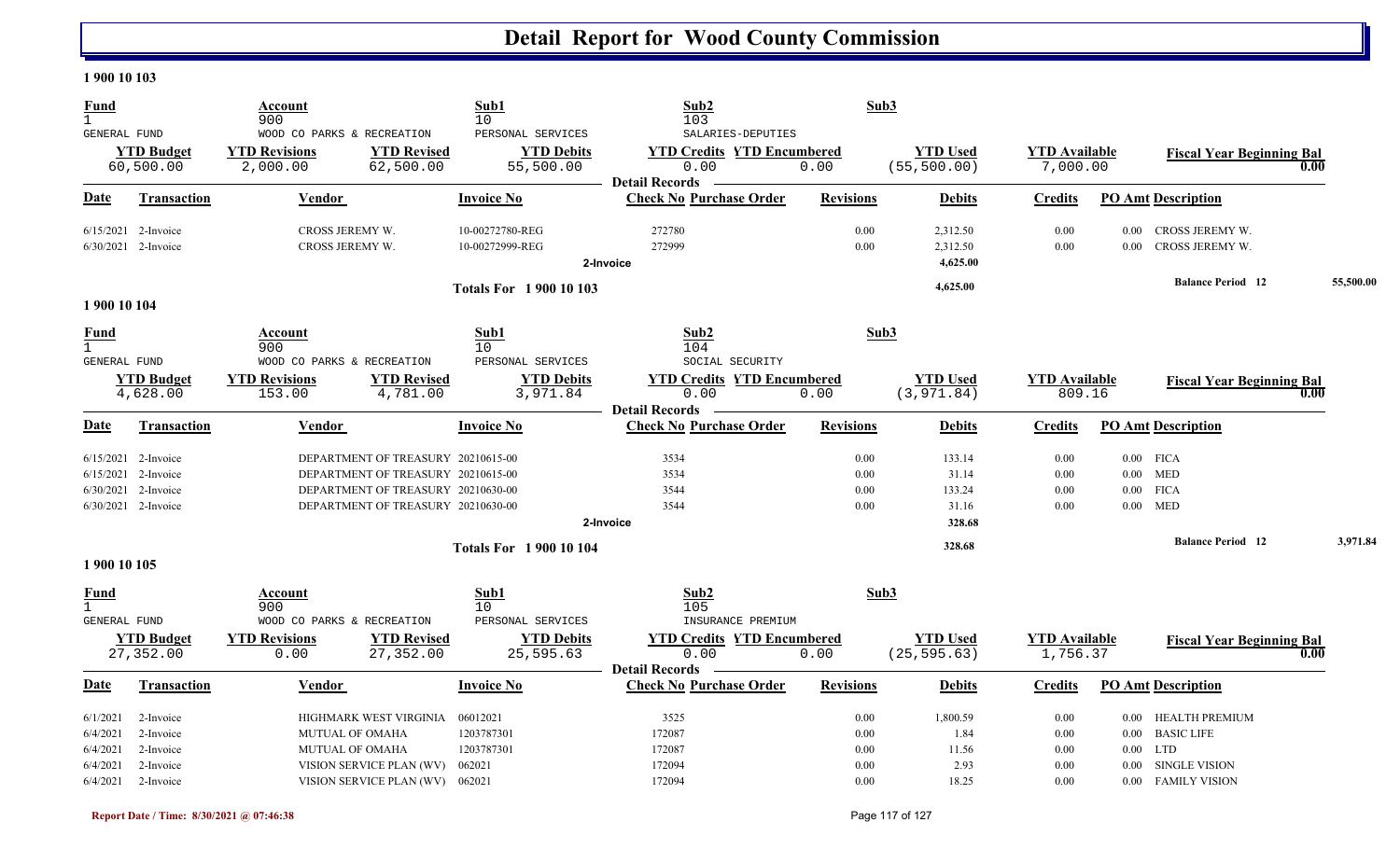|                                         |                                                                                                                        |                                                                                                   |                                                    | <b>Detail Report for Wood County Commission</b>                                        |                                  |                                                          |                                   |                      |                                                                                                        |            |
|-----------------------------------------|------------------------------------------------------------------------------------------------------------------------|---------------------------------------------------------------------------------------------------|----------------------------------------------------|----------------------------------------------------------------------------------------|----------------------------------|----------------------------------------------------------|-----------------------------------|----------------------|--------------------------------------------------------------------------------------------------------|------------|
|                                         |                                                                                                                        |                                                                                                   |                                                    | 2-Invoice                                                                              |                                  | 1,835.17                                                 |                                   |                      |                                                                                                        |            |
| 1 900 10 106                            |                                                                                                                        |                                                                                                   | <b>Totals For 190010105</b>                        |                                                                                        |                                  | 1,835.17                                                 |                                   |                      | <b>Balance Period</b> 12                                                                               | 25,595.63  |
| <b>Fund</b>                             |                                                                                                                        | Account<br>900                                                                                    | Sub1<br>10                                         | Sub2<br>106                                                                            | Sub3                             |                                                          |                                   |                      |                                                                                                        |            |
| GENERAL FUND                            | <b>YTD Budget</b><br>6,050.00                                                                                          | WOOD CO PARKS & RECREATION<br><b>YTD Revisions</b><br><b>YTD Revised</b><br>6,050.00<br>0.00      | PERSONAL SERVICES<br><b>YTD Debits</b><br>5,440.05 | RETIREMENT<br><b>YTD Credits YTD Encumbered</b><br>0.00                                | 0.00                             | <b>YTD Used</b><br>(5, 440.05)                           | <b>YTD</b> Available<br>609.95    |                      | <b>Fiscal Year Beginning Bal</b>                                                                       | 0.00       |
| <u>Date</u>                             | <b>Transaction</b>                                                                                                     | <b>Vendor</b>                                                                                     | <b>Invoice No</b>                                  | <b>Detail Records</b><br><b>Check No Purchase Order</b>                                | <b>Revisions</b>                 | <b>Debits</b>                                            | <b>Credits</b>                    |                      | <b>PO Amt Description</b>                                                                              |            |
|                                         | $6/15/2021$ 2-Invoice<br>$6/30/2021$ 2-Invoice                                                                         | WV PUBLIC EMP RETIREMEN 20210615-00<br>WV PUBLIC EMP RETIREMEN 20210630-00                        |                                                    | 3551<br>3551<br>2-Invoice                                                              | 0.00<br>0.00                     | 231.24<br>228.77<br>460.01                               | 0.00<br>0.00                      | $0.00\,$<br>$0.00\,$ | <b>RETIREMENT</b><br><b>RETIREMENT</b>                                                                 |            |
| 1 900 70 567                            |                                                                                                                        |                                                                                                   | <b>Totals For 1 900 10 106</b>                     |                                                                                        |                                  | 460.01                                                   |                                   |                      | <b>Balance Period</b> 12                                                                               | 5,440.05   |
| $\frac{Fund}{1}$<br><b>GENERAL FUND</b> |                                                                                                                        | Account<br>900<br>WOOD CO PARKS & RECREATION                                                      | Sub1<br>70<br>CONTRIBUTIONS                        | Sub2<br>567<br>OTHER GOVT UNITS                                                        | Sub3                             |                                                          |                                   |                      |                                                                                                        |            |
|                                         | <b>YTD Budget</b><br>106,276.00                                                                                        | <b>YTD Revisions</b><br><b>YTD Revised</b><br>107,010.00<br>734.00                                | <b>YTD Debits</b><br>107,093.06                    | <b>YTD Credits YTD Encumbered</b><br>0.00<br><b>Detail Records</b>                     | 0.00                             | <b>YTD Used</b><br>(107, 093.06)                         | <b>YTD Available</b><br>(83.06)   |                      | <b>Fiscal Year Beginning Bal</b>                                                                       | 0.00       |
| <u>Date</u>                             | <b>Transaction</b>                                                                                                     | <b>Vendor</b>                                                                                     | <b>Invoice No</b>                                  | <b>Check No Purchase Order</b>                                                         | <b>Revisions</b>                 | <b>Debits</b>                                            | <b>Credits</b>                    |                      | <b>PO Amt Description</b>                                                                              |            |
| 6/8/2021                                | 2-Invoice                                                                                                              | WOOD COUNTY PARKS & RE 062021                                                                     |                                                    | 172128<br>2-Invoice                                                                    | 0.00                             | 4,353.27<br>4,353.27                                     | 0.00                              | $0.00\,$             | HOTEL/MOTEL                                                                                            |            |
|                                         | 6/27/2021 6-Revision                                                                                                   |                                                                                                   | $21G$ C#3B                                         | 6-Revision                                                                             | 734.00                           | 0.00                                                     | 0.00                              | $0.00\,$             | <b>Addtional Allocation</b>                                                                            |            |
|                                         | 1 900 70 567 6601                                                                                                      |                                                                                                   | <b>Totals For 1900 70 567</b>                      |                                                                                        | 734.00                           | 4,353.27                                                 |                                   |                      | <b>Balance Period 12</b>                                                                               | 107,093.06 |
| $\frac{Fund}{1}$                        |                                                                                                                        | Account<br>900                                                                                    | Sub1<br>70                                         | Sub2<br>567                                                                            | Sub3<br>6601                     |                                                          |                                   |                      |                                                                                                        |            |
| GENERAL FUND                            | <b>YTD Budget</b><br>77,876.00                                                                                         | WOOD CO PARKS & RECREATION<br><b>YTD Revisions</b><br><b>YTD Revised</b><br>80,707.00<br>2,831.00 | CONTRIBUTIONS<br><b>YTD Debits</b><br>42, 423.67   | OTHER GOVT UNITS<br><b>YTD Credits YTD Encumbered</b><br>0.00<br><b>Detail Records</b> | 315.40                           | <b>VETERAN'S PARK</b><br><b>YTD Used</b><br>(42, 423.67) | <b>YTD Available</b><br>37,967.93 |                      | <b>Fiscal Year Beginning Bal</b>                                                                       | 0.00       |
| <u>Date</u>                             | <b>Transaction</b>                                                                                                     | <b>Vendor</b>                                                                                     | <b>Invoice No</b>                                  | <b>Check No Purchase Order</b>                                                         | <b>Revisions</b>                 | <b>Debits</b>                                            | <b>Credits</b>                    |                      | <b>PO Amt Description</b>                                                                              |            |
|                                         | $6/10/2021$ 1-Purchase Order<br>6/14/2021 1-Purchase Order<br>6/24/2021 1-Purchase Order<br>6/30/2021 1-Purchase Order | STUART OIL COMPANY<br>WHITETAIL TREE SERVICE<br>FORE TIMBER COMPANY INC<br>LOWE'S COMPANIES, INC. |                                                    | 84450<br>84460<br>84490<br>84527                                                       | 0.00<br>0.00<br>0.00<br>$0.00\,$ | $0.00\,$<br>0.00<br>$0.00\,$<br>0.00                     | 0.00<br>0.00<br>0.00<br>0.00      | 6,000.00             | 14.55 trimmer fuel<br>REMOVAL OF 4 LARGE HAZARD TREES<br>53.33 hedge trimmer<br>60.00 pole hole digger |            |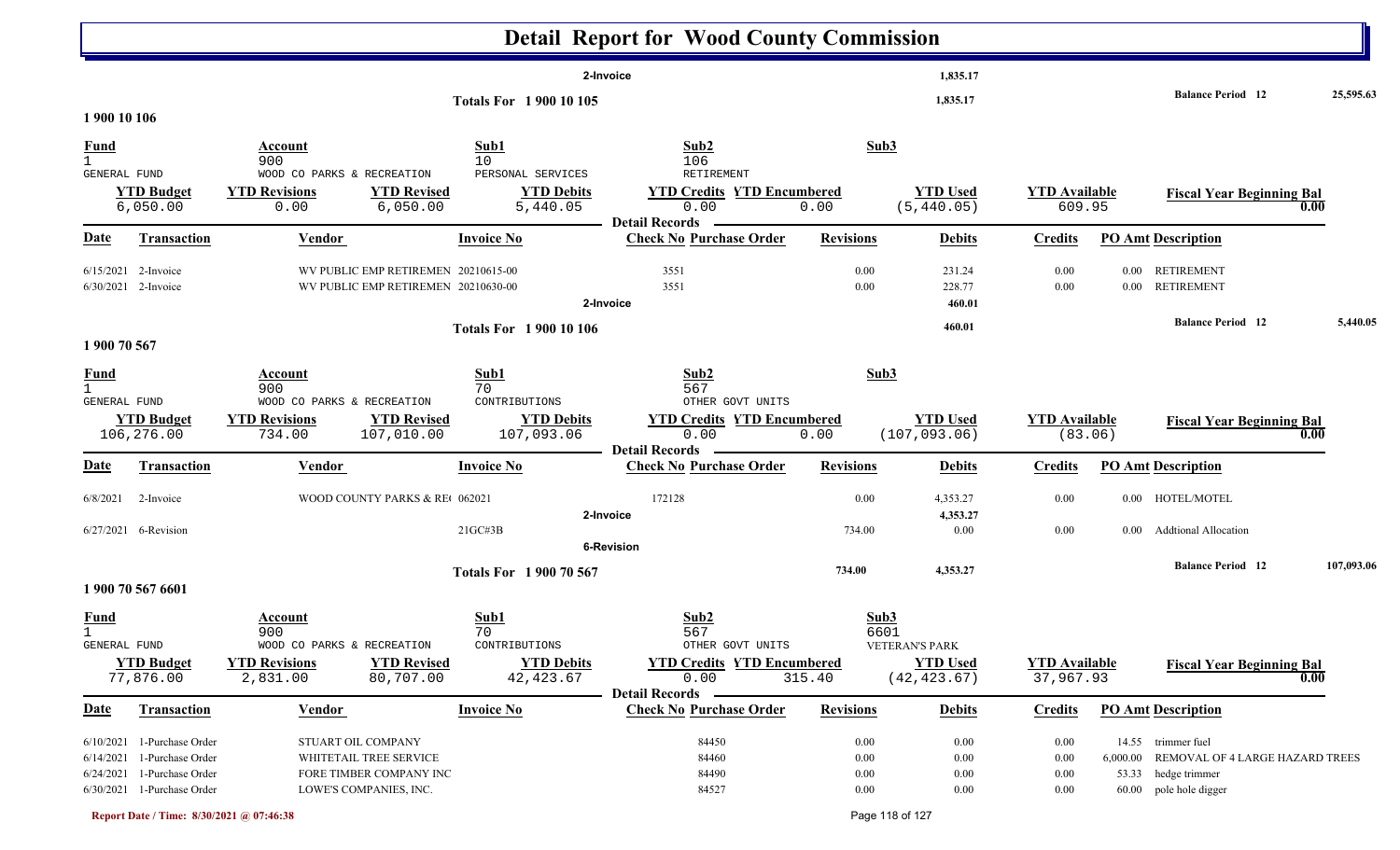| 06202021<br>172093<br>0.00<br>16.12<br>0.00<br>ACCT NO 13 7065 00<br>6/4/2021<br>2-Invoice<br>UNION WILLIAMS PSD<br>$0.00\,$<br>172093<br>6/4/2021<br>2-Invoice<br>06202021<br>0.00<br>78.66<br>0.00<br>ACCT NO 13 7075 00<br>UNION WILLIAMS PSD<br>0.00<br>6/25/2021 2-Invoice<br>BOSLEY RENTAL & SUPPLY I 1-561694<br>172166<br>84345<br>0.00<br>684.00<br>0.00<br>$(650.00)$ stump grinder<br>84309<br>6/25/2021 2-Invoice<br>BRIDGEPORT EQUIPMENT AN 3588029<br>172167<br>0.00<br>450.00<br>(450.00) stump grinder rental<br>0.00<br>6/25/2021 2-Invoice<br>0879<br>172186<br>84460<br>0.00<br>6,000.00<br>(6,000.00) REMOVAL OF 4 LARGE HAZARD TREES<br>WHITETAIL TREE SERVICE<br>0.00<br>172198<br>6/29/2021 2-Invoice<br>06252021<br>16.12<br>UNION WILLIAMS PSD<br>0.00<br>0.00<br>$0.00\,$<br>ACCT NO 13 7065 00<br>6/29/2021 2-Invoice<br>UNION WILLIAMS PSD<br>06252021<br>172198<br>0.00<br>92.36<br>ACCT NO 13 7075 00<br>0.00<br>$0.00\,$<br>6/30/2021 2-Invoice<br><b>DOMINION HOPE</b><br>07082021<br>172211<br>0.00<br>18.35<br>ACCT NO 0 1000 0009 1799<br>0.00<br>0.00<br>6/30/2021 2-Invoice<br>FORE TIMBER COMPANY INC 14938<br>172213<br>84490<br>0.00<br>53.33<br>0.00<br>$(53.33)$ hedge trimmer<br>172222<br>6/30/2021 2-Invoice<br>MID-OHIO VALLEY REGIONA 21MAY58<br>0.00<br>1,275.00<br><b>VETERANS PARK</b><br>0.00<br>$0.00\,$<br>6/30/2021 2-Invoice<br>MID-OHIO VALLEY REGIONA 21JUN61<br>172267<br>0.00<br>850.00<br><b>VETERANS PARK</b><br>0.00<br>0.00<br>6/30/2021<br>2-Invoice<br>07082021<br>3549<br>0.00<br>7.51<br>110 085 910 401<br><b>MON POWER</b><br>0.00<br>$0.00\,$<br>42.84<br>6/30/2021<br>2-Invoice<br>07082021<br>3549<br>0.00<br>0.00<br>110 085 868 153<br><b>MON POWER</b><br>$0.00\,$<br>3549<br>110 085 868 476<br>6/30/2021<br>2-Invoice<br><b>MON POWER</b><br>07082021<br>0.00<br>32.23<br>0.00<br>0.00<br>6/30/2021 2-Invoice<br>STUART OIL COMPANY<br>00029639<br>172257<br>84450<br>0.00<br>14.55<br>0.00<br>$(14.55)$ trimmer fuel<br>9,631.07<br>2-Invoice<br><b>Balance Period 12</b><br>9,631.07<br>(1,040.00)<br>Totals For 1 900 70 567 6601<br>1 900 70 567 6619<br>Sub1<br>Sub2<br>Sub3<br><u>Fund</u><br>Account<br>70<br>567<br>900<br>6619<br>WOOD CO PARKS & RECREATION<br>CONTRIBUTIONS<br>OTHER GOVT UNITS<br>OIL & GAS MUSEUM<br>GENERAL FUND<br><b>YTD Revisions</b><br><b>YTD Revised</b><br><b>YTD Debits</b><br><b>YTD Credits YTD Encumbered</b><br><b>YTD</b> Used<br><b>YTD Available</b><br><b>YTD Budget</b><br><b>Fiscal Year Beginning Bal</b><br>0.00<br>3,543.00<br>0.00<br>3,543.00<br>4,451.34<br>0.00<br>(4, 451.34)<br>(908.34)<br>0.00<br><b>Detail Records</b><br><b>Check No Purchase Order</b><br><b>PO Amt Description</b><br>Date<br><b>Transaction</b><br>Vendor<br><b>Invoice No</b><br><b>Revisions</b><br><b>Debits</b><br><b>Credits</b><br>172112<br>0.00<br>OIL AND GAS MUSEUM<br>062021<br>145.11<br>0.00<br>HOTEL/MOTEL<br>6/8/2021<br>2-Invoice<br>0.00<br>2-Invoice<br>145.11<br><b>Balance Period</b> 12<br>145.11<br>Totals For 1 900 70 567 6619<br>1 900 70 568 2612<br>Sub1<br>Sub3<br>Sub2<br><b>Fund</b><br>Account<br>568<br>900<br>70<br>2612<br>FORT BOREMAN HIST. PARK<br><b>GENERAL FUND</b><br>WOOD CO PARKS & RECREATION<br>CONTRIBUTIONS<br>OTHER CONTRIBUTIONS<br><b>YTD Revised</b><br><b>YTD Debits</b><br><b>YTD Credits YTD Encumbered</b><br><b>YTD Used</b><br><b>YTD Budget</b><br><b>YTD Revisions</b><br><b>YTD</b> Available<br><b>Fiscal Year Beginning Bal</b> |  |           |            |           | 1-Purchase Order |           |              |              |              |  |      |           |
|------------------------------------------------------------------------------------------------------------------------------------------------------------------------------------------------------------------------------------------------------------------------------------------------------------------------------------------------------------------------------------------------------------------------------------------------------------------------------------------------------------------------------------------------------------------------------------------------------------------------------------------------------------------------------------------------------------------------------------------------------------------------------------------------------------------------------------------------------------------------------------------------------------------------------------------------------------------------------------------------------------------------------------------------------------------------------------------------------------------------------------------------------------------------------------------------------------------------------------------------------------------------------------------------------------------------------------------------------------------------------------------------------------------------------------------------------------------------------------------------------------------------------------------------------------------------------------------------------------------------------------------------------------------------------------------------------------------------------------------------------------------------------------------------------------------------------------------------------------------------------------------------------------------------------------------------------------------------------------------------------------------------------------------------------------------------------------------------------------------------------------------------------------------------------------------------------------------------------------------------------------------------------------------------------------------------------------------------------------------------------------------------------------------------------------------------------------------------------------------------------------------------------------------------------------------------------------------------------------------------------------------------------------------------------------------------------------------------------------------------------------------------------------------------------------------------------------------------------------------------------------------------------------------------------------------------------------------------------------------------------------------------------------------------------------------------------------------------------------------------------------------------------------------------------------------------------------------------------------------------------------------------------------------------------------------------------------------------------------------------------------------------------------------------------------------------------------------------------------------------------------|--|-----------|------------|-----------|------------------|-----------|--------------|--------------|--------------|--|------|-----------|
|                                                                                                                                                                                                                                                                                                                                                                                                                                                                                                                                                                                                                                                                                                                                                                                                                                                                                                                                                                                                                                                                                                                                                                                                                                                                                                                                                                                                                                                                                                                                                                                                                                                                                                                                                                                                                                                                                                                                                                                                                                                                                                                                                                                                                                                                                                                                                                                                                                                                                                                                                                                                                                                                                                                                                                                                                                                                                                                                                                                                                                                                                                                                                                                                                                                                                                                                                                                                                                                                                                            |  |           |            |           |                  |           |              |              |              |  |      |           |
|                                                                                                                                                                                                                                                                                                                                                                                                                                                                                                                                                                                                                                                                                                                                                                                                                                                                                                                                                                                                                                                                                                                                                                                                                                                                                                                                                                                                                                                                                                                                                                                                                                                                                                                                                                                                                                                                                                                                                                                                                                                                                                                                                                                                                                                                                                                                                                                                                                                                                                                                                                                                                                                                                                                                                                                                                                                                                                                                                                                                                                                                                                                                                                                                                                                                                                                                                                                                                                                                                                            |  |           |            |           |                  |           |              |              |              |  |      |           |
|                                                                                                                                                                                                                                                                                                                                                                                                                                                                                                                                                                                                                                                                                                                                                                                                                                                                                                                                                                                                                                                                                                                                                                                                                                                                                                                                                                                                                                                                                                                                                                                                                                                                                                                                                                                                                                                                                                                                                                                                                                                                                                                                                                                                                                                                                                                                                                                                                                                                                                                                                                                                                                                                                                                                                                                                                                                                                                                                                                                                                                                                                                                                                                                                                                                                                                                                                                                                                                                                                                            |  |           |            |           |                  |           |              |              |              |  |      |           |
|                                                                                                                                                                                                                                                                                                                                                                                                                                                                                                                                                                                                                                                                                                                                                                                                                                                                                                                                                                                                                                                                                                                                                                                                                                                                                                                                                                                                                                                                                                                                                                                                                                                                                                                                                                                                                                                                                                                                                                                                                                                                                                                                                                                                                                                                                                                                                                                                                                                                                                                                                                                                                                                                                                                                                                                                                                                                                                                                                                                                                                                                                                                                                                                                                                                                                                                                                                                                                                                                                                            |  |           |            |           |                  |           |              |              |              |  |      |           |
|                                                                                                                                                                                                                                                                                                                                                                                                                                                                                                                                                                                                                                                                                                                                                                                                                                                                                                                                                                                                                                                                                                                                                                                                                                                                                                                                                                                                                                                                                                                                                                                                                                                                                                                                                                                                                                                                                                                                                                                                                                                                                                                                                                                                                                                                                                                                                                                                                                                                                                                                                                                                                                                                                                                                                                                                                                                                                                                                                                                                                                                                                                                                                                                                                                                                                                                                                                                                                                                                                                            |  |           |            |           |                  |           |              |              |              |  |      |           |
|                                                                                                                                                                                                                                                                                                                                                                                                                                                                                                                                                                                                                                                                                                                                                                                                                                                                                                                                                                                                                                                                                                                                                                                                                                                                                                                                                                                                                                                                                                                                                                                                                                                                                                                                                                                                                                                                                                                                                                                                                                                                                                                                                                                                                                                                                                                                                                                                                                                                                                                                                                                                                                                                                                                                                                                                                                                                                                                                                                                                                                                                                                                                                                                                                                                                                                                                                                                                                                                                                                            |  |           |            |           |                  |           |              |              |              |  |      |           |
|                                                                                                                                                                                                                                                                                                                                                                                                                                                                                                                                                                                                                                                                                                                                                                                                                                                                                                                                                                                                                                                                                                                                                                                                                                                                                                                                                                                                                                                                                                                                                                                                                                                                                                                                                                                                                                                                                                                                                                                                                                                                                                                                                                                                                                                                                                                                                                                                                                                                                                                                                                                                                                                                                                                                                                                                                                                                                                                                                                                                                                                                                                                                                                                                                                                                                                                                                                                                                                                                                                            |  |           |            |           |                  |           |              |              |              |  |      |           |
|                                                                                                                                                                                                                                                                                                                                                                                                                                                                                                                                                                                                                                                                                                                                                                                                                                                                                                                                                                                                                                                                                                                                                                                                                                                                                                                                                                                                                                                                                                                                                                                                                                                                                                                                                                                                                                                                                                                                                                                                                                                                                                                                                                                                                                                                                                                                                                                                                                                                                                                                                                                                                                                                                                                                                                                                                                                                                                                                                                                                                                                                                                                                                                                                                                                                                                                                                                                                                                                                                                            |  |           |            |           |                  |           |              |              |              |  |      |           |
|                                                                                                                                                                                                                                                                                                                                                                                                                                                                                                                                                                                                                                                                                                                                                                                                                                                                                                                                                                                                                                                                                                                                                                                                                                                                                                                                                                                                                                                                                                                                                                                                                                                                                                                                                                                                                                                                                                                                                                                                                                                                                                                                                                                                                                                                                                                                                                                                                                                                                                                                                                                                                                                                                                                                                                                                                                                                                                                                                                                                                                                                                                                                                                                                                                                                                                                                                                                                                                                                                                            |  |           |            |           |                  |           |              |              |              |  |      |           |
|                                                                                                                                                                                                                                                                                                                                                                                                                                                                                                                                                                                                                                                                                                                                                                                                                                                                                                                                                                                                                                                                                                                                                                                                                                                                                                                                                                                                                                                                                                                                                                                                                                                                                                                                                                                                                                                                                                                                                                                                                                                                                                                                                                                                                                                                                                                                                                                                                                                                                                                                                                                                                                                                                                                                                                                                                                                                                                                                                                                                                                                                                                                                                                                                                                                                                                                                                                                                                                                                                                            |  |           |            |           |                  |           |              |              |              |  |      |           |
|                                                                                                                                                                                                                                                                                                                                                                                                                                                                                                                                                                                                                                                                                                                                                                                                                                                                                                                                                                                                                                                                                                                                                                                                                                                                                                                                                                                                                                                                                                                                                                                                                                                                                                                                                                                                                                                                                                                                                                                                                                                                                                                                                                                                                                                                                                                                                                                                                                                                                                                                                                                                                                                                                                                                                                                                                                                                                                                                                                                                                                                                                                                                                                                                                                                                                                                                                                                                                                                                                                            |  |           |            |           |                  |           |              |              |              |  |      |           |
|                                                                                                                                                                                                                                                                                                                                                                                                                                                                                                                                                                                                                                                                                                                                                                                                                                                                                                                                                                                                                                                                                                                                                                                                                                                                                                                                                                                                                                                                                                                                                                                                                                                                                                                                                                                                                                                                                                                                                                                                                                                                                                                                                                                                                                                                                                                                                                                                                                                                                                                                                                                                                                                                                                                                                                                                                                                                                                                                                                                                                                                                                                                                                                                                                                                                                                                                                                                                                                                                                                            |  |           |            |           |                  |           |              |              |              |  |      |           |
|                                                                                                                                                                                                                                                                                                                                                                                                                                                                                                                                                                                                                                                                                                                                                                                                                                                                                                                                                                                                                                                                                                                                                                                                                                                                                                                                                                                                                                                                                                                                                                                                                                                                                                                                                                                                                                                                                                                                                                                                                                                                                                                                                                                                                                                                                                                                                                                                                                                                                                                                                                                                                                                                                                                                                                                                                                                                                                                                                                                                                                                                                                                                                                                                                                                                                                                                                                                                                                                                                                            |  |           |            |           |                  |           |              |              |              |  |      |           |
|                                                                                                                                                                                                                                                                                                                                                                                                                                                                                                                                                                                                                                                                                                                                                                                                                                                                                                                                                                                                                                                                                                                                                                                                                                                                                                                                                                                                                                                                                                                                                                                                                                                                                                                                                                                                                                                                                                                                                                                                                                                                                                                                                                                                                                                                                                                                                                                                                                                                                                                                                                                                                                                                                                                                                                                                                                                                                                                                                                                                                                                                                                                                                                                                                                                                                                                                                                                                                                                                                                            |  |           |            |           |                  |           |              |              |              |  |      |           |
|                                                                                                                                                                                                                                                                                                                                                                                                                                                                                                                                                                                                                                                                                                                                                                                                                                                                                                                                                                                                                                                                                                                                                                                                                                                                                                                                                                                                                                                                                                                                                                                                                                                                                                                                                                                                                                                                                                                                                                                                                                                                                                                                                                                                                                                                                                                                                                                                                                                                                                                                                                                                                                                                                                                                                                                                                                                                                                                                                                                                                                                                                                                                                                                                                                                                                                                                                                                                                                                                                                            |  |           |            |           |                  |           |              |              |              |  |      |           |
|                                                                                                                                                                                                                                                                                                                                                                                                                                                                                                                                                                                                                                                                                                                                                                                                                                                                                                                                                                                                                                                                                                                                                                                                                                                                                                                                                                                                                                                                                                                                                                                                                                                                                                                                                                                                                                                                                                                                                                                                                                                                                                                                                                                                                                                                                                                                                                                                                                                                                                                                                                                                                                                                                                                                                                                                                                                                                                                                                                                                                                                                                                                                                                                                                                                                                                                                                                                                                                                                                                            |  |           |            |           |                  |           |              |              |              |  |      |           |
|                                                                                                                                                                                                                                                                                                                                                                                                                                                                                                                                                                                                                                                                                                                                                                                                                                                                                                                                                                                                                                                                                                                                                                                                                                                                                                                                                                                                                                                                                                                                                                                                                                                                                                                                                                                                                                                                                                                                                                                                                                                                                                                                                                                                                                                                                                                                                                                                                                                                                                                                                                                                                                                                                                                                                                                                                                                                                                                                                                                                                                                                                                                                                                                                                                                                                                                                                                                                                                                                                                            |  |           |            |           |                  |           |              |              |              |  |      | 42,423.67 |
|                                                                                                                                                                                                                                                                                                                                                                                                                                                                                                                                                                                                                                                                                                                                                                                                                                                                                                                                                                                                                                                                                                                                                                                                                                                                                                                                                                                                                                                                                                                                                                                                                                                                                                                                                                                                                                                                                                                                                                                                                                                                                                                                                                                                                                                                                                                                                                                                                                                                                                                                                                                                                                                                                                                                                                                                                                                                                                                                                                                                                                                                                                                                                                                                                                                                                                                                                                                                                                                                                                            |  |           |            |           |                  |           |              |              |              |  |      |           |
|                                                                                                                                                                                                                                                                                                                                                                                                                                                                                                                                                                                                                                                                                                                                                                                                                                                                                                                                                                                                                                                                                                                                                                                                                                                                                                                                                                                                                                                                                                                                                                                                                                                                                                                                                                                                                                                                                                                                                                                                                                                                                                                                                                                                                                                                                                                                                                                                                                                                                                                                                                                                                                                                                                                                                                                                                                                                                                                                                                                                                                                                                                                                                                                                                                                                                                                                                                                                                                                                                                            |  |           |            |           |                  |           |              |              |              |  |      |           |
|                                                                                                                                                                                                                                                                                                                                                                                                                                                                                                                                                                                                                                                                                                                                                                                                                                                                                                                                                                                                                                                                                                                                                                                                                                                                                                                                                                                                                                                                                                                                                                                                                                                                                                                                                                                                                                                                                                                                                                                                                                                                                                                                                                                                                                                                                                                                                                                                                                                                                                                                                                                                                                                                                                                                                                                                                                                                                                                                                                                                                                                                                                                                                                                                                                                                                                                                                                                                                                                                                                            |  |           |            |           |                  |           |              |              |              |  |      |           |
|                                                                                                                                                                                                                                                                                                                                                                                                                                                                                                                                                                                                                                                                                                                                                                                                                                                                                                                                                                                                                                                                                                                                                                                                                                                                                                                                                                                                                                                                                                                                                                                                                                                                                                                                                                                                                                                                                                                                                                                                                                                                                                                                                                                                                                                                                                                                                                                                                                                                                                                                                                                                                                                                                                                                                                                                                                                                                                                                                                                                                                                                                                                                                                                                                                                                                                                                                                                                                                                                                                            |  |           |            |           |                  |           |              |              |              |  |      |           |
|                                                                                                                                                                                                                                                                                                                                                                                                                                                                                                                                                                                                                                                                                                                                                                                                                                                                                                                                                                                                                                                                                                                                                                                                                                                                                                                                                                                                                                                                                                                                                                                                                                                                                                                                                                                                                                                                                                                                                                                                                                                                                                                                                                                                                                                                                                                                                                                                                                                                                                                                                                                                                                                                                                                                                                                                                                                                                                                                                                                                                                                                                                                                                                                                                                                                                                                                                                                                                                                                                                            |  |           |            |           |                  |           |              |              |              |  |      |           |
|                                                                                                                                                                                                                                                                                                                                                                                                                                                                                                                                                                                                                                                                                                                                                                                                                                                                                                                                                                                                                                                                                                                                                                                                                                                                                                                                                                                                                                                                                                                                                                                                                                                                                                                                                                                                                                                                                                                                                                                                                                                                                                                                                                                                                                                                                                                                                                                                                                                                                                                                                                                                                                                                                                                                                                                                                                                                                                                                                                                                                                                                                                                                                                                                                                                                                                                                                                                                                                                                                                            |  |           |            |           |                  |           |              |              |              |  |      |           |
|                                                                                                                                                                                                                                                                                                                                                                                                                                                                                                                                                                                                                                                                                                                                                                                                                                                                                                                                                                                                                                                                                                                                                                                                                                                                                                                                                                                                                                                                                                                                                                                                                                                                                                                                                                                                                                                                                                                                                                                                                                                                                                                                                                                                                                                                                                                                                                                                                                                                                                                                                                                                                                                                                                                                                                                                                                                                                                                                                                                                                                                                                                                                                                                                                                                                                                                                                                                                                                                                                                            |  |           |            |           |                  |           |              |              |              |  |      |           |
|                                                                                                                                                                                                                                                                                                                                                                                                                                                                                                                                                                                                                                                                                                                                                                                                                                                                                                                                                                                                                                                                                                                                                                                                                                                                                                                                                                                                                                                                                                                                                                                                                                                                                                                                                                                                                                                                                                                                                                                                                                                                                                                                                                                                                                                                                                                                                                                                                                                                                                                                                                                                                                                                                                                                                                                                                                                                                                                                                                                                                                                                                                                                                                                                                                                                                                                                                                                                                                                                                                            |  |           |            |           |                  |           |              |              |              |  |      |           |
|                                                                                                                                                                                                                                                                                                                                                                                                                                                                                                                                                                                                                                                                                                                                                                                                                                                                                                                                                                                                                                                                                                                                                                                                                                                                                                                                                                                                                                                                                                                                                                                                                                                                                                                                                                                                                                                                                                                                                                                                                                                                                                                                                                                                                                                                                                                                                                                                                                                                                                                                                                                                                                                                                                                                                                                                                                                                                                                                                                                                                                                                                                                                                                                                                                                                                                                                                                                                                                                                                                            |  |           |            |           |                  |           |              |              |              |  |      |           |
|                                                                                                                                                                                                                                                                                                                                                                                                                                                                                                                                                                                                                                                                                                                                                                                                                                                                                                                                                                                                                                                                                                                                                                                                                                                                                                                                                                                                                                                                                                                                                                                                                                                                                                                                                                                                                                                                                                                                                                                                                                                                                                                                                                                                                                                                                                                                                                                                                                                                                                                                                                                                                                                                                                                                                                                                                                                                                                                                                                                                                                                                                                                                                                                                                                                                                                                                                                                                                                                                                                            |  |           |            |           |                  |           |              |              |              |  |      |           |
|                                                                                                                                                                                                                                                                                                                                                                                                                                                                                                                                                                                                                                                                                                                                                                                                                                                                                                                                                                                                                                                                                                                                                                                                                                                                                                                                                                                                                                                                                                                                                                                                                                                                                                                                                                                                                                                                                                                                                                                                                                                                                                                                                                                                                                                                                                                                                                                                                                                                                                                                                                                                                                                                                                                                                                                                                                                                                                                                                                                                                                                                                                                                                                                                                                                                                                                                                                                                                                                                                                            |  |           |            |           |                  |           |              |              |              |  |      |           |
|                                                                                                                                                                                                                                                                                                                                                                                                                                                                                                                                                                                                                                                                                                                                                                                                                                                                                                                                                                                                                                                                                                                                                                                                                                                                                                                                                                                                                                                                                                                                                                                                                                                                                                                                                                                                                                                                                                                                                                                                                                                                                                                                                                                                                                                                                                                                                                                                                                                                                                                                                                                                                                                                                                                                                                                                                                                                                                                                                                                                                                                                                                                                                                                                                                                                                                                                                                                                                                                                                                            |  |           |            |           |                  |           |              |              |              |  |      | 4,451.34  |
|                                                                                                                                                                                                                                                                                                                                                                                                                                                                                                                                                                                                                                                                                                                                                                                                                                                                                                                                                                                                                                                                                                                                                                                                                                                                                                                                                                                                                                                                                                                                                                                                                                                                                                                                                                                                                                                                                                                                                                                                                                                                                                                                                                                                                                                                                                                                                                                                                                                                                                                                                                                                                                                                                                                                                                                                                                                                                                                                                                                                                                                                                                                                                                                                                                                                                                                                                                                                                                                                                                            |  |           |            |           |                  |           |              |              |              |  |      |           |
|                                                                                                                                                                                                                                                                                                                                                                                                                                                                                                                                                                                                                                                                                                                                                                                                                                                                                                                                                                                                                                                                                                                                                                                                                                                                                                                                                                                                                                                                                                                                                                                                                                                                                                                                                                                                                                                                                                                                                                                                                                                                                                                                                                                                                                                                                                                                                                                                                                                                                                                                                                                                                                                                                                                                                                                                                                                                                                                                                                                                                                                                                                                                                                                                                                                                                                                                                                                                                                                                                                            |  |           |            |           |                  |           |              |              |              |  |      |           |
|                                                                                                                                                                                                                                                                                                                                                                                                                                                                                                                                                                                                                                                                                                                                                                                                                                                                                                                                                                                                                                                                                                                                                                                                                                                                                                                                                                                                                                                                                                                                                                                                                                                                                                                                                                                                                                                                                                                                                                                                                                                                                                                                                                                                                                                                                                                                                                                                                                                                                                                                                                                                                                                                                                                                                                                                                                                                                                                                                                                                                                                                                                                                                                                                                                                                                                                                                                                                                                                                                                            |  |           |            |           |                  |           |              |              |              |  |      |           |
|                                                                                                                                                                                                                                                                                                                                                                                                                                                                                                                                                                                                                                                                                                                                                                                                                                                                                                                                                                                                                                                                                                                                                                                                                                                                                                                                                                                                                                                                                                                                                                                                                                                                                                                                                                                                                                                                                                                                                                                                                                                                                                                                                                                                                                                                                                                                                                                                                                                                                                                                                                                                                                                                                                                                                                                                                                                                                                                                                                                                                                                                                                                                                                                                                                                                                                                                                                                                                                                                                                            |  |           |            |           |                  |           |              |              |              |  |      |           |
|                                                                                                                                                                                                                                                                                                                                                                                                                                                                                                                                                                                                                                                                                                                                                                                                                                                                                                                                                                                                                                                                                                                                                                                                                                                                                                                                                                                                                                                                                                                                                                                                                                                                                                                                                                                                                                                                                                                                                                                                                                                                                                                                                                                                                                                                                                                                                                                                                                                                                                                                                                                                                                                                                                                                                                                                                                                                                                                                                                                                                                                                                                                                                                                                                                                                                                                                                                                                                                                                                                            |  |           |            |           |                  |           |              |              |              |  |      |           |
| 64,946.00                                                                                                                                                                                                                                                                                                                                                                                                                                                                                                                                                                                                                                                                                                                                                                                                                                                                                                                                                                                                                                                                                                                                                                                                                                                                                                                                                                                                                                                                                                                                                                                                                                                                                                                                                                                                                                                                                                                                                                                                                                                                                                                                                                                                                                                                                                                                                                                                                                                                                                                                                                                                                                                                                                                                                                                                                                                                                                                                                                                                                                                                                                                                                                                                                                                                                                                                                                                                                                                                                                  |  | 99,788.00 | 164,734.00 | 25,599.57 | 0.00             | 25,658.86 |              | (25, 599.57) | 113, 475.57  |  | 0.00 |           |
| Detail Records –                                                                                                                                                                                                                                                                                                                                                                                                                                                                                                                                                                                                                                                                                                                                                                                                                                                                                                                                                                                                                                                                                                                                                                                                                                                                                                                                                                                                                                                                                                                                                                                                                                                                                                                                                                                                                                                                                                                                                                                                                                                                                                                                                                                                                                                                                                                                                                                                                                                                                                                                                                                                                                                                                                                                                                                                                                                                                                                                                                                                                                                                                                                                                                                                                                                                                                                                                                                                                                                                                           |  |           |            |           |                  |           |              |              |              |  |      |           |
| <u>Date</u><br><b>Check No Purchase Order</b><br><b>PO Amt Description</b><br><b>Vendor</b><br><b>Invoice No</b><br><b>Revisions</b><br><b>Debits</b><br><b>Credits</b><br><b>Transaction</b>                                                                                                                                                                                                                                                                                                                                                                                                                                                                                                                                                                                                                                                                                                                                                                                                                                                                                                                                                                                                                                                                                                                                                                                                                                                                                                                                                                                                                                                                                                                                                                                                                                                                                                                                                                                                                                                                                                                                                                                                                                                                                                                                                                                                                                                                                                                                                                                                                                                                                                                                                                                                                                                                                                                                                                                                                                                                                                                                                                                                                                                                                                                                                                                                                                                                                                              |  |           |            |           |                  |           |              |              |              |  |      |           |
| 84450<br>14.55 trimmer fuel<br>6/10/2021 1-Purchase Order<br>STUART OIL COMPANY<br>0.00<br>0.00<br>0.00                                                                                                                                                                                                                                                                                                                                                                                                                                                                                                                                                                                                                                                                                                                                                                                                                                                                                                                                                                                                                                                                                                                                                                                                                                                                                                                                                                                                                                                                                                                                                                                                                                                                                                                                                                                                                                                                                                                                                                                                                                                                                                                                                                                                                                                                                                                                                                                                                                                                                                                                                                                                                                                                                                                                                                                                                                                                                                                                                                                                                                                                                                                                                                                                                                                                                                                                                                                                    |  |           |            |           |                  |           |              |              |              |  |      |           |
| 6/14/2021 1-Purchase Order<br>UNITED BANKCARD CENTER<br>98.86 Spartan Gocam Ghost Security Boxes                                                                                                                                                                                                                                                                                                                                                                                                                                                                                                                                                                                                                                                                                                                                                                                                                                                                                                                                                                                                                                                                                                                                                                                                                                                                                                                                                                                                                                                                                                                                                                                                                                                                                                                                                                                                                                                                                                                                                                                                                                                                                                                                                                                                                                                                                                                                                                                                                                                                                                                                                                                                                                                                                                                                                                                                                                                                                                                                                                                                                                                                                                                                                                                                                                                                                                                                                                                                           |  |           |            |           |                  |           |              |              |              |  |      |           |
| 6/24/2021 1-Purchase Order<br><b>AMERICAN FLAGS &amp; POLES</b><br>160.00 REPLACE STATE FLAGS                                                                                                                                                                                                                                                                                                                                                                                                                                                                                                                                                                                                                                                                                                                                                                                                                                                                                                                                                                                                                                                                                                                                                                                                                                                                                                                                                                                                                                                                                                                                                                                                                                                                                                                                                                                                                                                                                                                                                                                                                                                                                                                                                                                                                                                                                                                                                                                                                                                                                                                                                                                                                                                                                                                                                                                                                                                                                                                                                                                                                                                                                                                                                                                                                                                                                                                                                                                                              |  |           |            |           |                  |           |              |              |              |  |      |           |
| $0.00\,$<br>6/24/2021 1-Purchase Order<br>84490<br>0.00<br>53.33 hedge trimmer<br>FORE TIMBER COMPANY INC<br>0.00                                                                                                                                                                                                                                                                                                                                                                                                                                                                                                                                                                                                                                                                                                                                                                                                                                                                                                                                                                                                                                                                                                                                                                                                                                                                                                                                                                                                                                                                                                                                                                                                                                                                                                                                                                                                                                                                                                                                                                                                                                                                                                                                                                                                                                                                                                                                                                                                                                                                                                                                                                                                                                                                                                                                                                                                                                                                                                                                                                                                                                                                                                                                                                                                                                                                                                                                                                                          |  |           |            |           | 84457<br>84494   |           | 0.00<br>0.00 | 0.00<br>0.00 | 0.00<br>0.00 |  |      |           |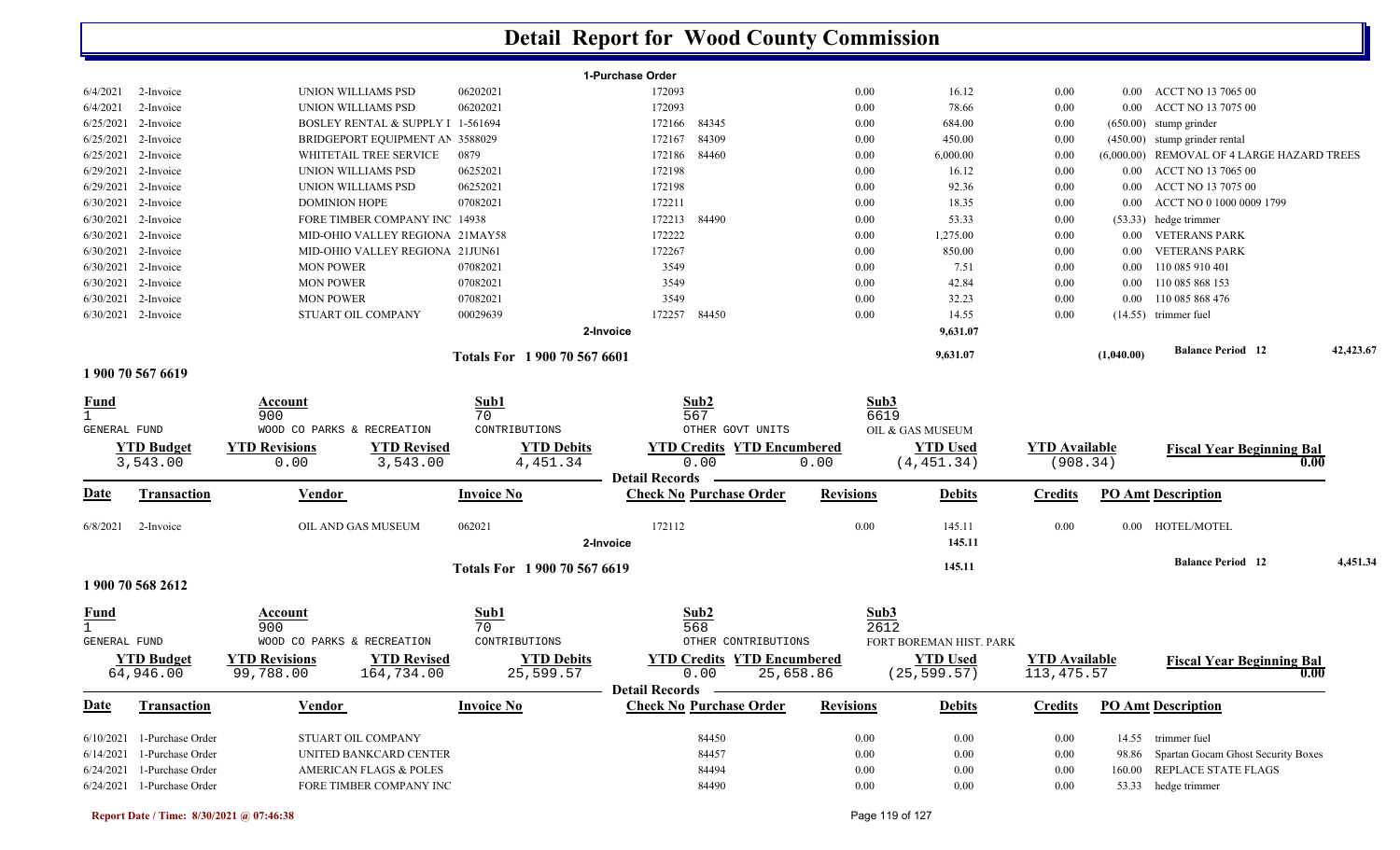|                              | 6/24/2021 1-Purchase Order | GENERAL SALES CO.                 |                                |                              |                       | 84489                             | 0.00             | $0.00\,$                 | 0.00                 |            | 465.20 paper goods                                        |           |
|------------------------------|----------------------------|-----------------------------------|--------------------------------|------------------------------|-----------------------|-----------------------------------|------------------|--------------------------|----------------------|------------|-----------------------------------------------------------|-----------|
| 6/28/2021                    | 1-Purchase Order           | <b>ELITE SIGNS</b>                |                                |                              |                       | 84512                             | 0.00             | $0.00\,$                 | 0.00                 |            | 187.20 SIGNS FOR FORT BOREMAN - FIREWORKS                 |           |
| 6/30/2021                    | 1-Purchase Order           |                                   | LOWE'S COMPANIES, INC.         |                              |                       | 84527                             | 0.00             | 0.00                     | 0.00                 | 60.00      | pole hole digger                                          |           |
| 6/30/2021                    | 1-Purchase Order           | <b>MYERS SEPTIC</b>               |                                |                              |                       | 84528                             | 0.00             | $0.00\,$                 | 0.00                 |            | 270.00 Fort Boreman Bathroom                              |           |
|                              |                            |                                   |                                |                              | 1-Purchase Order      |                                   |                  |                          |                      |            |                                                           |           |
| 6/4/2021                     | 2-Invoice                  | GENERAL SALES CO.                 |                                | 685694                       | 172081                | 84316                             | 0.00             | 54.60                    | 0.00                 |            | (53.84) nitrile gloves                                    |           |
| 6/4/2021                     | 2-Invoice                  | GENERAL SALES CO.                 |                                | 685695                       | 172081                | 84317                             | 0.00             | 389.50                   | 0.00                 |            | $(389.50)$ paper goods                                    |           |
| 6/7/2021                     | 2-Invoice                  | <b>MON POWER</b>                  |                                | 06152021                     | 3530                  |                                   | 0.00             | 61.59                    | 0.00                 |            | 0.00 110 084 956 652                                      |           |
| 6/8/2021                     | 2-Invoice                  |                                   | LOWE'S COMPANIES, INC.         | 912758                       | 172109                | 84366                             | 0.00             | 64.13                    | 0.00                 |            | (64.13) paint and Kilz to cover up graffitti Fort Boreman |           |
|                              | 6/15/2021 2-Invoice        |                                   | UNITED BANKCARD CENTER 2043    |                              | 172151                | 84326                             | 0.00             | 818.00                   | 0.00                 |            | (818.00) Spartan GoLive                                   |           |
|                              | $6/15/2021$ 2-Invoice      |                                   | UNITED BANKCARD CENTER 2043    |                              | 172151                | 84326                             | 0.00             | 149.98                   | 0.00                 |            | (149.98) Spartan Solar kit                                |           |
|                              | $6/15/2021$ 2-Invoice      |                                   | UNITED BANKCARD CENTER 2043    |                              | 172151                | 84326                             | 0.00             | 47.58                    | 0.00                 |            | (47.58) Shipping and Handling                             |           |
|                              | 6/30/2021 2-Invoice        |                                   | AMERICAN FLAGS & POLES         | 90730                        | 172207                | 84494                             | 0.00             | 160.00                   | 0.00                 |            | (160.00) REPLACE STATE FLAGS                              |           |
|                              | 6/30/2021 2-Invoice        | <b>ELITE SIGNS</b>                |                                | 17198                        | 172212                | 84512                             | 0.00             | 187.20                   | 0.00                 |            | (187.20) SIGNS FOR FORT BOREMAN - FIREWORKS               |           |
|                              | 6/30/2021 2-Invoice        |                                   | FORE TIMBER COMPANY INC 14938  |                              | 172213                | 84490                             | 0.00             | 53.33                    | 0.00                 |            | (53.33) hedge trimmer                                     |           |
|                              | 6/30/2021 2-Invoice        | GENERAL SALES CO.                 |                                | 686838                       | 172244                | 84489                             | 0.00             | 466.18                   | $0.00\,$             |            | $(465.20)$ paper goods                                    |           |
|                              | 6/30/2021 2-Invoice        | <b>MON POWER</b>                  |                                | 07152021                     | 3549                  |                                   | 0.00             | 56.44                    | 0.00                 |            | 0.00 110 084 956 652                                      |           |
| 6/30/2021                    | 2-Invoice                  | <b>MYERS SEPTIC</b>               |                                | 44998                        | 172250                | 84528                             | 0.00             | 270.00                   | 0.00                 |            | (270.00) Fort Boreman Bathroom                            |           |
|                              | 6/30/2021 2-Invoice        |                                   | STUART OIL COMPANY             | 00029639                     | 172257                | 84450                             | 0.00             | 14.55                    | 0.00                 |            | $(14.55)$ trimmer fuel                                    |           |
| 6/30/2021                    | 2-Invoice                  | <b>VERIZON WIRELESS</b>           |                                | 9882741885                   | 172272                |                                   | 0.00             | 78.73                    | 0.00                 |            | 0.00 SPARTAN                                              |           |
|                              | 6/30/2021 2-Invoice        | <b>VERIZON WIRELESS</b>           |                                | 9882741885                   | 172272                |                                   | 0.00             | 78.73                    | 0.00                 | $0.00\,$   | <b>SPARTAN</b>                                            |           |
|                              |                            |                                   |                                |                              | 2-Invoice             |                                   |                  | 2,950.54                 |                      |            |                                                           |           |
|                              |                            |                                   |                                |                              |                       |                                   |                  |                          |                      |            | <b>Balance Period 12</b>                                  | 25,599.57 |
|                              | 1 900 70 568 6623          |                                   |                                | Totals For 1 900 70 568 2612 |                       |                                   |                  | 2,950.54                 |                      | (1,364.17) |                                                           |           |
|                              |                            |                                   |                                |                              |                       |                                   |                  |                          |                      |            |                                                           |           |
| <u>Fund</u>                  |                            | Account                           |                                | Sub1                         |                       | Sub2                              | Sub3             |                          |                      |            |                                                           |           |
| $\mathbf{1}$<br>GENERAL FUND |                            | 900<br>WOOD CO PARKS & RECREATION |                                | 70<br>CONTRIBUTIONS          |                       | 568<br>OTHER CONTRIBUTIONS        | 6623             | PARKERSBURG 1/2 MARATHON |                      |            |                                                           |           |
|                              |                            |                                   |                                |                              |                       |                                   |                  |                          |                      |            |                                                           |           |
|                              | <b>YTD Budget</b>          | <b>YTD Revisions</b>              | <b>YTD Revised</b>             | <b>YTD Debits</b>            |                       | <b>YTD Credits YTD Encumbered</b> |                  | <b>YTD Used</b>          | <b>YTD</b> Available |            | <b>Fiscal Year Beginning Bal</b><br>0.00                  |           |
|                              | 1,181.00                   | 0.00                              | 1,181.00                       | 1,483.78                     | <b>Detail Records</b> | 0.00                              | 0.00             | (1, 483.78)              | (302.78)             |            |                                                           |           |
| <u>Date</u>                  | <b>Transaction</b>         | <b>Vendor</b>                     |                                | <b>Invoice No</b>            |                       | <b>Check No Purchase Order</b>    | <b>Revisions</b> | <b>Debits</b>            | <b>Credits</b>       |            | <b>PO Amt Description</b>                                 |           |
| 6/8/2021                     | 2-Invoice                  |                                   | PARKERSBURG NEWS & SEN' 062021 |                              | 172117                |                                   | 0.00             | 48.37                    | 0.00                 | $0.00\,$   | HOTEL/MOTEL                                               |           |
|                              |                            |                                   |                                |                              |                       |                                   |                  | 48.37                    |                      |            |                                                           |           |
|                              |                            |                                   |                                |                              | 2-Invoice             |                                   |                  |                          |                      |            |                                                           |           |
|                              |                            |                                   |                                | Totals For 1900 70 568 6623  |                       |                                   |                  | 48.37                    |                      |            | <b>Balance Period 12</b>                                  | 1,483.78  |
| 1 902 70 568                 |                            |                                   |                                |                              |                       |                                   |                  |                          |                      |            |                                                           |           |
| <b>Fund</b>                  |                            | Account                           |                                | Sub1                         |                       | Sub2                              | Sub3             |                          |                      |            |                                                           |           |
|                              |                            | 902                               |                                | 70                           |                       | 568                               |                  |                          |                      |            |                                                           |           |
| GENERAL FUND                 |                            | 4-H CAMP                          |                                | CONTRIBUTIONS                |                       | OTHER CONTRIBUTIONS               |                  |                          |                      |            |                                                           |           |
|                              | <b>YTD Budget</b>          | <b>YTD Revisions</b>              | <b>YTD Revised</b>             | <b>YTD Debits</b>            |                       | <b>YTD Credits YTD Encumbered</b> |                  | <b>YTD Used</b>          | <b>YTD Available</b> |            | <b>Fiscal Year Beginning Bal</b>                          |           |
|                              | 20,000.00                  | 0.00                              | 20,000.00                      | 20,000.00                    |                       | 0.00                              | 0.00             | (20,000.00)              |                      | 0.00       | 0.00                                                      |           |
|                              |                            |                                   |                                |                              | <b>Detail Records</b> |                                   |                  |                          |                      |            |                                                           |           |
| Date                         | Transaction                | <b>Vendor</b>                     |                                | <b>Invoice No</b>            |                       | <b>Check No Purchase Order</b>    | <b>Revisions</b> | <b>Debits</b>            | <b>Credits</b>       |            | <b>PO Amt Description</b>                                 |           |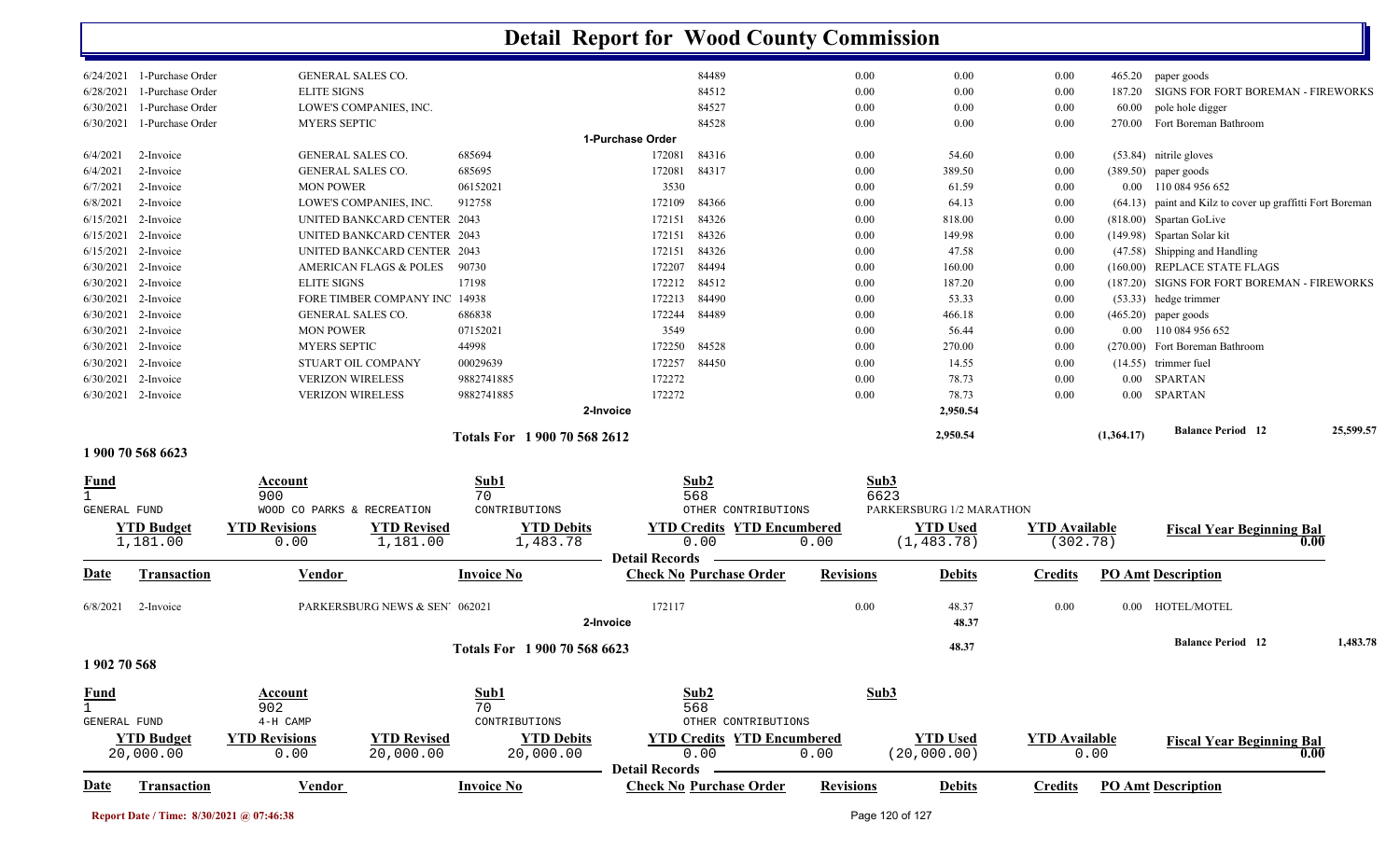|                             |                               |                                  |                                                                 | <b>Detail Report for Wood County Commission</b>         |                  |                                |                                  |          |                                  |           |
|-----------------------------|-------------------------------|----------------------------------|-----------------------------------------------------------------|---------------------------------------------------------|------------------|--------------------------------|----------------------------------|----------|----------------------------------|-----------|
|                             |                               |                                  |                                                                 |                                                         |                  |                                |                                  |          |                                  |           |
| 6/4/2021                    | 2-Invoice                     | <b>DOMINION HOPE</b>             | 06082021A                                                       | 172079                                                  | 0.00             | 386.78                         | 0.00                             | 0.00     | ACCT NO 1 5000 0007 7881         |           |
| 6/4/2021                    | 2-Invoice                     | <b>SAM'S CLUB</b>                | 06142021                                                        | 172089                                                  | 0.00             | 492.73                         | 0.00                             | 0.00     | ACCT NO 6046 0020 3931 8075      |           |
| 6/4/2021                    | 2-Invoice                     | TAYLOR'S DISPOSAL INC            | 210501908                                                       | 172091                                                  | 0.00             | 197.26                         | 0.00                             | $0.00\,$ | ACCT NO 1908                     |           |
| 6/8/2021                    | 2-Invoice                     | HARDMAN'S OF SPENCER             | 32386                                                           | 172106                                                  | 0.00             | 84.54                          | 0.00                             | $0.00\,$ | <b>ACCT NO 70500</b>             |           |
| 6/8/2021                    | 2-Invoice                     | HARDMAN'S OF SPENCER             | 32415                                                           | 172106                                                  | 0.00             | 16.07                          | 0.00                             | $0.00\,$ | <b>ACCT NO 70500</b>             |           |
| 6/8/2021                    | 2-Invoice                     |                                  | MINERAL WELLS PUBLIC SEI 06152021                               | 172111                                                  | 0.00             | 127.30                         | 0.00                             | 0.00     | ACCT NO 4-06000-00               |           |
| 6/15/2021                   | 2-Invoice                     | <b>MON POWER</b>                 | 06242021                                                        | 3537                                                    | 0.00             | 916.92                         | 0.00                             | 0.00     | 110 086 591 333                  |           |
| 6/15/2021                   | 2-Invoice                     | <b>MON POWER</b>                 | 06282021                                                        | 3537                                                    | 0.00             | 5.00                           | 0.00                             | $0.00\,$ | 110 083 131 307                  |           |
| 6/15/2021                   | 2-Invoice                     | <b>MON POWER</b>                 | 06282021                                                        | 3537                                                    | 0.00             | 10.00                          | 0.00                             | $0.00\,$ | 110 145 435 522                  |           |
| 6/15/2021                   | 2-Invoice                     | <b>MON POWER</b>                 | 06282021                                                        | 3537                                                    | 0.00             | 9.78                           | 0.00                             | 0.00     | 110 148 602 631                  |           |
|                             | 6/22/2021 2-Invoice           |                                  | BFS PETROLEUM PRODUCTS 102689330                                | 172156                                                  | 0.00             | 78.09                          | 0.00                             | $0.00\,$ | <b>DIESEL FUEL</b>               |           |
|                             |                               |                                  |                                                                 | 2-Invoice                                               |                  | 2,324.47                       |                                  |          |                                  |           |
|                             |                               |                                  | Totals For 1902 70 568                                          |                                                         |                  | 2,324.47                       |                                  |          | <b>Balance Period 12</b>         | 20,000.00 |
| 1903 70 568                 |                               |                                  |                                                                 |                                                         |                  |                                |                                  |          |                                  |           |
| <u>Fund</u><br>$\mathbf{1}$ |                               | Account<br>903                   | Sub1<br>70                                                      | Sub2<br>568                                             | Sub3             |                                |                                  |          |                                  |           |
| GENERAL FUND                |                               | FINE ARTS COUNCIL                | CONTRIBUTIONS                                                   | OTHER CONTRIBUTIONS                                     |                  |                                |                                  |          |                                  |           |
|                             | <b>YTD Budget</b><br>4,723.00 | <b>YTD Revisions</b><br>3,860.00 | <b>YTD Revised</b><br><b>YTD Debits</b><br>8,583.00<br>5,935.12 | <b>YTD Credits YTD Encumbered</b><br>0.00               | 0.00             | <b>YTD Used</b><br>(5, 935.12) | <b>YTD Available</b><br>2,647.88 |          | <b>Fiscal Year Beginning Bal</b> | 0.00      |
| <u>Date</u>                 | <b>Transaction</b>            | <b>Vendor</b>                    | <b>Invoice No</b>                                               | <b>Detail Records</b><br><b>Check No Purchase Order</b> | <b>Revisions</b> | <b>Debits</b>                  | <b>Credits</b>                   |          | <b>PO Amt Description</b>        |           |
| 6/8/2021                    | 2-Invoice                     | <b>ARTSBRIDGE</b>                | 062021                                                          | 172100                                                  | 0.00             | 193.48                         | 0.00                             |          | 0.00 HOTEL/MOTEL                 |           |
|                             |                               |                                  |                                                                 | 2-Invoice                                               |                  | 193.48                         |                                  |          |                                  |           |
|                             | 6/27/2021 6-Revision          |                                  | 21GC#3                                                          |                                                         | 720.00           | 0.00                           | 0.00                             | $0.00\,$ | Donation                         |           |
|                             | 6/27/2021 6-Revision          |                                  | 21GCH3A                                                         |                                                         | 3,140.00         | 0.00                           | 0.00                             | $0.00\,$ | <b>Addtional Revenue</b>         |           |
|                             |                               |                                  |                                                                 | 6-Revision                                              |                  |                                |                                  |          |                                  |           |
|                             |                               |                                  | <b>Totals For 1903 70 568</b>                                   |                                                         | 3,860.00         | 193.48                         |                                  |          | <b>Balance Period</b> 12         | 5,935.12  |
|                             | 1 903 70 568 2613             |                                  |                                                                 |                                                         |                  |                                |                                  |          |                                  |           |
| <u>Fund</u>                 |                               | <b>Account</b>                   | Sub1                                                            | Sub2                                                    | Sub3             |                                |                                  |          |                                  |           |
|                             |                               | 903                              | 70                                                              | 568                                                     | 2613             |                                |                                  |          |                                  |           |
| <b>GENERAL FUND</b>         |                               | FINE ARTS COUNCIL                | CONTRIBUTIONS                                                   | OTHER CONTRIBUTIONS                                     |                  | PARKERSBURG ART CENTER         |                                  |          |                                  |           |
|                             | <b>YTD Budget</b><br>3,543.00 | <b>YTD Revisions</b><br>909.00   | <b>YTD Revised</b><br><b>YTD Debits</b><br>4,452.00<br>4,451.34 | <b>YTD Credits YTD Encumbered</b><br>0.00               | 0.00             | <b>YTD Used</b><br>(4, 451.34) | <b>YTD</b> Available             | 0.66     | <b>Fiscal Year Beginning Bal</b> | 0.00      |
|                             |                               |                                  |                                                                 | <b>Detail Records</b>                                   |                  |                                |                                  |          |                                  |           |
| <u>Date</u>                 | Transaction                   | Vendor                           | <b>Invoice No</b>                                               | <b>Check No Purchase Order</b>                          | <b>Revisions</b> | <b>Debits</b>                  | <b>Credits</b>                   |          | <b>PO Amt Description</b>        |           |
| 6/8/2021                    | 2-Invoice                     |                                  | PARKERSBURG ART CENTER 062021                                   | 172113                                                  | 0.00             | 145.11                         | $0.00\,$                         |          | 0.00 HOTEL/MOTEL                 |           |
|                             |                               |                                  |                                                                 | 2-Invoice                                               |                  | 145.11                         |                                  |          |                                  |           |
|                             | 6/27/2021 6-Revision          |                                  | 21GC#3B                                                         |                                                         | 909.00           | $0.00\,$                       | $0.00\,$                         |          | 0.00 Addtional Allocation        |           |
|                             |                               |                                  |                                                                 | 6-Revision                                              |                  |                                |                                  |          |                                  |           |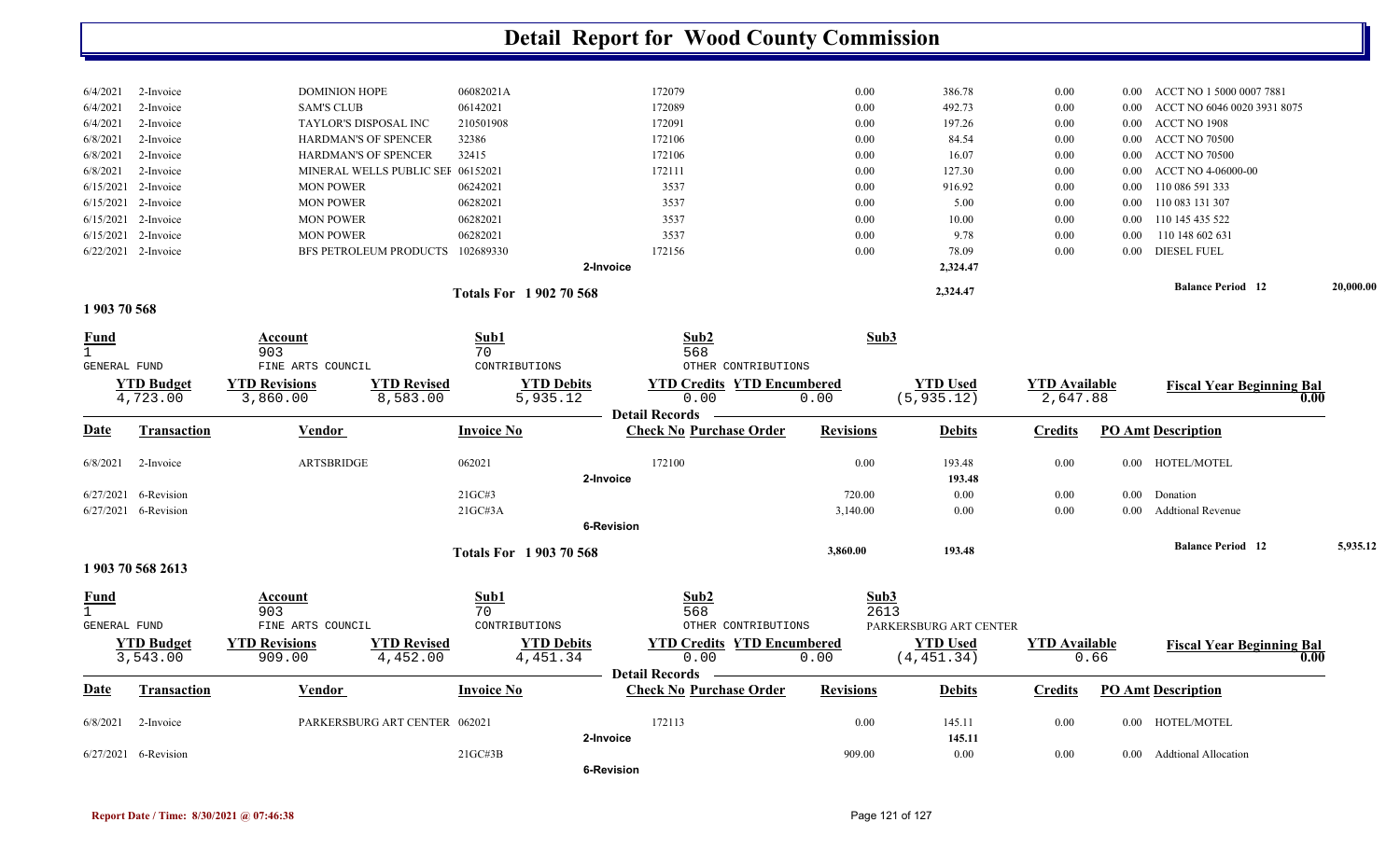|                  |                                              |                                                              |                                |                                                      |                   | <b>Detail Report for Wood County Commission</b>                         |                  |                                                        |                               |          |                                          |          |
|------------------|----------------------------------------------|--------------------------------------------------------------|--------------------------------|------------------------------------------------------|-------------------|-------------------------------------------------------------------------|------------------|--------------------------------------------------------|-------------------------------|----------|------------------------------------------|----------|
|                  | 1 903 70 568 2614                            |                                                              |                                | Totals For 1 903 70 568 2613                         |                   |                                                                         | 909.00           | 145.11                                                 |                               |          | <b>Balance Period</b> 12                 | 4,451.34 |
| <u>Fund</u>      |                                              | Account                                                      |                                | Sub1                                                 |                   | Sub2                                                                    | Sub3             |                                                        |                               |          |                                          |          |
| GENERAL FUND     |                                              | 903<br>FINE ARTS COUNCIL                                     |                                | 70<br>CONTRIBUTIONS                                  |                   | 568<br>OTHER CONTRIBUTIONS                                              | 2614             | <b>ACTORS GUILD</b>                                    |                               |          |                                          |          |
|                  | <b>YTD Budget</b>                            | <b>YTD Revisions</b>                                         | <b>YTD Revised</b>             | <b>YTD Debits</b>                                    |                   | <b>YTD Credits YTD Encumbered</b>                                       |                  | <b>YTD Used</b>                                        | <b>YTD</b> Available          |          | <b>Fiscal Year Beginning Bal</b>         |          |
|                  | 2,362.00                                     | 0.00                                                         | 2,362.00                       | 2,967.56                                             |                   | 0.00                                                                    | 0.00             | (2, 967.56)                                            | (605.56)                      |          | 0.00                                     |          |
| <b>Date</b>      | Transaction                                  | Vendor                                                       |                                | <b>Invoice No</b>                                    |                   | <b>Detail Records</b><br><b>Check No Purchase Order</b>                 | <b>Revisions</b> | <b>Debits</b>                                          | <b>Credits</b>                |          | <b>PO Amt Description</b>                |          |
| 6/8/2021         | 2-Invoice                                    | THE ACTORS GUILD OF PARK 062021                              |                                |                                                      | 2-Invoice         | 172098                                                                  | 0.00             | 96.74<br>96.74                                         | 0.00                          |          | 0.00 HOTEL/MOTEL                         |          |
|                  | 1 903 70 568 6624                            |                                                              |                                | Totals For 1 903 70 568 2614                         |                   |                                                                         |                  | 96.74                                                  |                               |          | <b>Balance Period 12</b>                 | 2,967.56 |
| $\frac{Fund}{1}$ |                                              | <b>Account</b>                                               |                                | Sub1                                                 |                   | Sub2                                                                    | Sub3             |                                                        |                               |          |                                          |          |
| GENERAL FUND     | <b>YTD Budget</b><br>6,848.00                | 903<br>FINE ARTS COUNCIL<br><b>YTD Revisions</b><br>1,179.00 | <b>YTD Revised</b><br>8,027.00 | 70<br>CONTRIBUTIONS<br><b>YTD Debits</b><br>7,975.90 |                   | 568<br>OTHER CONTRIBUTIONS<br><b>YTD Credits YTD Encumbered</b><br>0.00 | 6624<br>0.00     | <b>SMOOT THEATER</b><br><b>YTD Used</b><br>(7, 975.90) | <b>YTD Available</b><br>51.10 |          | <b>Fiscal Year Beginning Bal</b><br>0.00 |          |
| <b>Date</b>      | Transaction                                  | Vendor                                                       |                                | <b>Invoice No</b>                                    |                   | <b>Detail Records</b><br><b>Check No Purchase Order</b>                 | <b>Revisions</b> | <b>Debits</b>                                          | <b>Credits</b>                |          | <b>PO Amt Description</b>                |          |
| 6/8/2021         | 2-Invoice                                    | <b>SMOOT THEATER</b>                                         |                                | 062021                                               |                   | 172123                                                                  | 0.00             | 280.54                                                 | 0.00                          | $0.00\,$ | HOTEL/MOTEL                              |          |
|                  |                                              |                                                              |                                |                                                      | 2-Invoice         |                                                                         |                  | 280.54                                                 |                               |          |                                          |          |
|                  | 6/27/2021 6-Revision                         |                                                              |                                | $21G$ C#3B                                           |                   |                                                                         | 1,179.00         | 0.00                                                   | 0.00                          | 0.00     | <b>Addtional Allocation</b>              |          |
|                  |                                              |                                                              |                                |                                                      | <b>6-Revision</b> |                                                                         |                  |                                                        |                               |          |                                          |          |
|                  | 1 904 70 568 2615                            |                                                              |                                | Totals For 1 903 70 568 6624                         |                   |                                                                         | 1,179.00         | 280.54                                                 |                               |          | <b>Balance Period 12</b>                 | 7,975.90 |
| $\frac{Fund}{1}$ |                                              | Account                                                      |                                | Sub1                                                 |                   | Sub2                                                                    | Sub3             |                                                        |                               |          |                                          |          |
| GENERAL FUND     |                                              | 904<br>MUSEUM COMMISSION                                     |                                | 70<br>CONTRIBUTIONS                                  |                   | 568<br>OTHER CONTRIBUTIONS                                              | 2615             | VETERAN'S MUSEUM                                       |                               |          |                                          |          |
|                  | <b>YTD Budget</b>                            | <b>YTD Revisions</b>                                         | <b>YTD Revised</b>             | <b>YTD Debits</b>                                    |                   | <b>YTD Credits YTD Encumbered</b>                                       |                  | <b>YTD Used</b>                                        | <b>YTD</b> Available          |          | <b>Fiscal Year Beginning Bal</b>         |          |
|                  | 2,598.00                                     | 1,079.00                                                     | 3,677.00                       | 3,264.32                                             |                   | 0.00                                                                    | 0.00             | (3, 264.32)                                            | 412.68                        |          | 0.00                                     |          |
| <b>Date</b>      | Transaction                                  | <b>Vendor</b>                                                |                                | <b>Invoice No</b>                                    |                   | Detail Records -<br><b>Check No Purchase Order</b>                      | <b>Revisions</b> | <b>Debits</b>                                          | <b>Credits</b>                |          | <b>PO Amt Description</b>                |          |
|                  | $6/8/2021$ 2-Invoice                         | VETERANS MUSEUM OF MID 062021                                |                                |                                                      |                   | 172126                                                                  | 0.00             | 106.41                                                 | $0.00\,$                      |          | 0.00 HOTEL/MOTEL                         |          |
|                  |                                              |                                                              |                                |                                                      | 2-Invoice         |                                                                         |                  | 106.41                                                 |                               |          |                                          |          |
|                  | 6/27/2021 6-Revision<br>6/27/2021 6-Revision |                                                              |                                | 21GC#3<br>$21G$ C#3A                                 |                   |                                                                         | 115.00           | 0.00                                                   | $0.00\,$                      |          | 0.00 Donation<br>0.00 Addtional Revenue  |          |
|                  | 6/27/2021 6-Revision                         |                                                              |                                | $21$ GC#3B                                           |                   |                                                                         | 560.00<br>404.00 | 0.00<br>$0.00\,$                                       | 0.00<br>0.00                  |          | 0.00 Addtional Allocation                |          |
|                  |                                              |                                                              |                                |                                                      | <b>6-Revision</b> |                                                                         |                  |                                                        |                               |          |                                          |          |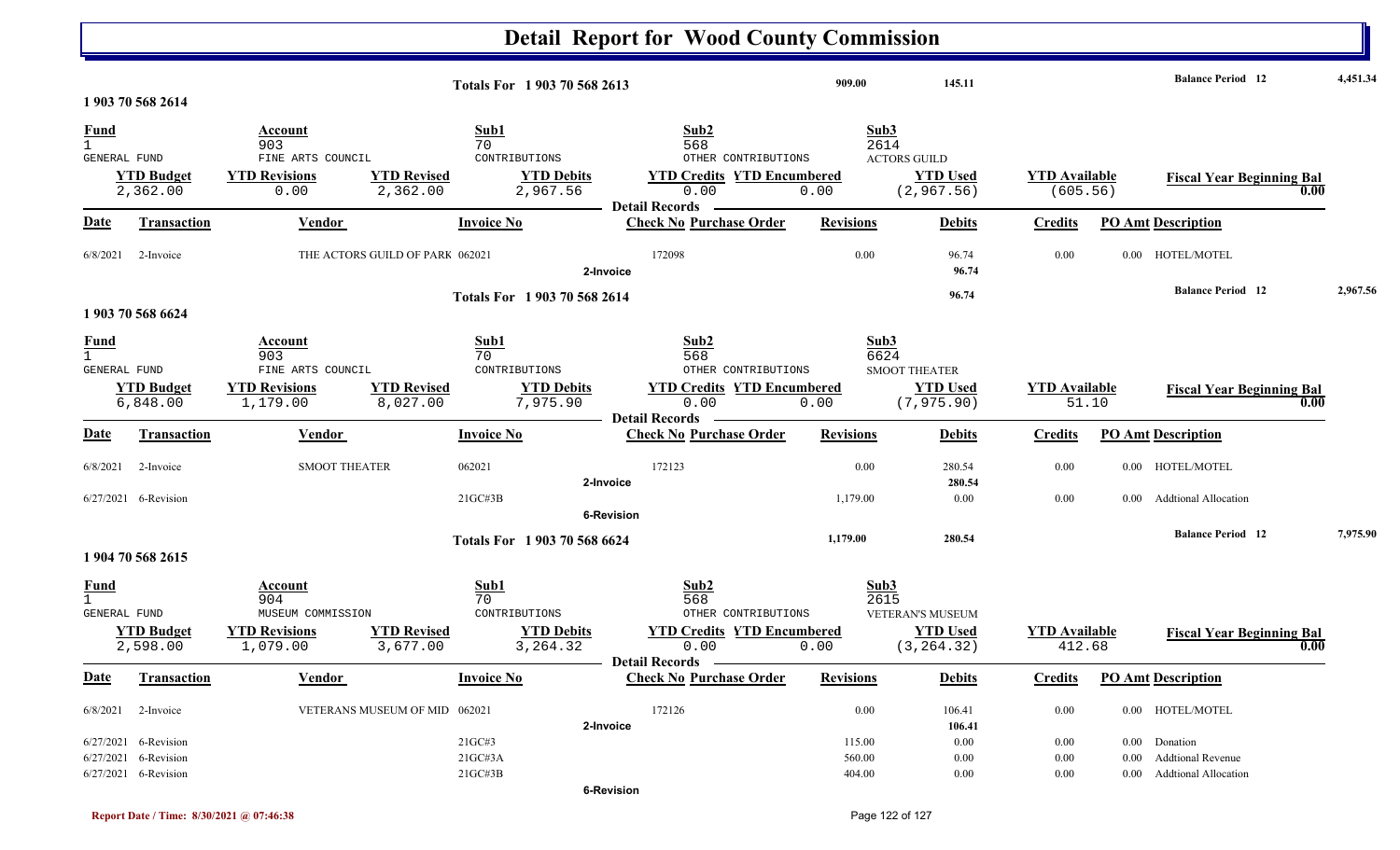|                                                    |                                |                                                                  |                                                                        | <b>Detail Report for Wood County Commission</b>                      |                          |                                     |                                  |          |                                          |           |
|----------------------------------------------------|--------------------------------|------------------------------------------------------------------|------------------------------------------------------------------------|----------------------------------------------------------------------|--------------------------|-------------------------------------|----------------------------------|----------|------------------------------------------|-----------|
| 1 905 55 341                                       |                                |                                                                  | Totals For 1 904 70 568 2615                                           |                                                                      | 1,079.00                 | 106.41                              |                                  |          | <b>Balance Period</b> 12                 | 3,264.32  |
| <u>Fund</u><br>$\mathbf{1}$<br>GENERAL FUND        |                                | <b>Account</b><br>905<br>PARKERSBURG HOMECOMING                  | Sub1<br>55<br>COMMODITIES                                              | Sub2<br>341<br>SUPPLIES/MATERIALS                                    | Sub3                     |                                     |                                  |          |                                          |           |
|                                                    | <b>YTD Budget</b><br>0.00      | <b>YTD Revisions</b><br>4,278.00                                 | <b>YTD Revised</b><br><b>YTD Debits</b><br>4,278.00<br>0.00            | <b>YTD Credits YTD Encumbered</b><br>0.00<br><b>Detail Records</b>   | 0.00                     | <b>YTD Used</b><br>0.00             | <b>YTD Available</b><br>4,278.00 |          | <b>Fiscal Year Beginning Bal</b><br>0.00 |           |
| <u>Date</u>                                        | <b>Transaction</b>             | Vendor                                                           | <b>Invoice No</b>                                                      | <b>Check No Purchase Order</b>                                       | <b>Revisions</b>         | <b>Debits</b>                       | <b>Credits</b>                   |          | <b>PO Amt Description</b>                |           |
|                                                    | 6/27/2021 6-Revision           |                                                                  | 21GC#3                                                                 | <b>6-Revision</b>                                                    | 4,278.00                 | 0.00                                | 0.00                             | $0.00\,$ | Donation                                 |           |
| 1 905 70 567                                       |                                |                                                                  | Totals For 1905 55 341                                                 |                                                                      | 4,278.00                 |                                     |                                  |          | <b>Balance Period</b> 12                 | 0.00      |
| <u>Fund</u><br>$\mathbf{1}$<br><b>GENERAL FUND</b> | <b>YTD Budget</b>              | Account<br>905<br>PARKERSBURG HOMECOMING<br><b>YTD Revisions</b> | Sub1<br>70<br>CONTRIBUTIONS<br><b>YTD Revised</b><br><b>YTD Debits</b> | Sub2<br>567<br>OTHER GOVT UNITS<br><b>YTD Credits YTD Encumbered</b> | Sub3                     | <b>YTD Used</b>                     | <b>YTD</b> Available             |          | <b>Fiscal Year Beginning Bal</b>         |           |
| <u>Date</u>                                        | 5,904.00<br><b>Transaction</b> | 0.00<br><b>Vendor</b>                                            | 5,904.00<br>7,420.02<br><b>Invoice No</b>                              | 0.00<br><b>Detail Records</b><br><b>Check No Purchase Order</b>      | 0.00<br><b>Revisions</b> | (7, 420.02)<br><b>Debits</b>        | (1, 516.02)<br><b>Credits</b>    |          | 0.00<br><b>PO Amt Description</b>        |           |
| 6/8/2021                                           | 2-Invoice                      | PARKERSBURG HOMECOMIN 062021                                     |                                                                        | 172114<br>2-Invoice                                                  | 0.00                     | 241.85<br>241.85                    | 0.00                             | 0.00     | HOTEL/MOTEL                              |           |
|                                                    | 1 905 70 568 547               |                                                                  | <b>Totals For 1905 70 567</b>                                          |                                                                      |                          | 241.85                              |                                  |          | <b>Balance Period</b> 12                 | 7,420.02  |
| <b>Fund</b><br>$\mathbf{1}$<br>GENERAL FUND        |                                | Account<br>905<br>PARKERSBURG HOMECOMING                         | Sub1<br>70<br>CONTRIBUTIONS                                            | Sub2<br>568<br>OTHER CONTRIBUTIONS                                   | Sub3<br>547              | <b>INTERSTATE FAIR &amp; EXPOSI</b> |                                  |          |                                          |           |
|                                                    | <b>YTD Budget</b><br>8,880.00  | <b>YTD Revisions</b><br>2,278.00                                 | <b>YTD Revised</b><br><b>YTD Debits</b><br>11,158.00<br>11,157.81      | <b>YTD Credits YTD Encumbered</b><br>0.00<br><b>Detail Records</b>   | 0.00                     | <b>YTD Used</b><br>(11, 157.81)     | <b>YTD Available</b>             | 0.19     | <b>Fiscal Year Beginning Bal</b><br>0.00 |           |
| Date                                               | <b>Transaction</b>             | <u>Vendor</u>                                                    | <b>Invoice No</b>                                                      | <b>Check No Purchase Order</b>                                       | <b>Revisions</b>         | <b>Debits</b>                       | <b>Credits</b>                   |          | <b>PO Amt Description</b>                |           |
|                                                    | 6/8/2021 2-Invoice             | WV INTERSTATE FAIR & EXP 062021                                  |                                                                        | 172129                                                               | 0.00                     | 362.77                              | $0.00\,$                         |          | 0.00 HOTEL/MOTEL                         |           |
|                                                    | $6/30/2021$ 6-Revision         |                                                                  | $21G$ C#3C                                                             | 2-Invoice<br>6-Revision                                              | 2,278.00                 | 362.77<br>0.00                      | $0.00\,$                         |          | 0.00 Additional Allocation               |           |
|                                                    | 1.0055050000                   |                                                                  | Totals For 1905 70 568 547                                             |                                                                      | 2,278.00                 | 362.77                              |                                  |          | <b>Balance Period</b> 12                 | 11,157.81 |

**1 905 70 568 6618**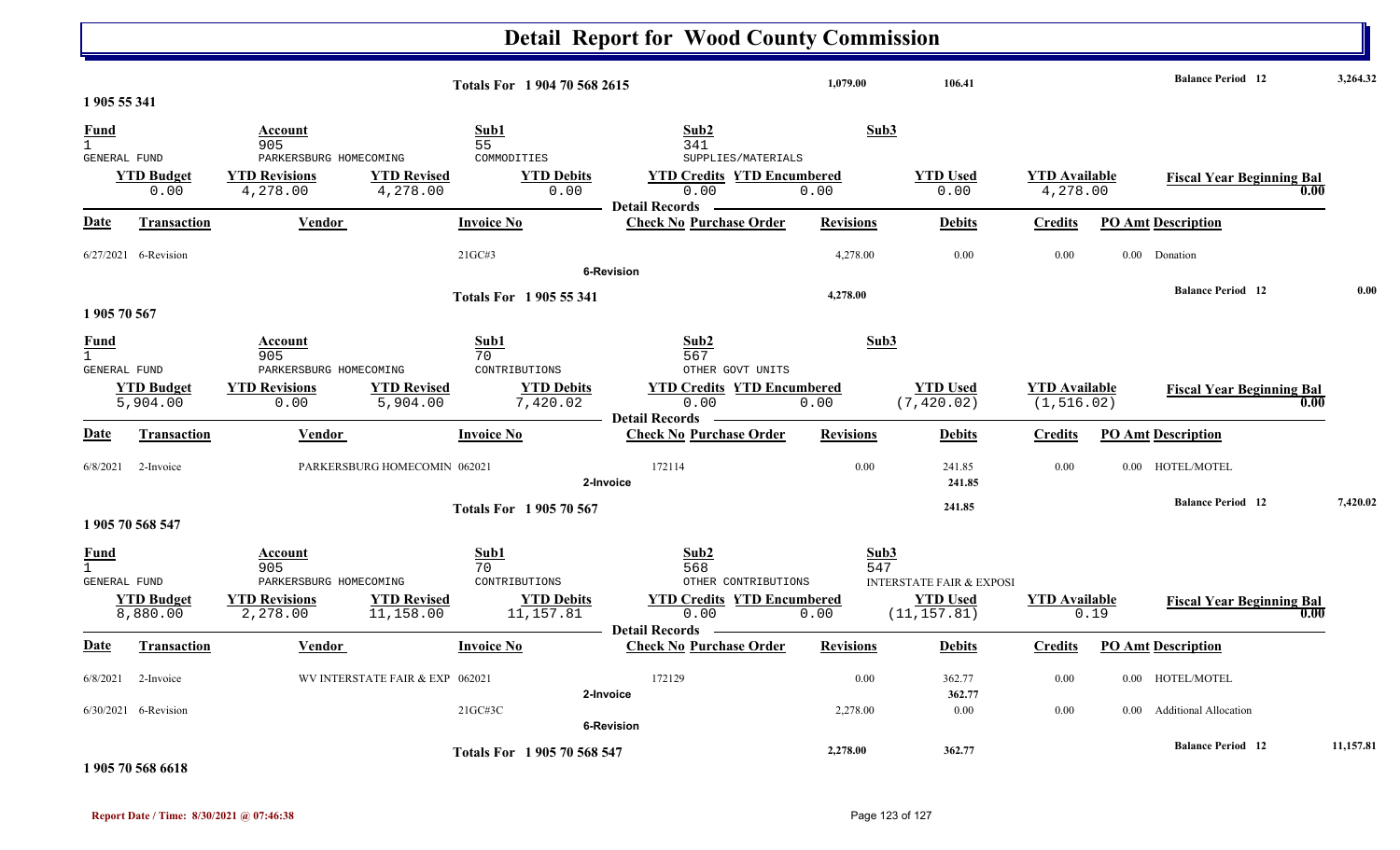| Fund<br>$\mathbf{1}$ |                                               | Account<br>905                                           |                                | Sub1<br>70                                     | Sub2<br>568                                                                          | Sub3<br>6618     |                                                                |                                  |                           |                                          |          |
|----------------------|-----------------------------------------------|----------------------------------------------------------|--------------------------------|------------------------------------------------|--------------------------------------------------------------------------------------|------------------|----------------------------------------------------------------|----------------------------------|---------------------------|------------------------------------------|----------|
|                      | GENERAL FUND<br><b>YTD Budget</b><br>1,771.00 | PARKERSBURG HOMECOMING<br><b>YTD Revisions</b><br>330.00 | <b>YTD Revised</b><br>2,101.00 | CONTRIBUTIONS<br><b>YTD Debits</b><br>2,255.13 | OTHER CONTRIBUTIONS<br><b>YTD Credits YTD Encumbered</b><br>0.00<br>- Detail Records | 0.00             | <b>BELLEVILLE HOMECOMING</b><br><b>YTD Used</b><br>(2, 255.13) | <b>YTD Available</b><br>(154.13) |                           | <b>Fiscal Year Beginning Bal</b><br>0.00 |          |
| <b>Date</b>          | <b>Transaction</b>                            | <b>Vendor</b>                                            |                                | <b>Invoice No</b>                              | <b>Check No Purchase Order</b>                                                       | <b>Revisions</b> | <b>Debits</b>                                                  | <b>Credits</b>                   | <b>PO Amt Description</b> |                                          |          |
| 6/8/2021             | 2-Invoice                                     |                                                          | BELLEVILLE HOMECOMING          | 062021                                         | 172102<br>2-Invoice                                                                  | 0.00             | 72.55<br>72.55                                                 | 0.00                             |                           | 0.00 HOTEL/MOTEL                         |          |
|                      | 6/30/2021 6-Revision                          |                                                          |                                | $21G$ C#3C                                     | <b>6-Revision</b>                                                                    | 330.00           | $0.00\,$                                                       | 0.00                             | $0.00\,$                  | <b>Additional Allocation</b>             |          |
|                      |                                               |                                                          |                                | Totals For 1 905 70 568 6618                   |                                                                                      | 330.00           | 72.55                                                          |                                  |                           | <b>Balance Period 12</b>                 | 2,255.13 |
| 1 909 70 568         |                                               |                                                          |                                |                                                |                                                                                      |                  |                                                                |                                  |                           |                                          |          |
| Fund<br>$\mathbf{1}$ | GENERAL FUND                                  | Account<br>909<br>HISTORICAL COMMISSION                  |                                | Sub1<br>70<br>CONTRIBUTIONS                    | Sub2<br>568<br>OTHER CONTRIBUTIONS                                                   | Sub3             |                                                                |                                  |                           |                                          |          |
|                      | <b>YTD Budget</b><br>2,500.00                 | <b>YTD Revisions</b><br>750.00                           | <b>YTD Revised</b><br>3,250.00 | <b>YTD Debits</b><br>0.00                      | <b>YTD Credits YTD Encumbered</b><br>0.00                                            | 0.00             | <b>YTD Used</b><br>0.00                                        | <b>YTD Available</b><br>3,250.00 |                           | <b>Fiscal Year Beginning Bal</b><br>0.00 |          |
| Date                 | <b>Transaction</b>                            | Vendor                                                   |                                | <b>Invoice No</b>                              | <b>Detail Records</b><br><b>Check No Purchase Order</b>                              | <b>Revisions</b> | <b>Debits</b>                                                  | <b>Credits</b>                   | <b>PO Amt Description</b> |                                          |          |
|                      | 6/27/2021 6-Revision                          |                                                          |                                | 21GC#3                                         | <b>6-Revision</b>                                                                    | 750.00           | $0.00\,$                                                       | 0.00                             | 0.00 Donation             |                                          |          |
|                      | 1 909 70 568 2610                             |                                                          |                                | <b>Totals For 1909 70 568</b>                  |                                                                                      | 750.00           |                                                                |                                  |                           | <b>Balance Period 12</b>                 | 0.00     |
| Fund<br>$\mathbf{1}$ |                                               | Account<br>909                                           |                                | Sub1<br>70                                     | Sub2<br>568                                                                          | Sub3<br>2610     |                                                                |                                  |                           |                                          |          |
|                      | GENERAL FUND<br><b>YTD Budget</b><br>1,181.00 | HISTORICAL COMMISSION<br><b>YTD Revisions</b><br>0.00    | <b>YTD Revised</b><br>1,181.00 | CONTRIBUTIONS<br><b>YTD Debits</b><br>1,483.78 | OTHER CONTRIBUTIONS<br><b>YTD Credits YTD Encumbered</b><br>0.00                     | 0.00             | BLENN. HISTORICAL FOUNDATIO<br><b>YTD Used</b><br>(1, 483.78)  | <b>YTD Available</b><br>(302.78) |                           | <b>Fiscal Year Beginning Bal</b><br>0.00 |          |
| Date                 | <b>Transaction</b>                            | Vendor                                                   |                                | <b>Invoice No</b>                              | <b>Detail Records</b><br><b>Check No Purchase Order</b>                              | <b>Revisions</b> | <b>Debits</b>                                                  | <b>Credits</b>                   | <b>PO Amt Description</b> |                                          |          |
| 6/8/2021             | 2-Invoice                                     |                                                          | BLENNERHASSETT HISTORIC 062021 |                                                | 172103<br>2-Invoice                                                                  | 0.00             | 48.37<br>48.37                                                 | 0.00                             |                           | 0.00 HOTEL/MOTEL                         |          |
|                      | $1.000$ =0.500 $211$                          |                                                          |                                | Totals For 1 909 70 568 2610                   |                                                                                      |                  | 48.37                                                          |                                  |                           | <b>Balance Period 12</b>                 | 1,483.78 |

**1 909 70 568 2611**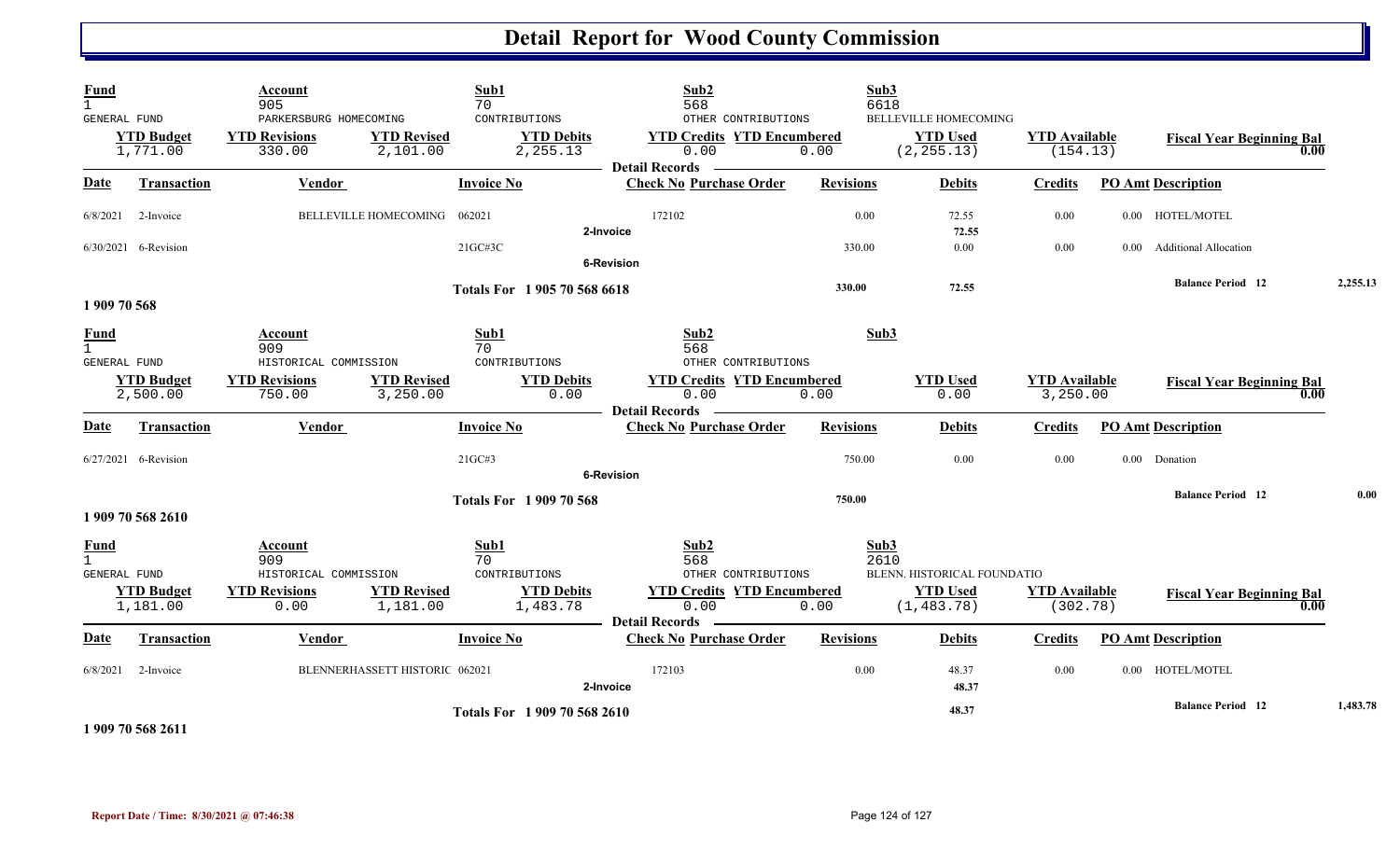| <b>Fund</b><br>$\mathbf{1}$<br><b>GENERAL FUND</b> |                                    | Account<br>909<br>HISTORICAL COMMISSION                                 | Sub1<br>70                                   | CONTRIBUTIONS                                  | Sub2<br>568<br>OTHER CONTRIBUTIONS                                              | Sub3<br>2611           | JULIA-ANN SQUARE HIST. ASSOC                                   |                                     |              |                                                             |      |            |
|----------------------------------------------------|------------------------------------|-------------------------------------------------------------------------|----------------------------------------------|------------------------------------------------|---------------------------------------------------------------------------------|------------------------|----------------------------------------------------------------|-------------------------------------|--------------|-------------------------------------------------------------|------|------------|
|                                                    | <b>YTD Budget</b><br>2,361.00      | <b>YTD Revisions</b><br>735.00                                          | <b>YTD Revised</b><br>3,096.00               | <b>YTD Debits</b><br>2,967.56                  | <b>YTD Credits YTD Encumbered</b><br>0.00<br><b>Detail Records</b>              | 0.00                   | <b>YTD Used</b><br>(2, 967.56)                                 | <b>YTD</b> Available<br>128.44      |              | <b>Fiscal Year Beginning Bal</b>                            | 0.00 |            |
| Date                                               | <b>Transaction</b>                 | <b>Vendor</b>                                                           | <b>Invoice No</b>                            |                                                | <b>Check No Purchase Order</b>                                                  | <b>Revisions</b>       | <b>Debits</b>                                                  | <b>Credits</b>                      |              | <b>PO Amt Description</b>                                   |      |            |
| 6/8/2021                                           | 2-Invoice                          |                                                                         | JULIA-ANN SQUARE HISTORI 062021              |                                                | 172107<br>2-Invoice                                                             | 0.00                   | 96.74<br>96.74                                                 | 0.00                                |              | 0.00 HOTEL/MOTEL                                            |      |            |
|                                                    | 6/30/2021 6-Revision               |                                                                         | 21GC#3C                                      |                                                | 6-Revision                                                                      | 735.00                 | 0.00                                                           | 0.00                                | $0.00\,$     | <b>Additional Allocation</b>                                |      |            |
|                                                    | 1 909 70 568 2616                  |                                                                         |                                              | Totals For 1 909 70 568 2611                   |                                                                                 | 735.00                 | 96.74                                                          |                                     |              | <b>Balance Period 12</b>                                    |      | 2,967.56   |
| Fund<br>$\mathbf{1}$<br><b>GENERAL FUND</b>        | <b>YTD Budget</b><br>1,181.00      | Account<br>909<br>HISTORICAL COMMISSION<br><b>YTD Revisions</b><br>0.00 | Sub1<br>70<br><b>YTD Revised</b><br>1,181.00 | CONTRIBUTIONS<br><b>YTD Debits</b><br>1,483.78 | Sub2<br>568<br>OTHER CONTRIBUTIONS<br><b>YTD Credits YTD Encumbered</b><br>0.00 | Sub3<br>2616<br>0.00   | W.C. HISTORICAL & PRESERVATI<br><b>YTD Used</b><br>(1, 483.78) | <b>YTD</b> Available<br>(302.78)    |              | <b>Fiscal Year Beginning Bal</b>                            | 0.00 |            |
| Date                                               | Transaction                        | Vendor                                                                  | <b>Invoice No</b>                            |                                                | <b>Detail Records</b><br><b>Check No Purchase Order</b>                         | <b>Revisions</b>       | <b>Debits</b>                                                  | <b>Credits</b>                      |              | <b>PO Amt Description</b>                                   |      |            |
| 6/8/2021                                           | 2-Invoice                          |                                                                         | WOOD COUNTY HISTORICAL 062021                |                                                | 172127<br>2-Invoice                                                             | 0.00                   | 48.37<br>48.37                                                 | 0.00                                |              | 0.00 HOTEL/MOTEL                                            |      |            |
| 1912 70 568                                        |                                    |                                                                         |                                              | Totals For 1909 70 568 2616                    |                                                                                 |                        | 48.37                                                          |                                     |              | <b>Balance Period 12</b>                                    |      | 1,483.78   |
| Fund<br>$\mathbf{1}$<br><b>GENERAL FUND</b>        |                                    | Account<br>912<br>VISITOR'S AND CONVENTION                              | Sub1<br>70                                   | CONTRIBUTIONS                                  | Sub2<br>568<br>OTHER CONTRIBUTIONS                                              | Sub3                   |                                                                |                                     |              |                                                             |      |            |
|                                                    | <b>YTD Budget</b><br>295,210.00    | <b>YTD Revisions</b><br>74,277.00                                       | <b>YTD Revised</b><br>369,487.00             | <b>YTD Debits</b><br>347, 264.74               | <b>YTD Credits YTD Encumbered</b><br>0.00<br><b>Detail Records</b>              | 0.00                   | <b>YTD</b> Used<br>(347, 264.74)                               | <b>YTD</b> Available<br>22, 222. 26 |              | <b>Fiscal Year Beginning Bal</b>                            | 0.00 |            |
| Date                                               | <b>Transaction</b>                 | Vendor                                                                  | <b>Invoice No</b>                            |                                                | <b>Check No Purchase Order</b>                                                  | <b>Revisions</b>       | <b>Debits</b>                                                  | <b>Credits</b>                      |              | <b>PO Amt Description</b>                                   |      |            |
| 6/8/2021                                           | 2-Invoice                          |                                                                         | PARKERSBURG/WOOD COUN 062021                 |                                                | 172115<br>2-Invoice                                                             | 0.00                   | 12,092.42<br>12,092.42                                         | 0.00                                |              | 0.00 HOTEL/MOTEL                                            |      |            |
| 6/27/2021                                          | 6-Revision<br>6/30/2021 6-Revision |                                                                         | 21GCH3A<br>21GC#3C                           |                                                |                                                                                 | 52,055.00<br>22,222.00 | 0.00<br>0.00                                                   | 0.00<br>0.00                        | 0.00<br>0.00 | <b>Addtional Allocation</b><br><b>Additional Allocation</b> |      |            |
|                                                    | 1.016.70.569.6604 $E$              |                                                                         |                                              | <b>Totals For 191270568</b>                    | <b>6-Revision</b>                                                               | 74,277.00              | 12,092.42                                                      |                                     |              | <b>Balance Period 12</b>                                    |      | 347,264.74 |

### **1 916 70 568 6604E**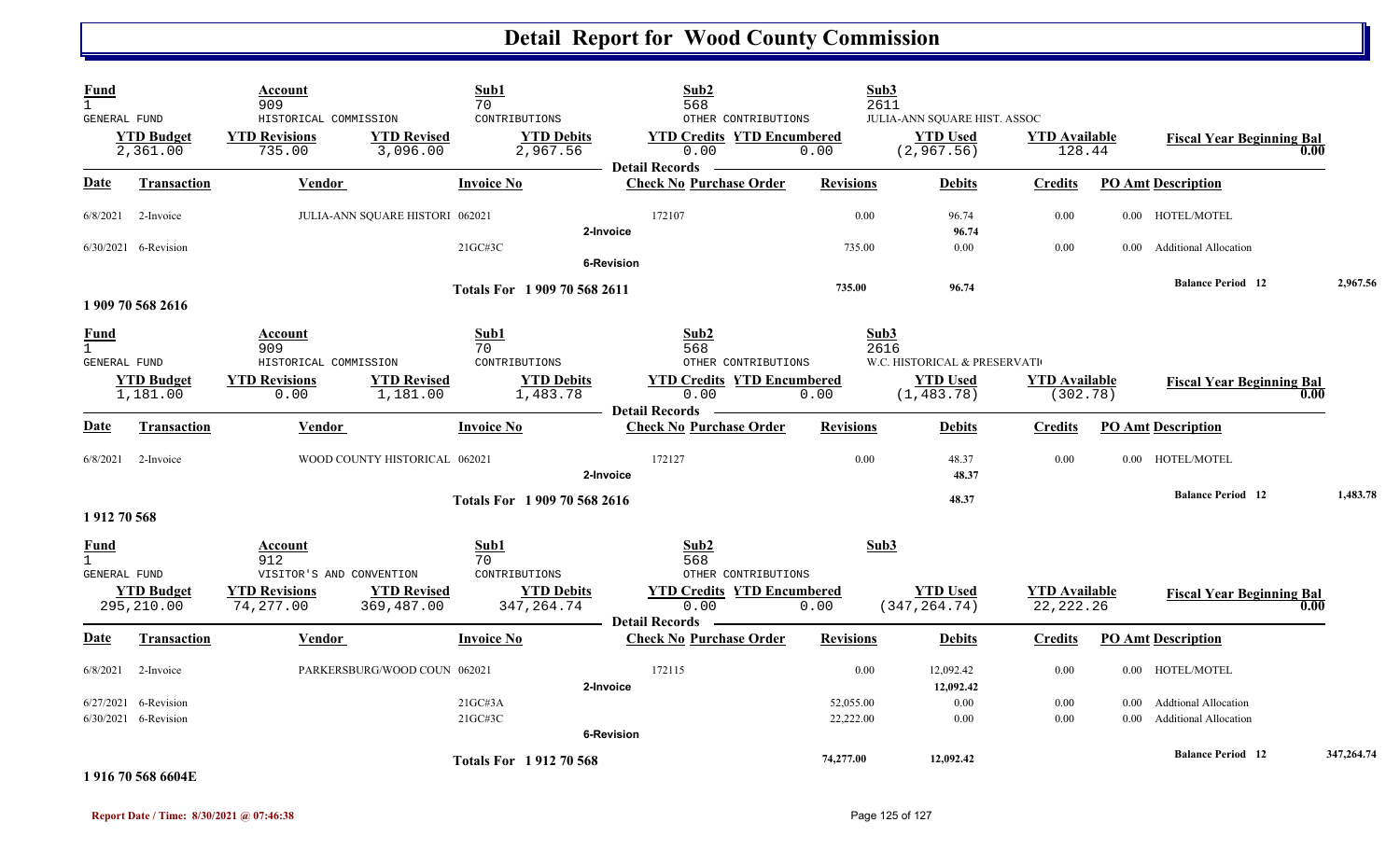| <b>Fund</b><br>$\mathbf{1}$<br>GENERAL FUND        |                                 | Account<br>916<br>LIBRARY                        |                                  | Sub1<br>70<br>CONTRIBUTIONS     | Sub2<br>568<br>OTHER CONTRIBUTIONS                                 | Sub3             | 6604E<br><b>EXCESS LEVY-LIBRARY</b> |                                   |          |                                  |            |
|----------------------------------------------------|---------------------------------|--------------------------------------------------|----------------------------------|---------------------------------|--------------------------------------------------------------------|------------------|-------------------------------------|-----------------------------------|----------|----------------------------------|------------|
|                                                    | <b>YTD Budget</b><br>554,550.00 | <b>YTD Revisions</b><br>125,000.00               | <b>YTD</b> Revised<br>679,550.00 | <b>YTD Debits</b><br>662,095.13 | <b>YTD Credits YTD Encumbered</b><br>0.00<br><b>Detail Records</b> | 0.00             | <b>YTD Used</b><br>(662, 095.13)    | <b>YTD</b> Available<br>17,454.87 |          | <b>Fiscal Year Beginning Bal</b> | 0.00       |
| Date                                               | <b>Transaction</b>              | <b>Vendor</b>                                    |                                  | <b>Invoice No</b>               | <b>Check No Purchase Order</b>                                     | <b>Revisions</b> | <b>Debits</b>                       | <b>Credits</b>                    |          | <b>PO Amt Description</b>        |            |
|                                                    | $6/22/2021$ 2-Invoice           |                                                  | PARKERSBURG & WOOD COU MAY2021   |                                 | 172160<br>2-Invoice                                                | 0.00             | 8,430.28<br>8,430.28                | 0.00                              | $0.00\,$ | EXCESS TAX DIST                  |            |
|                                                    | 6/27/2021 6-Revision            |                                                  |                                  | 21GC#3                          | <b>6-Revision</b>                                                  | 125,000.00       | $0.00\,$                            | $0.00\,$                          | $0.00 -$ | <b>Additional Revenue</b>        |            |
|                                                    |                                 |                                                  |                                  | Totals For 1916 70 568 6604E    |                                                                    | 125,000.00       | 8,430.28                            |                                   |          | <b>Balance Period</b> 12         | 662,095.13 |
| 1952 70 568                                        |                                 |                                                  |                                  |                                 |                                                                    |                  |                                     |                                   |          |                                  |            |
| <b>Fund</b><br>$\overline{1}$<br>GENERAL FUND      |                                 | Account<br>952<br>SENIOR CITIZENS                |                                  | Sub1<br>70<br>CONTRIBUTIONS     | Sub2<br>568<br>OTHER CONTRIBUTIONS                                 | Sub3             |                                     |                                   |          |                                  |            |
|                                                    | <b>YTD Budget</b><br>17,500.00  | <b>YTD Revisions</b><br>0.00                     | <b>YTD Revised</b><br>17,500.00  | <b>YTD Debits</b><br>13,125.00  | <b>YTD Credits YTD Encumbered</b><br>0.00<br><b>Detail Records</b> | 0.00             | <b>YTD Used</b><br>(13, 125.00)     | <b>YTD</b> Available<br>4,375.00  |          | <b>Fiscal Year Beginning Bal</b> | 0.00       |
| Date                                               | <b>Transaction</b>              | Vendor                                           |                                  | <b>Invoice No</b>               | <b>Check No Purchase Order</b>                                     | <b>Revisions</b> | <b>Debits</b>                       | <b>Credits</b>                    |          | <b>PO Amt Description</b>        |            |
|                                                    | $6/4/2021$ 2-Invoice            |                                                  | WOOD CO SENIOR CITIZENS 05202021 |                                 | 172095<br>2-Invoice                                                | 0.00             | 4,375.00<br>4,375.00                | 0.00                              |          | 0.00 3RD & 4TH QTR               |            |
| 1980 65 459                                        |                                 |                                                  |                                  | <b>Totals For 195270568</b>     |                                                                    |                  | 4,375.00                            |                                   |          | <b>Balance Period 12</b>         | 13,125.00  |
| <b>Fund</b><br>$\mathbf{1}$<br><b>GENERAL FUND</b> |                                 | Account<br>980<br>LAW ENFORCEMENT-CAPITAL PROJE( |                                  | Sub1<br>65<br>CAPITAL OUTLAY    | Sub2<br>459<br><b>EQUIPMENT</b>                                    | Sub3             |                                     |                                   |          |                                  |            |
|                                                    | <b>YTD Budget</b><br>0.00       | <b>YTD Revisions</b><br>23,889.00                | <b>YTD Revised</b><br>23,889.00  | <b>YTD Debits</b><br>23,888.60  | <b>YTD Credits YTD Encumbered</b><br>0.00<br><b>Detail Records</b> | 0.00             | <b>YTD Used</b><br>(23, 888.60)     | <b>YTD</b> Available              | 0.40     | <b>Fiscal Year Beginning Bal</b> | 0.00       |
| Date                                               | Transaction                     | Vendor                                           |                                  | <b>Invoice No</b>               | <b>Check No Purchase Order</b>                                     | <b>Revisions</b> | <b>Debits</b>                       | <b>Credits</b>                    |          | <b>PO Amt Description</b>        |            |
|                                                    | 6/27/2021 6-Revision            |                                                  |                                  | $21G$ C#3B                      | <b>6-Revision</b>                                                  | 23,889.00        | 0.00                                | 0.00                              | $0.00\,$ | <b>Addtional Allocation</b>      |            |
| 1986 65458                                         |                                 |                                                  |                                  | <b>Totals For 1980 65 459</b>   |                                                                    | 23,889.00        |                                     |                                   |          | <b>Balance Period 12</b>         | 23,888.60  |

**Report Date / Time: 8/30/2021 @ 07:46:38** Page 126 of 127